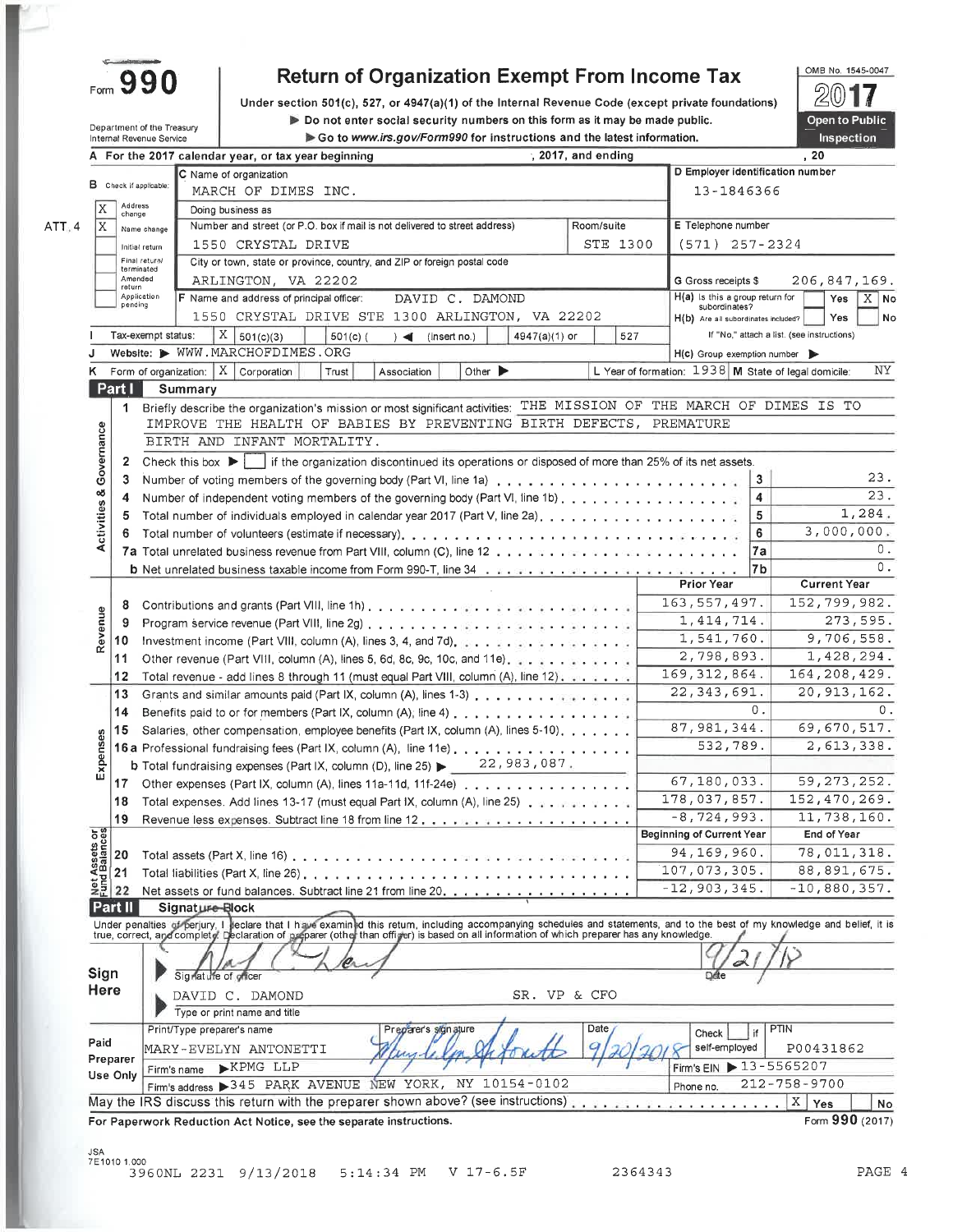| Page 2<br>Form 990 (2017)                                                                                                                                                          |
|------------------------------------------------------------------------------------------------------------------------------------------------------------------------------------|
| Part III<br><b>Statement of Program Service Accomplishments</b>                                                                                                                    |
| X                                                                                                                                                                                  |
| 1 Briefly describe the organization's mission:                                                                                                                                     |
| THE MISSION OF THE MARCH OF DIMES IS TO IMPROVE THE HEALTH OF BABIES                                                                                                               |
| BY PREVENTING BIRTH DEFECTS, PREMATURE BIRTH AND INFANT MORTALITY.                                                                                                                 |
| THE MARCH OF DIMES CARRIES OUT ITS MISSION THROUGH PROGRAMS OF                                                                                                                     |
| RESEARCH, COMMUNITY SERVICE, EDUCATION AND ADVOCACY TO SAVE BABIES.                                                                                                                |
| 2 Did the organization undertake any significant program services during the year which were not listed on the<br>$\mathbf{X}$<br>∣ No<br>Yes                                      |
| If "Yes," describe these new services on Schedule O.                                                                                                                               |
| 3 Did the organization cease conducting, or make significant changes in how it conducts, any program<br>$\mathbf{X}$<br>$ $ Yes<br>If "Yes," describe these changes on Schedule O. |
| A. December the concriccion program consider accomplishments for soch of its three located program consider on moogunal bu                                                         |

**4** Describe the organization's program service accomplishments for each of its three largest program services, as measured by expenses. Section 501(c)(3) and 501(c)(4) organizations are required to report the amount of grants and allocations to others, the total expenses, and revenue, if any, for each program service reported.

| <b>4a</b> (Code: ) (Expenses \$57,413,386. including grants of \$2,794,083.) (Revenue \$<br>887,274. |
|------------------------------------------------------------------------------------------------------|
| PUBLIC AND PROFESSIONAL EDUCATION: MARCH OF DIMES CREATES AND                                        |
| DISSEMINATES HEALTH CONTENT ON PRECONCEPTION, PREGNANCY AND                                          |
| NEWBORN HEALTH. WE SHARE VITAL HEALTH INFORMATION WITH CONSUMERS                                     |
| (WOMEN AND FAMILIES) AND HEALTH PROFESSIONALS THROUGH VARIOUS                                        |
| COMMUNICATION CHANNELS, INCLUDING WEB, PRINT, VIDEOS, SOCIAL                                         |
| MEDIA, TOOLKITS AND CONTINUING EDUCATION ACTIVITIES. FOR MORE                                        |
| INFORMATION, SEE SCHEDULE O.                                                                         |
|                                                                                                      |

**4b** (Code: ) (Expenses \$ 36,351,344. including grants of \$ 957,257. ) (Revenue \$ ) ) COMMUNITY SERVICES: MARCH OF DIMES STAFF AND VOLUNTEERS INVEST TIME AND RESOURCES IN LOCAL PROGRAMS AND ACTIVITIES IN THE UNITED STATES, WASHINGTON, D.C., AND PUERTO RICO, PLAYING A VITAL ROLE IN IMPROVING MATERNAL AND CHILD HEALTH IN THEIR COMMUNITIES, TO ENHANCING AND EXPANDING SERVICES AVAILABLE TO WOMEN AND THEIR FAMILIES. FOR MORE INFORMATION SEE SCHEDULE O.

**4c** (Code: ) (Expenses \$ 20,545,829. including grants of \$ 17,161,822. )(Revenue \$ ) ) RESEARCH AND MEDICAL SUPPORT: MARCH OF DIMES FUNDS RESEARCH INTO THE CAUSES OF BIRTH DEFECTS, PREMATURE BIRTH AND OTHER THREATS TO BABIES' HEALTH AS WELL AS WAYS TO PREVENT AND TREAT THEM. MARCH OF DIMES CONSISTENTLY THROUGHOUT ITS HISTORY HAS SELECTED BOLD PROBLEMS - FROM CONQUERING POLIO TO PREVENTING PREMATURITY - AND HAS BEEN SUCCESSFUL THROUGH CAREFUL PLANNING AND EXECUTION TO ACHIEVE OUR MISSION. MARCH OF DIMES ALSO HAS DEVELOPED PARTNERSHIPS TO LEVERAGE ITS EFFORTS TOGETHER WITH THOSE OF OTHER ORGANIZATIONS IN THE U.S. AND GLOBALLY. FOR MORE INFORMATION SEE SCHEDULE O.

**4d** Other program services (Describe in Schedule O.) (Expenses \$ including grants of \$ ) (Revenue \$ ) **4e** Total program service expenses  $\blacktriangleright$ <br> **7E1020 1.000** JSA Form **990** (2017) 7E1020 1.000 114,310,559. 3960NL 2231 9/13/2018 5:14:34 PM V 17-6.5F 2364343 PAGE 5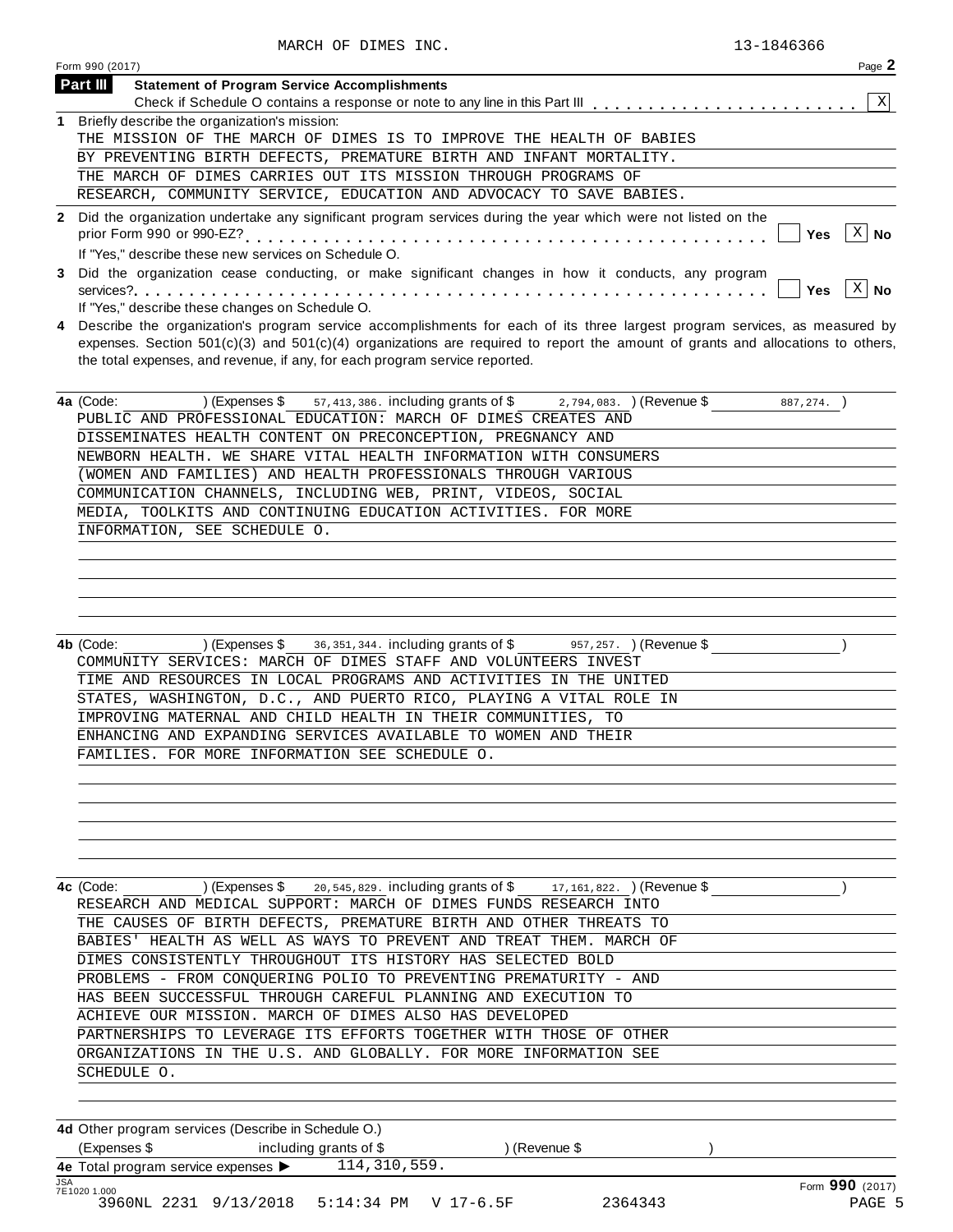MARCH OF DIMES INC. 23-1846366

|         | Form 990 (2017)                                                                                                                                                                                                                                                                                                                                                                               |                 |     | Page 3      |
|---------|-----------------------------------------------------------------------------------------------------------------------------------------------------------------------------------------------------------------------------------------------------------------------------------------------------------------------------------------------------------------------------------------------|-----------------|-----|-------------|
| Part IV | <b>Checklist of Required Schedules</b>                                                                                                                                                                                                                                                                                                                                                        |                 |     |             |
|         |                                                                                                                                                                                                                                                                                                                                                                                               |                 | Yes | No          |
| 1       | Is the organization described in section $501(c)(3)$ or $4947(a)(1)$ (other than a private foundation)? If "Yes,"                                                                                                                                                                                                                                                                             |                 |     |             |
|         |                                                                                                                                                                                                                                                                                                                                                                                               | 1               | Χ   | $\mathbf X$ |
| 2       | Is the organization required to complete Schedule B, Schedule of Contributors (see instructions)?.                                                                                                                                                                                                                                                                                            | $\mathbf{2}$    |     |             |
| 3       | Did the organization engage in direct or indirect political campaign activities on behalf of or in opposition to                                                                                                                                                                                                                                                                              |                 |     | Χ           |
|         | candidates for public office? If "Yes," complete Schedule C, Part I.                                                                                                                                                                                                                                                                                                                          | 3               |     |             |
| 4       | Section 501(c)(3) organizations. Did the organization engage in lobbying activities, or have a section 501(h)                                                                                                                                                                                                                                                                                 |                 | Χ   |             |
|         |                                                                                                                                                                                                                                                                                                                                                                                               | 4               |     |             |
| 5       | Is the organization a section $501(c)(4)$ , $501(c)(5)$ , or $501(c)(6)$ organization that receives membership dues,                                                                                                                                                                                                                                                                          |                 |     |             |
|         | assessments, or similar amounts as defined in Revenue Procedure 98-19? If "Yes," complete Schedule C,                                                                                                                                                                                                                                                                                         | 5               |     |             |
| 6       | Did the organization maintain any donor advised funds or any similar funds or accounts for which donors                                                                                                                                                                                                                                                                                       |                 |     |             |
|         | have the right to provide advice on the distribution or investment of amounts in such funds or accounts? If                                                                                                                                                                                                                                                                                   |                 |     |             |
|         | "Yes," complete Schedule D, Part $l_1, \ldots, l_k, \ldots, l_k, \ldots, l_k, \ldots, l_k, \ldots, l_k, \ldots, l_k, \ldots, l_k, \ldots, l_k, \ldots, l_k, \ldots, l_k, \ldots, l_k, \ldots, l_k, \ldots, l_k, \ldots, l_k, \ldots, l_k, \ldots, l_k, \ldots, l_k, \ldots, l_k, \ldots, l_k, \ldots, l_k, \ldots, l_k, \ldots, l_k, \ldots, l_k, \ldots, l_k, \ldots, l_k, \ldots, l_k, \ld$ | 6               |     | Χ           |
| 7       | Did the organization receive or hold a conservation easement, including easements to preserve open space,                                                                                                                                                                                                                                                                                     |                 |     |             |
|         | the environment, historic land areas, or historic structures? If "Yes," complete Schedule D, Part II.                                                                                                                                                                                                                                                                                         | $\overline{7}$  |     | Χ           |
| 8       | Did the organization maintain collections of works of art, historical treasures, or other similar assets? If "Yes,"                                                                                                                                                                                                                                                                           |                 |     |             |
|         |                                                                                                                                                                                                                                                                                                                                                                                               | 8               |     | Χ           |
| 9       | Did the organization report an amount in Part X, line 21, for escrow or custodial account liability, serve as a                                                                                                                                                                                                                                                                               |                 |     |             |
|         | custodian for amounts not listed in Part X; or provide credit counseling, debt management, credit repair, or                                                                                                                                                                                                                                                                                  |                 |     |             |
|         |                                                                                                                                                                                                                                                                                                                                                                                               | 9               |     | Χ           |
| 10      | Did the organization, directly or through a related organization, hold assets in temporarily restricted                                                                                                                                                                                                                                                                                       |                 |     |             |
|         | endowments, permanent endowments, or quasi-endowments? If "Yes," complete Schedule D, Part V.                                                                                                                                                                                                                                                                                                 | 10              | Χ   |             |
| 11      | If the organization's answer to any of the following questions is "Yes," then complete Schedule D, Parts VI,                                                                                                                                                                                                                                                                                  |                 |     |             |
|         | VII, VIII, IX, or X as applicable.                                                                                                                                                                                                                                                                                                                                                            |                 |     |             |
|         | a Did the organization report an amount for land, buildings, and equipment in Part X, line 10? If "Yes,"                                                                                                                                                                                                                                                                                      |                 |     |             |
|         |                                                                                                                                                                                                                                                                                                                                                                                               | 11a             | Χ   |             |
|         | <b>b</b> Did the organization report an amount for investments-other securities in Part X, line 12 that is 5% or more                                                                                                                                                                                                                                                                         |                 |     |             |
|         |                                                                                                                                                                                                                                                                                                                                                                                               | 11 <sub>b</sub> |     | Χ           |
|         | c Did the organization report an amount for investments-program related in Part X, line 13 that is 5% or more                                                                                                                                                                                                                                                                                 |                 |     |             |
|         |                                                                                                                                                                                                                                                                                                                                                                                               | 11c             |     | Χ           |
|         | d Did the organization report an amount for other assets in Part X, line 15 that is 5% or more of its total assets                                                                                                                                                                                                                                                                            |                 |     |             |
|         | reported in Part X, line 16? If "Yes," complete Schedule D, Part IX.                                                                                                                                                                                                                                                                                                                          | 11d             | Χ   |             |
|         | e Did the organization report an amount for other liabilities in Part X, line 25? If "Yes," complete Schedule D, Part X                                                                                                                                                                                                                                                                       | 11e             | Χ   |             |
|         | f Did the organization's separate or consolidated financial statements for the tax year include a footnote that addresses                                                                                                                                                                                                                                                                     |                 |     |             |
|         | the organization's liability for uncertain tax positions under FIN 48 (ASC 740)? If "Yes," complete Schedule D, Part X                                                                                                                                                                                                                                                                        | 11f             | Χ   |             |
|         | 12a Did the organization obtain separate, independent audited financial statements for the tax year? If "Yes," complete                                                                                                                                                                                                                                                                       |                 |     |             |
|         |                                                                                                                                                                                                                                                                                                                                                                                               | 12a             | Χ   |             |
|         | <b>b</b> Was the organization included in consolidated, independent audited financial statements for the tax year? If                                                                                                                                                                                                                                                                         |                 |     |             |
|         | "Yes," and if the organization answered "No" to line 12a, then completing Schedule D, Parts XI and XII is optional 1                                                                                                                                                                                                                                                                          | 12b             |     | X           |
| 13      | Is the organization a school described in section $170(b)(1)(A)(ii)?$ If "Yes," complete Schedule E.                                                                                                                                                                                                                                                                                          | 13              |     | $\mathbf X$ |
|         | 14a Did the organization maintain an office, employees, or agents outside of the United States?.                                                                                                                                                                                                                                                                                              | 14a             |     | Χ           |
|         | <b>b</b> Did the organization have aggregate revenues or expenses of more than \$10,000 from grantmaking,                                                                                                                                                                                                                                                                                     |                 |     |             |
|         | fundraising, business, investment, and program service activities outside the United States, or aggregate                                                                                                                                                                                                                                                                                     |                 |     |             |
|         | foreign investments valued at \$100,000 or more? If "Yes," complete Schedule F, Parts I and IV                                                                                                                                                                                                                                                                                                | 14b             | Χ   |             |
| 15      | Did the organization report on Part IX, column (A), line 3, more than \$5,000 of grants or other assistance to or                                                                                                                                                                                                                                                                             |                 |     |             |
|         |                                                                                                                                                                                                                                                                                                                                                                                               | 15              | Χ   |             |
| 16      | Did the organization report on Part IX, column (A), line 3, more than \$5,000 of aggregate grants or other                                                                                                                                                                                                                                                                                    |                 |     |             |
|         | assistance to or for foreign individuals? If "Yes," complete Schedule F, Parts III and IV                                                                                                                                                                                                                                                                                                     | 16              |     | Χ           |
| 17      | Did the organization report a total of more than \$15,000 of expenses for professional fundraising services on                                                                                                                                                                                                                                                                                |                 |     |             |
|         | Part IX, column (A), lines 6 and 11e? If "Yes," complete Schedule G, Part I (see instructions)                                                                                                                                                                                                                                                                                                | 17              | Χ   |             |
| 18      | Did the organization report more than \$15,000 total of fundraising event gross income and contributions on                                                                                                                                                                                                                                                                                   |                 |     |             |
|         |                                                                                                                                                                                                                                                                                                                                                                                               | 18              | Χ   |             |
| 19      | Did the organization report more than \$15,000 of gross income from gaming activities on Part VIII, line 9a?                                                                                                                                                                                                                                                                                  |                 |     |             |
|         |                                                                                                                                                                                                                                                                                                                                                                                               | 19              | Χ   |             |

Form **990** (2017)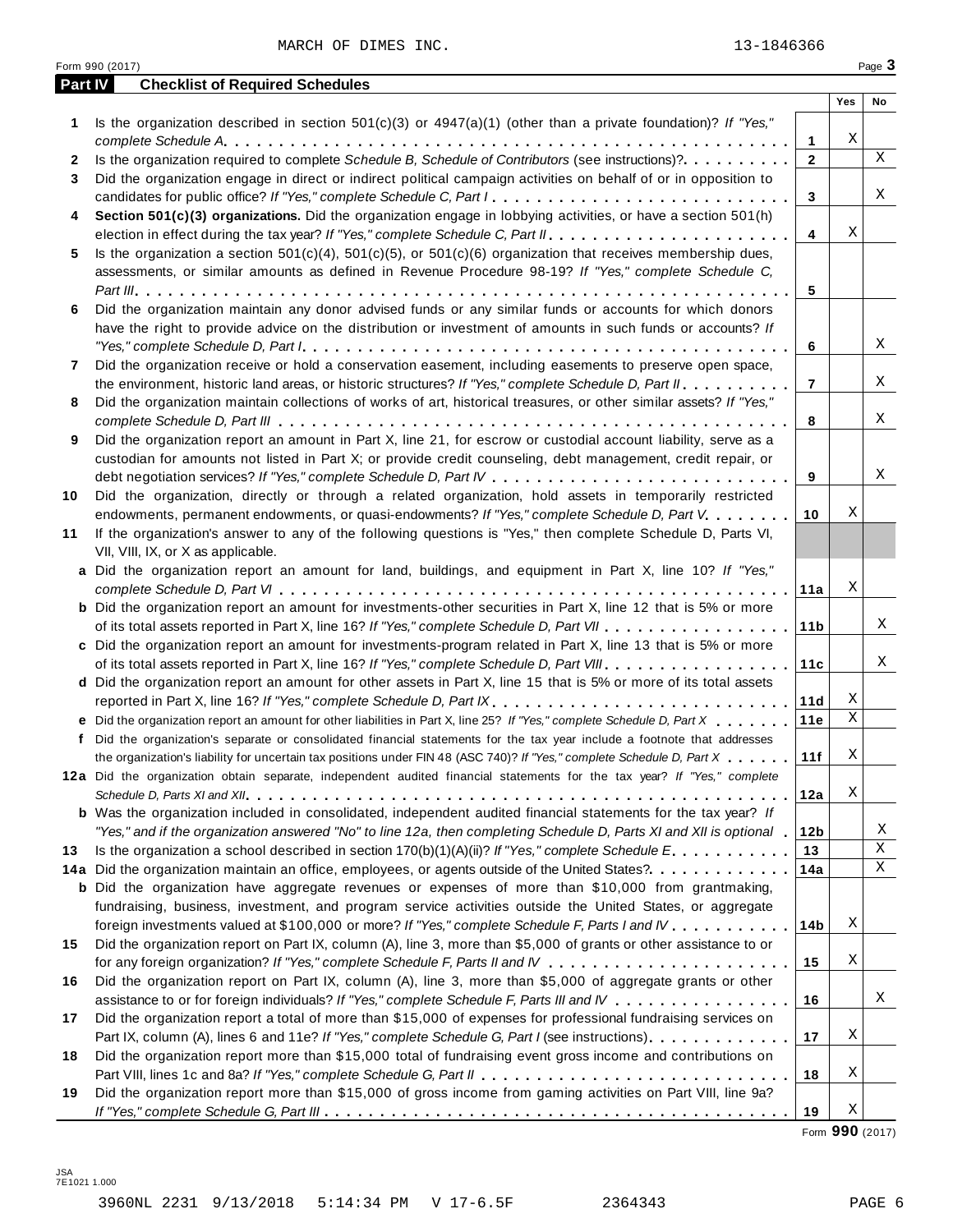MARCH OF DIMES INC. 13-1846366

| <b>Part IV</b> | <b>Checklist of Required Schedules (continued)</b>                                                                                                                                                   |                 |     |             |
|----------------|------------------------------------------------------------------------------------------------------------------------------------------------------------------------------------------------------|-----------------|-----|-------------|
|                |                                                                                                                                                                                                      |                 | Yes | No          |
| 20a            | Did the organization operate one or more hospital facilities? If "Yes," complete Schedule H.                                                                                                         | 20a             |     | $\mathbf X$ |
| b              | If "Yes" to line 20a, did the organization attach a copy of its audited financial statements to this return?                                                                                         | 20 <sub>b</sub> |     |             |
| 21             | Did the organization report more than \$5,000 of grants or other assistance to any domestic organization or                                                                                          |                 |     |             |
|                | domestic government on Part IX, column (A), line 1? If "Yes," complete Schedule I, Parts I and II.                                                                                                   | 21              | Χ   |             |
| 22             | Did the organization report more than \$5,000 of grants or other assistance to or for domestic individuals on                                                                                        |                 |     |             |
|                |                                                                                                                                                                                                      | 22              | Χ   |             |
| 23             | Did the organization answer "Yes" to Part VII, Section A, line 3, 4, or 5 about compensation of the                                                                                                  |                 |     |             |
|                | organization's current and former officers, directors, trustees, key employees, and highest compensated                                                                                              |                 |     |             |
|                |                                                                                                                                                                                                      | 23              | Χ   |             |
| 24 a           | Did the organization have a tax-exempt bond issue with an outstanding principal amount of more than                                                                                                  |                 |     |             |
|                | \$100,000 as of the last day of the year, that was issued after December 31, 2002? If "Yes," answer lines 24b                                                                                        |                 |     |             |
|                |                                                                                                                                                                                                      | 24a             |     | Χ           |
| b              | Did the organization invest any proceeds of tax-exempt bonds beyond a temporary period exception?                                                                                                    | 24b             |     |             |
| c              | Did the organization maintain an escrow account other than a refunding escrow at any time during the year                                                                                            |                 |     |             |
|                |                                                                                                                                                                                                      | 24c             |     |             |
| d              | Did the organization act as an "on behalf of" issuer for bonds outstanding at any time during the year?                                                                                              | 24d             |     |             |
| 25 a           | Section 501(c)(3), 501(c)(4), and 501(c)(29) organizations. Did the organization engage in an excess benefit                                                                                         |                 |     | X           |
|                | transaction with a disqualified person during the year? If "Yes," complete Schedule L, Part I                                                                                                        | 25a             |     |             |
| b              | Is the organization aware that it engaged in an excess benefit transaction with a disqualified person in a prior                                                                                     |                 |     |             |
|                | year, and that the transaction has not been reported on any of the organization's prior Forms 990 or 990-EZ?                                                                                         |                 |     | X           |
|                |                                                                                                                                                                                                      | 25 <sub>b</sub> |     |             |
| 26             | Did the organization report any amount on Part X, line 5, 6, or 22 for receivables from or payables to any                                                                                           |                 |     |             |
|                | current or former officers, directors, trustees, key employees, highest compensated employees, or                                                                                                    | 26              |     | Χ           |
|                |                                                                                                                                                                                                      |                 |     |             |
| 27             | Did the organization provide a grant or other assistance to an officer, director, trustee, key employee,                                                                                             |                 |     |             |
|                | substantial contributor or employee thereof, a grant selection committee member, or to a 35% controlled<br>entity or family member of any of these persons? If "Yes," complete Schedule L, Part III. | 27              |     | Χ           |
| 28             | Was the organization a party to a business transaction with one of the following parties (see Schedule L,                                                                                            |                 |     |             |
|                | Part IV instructions for applicable filing thresholds, conditions, and exceptions):                                                                                                                  |                 |     |             |
| a              | A current or former officer, director, trustee, or key employee? If "Yes," complete Schedule L, Part IV                                                                                              | 28a             |     | Χ           |
| b              | A family member of a current or former officer, director, trustee, or key employee? If "Yes," complete                                                                                               |                 |     |             |
|                |                                                                                                                                                                                                      | 28b             |     | Χ           |
| c              | An entity of which a current or former officer, director, trustee, or key employee (or a family member thereof)                                                                                      |                 |     |             |
|                | was an officer, director, trustee, or direct or indirect owner? If "Yes," complete Schedule L, Part IV.                                                                                              | 28c             |     | Χ           |
| 29             | Did the organization receive more than \$25,000 in non-cash contributions? If "Yes," complete Schedule M.                                                                                            | 29              | Χ   |             |
| 30             | Did the organization receive contributions of art, historical treasures, or other similar assets, or qualified                                                                                       |                 |     |             |
|                |                                                                                                                                                                                                      | 30              |     | Χ           |
| 31             | Did the organization liquidate, terminate, or dissolve and cease operations? If "Yes," complete Schedule N,                                                                                          |                 |     |             |
|                |                                                                                                                                                                                                      | 31              |     | X           |
| 32             | Did the organization sell, exchange, dispose of, or transfer more than 25% of its net assets? If "Yes,"                                                                                              |                 |     |             |
|                |                                                                                                                                                                                                      | 32              |     | Χ           |
| 33             | Did the organization own 100% of an entity disregarded as separate from the organization under Regulations                                                                                           |                 |     |             |
|                | sections 301.7701-2 and 301.7701-3? If "Yes," complete Schedule R, Part $l_1, \ldots, l_l, \ldots, l_l, \ldots, l_l, \ldots, l_l$                                                                    | 33              |     | Χ           |
| 34             | Was the organization related to any tax-exempt or taxable entity? If "Yes," complete Schedule R, Part II, III,                                                                                       |                 |     |             |
|                |                                                                                                                                                                                                      | 34              | Χ   |             |
| 35a            | Did the organization have a controlled entity within the meaning of section $512(b)(13)? \ldots \ldots \ldots \ldots$                                                                                | 35a             |     | $\mathbf X$ |
| b              | If "Yes" to line 35a, did the organization receive any payment from or engage in any transaction with a                                                                                              |                 |     |             |
|                | controlled entity within the meaning of section 512(b)(13)? If "Yes," complete Schedule R, Part V, line 2                                                                                            | 35 <sub>b</sub> |     |             |
| 36             | Section 501(c)(3) organizations. Did the organization make any transfers to an exempt non-charitable                                                                                                 |                 |     |             |
|                |                                                                                                                                                                                                      | 36              |     | X           |
| 37             | Did the organization conduct more than 5% of its activities through an entity that is not a related organization                                                                                     |                 |     |             |
|                | and that is treated as a partnership for federal income tax purposes? If "Yes," complete Schedule R,                                                                                                 |                 |     |             |
|                |                                                                                                                                                                                                      | 37              |     | Χ           |
| 38             | Did the organization complete Schedule O and provide explanations in Schedule O for Part VI, lines 11b and                                                                                           |                 |     |             |
|                | 19? Note. All Form 990 filers are required to complete Schedule O.                                                                                                                                   | 38              | X   |             |

Form <sup>990</sup> (2017) Page **4**

Form **990** (2017)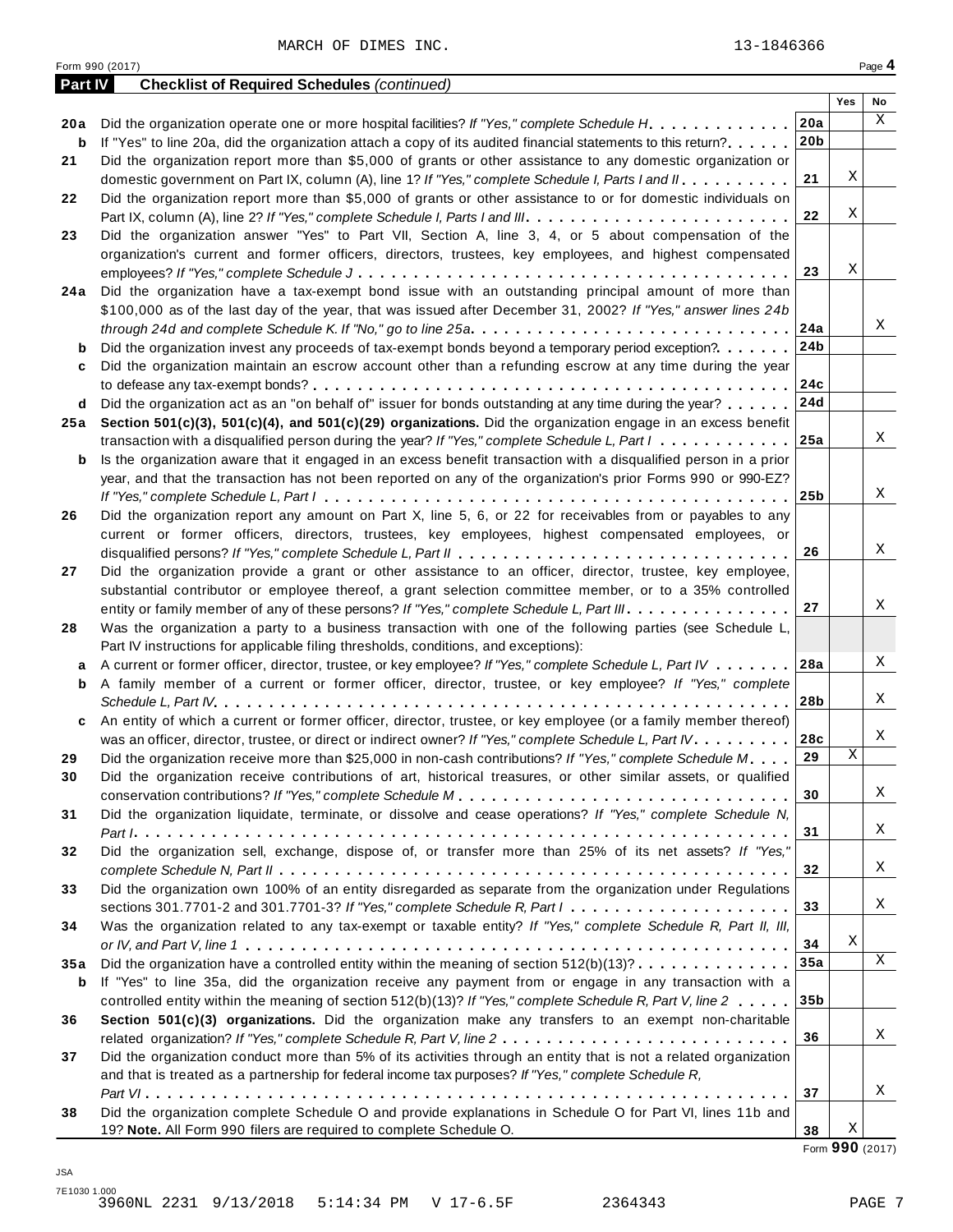MARCH OF DIMES INC. 23-1846366

| <b>Part V</b> | <b>Statements Regarding Other IRS Filings and Tax Compliance</b>                                                                        |                 |     |                 |
|---------------|-----------------------------------------------------------------------------------------------------------------------------------------|-----------------|-----|-----------------|
|               | Check if Schedule O contains a response or note to any line in this Part V                                                              |                 |     | Χ               |
|               | 769                                                                                                                                     |                 | Yes | No              |
|               | 13<br>1b<br><b>b</b> Enter the number of Forms W-2G included in line 1a. Enter -0- if not applicable                                    |                 |     |                 |
|               | c Did the organization comply with backup withholding rules for reportable payments to vendors and                                      |                 |     |                 |
|               |                                                                                                                                         | 1c              | Χ   |                 |
|               | 2a Enter the number of employees reported on Form W-3, Transmittal of Wage and Tax                                                      |                 |     |                 |
|               | 1,284<br>2a<br>Statements, filed for the calendar year ending with or within the year covered by this return.                           |                 |     |                 |
|               | <b>b</b> If at least one is reported on line 2a, did the organization file all required federal employment tax returns?                 | 2b              | Χ   |                 |
|               | Note. If the sum of lines 1a and 2a is greater than 250, you may be required to e-file (see instructions)                               |                 |     |                 |
|               | 3a Did the organization have unrelated business gross income of \$1,000 or more during the year?                                        | 3a              |     | X               |
|               | <b>b</b> If "Yes," has it filed a Form 990-T for this year? If "No" to line 3b, provide an explanation in Schedule O.                   | 3 <sub>b</sub>  |     |                 |
|               | 4a At any time during the calendar year, did the organization have an interest in, or a signature or other authority                    |                 |     |                 |
|               | over, a financial account in a foreign country (such as a bank account, securities account, or other financial                          |                 |     |                 |
|               |                                                                                                                                         | 4a              |     | Х               |
|               |                                                                                                                                         |                 |     |                 |
|               |                                                                                                                                         |                 |     |                 |
|               | See instructions for filing requirements for FinCEN Form 114, Report of Foreign Bank and Financial Accounts                             |                 |     |                 |
|               | (FBAR).                                                                                                                                 | 5a              |     | Χ               |
|               | 5a Was the organization a party to a prohibited tax shelter transaction at any time during the tax year?                                | 5b              |     | Χ               |
|               | <b>b</b> Did any taxable party notify the organization that it was or is a party to a prohibited tax shelter transaction?               | 5c              |     |                 |
|               |                                                                                                                                         |                 |     |                 |
|               | 6a Does the organization have annual gross receipts that are normally greater than \$100,000, and did the                               | 6a              |     | X               |
|               | organization solicit any contributions that were not tax deductible as charitable contributions?                                        |                 |     |                 |
|               | <b>b</b> If "Yes," did the organization include with every solicitation an express statement that such contributions or                 | 6b              |     |                 |
|               |                                                                                                                                         |                 |     |                 |
| 7             | Organizations that may receive deductible contributions under section 170(c).                                                           |                 |     |                 |
|               | a Did the organization receive a payment in excess of \$75 made partly as a contribution and partly for goods                           | 7а              | Χ   |                 |
|               |                                                                                                                                         | 7b              | Χ   |                 |
|               | <b>b</b> If "Yes," did the organization notify the donor of the value of the goods or services provided?                                |                 |     |                 |
|               | c Did the organization sell, exchange, or otherwise dispose of tangible personal property for which it was                              | 7c              |     | X               |
|               | 7d                                                                                                                                      |                 |     |                 |
|               | d If "Yes," indicate the number of Forms 8282 filed during the year                                                                     | 7е              |     | X               |
|               | e Did the organization receive any funds, directly or indirectly, to pay premiums on a personal benefit contract?                       | 7f              |     | Χ               |
|               | f Did the organization, during the year, pay premiums, directly or indirectly, on a personal benefit contract?                          | 7g              |     |                 |
|               | g If the organization received a contribution of qualified intellectual property, did the organization file Form 8899 as required?      | 7h              | Χ   |                 |
|               | h If the organization received a contribution of cars, boats, airplanes, or other vehicles, did the organization file a Form 1098-C?. . |                 |     |                 |
|               | Sponsoring organizations maintaining donor advised funds. Did a donor advised fund maintained by the                                    | 8               |     |                 |
|               | sponsoring organization have excess business holdings at any time during the year? $\ldots$ , $\ldots$ , $\ldots$ , $\ldots$            |                 |     |                 |
| 9             | Sponsoring organizations maintaining donor advised funds.                                                                               | 9a              |     |                 |
|               | a Did the sponsoring organization make any taxable distributions under section 4966?                                                    | 9b              |     |                 |
|               | <b>b</b> Did the sponsoring organization make a distribution to a donor, donor advisor, or related person?                              |                 |     |                 |
| 10            | Section 501(c)(7) organizations. Enter:<br>10a                                                                                          |                 |     |                 |
|               | a Initiation fees and capital contributions included on Part VIII, line 12<br>10b                                                       |                 |     |                 |
|               | <b>b</b> Gross receipts, included on Form 990, Part VIII, line 12, for public use of club facilities                                    |                 |     |                 |
| 11            | Section 501(c)(12) organizations. Enter:<br>11a                                                                                         |                 |     |                 |
|               |                                                                                                                                         |                 |     |                 |
|               | <b>b</b> Gross income from other sources (Do not net amounts due or paid to other sources<br>11 <sub>b</sub>                            |                 |     |                 |
|               | against amounts due or received from them.) $\ldots \ldots \ldots \ldots \ldots \ldots \ldots \ldots \ldots \ldots$                     | 12a             |     |                 |
|               | 12a Section 4947(a)(1) non-exempt charitable trusts. Is the organization filing Form 990 in lieu of Form 1041?                          |                 |     |                 |
|               | 12b<br><b>b</b> If "Yes," enter the amount of tax-exempt interest received or accrued during the year                                   |                 |     |                 |
| 13            | Section 501(c)(29) qualified nonprofit health insurance issuers.                                                                        | 13a             |     |                 |
|               | <b>a</b> Is the organization licensed to issue qualified health plans in more than one state?                                           |                 |     |                 |
|               | Note. See the instructions for additional information the organization must report on Schedule O.                                       |                 |     |                 |
|               | <b>b</b> Enter the amount of reserves the organization is required to maintain by the states in which                                   |                 |     |                 |
|               | 13 <sub>b</sub><br>the organization is licensed to issue qualified health plans                                                         |                 |     |                 |
|               | 13c                                                                                                                                     |                 |     | Χ               |
|               | 14a Did the organization receive any payments for indoor tanning services during the tax year?                                          | 14a             |     |                 |
|               | <b>b</b> If "Yes," has it filed a Form 720 to report these payments? If "No," provide an explanation in Schedule $0 \ldots \ldots$      | 14 <sub>b</sub> |     | Form 990 (2017) |

Form <sup>990</sup> (2017) Page **5**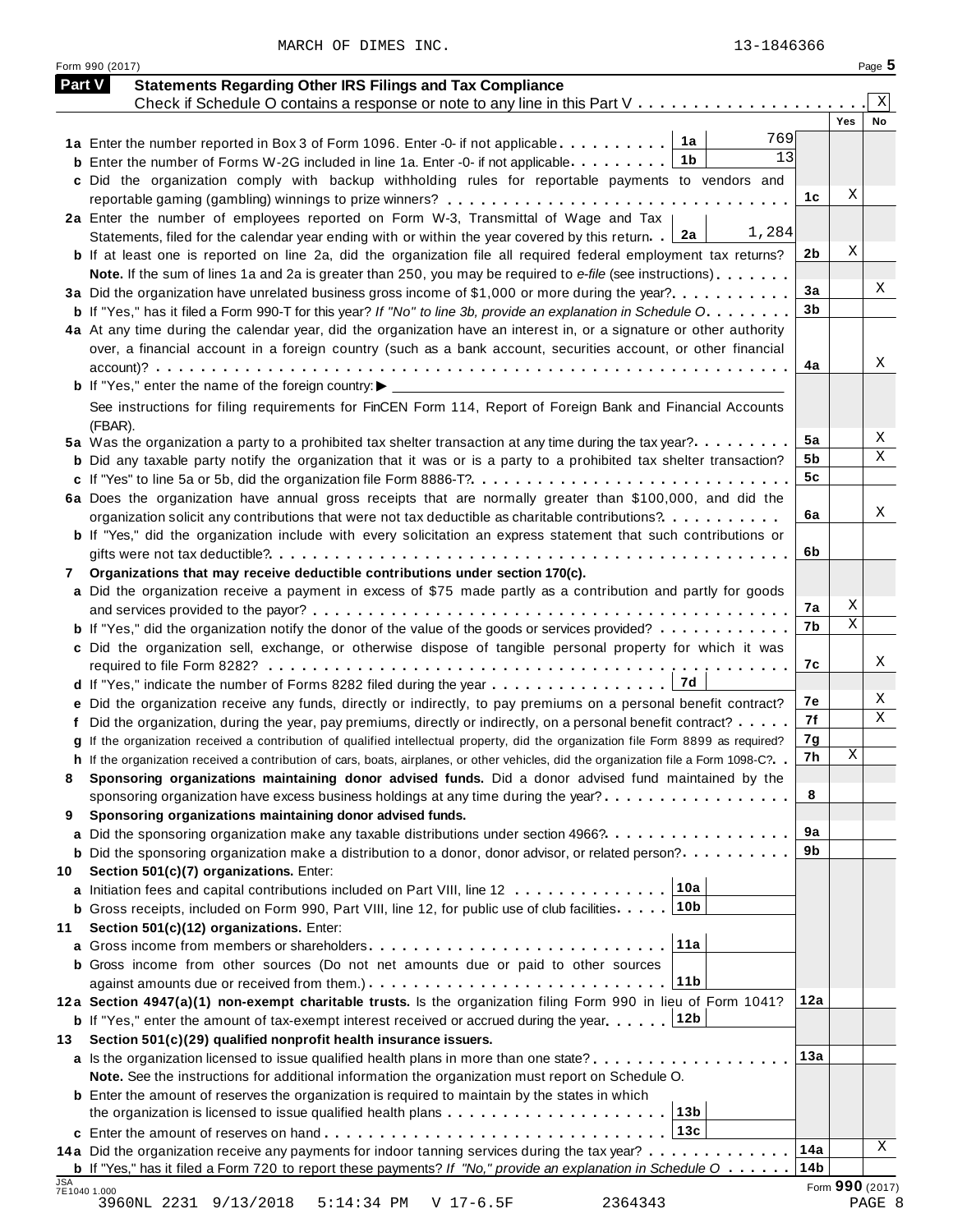| Part VI | Governance, Management, and Disclosure For each "Yes" response to lines 2 through 7b below, and for a "No"<br>response to line 8a, 8b, or 10b below, describe the circumstances, processes, or changes in Schedule O. See instructions. |                 |            |              |
|---------|-----------------------------------------------------------------------------------------------------------------------------------------------------------------------------------------------------------------------------------------|-----------------|------------|--------------|
|         |                                                                                                                                                                                                                                         |                 |            |              |
|         |                                                                                                                                                                                                                                         |                 |            |              |
|         |                                                                                                                                                                                                                                         |                 |            | $\mathbf{X}$ |
|         | <b>Section A. Governing Body and Management</b>                                                                                                                                                                                         |                 | <b>Yes</b> | No           |
|         | 23<br>1a                                                                                                                                                                                                                                |                 |            |              |
|         | 1a Enter the number of voting members of the governing body at the end of the tax year<br>If there are material differences in voting rights among members of the governing body, or                                                    |                 |            |              |
|         | if the governing body delegated broad authority to an executive committee or similar                                                                                                                                                    |                 |            |              |
|         | committee, explain in Schedule O.<br>23<br>1b                                                                                                                                                                                           |                 |            |              |
|         | <b>b</b> Enter the number of voting members included in line 1a, above, who are independent<br>Did any officer, director, trustee, or key employee have a family relationship or a business relationship with                           |                 |            |              |
| 2       |                                                                                                                                                                                                                                         | 2               |            | Χ            |
| 3       | Did the organization delegate control over management duties customarily performed by or under the direct                                                                                                                               |                 |            |              |
|         | supervision of officers, directors, or trustees, or key employees to a management company or other person?                                                                                                                              | 3               |            | Χ            |
| 4       | Did the organization make any significant changes to its governing documents since the prior Form 990 was filed?                                                                                                                        | 4               |            | X            |
| 5       | Did the organization become aware during the year of a significant diversion of the organization's assets?                                                                                                                              | 5               |            | X            |
| 6       |                                                                                                                                                                                                                                         | 6               | Χ          |              |
| 7a      | Did the organization have members, stockholders, or other persons who had the power to elect or appoint                                                                                                                                 |                 |            |              |
|         |                                                                                                                                                                                                                                         | 7a              | Χ          |              |
| b       | Are any governance decisions of the organization reserved to (or subject to approval by) members,                                                                                                                                       |                 |            |              |
|         |                                                                                                                                                                                                                                         | 7b              |            | Χ            |
| 8       | Did the organization contemporaneously document the meetings held or written actions undertaken during                                                                                                                                  |                 |            |              |
|         | the year by the following:                                                                                                                                                                                                              |                 |            |              |
| a       |                                                                                                                                                                                                                                         | 8a              | Χ          |              |
| b       | Each committee with authority to act on behalf of the governing body?                                                                                                                                                                   | 8b              | Χ          |              |
| 9       | Is there any officer, director, trustee, or key employee listed in Part VII, Section A, who cannot be reached at                                                                                                                        |                 |            |              |
|         | the organization's mailing address? If "Yes," provide the names and addresses in Schedule O                                                                                                                                             | 9               |            | Χ            |
|         | Section B. Policies (This Section B requests information about policies not required by the Internal Revenue Code.)                                                                                                                     |                 | Yes        | No           |
|         |                                                                                                                                                                                                                                         |                 | Χ          |              |
|         |                                                                                                                                                                                                                                         | 10a             |            |              |
|         | <b>b</b> If "Yes," did the organization have written policies and procedures governing the activities of such chapters,                                                                                                                 |                 | X          |              |
|         | affiliates, and branches to ensure their operations are consistent with the organization's exempt purposes?                                                                                                                             | 10 <sub>b</sub> | Χ          |              |
|         | 11a Has the organization provided a complete copy of this Form 990 to all members of its governing body before filing the form?                                                                                                         | 11a             |            |              |
|         | <b>b</b> Describe in Schedule O the process, if any, used by the organization to review this Form 990.                                                                                                                                  | 12a             | Χ          |              |
|         | 12a Did the organization have a written conflict of interest policy? If "No," go to line 13                                                                                                                                             |                 |            |              |
|         | <b>b</b> Were officers, directors, or trustees, and key employees required to disclose annually interests that could give                                                                                                               | 12 <sub>b</sub> | X          |              |
| c       | Did the organization regularly and consistently monitor and enforce compliance with the policy? If "Yes,"                                                                                                                               |                 |            |              |
|         |                                                                                                                                                                                                                                         | 12c             | Х          |              |
| 13      | Did the organization have a written whistleblower policy?                                                                                                                                                                               | 13              | Χ          |              |
| 14      | Did the organization have a written document retention and destruction policy?                                                                                                                                                          | 14              | Χ          |              |
| 15      | Did the process for determining compensation of the following persons include a review and approval by                                                                                                                                  |                 |            |              |
|         | independent persons, comparability data, and contemporaneous substantiation of the deliberation and decision?                                                                                                                           |                 |            |              |
| a       | The organization's CEO, Executive Director, or top management official                                                                                                                                                                  | 15a             | Χ          |              |
| b       |                                                                                                                                                                                                                                         | 15 <sub>b</sub> | Χ          |              |
|         | If "Yes" to line 15a or 15b, describe the process in Schedule O (see instructions).                                                                                                                                                     |                 |            |              |
|         | 16a Did the organization invest in, contribute assets to, or participate in a joint venture or similar arrangement                                                                                                                      |                 |            |              |
|         |                                                                                                                                                                                                                                         | 16a             |            | Χ            |
| b       | If "Yes," did the organization follow a written policy or procedure requiring the organization to evaluate its                                                                                                                          |                 |            |              |
|         | participation in joint venture arrangements under applicable federal tax law, and take steps to safeguard the                                                                                                                           |                 |            |              |
|         |                                                                                                                                                                                                                                         | 16b             |            |              |
|         | <b>Section C. Disclosure</b>                                                                                                                                                                                                            |                 |            |              |
| 17      | List the states with which a copy of this Form 990 is required to be filed $\blacktriangleright$ $\frac{\text{ATTACHMENT}}{\text{ATTACHMENT}}$ 1                                                                                        |                 |            |              |
| 18      | Section 6104 requires an organization to make its Forms 1023 (or 1024 if applicable), 990, and 990-T (Section 501(c)(3)s only)                                                                                                          |                 |            |              |
|         | available for public inspection. Indicate how you made these available. Check all that apply.                                                                                                                                           |                 |            |              |
|         | Own website<br>$X$ Upon request<br>X<br>Another's website<br>Other (explain in Schedule O)                                                                                                                                              |                 |            |              |
| 19      | Describe in Schedule O whether (and if so, how) the organization made its governing documents, conflict of interest policy, and                                                                                                         |                 |            |              |
|         | financial statements available to the public during the tax year.                                                                                                                                                                       |                 |            |              |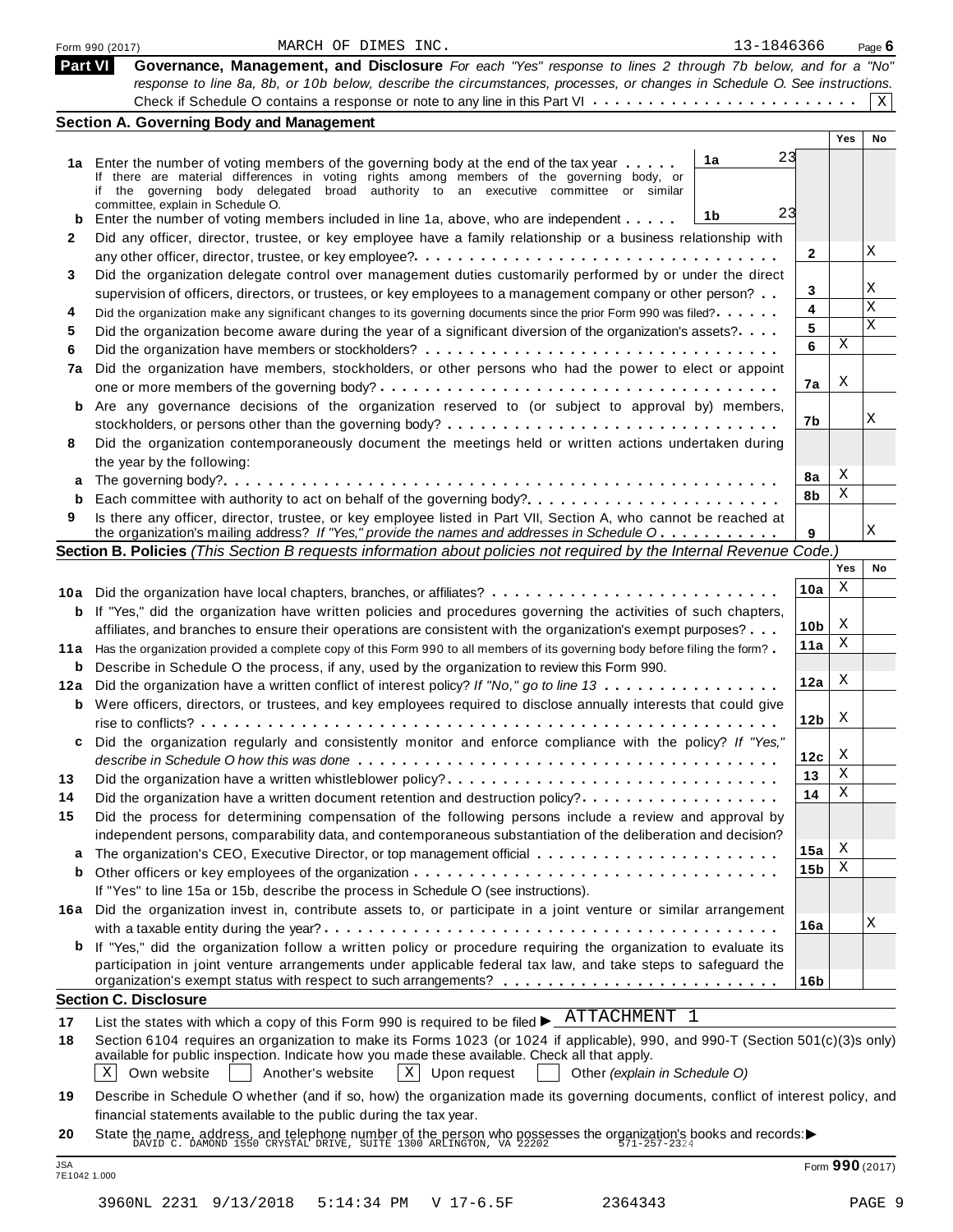| <b>Part VII</b> Compensation of Officers, Directors, Trustees, Key Employees, Highest Compensated Employees, and |  |  |  |  |  |
|------------------------------------------------------------------------------------------------------------------|--|--|--|--|--|
| <b>Independent Contractors</b>                                                                                   |  |  |  |  |  |
|                                                                                                                  |  |  |  |  |  |

**Section A. Officers, Directors, Trustees, Key Employees, and Highest Compensated Employees**

**1a** Complete this table for all persons required to be listed. Report compensation for the calendar year ending with or within the organization's tax year.

anization's lax year.<br>● List all of the organization's **current** officers, directors, trustees (whether individuals or organizations), regardless of amount of<br>nnensation Enter -0- in columns (D) (E) and (E) if no compensa compensation. Enter -0- in columns (D), (E), and (F) if no compensation was paid.

• List all of the organization's **current** key employees, if any. See instructions for definition of "key employee."<br>● List the experientials five expect highest expressed explores (other than an efficer director of

**Example in the organization's current** key employees, if any. See instructions for definition of key employee.<br>• List the organization's five **current** highest compensated employees (other than an officer, director, trust who received reportable compensation (Box 5 of Form W-2 and/or Box 7 of Form 1099-MISC) of more than \$100,000 from the

organization and any related organizations.<br>• List all of the organization's **former** officers, key employees, and highest compensated employees who received more than<br>\$1.00.000 of reportable componention from the erganiza \$100,000 of reportable compensation from the organization and any related organizations.

% List all of the organization's **former directors or trustees** that received, in the capacity as a former director or trustee of the organization, more than \$10,000 of reportable compensation from the organization and any related organizations.

List persons in the following order: individual trustees or directors; institutional trustees; officers; key employees; highest compensated employees; and former such persons.

Check this box if neither the organization nor any related organization compensated any current officer, director, or trustee.

| (A)<br>Name and Title              | (B)<br>Average<br>hours per<br>week (list any<br>hours for<br>related<br>organizations<br>below dotted<br>line) | or directo<br>Individual trustee | Institutional trustee | Officer | (C)<br>Position<br>Key employee | (do not check more than one<br>box, unless person is both an<br>officer and a director/trustee)<br>Highest compensated<br>employee | Former | (D)<br>Reportable<br>compensation<br>from<br>the<br>organization<br>(W-2/1099-MISC) | (E)<br>Reportable<br>compensation from<br>related<br>organizations<br>(W-2/1099-MISC) | (F)<br>Estimated<br>amount of<br>other<br>compensation<br>from the<br>organization<br>and related<br>organizations |
|------------------------------------|-----------------------------------------------------------------------------------------------------------------|----------------------------------|-----------------------|---------|---------------------------------|------------------------------------------------------------------------------------------------------------------------------------|--------|-------------------------------------------------------------------------------------|---------------------------------------------------------------------------------------|--------------------------------------------------------------------------------------------------------------------|
|                                    |                                                                                                                 |                                  |                       |         |                                 |                                                                                                                                    |        |                                                                                     |                                                                                       |                                                                                                                    |
|                                    | 1.00                                                                                                            |                                  |                       |         |                                 |                                                                                                                                    |        |                                                                                     |                                                                                       |                                                                                                                    |
| (1) REGINA BENJAMIN, MD<br>TRUSTEE | $0$ .                                                                                                           | Χ                                |                       |         |                                 |                                                                                                                                    |        | 0.                                                                                  | 0.                                                                                    | 0.                                                                                                                 |
| (2) JOHN BURBANK                   | 1.00                                                                                                            |                                  |                       |         |                                 |                                                                                                                                    |        |                                                                                     |                                                                                       |                                                                                                                    |
| TRUSTEE                            | $0$ .                                                                                                           | Χ                                |                       |         |                                 |                                                                                                                                    |        | $\mathsf{0}$ .                                                                      | $\boldsymbol{0}$ .                                                                    | $\mathsf 0$ .                                                                                                      |
| (3) GRETCHEN CARLSON               | 1.00                                                                                                            |                                  |                       |         |                                 |                                                                                                                                    |        |                                                                                     |                                                                                       |                                                                                                                    |
| TRUSTEE                            | 0.                                                                                                              | Χ                                |                       |         |                                 |                                                                                                                                    |        | $\overline{0}$ .                                                                    | $0$ .                                                                                 | $\mathsf 0$ .                                                                                                      |
| (4) HARVEY COHEN, MD               | 1.00                                                                                                            |                                  |                       |         |                                 |                                                                                                                                    |        |                                                                                     |                                                                                       |                                                                                                                    |
| TRUSTEE                            | 0.                                                                                                              | Χ                                |                       |         |                                 |                                                                                                                                    |        | 0.                                                                                  | $0$ .                                                                                 | $\mathsf 0$ .                                                                                                      |
| (5)F. SESSIONS COLE, MD            | 1.00                                                                                                            |                                  |                       |         |                                 |                                                                                                                                    |        |                                                                                     |                                                                                       |                                                                                                                    |
| TRUSTEE                            | $0$ .                                                                                                           | Χ                                |                       |         |                                 |                                                                                                                                    |        | $0$ .                                                                               | 0.                                                                                    | $\mathsf 0$ .                                                                                                      |
| (6) JAMES CORBETT                  | 1.00                                                                                                            |                                  |                       |         |                                 |                                                                                                                                    |        |                                                                                     |                                                                                       |                                                                                                                    |
| TRUSTEE                            | 0.                                                                                                              | Χ                                |                       |         |                                 |                                                                                                                                    |        | $0$ .                                                                               | 0.                                                                                    | 0.                                                                                                                 |
| (7) GARY DIXON                     | 1.00                                                                                                            |                                  |                       |         |                                 |                                                                                                                                    |        |                                                                                     |                                                                                       |                                                                                                                    |
| CHAIRMAN                           | 0.                                                                                                              | Χ                                |                       | Χ       |                                 |                                                                                                                                    |        | 0.                                                                                  | 0.                                                                                    | 0.                                                                                                                 |
| (8) BILL A. FITZGERALD             | 1.00                                                                                                            |                                  |                       |         |                                 |                                                                                                                                    |        |                                                                                     |                                                                                       |                                                                                                                    |
| TRUSTEE                            | 0.                                                                                                              | X                                |                       |         |                                 |                                                                                                                                    |        | 0.                                                                                  | 0.                                                                                    | 0.                                                                                                                 |
| (9) ALFREDO GANGOTENA              | 1.00                                                                                                            |                                  |                       |         |                                 |                                                                                                                                    |        |                                                                                     |                                                                                       |                                                                                                                    |
| TRUSTEE                            | 0.                                                                                                              | Χ                                |                       |         |                                 |                                                                                                                                    |        | $\mathbf{0}$ .                                                                      | $\mathbf 0$ .                                                                         | $0$ .                                                                                                              |
| (10) DON GERMANO                   | 1.00                                                                                                            |                                  |                       |         |                                 |                                                                                                                                    |        |                                                                                     |                                                                                       |                                                                                                                    |
| VICE CHAIR                         | $0$ .                                                                                                           | Χ                                |                       | Χ       |                                 |                                                                                                                                    |        | 0.                                                                                  | 0.                                                                                    | $0$ .                                                                                                              |
| (11) ALEEM GILLANI                 | 1.00                                                                                                            |                                  |                       |         |                                 |                                                                                                                                    |        |                                                                                     |                                                                                       |                                                                                                                    |
| TRUSTEE                            | $0$ .                                                                                                           | Χ                                |                       |         |                                 |                                                                                                                                    |        | $0$ .                                                                               | 0.                                                                                    | 0.                                                                                                                 |
| (12) DAVID LAKEY, MD               | 1.00                                                                                                            |                                  |                       |         |                                 |                                                                                                                                    |        |                                                                                     |                                                                                       |                                                                                                                    |
| TRUSTEE                            | 0.                                                                                                              | Χ                                |                       |         |                                 |                                                                                                                                    |        | 0.                                                                                  | 0.                                                                                    | 0.                                                                                                                 |
| (13) CHARLES LOCKWOOD, MD          | 1.00                                                                                                            |                                  |                       |         |                                 |                                                                                                                                    |        |                                                                                     |                                                                                       |                                                                                                                    |
| TRUSTEE                            | 0.                                                                                                              | Χ                                |                       |         |                                 |                                                                                                                                    |        | 0.                                                                                  | $0$ .                                                                                 | 0.                                                                                                                 |
| (14) MONICA LUECHTEFELD            | 1.00                                                                                                            |                                  |                       |         |                                 |                                                                                                                                    |        |                                                                                     |                                                                                       |                                                                                                                    |
| VICE CHAIR/TREASURER               | 0.                                                                                                              | Χ                                |                       | X       |                                 |                                                                                                                                    |        | 0.                                                                                  | 0.                                                                                    | $0$ .                                                                                                              |

Form **990** (2017) JSA 7E1041 1.000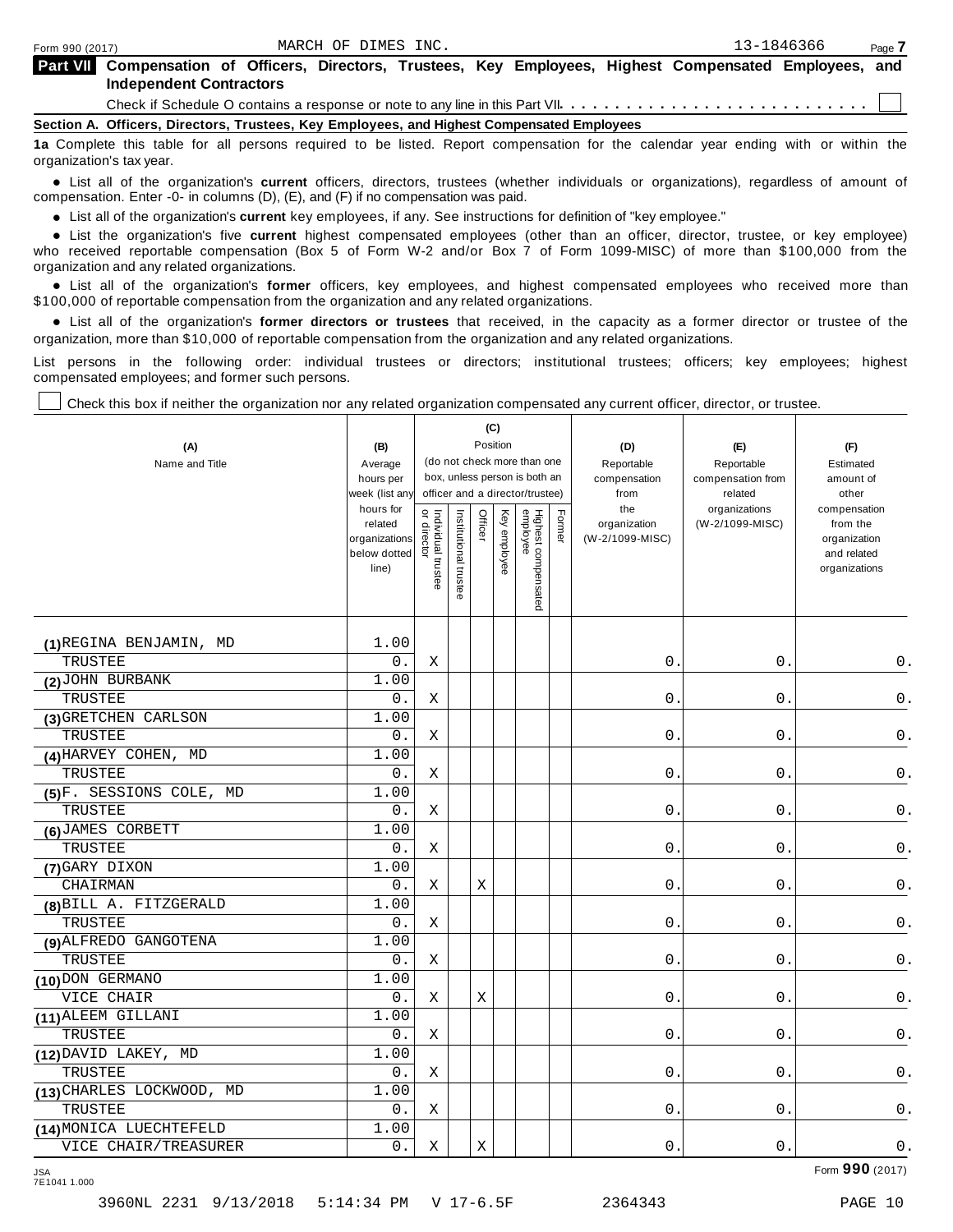### MARCH OF DIMES INC. 23-1846366

|  | Form 990 (2017) |
|--|-----------------|
|  |                 |

| (A)<br>Name and title                                                                                                                                                                                                                                                                                        | (B)<br>Average<br>hours per<br>week (list any<br>hours for |                                           |                       | (C)<br>Position |              | (do not check more than one<br>box, unless person is both an<br>officer and a director/trustee) |        | (D)<br>Reportable<br>compensation<br>from<br>the | (E)<br>Reportable<br>compensation from<br>related<br>organizations | (F)<br>Estimated<br>amount of<br>other<br>compensation   |
|--------------------------------------------------------------------------------------------------------------------------------------------------------------------------------------------------------------------------------------------------------------------------------------------------------------|------------------------------------------------------------|-------------------------------------------|-----------------------|-----------------|--------------|-------------------------------------------------------------------------------------------------|--------|--------------------------------------------------|--------------------------------------------------------------------|----------------------------------------------------------|
|                                                                                                                                                                                                                                                                                                              | related<br>organizations<br>below dotted<br>line)          | <br>  Individual trustee<br>  or director | Institutional trustee | Officer         | Key employee | Highest compensated<br>employee                                                                 | Former | organization<br>(W-2/1099-MISC)                  | (W-2/1099-MISC)                                                    | from the<br>organization<br>and related<br>organizations |
| 15) DANA POINTS<br>TRUSTEE                                                                                                                                                                                                                                                                                   | 1.00<br>0.                                                 | Χ                                         |                       |                 |              |                                                                                                 |        | 0.                                               | 0                                                                  | 0.                                                       |
| (16) JOHN RAINEY                                                                                                                                                                                                                                                                                             | 1.00                                                       |                                           |                       |                 |              |                                                                                                 |        |                                                  |                                                                    |                                                          |
| SECRETARY<br>(17) JUAN SALGADO-MORALES, MD                                                                                                                                                                                                                                                                   | 0.<br>1.00                                                 | Χ                                         |                       |                 |              |                                                                                                 |        | 0.                                               | 0                                                                  | 0.                                                       |
| TRUSTEE<br>(18) SUSAN SCHICK                                                                                                                                                                                                                                                                                 | 0.<br>1.00                                                 | Χ                                         |                       |                 |              |                                                                                                 |        | 0.                                               | 0                                                                  | 0.                                                       |
| TRUSTEE<br>(19) JONATHAN SPECTOR                                                                                                                                                                                                                                                                             | 0.<br>1.00                                                 | Χ                                         |                       |                 |              |                                                                                                 |        | 0.                                               | 0                                                                  | 0.                                                       |
| VICE CHAIR<br>20) FRANK WALL                                                                                                                                                                                                                                                                                 | 0.<br>1.00                                                 | Χ                                         |                       | Χ               |              |                                                                                                 |        | 0.                                               | 0                                                                  | 0.                                                       |
| TRUSTEE<br>21) DONALD WARNE, M.D.                                                                                                                                                                                                                                                                            | 0.<br>1.00                                                 | Χ                                         |                       |                 |              |                                                                                                 |        | 0.                                               | 0                                                                  | 0.                                                       |
| TRUSTEE<br>22) ROGER YOUNG, MD                                                                                                                                                                                                                                                                               | 0.<br>1.00                                                 | Χ                                         |                       |                 |              |                                                                                                 |        | 0.                                               | 0                                                                  | 0.                                                       |
| TRUSTEE<br>(23) HARRY JOHNSON, ESQ.                                                                                                                                                                                                                                                                          | 0.<br>1.00                                                 | Χ                                         |                       |                 |              |                                                                                                 |        | 0.                                               | 0                                                                  | 0.                                                       |
| <b>TRUSTEE</b><br>24) LISA BELKIN                                                                                                                                                                                                                                                                            | 0.<br>1.00                                                 | Χ                                         |                       |                 |              |                                                                                                 |        | 0.                                               | 0                                                                  | 0.                                                       |
| TRUSTEE - END 1/24/17<br>25) HARRIS BROOKS                                                                                                                                                                                                                                                                   | $0$ .<br>1.00                                              | Χ                                         |                       |                 |              |                                                                                                 |        | 0.                                               | 0                                                                  | 0.                                                       |
| TRUSTEE - END 7/18/17                                                                                                                                                                                                                                                                                        | 0.                                                         | Χ                                         |                       |                 |              |                                                                                                 |        | 0                                                | 0                                                                  | $0$ .                                                    |
| 1b Sub-total<br>c Total from continuation sheets to Part VII, Section A                                                                                                                                                                                                                                      |                                                            |                                           |                       |                 |              |                                                                                                 |        | $\Omega$<br>4,861,782.                           | $\mathbf 0$ .<br>0.                                                | 0.<br>151,521.                                           |
| 2 Total number of individuals (including but not limited to those listed above) who received more than \$100,000 of<br>reportable compensation from the organization ▶<br>Did the organization list any former officer, director, or trustee, key employee, or highest compensated<br>3                      |                                                            | 112                                       |                       |                 |              |                                                                                                 | ▶      | 4,861,782.                                       | 0                                                                  | 151,521.<br>Yes<br>No.                                   |
| employee on line 1a? If "Yes," complete Schedule J for such individual<br>For any individual listed on line 1a, is the sum of reportable compensation and other compensation from the<br>4<br>organization and related organizations greater than \$150,000? If "Yes," complete Schedule J for such          |                                                            |                                           |                       |                 |              |                                                                                                 |        |                                                  |                                                                    | Χ<br>3<br>Χ<br>4                                         |
| Did any person listed on line 1a receive or accrue compensation from any unrelated organization or individual<br>5.<br>for services rendered to the organization? If "Yes," complete Schedule J for such person                                                                                              |                                                            |                                           |                       |                 |              |                                                                                                 |        |                                                  |                                                                    | х<br>5                                                   |
| <b>Section B. Independent Contractors</b><br>Complete this table for your five highest compensated independent contractors that received more than \$100,000 of<br>1.<br>compensation from the organization. Report compensation for the calendar year ending with or within the organization's tax<br>year. |                                                            |                                           |                       |                 |              |                                                                                                 |        |                                                  |                                                                    |                                                          |
| (A)<br>Name and business address<br><b>ATTACHMENT</b><br>- 2                                                                                                                                                                                                                                                 |                                                            |                                           |                       |                 |              |                                                                                                 |        | (B)<br>Description of services                   |                                                                    | (C)<br>Compensation                                      |
|                                                                                                                                                                                                                                                                                                              |                                                            |                                           |                       |                 |              |                                                                                                 |        |                                                  |                                                                    |                                                          |
| 2 Total number of independent contractors (including but not limited to those listed above) who received                                                                                                                                                                                                     |                                                            |                                           |                       |                 |              |                                                                                                 |        |                                                  |                                                                    |                                                          |

3960NL 2231 9/13/2018 5:14:34 PM V 17-6.5F 2364343 PAGE 11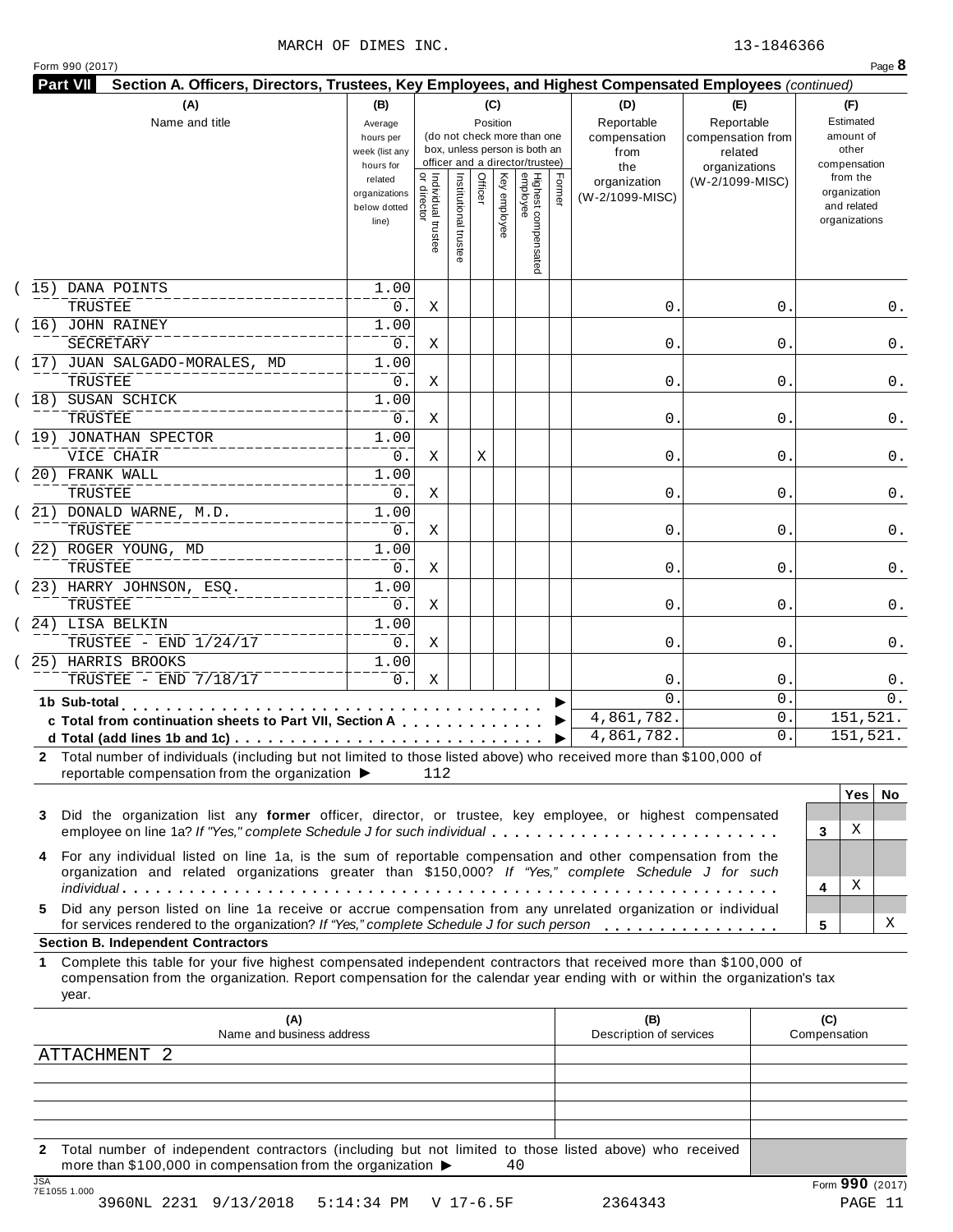| (A)                                                                                                                                                                                                                                                             | (B)                                                 |                                      |                       | (C)                     |                                                                                                 |        | (D)                                    | (E)                                        | (F)                                                      |
|-----------------------------------------------------------------------------------------------------------------------------------------------------------------------------------------------------------------------------------------------------------------|-----------------------------------------------------|--------------------------------------|-----------------------|-------------------------|-------------------------------------------------------------------------------------------------|--------|----------------------------------------|--------------------------------------------|----------------------------------------------------------|
| Name and title                                                                                                                                                                                                                                                  | Average<br>hours per<br>week (list any<br>hours for |                                      |                       | Position                | (do not check more than one<br>box, unless person is both an<br>officer and a director/trustee) |        | Reportable<br>compensation<br>from     | Reportable<br>compensation from<br>related | Estimated<br>amount of<br>other<br>compensation          |
|                                                                                                                                                                                                                                                                 | related<br>organizations<br>below dotted<br>line)   | Individual trustee<br>   or director | Institutional trustee | Officer<br>Key employee | Highest compensated<br>employee                                                                 | Former | the<br>organization<br>(W-2/1099-MISC) | organizations<br>(W-2/1099-MISC)           | from the<br>organization<br>and related<br>organizations |
| (26) DEIDRA MERRIWETHER                                                                                                                                                                                                                                         | 1.00                                                |                                      |                       |                         |                                                                                                 |        |                                        |                                            |                                                          |
| TRUSTEE - END 6/15/17<br>(27) WILL SMITH                                                                                                                                                                                                                        | $0$ .<br>1.00                                       | Χ                                    |                       |                         |                                                                                                 |        | 0.                                     | 0.                                         | 0.                                                       |
| TRUSTEE - END 6/7/17                                                                                                                                                                                                                                            | $0$ .                                               | Χ                                    |                       |                         |                                                                                                 |        | 0.                                     | 0.                                         | 0.                                                       |
| 28) STACEY STEWART                                                                                                                                                                                                                                              | 50.00                                               |                                      |                       |                         |                                                                                                 |        |                                        |                                            |                                                          |
| PRESIDENT - START 1/1/17                                                                                                                                                                                                                                        | 0.                                                  |                                      |                       | Χ                       |                                                                                                 |        | 516,837.                               | 0.                                         | 17,256.                                                  |
| (29) KAREN ANDREWS ESQ.                                                                                                                                                                                                                                         | 50.00                                               |                                      |                       |                         |                                                                                                 |        |                                        |                                            |                                                          |
| EVP & GENERAL COUNSEL                                                                                                                                                                                                                                           | 0.                                                  |                                      |                       | Χ                       |                                                                                                 |        | 284, 212.                              | 0.                                         | 17,290.                                                  |
| (30) EDWARD MCCABE, M.D.                                                                                                                                                                                                                                        | 50.00                                               |                                      |                       |                         |                                                                                                 |        |                                        |                                            |                                                          |
| CMO - END 2/16/17<br>(31) PAUL JARRIS, MD                                                                                                                                                                                                                       | 0.<br>50.00                                         |                                      |                       | Χ                       |                                                                                                 |        | 61,002.                                | 0.                                         | 0.                                                       |
| SVP & CMO - START 2/1/17                                                                                                                                                                                                                                        | 0.                                                  |                                      |                       | Χ                       |                                                                                                 |        | 415,232.                               | 0                                          | 0.                                                       |
| (32) DAVID C. HORNE                                                                                                                                                                                                                                             | 50.00                                               |                                      |                       |                         |                                                                                                 |        |                                        |                                            |                                                          |
| SVP & CFO - END 12/31/17                                                                                                                                                                                                                                        | 0.                                                  |                                      |                       | Χ                       |                                                                                                 |        | 263,269.                               | 0.                                         | 17,016.                                                  |
| (33) JOSEPH L. SIMPSON, M.D.                                                                                                                                                                                                                                    | 50.00                                               |                                      |                       |                         |                                                                                                 |        |                                        |                                            |                                                          |
| SVP RESEARCH & GLOBAL PROG                                                                                                                                                                                                                                      | 0.                                                  |                                      |                       | Χ                       |                                                                                                 |        | 379,980.                               | 0.                                         | 7,212.                                                   |
| (34) FREDERICK A. BROGDON<br>SVP & CHIEF OPERATING OFFICER                                                                                                                                                                                                      | 50.00<br>0.                                         |                                      |                       | Χ                       |                                                                                                 |        | 256,445.                               | 0.                                         | 17,290.                                                  |
| (35) CHRISTOPHER L. MADDOCKS                                                                                                                                                                                                                                    | 50.00                                               |                                      |                       |                         |                                                                                                 |        |                                        |                                            |                                                          |
| SVP CHIEF MARKETING OFFICER                                                                                                                                                                                                                                     | 0.                                                  |                                      |                       | Χ                       |                                                                                                 |        | 243,864.                               | 0.                                         | 17,016.                                                  |
| 36) DAVID J. HAMPTON II<br>SVP CHIEF DEVELOPMENT OFFICER                                                                                                                                                                                                        | 50.00<br>0.                                         |                                      |                       | Χ                       |                                                                                                 |        | 237,458.                               | 0.                                         | 6, 237.                                                  |
| 1b Sub-total                                                                                                                                                                                                                                                    |                                                     |                                      |                       |                         |                                                                                                 |        |                                        |                                            |                                                          |
| c Total from continuation sheets to Part VII, Section A                                                                                                                                                                                                         |                                                     |                                      |                       |                         |                                                                                                 |        |                                        |                                            |                                                          |
| 2 Total number of individuals (including but not limited to those listed above) who received more than \$100,000 of                                                                                                                                             |                                                     |                                      |                       |                         |                                                                                                 |        |                                        |                                            |                                                          |
| reportable compensation from the organization ▶                                                                                                                                                                                                                 |                                                     | 112                                  |                       |                         |                                                                                                 |        |                                        |                                            |                                                          |
| Did the organization list any former officer, director, or trustee, key employee, or highest compensated<br>3<br>employee on line 1a? If "Yes," complete Schedule J for such individual                                                                         |                                                     |                                      |                       |                         |                                                                                                 |        |                                        |                                            | Yes<br><b>No</b><br>Χ<br>3                               |
| For any individual listed on line 1a, is the sum of reportable compensation and other compensation from the<br>4<br>organization and related organizations greater than \$150,000? If "Yes," complete Schedule J for such                                       |                                                     |                                      |                       |                         |                                                                                                 |        |                                        |                                            |                                                          |
|                                                                                                                                                                                                                                                                 |                                                     |                                      |                       |                         |                                                                                                 |        |                                        |                                            | Χ<br>4                                                   |
| Did any person listed on line 1a receive or accrue compensation from any unrelated organization or individual<br>5.<br>for services rendered to the organization? If "Yes," complete Schedule J for such person                                                 |                                                     |                                      |                       |                         |                                                                                                 |        |                                        |                                            | х<br>5                                                   |
| <b>Section B. Independent Contractors</b>                                                                                                                                                                                                                       |                                                     |                                      |                       |                         |                                                                                                 |        |                                        |                                            |                                                          |
| Complete this table for your five highest compensated independent contractors that received more than \$100,000 of<br>1.<br>compensation from the organization. Report compensation for the calendar year ending with or within the organization's tax<br>year. |                                                     |                                      |                       |                         |                                                                                                 |        |                                        |                                            |                                                          |
| (A)<br>Name and business address                                                                                                                                                                                                                                |                                                     |                                      |                       |                         |                                                                                                 |        | (B)<br>Description of services         |                                            | (C)<br>Compensation                                      |
|                                                                                                                                                                                                                                                                 |                                                     |                                      |                       |                         |                                                                                                 |        |                                        |                                            |                                                          |
|                                                                                                                                                                                                                                                                 |                                                     |                                      |                       |                         |                                                                                                 |        |                                        |                                            |                                                          |
|                                                                                                                                                                                                                                                                 |                                                     |                                      |                       |                         |                                                                                                 |        |                                        |                                            |                                                          |

**2** Total number of independent contractors (including but not limited to those listed above) who received more than \$100,000 in compensation from the organization  $\blacktriangleright$ 

3960NL 2231 9/13/2018 5:14:34 PM V 17-6.5F 2364343 PAGE 12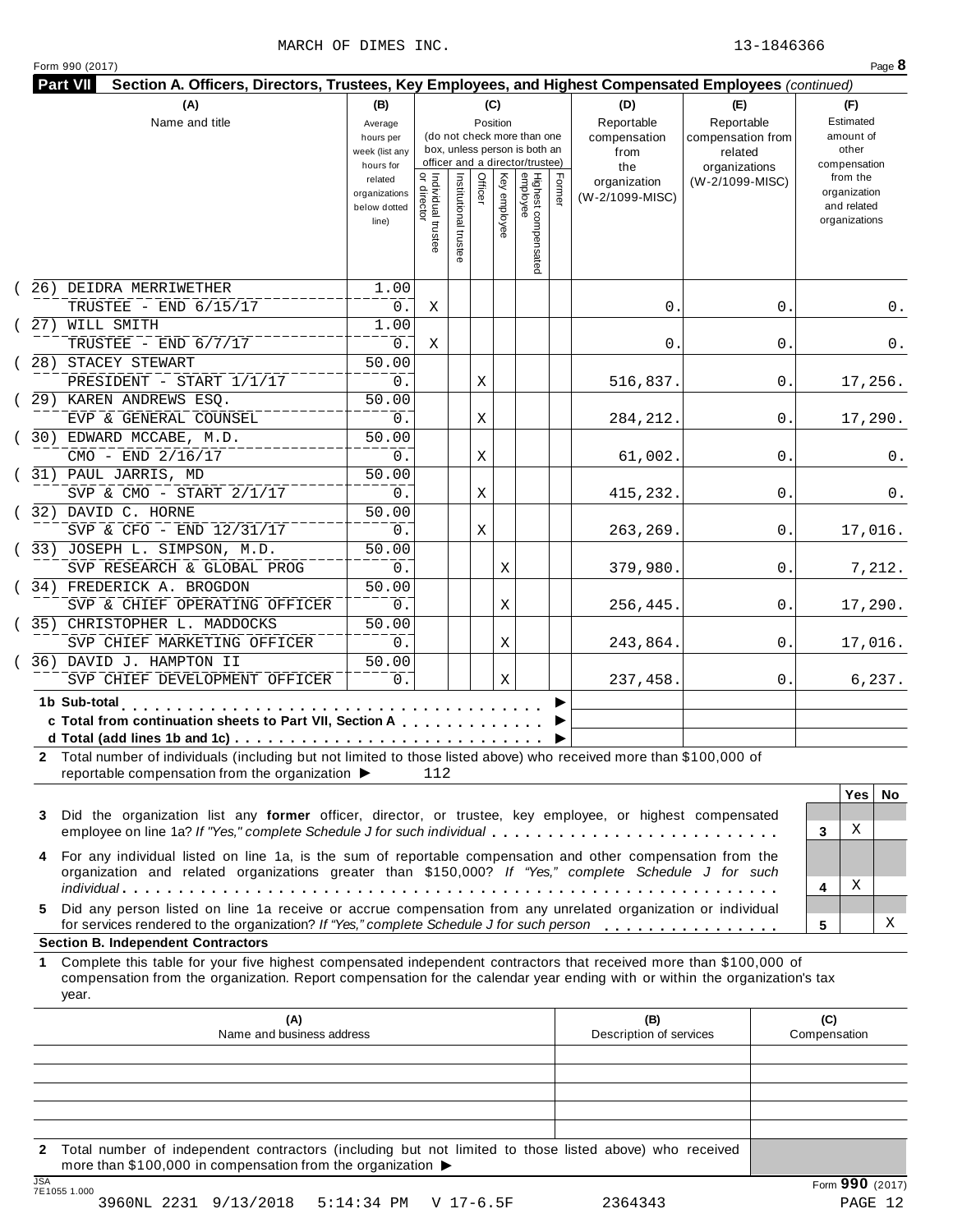| (A)<br>Name and title                                                                                                                                                                                                                                     | (B)<br>Average<br>hours per<br>week (list any<br>hours for |                                          |                       | (C)<br>Position |              | (do not check more than one<br>box, unless person is both an<br>officer and a director/trustee) |        | (D)<br>Reportable<br>compensation<br>from<br>the | (E)<br>Reportable<br>compensation from<br>related<br>organizations | (F)<br>Estimated<br>amount of<br>other<br>compensation   |
|-----------------------------------------------------------------------------------------------------------------------------------------------------------------------------------------------------------------------------------------------------------|------------------------------------------------------------|------------------------------------------|-----------------------|-----------------|--------------|-------------------------------------------------------------------------------------------------|--------|--------------------------------------------------|--------------------------------------------------------------------|----------------------------------------------------------|
|                                                                                                                                                                                                                                                           | related<br>organizations<br>below dotted<br>line)          | Individual trustee<br> <br>  or director | Institutional trustee | Officer         | Key employee | Highest compensated<br>employee                                                                 | Former | organization<br>(W-2/1099-MISC)                  | (W-2/1099-MISC)                                                    | from the<br>organization<br>and related<br>organizations |
| (37) LISA B. BUTCHER                                                                                                                                                                                                                                      | 50.00                                                      |                                          |                       |                 |              |                                                                                                 |        |                                                  |                                                                    |                                                          |
| SVP STRATEGY & TRANSFORMATION<br>(38) PAULA R. RANSOM                                                                                                                                                                                                     | 0.<br>50.00                                                |                                          |                       |                 | Χ            |                                                                                                 |        | 213,914.                                         | 0.                                                                 | 17,290.                                                  |
| SVP & CHIEF VOLUNTEER OFFICER                                                                                                                                                                                                                             | 0.                                                         |                                          |                       |                 | Χ            |                                                                                                 |        | 336,872.                                         | 0.                                                                 | 17,290.                                                  |
| (39) CYNTHIA JOHNSON                                                                                                                                                                                                                                      | 50.00                                                      |                                          |                       |                 |              |                                                                                                 |        |                                                  |                                                                    |                                                          |
| SVP PUBLIC POLICY/ GOV AFFAIRS                                                                                                                                                                                                                            | 0.                                                         |                                          |                       |                 |              | X                                                                                               |        | 229,013.                                         | 0.                                                                 | 1,498.                                                   |
| (40) NICHOLAS DIFRANZA                                                                                                                                                                                                                                    | 50.00                                                      |                                          |                       |                 |              |                                                                                                 |        |                                                  |                                                                    |                                                          |
| SVP & CHIEF TECH OFFICER                                                                                                                                                                                                                                  | 0.                                                         |                                          |                       |                 |              | X                                                                                               |        | 225,316.                                         | 0.                                                                 | 15,922.                                                  |
| (41) DEBORAH BARGE                                                                                                                                                                                                                                        | 50.00                                                      |                                          |                       |                 |              |                                                                                                 |        |                                                  |                                                                    |                                                          |
| SVP MARKET LEADERSHIP * DEVEL.                                                                                                                                                                                                                            | 0.                                                         |                                          |                       |                 |              | Χ                                                                                               |        | 204,906.                                         | 0.                                                                 | 0.                                                       |
| (42) CATHERINE SELLERS                                                                                                                                                                                                                                    | 50.00                                                      |                                          |                       |                 |              |                                                                                                 |        |                                                  |                                                                    |                                                          |
| SVP SCIENCE AND STRATEGY<br>(43) JANIS BIERMANN                                                                                                                                                                                                           | 0.<br>50.00                                                |                                          |                       |                 |              | X                                                                                               |        | 199,956.                                         | 0.                                                                 | 0.                                                       |
| SVP EDUCATION AND HEALTH                                                                                                                                                                                                                                  | 0.                                                         |                                          |                       |                 |              | X                                                                                               |        | 195,080.                                         | 0.                                                                 | 204.                                                     |
| 44) JENNIFER HOWSE                                                                                                                                                                                                                                        | 0.                                                         |                                          |                       |                 |              |                                                                                                 |        |                                                  |                                                                    |                                                          |
| FORMER PRESIDENT                                                                                                                                                                                                                                          | 0.                                                         |                                          |                       |                 |              |                                                                                                 | Χ      | 598,426.                                         | 0.                                                                 | 0.                                                       |
|                                                                                                                                                                                                                                                           |                                                            |                                          |                       |                 |              |                                                                                                 |        |                                                  |                                                                    |                                                          |
| 1b Sub-total<br>c Total from continuation sheets to Part VII, Section A                                                                                                                                                                                   | .                                                          |                                          |                       |                 |              |                                                                                                 |        |                                                  |                                                                    |                                                          |
| 2 Total number of individuals (including but not limited to those listed above) who received more than \$100,000 of<br>reportable compensation from the organization ▶                                                                                    |                                                            | 112                                      |                       |                 |              |                                                                                                 |        |                                                  |                                                                    |                                                          |
| Did the organization list any former officer, director, or trustee, key employee, or highest compensated<br>3<br>employee on line 1a? If "Yes," complete Schedule J for such individual                                                                   |                                                            |                                          |                       |                 |              |                                                                                                 |        |                                                  |                                                                    | <b>Yes</b><br>No<br>Χ<br>3                               |
| For any individual listed on line 1a, is the sum of reportable compensation and other compensation from the<br>4<br>organization and related organizations greater than \$150,000? If "Yes," complete Schedule J for such                                 |                                                            |                                          |                       |                 |              |                                                                                                 |        |                                                  |                                                                    | Χ<br>4                                                   |
| Did any person listed on line 1a receive or accrue compensation from any unrelated organization or individual<br>5.<br>for services rendered to the organization? If "Yes," complete Schedule J for such person                                           |                                                            |                                          |                       |                 |              |                                                                                                 |        |                                                  |                                                                    | х<br>5                                                   |
|                                                                                                                                                                                                                                                           |                                                            |                                          |                       |                 |              |                                                                                                 |        |                                                  |                                                                    |                                                          |
| Complete this table for your five highest compensated independent contractors that received more than \$100,000 of<br>compensation from the organization. Report compensation for the calendar year ending with or within the organization's tax<br>year. |                                                            |                                          |                       |                 |              |                                                                                                 |        |                                                  |                                                                    |                                                          |
| (A)<br>Name and business address                                                                                                                                                                                                                          |                                                            |                                          |                       |                 |              |                                                                                                 |        | (B)<br>Description of services                   |                                                                    | (C)<br>Compensation                                      |
| <b>Section B. Independent Contractors</b><br>1.                                                                                                                                                                                                           |                                                            |                                          |                       |                 |              |                                                                                                 |        |                                                  |                                                                    |                                                          |

**2** Total number of independent contractors (including but not limited to those listed above) who received more than \$100,000 in compensation from the organization  $\blacktriangleright$ 

3960NL 2231 9/13/2018 5:14:34 PM V 17-6.5F 2364343 PAGE 13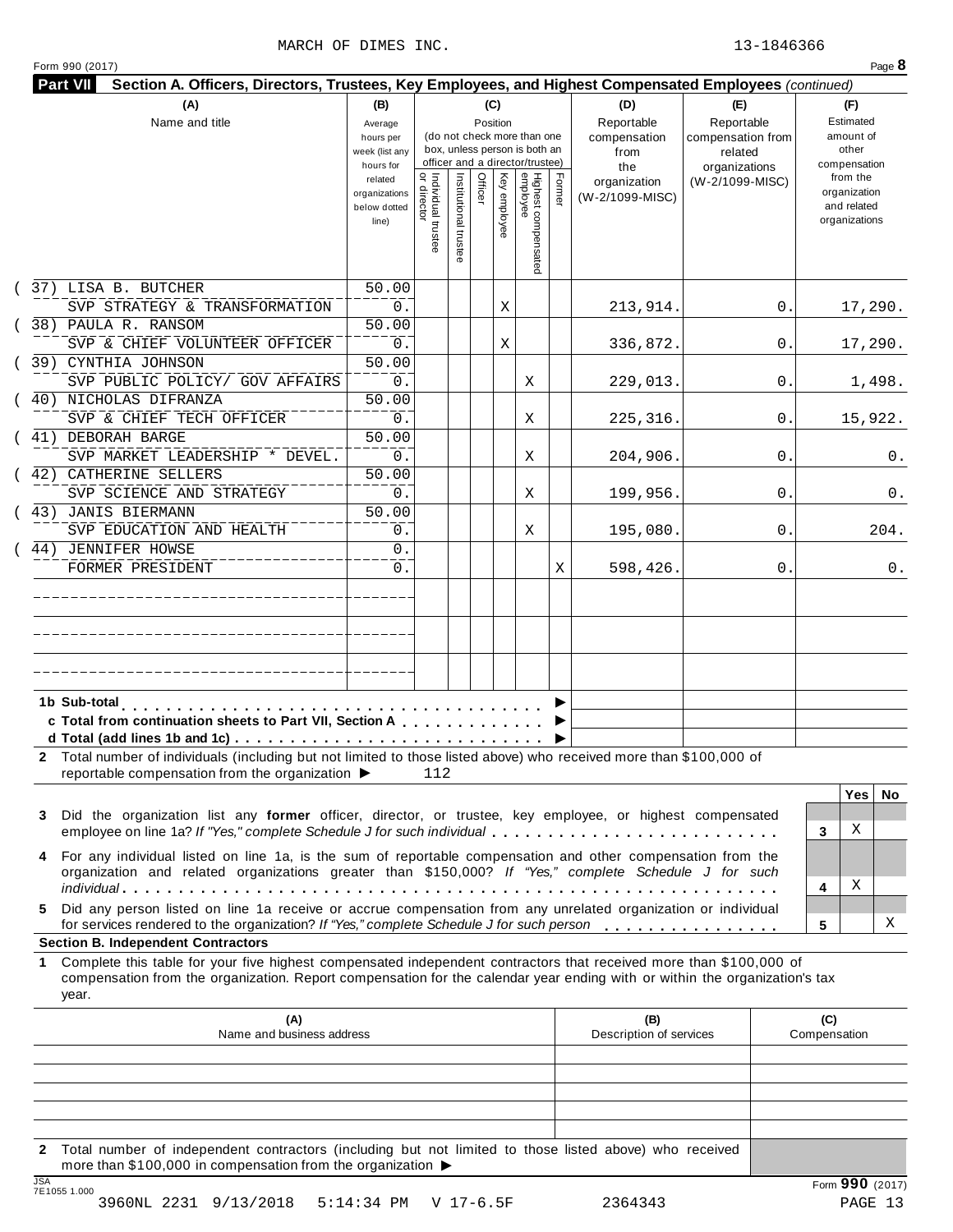| <b>Part VIII</b>                                                 |             | <b>Statement of Revenue</b>                                                                                                                                                                                                                   |                          |                          |                      |                                                    |                                         |                                                                  |
|------------------------------------------------------------------|-------------|-----------------------------------------------------------------------------------------------------------------------------------------------------------------------------------------------------------------------------------------------|--------------------------|--------------------------|----------------------|----------------------------------------------------|-----------------------------------------|------------------------------------------------------------------|
|                                                                  |             |                                                                                                                                                                                                                                               |                          |                          | (A)<br>Total revenue | (B)<br>Related or<br>exempt<br>function<br>revenue | (C)<br>Unrelated<br>business<br>revenue | (D)<br>Revenue<br>excluded from tax<br>under sections<br>512-514 |
|                                                                  | 1a          | Federated campaigns <b>Federated</b>                                                                                                                                                                                                          | 1a                       | 722,833.                 |                      |                                                    |                                         |                                                                  |
| <b>Contributions, Gifts, Grants</b><br>and Other Similar Amounts | b           | Membership dues                                                                                                                                                                                                                               | 1b                       |                          |                      |                                                    |                                         |                                                                  |
|                                                                  | c           | Fundraising events <b>Fundraising</b>                                                                                                                                                                                                         | 1c                       | 96, 359, 755.            |                      |                                                    |                                         |                                                                  |
|                                                                  | d           | Related organizations <b>contains</b> and <b>Related</b> organizations <b>and</b> a set of the set of the set of the set of the set of the set of the set of the set of the set of the set of the set of the set of the set of the set of the | 1d                       |                          |                      |                                                    |                                         |                                                                  |
|                                                                  | е           | Government grants (contributions)                                                                                                                                                                                                             | 1е                       | 2,872,784.               |                      |                                                    |                                         |                                                                  |
|                                                                  | f           | All other contributions, gifts, grants,                                                                                                                                                                                                       |                          |                          |                      |                                                    |                                         |                                                                  |
|                                                                  |             | and similar amounts not included above                                                                                                                                                                                                        | 1f                       | 52,844,610.              |                      |                                                    |                                         |                                                                  |
|                                                                  |             | Noncash contributions included in lines 1a-1f: \$                                                                                                                                                                                             |                          | 124,400.                 |                      |                                                    |                                         |                                                                  |
|                                                                  | g<br>h      | Total. Add lines 1a-1f                                                                                                                                                                                                                        |                          | <u>.</u> . ▶             | 152,799,982.         |                                                    |                                         |                                                                  |
|                                                                  |             |                                                                                                                                                                                                                                               |                          | <b>Business Code</b>     |                      |                                                    |                                         |                                                                  |
|                                                                  | 2a          | SYMPOSIUM CONFERENCE                                                                                                                                                                                                                          |                          | 813219                   | 193,029.             | 193,029.                                           |                                         |                                                                  |
|                                                                  | b           | PROGRAM SPONSORSHIP                                                                                                                                                                                                                           |                          | 813219                   | 80,566.              | 80,566.                                            |                                         |                                                                  |
|                                                                  | c           |                                                                                                                                                                                                                                               |                          |                          |                      |                                                    |                                         |                                                                  |
|                                                                  | d           |                                                                                                                                                                                                                                               |                          |                          |                      |                                                    |                                         |                                                                  |
|                                                                  |             |                                                                                                                                                                                                                                               |                          |                          |                      |                                                    |                                         |                                                                  |
|                                                                  | е<br>f      |                                                                                                                                                                                                                                               |                          |                          |                      |                                                    |                                         |                                                                  |
| Program Service Revenue                                          | g           | All other program service revenue                                                                                                                                                                                                             |                          |                          | 273,595.             |                                                    |                                         |                                                                  |
|                                                                  | 3           | Investment<br>income                                                                                                                                                                                                                          | (including<br>dividends, | interest,                |                      |                                                    |                                         |                                                                  |
|                                                                  |             | and other similar amounts). ATTACHMENT 3                                                                                                                                                                                                      |                          |                          | 891,385.             |                                                    |                                         | 891,385.                                                         |
|                                                                  | 4           | Income from investment of tax-exempt bond proceeds $\blacksquare$                                                                                                                                                                             |                          |                          | $0$ .                |                                                    |                                         |                                                                  |
|                                                                  | 5           |                                                                                                                                                                                                                                               |                          |                          | 590,729.             |                                                    |                                         | 590,729.                                                         |
|                                                                  |             |                                                                                                                                                                                                                                               | (i) Real                 | (ii) Personal            |                      |                                                    |                                         |                                                                  |
|                                                                  |             |                                                                                                                                                                                                                                               |                          |                          |                      |                                                    |                                         |                                                                  |
|                                                                  | 6a          | Gross rents                                                                                                                                                                                                                                   |                          |                          |                      |                                                    |                                         |                                                                  |
|                                                                  | $\mathbf b$ | Less: rental expenses                                                                                                                                                                                                                         |                          |                          |                      |                                                    |                                         |                                                                  |
|                                                                  | c           | Rental income or (loss)                                                                                                                                                                                                                       |                          |                          |                      |                                                    |                                         |                                                                  |
|                                                                  | d           | Net rental income or (loss).                                                                                                                                                                                                                  | (i) Securities           | <u>.</u> ><br>(ii) Other | 0.                   |                                                    |                                         |                                                                  |
|                                                                  | 7a          | Gross amount from sales of                                                                                                                                                                                                                    |                          |                          |                      |                                                    |                                         |                                                                  |
|                                                                  |             | assets other than inventory                                                                                                                                                                                                                   | 39, 205, 593.            |                          |                      |                                                    |                                         |                                                                  |
|                                                                  | b           | Less: cost or other basis                                                                                                                                                                                                                     |                          |                          |                      |                                                    |                                         |                                                                  |
|                                                                  |             | and sales expenses                                                                                                                                                                                                                            | 30, 390, 420.            |                          |                      |                                                    |                                         |                                                                  |
|                                                                  | с           | Gain or (loss)                                                                                                                                                                                                                                | 8,815,173.               |                          |                      |                                                    |                                         |                                                                  |
|                                                                  | d           | Net gain or (loss) $\cdots$ $\cdots$ $\cdots$ $\cdots$ $\cdots$ $\cdots$                                                                                                                                                                      |                          |                          | 8,815,173.           |                                                    |                                         | 8,815,173.                                                       |
|                                                                  | 8a          | Gross income from fundraising                                                                                                                                                                                                                 |                          |                          |                      |                                                    |                                         |                                                                  |
|                                                                  |             | events (not including $$359,755.$                                                                                                                                                                                                             |                          |                          |                      |                                                    |                                         |                                                                  |
| Other Revenue                                                    |             | of contributions reported on line 1c).                                                                                                                                                                                                        |                          |                          |                      |                                                    |                                         |                                                                  |
|                                                                  |             | See Part IV, line 18 a                                                                                                                                                                                                                        |                          | 11,912,816.              |                      |                                                    |                                         |                                                                  |
|                                                                  | b           | Less: direct expenses                                                                                                                                                                                                                         | b                        | 11,912,816.              |                      |                                                    |                                         |                                                                  |
|                                                                  | с           | Net income or (loss) from fundraising events. $\blacksquare$                                                                                                                                                                                  |                          |                          | 0.                   |                                                    |                                         |                                                                  |
|                                                                  | 9а          | Gross income from gaming activities.                                                                                                                                                                                                          |                          |                          |                      |                                                    |                                         |                                                                  |
|                                                                  |             | See Part IV, line 19 a                                                                                                                                                                                                                        |                          | 120,178.                 |                      |                                                    |                                         |                                                                  |
|                                                                  | b           | Less: direct expenses                                                                                                                                                                                                                         | b                        |                          |                      |                                                    |                                         |                                                                  |
|                                                                  | c           | Net income or (loss) from gaming activities                                                                                                                                                                                                   |                          |                          | 120,178.             |                                                    |                                         | 120,178.                                                         |
|                                                                  | 10a         | Gross sales of inventory, less                                                                                                                                                                                                                |                          |                          |                      |                                                    |                                         |                                                                  |
|                                                                  |             | returns and allowances and allowances                                                                                                                                                                                                         |                          | 765,575.                 |                      |                                                    |                                         |                                                                  |
|                                                                  | b           | Less: cost of goods sold                                                                                                                                                                                                                      | b                        | 335,504.                 |                      |                                                    |                                         |                                                                  |
|                                                                  |             | Net income or (loss) from sales of inventory                                                                                                                                                                                                  |                          | . <b>.</b> >             | 430,071.             | 430,071.                                           |                                         |                                                                  |
|                                                                  |             | Miscellaneous Revenue                                                                                                                                                                                                                         |                          | <b>Business Code</b>     |                      |                                                    |                                         |                                                                  |
|                                                                  | 11a         | GRANT REFUNDS                                                                                                                                                                                                                                 |                          | 813219                   | 183,608.             | 183,608.                                           |                                         |                                                                  |
|                                                                  | b           | ALL OTHER REVENUE                                                                                                                                                                                                                             |                          | 813219                   | 103,708.             |                                                    |                                         | 103,708.                                                         |
|                                                                  | c           |                                                                                                                                                                                                                                               |                          |                          |                      |                                                    |                                         |                                                                  |
|                                                                  | d           | All other revenue experience and the set of the set of the set of the set of the set of the set of the set of the set of the set of the set of the set of the set of the set of the set of the set of the set of the set of th                |                          |                          |                      |                                                    |                                         |                                                                  |
|                                                                  | е           |                                                                                                                                                                                                                                               |                          |                          | 287, 316.            |                                                    |                                         |                                                                  |
| .ISA                                                             | 12          |                                                                                                                                                                                                                                               |                          |                          | 164, 208, 429.       | 887, 274.                                          |                                         | 10,521,173.                                                      |

Form <sup>990</sup> (2017) Page **9** MARCH OF DIMES INC. 13-1846366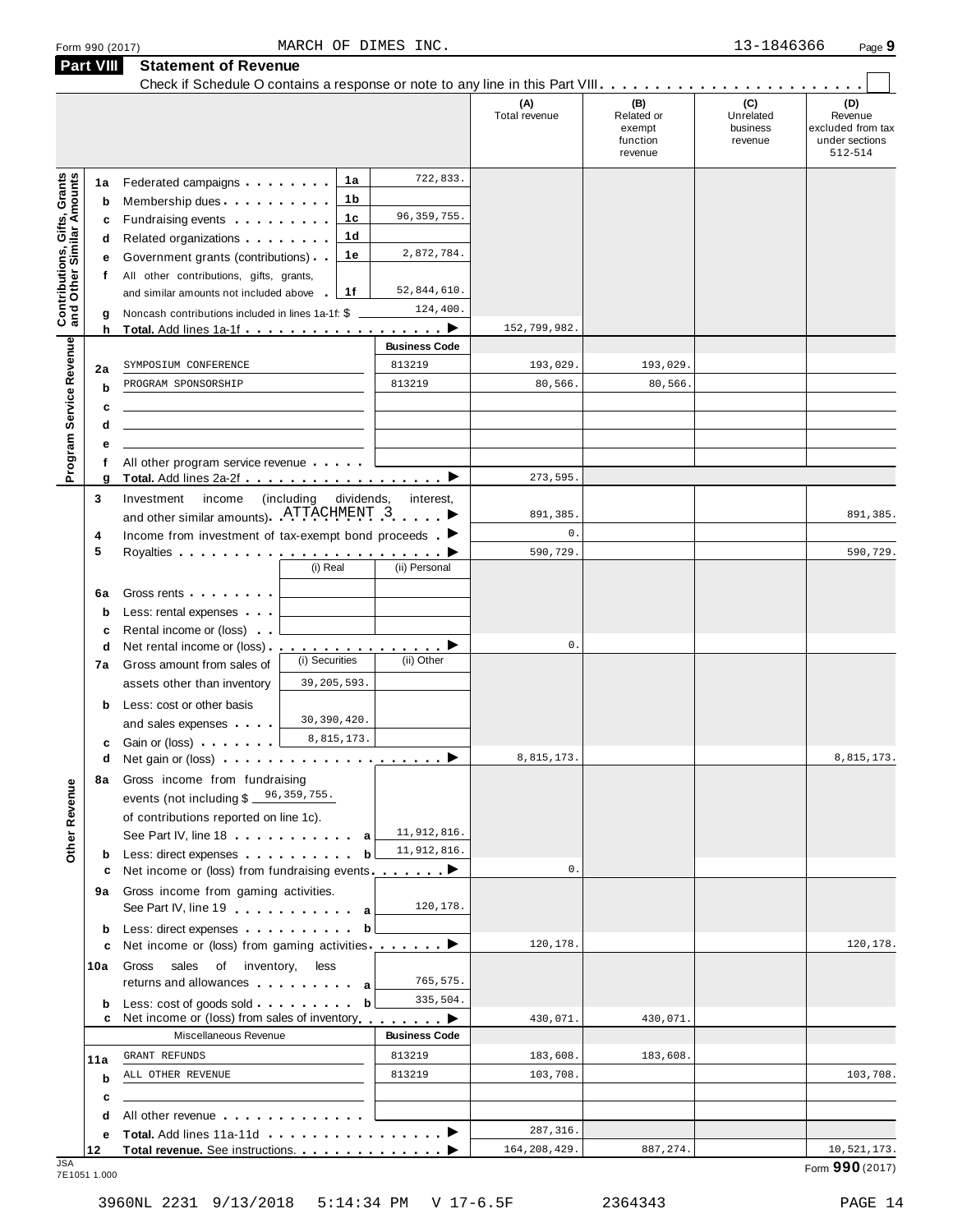| Section 501(c)(3) and 501(c)(4) organizations must complete all columns. All other organizations must complete column (A).                                                                          |                            |                                    |                                           |                                |
|-----------------------------------------------------------------------------------------------------------------------------------------------------------------------------------------------------|----------------------------|------------------------------------|-------------------------------------------|--------------------------------|
|                                                                                                                                                                                                     |                            |                                    |                                           |                                |
| Do not include amounts reported on lines 6b, 7b,<br>8b, 9b, and 10b of Part VIII.                                                                                                                   | (A)<br>Total expenses      | (B)<br>Program service<br>expenses | (C)<br>Management and<br>general expenses | (D)<br>Fundraising<br>expenses |
| 1 Grants and other assistance to domestic organizations                                                                                                                                             |                            |                                    |                                           |                                |
| and domestic governments. See Part IV, line 21                                                                                                                                                      | 20,200,662.                | 20,200,662.                        |                                           |                                |
| 2 Grants and other assistance to domestic<br>individuals. See Part IV, line 22                                                                                                                      | 280,000.                   | 280,000.                           |                                           |                                |
| 3 Grants and other assistance to foreign                                                                                                                                                            |                            |                                    |                                           |                                |
| organizations, foreign governments, and foreign                                                                                                                                                     |                            |                                    |                                           |                                |
| individuals. See Part IV, lines 15 and 16                                                                                                                                                           | 432,500.                   | 432,500.                           |                                           |                                |
| 4 Benefits paid to or for members                                                                                                                                                                   | $\Omega$ .                 |                                    |                                           |                                |
| 5 Compensation of current officers, directors,<br>trustees, and key employees expressed as a state of                                                                                               | 3,941,407.                 | 2,501,410.                         | 964,320.                                  | 475,677.                       |
| 6 Compensation not included above, to disqualified                                                                                                                                                  |                            |                                    |                                           |                                |
| persons (as defined under section 4958(f)(1)) and                                                                                                                                                   |                            |                                    |                                           |                                |
| persons described in section 4958(c)(3)(B)                                                                                                                                                          | 0.                         |                                    |                                           |                                |
| 7 Other salaries and wages <b>container and all the salaries</b>                                                                                                                                    | 62,101,626.                | 46, 467, 996.                      | 6,797,116.                                | 8,836,514.                     |
| 8 Pension plan accruals and contributions (include                                                                                                                                                  |                            |                                    |                                           |                                |
| section 401(k) and 403(b) employer contributions)                                                                                                                                                   | 1,317,098.                 | 1,325,404.                         | $-330,603.$                               | 322,297.                       |
| 9 Other employee benefits                                                                                                                                                                           | $-2,887,235.$              | $-1,094,173.$                      | $-910, 175.$                              | $-882,887.$                    |
| 10                                                                                                                                                                                                  | 5,197,621.                 | 3,848,405.                         | 584,526.                                  | 764,690.                       |
| 11 Fees for services (non-employees):                                                                                                                                                               |                            |                                    |                                           |                                |
| a Management                                                                                                                                                                                        | $\mathbf 0$ .              |                                    |                                           |                                |
| b Legal entering the service of the service of the service of the service of the service of the service of the                                                                                      | 90,327.                    | 39,915.                            | $\overline{29,619}$ .                     | 20,793.                        |
| c Accounting                                                                                                                                                                                        | 328,844.                   | 144,428.                           | 108,979.                                  | 75,437.                        |
| d Lobbying                                                                                                                                                                                          | 2,607,917.                 | 2,607,917.                         |                                           |                                |
| e Professional fundraising services. See Part IV, line 17                                                                                                                                           | 2,613,338.                 |                                    |                                           | 2,613,338.                     |
| f Investment management fees                                                                                                                                                                        | 0.                         |                                    |                                           |                                |
| <b>g</b> Other. (If line 11g amount exceeds 10% of line 25, column                                                                                                                                  |                            |                                    |                                           |                                |
| (A) amount, list line 11g expenses on Schedule O.)                                                                                                                                                  | 8,874,126.                 | 6,548,852.                         | 1,002,460.                                | 1,322,814.                     |
| 12 Advertising and promotion                                                                                                                                                                        | 100,014.                   |                                    | 100,014.                                  |                                |
| 13<br>Office expenses example.                                                                                                                                                                      | $\overline{40}$ , 169.     |                                    | 40,169.                                   |                                |
| Information technology<br>14                                                                                                                                                                        | 5,000.                     |                                    | 5,000.                                    |                                |
| 15                                                                                                                                                                                                  | $0$ .                      |                                    |                                           |                                |
| Occupancy<br>16                                                                                                                                                                                     | 6,804,467.                 | 5,198,426.                         | 672,662.                                  | 933,379.                       |
| 17 Travel                                                                                                                                                                                           | 2,626,955.                 | 2,035,490.                         | 282,318.                                  | 309, 147.                      |
| 18 Payments of travel or entertainment expenses<br>for any federal, state, or local public officials                                                                                                | $\mathsf{O}$               |                                    |                                           |                                |
| 19 Conferences, conventions, and meetings                                                                                                                                                           | 1,286,143.                 | 1,153,658.                         | 57,241.                                   | 75,244.                        |
| 20                                                                                                                                                                                                  | 78,453.                    | 35,176.                            | 25,486.                                   | 17,791.                        |
| Payments to affiliates<br>21                                                                                                                                                                        | 0.                         |                                    |                                           |                                |
| Depreciation, depletion, and amortization<br>22                                                                                                                                                     | 1,335,611.                 | 929,897.                           | 182,613.                                  | 223,101.                       |
| 23 Insurance                                                                                                                                                                                        | 0.                         |                                    |                                           |                                |
| 24 Other expenses. Itemize expenses not covered                                                                                                                                                     |                            |                                    |                                           |                                |
| above (List miscellaneous expenses in line 24e. If                                                                                                                                                  |                            |                                    |                                           |                                |
| line 24e amount exceeds 10% of line 25, column                                                                                                                                                      |                            |                                    |                                           |                                |
| (A) amount, list line 24e expenses on Schedule O.)                                                                                                                                                  |                            |                                    |                                           |                                |
| aPRINTING                                                                                                                                                                                           | 16,074,728.                | 9,848,313.                         | 2,406,138.                                | 3,820,277.                     |
| <b>b</b> POSTAGE                                                                                                                                                                                    | 9,514,326.                 | 5,680,394.                         | 1,554,387.                                | 2, 279, 545.                   |
| <b>CEQUIPMENT RENTAL</b>                                                                                                                                                                            | $\overline{2}$ , 192, 421. | 1,309,577.                         | 453,262.                                  | 429,582.                       |
| dTELEMARKETING/DATA FEES                                                                                                                                                                            | 5,364,209.                 | 3,380,837.                         | 915,794.                                  | 1,067,578.                     |
| e All other expenses _                                                                                                                                                                              | 1,949,542.                 | 1,435,475.                         | 235,297.                                  | 278,770.                       |
| 25 Total functional expenses. Add lines 1 through 24e                                                                                                                                               | 152,470,269.               | 114, 310, 559.                     | 15, 176, 623.                             | 22,983,087.                    |
| Joint costs. Complete this line only if the<br>26<br>organization reported in column (B) joint costs<br>from a combined educational campaign and<br>fundraising solicitation. Check here<br>X<br>if |                            |                                    |                                           |                                |
| following SOP 98-2 (ASC 958-720)<br><b>JSA</b><br>7E1052 1.000                                                                                                                                      | 25, 361, 951.              | 15,022,419.                        | 4,290,511.                                | 6,049,021.<br>Form 990 (2017)  |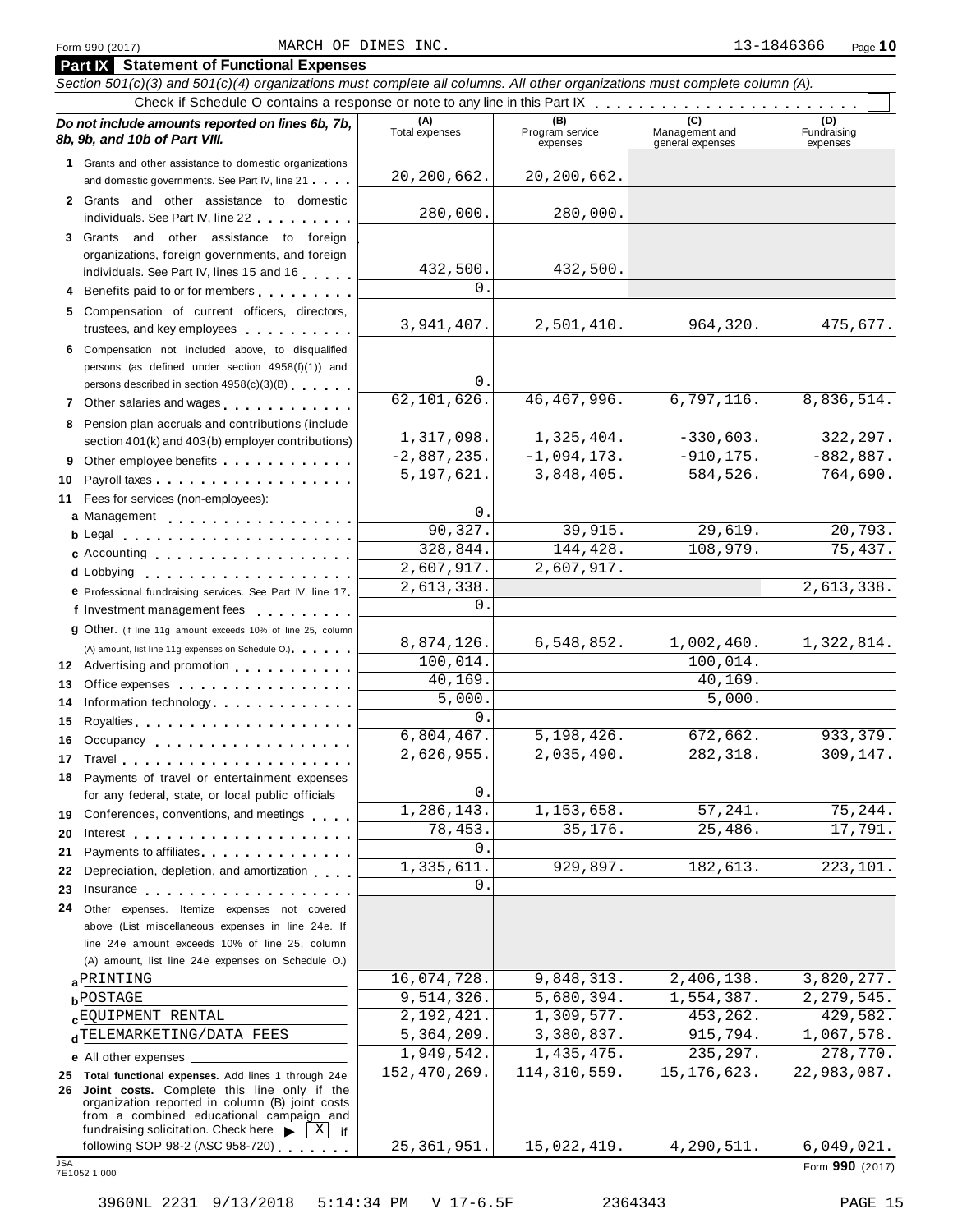MARCH OF DIMES INC. 23-1846366

|  | Form 990 (2017) |  |
|--|-----------------|--|
|  |                 |  |

|                   | Form 990 (2017) |                                                                                                                                                                                                                                                                                                        |                                                                                                                                                                                                                                                                                                                                                                                                                                                                                       |                          |                         | Page 11            |
|-------------------|-----------------|--------------------------------------------------------------------------------------------------------------------------------------------------------------------------------------------------------------------------------------------------------------------------------------------------------|---------------------------------------------------------------------------------------------------------------------------------------------------------------------------------------------------------------------------------------------------------------------------------------------------------------------------------------------------------------------------------------------------------------------------------------------------------------------------------------|--------------------------|-------------------------|--------------------|
|                   | Part X          | <b>Balance Sheet</b>                                                                                                                                                                                                                                                                                   |                                                                                                                                                                                                                                                                                                                                                                                                                                                                                       |                          |                         |                    |
|                   |                 |                                                                                                                                                                                                                                                                                                        |                                                                                                                                                                                                                                                                                                                                                                                                                                                                                       |                          |                         |                    |
|                   |                 |                                                                                                                                                                                                                                                                                                        |                                                                                                                                                                                                                                                                                                                                                                                                                                                                                       | (A)<br>Beginning of year |                         | (B)<br>End of year |
|                   | 1               |                                                                                                                                                                                                                                                                                                        |                                                                                                                                                                                                                                                                                                                                                                                                                                                                                       | 12,754,692.              | $\mathbf{1}$            | 8,716,762.         |
|                   | $\mathbf{2}$    |                                                                                                                                                                                                                                                                                                        |                                                                                                                                                                                                                                                                                                                                                                                                                                                                                       | 5,877,770.               | $\mathbf{2}$            | 3, 297, 099.       |
|                   | 3               |                                                                                                                                                                                                                                                                                                        |                                                                                                                                                                                                                                                                                                                                                                                                                                                                                       | 2,560,630.               | $\mathbf{3}$            | 3, 131, 173.       |
|                   | 4               |                                                                                                                                                                                                                                                                                                        |                                                                                                                                                                                                                                                                                                                                                                                                                                                                                       | 6,857,490.               | $\overline{\mathbf{4}}$ | 6,463,827.         |
|                   | 5               | Loans and other receivables from current and former officers, directors,                                                                                                                                                                                                                               |                                                                                                                                                                                                                                                                                                                                                                                                                                                                                       |                          |                         |                    |
|                   |                 | trustees, key employees, and highest compensated employees.                                                                                                                                                                                                                                            |                                                                                                                                                                                                                                                                                                                                                                                                                                                                                       |                          |                         |                    |
|                   |                 |                                                                                                                                                                                                                                                                                                        |                                                                                                                                                                                                                                                                                                                                                                                                                                                                                       | 0.                       | $5\phantom{a}$          | 0.                 |
|                   | 6               | Complete Part II of Schedule L<br>Loans and other receivables from other disqualified persons (as defined under section<br>4958(f)(1)), persons described in section 4958(c)(3)(B), and contributing employers<br>and sponsoring organizations of section $501(c)(9)$ voluntary employees' beneficiary |                                                                                                                                                                                                                                                                                                                                                                                                                                                                                       |                          |                         |                    |
|                   |                 | organizations (see instructions). Complete Part II of Schedule Letter and Letter Letter Letter                                                                                                                                                                                                         |                                                                                                                                                                                                                                                                                                                                                                                                                                                                                       | 0.                       | $6\phantom{1}6$         | 0.                 |
| Assets            | 7               |                                                                                                                                                                                                                                                                                                        |                                                                                                                                                                                                                                                                                                                                                                                                                                                                                       | $\Omega$ .               | $\overline{7}$          | 0.                 |
|                   | 8               | Inventories for sale or use enterpreteral enterpreteration of the set of the set of the set of the set of the                                                                                                                                                                                          |                                                                                                                                                                                                                                                                                                                                                                                                                                                                                       | 3,285,297.               | 8                       | 1,899,718.         |
|                   | 9               |                                                                                                                                                                                                                                                                                                        |                                                                                                                                                                                                                                                                                                                                                                                                                                                                                       | 1,420,766.               | 9                       | 1,531,340.         |
|                   |                 | 10a Land, buildings, and equipment: cost or                                                                                                                                                                                                                                                            |                                                                                                                                                                                                                                                                                                                                                                                                                                                                                       |                          |                         |                    |
|                   |                 | 10a <br>other basis. Complete Part VI of Schedule D                                                                                                                                                                                                                                                    | 55, 117, 278.                                                                                                                                                                                                                                                                                                                                                                                                                                                                         |                          |                         |                    |
|                   |                 |                                                                                                                                                                                                                                                                                                        | 49,309,067.                                                                                                                                                                                                                                                                                                                                                                                                                                                                           | $7,166,122.$ 10c         |                         | 5,808,211.         |
|                   | 11              |                                                                                                                                                                                                                                                                                                        |                                                                                                                                                                                                                                                                                                                                                                                                                                                                                       | 43, 317, 271.            | 11                      | 36,065,042.        |
|                   | 12              | Investments - other securities. See Part IV, line 11                                                                                                                                                                                                                                                   |                                                                                                                                                                                                                                                                                                                                                                                                                                                                                       | 0.                       | 12                      | 0.                 |
|                   | 13              | Investments - program-related. See Part IV, line 11                                                                                                                                                                                                                                                    |                                                                                                                                                                                                                                                                                                                                                                                                                                                                                       | 0.                       | 13                      | 0.                 |
|                   | 14              |                                                                                                                                                                                                                                                                                                        |                                                                                                                                                                                                                                                                                                                                                                                                                                                                                       | 0.                       | 14                      | 0.                 |
|                   | 15              |                                                                                                                                                                                                                                                                                                        |                                                                                                                                                                                                                                                                                                                                                                                                                                                                                       | 10,929,922.              | 15                      | 11,098,146.        |
|                   | 16              | Total assets. Add lines 1 through 15 (must equal line 34)                                                                                                                                                                                                                                              |                                                                                                                                                                                                                                                                                                                                                                                                                                                                                       | 94, 169, 960.            | 16                      | 78,011,318.        |
|                   | 17              | Accounts payable and accrued expenses                                                                                                                                                                                                                                                                  |                                                                                                                                                                                                                                                                                                                                                                                                                                                                                       | 14,905,346.              | 17                      | 12,563,766.        |
|                   | 18              |                                                                                                                                                                                                                                                                                                        |                                                                                                                                                                                                                                                                                                                                                                                                                                                                                       | 19,746,191.              | 18                      | 12, 184, 389.      |
|                   | 19              |                                                                                                                                                                                                                                                                                                        |                                                                                                                                                                                                                                                                                                                                                                                                                                                                                       | 3,943,270.               | 19                      | 3, 416, 971.       |
|                   | 20              |                                                                                                                                                                                                                                                                                                        |                                                                                                                                                                                                                                                                                                                                                                                                                                                                                       | 0.                       | 20                      | 0.                 |
|                   | 21              | Escrow or custodial account liability. Complete Part IV of Schedule D                                                                                                                                                                                                                                  |                                                                                                                                                                                                                                                                                                                                                                                                                                                                                       | $\mathbf{0}$ .           | 21                      | 0.                 |
|                   | 22              | Loans and other payables to current and former officers, directors,                                                                                                                                                                                                                                    |                                                                                                                                                                                                                                                                                                                                                                                                                                                                                       |                          |                         |                    |
|                   |                 | trustees, key employees, highest compensated employees, and                                                                                                                                                                                                                                            |                                                                                                                                                                                                                                                                                                                                                                                                                                                                                       |                          |                         |                    |
| Liabilities       |                 | disqualified persons. Complete Part II of Schedule L.                                                                                                                                                                                                                                                  |                                                                                                                                                                                                                                                                                                                                                                                                                                                                                       | 0.                       | 22                      | 0.                 |
|                   | 23              | Secured mortgages and notes payable to unrelated third parties                                                                                                                                                                                                                                         |                                                                                                                                                                                                                                                                                                                                                                                                                                                                                       | 0.<br>0.                 | 23                      | 0.                 |
|                   | 24              |                                                                                                                                                                                                                                                                                                        |                                                                                                                                                                                                                                                                                                                                                                                                                                                                                       |                          | 24                      | 0.                 |
|                   | 25              | Other liabilities (including federal income tax, payables to related third                                                                                                                                                                                                                             |                                                                                                                                                                                                                                                                                                                                                                                                                                                                                       |                          |                         |                    |
|                   |                 | parties, and other liabilities not included on lines 17-24). Complete Part X                                                                                                                                                                                                                           |                                                                                                                                                                                                                                                                                                                                                                                                                                                                                       | 68, 478, 498.            |                         | 60,726,549.        |
|                   |                 |                                                                                                                                                                                                                                                                                                        |                                                                                                                                                                                                                                                                                                                                                                                                                                                                                       | 107,073,305.             | 25                      | 88,891,675.        |
|                   | 26              |                                                                                                                                                                                                                                                                                                        |                                                                                                                                                                                                                                                                                                                                                                                                                                                                                       |                          | 26                      |                    |
|                   |                 | Organizations that follow SFAS 117 (ASC 958), check here $\blacktriangleright$<br>complete lines 27 through 29, and lines 33 and 34.                                                                                                                                                                   | $X \mid$ and                                                                                                                                                                                                                                                                                                                                                                                                                                                                          |                          |                         |                    |
|                   | 27              |                                                                                                                                                                                                                                                                                                        |                                                                                                                                                                                                                                                                                                                                                                                                                                                                                       | $-30,926,123.$           | 27                      | $-30,634,572.$     |
|                   | 28              |                                                                                                                                                                                                                                                                                                        |                                                                                                                                                                                                                                                                                                                                                                                                                                                                                       | 5,205,617.               | 28                      | 5,948,390.         |
|                   | 29              | Permanently restricted net assets<br>intervals and intervals are not restricted to the set of assets are not restricted to the set of the set of the set of the set of the set of the set of the set of the set of the set of th                                                                       |                                                                                                                                                                                                                                                                                                                                                                                                                                                                                       | 12,817,161.              | 29                      | 13,805,825.        |
| or Fund Balances  |                 | Organizations that do not follow SFAS 117 (ASC 958), check here ▶<br>complete lines 30 through 34.                                                                                                                                                                                                     | and                                                                                                                                                                                                                                                                                                                                                                                                                                                                                   |                          |                         |                    |
|                   | 30              |                                                                                                                                                                                                                                                                                                        |                                                                                                                                                                                                                                                                                                                                                                                                                                                                                       |                          | 30                      |                    |
| <b>Net Assets</b> | 31              | Paid-in or capital surplus, or land, building, or equipment fund                                                                                                                                                                                                                                       | $\mathbf{1} \cdot \mathbf{1} \cdot \mathbf{1} \cdot \mathbf{1} \cdot \mathbf{1} \cdot \mathbf{1} \cdot \mathbf{1} \cdot \mathbf{1} \cdot \mathbf{1} \cdot \mathbf{1} \cdot \mathbf{1} \cdot \mathbf{1} \cdot \mathbf{1} \cdot \mathbf{1} \cdot \mathbf{1} \cdot \mathbf{1} \cdot \mathbf{1} \cdot \mathbf{1} \cdot \mathbf{1} \cdot \mathbf{1} \cdot \mathbf{1} \cdot \mathbf{1} \cdot \mathbf{1} \cdot \mathbf{1} \cdot \mathbf{1} \cdot \mathbf{1} \cdot \mathbf{1} \cdot \mathbf{$ |                          | 31                      |                    |
|                   | 32              | Retained earnings, endowment, accumulated income, or other funds                                                                                                                                                                                                                                       |                                                                                                                                                                                                                                                                                                                                                                                                                                                                                       |                          | 32                      |                    |
|                   | 33              |                                                                                                                                                                                                                                                                                                        |                                                                                                                                                                                                                                                                                                                                                                                                                                                                                       | $-12,903,345.$           | 33                      | $-10,880,357.$     |
|                   | 34              |                                                                                                                                                                                                                                                                                                        |                                                                                                                                                                                                                                                                                                                                                                                                                                                                                       | 94,169,960.              | 34                      | 78,011,318.        |

Form **990** (2017)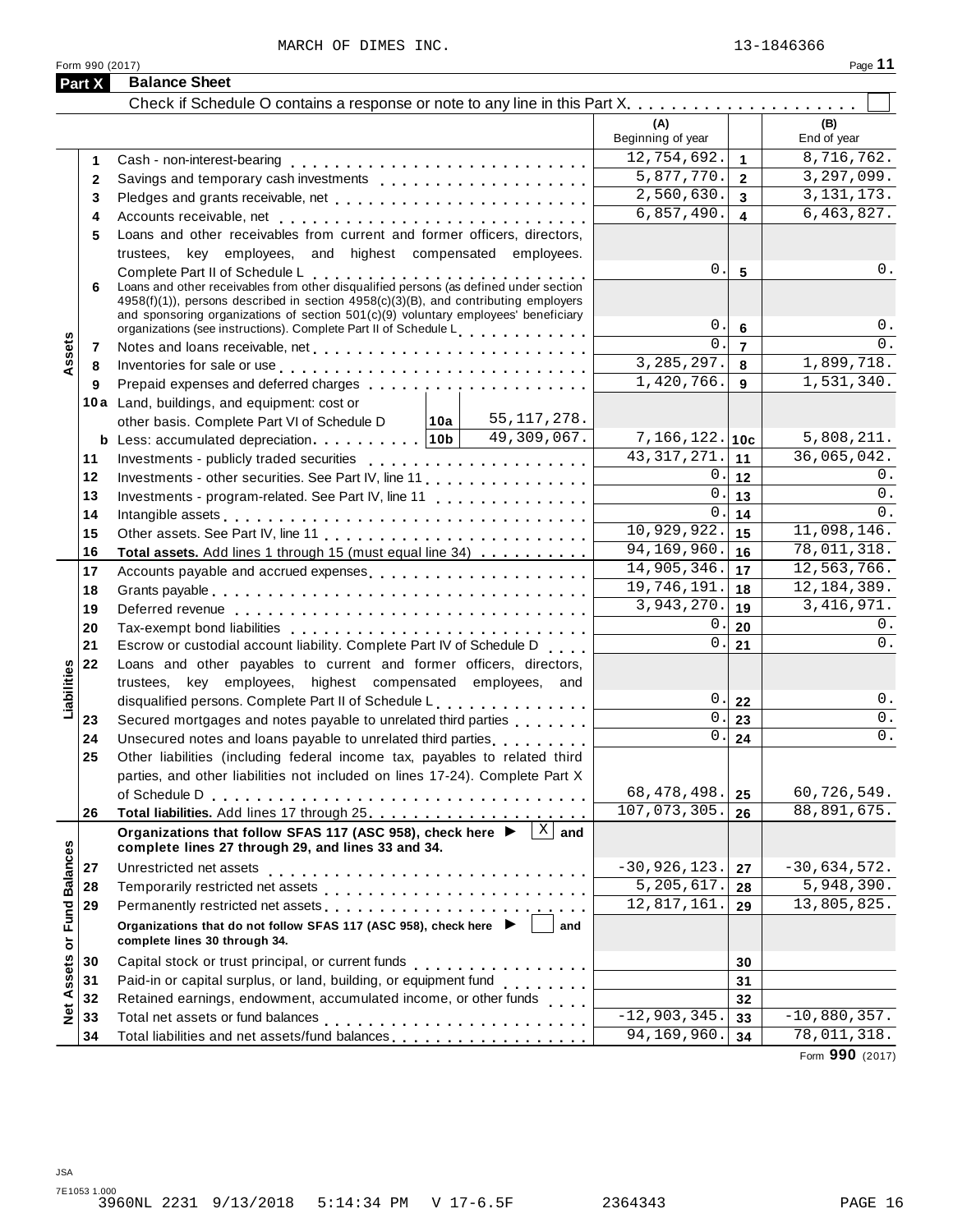MARCH OF DIMES INC. 13-1846366

|          | Form 990 (2017)                                                                                                                                                                                                               |                |                |                              | Page 12    |
|----------|-------------------------------------------------------------------------------------------------------------------------------------------------------------------------------------------------------------------------------|----------------|----------------|------------------------------|------------|
| Part XI  | <b>Reconciliation of Net Assets</b>                                                                                                                                                                                           |                |                |                              |            |
|          |                                                                                                                                                                                                                               |                |                |                              | X          |
| 1        |                                                                                                                                                                                                                               | $\mathbf{1}$   |                | 164, 208, 429.               |            |
| 2        |                                                                                                                                                                                                                               | $\mathbf{2}$   |                | 152,470,269.                 |            |
| 3        | Revenue less expenses. Subtract line 2 from line 1                                                                                                                                                                            | $\mathbf{3}$   |                | 11,738,160.                  |            |
| 4        | Net assets or fund balances at beginning of year (must equal Part X, line 33, column (A))                                                                                                                                     | 4              |                | $\overline{-12}$ , 903, 345. |            |
| 5        | Net unrealized gains (losses) on investments                                                                                                                                                                                  | 5              |                | $\overline{-6}$ , 800, 142.  |            |
| 6        |                                                                                                                                                                                                                               | 6              |                |                              | $\Omega$ . |
| 7        |                                                                                                                                                                                                                               | $\overline{7}$ |                |                              | 0.         |
| 8        |                                                                                                                                                                                                                               | 8              |                | 50, 581.                     |            |
| 9        | Other changes in net assets or fund balances (explain in Schedule O)                                                                                                                                                          | 9              |                | $-2,965,611.$                |            |
| 10       | Net assets or fund balances at end of year. Combine lines 3 through 9 (must equal Part X, line                                                                                                                                |                |                |                              |            |
|          |                                                                                                                                                                                                                               | 10             |                | $-10,880,357.$               |            |
| Part XII | <b>Financial Statements and Reporting</b>                                                                                                                                                                                     |                |                |                              |            |
|          |                                                                                                                                                                                                                               |                |                |                              |            |
|          |                                                                                                                                                                                                                               |                |                | Yes                          | <b>No</b>  |
| 1        | $\vert x \vert$ Accrual<br>Accounting method used to prepare the Form 990:     Cash<br>Other                                                                                                                                  |                |                |                              |            |
|          | If the organization changed its method of accounting from a prior year or checked "Other," explain in                                                                                                                         |                |                |                              |            |
|          | Schedule O.                                                                                                                                                                                                                   |                |                |                              | Χ          |
|          | 2a Were the organization's financial statements compiled or reviewed by an independent accountant?                                                                                                                            |                | 2a             |                              |            |
|          | If "Yes," check a box below to indicate whether the financial statements for the year were compiled or                                                                                                                        |                |                |                              |            |
|          | reviewed on a separate basis, consolidated basis, or both:                                                                                                                                                                    |                |                |                              |            |
|          | Separate basis<br><b>Consolidated basis</b><br>Both consolidated and separate basis                                                                                                                                           |                | 2 <sub>b</sub> | X                            |            |
|          | <b>b</b> Were the organization's financial statements audited by an independent accountant?                                                                                                                                   |                |                |                              |            |
|          | If "Yes," check a box below to indicate whether the financial statements for the year were audited on a<br>separate basis, consolidated basis, or both:                                                                       |                |                |                              |            |
|          | $X$ Separate basis<br><b>Consolidated basis</b><br>Both consolidated and separate basis                                                                                                                                       |                |                |                              |            |
|          |                                                                                                                                                                                                                               |                |                |                              |            |
|          | c If "Yes" to line 2a or 2b, does the organization have a committee that assumes responsibility for oversight<br>of the audit, review, or compilation of its financial statements and selection of an independent accountant? |                | 2c             | Χ                            |            |
|          | If the organization changed either its oversight process or selection process during the tax year, explain in                                                                                                                 |                |                |                              |            |
|          | Schedule O.                                                                                                                                                                                                                   |                |                |                              |            |
|          | 3a As a result of a federal award, was the organization required to undergo an audit or audits as set forth in                                                                                                                |                |                |                              |            |
|          |                                                                                                                                                                                                                               |                | 3a             | Χ                            |            |
|          | <b>b</b> If "Yes," did the organization undergo the required audit or audits? If the organization did not undergo the                                                                                                         |                |                |                              |            |
|          | required audit or audits, explain why in Schedule O and describe any steps taken to undergo such audits.                                                                                                                      |                | 3 <sub>b</sub> | Χ                            |            |
|          |                                                                                                                                                                                                                               |                |                |                              |            |

Form **990** (2017)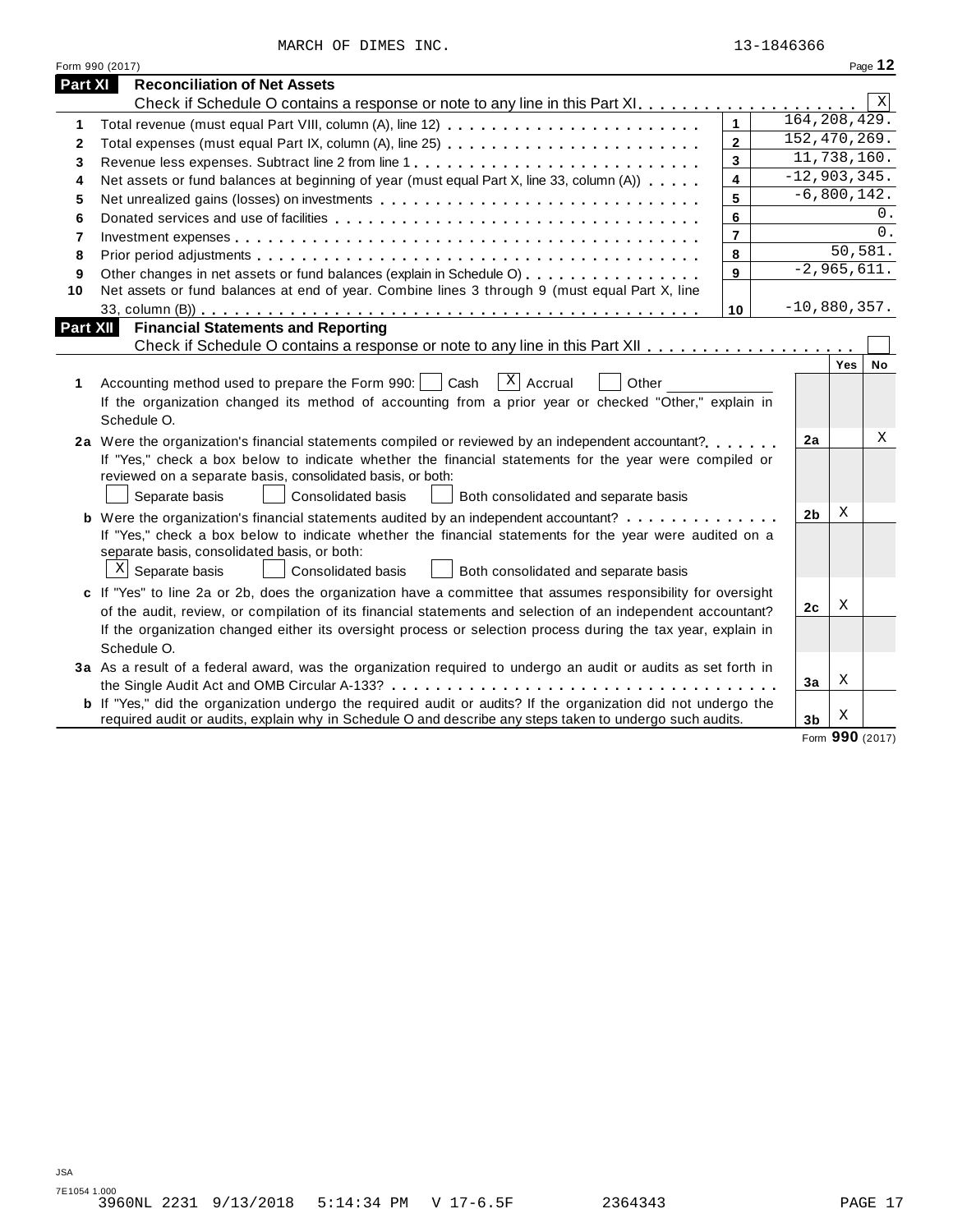## **SCHEDULE A Public Charity Status and Public Support**<br>(Form 990 or 990-EZ) complete if the organization is a section 501(c)(3) organization or a section 4947(a)(1) popeyemet charitable trust  $\bigotimes_{n=1}^{\infty}$

(Form 990 or 990-EZ) complete if the organization is a section 501(c)(3) organization or a section 4947(a)(1) nonexempt charitable trust.  $2017$ If your section section to the Treasury<br>
Department of the Treasury **Department of the Treasury Department of the Treasury <b>Department** of the Treasury **Department of the Treasury <b>Department** Complete if the organizati

| Department of the Treasury |  |
|----------------------------|--|
| nternal Revenue Service    |  |

*.irs.gov/Form990* **for instructions and the latest information.** Internal Revenue Service

|          |   | n                                               |                                                            |                                                                                                                                                                                                       |     |                                       |                                                                                                                                                                                                                                                                                                                                                                                 | <b>IIISpection</b>                                                                                                               |
|----------|---|-------------------------------------------------|------------------------------------------------------------|-------------------------------------------------------------------------------------------------------------------------------------------------------------------------------------------------------|-----|---------------------------------------|---------------------------------------------------------------------------------------------------------------------------------------------------------------------------------------------------------------------------------------------------------------------------------------------------------------------------------------------------------------------------------|----------------------------------------------------------------------------------------------------------------------------------|
|          |   | Name of the organization<br>MARCH OF DIMES INC. |                                                            |                                                                                                                                                                                                       |     |                                       | <b>Employer identification number</b><br>13-1846366                                                                                                                                                                                                                                                                                                                             |                                                                                                                                  |
| Part I   |   |                                                 |                                                            |                                                                                                                                                                                                       |     |                                       | Reason for Public Charity Status (All organizations must complete this part.) See instructions.                                                                                                                                                                                                                                                                                 |                                                                                                                                  |
|          |   |                                                 |                                                            | The organization is not a private foundation because it is: (For lines 1 through 12, check only one box.)                                                                                             |     |                                       |                                                                                                                                                                                                                                                                                                                                                                                 |                                                                                                                                  |
| 1        |   |                                                 |                                                            | A church, convention of churches, or association of churches described in section 170(b)(1)(A)(i).                                                                                                    |     |                                       |                                                                                                                                                                                                                                                                                                                                                                                 |                                                                                                                                  |
| 2        |   |                                                 |                                                            | A school described in section 170(b)(1)(A)(ii). (Attach Schedule E (Form 990 or 990-EZ).)                                                                                                             |     |                                       |                                                                                                                                                                                                                                                                                                                                                                                 |                                                                                                                                  |
| 3        |   |                                                 |                                                            | A hospital or a cooperative hospital service organization described in section 170(b)(1)(A)(iii).                                                                                                     |     |                                       |                                                                                                                                                                                                                                                                                                                                                                                 |                                                                                                                                  |
| 4        |   |                                                 |                                                            |                                                                                                                                                                                                       |     |                                       | A medical research organization operated in conjunction with a hospital described in section 170(b)(1)(A)(iii). Enter the                                                                                                                                                                                                                                                       |                                                                                                                                  |
|          |   | hospital's name, city, and state:               |                                                            |                                                                                                                                                                                                       |     |                                       |                                                                                                                                                                                                                                                                                                                                                                                 |                                                                                                                                  |
| 5        |   |                                                 | section 170(b)(1)(A)(iv). (Complete Part II.)              |                                                                                                                                                                                                       |     |                                       |                                                                                                                                                                                                                                                                                                                                                                                 | An organization operated for the benefit of a college or university owned or operated by a governmental unit described in        |
| 6        |   |                                                 |                                                            | A federal, state, or local government or governmental unit described in section 170(b)(1)(A)(v).                                                                                                      |     |                                       |                                                                                                                                                                                                                                                                                                                                                                                 |                                                                                                                                  |
| 7        | X |                                                 |                                                            |                                                                                                                                                                                                       |     |                                       |                                                                                                                                                                                                                                                                                                                                                                                 | An organization that normally receives a substantial part of its support from a governmental unit or from the general public     |
|          |   |                                                 | described in section 170(b)(1)(A)(vi). (Complete Part II.) |                                                                                                                                                                                                       |     |                                       |                                                                                                                                                                                                                                                                                                                                                                                 |                                                                                                                                  |
| 8        |   |                                                 |                                                            | A community trust described in section 170(b)(1)(A)(vi). (Complete Part II.)                                                                                                                          |     |                                       |                                                                                                                                                                                                                                                                                                                                                                                 |                                                                                                                                  |
| 9        |   |                                                 |                                                            |                                                                                                                                                                                                       |     |                                       | An agricultural research organization described in section 170(b)(1)(A)(ix) operated in conjunction with a land-grant college                                                                                                                                                                                                                                                   |                                                                                                                                  |
|          |   |                                                 |                                                            |                                                                                                                                                                                                       |     |                                       | or university or a non-land-grant college of agriculture (see instructions). Enter the name, city, and state of the college or                                                                                                                                                                                                                                                  |                                                                                                                                  |
|          |   | university:                                     |                                                            |                                                                                                                                                                                                       |     |                                       |                                                                                                                                                                                                                                                                                                                                                                                 |                                                                                                                                  |
| 10<br>11 |   |                                                 |                                                            | acquired by the organization after June 30, 1975. See section 509(a)(2). (Complete Part III.)<br>An organization organized and operated exclusively to test for public safety. See section 509(a)(4). |     |                                       | An organization that normally receives: (1) more than 331/3% of its support from contributions, membership fees, and gross<br>receipts from activities related to its exempt functions - subject to certain exceptions, and (2) no more than 331/3% of its<br>support from gross investment income and unrelated business taxable income (less section 511 tax) from businesses |                                                                                                                                  |
| 12       |   |                                                 |                                                            |                                                                                                                                                                                                       |     |                                       |                                                                                                                                                                                                                                                                                                                                                                                 | An organization organized and operated exclusively for the benefit of, to perform the functions of, or to carry out the purposes |
|          |   |                                                 |                                                            |                                                                                                                                                                                                       |     |                                       |                                                                                                                                                                                                                                                                                                                                                                                 | of one or more publicly supported organizations described in section 509(a)(1) or section 509(a)(2). See section 509(a)(3).      |
|          |   |                                                 |                                                            |                                                                                                                                                                                                       |     |                                       |                                                                                                                                                                                                                                                                                                                                                                                 | Check the box in lines 12a through 12d that describes the type of supporting organization and complete lines 12e, 12f, and 12g.  |
| a        |   |                                                 |                                                            |                                                                                                                                                                                                       |     |                                       | Type I. A supporting organization operated, supervised, or controlled by its supported organization(s), typically by giving                                                                                                                                                                                                                                                     |                                                                                                                                  |
|          |   |                                                 |                                                            |                                                                                                                                                                                                       |     |                                       | the supported organization(s) the power to regularly appoint or elect a majority of the directors or trustees of the                                                                                                                                                                                                                                                            |                                                                                                                                  |
|          |   |                                                 |                                                            | supporting organization. You must complete Part IV, Sections A and B.                                                                                                                                 |     |                                       |                                                                                                                                                                                                                                                                                                                                                                                 |                                                                                                                                  |
| b        |   |                                                 |                                                            |                                                                                                                                                                                                       |     |                                       | Type II. A supporting organization supervised or controlled in connection with its supported organization(s), by having                                                                                                                                                                                                                                                         |                                                                                                                                  |
|          |   |                                                 |                                                            |                                                                                                                                                                                                       |     |                                       | control or management of the supporting organization vested in the same persons that control or manage the supported                                                                                                                                                                                                                                                            |                                                                                                                                  |
|          |   |                                                 |                                                            | organization(s). You must complete Part IV, Sections A and C.                                                                                                                                         |     |                                       |                                                                                                                                                                                                                                                                                                                                                                                 |                                                                                                                                  |
| c        |   |                                                 |                                                            |                                                                                                                                                                                                       |     |                                       | Type III functionally integrated. A supporting organization operated in connection with, and functionally integrated with,                                                                                                                                                                                                                                                      |                                                                                                                                  |
|          |   |                                                 |                                                            | its supported organization(s) (see instructions). You must complete Part IV, Sections A, D, and E.                                                                                                    |     |                                       |                                                                                                                                                                                                                                                                                                                                                                                 |                                                                                                                                  |
| d        |   |                                                 |                                                            |                                                                                                                                                                                                       |     |                                       | Type III non-functionally integrated. A supporting organization operated in connection with its supported organization(s)                                                                                                                                                                                                                                                       |                                                                                                                                  |
|          |   |                                                 |                                                            | requirement (see instructions). You must complete Part IV, Sections A and D, and Part V.                                                                                                              |     |                                       | that is not functionally integrated. The organization generally must satisfy a distribution requirement and an attentiveness                                                                                                                                                                                                                                                    |                                                                                                                                  |
|          |   |                                                 |                                                            |                                                                                                                                                                                                       |     |                                       | Check this box if the organization received a written determination from the IRS that it is a Type I, Type II, Type III                                                                                                                                                                                                                                                         |                                                                                                                                  |
| е        |   |                                                 |                                                            | functionally integrated, or Type III non-functionally integrated supporting organization.                                                                                                             |     |                                       |                                                                                                                                                                                                                                                                                                                                                                                 |                                                                                                                                  |
| Ť.       |   |                                                 |                                                            |                                                                                                                                                                                                       |     |                                       |                                                                                                                                                                                                                                                                                                                                                                                 |                                                                                                                                  |
| g        |   |                                                 |                                                            | Provide the following information about the supported organization(s).                                                                                                                                |     |                                       |                                                                                                                                                                                                                                                                                                                                                                                 |                                                                                                                                  |
|          |   | (i) Name of supported organization              | (ii) EIN                                                   | (iii) Type of organization                                                                                                                                                                            |     | (iv) Is the organization              | (v) Amount of monetary                                                                                                                                                                                                                                                                                                                                                          | (vi) Amount of                                                                                                                   |
|          |   |                                                 |                                                            | (described on lines 1-10<br>above (see instructions))                                                                                                                                                 |     | listed in your governing<br>document? | support (see<br>instructions)                                                                                                                                                                                                                                                                                                                                                   | other support (see<br>instructions)                                                                                              |
|          |   |                                                 |                                                            |                                                                                                                                                                                                       | Yes | No                                    |                                                                                                                                                                                                                                                                                                                                                                                 |                                                                                                                                  |
| (A)      |   |                                                 |                                                            |                                                                                                                                                                                                       |     |                                       |                                                                                                                                                                                                                                                                                                                                                                                 |                                                                                                                                  |
|          |   |                                                 |                                                            |                                                                                                                                                                                                       |     |                                       |                                                                                                                                                                                                                                                                                                                                                                                 |                                                                                                                                  |
| (B)      |   |                                                 |                                                            |                                                                                                                                                                                                       |     |                                       |                                                                                                                                                                                                                                                                                                                                                                                 |                                                                                                                                  |
| (C)      |   |                                                 |                                                            |                                                                                                                                                                                                       |     |                                       |                                                                                                                                                                                                                                                                                                                                                                                 |                                                                                                                                  |
| (D)      |   |                                                 |                                                            |                                                                                                                                                                                                       |     |                                       |                                                                                                                                                                                                                                                                                                                                                                                 |                                                                                                                                  |
| (E)      |   |                                                 |                                                            |                                                                                                                                                                                                       |     |                                       |                                                                                                                                                                                                                                                                                                                                                                                 |                                                                                                                                  |
| Total    |   |                                                 |                                                            |                                                                                                                                                                                                       |     |                                       |                                                                                                                                                                                                                                                                                                                                                                                 |                                                                                                                                  |
|          |   |                                                 |                                                            |                                                                                                                                                                                                       |     |                                       |                                                                                                                                                                                                                                                                                                                                                                                 |                                                                                                                                  |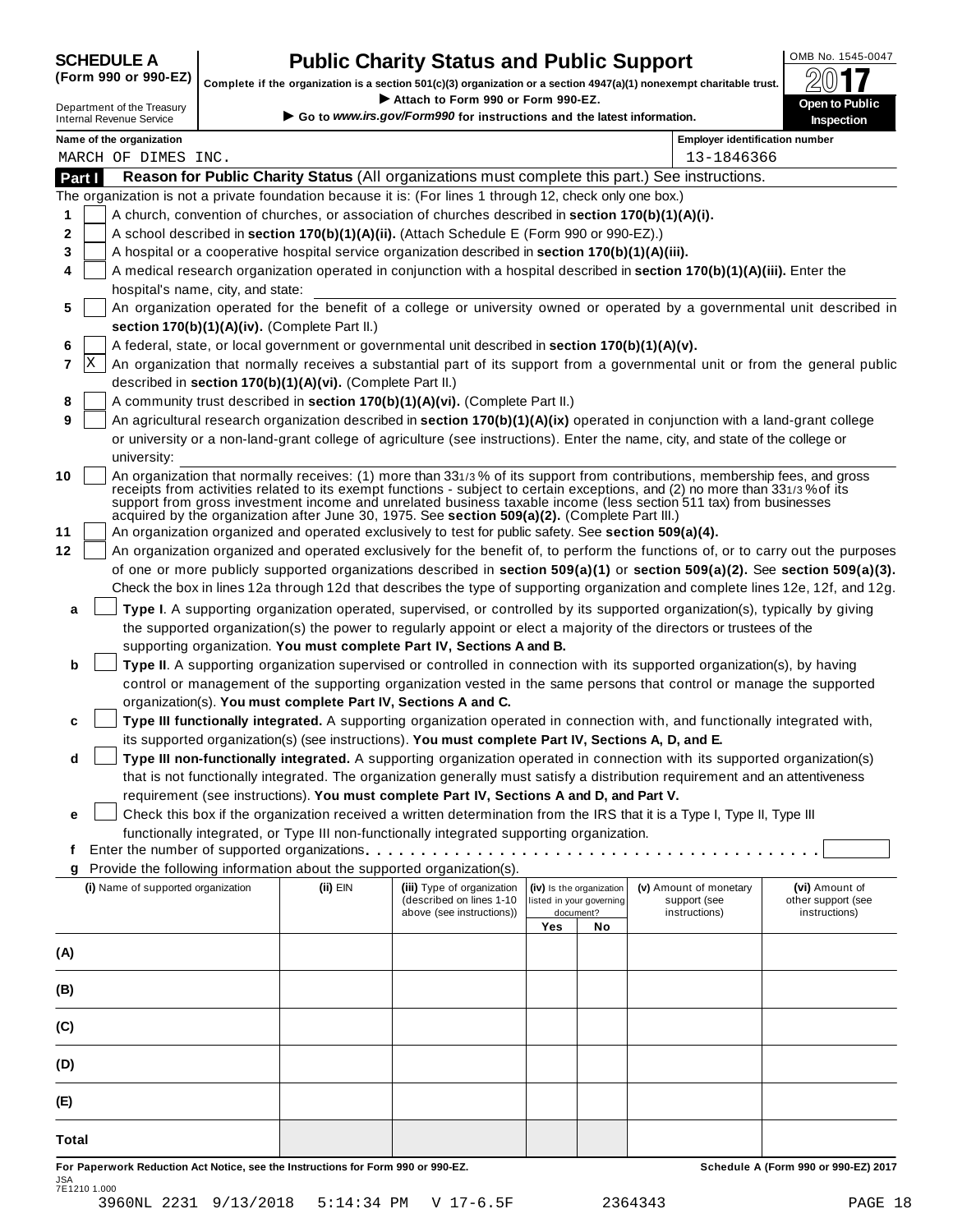**Support Schedule for Organizations Described in Sections 170(b)(1)(A)(iv) and 170(b)(1)(A)(vi)** (Complete only if you checked the box on line 5, 7, or 8 of Part I or if the organization failed to qualify under Part III. If the organization fails to qualify under the tests listed below, please complete Part III.) **Part II**

|              | <b>Section A. Public Support</b>                                                                                                                                                                                                                                                                                                                                                                                                                                                                           |                |                |                |                |              |                |
|--------------|------------------------------------------------------------------------------------------------------------------------------------------------------------------------------------------------------------------------------------------------------------------------------------------------------------------------------------------------------------------------------------------------------------------------------------------------------------------------------------------------------------|----------------|----------------|----------------|----------------|--------------|----------------|
|              | Calendar year (or fiscal year beginning in) ▶                                                                                                                                                                                                                                                                                                                                                                                                                                                              | (a) 2013       | (b) 2014       | $(c)$ 2015     | $(d)$ 2016     | (e) 2017     | (f) Total      |
| 1.           | Gifts,<br>grants,<br>contributions,<br>and<br>membership fees received. (Do not<br>include any "unusual grants.")                                                                                                                                                                                                                                                                                                                                                                                          | 195, 237, 139. | 187,516,021.   | 181, 252, 284. | 163, 557, 497. | 152,799,982. | 880, 362, 923. |
| $\mathbf{2}$ | Tax<br>revenues<br>levied<br>for<br>the<br>organization's benefit and either paid<br>to or expended on its behalf                                                                                                                                                                                                                                                                                                                                                                                          |                |                |                |                |              | 0.             |
| 3            | The value of services or facilities<br>furnished by a governmental unit to the<br>organization without charge                                                                                                                                                                                                                                                                                                                                                                                              |                |                |                |                |              | 0.             |
| 4            | Total. Add lines 1 through 3                                                                                                                                                                                                                                                                                                                                                                                                                                                                               | 195, 237, 139  | 187, 516, 021. | 181, 252, 284. | 163, 557, 497. | 152,799,982. | 880, 362, 923. |
| 5            | The portion of total contributions by<br>each<br>person<br>(other<br>than<br>a<br>governmental<br>unit<br>or<br>publicly<br>supported organization) included on<br>line 1 that exceeds 2% of the amount<br>shown on line 11, column (f)                                                                                                                                                                                                                                                                    |                |                |                |                |              | 0.             |
| 6            | Public support. Subtract line 5 from line 4                                                                                                                                                                                                                                                                                                                                                                                                                                                                |                |                |                |                |              | 880, 362, 923. |
|              | <b>Section B. Total Support</b>                                                                                                                                                                                                                                                                                                                                                                                                                                                                            |                |                |                |                |              |                |
|              | Calendar year (or fiscal year beginning in) ▶                                                                                                                                                                                                                                                                                                                                                                                                                                                              | (a) $2013$     | (b) 2014       | $(c)$ 2015     | $(d)$ 2016     | (e) 2017     | (f) Total      |
| 7            | Amounts from line 4.                                                                                                                                                                                                                                                                                                                                                                                                                                                                                       | 195, 237, 139  | 187, 516, 021. | 181, 252, 284  | 163, 557, 497. | 152,799,982. | 880, 362, 923. |
| 8            | Gross income from interest, dividends,<br>payments received on securities loans,<br>rents, royalties, and income from<br>similar sources                                                                                                                                                                                                                                                                                                                                                                   | 2,702,538.     | 2,509,267.     | 1,908,232.     | 1,768,749.     | 1,482,114.   | 10,370,900.    |
| 9            | Net income from unrelated business<br>activities, whether or not the business<br>is regularly carried on the control of the set of the set of the set of the set of the set of the set of the s                                                                                                                                                                                                                                                                                                            |                |                |                |                |              | 0.             |
| 10           | Other income. Do not include gain or<br>loss from the sale of capital assets<br>(Explain in Part VI.) ATCH 1                                                                                                                                                                                                                                                                                                                                                                                               | 618,709.       | 517,443.       | 483,204.       | 1,711,439      | 223,886.     | 3,554,681.     |
| 11           | <b>Total support.</b> Add lines 7 through 10                                                                                                                                                                                                                                                                                                                                                                                                                                                               |                |                |                |                |              | 894, 288, 504. |
| 12           |                                                                                                                                                                                                                                                                                                                                                                                                                                                                                                            |                |                |                |                | 12           | 8,954,508.     |
| 13           | First five years. If the Form 990 is for the organization's first, second, third, fourth, or fifth tax year as a section 501(c)(3)<br>organization, check this box and stop here entitled and contain the state of the contact the state of the state of the state of the state of the state of the state of the state of the state of the state of the state of the                                                                                                                                       |                |                |                |                |              |                |
|              | <b>Section C. Computation of Public Support Percentage</b>                                                                                                                                                                                                                                                                                                                                                                                                                                                 |                |                |                |                |              |                |
| 14           | Public support percentage for 2017 (line 6, column (f) divided by line 11, column (f)).                                                                                                                                                                                                                                                                                                                                                                                                                    |                |                |                |                | 14           | 98.44%         |
| 15           |                                                                                                                                                                                                                                                                                                                                                                                                                                                                                                            |                |                |                |                | 15           | 98.27%         |
|              | 16a 331/3% support test - 2017. If the organization did not check the box on line 13, and line 14 is 331/3% or more, check this                                                                                                                                                                                                                                                                                                                                                                            |                |                |                |                |              |                |
|              | box and stop here. The organization qualifies as a publicly supported organization $\ldots$ , , , , ,                                                                                                                                                                                                                                                                                                                                                                                                      |                |                |                |                |              | Χ              |
|              | b 331/3% support test - 2016. If the organization did not check a box on line 13 or 16a, and line 15 is 331/3% or more, check                                                                                                                                                                                                                                                                                                                                                                              |                |                |                |                |              |                |
|              |                                                                                                                                                                                                                                                                                                                                                                                                                                                                                                            |                |                |                |                |              |                |
|              | 17a 10%-facts-and-circumstances test - 2017. If the organization did not check a box on line 13, 16a, or 16b, and line 14 is<br>10% or more, and if the organization meets the "facts-and-circumstances" test, check this box and stop here. Explain in                                                                                                                                                                                                                                                    |                |                |                |                |              |                |
|              | Part VI how the organization meets the "facts-and-circumstances" test. The organization qualifies as a publicly supported<br>b 10%-facts-and-circumstances test - 2016. If the organization did not check a box on line 13, 16a, 16b, or 17a, and line<br>15 is 10% or more, and if the organization meets the "facts-and-circumstances" test, check this box and stop here.<br>Explain in Part VI how the organization meets the "facts-and-circumstances" test. The organization qualifies as a publicly |                |                |                |                |              |                |
| 18           | Private foundation. If the organization did not check a box on line 13, 16a, 16b, 17a, or 17b, check this box and see                                                                                                                                                                                                                                                                                                                                                                                      |                |                |                |                |              |                |
|              |                                                                                                                                                                                                                                                                                                                                                                                                                                                                                                            |                |                |                |                |              |                |

**Schedule A (Form 990 or 990-EZ) 2017**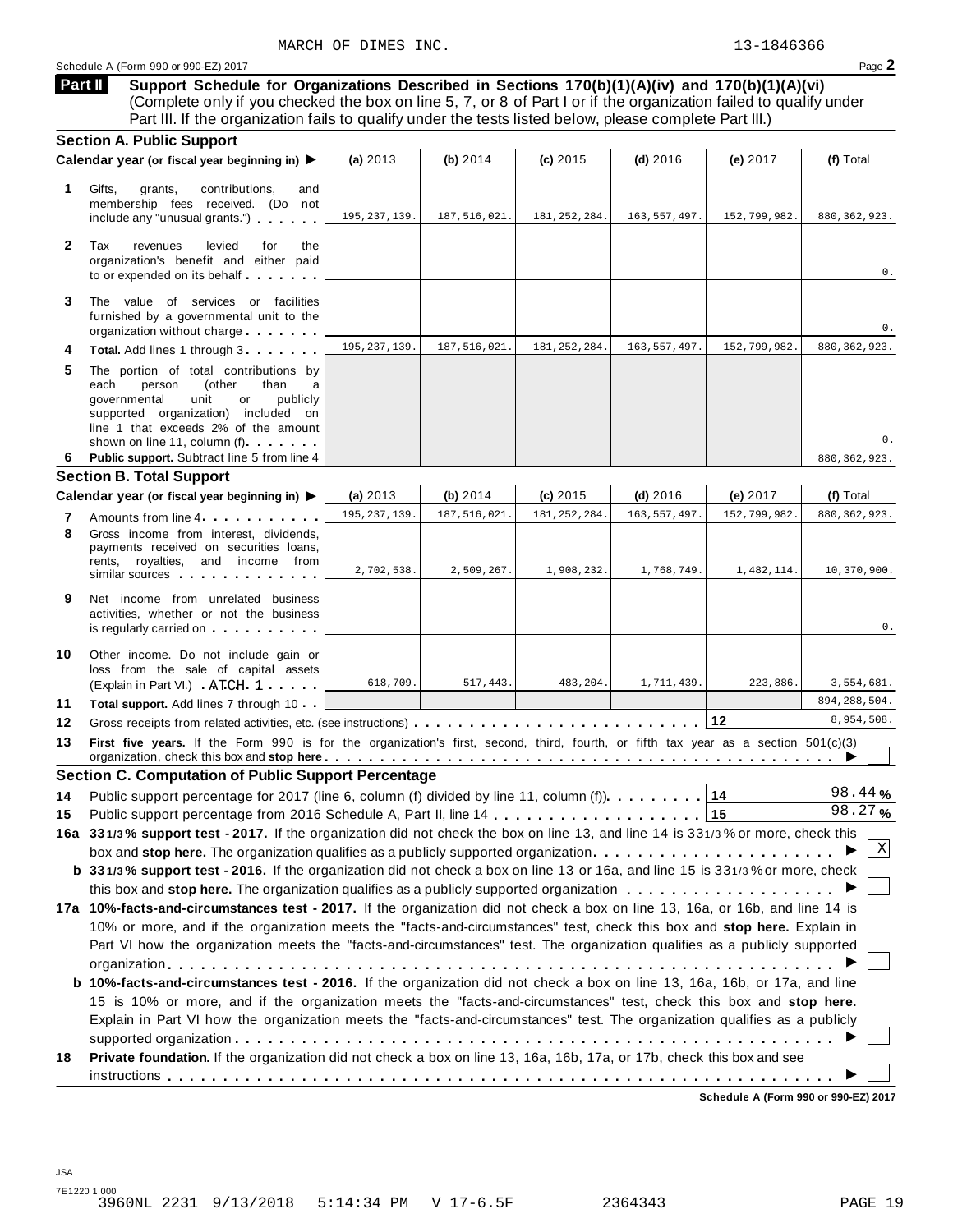Schedule <sup>A</sup> (Form <sup>990</sup> or 990-EZ) <sup>2017</sup> Page **3**

#### **Support Schedule for Organizations Described in Section 509(a)(2) Part III**

(Complete only if you checked the box on line 10 of Part I or if the organization failed to qualify under Part II. If the organization fails to qualify under the tests listed below, please complete Part II.)

| (f) Total<br>(a) $2013$<br>(b) $2014$<br>$(c)$ 2015<br>(d) $2016$<br>(e) 2017<br>Calendar year (or fiscal year beginning in) ▶<br>Gifts, grants, contributions, and membership fees<br>1.<br>received. (Do not include any "unusual grants.")<br>Gross receipts from admissions, merchandise<br>2<br>sold or services performed, or facilities<br>furnished in any activity that is related to the<br>organization's tax-exempt purpose<br>Gross receipts from activities that are not an<br>3<br>unrelated trade or business under section 513<br>Tax<br>revenues<br>levied<br>for<br>the<br>4<br>organization's benefit and either paid to<br>or expended on its behalf<br>The value of services or facilities<br>5<br>furnished by a governmental unit to the<br>organization without charge<br><b>Total.</b> Add lines 1 through 5<br>6<br>7a Amounts included on lines 1, 2, and 3<br>received from disqualified persons<br>Amounts included on lines 2 and 3<br>from other than disqualified<br>received<br>persons that exceed the greater of \$5,000<br>or 1% of the amount on line 13 for the year<br>c Add lines 7a and 7b<br>Public support. (Subtract line 7c from<br>8<br>$line 6.)$<br><b>Section B. Total Support</b><br>(f) Total<br>(a) $2013$<br>(b) $2014$<br>$(c)$ 2015<br>(d) $2016$<br>(e) 2017<br>Calendar year (or fiscal year beginning in) ▶<br>Amounts from line 6<br>9<br>10 a Gross income from interest, dividends,<br>payments received on securities loans,<br>rents, royalties, and income from similar<br>sources <b>contracts</b><br><b>b</b> Unrelated business taxable income (less<br>section 511 taxes) from businesses<br>acquired after June 30, 1975<br>c Add lines 10a and 10b and the control of the control of the control of the control of the control of the control of the control of the control of the control of the control of the control of the control of the control of<br>Net income from unrelated business<br>activities not included in line 10b,<br>whether or not the business is regularly<br>carried on entering the entering term in the care in the case of the case of the case of the case of the case of<br>Other income. Do not include gain or<br>loss from the sale of capital assets<br>(Explain in Part VI.) <b>Container and Containers</b><br>Total support. (Add lines 9, 10c, 11,<br>13<br>and 12.) $\cdots$ $\cdots$ $\cdots$ $\cdots$ $\cdots$<br>First five years. If the Form 990 is for the organization's first, second, third, fourth, or fifth tax year as a section 501(c)(3)<br>14<br>Section C. Computation of Public Support Percentage<br>Public support percentage for 2017 (line 8, column (f) divided by line 13, column (f)<br>℅<br>15<br>15<br>Public support percentage from 2016 Schedule A, Part III, line 15.<br>%<br>16<br>16<br>Section D. Computation of Investment Income Percentage<br>%<br>Investment income percentage for 2017 (line 10c, column (f) divided by line 13, column (f) $\ldots$ ,,,,,,,<br>17<br>17<br>%<br>18<br>19a 331/3% support tests - 2017. If the organization did not check the box on line 14, and line 15 is more than 331/3%, and line<br>17 is not more than 331/3%, check this box and stop here. The organization qualifies as a publicly supported organization<br><b>b</b> 331/3% support tests - 2016. If the organization did not check a box on line 14 or line 19a, and line 16 is more than 331/3%, and<br>line 18 is not more than 331/3%, check this box and stop here. The organization qualifies as a publicly supported organization<br>Private foundation. If the organization did not check a box on line 14, 19a, or 19b, check this box and see instructions ▶<br><b>JSA</b><br>Schedule A (Form 990 or 990-EZ) 2017<br>7E1221 1.000<br>9/13/2018<br>$5:14:34$ PM<br>$V$ 17-6.5F<br>2364343<br>PAGE 20<br>3960NL 2231 |    | <b>Section A. Public Support</b> |  |  |  |
|--------------------------------------------------------------------------------------------------------------------------------------------------------------------------------------------------------------------------------------------------------------------------------------------------------------------------------------------------------------------------------------------------------------------------------------------------------------------------------------------------------------------------------------------------------------------------------------------------------------------------------------------------------------------------------------------------------------------------------------------------------------------------------------------------------------------------------------------------------------------------------------------------------------------------------------------------------------------------------------------------------------------------------------------------------------------------------------------------------------------------------------------------------------------------------------------------------------------------------------------------------------------------------------------------------------------------------------------------------------------------------------------------------------------------------------------------------------------------------------------------------------------------------------------------------------------------------------------------------------------------------------------------------------------------------------------------------------------------------------------------------------------------------------------------------------------------------------------------------------------------------------------------------------------------------------------------------------------------------------------------------------------------------------------------------------------------------------------------------------------------------------------------------------------------------------------------------------------------------------------------------------------------------------------------------------------------------------------------------------------------------------------------------------------------------------------------------------------------------------------------------------------------------------------------------------------------------------------------------------------------------------------------------------------------------------------------------------------------------------------------------------------------------------------------------------------------------------------------------------------------------------------------------------------------------------------------------------------------------------------------------------------------------------------------------------------------------------------------------------------------------------------------------------------------------------------------------------------------------------------------------------------------------------------------------------------------------------------------------------------------------------------------------------------------------------------------------------------------------------------------------------------------------------------------------------------------------------------------------------------------------------------------------------------------------------------------------------------------------------------------------------------------------------------------------------------------------------------------------------------------------|----|----------------------------------|--|--|--|
|                                                                                                                                                                                                                                                                                                                                                                                                                                                                                                                                                                                                                                                                                                                                                                                                                                                                                                                                                                                                                                                                                                                                                                                                                                                                                                                                                                                                                                                                                                                                                                                                                                                                                                                                                                                                                                                                                                                                                                                                                                                                                                                                                                                                                                                                                                                                                                                                                                                                                                                                                                                                                                                                                                                                                                                                                                                                                                                                                                                                                                                                                                                                                                                                                                                                                                                                                                                                                                                                                                                                                                                                                                                                                                                                                                                                                                                                                |    |                                  |  |  |  |
|                                                                                                                                                                                                                                                                                                                                                                                                                                                                                                                                                                                                                                                                                                                                                                                                                                                                                                                                                                                                                                                                                                                                                                                                                                                                                                                                                                                                                                                                                                                                                                                                                                                                                                                                                                                                                                                                                                                                                                                                                                                                                                                                                                                                                                                                                                                                                                                                                                                                                                                                                                                                                                                                                                                                                                                                                                                                                                                                                                                                                                                                                                                                                                                                                                                                                                                                                                                                                                                                                                                                                                                                                                                                                                                                                                                                                                                                                |    |                                  |  |  |  |
|                                                                                                                                                                                                                                                                                                                                                                                                                                                                                                                                                                                                                                                                                                                                                                                                                                                                                                                                                                                                                                                                                                                                                                                                                                                                                                                                                                                                                                                                                                                                                                                                                                                                                                                                                                                                                                                                                                                                                                                                                                                                                                                                                                                                                                                                                                                                                                                                                                                                                                                                                                                                                                                                                                                                                                                                                                                                                                                                                                                                                                                                                                                                                                                                                                                                                                                                                                                                                                                                                                                                                                                                                                                                                                                                                                                                                                                                                |    |                                  |  |  |  |
|                                                                                                                                                                                                                                                                                                                                                                                                                                                                                                                                                                                                                                                                                                                                                                                                                                                                                                                                                                                                                                                                                                                                                                                                                                                                                                                                                                                                                                                                                                                                                                                                                                                                                                                                                                                                                                                                                                                                                                                                                                                                                                                                                                                                                                                                                                                                                                                                                                                                                                                                                                                                                                                                                                                                                                                                                                                                                                                                                                                                                                                                                                                                                                                                                                                                                                                                                                                                                                                                                                                                                                                                                                                                                                                                                                                                                                                                                |    |                                  |  |  |  |
|                                                                                                                                                                                                                                                                                                                                                                                                                                                                                                                                                                                                                                                                                                                                                                                                                                                                                                                                                                                                                                                                                                                                                                                                                                                                                                                                                                                                                                                                                                                                                                                                                                                                                                                                                                                                                                                                                                                                                                                                                                                                                                                                                                                                                                                                                                                                                                                                                                                                                                                                                                                                                                                                                                                                                                                                                                                                                                                                                                                                                                                                                                                                                                                                                                                                                                                                                                                                                                                                                                                                                                                                                                                                                                                                                                                                                                                                                |    |                                  |  |  |  |
|                                                                                                                                                                                                                                                                                                                                                                                                                                                                                                                                                                                                                                                                                                                                                                                                                                                                                                                                                                                                                                                                                                                                                                                                                                                                                                                                                                                                                                                                                                                                                                                                                                                                                                                                                                                                                                                                                                                                                                                                                                                                                                                                                                                                                                                                                                                                                                                                                                                                                                                                                                                                                                                                                                                                                                                                                                                                                                                                                                                                                                                                                                                                                                                                                                                                                                                                                                                                                                                                                                                                                                                                                                                                                                                                                                                                                                                                                |    |                                  |  |  |  |
|                                                                                                                                                                                                                                                                                                                                                                                                                                                                                                                                                                                                                                                                                                                                                                                                                                                                                                                                                                                                                                                                                                                                                                                                                                                                                                                                                                                                                                                                                                                                                                                                                                                                                                                                                                                                                                                                                                                                                                                                                                                                                                                                                                                                                                                                                                                                                                                                                                                                                                                                                                                                                                                                                                                                                                                                                                                                                                                                                                                                                                                                                                                                                                                                                                                                                                                                                                                                                                                                                                                                                                                                                                                                                                                                                                                                                                                                                |    |                                  |  |  |  |
|                                                                                                                                                                                                                                                                                                                                                                                                                                                                                                                                                                                                                                                                                                                                                                                                                                                                                                                                                                                                                                                                                                                                                                                                                                                                                                                                                                                                                                                                                                                                                                                                                                                                                                                                                                                                                                                                                                                                                                                                                                                                                                                                                                                                                                                                                                                                                                                                                                                                                                                                                                                                                                                                                                                                                                                                                                                                                                                                                                                                                                                                                                                                                                                                                                                                                                                                                                                                                                                                                                                                                                                                                                                                                                                                                                                                                                                                                |    |                                  |  |  |  |
|                                                                                                                                                                                                                                                                                                                                                                                                                                                                                                                                                                                                                                                                                                                                                                                                                                                                                                                                                                                                                                                                                                                                                                                                                                                                                                                                                                                                                                                                                                                                                                                                                                                                                                                                                                                                                                                                                                                                                                                                                                                                                                                                                                                                                                                                                                                                                                                                                                                                                                                                                                                                                                                                                                                                                                                                                                                                                                                                                                                                                                                                                                                                                                                                                                                                                                                                                                                                                                                                                                                                                                                                                                                                                                                                                                                                                                                                                |    |                                  |  |  |  |
|                                                                                                                                                                                                                                                                                                                                                                                                                                                                                                                                                                                                                                                                                                                                                                                                                                                                                                                                                                                                                                                                                                                                                                                                                                                                                                                                                                                                                                                                                                                                                                                                                                                                                                                                                                                                                                                                                                                                                                                                                                                                                                                                                                                                                                                                                                                                                                                                                                                                                                                                                                                                                                                                                                                                                                                                                                                                                                                                                                                                                                                                                                                                                                                                                                                                                                                                                                                                                                                                                                                                                                                                                                                                                                                                                                                                                                                                                |    |                                  |  |  |  |
|                                                                                                                                                                                                                                                                                                                                                                                                                                                                                                                                                                                                                                                                                                                                                                                                                                                                                                                                                                                                                                                                                                                                                                                                                                                                                                                                                                                                                                                                                                                                                                                                                                                                                                                                                                                                                                                                                                                                                                                                                                                                                                                                                                                                                                                                                                                                                                                                                                                                                                                                                                                                                                                                                                                                                                                                                                                                                                                                                                                                                                                                                                                                                                                                                                                                                                                                                                                                                                                                                                                                                                                                                                                                                                                                                                                                                                                                                |    |                                  |  |  |  |
|                                                                                                                                                                                                                                                                                                                                                                                                                                                                                                                                                                                                                                                                                                                                                                                                                                                                                                                                                                                                                                                                                                                                                                                                                                                                                                                                                                                                                                                                                                                                                                                                                                                                                                                                                                                                                                                                                                                                                                                                                                                                                                                                                                                                                                                                                                                                                                                                                                                                                                                                                                                                                                                                                                                                                                                                                                                                                                                                                                                                                                                                                                                                                                                                                                                                                                                                                                                                                                                                                                                                                                                                                                                                                                                                                                                                                                                                                |    |                                  |  |  |  |
|                                                                                                                                                                                                                                                                                                                                                                                                                                                                                                                                                                                                                                                                                                                                                                                                                                                                                                                                                                                                                                                                                                                                                                                                                                                                                                                                                                                                                                                                                                                                                                                                                                                                                                                                                                                                                                                                                                                                                                                                                                                                                                                                                                                                                                                                                                                                                                                                                                                                                                                                                                                                                                                                                                                                                                                                                                                                                                                                                                                                                                                                                                                                                                                                                                                                                                                                                                                                                                                                                                                                                                                                                                                                                                                                                                                                                                                                                |    |                                  |  |  |  |
|                                                                                                                                                                                                                                                                                                                                                                                                                                                                                                                                                                                                                                                                                                                                                                                                                                                                                                                                                                                                                                                                                                                                                                                                                                                                                                                                                                                                                                                                                                                                                                                                                                                                                                                                                                                                                                                                                                                                                                                                                                                                                                                                                                                                                                                                                                                                                                                                                                                                                                                                                                                                                                                                                                                                                                                                                                                                                                                                                                                                                                                                                                                                                                                                                                                                                                                                                                                                                                                                                                                                                                                                                                                                                                                                                                                                                                                                                |    |                                  |  |  |  |
|                                                                                                                                                                                                                                                                                                                                                                                                                                                                                                                                                                                                                                                                                                                                                                                                                                                                                                                                                                                                                                                                                                                                                                                                                                                                                                                                                                                                                                                                                                                                                                                                                                                                                                                                                                                                                                                                                                                                                                                                                                                                                                                                                                                                                                                                                                                                                                                                                                                                                                                                                                                                                                                                                                                                                                                                                                                                                                                                                                                                                                                                                                                                                                                                                                                                                                                                                                                                                                                                                                                                                                                                                                                                                                                                                                                                                                                                                |    |                                  |  |  |  |
|                                                                                                                                                                                                                                                                                                                                                                                                                                                                                                                                                                                                                                                                                                                                                                                                                                                                                                                                                                                                                                                                                                                                                                                                                                                                                                                                                                                                                                                                                                                                                                                                                                                                                                                                                                                                                                                                                                                                                                                                                                                                                                                                                                                                                                                                                                                                                                                                                                                                                                                                                                                                                                                                                                                                                                                                                                                                                                                                                                                                                                                                                                                                                                                                                                                                                                                                                                                                                                                                                                                                                                                                                                                                                                                                                                                                                                                                                |    |                                  |  |  |  |
|                                                                                                                                                                                                                                                                                                                                                                                                                                                                                                                                                                                                                                                                                                                                                                                                                                                                                                                                                                                                                                                                                                                                                                                                                                                                                                                                                                                                                                                                                                                                                                                                                                                                                                                                                                                                                                                                                                                                                                                                                                                                                                                                                                                                                                                                                                                                                                                                                                                                                                                                                                                                                                                                                                                                                                                                                                                                                                                                                                                                                                                                                                                                                                                                                                                                                                                                                                                                                                                                                                                                                                                                                                                                                                                                                                                                                                                                                |    |                                  |  |  |  |
|                                                                                                                                                                                                                                                                                                                                                                                                                                                                                                                                                                                                                                                                                                                                                                                                                                                                                                                                                                                                                                                                                                                                                                                                                                                                                                                                                                                                                                                                                                                                                                                                                                                                                                                                                                                                                                                                                                                                                                                                                                                                                                                                                                                                                                                                                                                                                                                                                                                                                                                                                                                                                                                                                                                                                                                                                                                                                                                                                                                                                                                                                                                                                                                                                                                                                                                                                                                                                                                                                                                                                                                                                                                                                                                                                                                                                                                                                |    |                                  |  |  |  |
|                                                                                                                                                                                                                                                                                                                                                                                                                                                                                                                                                                                                                                                                                                                                                                                                                                                                                                                                                                                                                                                                                                                                                                                                                                                                                                                                                                                                                                                                                                                                                                                                                                                                                                                                                                                                                                                                                                                                                                                                                                                                                                                                                                                                                                                                                                                                                                                                                                                                                                                                                                                                                                                                                                                                                                                                                                                                                                                                                                                                                                                                                                                                                                                                                                                                                                                                                                                                                                                                                                                                                                                                                                                                                                                                                                                                                                                                                |    |                                  |  |  |  |
|                                                                                                                                                                                                                                                                                                                                                                                                                                                                                                                                                                                                                                                                                                                                                                                                                                                                                                                                                                                                                                                                                                                                                                                                                                                                                                                                                                                                                                                                                                                                                                                                                                                                                                                                                                                                                                                                                                                                                                                                                                                                                                                                                                                                                                                                                                                                                                                                                                                                                                                                                                                                                                                                                                                                                                                                                                                                                                                                                                                                                                                                                                                                                                                                                                                                                                                                                                                                                                                                                                                                                                                                                                                                                                                                                                                                                                                                                |    |                                  |  |  |  |
|                                                                                                                                                                                                                                                                                                                                                                                                                                                                                                                                                                                                                                                                                                                                                                                                                                                                                                                                                                                                                                                                                                                                                                                                                                                                                                                                                                                                                                                                                                                                                                                                                                                                                                                                                                                                                                                                                                                                                                                                                                                                                                                                                                                                                                                                                                                                                                                                                                                                                                                                                                                                                                                                                                                                                                                                                                                                                                                                                                                                                                                                                                                                                                                                                                                                                                                                                                                                                                                                                                                                                                                                                                                                                                                                                                                                                                                                                |    |                                  |  |  |  |
|                                                                                                                                                                                                                                                                                                                                                                                                                                                                                                                                                                                                                                                                                                                                                                                                                                                                                                                                                                                                                                                                                                                                                                                                                                                                                                                                                                                                                                                                                                                                                                                                                                                                                                                                                                                                                                                                                                                                                                                                                                                                                                                                                                                                                                                                                                                                                                                                                                                                                                                                                                                                                                                                                                                                                                                                                                                                                                                                                                                                                                                                                                                                                                                                                                                                                                                                                                                                                                                                                                                                                                                                                                                                                                                                                                                                                                                                                |    |                                  |  |  |  |
|                                                                                                                                                                                                                                                                                                                                                                                                                                                                                                                                                                                                                                                                                                                                                                                                                                                                                                                                                                                                                                                                                                                                                                                                                                                                                                                                                                                                                                                                                                                                                                                                                                                                                                                                                                                                                                                                                                                                                                                                                                                                                                                                                                                                                                                                                                                                                                                                                                                                                                                                                                                                                                                                                                                                                                                                                                                                                                                                                                                                                                                                                                                                                                                                                                                                                                                                                                                                                                                                                                                                                                                                                                                                                                                                                                                                                                                                                |    |                                  |  |  |  |
|                                                                                                                                                                                                                                                                                                                                                                                                                                                                                                                                                                                                                                                                                                                                                                                                                                                                                                                                                                                                                                                                                                                                                                                                                                                                                                                                                                                                                                                                                                                                                                                                                                                                                                                                                                                                                                                                                                                                                                                                                                                                                                                                                                                                                                                                                                                                                                                                                                                                                                                                                                                                                                                                                                                                                                                                                                                                                                                                                                                                                                                                                                                                                                                                                                                                                                                                                                                                                                                                                                                                                                                                                                                                                                                                                                                                                                                                                |    |                                  |  |  |  |
|                                                                                                                                                                                                                                                                                                                                                                                                                                                                                                                                                                                                                                                                                                                                                                                                                                                                                                                                                                                                                                                                                                                                                                                                                                                                                                                                                                                                                                                                                                                                                                                                                                                                                                                                                                                                                                                                                                                                                                                                                                                                                                                                                                                                                                                                                                                                                                                                                                                                                                                                                                                                                                                                                                                                                                                                                                                                                                                                                                                                                                                                                                                                                                                                                                                                                                                                                                                                                                                                                                                                                                                                                                                                                                                                                                                                                                                                                |    |                                  |  |  |  |
|                                                                                                                                                                                                                                                                                                                                                                                                                                                                                                                                                                                                                                                                                                                                                                                                                                                                                                                                                                                                                                                                                                                                                                                                                                                                                                                                                                                                                                                                                                                                                                                                                                                                                                                                                                                                                                                                                                                                                                                                                                                                                                                                                                                                                                                                                                                                                                                                                                                                                                                                                                                                                                                                                                                                                                                                                                                                                                                                                                                                                                                                                                                                                                                                                                                                                                                                                                                                                                                                                                                                                                                                                                                                                                                                                                                                                                                                                |    |                                  |  |  |  |
|                                                                                                                                                                                                                                                                                                                                                                                                                                                                                                                                                                                                                                                                                                                                                                                                                                                                                                                                                                                                                                                                                                                                                                                                                                                                                                                                                                                                                                                                                                                                                                                                                                                                                                                                                                                                                                                                                                                                                                                                                                                                                                                                                                                                                                                                                                                                                                                                                                                                                                                                                                                                                                                                                                                                                                                                                                                                                                                                                                                                                                                                                                                                                                                                                                                                                                                                                                                                                                                                                                                                                                                                                                                                                                                                                                                                                                                                                |    |                                  |  |  |  |
|                                                                                                                                                                                                                                                                                                                                                                                                                                                                                                                                                                                                                                                                                                                                                                                                                                                                                                                                                                                                                                                                                                                                                                                                                                                                                                                                                                                                                                                                                                                                                                                                                                                                                                                                                                                                                                                                                                                                                                                                                                                                                                                                                                                                                                                                                                                                                                                                                                                                                                                                                                                                                                                                                                                                                                                                                                                                                                                                                                                                                                                                                                                                                                                                                                                                                                                                                                                                                                                                                                                                                                                                                                                                                                                                                                                                                                                                                |    |                                  |  |  |  |
|                                                                                                                                                                                                                                                                                                                                                                                                                                                                                                                                                                                                                                                                                                                                                                                                                                                                                                                                                                                                                                                                                                                                                                                                                                                                                                                                                                                                                                                                                                                                                                                                                                                                                                                                                                                                                                                                                                                                                                                                                                                                                                                                                                                                                                                                                                                                                                                                                                                                                                                                                                                                                                                                                                                                                                                                                                                                                                                                                                                                                                                                                                                                                                                                                                                                                                                                                                                                                                                                                                                                                                                                                                                                                                                                                                                                                                                                                |    |                                  |  |  |  |
|                                                                                                                                                                                                                                                                                                                                                                                                                                                                                                                                                                                                                                                                                                                                                                                                                                                                                                                                                                                                                                                                                                                                                                                                                                                                                                                                                                                                                                                                                                                                                                                                                                                                                                                                                                                                                                                                                                                                                                                                                                                                                                                                                                                                                                                                                                                                                                                                                                                                                                                                                                                                                                                                                                                                                                                                                                                                                                                                                                                                                                                                                                                                                                                                                                                                                                                                                                                                                                                                                                                                                                                                                                                                                                                                                                                                                                                                                |    |                                  |  |  |  |
|                                                                                                                                                                                                                                                                                                                                                                                                                                                                                                                                                                                                                                                                                                                                                                                                                                                                                                                                                                                                                                                                                                                                                                                                                                                                                                                                                                                                                                                                                                                                                                                                                                                                                                                                                                                                                                                                                                                                                                                                                                                                                                                                                                                                                                                                                                                                                                                                                                                                                                                                                                                                                                                                                                                                                                                                                                                                                                                                                                                                                                                                                                                                                                                                                                                                                                                                                                                                                                                                                                                                                                                                                                                                                                                                                                                                                                                                                |    |                                  |  |  |  |
|                                                                                                                                                                                                                                                                                                                                                                                                                                                                                                                                                                                                                                                                                                                                                                                                                                                                                                                                                                                                                                                                                                                                                                                                                                                                                                                                                                                                                                                                                                                                                                                                                                                                                                                                                                                                                                                                                                                                                                                                                                                                                                                                                                                                                                                                                                                                                                                                                                                                                                                                                                                                                                                                                                                                                                                                                                                                                                                                                                                                                                                                                                                                                                                                                                                                                                                                                                                                                                                                                                                                                                                                                                                                                                                                                                                                                                                                                |    |                                  |  |  |  |
|                                                                                                                                                                                                                                                                                                                                                                                                                                                                                                                                                                                                                                                                                                                                                                                                                                                                                                                                                                                                                                                                                                                                                                                                                                                                                                                                                                                                                                                                                                                                                                                                                                                                                                                                                                                                                                                                                                                                                                                                                                                                                                                                                                                                                                                                                                                                                                                                                                                                                                                                                                                                                                                                                                                                                                                                                                                                                                                                                                                                                                                                                                                                                                                                                                                                                                                                                                                                                                                                                                                                                                                                                                                                                                                                                                                                                                                                                |    |                                  |  |  |  |
|                                                                                                                                                                                                                                                                                                                                                                                                                                                                                                                                                                                                                                                                                                                                                                                                                                                                                                                                                                                                                                                                                                                                                                                                                                                                                                                                                                                                                                                                                                                                                                                                                                                                                                                                                                                                                                                                                                                                                                                                                                                                                                                                                                                                                                                                                                                                                                                                                                                                                                                                                                                                                                                                                                                                                                                                                                                                                                                                                                                                                                                                                                                                                                                                                                                                                                                                                                                                                                                                                                                                                                                                                                                                                                                                                                                                                                                                                | 11 |                                  |  |  |  |
|                                                                                                                                                                                                                                                                                                                                                                                                                                                                                                                                                                                                                                                                                                                                                                                                                                                                                                                                                                                                                                                                                                                                                                                                                                                                                                                                                                                                                                                                                                                                                                                                                                                                                                                                                                                                                                                                                                                                                                                                                                                                                                                                                                                                                                                                                                                                                                                                                                                                                                                                                                                                                                                                                                                                                                                                                                                                                                                                                                                                                                                                                                                                                                                                                                                                                                                                                                                                                                                                                                                                                                                                                                                                                                                                                                                                                                                                                |    |                                  |  |  |  |
|                                                                                                                                                                                                                                                                                                                                                                                                                                                                                                                                                                                                                                                                                                                                                                                                                                                                                                                                                                                                                                                                                                                                                                                                                                                                                                                                                                                                                                                                                                                                                                                                                                                                                                                                                                                                                                                                                                                                                                                                                                                                                                                                                                                                                                                                                                                                                                                                                                                                                                                                                                                                                                                                                                                                                                                                                                                                                                                                                                                                                                                                                                                                                                                                                                                                                                                                                                                                                                                                                                                                                                                                                                                                                                                                                                                                                                                                                | 12 |                                  |  |  |  |
|                                                                                                                                                                                                                                                                                                                                                                                                                                                                                                                                                                                                                                                                                                                                                                                                                                                                                                                                                                                                                                                                                                                                                                                                                                                                                                                                                                                                                                                                                                                                                                                                                                                                                                                                                                                                                                                                                                                                                                                                                                                                                                                                                                                                                                                                                                                                                                                                                                                                                                                                                                                                                                                                                                                                                                                                                                                                                                                                                                                                                                                                                                                                                                                                                                                                                                                                                                                                                                                                                                                                                                                                                                                                                                                                                                                                                                                                                |    |                                  |  |  |  |
|                                                                                                                                                                                                                                                                                                                                                                                                                                                                                                                                                                                                                                                                                                                                                                                                                                                                                                                                                                                                                                                                                                                                                                                                                                                                                                                                                                                                                                                                                                                                                                                                                                                                                                                                                                                                                                                                                                                                                                                                                                                                                                                                                                                                                                                                                                                                                                                                                                                                                                                                                                                                                                                                                                                                                                                                                                                                                                                                                                                                                                                                                                                                                                                                                                                                                                                                                                                                                                                                                                                                                                                                                                                                                                                                                                                                                                                                                |    |                                  |  |  |  |
|                                                                                                                                                                                                                                                                                                                                                                                                                                                                                                                                                                                                                                                                                                                                                                                                                                                                                                                                                                                                                                                                                                                                                                                                                                                                                                                                                                                                                                                                                                                                                                                                                                                                                                                                                                                                                                                                                                                                                                                                                                                                                                                                                                                                                                                                                                                                                                                                                                                                                                                                                                                                                                                                                                                                                                                                                                                                                                                                                                                                                                                                                                                                                                                                                                                                                                                                                                                                                                                                                                                                                                                                                                                                                                                                                                                                                                                                                |    |                                  |  |  |  |
|                                                                                                                                                                                                                                                                                                                                                                                                                                                                                                                                                                                                                                                                                                                                                                                                                                                                                                                                                                                                                                                                                                                                                                                                                                                                                                                                                                                                                                                                                                                                                                                                                                                                                                                                                                                                                                                                                                                                                                                                                                                                                                                                                                                                                                                                                                                                                                                                                                                                                                                                                                                                                                                                                                                                                                                                                                                                                                                                                                                                                                                                                                                                                                                                                                                                                                                                                                                                                                                                                                                                                                                                                                                                                                                                                                                                                                                                                |    |                                  |  |  |  |
|                                                                                                                                                                                                                                                                                                                                                                                                                                                                                                                                                                                                                                                                                                                                                                                                                                                                                                                                                                                                                                                                                                                                                                                                                                                                                                                                                                                                                                                                                                                                                                                                                                                                                                                                                                                                                                                                                                                                                                                                                                                                                                                                                                                                                                                                                                                                                                                                                                                                                                                                                                                                                                                                                                                                                                                                                                                                                                                                                                                                                                                                                                                                                                                                                                                                                                                                                                                                                                                                                                                                                                                                                                                                                                                                                                                                                                                                                |    |                                  |  |  |  |
|                                                                                                                                                                                                                                                                                                                                                                                                                                                                                                                                                                                                                                                                                                                                                                                                                                                                                                                                                                                                                                                                                                                                                                                                                                                                                                                                                                                                                                                                                                                                                                                                                                                                                                                                                                                                                                                                                                                                                                                                                                                                                                                                                                                                                                                                                                                                                                                                                                                                                                                                                                                                                                                                                                                                                                                                                                                                                                                                                                                                                                                                                                                                                                                                                                                                                                                                                                                                                                                                                                                                                                                                                                                                                                                                                                                                                                                                                |    |                                  |  |  |  |
|                                                                                                                                                                                                                                                                                                                                                                                                                                                                                                                                                                                                                                                                                                                                                                                                                                                                                                                                                                                                                                                                                                                                                                                                                                                                                                                                                                                                                                                                                                                                                                                                                                                                                                                                                                                                                                                                                                                                                                                                                                                                                                                                                                                                                                                                                                                                                                                                                                                                                                                                                                                                                                                                                                                                                                                                                                                                                                                                                                                                                                                                                                                                                                                                                                                                                                                                                                                                                                                                                                                                                                                                                                                                                                                                                                                                                                                                                |    |                                  |  |  |  |
|                                                                                                                                                                                                                                                                                                                                                                                                                                                                                                                                                                                                                                                                                                                                                                                                                                                                                                                                                                                                                                                                                                                                                                                                                                                                                                                                                                                                                                                                                                                                                                                                                                                                                                                                                                                                                                                                                                                                                                                                                                                                                                                                                                                                                                                                                                                                                                                                                                                                                                                                                                                                                                                                                                                                                                                                                                                                                                                                                                                                                                                                                                                                                                                                                                                                                                                                                                                                                                                                                                                                                                                                                                                                                                                                                                                                                                                                                |    |                                  |  |  |  |
|                                                                                                                                                                                                                                                                                                                                                                                                                                                                                                                                                                                                                                                                                                                                                                                                                                                                                                                                                                                                                                                                                                                                                                                                                                                                                                                                                                                                                                                                                                                                                                                                                                                                                                                                                                                                                                                                                                                                                                                                                                                                                                                                                                                                                                                                                                                                                                                                                                                                                                                                                                                                                                                                                                                                                                                                                                                                                                                                                                                                                                                                                                                                                                                                                                                                                                                                                                                                                                                                                                                                                                                                                                                                                                                                                                                                                                                                                |    |                                  |  |  |  |
|                                                                                                                                                                                                                                                                                                                                                                                                                                                                                                                                                                                                                                                                                                                                                                                                                                                                                                                                                                                                                                                                                                                                                                                                                                                                                                                                                                                                                                                                                                                                                                                                                                                                                                                                                                                                                                                                                                                                                                                                                                                                                                                                                                                                                                                                                                                                                                                                                                                                                                                                                                                                                                                                                                                                                                                                                                                                                                                                                                                                                                                                                                                                                                                                                                                                                                                                                                                                                                                                                                                                                                                                                                                                                                                                                                                                                                                                                |    |                                  |  |  |  |
|                                                                                                                                                                                                                                                                                                                                                                                                                                                                                                                                                                                                                                                                                                                                                                                                                                                                                                                                                                                                                                                                                                                                                                                                                                                                                                                                                                                                                                                                                                                                                                                                                                                                                                                                                                                                                                                                                                                                                                                                                                                                                                                                                                                                                                                                                                                                                                                                                                                                                                                                                                                                                                                                                                                                                                                                                                                                                                                                                                                                                                                                                                                                                                                                                                                                                                                                                                                                                                                                                                                                                                                                                                                                                                                                                                                                                                                                                |    |                                  |  |  |  |
|                                                                                                                                                                                                                                                                                                                                                                                                                                                                                                                                                                                                                                                                                                                                                                                                                                                                                                                                                                                                                                                                                                                                                                                                                                                                                                                                                                                                                                                                                                                                                                                                                                                                                                                                                                                                                                                                                                                                                                                                                                                                                                                                                                                                                                                                                                                                                                                                                                                                                                                                                                                                                                                                                                                                                                                                                                                                                                                                                                                                                                                                                                                                                                                                                                                                                                                                                                                                                                                                                                                                                                                                                                                                                                                                                                                                                                                                                | 18 |                                  |  |  |  |
|                                                                                                                                                                                                                                                                                                                                                                                                                                                                                                                                                                                                                                                                                                                                                                                                                                                                                                                                                                                                                                                                                                                                                                                                                                                                                                                                                                                                                                                                                                                                                                                                                                                                                                                                                                                                                                                                                                                                                                                                                                                                                                                                                                                                                                                                                                                                                                                                                                                                                                                                                                                                                                                                                                                                                                                                                                                                                                                                                                                                                                                                                                                                                                                                                                                                                                                                                                                                                                                                                                                                                                                                                                                                                                                                                                                                                                                                                |    |                                  |  |  |  |
|                                                                                                                                                                                                                                                                                                                                                                                                                                                                                                                                                                                                                                                                                                                                                                                                                                                                                                                                                                                                                                                                                                                                                                                                                                                                                                                                                                                                                                                                                                                                                                                                                                                                                                                                                                                                                                                                                                                                                                                                                                                                                                                                                                                                                                                                                                                                                                                                                                                                                                                                                                                                                                                                                                                                                                                                                                                                                                                                                                                                                                                                                                                                                                                                                                                                                                                                                                                                                                                                                                                                                                                                                                                                                                                                                                                                                                                                                |    |                                  |  |  |  |
|                                                                                                                                                                                                                                                                                                                                                                                                                                                                                                                                                                                                                                                                                                                                                                                                                                                                                                                                                                                                                                                                                                                                                                                                                                                                                                                                                                                                                                                                                                                                                                                                                                                                                                                                                                                                                                                                                                                                                                                                                                                                                                                                                                                                                                                                                                                                                                                                                                                                                                                                                                                                                                                                                                                                                                                                                                                                                                                                                                                                                                                                                                                                                                                                                                                                                                                                                                                                                                                                                                                                                                                                                                                                                                                                                                                                                                                                                |    |                                  |  |  |  |
|                                                                                                                                                                                                                                                                                                                                                                                                                                                                                                                                                                                                                                                                                                                                                                                                                                                                                                                                                                                                                                                                                                                                                                                                                                                                                                                                                                                                                                                                                                                                                                                                                                                                                                                                                                                                                                                                                                                                                                                                                                                                                                                                                                                                                                                                                                                                                                                                                                                                                                                                                                                                                                                                                                                                                                                                                                                                                                                                                                                                                                                                                                                                                                                                                                                                                                                                                                                                                                                                                                                                                                                                                                                                                                                                                                                                                                                                                |    |                                  |  |  |  |
|                                                                                                                                                                                                                                                                                                                                                                                                                                                                                                                                                                                                                                                                                                                                                                                                                                                                                                                                                                                                                                                                                                                                                                                                                                                                                                                                                                                                                                                                                                                                                                                                                                                                                                                                                                                                                                                                                                                                                                                                                                                                                                                                                                                                                                                                                                                                                                                                                                                                                                                                                                                                                                                                                                                                                                                                                                                                                                                                                                                                                                                                                                                                                                                                                                                                                                                                                                                                                                                                                                                                                                                                                                                                                                                                                                                                                                                                                | 20 |                                  |  |  |  |
|                                                                                                                                                                                                                                                                                                                                                                                                                                                                                                                                                                                                                                                                                                                                                                                                                                                                                                                                                                                                                                                                                                                                                                                                                                                                                                                                                                                                                                                                                                                                                                                                                                                                                                                                                                                                                                                                                                                                                                                                                                                                                                                                                                                                                                                                                                                                                                                                                                                                                                                                                                                                                                                                                                                                                                                                                                                                                                                                                                                                                                                                                                                                                                                                                                                                                                                                                                                                                                                                                                                                                                                                                                                                                                                                                                                                                                                                                |    |                                  |  |  |  |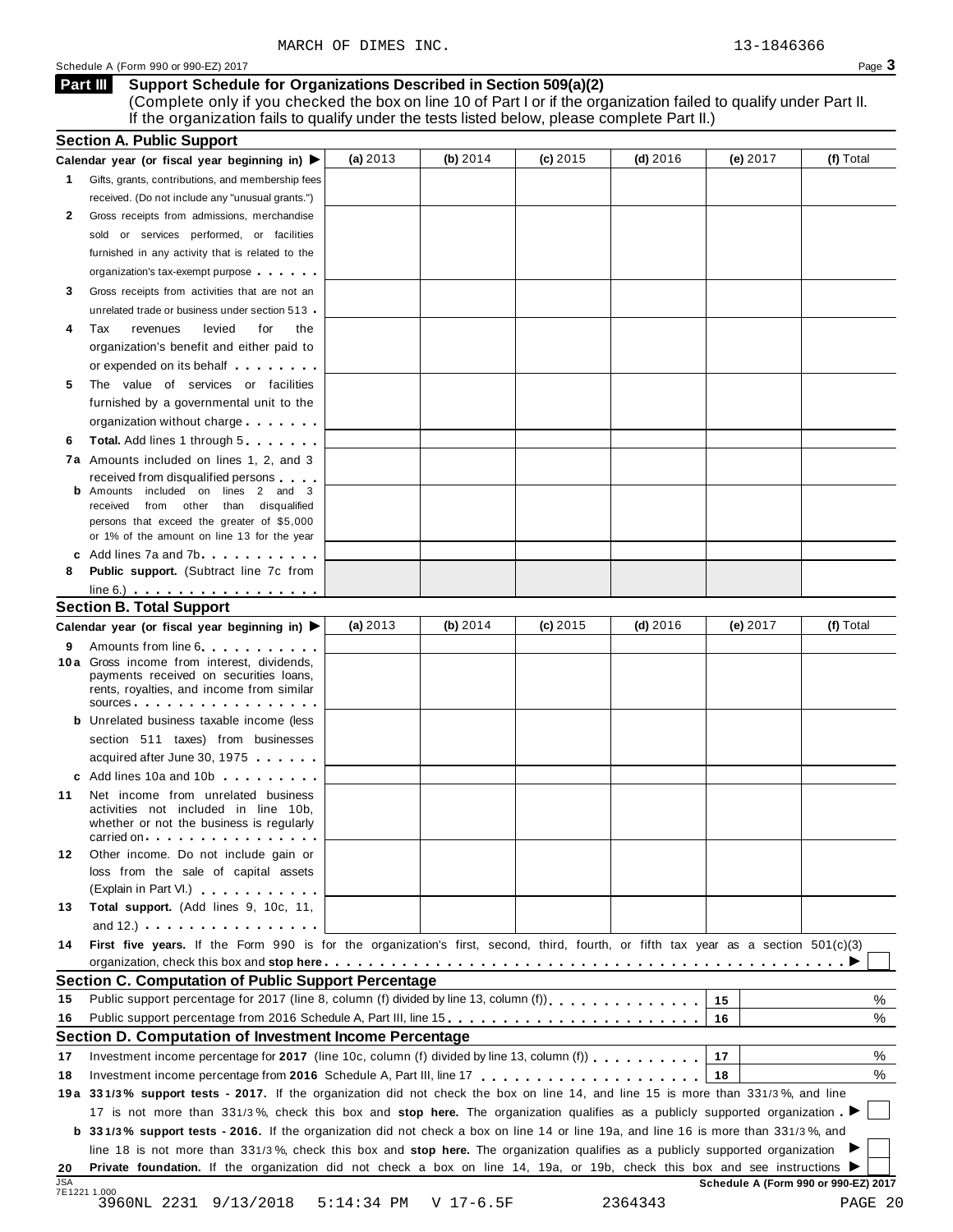#### **Part IV Supporting Organizations**

(Complete only if you checked a box in line 12 on Part I. If you checked 12a of Part I, complete Sections A and B. If you checked 12b of Part I, complete Sections A and C. If you checked 12c of Part I, complete Sections A, D, and E. If you checked 12d of Part I, complete Sections A and D, and complete Part V.)

#### **Section A. All Supporting Organizations**

- **1** Are all of the organization's supported organizations listed by name in the organization's governing documents? *If "No," describe in Part VI how the supported organizations are designated. If designated by class or purpose, describe the designation. If historic and continuing relationship, explain.* **1**
- **2** Did the organization have any supported organization that does not have an IRS determination of status under section 509(a)(1) or (2)? *If"Yes," explain in Part VI how the organization determined that the supported organization was described in section 509(a)(1) or (2).*
- **3 a** Did the organization have a supported organization described in section 501(c)(4), (5), or (6)? *If "Yes," answer (b) and (c) below.*
- **b** Did the organization confirm that each supported organization qualified under section 501(c)(4), (5), or (6) and | satisfied the public support tests under section 509(a)(2)? *If "Yes," describe in Part VI when and how the organization made the determination.*
- **c** Did the organization ensure that all support to such organizations was used exclusively for section 170(c)(2)(B) purposes? *If"Yes," explain in Part VI what controls the organization put in place to ensure such use.*
- **4 a** Was any supported organization not organized in the United States ("foreign supported organization")? *If "Yes," and if you checked 12a or 12b in Part I, answer (b) and (c) below.*
- **b** Did the organization have ultimate control and discretion in deciding whether to make grants to the foreign | supported organization? *If "Yes," describe in Part VI how the organization had such control and discretion despite being controlled or supervised by or in connection with its supported organizations.*
- **c** Did the organization support any foreign supported organization that does not have an IRS determination | under sections 501(c)(3) and 509(a)(1) or (2)? *If "Yes," explain in Part VI what controls the organization used to ensure that all support to the foreign supported organization was used exclusively for section 170(c)(2)(B) purposes.*
- **5 a** Did the organization add, substitute, or remove any supported organizations during the tax year? *If "Yes,"* answer (b) and (c) below (if applicable). Also, provide detail in Part VI, including (i) the names and EIN *numbers of the supported organizations added, substituted, or removed; (ii) the reasons for each such action;* (iii) the authority under the organization's organizing document authorizing such action; and (iv) how the action *was accomplished (such as by amendment to the organizing document).*
- **b** Type I or Type II only. Was any added or substituted supported organization part of a class already | designated in the organization's organizing document?
- **c Substitutions only.** Was the substitution the result of an event beyond the organization's control?
- **6** Did the organization provide support (whether in the form of grants or the provision of services or facilities) to anyone other than (i) its supported organizations, (ii) individuals that are part of the charitable class benefited by one or more of its supported organizations, or (iii) other supporting organizations that also support or benefit one or more of the filing organization's supported organizations? *If"Yes," provide detail in Part VI.*
- **7** Did the organization provide a grant, loan, compensation, or other similar payment to a substantial contributor (defined in section 4958(c)(3)(C)), a family member of a substantial contributor, or a 35% controlled entity with regard to a substantial contributor? *If"Yes," complete Part I of Schedule L (Form 990 or 990-EZ).*
- **8** Did the organization make a loan to a disqualified person (as defined in section 4958) not described in line 7? *If "Yes," complete Part I of Schedule L (Form 990 or 990-EZ).*
- **a** Was the organization controlled directly or indirectly at any time during the tax year by one or more | **9** disqualified persons as defined in section 4946 (other than foundation managers and organizations described in section 509(a)(1) or (2))? *If"Yes," provide detail in Part VI.*
- **b** Did one or more disqualified persons (as defined in line 9a) hold a controlling interest in any entity in which | the supporting organization had an interest? *If"Yes," provide detail in Part VI.*
- **c** Did a disqualified person (as defined in line 9a) have an ownership interest in, or derive any personal benefit from, assets in which the supporting organization also had an interest? *If"Yes," provide detail in Part VI.*
- **10a** Was the organization subject to the excess business holdings rules of section 4943 because of section | 4943(f) (regarding certain Type II supporting organizations, and all Type III non-functionally integrated supporting organizations)? *If"Yes," answer 10b below.*
	- **b** Did the organization have any excess business holdings in the tax year? *(Use Schedule C, Form 4720, to determine whether the organization had excess business holdings.)*

**Yes No**

**2**

**3a**

**3b**

**3c**

**4a**

**4b**

**4c**

**5a**

**5b 5c**

**6**

**7**

**8**

**9a**

**9b**

**9c**

**10a**

**10b** JSA **Schedule A (Form 990 or 990-EZ) 2017**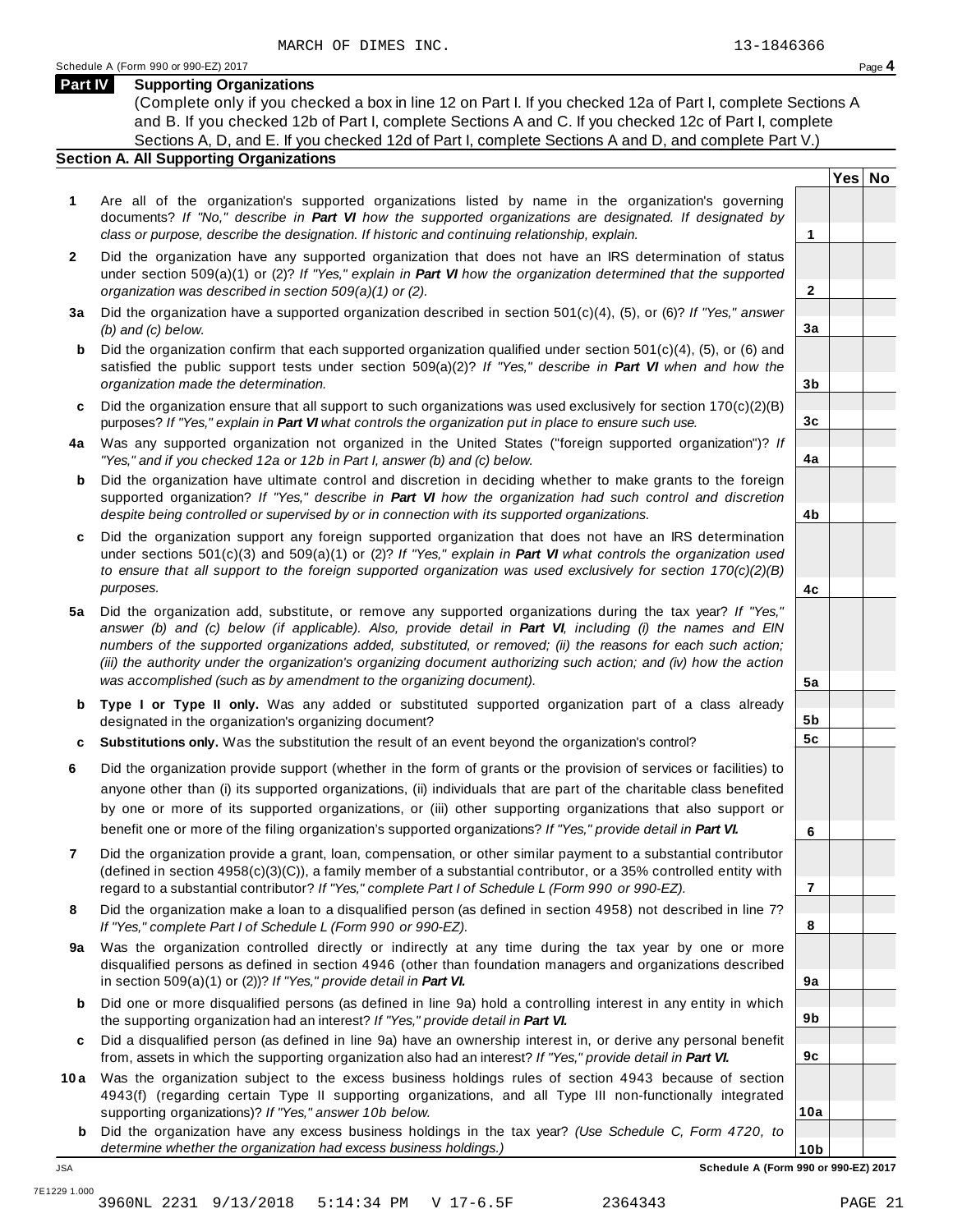| <b>Part IV</b>   | <b>Supporting Organizations (continued)</b>                                                                                                                                                                                                                                                                                                                                                                                                                                                                                                                                                                                                                                  |                 |        |  |
|------------------|------------------------------------------------------------------------------------------------------------------------------------------------------------------------------------------------------------------------------------------------------------------------------------------------------------------------------------------------------------------------------------------------------------------------------------------------------------------------------------------------------------------------------------------------------------------------------------------------------------------------------------------------------------------------------|-----------------|--------|--|
|                  |                                                                                                                                                                                                                                                                                                                                                                                                                                                                                                                                                                                                                                                                              |                 | Yes No |  |
| 11               | Has the organization accepted a gift or contribution from any of the following persons?                                                                                                                                                                                                                                                                                                                                                                                                                                                                                                                                                                                      |                 |        |  |
| a                | A person who directly or indirectly controls, either alone or together with persons described in (b) and (c)                                                                                                                                                                                                                                                                                                                                                                                                                                                                                                                                                                 |                 |        |  |
|                  | below, the governing body of a supported organization?                                                                                                                                                                                                                                                                                                                                                                                                                                                                                                                                                                                                                       | 11a             |        |  |
|                  | <b>b</b> A family member of a person described in (a) above?                                                                                                                                                                                                                                                                                                                                                                                                                                                                                                                                                                                                                 | 11 <sub>b</sub> |        |  |
|                  | c A 35% controlled entity of a person described in (a) or (b) above? If "Yes" to a, b, or c, provide detail in Part VI.                                                                                                                                                                                                                                                                                                                                                                                                                                                                                                                                                      | 11c             |        |  |
|                  | <b>Section B. Type I Supporting Organizations</b>                                                                                                                                                                                                                                                                                                                                                                                                                                                                                                                                                                                                                            |                 |        |  |
|                  |                                                                                                                                                                                                                                                                                                                                                                                                                                                                                                                                                                                                                                                                              |                 | Yes No |  |
| 1                | Did the directors, trustees, or membership of one or more supported organizations have the power to<br>regularly appoint or elect at least a majority of the organization's directors or trustees at all times during the<br>tax year? If "No," describe in Part VI how the supported organization(s) effectively operated, supervised, or<br>controlled the organization's activities. If the organization had more than one supported organization,<br>describe how the powers to appoint and/or remove directors or trustees were allocated among the supported<br>organizations and what conditions or restrictions, if any, applied to such powers during the tax year. | 1               |        |  |
| $\mathbf{2}$     | Did the organization operate for the benefit of any supported organization other than the supported<br>organization(s) that operated, supervised, or controlled the supporting organization? If "Yes," explain in Part<br>VI how providing such benefit carried out the purposes of the supported organization(s) that operated,<br>supervised, or controlled the supporting organization.                                                                                                                                                                                                                                                                                   | $\mathbf{2}$    |        |  |
|                  | <b>Section C. Type II Supporting Organizations</b>                                                                                                                                                                                                                                                                                                                                                                                                                                                                                                                                                                                                                           |                 |        |  |
|                  |                                                                                                                                                                                                                                                                                                                                                                                                                                                                                                                                                                                                                                                                              |                 | Yes No |  |
| 1                | Were a majority of the organization's directors or trustees during the tax year also a majority of the directors<br>or trustees of each of the organization's supported organization(s)? If "No," describe in Part VI how control<br>or management of the supporting organization was vested in the same persons that controlled or managed<br>the supported organization(s).                                                                                                                                                                                                                                                                                                | $\mathbf{1}$    |        |  |
|                  | <b>Section D. All Type III Supporting Organizations</b>                                                                                                                                                                                                                                                                                                                                                                                                                                                                                                                                                                                                                      |                 |        |  |
| 1                | Did the organization provide to each of its supported organizations, by the last day of the fifth month of the<br>organization's tax year, (i) a written notice describing the type and amount of support provided during the prior<br>tax year, (ii) a copy of the Form 990 that was most recently filed as of the date of notification, and (iii) copies of<br>the organization's governing documents in effect on the date of notification, to the extent not previously<br>provided?                                                                                                                                                                                     | $\mathbf{1}$    | Yes No |  |
|                  | Were any of the organization's officers, directors, or trustees either (i) appointed or elected by the supported                                                                                                                                                                                                                                                                                                                                                                                                                                                                                                                                                             |                 |        |  |
| 2                | organization(s) or (ii) serving on the governing body of a supported organization? If "No," explain in Part VI how<br>the organization maintained a close and continuous working relationship with the supported organization(s).                                                                                                                                                                                                                                                                                                                                                                                                                                            | $\mathbf{2}$    |        |  |
| 3                | By reason of the relationship described in (2), did the organization's supported organizations have a<br>significant voice in the organization's investment policies and in directing the use of the organization's<br>income or assets at all times during the tax year? If "Yes," describe in Part VI the role the organization's<br>supported organizations played in this regard.                                                                                                                                                                                                                                                                                        | 3               |        |  |
|                  | Section E. Type III Functionally Integrated Supporting Organizations                                                                                                                                                                                                                                                                                                                                                                                                                                                                                                                                                                                                         |                 |        |  |
| 1<br>а<br>b<br>c | Check the box next to the method that the organization used to satisfy the Integral Part Test during the year (see instructions).<br>The organization satisfied the Activities Test. Complete line 2 below.<br>The organization is the parent of each of its supported organizations. Complete line 3 below.<br>The organization supported a governmental entity. Describe in Part VI how you supported a government entity (see instructions).                                                                                                                                                                                                                              |                 | Yes No |  |
| 2                | Activities Test. Answer (a) and (b) below.                                                                                                                                                                                                                                                                                                                                                                                                                                                                                                                                                                                                                                   |                 |        |  |
| a                | Did substantially all of the organization's activities during the tax year directly further the exempt purposes of<br>the supported organization(s) to which the organization was responsive? If "Yes," then in Part VI identify<br>those supported organizations and explain how these activities directly furthered their exempt purposes,<br>how the organization was responsive to those supported organizations, and how the organization determined<br>that these activities constituted substantially all of its activities.                                                                                                                                          | 2a              |        |  |
| b                | Did the activities described in (a) constitute activities that, but for the organization's involvement, one or more<br>of the organization's supported organization(s) would have been engaged in? If "Yes," explain in Part VI the<br>reasons for the organization's position that its supported organization(s) would have engaged in these<br>activities but for the organization's involvement.                                                                                                                                                                                                                                                                          | 2 <sub>b</sub>  |        |  |
| 3                | Parent of Supported Organizations. Answer (a) and (b) below.                                                                                                                                                                                                                                                                                                                                                                                                                                                                                                                                                                                                                 |                 |        |  |
|                  | Did the organization have the power to regularly appoint or elect a majority of the officers, directors, or                                                                                                                                                                                                                                                                                                                                                                                                                                                                                                                                                                  |                 |        |  |
|                  | trustees of each of the supported organizations? Provide details in Part VI.                                                                                                                                                                                                                                                                                                                                                                                                                                                                                                                                                                                                 | 3a              |        |  |
| a                |                                                                                                                                                                                                                                                                                                                                                                                                                                                                                                                                                                                                                                                                              |                 |        |  |
| b                | Did the organization exercise a substantial degree of direction over the policies, programs, and activities of each<br>of its supported organizations? If "Yes," describe in Part VI the role played by the organization in this regard.                                                                                                                                                                                                                                                                                                                                                                                                                                     | 3 <sub>b</sub>  |        |  |

7E1230 1.000 3960NL 2231 9/13/2018 5:14:34 PM V 17-6.5F 2364343 PAGE 22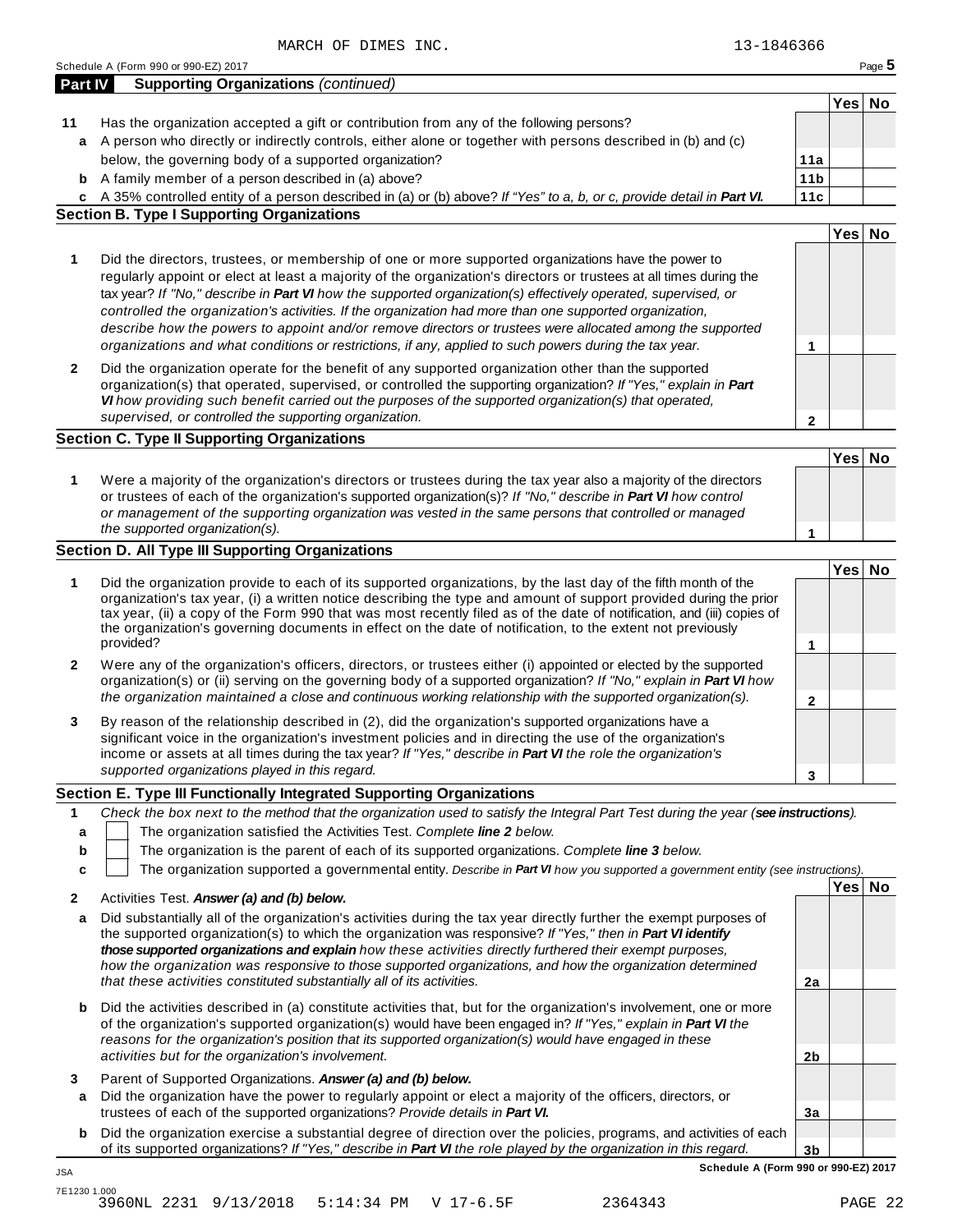| <b>Part V</b><br>Type III Non-Functionally Integrated 509(a)(3) Supporting Organizations                                               |                         |                |                                |
|----------------------------------------------------------------------------------------------------------------------------------------|-------------------------|----------------|--------------------------------|
| Check here if the organization satisfied the Integral Part Test as a qualifying trust on Nov. 20, 1970 (explain in Part VI). See<br>1. |                         |                |                                |
| instructions. All other Type III non-functionally integrated supporting organizations must complete Sections A through E.              |                         |                |                                |
| <b>Section A - Adjusted Net Income</b>                                                                                                 |                         | (A) Prior Year | (B) Current Year<br>(optional) |
| 1 Net short-term capital gain                                                                                                          | 1                       |                |                                |
| 2 Recoveries of prior-year distributions                                                                                               | $\mathbf 2$             |                |                                |
| 3 Other gross income (see instructions)                                                                                                | 3                       |                |                                |
| 4 Add lines 1 through 3.                                                                                                               | 4                       |                |                                |
| 5 Depreciation and depletion                                                                                                           | 5                       |                |                                |
| 6 Portion of operating expenses paid or incurred for production or                                                                     |                         |                |                                |
| collection of gross income or for management, conservation, or                                                                         |                         |                |                                |
| maintenance of property held for production of income (see instructions)                                                               | 6                       |                |                                |
| 7 Other expenses (see instructions)                                                                                                    | $\overline{7}$          |                |                                |
| 8 Adjusted Net Income (subtract lines 5, 6, and 7 from line 4).                                                                        | 8                       |                |                                |
| <b>Section B - Minimum Asset Amount</b>                                                                                                |                         | (A) Prior Year | (B) Current Year<br>(optional) |
| 1 Aggregate fair market value of all non-exempt-use assets (see                                                                        |                         |                |                                |
| instructions for short tax year or assets held for part of year):                                                                      | 1a                      |                |                                |
| a Average monthly value of securities                                                                                                  | 1 <sub>b</sub>          |                |                                |
| <b>b</b> Average monthly cash balances<br>c Fair market value of other non-exempt-use assets                                           | 1c                      |                |                                |
| d Total (add lines 1a, 1b, and 1c)                                                                                                     | 1 <sub>d</sub>          |                |                                |
|                                                                                                                                        |                         |                |                                |
| e Discount claimed for blockage or other                                                                                               |                         |                |                                |
| factors (explain in detail in <b>Part VI)</b> :                                                                                        | $\mathbf{2}$            |                |                                |
| 2 Acquisition indebtedness applicable to non-exempt-use assets<br>3 Subtract line 2 from line 1d.                                      | 3                       |                |                                |
|                                                                                                                                        |                         |                |                                |
| 4 Cash deemed held for exempt use. Enter 1-1/2% of line 3 (for greater amount,<br>see instructions).                                   | 4                       |                |                                |
| 5 Net value of non-exempt-use assets (subtract line 4 from line 3)                                                                     | 5                       |                |                                |
| 6 Multiply line 5 by .035.                                                                                                             | 6                       |                |                                |
| 7 Recoveries of prior-year distributions                                                                                               | $\overline{\mathbf{r}}$ |                |                                |
| 8 Minimum Asset Amount (add line 7 to line 6)                                                                                          | 8                       |                |                                |
| <b>Section C - Distributable Amount</b>                                                                                                |                         |                | <b>Current Year</b>            |
| 1 Adjusted net income for prior year (from Section A, line 8, Column A)                                                                | 1                       |                |                                |
| 2 Enter 85% of line 1.                                                                                                                 | $\mathbf 2$             |                |                                |
| 3 Minimum asset amount for prior year (from Section B, line 8, Column A)                                                               | $\overline{\mathbf{3}}$ |                |                                |
| 4 Enter greater of line 2 or line 3.                                                                                                   | 4                       |                |                                |
| 5 Income tax imposed in prior year                                                                                                     | 5                       |                |                                |
| 6 Distributable Amount. Subtract line 5 from line 4, unless subject to                                                                 |                         |                |                                |
| emergency temporary reduction (see instructions).                                                                                      | 6                       |                |                                |

**7**  $\Box$  Check here if the current year is the organization's first as a non-functionally integrated Type III supporting organization (see instructions).

**Schedule A (Form 990 or 990-EZ) 2017**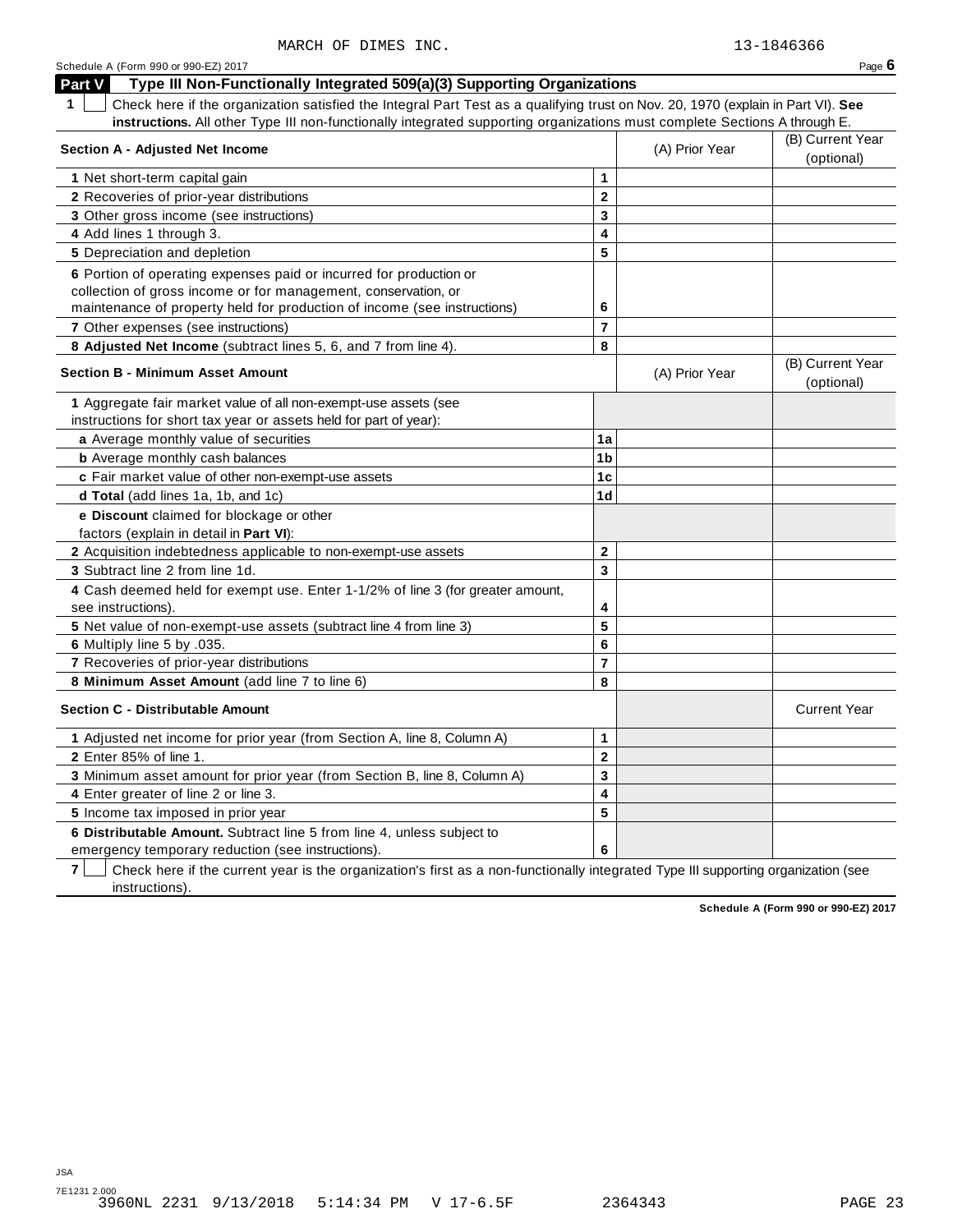|  | Schedule A (Form 990 or 990-EZ) 2017 |  |
|--|--------------------------------------|--|
|  |                                      |  |

|                | Schedule A (Form 990 or 990-EZ) 2017                                                                                     |                                    |                                               | Page 7                                           |
|----------------|--------------------------------------------------------------------------------------------------------------------------|------------------------------------|-----------------------------------------------|--------------------------------------------------|
| Part V         | Type III Non-Functionally Integrated 509(a)(3) Supporting Organizations (continued)                                      |                                    |                                               |                                                  |
|                | <b>Section D - Distributions</b>                                                                                         |                                    |                                               | <b>Current Year</b>                              |
| 1              | Amounts paid to supported organizations to accomplish exempt purposes                                                    |                                    |                                               |                                                  |
| $\mathbf{2}$   | Amounts paid to perform activity that directly furthers exempt purposes of supported                                     |                                    |                                               |                                                  |
|                | organizations, in excess of income from activity                                                                         |                                    |                                               |                                                  |
| 3              | Administrative expenses paid to accomplish exempt purposes of supported organizations                                    |                                    |                                               |                                                  |
| 4              | Amounts paid to acquire exempt-use assets                                                                                |                                    |                                               |                                                  |
| 5              | Qualified set-aside amounts (prior IRS approval required)                                                                |                                    |                                               |                                                  |
| 6              | Other distributions (describe in Part VI). See instructions.                                                             |                                    |                                               |                                                  |
| 7              | Total annual distributions. Add lines 1 through 6.                                                                       |                                    |                                               |                                                  |
| 8              | Distributions to attentive supported organizations to which the organization is responsive                               |                                    |                                               |                                                  |
|                | (provide details in Part VI). See instructions.                                                                          |                                    |                                               |                                                  |
| 9              | Distributable amount for 2017 from Section C, line 6                                                                     |                                    |                                               |                                                  |
| 10             | Line 8 amount divided by Line 9 amount                                                                                   |                                    |                                               |                                                  |
|                | Section E - Distribution Allocations (see instructions)                                                                  | (i)<br><b>Excess Distributions</b> | (ii)<br><b>Underdistributions</b><br>Pre-2017 | (iii)<br><b>Distributable</b><br>Amount for 2017 |
| 1              | Distributable amount for 2017 from Section C, line 6                                                                     |                                    |                                               |                                                  |
| $\mathbf{2}$   | Underdistributions, if any, for years prior to 2017                                                                      |                                    |                                               |                                                  |
|                | (reasonable cause required-explain in Part VI). See                                                                      |                                    |                                               |                                                  |
|                | instructions.                                                                                                            |                                    |                                               |                                                  |
| 3              | Excess distributions carryover, if any, to 2017                                                                          |                                    |                                               |                                                  |
| a              |                                                                                                                          |                                    |                                               |                                                  |
| b              | From 2013                                                                                                                |                                    |                                               |                                                  |
| c              | From 2014 <b></b>                                                                                                        |                                    |                                               |                                                  |
| d              | From 2015                                                                                                                |                                    |                                               |                                                  |
| е              | From 2016                                                                                                                |                                    |                                               |                                                  |
| $\mathbf f$    | Total of lines 3a through e                                                                                              |                                    |                                               |                                                  |
| g              | Applied to underdistributions of prior years                                                                             |                                    |                                               |                                                  |
| h              | Applied to 2017 distributable amount                                                                                     |                                    |                                               |                                                  |
| j.             | Carryover from 2012 not applied (see instructions)                                                                       |                                    |                                               |                                                  |
|                | Remainder. Subtract lines 3g, 3h, and 3i from 3f.                                                                        |                                    |                                               |                                                  |
| 4              | Distributions for 2017 from                                                                                              |                                    |                                               |                                                  |
|                | Section D, line 7:<br>\$                                                                                                 |                                    |                                               |                                                  |
| a              | Applied to underdistributions of prior years                                                                             |                                    |                                               |                                                  |
| b              | Applied to 2017 distributable amount                                                                                     |                                    |                                               |                                                  |
| c              | Remainder. Subtract lines 4a and 4b from 4.                                                                              |                                    |                                               |                                                  |
| 5              | Remaining underdistributions for years prior to 2017, if                                                                 |                                    |                                               |                                                  |
|                | any. Subtract lines 3g and 4a from line 2. For result                                                                    |                                    |                                               |                                                  |
|                | greater than zero, explain in Part VI. See instructions.                                                                 |                                    |                                               |                                                  |
| 6              | Remaining underdistributions for 2017. Subtract lines 3h<br>and 4b from line 1. For result greater than zero, explain in |                                    |                                               |                                                  |
|                | Part VI. See instructions.                                                                                               |                                    |                                               |                                                  |
| $\overline{7}$ | Excess distributions carryover to 2018. Add lines 3j                                                                     |                                    |                                               |                                                  |
|                | and 4c.                                                                                                                  |                                    |                                               |                                                  |
| 8              | Breakdown of line 7:                                                                                                     |                                    |                                               |                                                  |
| a              | Excess from 2013                                                                                                         |                                    |                                               |                                                  |
| b              | Excess from 2014                                                                                                         |                                    |                                               |                                                  |
| c              | Excess from 2015                                                                                                         |                                    |                                               |                                                  |
| d              | Excess from 2016                                                                                                         |                                    |                                               |                                                  |
| е              | Excess from 2017                                                                                                         |                                    |                                               |                                                  |
|                |                                                                                                                          |                                    |                                               |                                                  |

**Schedule A (Form 990 or 990-EZ) 2017**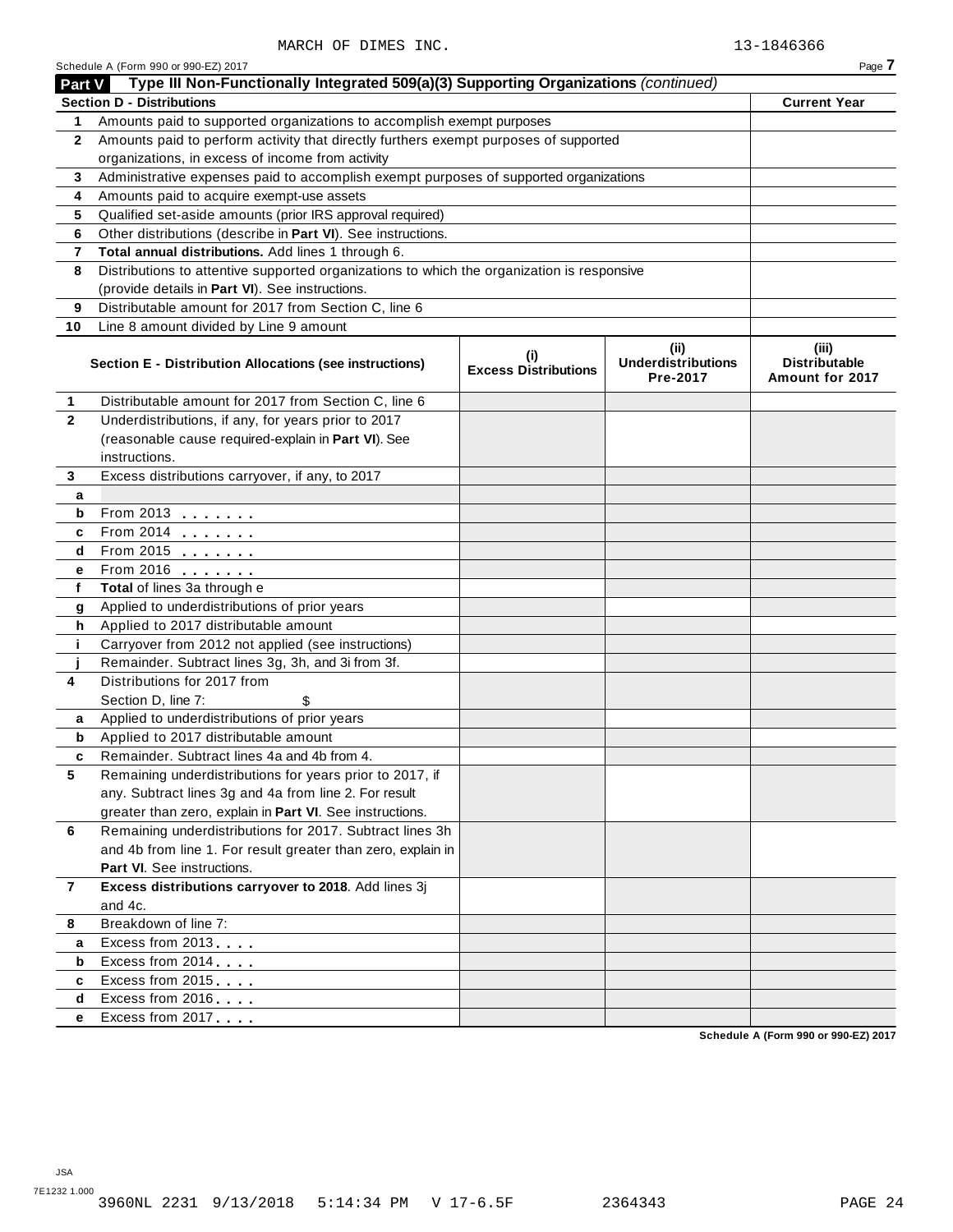#### <span id="page-21-0"></span>Schedule <sup>A</sup> (Form <sup>990</sup> or 990-EZ) <sup>2017</sup> Page **8**

**Supplemental Information.** Provide the explanations required by Part II, line 10; Part II, line 17a or 17b; Part **Part VI** III, line 12; Part IV, Section A, lines 1, 2, 3b, 3c, 4b, 4c, 5a, 6, 9a, 9b, 9c, 11a, 11b, and 11c; Part IV, Section B, lines 1 and 2; Part IV, Section C, line 1; Part IV, Section D, lines 2 and 3; Part IV, Section E, lines 1c, 2a, 2b, 3a and 3b; Part V, line 1; Part V, Section B, line 1e; Part V, Section D, lines 5, 6, and 8; and Part V, Section E, lines 2, 5, and 6. Also complete this part for any additional information. (See instructions.)

| ATTACHMENT<br>SCHEDULE A, PART II - OTHER INCOME |          |          |          |            |           |            |
|--------------------------------------------------|----------|----------|----------|------------|-----------|------------|
| DESCRIPTION                                      | 2013     | 2014     | 2015     | 2016       | 2017      | TOTAL      |
| GAMING ACTIVITIES                                | 310,364. | 313.463. | 261,297. | 313, 142.  | 120, 178. | 1,318,444. |
| ALL OTHER REVENUE                                | 308,345. | 203,980. | 221,907. | 1,398,297. | 103,708.  | 2,236,237. |
| TOTALS                                           | 618,709. | 517,443. | 483,204. | 1,711,439. | 223,886.  | 3,554,681. |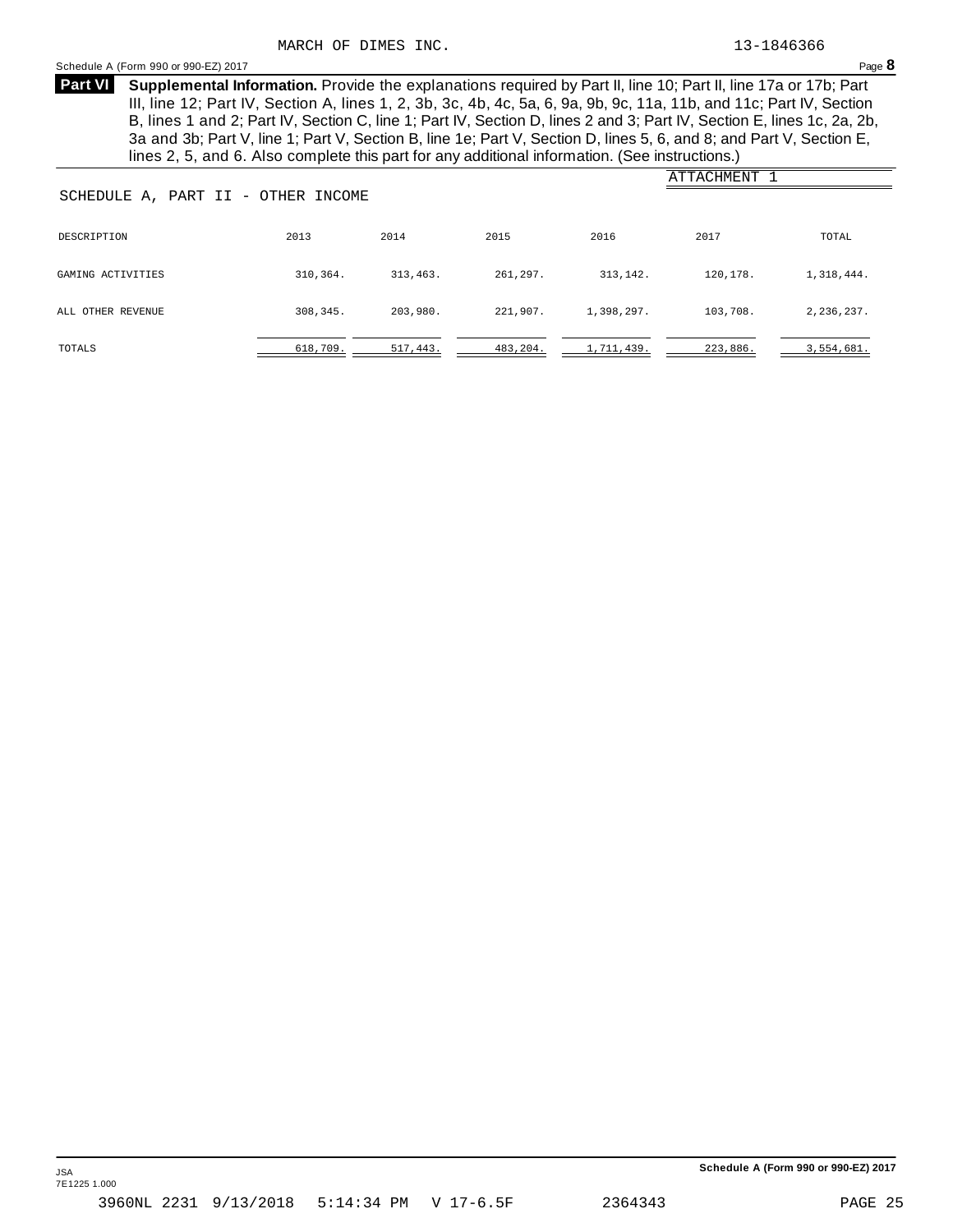|            | Department of the Treasury<br><b>Internal Revenue Service</b> | $\blacktriangleright$ Complete if the organization is described below.<br>Go to www.irs.gov/Form990 for instructions and the latest information.                                                                                                                           |           | Attach to Form 990 or Form 990-EZ.            | <b>Open to Public</b><br><b>Inspection</b>          |
|------------|---------------------------------------------------------------|----------------------------------------------------------------------------------------------------------------------------------------------------------------------------------------------------------------------------------------------------------------------------|-----------|-----------------------------------------------|-----------------------------------------------------|
|            |                                                               | If the organization answered "Yes," on Form 990, Part IV, line 3, or Form 990-EZ, Part V, line 46 (Political Campaign Activities), then                                                                                                                                    |           |                                               |                                                     |
|            |                                                               | • Section 501(c)(3) organizations: Complete Parts I-A and B. Do not complete Part I-C.                                                                                                                                                                                     |           |                                               |                                                     |
|            |                                                               | • Section 501(c) (other than section 501(c)(3)) organizations: Complete Parts I-A and C below. Do not complete Part I-B.                                                                                                                                                   |           |                                               |                                                     |
|            |                                                               | • Section 527 organizations: Complete Part I-A only.                                                                                                                                                                                                                       |           |                                               |                                                     |
|            |                                                               | If the organization answered "Yes," on Form 990, Part IV, line 4, or Form 990-EZ, Part VI, line 47 (Lobbying Activities), then                                                                                                                                             |           |                                               |                                                     |
|            |                                                               | • Section 501(c)(3) organizations that have filed Form 5768 (election under section 501(h)): Complete Part II-A. Do not complete Part II-B.                                                                                                                                |           |                                               |                                                     |
|            |                                                               | • Section 501(c)(3) organizations that have NOT filed Form 5768 (election under section 501(h)): Complete Part II-B. Do not complete Part II-A.                                                                                                                            |           |                                               |                                                     |
|            | Tax) (see separate instructions), then                        | If the organization answered "Yes," on Form 990, Part IV, line 5 (Proxy Tax) (see separate instructions) or Form 990-EZ, Part V, line 35c (Proxy                                                                                                                           |           |                                               |                                                     |
|            |                                                               | • Section 501(c)(4), (5), or (6) organizations: Complete Part III.                                                                                                                                                                                                         |           |                                               |                                                     |
|            | Name of organization                                          |                                                                                                                                                                                                                                                                            |           |                                               | <b>Employer identification number</b>               |
|            | MARCH OF DIMES INC.                                           |                                                                                                                                                                                                                                                                            |           | 13-1846366                                    |                                                     |
| Part I-A   |                                                               | Complete if the organization is exempt under section 501(c) or is a section 527 organization.                                                                                                                                                                              |           |                                               |                                                     |
|            |                                                               | Provide a description of the organization's direct and indirect political campaign activities in Part IV. (see instructions for                                                                                                                                            |           |                                               |                                                     |
| 1          |                                                               |                                                                                                                                                                                                                                                                            |           |                                               |                                                     |
|            |                                                               | definition of "political campaign activities")                                                                                                                                                                                                                             |           |                                               |                                                     |
| 2          |                                                               |                                                                                                                                                                                                                                                                            |           |                                               |                                                     |
| 3          |                                                               |                                                                                                                                                                                                                                                                            |           |                                               |                                                     |
| Part I-B   |                                                               | Complete if the organization is exempt under section 501(c)(3).                                                                                                                                                                                                            |           |                                               |                                                     |
| 1          |                                                               | Enter the amount of any excise tax incurred by the organization under section 4955. $\triangleright$ \$                                                                                                                                                                    |           |                                               |                                                     |
| 2          |                                                               | Enter the amount of any excise tax incurred by organization managers under section 4955 $\triangleright$ \$                                                                                                                                                                |           |                                               |                                                     |
| 3          |                                                               |                                                                                                                                                                                                                                                                            |           |                                               | <b>Yes</b><br>No                                    |
|            |                                                               |                                                                                                                                                                                                                                                                            |           |                                               | Yes<br>No                                           |
|            | <b>b</b> If "Yes," describe in Part IV.                       |                                                                                                                                                                                                                                                                            |           |                                               |                                                     |
| Part I-C I |                                                               | Complete if the organization is exempt under section 501(c), except section 501(c)(3).                                                                                                                                                                                     |           |                                               |                                                     |
| 1          |                                                               | Enter the amount directly expended by the filing organization for section 527 exempt function                                                                                                                                                                              |           |                                               | $\triangleright$ \$                                 |
| 2          |                                                               | Enter the amount of the filing organization's funds contributed to other organizations for section                                                                                                                                                                         |           |                                               |                                                     |
|            |                                                               |                                                                                                                                                                                                                                                                            |           |                                               |                                                     |
| 3          |                                                               | Total exempt function expenditures. Add lines 1 and 2. Enter here and on Form 1120-POL,                                                                                                                                                                                    |           |                                               |                                                     |
|            |                                                               |                                                                                                                                                                                                                                                                            |           |                                               |                                                     |
| 4          |                                                               |                                                                                                                                                                                                                                                                            |           |                                               | <b>No</b><br><b>Yes</b>                             |
| 5          |                                                               | Enter the names, addresses and employer identification number (EIN) of all section 527 political organizations to which the filing                                                                                                                                         |           |                                               |                                                     |
|            |                                                               | organization made payments. For each organization listed, enter the amount paid from the filing organization's funds. Also enter                                                                                                                                           |           |                                               |                                                     |
|            |                                                               | the amount of political contributions received that were promptly and directly delivered to a separate political organization, such<br>as a separate segregated fund or a political action committee (PAC). If additional space is needed, provide information in Part IV. |           |                                               |                                                     |
|            |                                                               |                                                                                                                                                                                                                                                                            |           |                                               |                                                     |
|            | (a) Name                                                      | (b) Address                                                                                                                                                                                                                                                                | $(c)$ EIN | (d) Amount paid from<br>filing organization's | (e) Amount of political                             |
|            |                                                               |                                                                                                                                                                                                                                                                            |           | funds. If none, enter -0-.                    | contributions received and<br>promptly and directly |
|            |                                                               |                                                                                                                                                                                                                                                                            |           |                                               | delivered to a separate                             |
|            |                                                               |                                                                                                                                                                                                                                                                            |           |                                               | political organization. If                          |
|            |                                                               |                                                                                                                                                                                                                                                                            |           |                                               | none, enter -0-.                                    |
| (1)        |                                                               |                                                                                                                                                                                                                                                                            |           |                                               |                                                     |
|            |                                                               |                                                                                                                                                                                                                                                                            |           |                                               |                                                     |
| (2)        |                                                               |                                                                                                                                                                                                                                                                            |           |                                               |                                                     |
| (3)        |                                                               |                                                                                                                                                                                                                                                                            |           |                                               |                                                     |
|            |                                                               |                                                                                                                                                                                                                                                                            |           |                                               |                                                     |
| (4)        |                                                               |                                                                                                                                                                                                                                                                            |           |                                               |                                                     |
| (5)        |                                                               |                                                                                                                                                                                                                                                                            |           |                                               |                                                     |
|            |                                                               |                                                                                                                                                                                                                                                                            |           |                                               |                                                     |
|            |                                                               |                                                                                                                                                                                                                                                                            |           |                                               |                                                     |
| (6)        |                                                               |                                                                                                                                                                                                                                                                            |           |                                               |                                                     |

## **SCHEDULE C Political Campaign and Lobbying Activities LOMB No. 1545-0047**

7E1264 1.000

JSA



**(Form 990 or 990-EZ)**

 $\blacktriangleright$  **Complete** if the organization is described below.

**For Organizations Exempt From Income Tax Under section 501(c) and section <sup>527</sup>** À¾µ»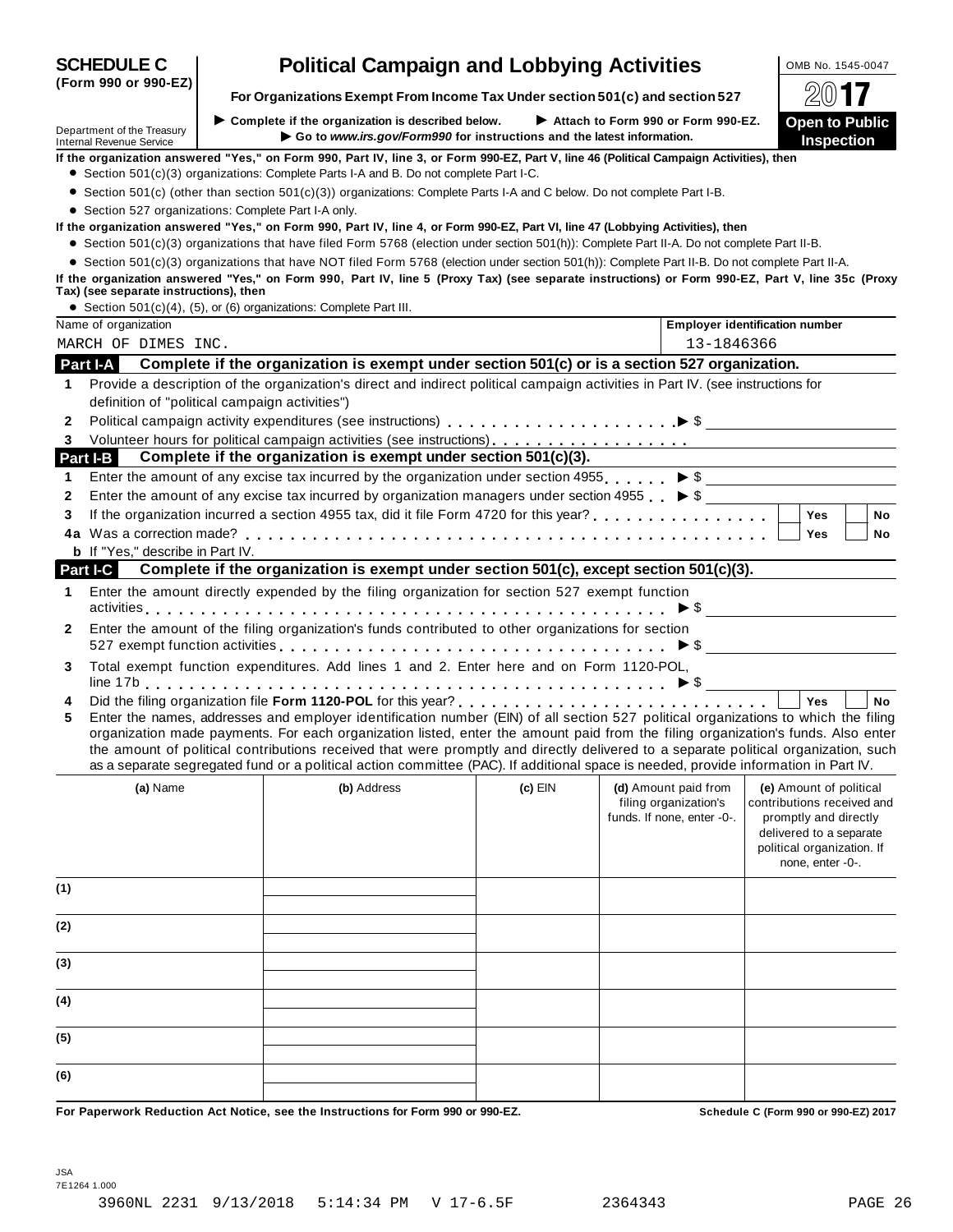| Schedule C (Form 990 or 990-EZ) 2017                                               | MARCH OF DIMES INC.                                                                                                                                                                                                                      |                                     | 13-1846366<br>Page 2           |
|------------------------------------------------------------------------------------|------------------------------------------------------------------------------------------------------------------------------------------------------------------------------------------------------------------------------------------|-------------------------------------|--------------------------------|
| Part II-A<br>section 501(h)).                                                      | Complete if the organization is exempt under section 501(c)(3) and filed Form 5768 (election under                                                                                                                                       |                                     |                                |
| A Check $\blacktriangleright$                                                      | if the filing organization belongs to an affiliated group (and list in Part IV each affiliated group member's name,<br>address, EIN, expenses, and share of excess lobbying expenditures).                                               |                                     |                                |
| <b>B</b> Check $\blacktriangleright$                                               | if the filing organization checked box A and "limited control" provisions apply.                                                                                                                                                         |                                     |                                |
|                                                                                    | <b>Limits on Lobbying Expenditures</b><br>(The term "expenditures" means amounts paid or incurred.)                                                                                                                                      | (a) Filing<br>organization's totals | (b) Affiliated<br>group totals |
|                                                                                    | 1a Total lobbying expenditures to influence public opinion (grass roots lobbying)<br><b>b</b> Total lobbying expenditures to influence a legislative body (direct lobbying)<br>e Total exempt purpose expenditures (add lines 1c and 1d) |                                     |                                |
| columns.                                                                           | Lobbying nontaxable amount. Enter the amount from the following table in both                                                                                                                                                            |                                     |                                |
| If the amount on line 1e, column (a) or (b) is: The lobbying nontaxable amount is: |                                                                                                                                                                                                                                          |                                     |                                |
| Not over \$500,000                                                                 | 20% of the amount on line 1e.                                                                                                                                                                                                            |                                     |                                |
| Over \$500,000 but not over \$1,000,000                                            | \$100,000 plus 15% of the excess over \$500,000.                                                                                                                                                                                         |                                     |                                |
| Over \$1,000,000 but not over \$1,500,000                                          | \$175,000 plus 10% of the excess over \$1,000,000.                                                                                                                                                                                       |                                     |                                |
| Over \$1,500,000 but not over \$17,000,000                                         | \$225,000 plus 5% of the excess over \$1,500,000.                                                                                                                                                                                        |                                     |                                |
| Over \$17,000,000                                                                  | \$1,000,000.                                                                                                                                                                                                                             |                                     |                                |
|                                                                                    |                                                                                                                                                                                                                                          |                                     |                                |
|                                                                                    | h Subtract line 1g from line 1a. If zero or less, enter -0-                                                                                                                                                                              |                                     |                                |
|                                                                                    |                                                                                                                                                                                                                                          |                                     |                                |
|                                                                                    | j If there is an amount other than zero on either line 1h or line 1i, did the organization file Form 4720                                                                                                                                |                                     |                                |
|                                                                                    |                                                                                                                                                                                                                                          |                                     | Yes<br>No                      |
|                                                                                    | 4-Year Averaging Period Under section 501(h)                                                                                                                                                                                             |                                     |                                |

(Some organizations that made a section 501(h) election do not have to complete all of the five columns below.

**See the separate instructions for lines 2a through 2f.)**

| Lobbying Expenditures During 4-Year Averaging Period              |            |            |            |            |           |  |  |
|-------------------------------------------------------------------|------------|------------|------------|------------|-----------|--|--|
| Calendar year (or fiscal year<br>beginning in)                    | (a) $2014$ | $(b)$ 2015 | $(c)$ 2016 | $(d)$ 2017 | (e) Total |  |  |
| 2a Lobbying nontaxable amount                                     |            |            |            |            |           |  |  |
| <b>b</b> Lobbying ceiling amount<br>(150% of line 2a, column (e)) |            |            |            |            |           |  |  |
| c Total lobbying expenditures                                     |            |            |            |            |           |  |  |
| <b>d</b> Grassroots nontaxable amount                             |            |            |            |            |           |  |  |
| e Grassroots ceiling amount<br>(150% of line 2d, column (e))      |            |            |            |            |           |  |  |
| Grassroots lobbying expenditures                                  |            |            |            |            |           |  |  |

**Schedule C (Form 990 or 990-EZ) 2017**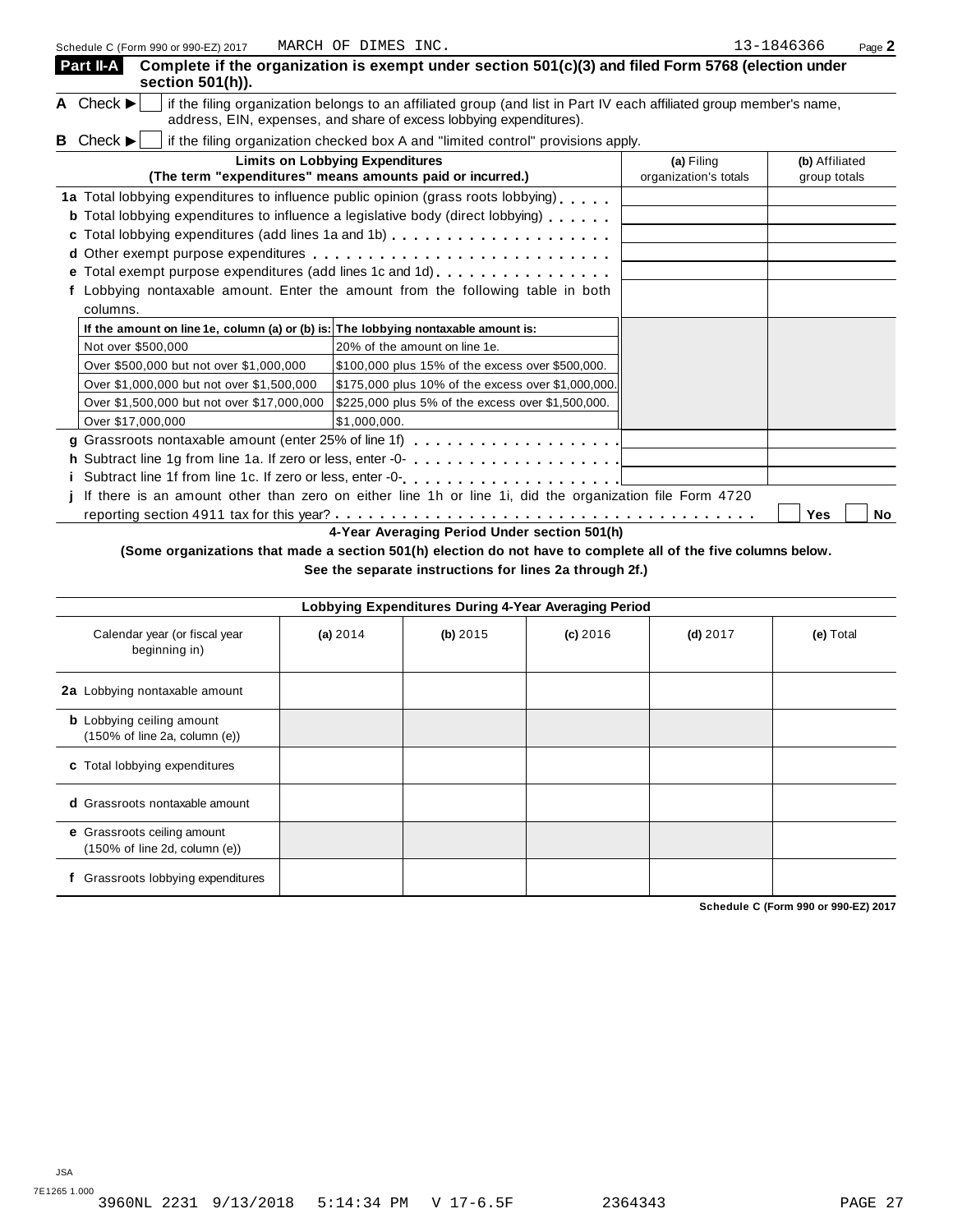**Yes No**

| <b>Part II-B</b> Complete if the organization is exempt under section 501(c)(3) and has NOT filed Form 5768 |  |
|-------------------------------------------------------------------------------------------------------------|--|
| (election under section 501(h)).                                                                            |  |

| For each "Yes," response on lines 1a through 1i below, provide in Part IV a detailed |                                                                                                                                                                                                                                     | (a) |              | (b)        |  |
|--------------------------------------------------------------------------------------|-------------------------------------------------------------------------------------------------------------------------------------------------------------------------------------------------------------------------------------|-----|--------------|------------|--|
|                                                                                      | description of the lobbying activity.                                                                                                                                                                                               | Yes | No           | Amount     |  |
|                                                                                      | During the year, did the filing organization attempt to influence foreign, national, state or local<br>legislation, including any attempt to influence public opinion on a legislative matter or<br>referendum, through the use of: |     |              |            |  |
| a                                                                                    |                                                                                                                                                                                                                                     | X   |              |            |  |
| b                                                                                    | Paid staff or management (include compensation in expenses reported on lines 1c through 1i)?                                                                                                                                        | X   |              |            |  |
| c                                                                                    |                                                                                                                                                                                                                                     |     | X            |            |  |
| d                                                                                    |                                                                                                                                                                                                                                     |     | X            |            |  |
| е                                                                                    | Publications, or published or broadcast statements?                                                                                                                                                                                 |     | X            |            |  |
|                                                                                      | Grants to other organizations for lobbying purposes?                                                                                                                                                                                |     | $\mathbf{X}$ |            |  |
| q                                                                                    | Direct contact with legislators, their staffs, government officials, or a legislative body?                                                                                                                                         | X   |              | 567,045.   |  |
| h                                                                                    | Rallies, demonstrations, seminars, conventions, speeches, lectures, or any similar means?                                                                                                                                           | X   |              | 2,788,872. |  |
|                                                                                      | Other activities?                                                                                                                                                                                                                   |     | X            |            |  |
|                                                                                      |                                                                                                                                                                                                                                     |     |              | 3,355,917. |  |
| 2a                                                                                   | Did the activities in line 1 cause the organization to be not described in section $501(c)(3)$ ?                                                                                                                                    |     | Χ            |            |  |
| b                                                                                    | If "Yes," enter the amount of any tax incurred under section 4912                                                                                                                                                                   |     |              |            |  |
| c<br>d                                                                               | If "Yes," enter the amount of any tax incurred by organization managers under section 4912<br>If the filing organization incurred a section 4912 tax, did it file Form 4720 for this year?                                          |     | X            |            |  |
|                                                                                      | <b>Part III-A</b> Complete if the organization is exempt under section $501(c)(4)$ , section $501(c)(5)$ , or section                                                                                                               |     |              |            |  |

| $501(c)(6)$ . | <b>Part III-A</b> Complete if the organization is exempt under section $501(c)(4)$ , section $501(c)(5)$ , or section |                                                                                                                                                                                                                                                                                                             |  |            |  |
|---------------|-----------------------------------------------------------------------------------------------------------------------|-------------------------------------------------------------------------------------------------------------------------------------------------------------------------------------------------------------------------------------------------------------------------------------------------------------|--|------------|--|
|               |                                                                                                                       |                                                                                                                                                                                                                                                                                                             |  | <b>Yes</b> |  |
|               |                                                                                                                       |                                                                                                                                                                                                                                                                                                             |  |            |  |
|               |                                                                                                                       | $\mathbf{r}$ , $\mathbf{r}$ , $\mathbf{r}$ , $\mathbf{r}$ , $\mathbf{r}$ , $\mathbf{r}$ , $\mathbf{r}$ , $\mathbf{r}$ , $\mathbf{r}$ , $\mathbf{r}$ , $\mathbf{r}$ , $\mathbf{r}$ , $\mathbf{r}$ , $\mathbf{r}$ , $\mathbf{r}$ , $\mathbf{r}$ , $\mathbf{r}$ , $\mathbf{r}$ , $\mathbf{r}$ , $\mathbf{r}$ , |  |            |  |

|--|--|--|--|

3 Did the organization agree to carry over lobbying and political campaign activity expenditures from the prior year? **3** 

**Complete if the organization is exempt under section 501(c)(4), section 501(c)(5), or section Part III-B** 501(c)(6) and if either (a) BOTH Part III-A, lines 1 and 2, are answered "No," OR (b) Part III-A, line 3, is **answered "Yes."**

|                | answered res.                                                                                                                                                                                                                  |     |  |
|----------------|--------------------------------------------------------------------------------------------------------------------------------------------------------------------------------------------------------------------------------|-----|--|
|                | Dues, assessments and similar amounts from members entitled values of the set of the system of the system of the system of the system of the system of the system of the system of the system of the system of the system of t |     |  |
| $\overline{2}$ | Section 162(e) nondeductible lobbying and political expenditures (do not include amounts of<br>political expenses for which the section 527(f) tax was paid).                                                                  |     |  |
|                |                                                                                                                                                                                                                                | 2a  |  |
|                |                                                                                                                                                                                                                                |     |  |
|                |                                                                                                                                                                                                                                | 2c  |  |
| 3              | Aggregate amount reported in section 6033(e)(1)(A) notices of nondeductible section 162(e) dues.                                                                                                                               | - 3 |  |
| 4              | If notices were sent and the amount on line 2c exceeds the amount on line 3, what portion of the<br>excess does the organization agree to carryover to the reasonable estimate of nondeductible lobbying                       |     |  |
|                |                                                                                                                                                                                                                                | 4   |  |
| 5.             | Taxable amount of lobbying and political expenditures (see instructions) $\ldots \ldots \ldots \ldots$                                                                                                                         | 5   |  |

#### **Part IV Supplemental Information**

Provide the descriptions required for Part I-A, line 1; Part I-B, line 4; Part I-C, line 5; Part II-A (affiliated group list); Part II-A, lines 1 and 2 (see instructions); and Part II-B, line 1. Also, complete this part for any additional information.

SEE PAGE 4

JSA **Schedule C (Form 990 or 990-EZ) 2017**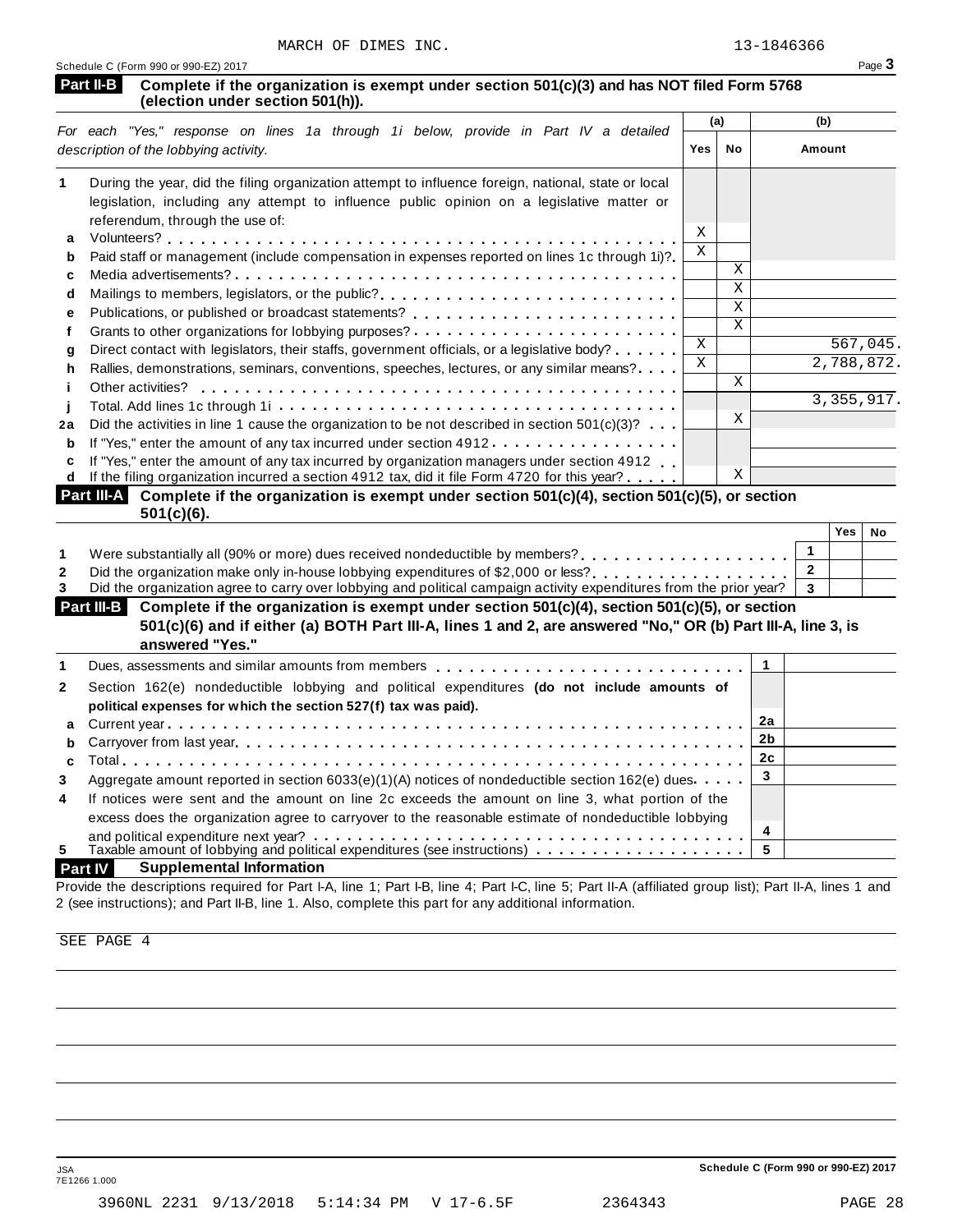Schedule C (Form 990 or 990-EZ) 2017 Page **4**

**Part IV Supplemental Information** *(continued)*

SCHEDULE C PART II B

ADVOCACY IS ONE OF MARCH OF DIMES FOUR MISSION STRATEGIES. MARCH OF DIMES PUBLIC AFFAIRS AGENDA FOCUSES ON FEDERAL, STATE AND LOCAL PUBLIC POLICIES AND PROGRAMS THAT RELATE TO MARCH OF DIMES' MISSION IMPROVE THE HEALTH OF BABIES BY PREVENTING BIRTH DEFECTS, PREMATURE BIRTH AND INFANT MORTALITY, AND ON ISSUES THAT PERTAIN TO TAX EXEMPT ORGANIZATIONS. IN ADDITION TO ITS NATIONAL GOVERNMENT AFFAIRS OFFICE IN WASHINGTON, D.C., MARCH OF DIMES HAS GOVERNMENT AFFAIRS STAFF AND VOLUNTEERS IN MOST STATES AND PUERTO RICO AS WELL AS CONTRACT CONSULTANTS THAT ASSIST US ON STATE AND LOCAL ISSUES.

**Schedule C (Form 990 or 990-EZ) 2017**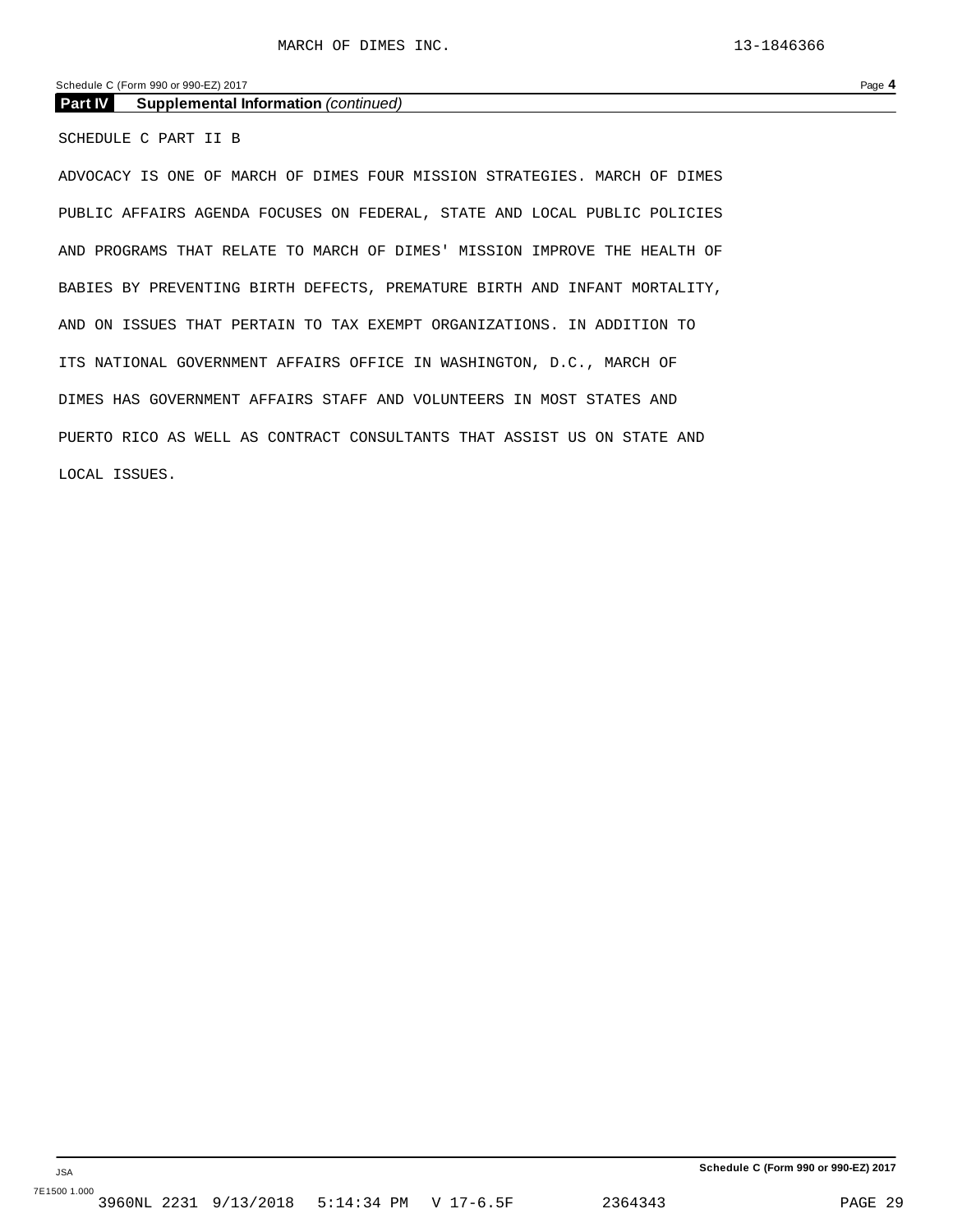# SCHEDULE D<br>
Supplemental Financial Statements<br>
Form 990) Part IV, line 6, 7, 8, 9, 10, 11a, 11b, 11c, 11d, 11e, 11f, 12a, or 12b.

|                                                               |                                                                                                                                                                                                                                                                                                                                                           | Part IV, line 6, 7, 8, 9, 10, 11a, 11b, 11c, 11d, 11e, 11f, 12a, or 12b.                      |                                                |    |                                       |                                                    |
|---------------------------------------------------------------|-----------------------------------------------------------------------------------------------------------------------------------------------------------------------------------------------------------------------------------------------------------------------------------------------------------------------------------------------------------|-----------------------------------------------------------------------------------------------|------------------------------------------------|----|---------------------------------------|----------------------------------------------------|
| Department of the Treasury<br><b>Internal Revenue Service</b> |                                                                                                                                                                                                                                                                                                                                                           | Attach to Form 990.<br>Go to www.irs.gov/Form990 for instructions and the latest information. |                                                |    |                                       | <b>Open to Public</b><br><b>Inspection</b>         |
| Name of the organization                                      |                                                                                                                                                                                                                                                                                                                                                           |                                                                                               |                                                |    | <b>Employer identification number</b> |                                                    |
| MARCH OF DIMES INC.                                           |                                                                                                                                                                                                                                                                                                                                                           |                                                                                               |                                                |    | 13-1846366                            |                                                    |
| Part I                                                        | Organizations Maintaining Donor Advised Funds or Other Similar Funds or Accounts.                                                                                                                                                                                                                                                                         |                                                                                               |                                                |    |                                       |                                                    |
|                                                               | Complete if the organization answered "Yes" on Form 990, Part IV, line 6.                                                                                                                                                                                                                                                                                 |                                                                                               |                                                |    |                                       |                                                    |
| 1                                                             |                                                                                                                                                                                                                                                                                                                                                           | (a) Donor advised funds                                                                       |                                                |    |                                       | (b) Funds and other accounts                       |
|                                                               | Total number at end of year example and the set of the set of the set of the set of the set of the set of the set of the set of the set of the set of the set of the set of the set of the set of the set of the set of the se                                                                                                                            |                                                                                               |                                                |    |                                       |                                                    |
|                                                               | Aggregate value of contributions to (during year)                                                                                                                                                                                                                                                                                                         |                                                                                               |                                                |    |                                       |                                                    |
|                                                               | Aggregate value of grants from (during year)                                                                                                                                                                                                                                                                                                              |                                                                                               |                                                |    |                                       |                                                    |
|                                                               | Aggregate value at end of year                                                                                                                                                                                                                                                                                                                            |                                                                                               |                                                |    |                                       |                                                    |
|                                                               | Did the organization inform all donors and donor advisors in writing that the assets held in donor advised                                                                                                                                                                                                                                                |                                                                                               |                                                |    |                                       | Yes<br><b>No</b>                                   |
|                                                               | funds are the organization's property, subject to the organization's exclusive legal control?                                                                                                                                                                                                                                                             |                                                                                               |                                                |    |                                       |                                                    |
|                                                               | Did the organization inform all grantees, donors, and donor advisors in writing that grant funds can be used                                                                                                                                                                                                                                              |                                                                                               |                                                |    |                                       |                                                    |
|                                                               | only for charitable purposes and not for the benefit of the donor or donor advisor, or for any other purpose                                                                                                                                                                                                                                              |                                                                                               |                                                |    |                                       | Yes<br>No                                          |
| Part II                                                       | <b>Conservation Easements.</b>                                                                                                                                                                                                                                                                                                                            |                                                                                               |                                                |    |                                       |                                                    |
|                                                               | Complete if the organization answered "Yes" on Form 990, Part IV, line 7.                                                                                                                                                                                                                                                                                 |                                                                                               |                                                |    |                                       |                                                    |
|                                                               | Purpose(s) of conservation easements held by the organization (check all that apply).                                                                                                                                                                                                                                                                     |                                                                                               |                                                |    |                                       |                                                    |
|                                                               | Preservation of land for public use (e.g., recreation or education)                                                                                                                                                                                                                                                                                       |                                                                                               |                                                |    |                                       | Preservation of a historically important land area |
|                                                               | Protection of natural habitat                                                                                                                                                                                                                                                                                                                             |                                                                                               | Preservation of a certified historic structure |    |                                       |                                                    |
|                                                               | Preservation of open space                                                                                                                                                                                                                                                                                                                                |                                                                                               |                                                |    |                                       |                                                    |
|                                                               | Complete lines 2a through 2d if the organization held a qualified conservation contribution in the form of a conservation                                                                                                                                                                                                                                 |                                                                                               |                                                |    |                                       |                                                    |
|                                                               | easement on the last day of the tax year.                                                                                                                                                                                                                                                                                                                 |                                                                                               |                                                |    |                                       | Held at the End of the Tax Year                    |
| a                                                             |                                                                                                                                                                                                                                                                                                                                                           |                                                                                               |                                                | 2a |                                       |                                                    |
| b                                                             | Total acreage restricted by conservation easements                                                                                                                                                                                                                                                                                                        |                                                                                               |                                                | 2b |                                       |                                                    |
| C                                                             | Number of conservation easements on a certified historic structure included in (a)                                                                                                                                                                                                                                                                        |                                                                                               |                                                | 2c |                                       |                                                    |
| d                                                             | Number of conservation easements included in (c) acquired after 7/25/06, and not on a                                                                                                                                                                                                                                                                     |                                                                                               |                                                |    |                                       |                                                    |
|                                                               |                                                                                                                                                                                                                                                                                                                                                           |                                                                                               |                                                | 2d |                                       |                                                    |
|                                                               | Number of conservation easements modified, transferred, released, extinguished, or terminated by the organization during the                                                                                                                                                                                                                              |                                                                                               |                                                |    |                                       |                                                    |
| tax year $\blacktriangleright$ $\_\$                          |                                                                                                                                                                                                                                                                                                                                                           |                                                                                               |                                                |    |                                       |                                                    |
|                                                               | Number of states where property subject to conservation easement is located > __________                                                                                                                                                                                                                                                                  |                                                                                               |                                                |    |                                       |                                                    |
|                                                               | Does the organization have a written policy regarding the periodic monitoring, inspection, handling of                                                                                                                                                                                                                                                    |                                                                                               |                                                |    |                                       |                                                    |
|                                                               | violations, and enforcement of the conservation easements it holds?                                                                                                                                                                                                                                                                                       |                                                                                               |                                                |    |                                       | Yes<br><b>No</b>                                   |
|                                                               | Staff and volunteer hours devoted to monitoring, inspecting, handling of violations, and enforcing conservation easements during the year                                                                                                                                                                                                                 |                                                                                               |                                                |    |                                       |                                                    |
|                                                               |                                                                                                                                                                                                                                                                                                                                                           |                                                                                               |                                                |    |                                       |                                                    |
|                                                               | Amount of expenses incurred in monitoring, inspecting, handling of violations, and enforcing conservation easements during the year                                                                                                                                                                                                                       |                                                                                               |                                                |    |                                       |                                                    |
|                                                               |                                                                                                                                                                                                                                                                                                                                                           |                                                                                               |                                                |    |                                       |                                                    |
|                                                               | Does each conservation easement reported on line 2(d) above satisfy the requirements of section 170(h)(4)(B)(i)                                                                                                                                                                                                                                           |                                                                                               |                                                |    |                                       |                                                    |
|                                                               |                                                                                                                                                                                                                                                                                                                                                           |                                                                                               |                                                |    |                                       | <b>No</b><br>Yes                                   |
|                                                               | In Part XIII, describe how the organization reports conservation easements in its revenue and expense statement, and                                                                                                                                                                                                                                      |                                                                                               |                                                |    |                                       |                                                    |
|                                                               | balance sheet, and include, if applicable, the text of the footnote to the organization's financial statements that describes the                                                                                                                                                                                                                         |                                                                                               |                                                |    |                                       |                                                    |
|                                                               | organization's accounting for conservation easements.                                                                                                                                                                                                                                                                                                     |                                                                                               |                                                |    |                                       |                                                    |
|                                                               | Part III  Organizations Maintaining Collections of Art, Historical Treasures, or Other Similar Assets.<br>Complete if the organization answered "Yes" on Form 990, Part IV, line 8.                                                                                                                                                                       |                                                                                               |                                                |    |                                       |                                                    |
|                                                               |                                                                                                                                                                                                                                                                                                                                                           |                                                                                               |                                                |    |                                       |                                                    |
| 1a                                                            | If the organization elected, as permitted under SFAS 116 (ASC 958), not to report in its revenue statement and balance sheet works of art, historical treasures, or other similar assets held for public exhibition, education<br>public service, provide, in Part XIII, the text of the footnote to its financial statements that describes these items. |                                                                                               |                                                |    |                                       |                                                    |
| b                                                             | If the organization elected, as permitted under SFAS 116 (ASC 958), to report in its revenue statement and balance sheet<br>works of art, historical treasures, or other similar assets held for public exhibition, education, or research in furtherance of<br>public service, provide the following amounts relating to these items:                    |                                                                                               |                                                |    |                                       |                                                    |
|                                                               |                                                                                                                                                                                                                                                                                                                                                           |                                                                                               |                                                |    |                                       |                                                    |
|                                                               |                                                                                                                                                                                                                                                                                                                                                           |                                                                                               |                                                |    |                                       |                                                    |
| 2                                                             | If the organization received or held works of art, historical treasures, or other similar assets for financial gain, provide the                                                                                                                                                                                                                          |                                                                                               |                                                |    |                                       |                                                    |
|                                                               | following amounts required to be reported under SFAS 116 (ASC 958) relating to these items:                                                                                                                                                                                                                                                               |                                                                                               |                                                |    |                                       |                                                    |
| а                                                             |                                                                                                                                                                                                                                                                                                                                                           |                                                                                               |                                                |    |                                       |                                                    |
| b                                                             |                                                                                                                                                                                                                                                                                                                                                           |                                                                                               |                                                |    |                                       |                                                    |

|              |  | For Paperwork Reduction Act Notice, see the Instructions for Form 990. |         | Schedule D (Form 990) 2017 |
|--------------|--|------------------------------------------------------------------------|---------|----------------------------|
| JSA          |  |                                                                        |         |                            |
| 7E1268 2.000 |  | 3960NL 2231 9/13/2018 5:14:34 PM V 17-6.5F                             | 2364343 | PAGE 30                    |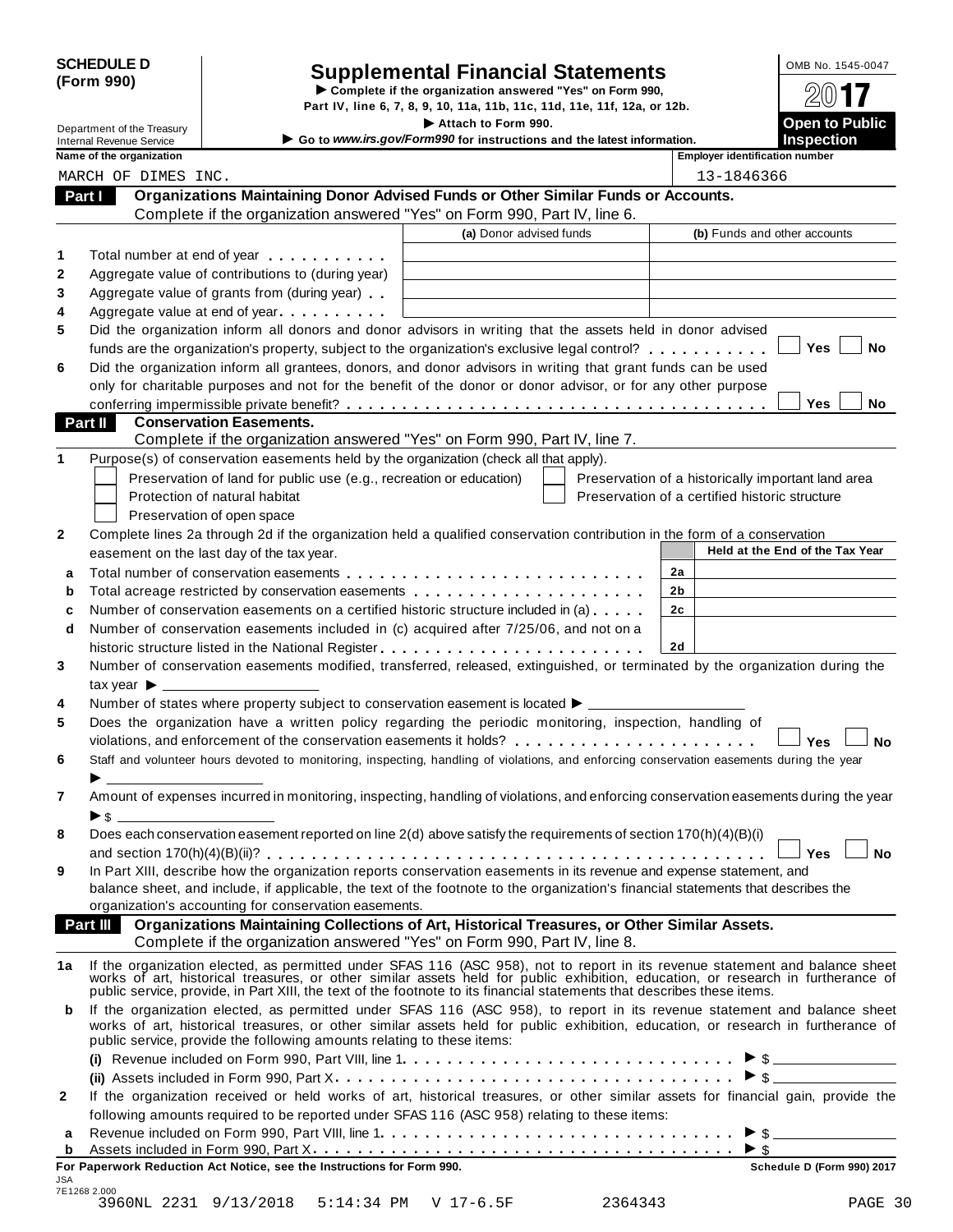MARCH OF DIMES INC.

|  | 13-1846366 |  |
|--|------------|--|
|  |            |  |

|                | Schedule D (Form 990) 2017                                                                                                                                                                                                     |                  |                         |   |                |                           |                    |                      |                            |                     |          | Page 2     |
|----------------|--------------------------------------------------------------------------------------------------------------------------------------------------------------------------------------------------------------------------------|------------------|-------------------------|---|----------------|---------------------------|--------------------|----------------------|----------------------------|---------------------|----------|------------|
|                | Organizations Maintaining Collections of Art, Historical Treasures, or Other Similar Assets (continued)<br>Part III                                                                                                            |                  |                         |   |                |                           |                    |                      |                            |                     |          |            |
| 3              | Using the organization's acquisition, accession, and other records, check any of the following that are a significant use of its                                                                                               |                  |                         |   |                |                           |                    |                      |                            |                     |          |            |
|                | collection items (check all that apply):                                                                                                                                                                                       |                  |                         |   |                |                           |                    |                      |                            |                     |          |            |
| a              | Public exhibition                                                                                                                                                                                                              |                  |                         | d |                | Loan or exchange programs |                    |                      |                            |                     |          |            |
| b              | Scholarly research                                                                                                                                                                                                             |                  |                         | е | Other          |                           |                    |                      |                            |                     |          |            |
| c              | Preservation for future generations                                                                                                                                                                                            |                  |                         |   |                |                           |                    |                      |                            |                     |          |            |
| 4              | Provide a description of the organization's collections and explain how they further the organization's exempt purpose in Part                                                                                                 |                  |                         |   |                |                           |                    |                      |                            |                     |          |            |
|                | XIII.                                                                                                                                                                                                                          |                  |                         |   |                |                           |                    |                      |                            |                     |          |            |
| 5              | During the year, did the organization solicit or receive donations of art, historical treasures, or other similar                                                                                                              |                  |                         |   |                |                           |                    |                      |                            |                     |          |            |
|                | assets to be sold to raise funds rather than to be maintained as part of the organization's collection?                                                                                                                        |                  |                         |   |                |                           |                    |                      |                            | Yes                 |          | No         |
|                | <b>Part IV</b><br><b>Escrow and Custodial Arrangements.</b>                                                                                                                                                                    |                  |                         |   |                |                           |                    |                      |                            |                     |          |            |
|                | Complete if the organization answered "Yes" on Form 990, Part IV, line 9, or reported an amount on Form<br>990, Part X, line 21.                                                                                               |                  |                         |   |                |                           |                    |                      |                            |                     |          |            |
|                | 1a Is the organization an agent, trustee, custodian or other intermediary for contributions or other assets not                                                                                                                |                  |                         |   |                |                           |                    |                      |                            |                     |          |            |
|                |                                                                                                                                                                                                                                |                  |                         |   |                |                           |                    |                      |                            | Yes                 |          | <b>No</b>  |
|                | b If "Yes," explain the arrangement in Part XIII and complete the following table:                                                                                                                                             |                  |                         |   |                |                           |                    |                      |                            |                     |          |            |
|                |                                                                                                                                                                                                                                |                  |                         |   |                |                           |                    |                      | Amount                     |                     |          |            |
|                |                                                                                                                                                                                                                                |                  |                         |   |                |                           | 1 <sub>c</sub>     |                      |                            |                     |          |            |
|                |                                                                                                                                                                                                                                |                  |                         |   |                |                           | 1 <sub>d</sub>     |                      |                            |                     |          |            |
| е              |                                                                                                                                                                                                                                |                  |                         |   |                |                           | 1e                 |                      |                            |                     |          |            |
| f              |                                                                                                                                                                                                                                |                  |                         |   |                |                           | 1f                 |                      |                            |                     |          |            |
|                | 2a Did the organization include an amount on Form 990, Part X, line 21, for escrow or custodial account liability?                                                                                                             |                  |                         |   |                |                           |                    |                      |                            | Yes                 |          | <b>No</b>  |
|                | <b>b</b> If "Yes," explain the arrangement in Part XIII. Check here if the explanation has been provided on Part XIII                                                                                                          |                  |                         |   |                |                           |                    |                      |                            |                     |          |            |
| <b>Part V</b>  | <b>Endowment Funds.</b><br>Complete if the organization answered "Yes" on Form 990, Part IV, line 10.                                                                                                                          |                  |                         |   |                |                           |                    |                      |                            |                     |          |            |
|                |                                                                                                                                                                                                                                | (a) Current year |                         |   | (b) Prior year |                           | (c) Two years back | (d) Three years back |                            | (e) Four years back |          |            |
|                |                                                                                                                                                                                                                                |                  | 4, 249, 671.            |   | 4,082,606.     |                           | 4,377,788.         | 4,334,207.           |                            |                     |          | 3,942,563. |
|                | 1a Beginning of year balance                                                                                                                                                                                                   |                  |                         |   |                |                           |                    |                      |                            |                     |          |            |
| b              | Contributions                                                                                                                                                                                                                  |                  |                         |   |                |                           |                    |                      |                            |                     |          |            |
| c              | Net investment earnings, gains,                                                                                                                                                                                                |                  | 595,947.                |   | 390,778.       |                           | $-87,587.$         |                      | 271,581.                   |                     |          | 616,899.   |
|                | and losses                                                                                                                                                                                                                     |                  |                         |   |                |                           |                    |                      |                            |                     |          |            |
|                | Grants or scholarships <b>Contains</b>                                                                                                                                                                                         |                  |                         |   |                |                           |                    |                      |                            |                     |          |            |
| е              | Other expenditures for facilities                                                                                                                                                                                              |                  | 241,448.                |   | 223,713.       |                           | 207,595.           |                      | 228,000.                   |                     |          | 225, 255.  |
|                | and programs                                                                                                                                                                                                                   |                  |                         |   |                |                           |                    |                      |                            |                     |          |            |
|                | Administrative expenses                                                                                                                                                                                                        |                  | 4,604,170.              |   | 4, 249, 671.   |                           | 4,082,606.         | 4,377,788.           |                            |                     |          | 4,334,207. |
| g              | End of year balance                                                                                                                                                                                                            |                  |                         |   |                |                           |                    |                      |                            |                     |          |            |
| 2<br>a         | Provide the estimated percentage of the current year end balance (line 1g, column (a)) held as:<br>Board designated or quasi-endowment >                                                                                       |                  |                         | % |                |                           |                    |                      |                            |                     |          |            |
| b              | Permanent endowment > 78.4400 %                                                                                                                                                                                                |                  |                         |   |                |                           |                    |                      |                            |                     |          |            |
| c              | Temporarily restricted endowment $\blacktriangleright$ 21.5600 %                                                                                                                                                               |                  |                         |   |                |                           |                    |                      |                            |                     |          |            |
|                | The percentages on lines 2a, 2b, and 2c should equal 100%.                                                                                                                                                                     |                  |                         |   |                |                           |                    |                      |                            |                     |          |            |
|                | 3a Are there endowment funds not in the possession of the organization that are held and administered for the                                                                                                                  |                  |                         |   |                |                           |                    |                      |                            |                     |          |            |
|                | organization by:                                                                                                                                                                                                               |                  |                         |   |                |                           |                    |                      |                            |                     | Yes      | No         |
|                |                                                                                                                                                                                                                                |                  |                         |   |                |                           |                    |                      |                            | 3a(i)               |          | Χ          |
|                |                                                                                                                                                                                                                                |                  |                         |   |                |                           |                    |                      |                            | 3a(ii)              |          | X          |
|                | If "Yes" on line 3a(ii), are the related organizations listed as required on Schedule R?                                                                                                                                       |                  |                         |   |                |                           |                    |                      |                            | 3b                  |          |            |
| 4              | Describe in Part XIII the intended uses of the organization's endowment funds.                                                                                                                                                 |                  |                         |   |                |                           |                    |                      |                            |                     |          |            |
| <b>Part VI</b> | Land, Buildings, and Equipment.<br>Complete if the organization answered "Yes" on Form 990, Part IV, line 11a. See Form 990, Part X, line 10.                                                                                  |                  |                         |   |                |                           |                    |                      |                            |                     |          |            |
|                | Description of property                                                                                                                                                                                                        |                  | (a) Cost or other basis |   |                | (b) Cost or other basis   |                    | (c) Accumulated      |                            | (d) Book value      |          |            |
|                |                                                                                                                                                                                                                                |                  | (investment)            |   |                | (other)                   |                    | depreciation         |                            |                     |          |            |
| 1a             |                                                                                                                                                                                                                                |                  |                         |   |                | 918,326.                  |                    |                      |                            |                     | 918,326. |            |
| b              | <b>Buildings</b><br>.                                                                                                                                                                                                          |                  |                         |   |                | 28, 354, 696.             |                    | 25,671,309.          |                            | 2,683,387.          |          |            |
| c              | Leasehold improvements                                                                                                                                                                                                         |                  |                         |   |                |                           |                    |                      |                            |                     |          |            |
| d              | Equipment experience and the set of the set of the set of the set of the set of the set of the set of the set of the set of the set of the set of the set of the set of the set of the set of the set of the set of the set of |                  |                         |   |                | 25,844,256.               |                    | 23,637,758.          |                            | 2,206,498.          |          |            |
| е              |                                                                                                                                                                                                                                |                  |                         |   |                |                           |                    |                      |                            |                     |          |            |
|                | Total. Add lines 1a through 1e. (Column (d) must equal Form 990, Part X, column (B), line 10c.)                                                                                                                                |                  |                         |   |                |                           |                    |                      |                            | 5,808,211.          |          |            |
|                |                                                                                                                                                                                                                                |                  |                         |   |                |                           |                    |                      | Schedule D (Form 990) 2017 |                     |          |            |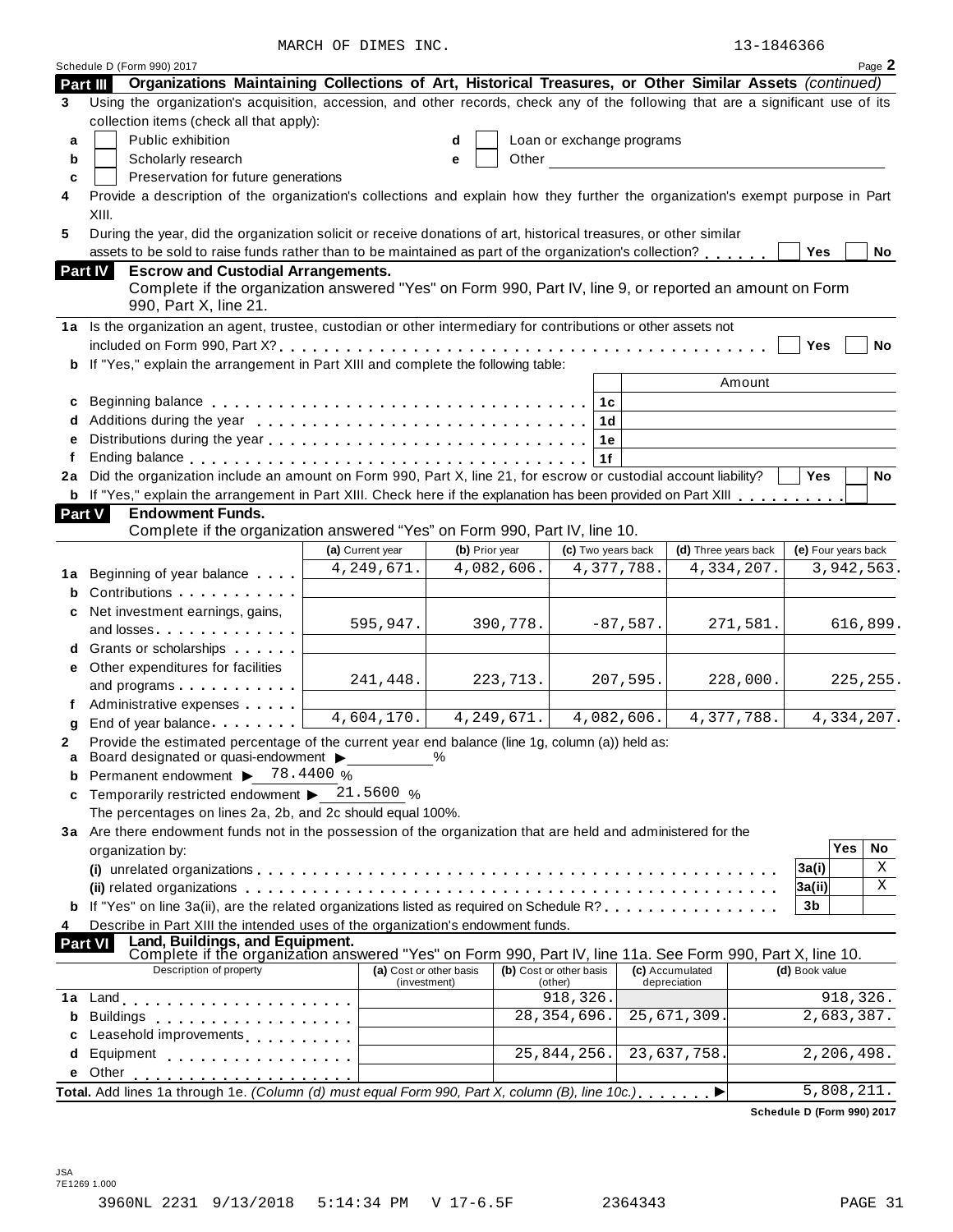| Schedule D (Form 990) 2017                                                                                 |                 |                                                              | Page $3$                    |
|------------------------------------------------------------------------------------------------------------|-----------------|--------------------------------------------------------------|-----------------------------|
| Part VII<br><b>Investments - Other Securities.</b>                                                         |                 |                                                              |                             |
| Complete if the organization answered "Yes" on Form 990, Part IV, line 11b. See Form 990, Part X, line 12. |                 |                                                              |                             |
| (a) Description of security or category<br>(including name of security)                                    | (b) Book value  | (c) Method of valuation:<br>Cost or end-of-year market value |                             |
| (1) Financial derivatives                                                                                  |                 |                                                              |                             |
| (2) Closely-held equity interests                                                                          |                 |                                                              |                             |
|                                                                                                            |                 |                                                              |                             |
| (A)                                                                                                        |                 |                                                              |                             |
| (B)                                                                                                        |                 |                                                              |                             |
| (C)                                                                                                        |                 |                                                              |                             |
| (D)                                                                                                        |                 |                                                              |                             |
| (E)                                                                                                        |                 |                                                              |                             |
| (F)                                                                                                        |                 |                                                              |                             |
| (G)                                                                                                        |                 |                                                              |                             |
| (H)                                                                                                        |                 |                                                              |                             |
| Total. (Column (b) must equal Form 990, Part X, col. (B) line 12.) $\blacktriangleright$                   |                 |                                                              |                             |
| Part VIII<br><b>Investments - Program Related.</b>                                                         |                 |                                                              |                             |
| Complete if the organization answered "Yes" on Form 990, Part IV, line 11c. See Form 990, Part X, line 13. |                 |                                                              |                             |
| (a) Description of investment                                                                              | (b) Book value  | (c) Method of valuation:<br>Cost or end-of-year market value |                             |
|                                                                                                            |                 |                                                              |                             |
| (1)                                                                                                        |                 |                                                              |                             |
| (2)                                                                                                        |                 |                                                              |                             |
| (3)                                                                                                        |                 |                                                              |                             |
| (4)                                                                                                        |                 |                                                              |                             |
| (5)                                                                                                        |                 |                                                              |                             |
| (6)                                                                                                        |                 |                                                              |                             |
| (7)                                                                                                        |                 |                                                              |                             |
| (8)                                                                                                        |                 |                                                              |                             |
| (9)<br>Total. (Column (b) must equal Form 990, Part X, col. (B) line 13.) $\blacktriangleright$            |                 |                                                              |                             |
| Part IX<br>Other Assets.                                                                                   |                 |                                                              |                             |
| Complete if the organization answered "Yes" on Form 990, Part IV, line 11d. See Form 990, Part X, line 15. |                 |                                                              |                             |
|                                                                                                            | (a) Description |                                                              | (b) Book value              |
| (1) ASSETS HELD IN TRUSTS BY OTHER                                                                         |                 |                                                              | $\overline{11}$ , 061, 997. |
| (2) INTEREST RECEIVABLES                                                                                   |                 |                                                              | 36,149.                     |
| (3)                                                                                                        |                 |                                                              |                             |
| (4)                                                                                                        |                 |                                                              |                             |
| (5)                                                                                                        |                 |                                                              |                             |
| (6)                                                                                                        |                 |                                                              |                             |
| (7)                                                                                                        |                 |                                                              |                             |
| (8)                                                                                                        |                 |                                                              |                             |
| (9)                                                                                                        |                 |                                                              |                             |
|                                                                                                            |                 | ▶                                                            | 11,098,146.                 |
| Part X<br><b>Other Liabilities.</b>                                                                        |                 |                                                              |                             |
| Complete if the organization answered "Yes" on Form 990, Part IV, line 11e or 11f. See Form 990, Part X,   |                 |                                                              |                             |
| line 25.                                                                                                   |                 |                                                              |                             |
| (a) Description of liability<br>1.                                                                         | (b) Book value  |                                                              |                             |
| (1) Federal income taxes                                                                                   |                 |                                                              |                             |
| (2) ACCRUED PENSION LIABILITY                                                                              | 58,810,177.     |                                                              |                             |
| (3) ACCRUED MEDICAL BENEFITS                                                                               | 1,916,372.      |                                                              |                             |
| (4)                                                                                                        |                 |                                                              |                             |
| (5)                                                                                                        |                 |                                                              |                             |
| (6)                                                                                                        |                 |                                                              |                             |
| (7)                                                                                                        |                 |                                                              |                             |
| (8)                                                                                                        |                 |                                                              |                             |
| (9)                                                                                                        |                 |                                                              |                             |

**Total.** *(Column (b) must equal Form 990, Part X, col. (B) line 25.)* I 60,726,549.

**2.** Liability for uncertain tax positions. In Part XIII, provide the text of the footnote to the organization's financial statements that reports the organization's liability for uncertain tax positions under FIN 48 (ASC 740). Check here ifthe text of the footnote has been provided in Part XIII JSA **Schedule D (Form 990) 2017** 7E1270 1.000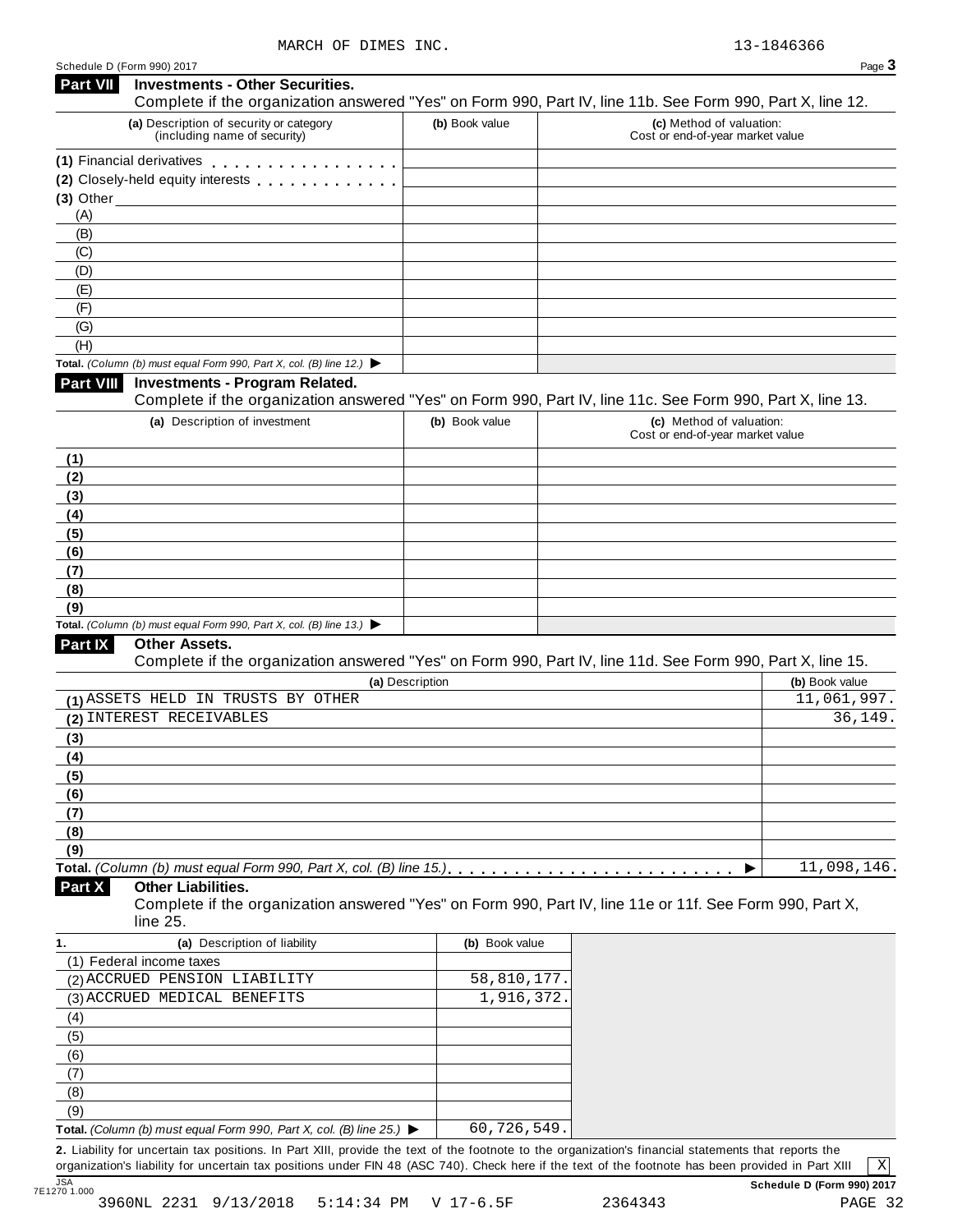|              | Schedule D (Form 990) 2017                                                                                                                                                                                                                                                       |                            |              | Page 4         |
|--------------|----------------------------------------------------------------------------------------------------------------------------------------------------------------------------------------------------------------------------------------------------------------------------------|----------------------------|--------------|----------------|
| Part XI      | Reconciliation of Revenue per Audited Financial Statements With Revenue per Return.<br>Complete if the organization answered "Yes" on Form 990, Part IV, line 12a.                                                                                                               |                            |              |                |
| 1            | Total revenue, gains, and other support per audited financial statements                                                                                                                                                                                                         |                            | $\mathbf{1}$ | 159,800,233.   |
| $\mathbf{2}$ | Amounts included on line 1 but not on Form 990, Part VIII, line 12:                                                                                                                                                                                                              |                            |              |                |
| a            | 2a                                                                                                                                                                                                                                                                               | $-6,800,142.$              |              |                |
| b            | 2 <sub>b</sub>                                                                                                                                                                                                                                                                   | 951,031.                   |              |                |
| c            | 2c<br>Recoveries of prior year grants                                                                                                                                                                                                                                            |                            |              |                |
| d            | 2d                                                                                                                                                                                                                                                                               | 1,105,411.                 |              |                |
| е            |                                                                                                                                                                                                                                                                                  |                            | 2e           | $-4,743,700.$  |
|              |                                                                                                                                                                                                                                                                                  |                            | 3            | 164, 543, 933. |
|              | Amounts included on Form 990, Part VIII, line 12, but not on line 1:                                                                                                                                                                                                             |                            |              |                |
| a            | 4a<br>Investment expenses not included on Form 990, Part VIII, line 7b                                                                                                                                                                                                           |                            |              |                |
| b            | 4 <sub>b</sub>                                                                                                                                                                                                                                                                   | $-335,504.$                |              |                |
|              |                                                                                                                                                                                                                                                                                  |                            | 4c           | $-335,504.$    |
|              | Total revenue. Add lines 3 and 4c. (This must equal Form 990, Part I, line 12.)                                                                                                                                                                                                  |                            | 5            | 164, 208, 429. |
|              | Reconciliation of Expenses per Audited Financial Statements With Expenses per Return.<br>Part XII                                                                                                                                                                                |                            |              |                |
|              | Complete if the organization answered "Yes" on Form 990, Part IV, line 12a.                                                                                                                                                                                                      |                            |              |                |
|              |                                                                                                                                                                                                                                                                                  |                            | 1            | 157, 777, 245. |
|              | Amounts included on line 1 but not on Form 990, Part IX, line 25:                                                                                                                                                                                                                |                            |              |                |
| a            | 2a                                                                                                                                                                                                                                                                               | 951,032.                   |              |                |
| b            | 2 <sub>b</sub>                                                                                                                                                                                                                                                                   |                            |              |                |
| C            | 2c                                                                                                                                                                                                                                                                               |                            |              |                |
| d            |                                                                                                                                                                                                                                                                                  | $\overline{4}$ , 020, 440. |              |                |
| е            |                                                                                                                                                                                                                                                                                  |                            | 2e           | 4,971,472.     |
|              |                                                                                                                                                                                                                                                                                  |                            | 3            | 152,805,773.   |
|              | Amounts included on Form 990, Part IX, line 25, but not on line 1:                                                                                                                                                                                                               |                            |              |                |
| a            | 4а<br>Investment expenses not included on Form 990, Part VIII, line 7b                                                                                                                                                                                                           |                            |              |                |
| b            |                                                                                                                                                                                                                                                                                  | $-335,504.$                |              |                |
| C            |                                                                                                                                                                                                                                                                                  |                            | 4c           | $-335,504.$    |
|              | Total expenses. Add lines 3 and 4c. (This must equal Form 990, Part I, line 18.)                                                                                                                                                                                                 |                            | 5            | 152,470,269.   |
|              | <b>Part XIII</b><br>Supplemental Information.                                                                                                                                                                                                                                    |                            |              |                |
|              | Provide the descriptions required for Part II, lines 3, 5, and 9; Part III, lines 1a and 4; Part IV, lines 1b and 2b; Part V, line 4; Part X, line<br>2; Part XI, lines 2d and 4b; and Part XII, lines 2d and 4b. Also complete this part to provide any additional information. |                            |              |                |

SEE PAGE 5

JSA **Schedule D (Form 990) 2017**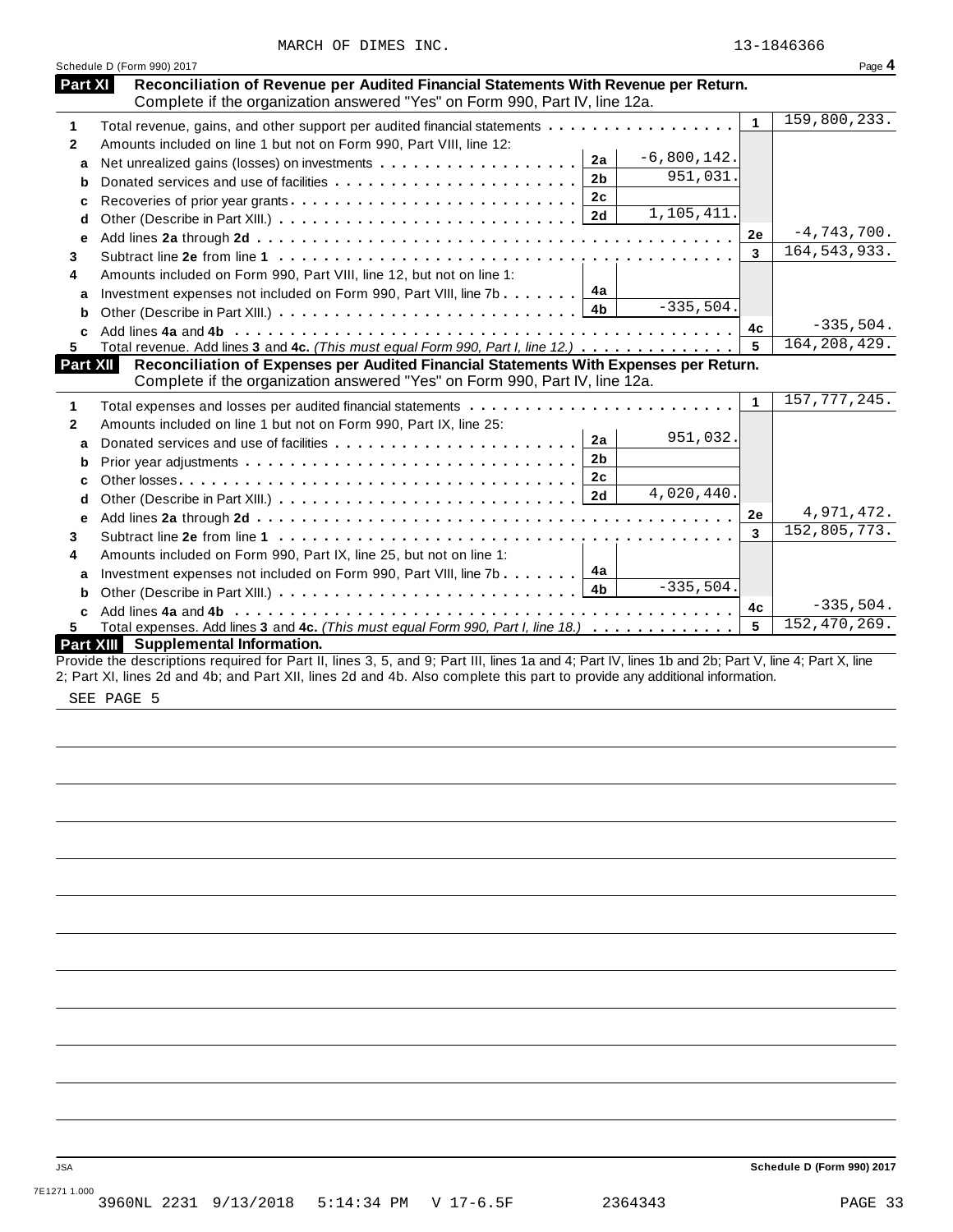Schedule D (Form 990) 2017 MARCH OF DIMES INC. 2014 13-1846366 Page 5 MARCH OF DIMES INC.

**Part XIII Supplemental Information** *(continued)*

SCHEDULE D PART X

#### TAXES

THE TAX CUTS AND JOBS ACT (THE TAX ACT) WAS SIGNED INTO LAW ON DECEMBER 22, 2017. THE TAX ACT INCLUDES SEVERAL CHANGES RELEVANT TO TAX-EXEMPT ORGANIZATIONS, PRIMARILY RELATED TO UNRELATED BUSINESS INCOME, NET OPERATING LOSSES, CERTAIN NEW EXCISE TAXES, AND CHANGES AFFECTING THE DEDUCTIBILITY OF CERTAIN EXPENSES. MANAGEMENT IS CURRENTLY IN THE PROCESS OF EVALUATING THE NEW LAW AND THE IMPACT IT MAY HAVE ON THE ORGANIZATION.

THE ORGANIZATION RECOGNIZES THE BENEFIT OF TAX POSITIONS WHEN IT IS MORE LIKELY THAN NOT THAT THE POSITION WILL BE SUSTAINABLE BASED ON THE MERITS OF THE POSITION.

#### SCHEDULE D PART V

THE MARCH OF DIMES POLICY IS TO USE THE ENDOWMENT ASSETS TO PROVIDE A PREDICTABLE STREAM OF FUNDING TO PROGRAMS SUPPORTED BY THE ENDOWMENT, PRINCIPALLY RESEARCH, WHILE SEEKING TO PROTECT THE ORIGINAL VALUE OF THE GIFT. THE MARCH OF DIMES FOLLOWS THE NEW YORK PRUDENT MANAGEMENT OF INSTITUTIONAL FUNDS ACT (NYPMIFA).

SCHEDULE D PART XI LINE 2D ASSETS HELD IN TRUST \$1,054,830 LOSSES ON PRIOR YEAR PLEDGES  $$50,581$ ----------

TOTAL: \$1,105,411

JSA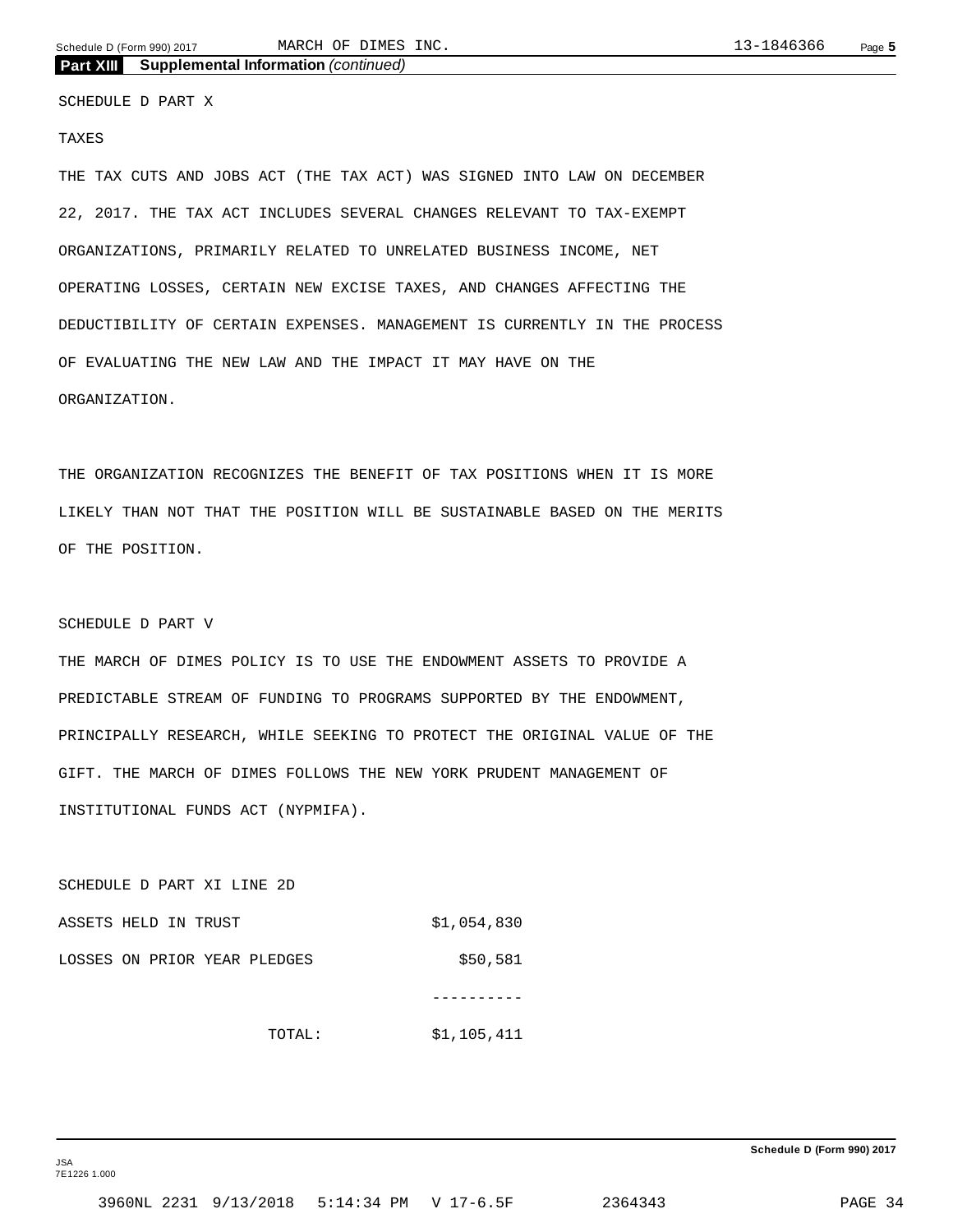| SCHEDULE D PART XI LINE 4B  |              |
|-----------------------------|--------------|
| COST OF GOODS SOLD          | \$(335, 504) |
|                             |              |
| SCHEDULE D PART XII LINE 2D |              |
| PENSION COST                | \$4,020,440  |

SCHEDULE D PART XII LINE 4B

COST OF GOODS SOLD  $$(335,504)$ 

**Schedule D (Form 990) 2017**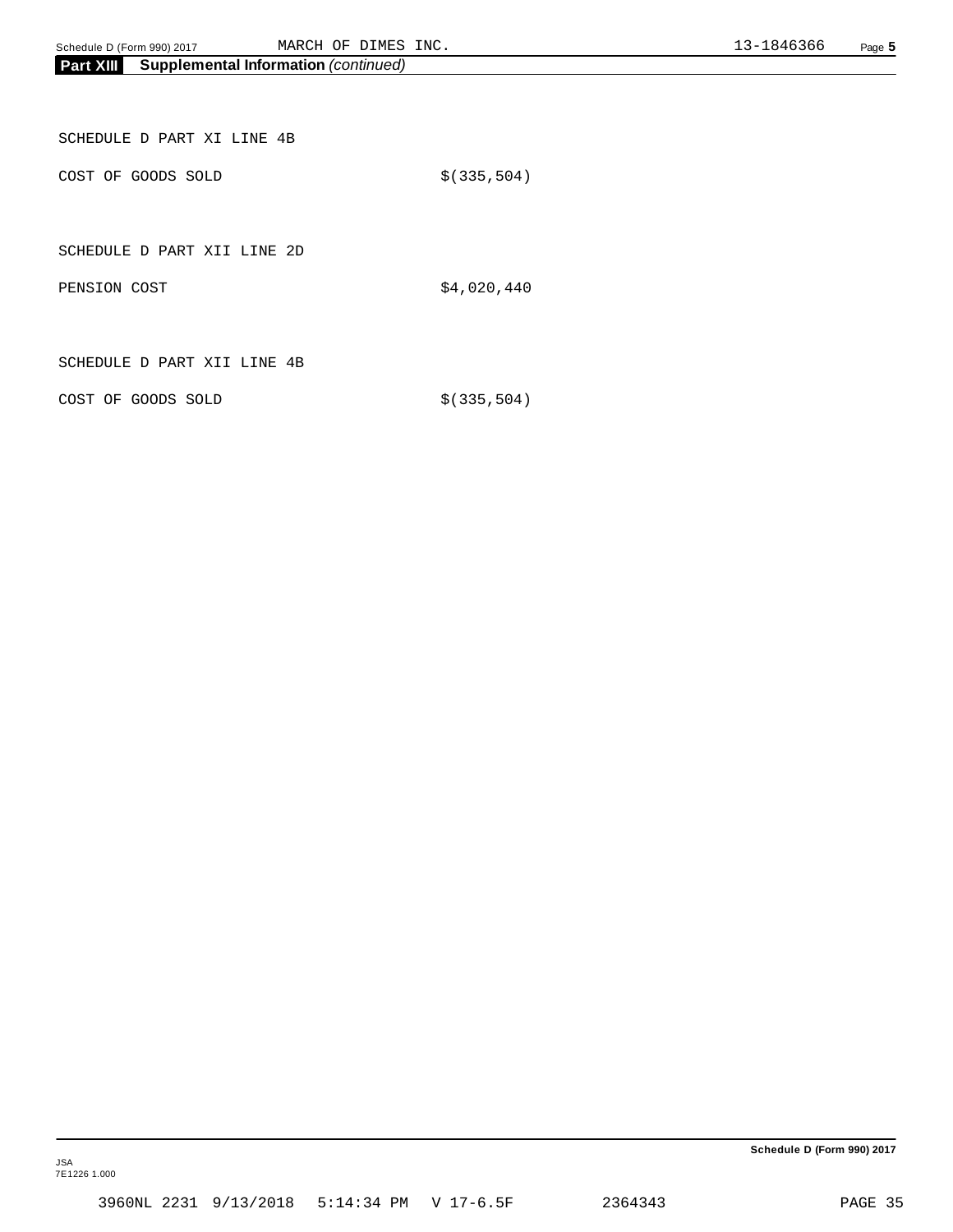| <b>SCHEDULE F</b> |                                                                                                          |              |                                                                                          |                                                                                           | <b>Statement of Activities Outside the United States</b>                                                                                                       |                                                                                                                 | OMB No. 1545-0047                                                 |
|-------------------|----------------------------------------------------------------------------------------------------------|--------------|------------------------------------------------------------------------------------------|-------------------------------------------------------------------------------------------|----------------------------------------------------------------------------------------------------------------------------------------------------------------|-----------------------------------------------------------------------------------------------------------------|-------------------------------------------------------------------|
| (Form 990)        |                                                                                                          |              | > Complete if the organization answered "Yes" on Form 990, Part IV, line 14b, 15, or 16. | $201$ <b>7</b>                                                                            |                                                                                                                                                                |                                                                                                                 |                                                                   |
|                   | Department of the Treasury<br><b>Internal Revenue Service</b>                                            |              |                                                                                          |                                                                                           | Attach to Form 990.<br>Go to www.irs.gov/Form990 for instructions and the latest information.                                                                  |                                                                                                                 | <b>Open to Public</b><br><b>Inspection</b>                        |
|                   | Name of the organization<br>MARCH OF DIMES INC.                                                          |              |                                                                                          |                                                                                           |                                                                                                                                                                |                                                                                                                 | <b>Employer identification number</b><br>13-1846366               |
| Part I            | Form 990, Part IV, line 14b.                                                                             |              |                                                                                          |                                                                                           | General Information on Activities Outside the United States. Complete if the organization answered "Yes" on                                                    |                                                                                                                 |                                                                   |
| 1                 |                                                                                                          |              |                                                                                          |                                                                                           | For grantmakers. Does the organization maintain records to substantiate the amount of its grants and other                                                     |                                                                                                                 |                                                                   |
|                   |                                                                                                          |              |                                                                                          |                                                                                           | assistance, the grantees' eligibility for the grants or assistance, and the selection criteria used to award the                                               |                                                                                                                 | $\bar{X}$   Yes<br>No                                             |
| $\mathbf{2}$      | assistance outside the United States.                                                                    |              |                                                                                          |                                                                                           | For grantmakers. Describe in Part V the organization's procedures for monitoring the use of its grants and other                                               |                                                                                                                 |                                                                   |
| 3                 |                                                                                                          |              |                                                                                          |                                                                                           | Activities per Region. (The following Part I, line 3 table can be duplicated if additional space is needed.)                                                   |                                                                                                                 |                                                                   |
|                   | (a) Region                                                                                               |              | (b) Number of<br>offices in the<br>region                                                | (c) Number of<br>employees,<br>agents, and<br>independent<br>contractors<br>in the region | (d) Activities conducted in the<br>region (by type) (such as,<br>fundraising, program services,<br>investments, grants to recipients<br>located in the region) | (e) If activity listed in (d) is<br>a program service,<br>describe specific type of<br>service(s) in the region | (f) Total<br>expenditures for<br>and investments<br>in the region |
| (1)               | NORTH AMERICA                                                                                            |              |                                                                                          |                                                                                           | <b>GRANTMAKING</b>                                                                                                                                             | RESEARCH & MEDICAL                                                                                              | 225,000.                                                          |
| (2)               | EUROPE                                                                                                   |              |                                                                                          |                                                                                           | <b>GRANTMAKING</b>                                                                                                                                             | RESEARCH & MEDICAL                                                                                              | 97,500.                                                           |
| (3)               | SOUTH AMERICA                                                                                            |              |                                                                                          |                                                                                           | <b>GRANTMAKING</b>                                                                                                                                             | RESEARCH & MEDICAL                                                                                              | 50,000.                                                           |
| (4)               | EAST ASIA AND THE PACIFIC                                                                                |              |                                                                                          |                                                                                           | <b>GRANTMAKING</b>                                                                                                                                             | RESEARCH & MEDICAL                                                                                              | 30,000.                                                           |
| (5)               | MIDDLE EAST AND NORTH AFRICA                                                                             |              |                                                                                          |                                                                                           | <b>GRANTMAKING</b>                                                                                                                                             | RESEARCH & MEDICAL                                                                                              | 30,000.                                                           |
| (6)               |                                                                                                          |              |                                                                                          |                                                                                           |                                                                                                                                                                |                                                                                                                 |                                                                   |
| (7)               |                                                                                                          |              |                                                                                          |                                                                                           |                                                                                                                                                                |                                                                                                                 |                                                                   |
| (8)               |                                                                                                          |              |                                                                                          |                                                                                           |                                                                                                                                                                |                                                                                                                 |                                                                   |
| <u>(9)</u>        |                                                                                                          |              |                                                                                          |                                                                                           |                                                                                                                                                                |                                                                                                                 |                                                                   |
| (10)              |                                                                                                          |              |                                                                                          |                                                                                           |                                                                                                                                                                |                                                                                                                 |                                                                   |
| (11)              |                                                                                                          |              |                                                                                          |                                                                                           |                                                                                                                                                                |                                                                                                                 |                                                                   |
| (12)              |                                                                                                          |              |                                                                                          |                                                                                           |                                                                                                                                                                |                                                                                                                 |                                                                   |
| (13)              |                                                                                                          |              |                                                                                          |                                                                                           |                                                                                                                                                                |                                                                                                                 |                                                                   |
| (14)              |                                                                                                          |              |                                                                                          |                                                                                           |                                                                                                                                                                |                                                                                                                 |                                                                   |
| (15)              |                                                                                                          |              |                                                                                          |                                                                                           |                                                                                                                                                                |                                                                                                                 |                                                                   |
| (16)              |                                                                                                          |              |                                                                                          |                                                                                           |                                                                                                                                                                |                                                                                                                 |                                                                   |
| (17)              |                                                                                                          |              |                                                                                          |                                                                                           |                                                                                                                                                                |                                                                                                                 |                                                                   |
| За<br>b           | Sub-total<br>Total from<br>sheets to Part I                                                              | continuation |                                                                                          |                                                                                           |                                                                                                                                                                |                                                                                                                 | 432,500                                                           |
|                   | c Totals (add lines 3a and 3b)<br>For Paperwork Reduction Act Notice, see the Instructions for Form 990. |              |                                                                                          |                                                                                           |                                                                                                                                                                |                                                                                                                 | 432,500.<br><b>Schedule F (Form 990) 2017</b>                     |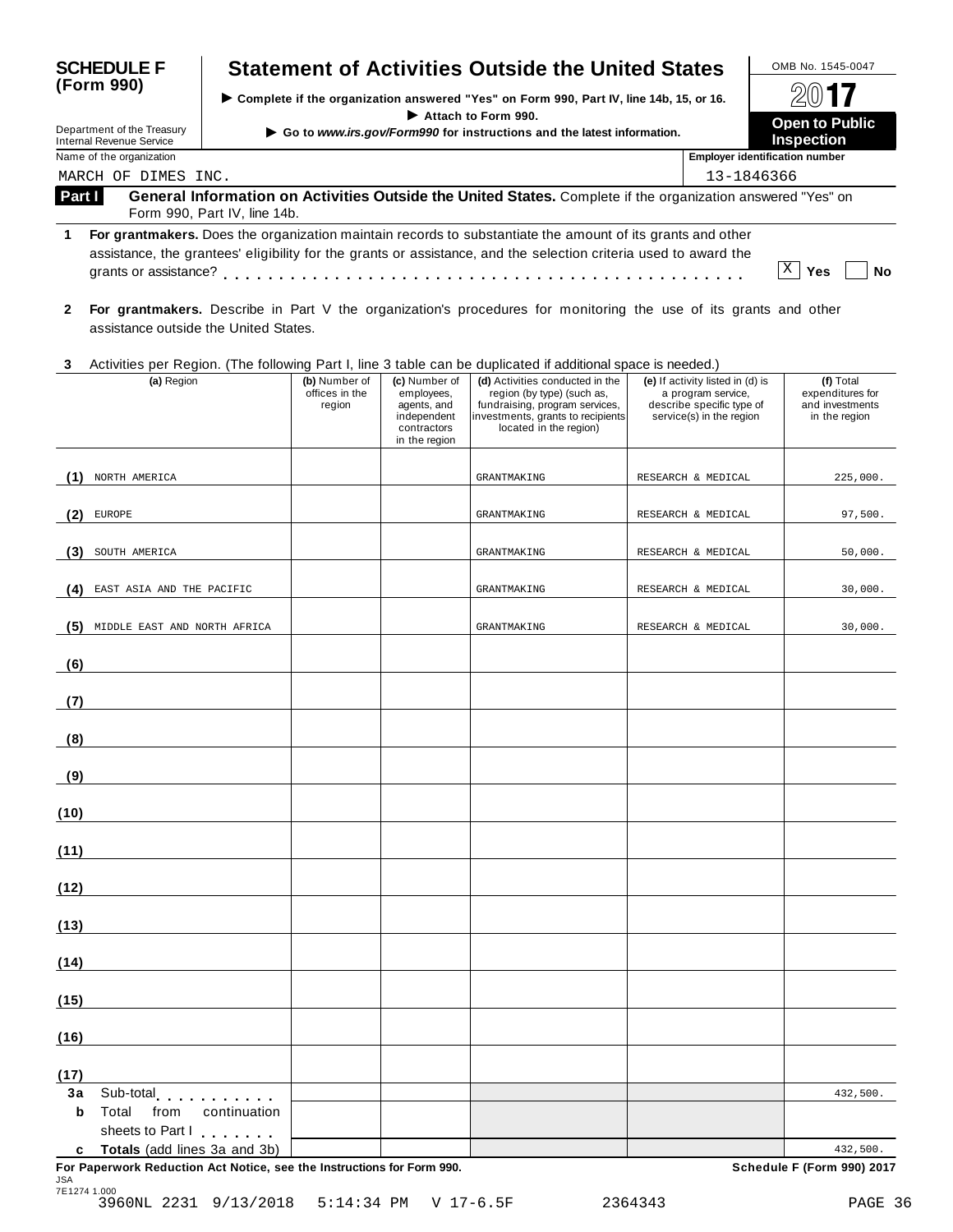| Schedule F (Form 990) 2017 | Door<br>auc |
|----------------------------|-------------|
|                            |             |

| $\mathbf 1$ | (a) Name of<br>organization | (b) IRS code<br>section and EIN<br>(if applicable) | (c) Region               | (d) Purpose of<br>grant | (e) Amount of<br>cash grant | (f) Manner of<br>cash<br>disbursement | (g) Amount of<br>noncash<br>assistance | (h) Description<br>of noncash<br>assistance | (i) Method of<br>valuation<br>(book, FMV,<br>appraisal, other) |
|-------------|-----------------------------|----------------------------------------------------|--------------------------|-------------------------|-----------------------------|---------------------------------------|----------------------------------------|---------------------------------------------|----------------------------------------------------------------|
|             |                             |                                                    |                          | RESEARCH &              |                             |                                       |                                        |                                             |                                                                |
| (1)         |                             |                                                    | NORTH AMERICA            | MEDICAL                 | 225,000                     | CHECK                                 |                                        |                                             |                                                                |
|             |                             |                                                    |                          | RESEARCH &              |                             |                                       |                                        |                                             |                                                                |
| (2)         |                             |                                                    | SOUTH AMERICA            | MEDICAL                 | 50,000.                     | CHECK                                 |                                        |                                             |                                                                |
|             |                             |                                                    |                          | RESEARCH &              |                             |                                       |                                        |                                             |                                                                |
| (3)         |                             |                                                    | MIDDLE EAST/NORTH AFRICA | MEDICAL                 | 30,000.                     | ACH                                   |                                        |                                             |                                                                |
|             |                             |                                                    |                          | RESEARCH &              |                             |                                       |                                        |                                             |                                                                |
| (4)         |                             |                                                    | EAST ASIA/PACIFIC        | MEDICAL                 | 30,000.                     | CHECK                                 |                                        |                                             |                                                                |
|             |                             |                                                    |                          | RESEARCH &              |                             |                                       |                                        |                                             |                                                                |
| (5)         |                             |                                                    | EUROPE/ICELAND/GREENLAND | MEDICAL                 | 25,000.                     | CASH                                  |                                        |                                             |                                                                |
|             |                             |                                                    |                          | RESEARCH &              |                             |                                       |                                        |                                             |                                                                |
| (6)         |                             |                                                    | EUROPE/ICELAND/GREENLAND | MEDICAL                 | 25,000.                     | CHECK                                 |                                        |                                             |                                                                |
|             |                             |                                                    |                          | RESEARCH &              |                             |                                       |                                        |                                             |                                                                |
| (7)         |                             |                                                    | EUROPE/ICELAND/GREENLAND | MEDICAL                 | 20,000.                     | CHECK                                 |                                        |                                             |                                                                |
|             |                             |                                                    |                          | RESEARCH &              |                             |                                       |                                        |                                             |                                                                |
| (8)         |                             |                                                    | EUROPE/ICELAND/GREENLAND | MEDICAL                 | 17,500.                     | CHECK                                 |                                        |                                             |                                                                |
|             |                             |                                                    |                          |                         |                             |                                       |                                        |                                             |                                                                |
| (9)         |                             |                                                    |                          |                         |                             |                                       |                                        |                                             |                                                                |
|             |                             |                                                    |                          |                         |                             |                                       |                                        |                                             |                                                                |
| (10)        |                             |                                                    |                          |                         |                             |                                       |                                        |                                             |                                                                |
|             |                             |                                                    |                          |                         |                             |                                       |                                        |                                             |                                                                |
| (11)        |                             |                                                    |                          |                         |                             |                                       |                                        |                                             |                                                                |
|             |                             |                                                    |                          |                         |                             |                                       |                                        |                                             |                                                                |
| (12)        |                             |                                                    |                          |                         |                             |                                       |                                        |                                             |                                                                |
|             |                             |                                                    |                          |                         |                             |                                       |                                        |                                             |                                                                |
| (13)        |                             |                                                    |                          |                         |                             |                                       |                                        |                                             |                                                                |
|             |                             |                                                    |                          |                         |                             |                                       |                                        |                                             |                                                                |
| (14)        |                             |                                                    |                          |                         |                             |                                       |                                        |                                             |                                                                |
|             |                             |                                                    |                          |                         |                             |                                       |                                        |                                             |                                                                |
| (15)        |                             |                                                    |                          |                         |                             |                                       |                                        |                                             |                                                                |
|             |                             |                                                    |                          |                         |                             |                                       |                                        |                                             |                                                                |
| (16)        |                             |                                                    |                          |                         |                             |                                       |                                        |                                             |                                                                |

 $\blacksquare$ <br>by the IRS, or for which the grantee or counsel has provided a section 501(c)(3) equivalency letter<br>3 Enter total number of other organizations or entities  $\overline{\phantom{a}}$ 8.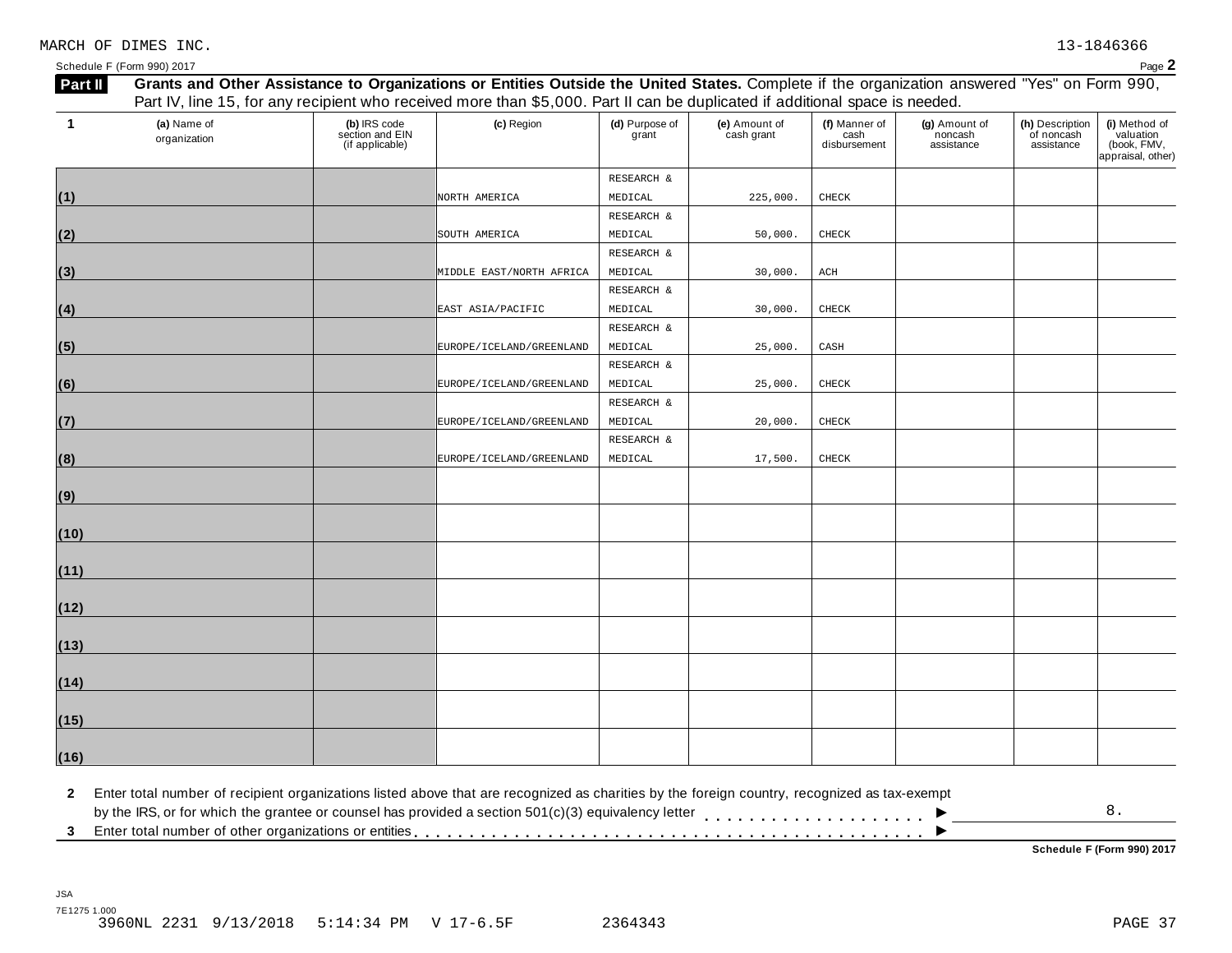Schedule F (Form 990) 2017 Page 3

| (a) Type of grant or assistance                                                                                              | (b) Region | (c) Number of<br>recipients | (d) Amount of<br>cash grant | (e) Manner of<br>cash<br>disbursement | (f) Amount of<br>noncash<br>assistance | (g) Description<br>of noncash<br>assistance | (h) Method of<br>valuation<br>(book, FMV,<br>appraisal, other) |
|------------------------------------------------------------------------------------------------------------------------------|------------|-----------------------------|-----------------------------|---------------------------------------|----------------------------------------|---------------------------------------------|----------------------------------------------------------------|
| (1)<br><u> 1980 - Johann Barbara, martxa a</u>                                                                               |            |                             |                             |                                       |                                        |                                             |                                                                |
| (2)<br><u> 1989 - Andrea Station Barbara, amerikan per</u>                                                                   |            |                             |                             |                                       |                                        |                                             |                                                                |
| (3)<br><u> 1980 - Johann Barbara, martxa al</u>                                                                              |            |                             |                             |                                       |                                        |                                             |                                                                |
| (4)                                                                                                                          |            |                             |                             |                                       |                                        |                                             |                                                                |
| <u> 1990 - Andrea Station Barbara, amerikan per</u><br>(5)                                                                   |            |                             |                             |                                       |                                        |                                             |                                                                |
| (6)                                                                                                                          |            |                             |                             |                                       |                                        |                                             |                                                                |
| (7)                                                                                                                          |            |                             |                             |                                       |                                        |                                             |                                                                |
| (8)                                                                                                                          |            |                             |                             |                                       |                                        |                                             |                                                                |
| (9)<br><u> 1989 - Johann Barn, mars eta bainar eta industrial eta industrial eta industrial eta industrial eta industria</u> |            |                             |                             |                                       |                                        |                                             |                                                                |
| (10)<br><u> 1980 - Johann Barbara, martxa al</u>                                                                             |            |                             |                             |                                       |                                        |                                             |                                                                |
| (11)<br><u> 1990 - Jan James James Barbara, politik e</u> ta pro                                                             |            |                             |                             |                                       |                                        |                                             |                                                                |
| (12)                                                                                                                         |            |                             |                             |                                       |                                        |                                             |                                                                |
| (13)                                                                                                                         |            |                             |                             |                                       |                                        |                                             |                                                                |
| (14)<br><u> 1980 - Johann Barbara, martxa</u>                                                                                |            |                             |                             |                                       |                                        |                                             |                                                                |
| (15)<br><u> 1980 - John Barn Barn, mars a</u>                                                                                |            |                             |                             |                                       |                                        |                                             |                                                                |
| (16)                                                                                                                         |            |                             |                             |                                       |                                        |                                             |                                                                |
| (17)                                                                                                                         |            |                             |                             |                                       |                                        |                                             |                                                                |
| (18)                                                                                                                         |            |                             |                             |                                       |                                        |                                             |                                                                |

**Schedule F (Form 990) 2017**

JSA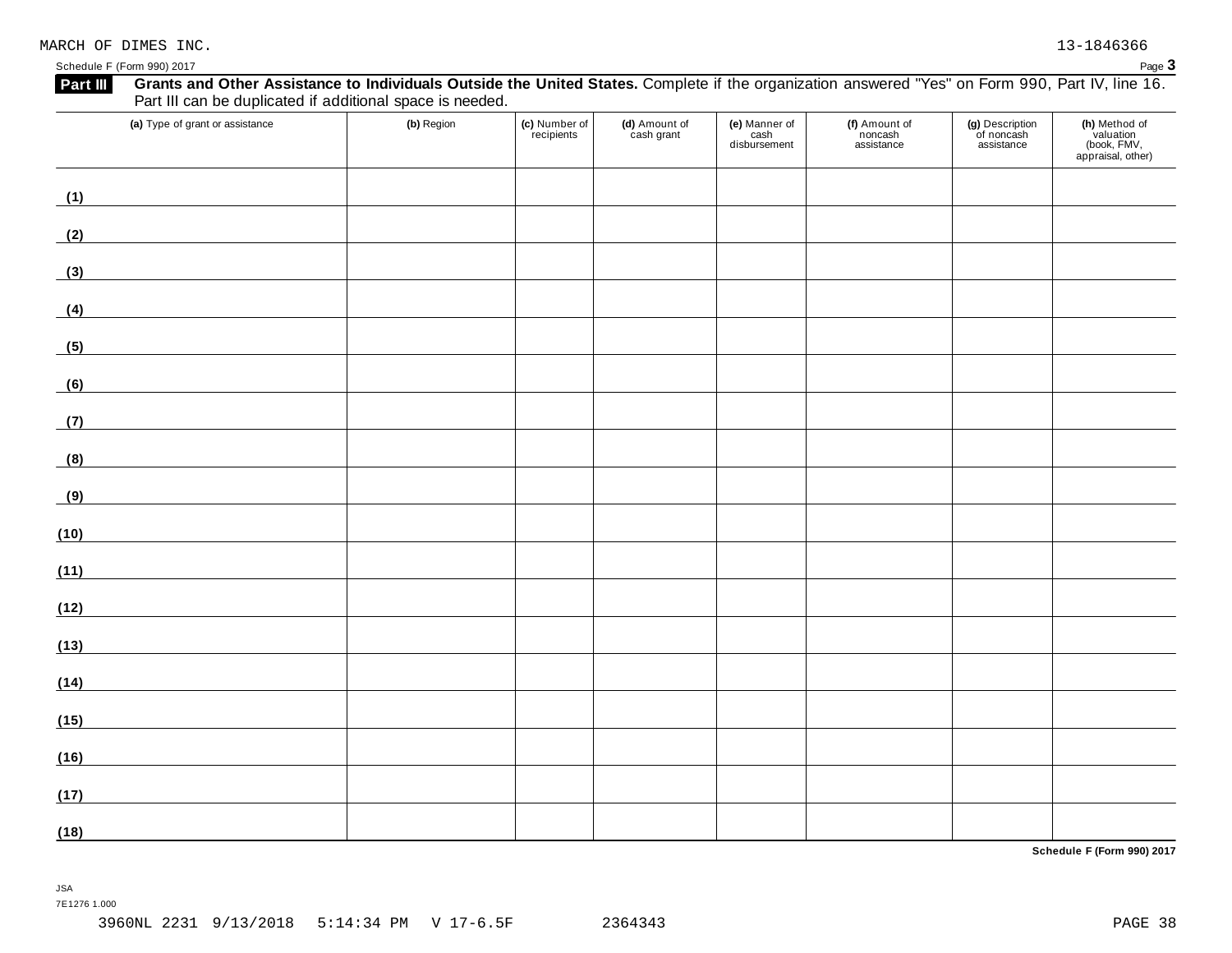MARCH OF DIMES INC. 13-1846366

*"Yes," the organization may be required to separately file Form 5713, International Boycott Report (see*

|                | Schedule F (Form 990) 2017                                                                                                                                                                                                                                                                                                                                                                                             |     |                       |  |  |
|----------------|------------------------------------------------------------------------------------------------------------------------------------------------------------------------------------------------------------------------------------------------------------------------------------------------------------------------------------------------------------------------------------------------------------------------|-----|-----------------------|--|--|
| Part IV        | <b>Foreign Forms</b>                                                                                                                                                                                                                                                                                                                                                                                                   |     |                       |  |  |
| 1.             | Was the organization a U.S. transferor of property to a foreign corporation during the tax year? If "Yes,"<br>the organization may be required to file Form 926, Return by a U.S. Transferor of Property to a Foreign                                                                                                                                                                                                  | Yes | Χ<br>No               |  |  |
| $\overline{2}$ | Did the organization have an interest in a foreign trust during the tax year? If "Yes," the organization<br>may be required to separately file Form 3520, Annual Return To Report Transactions With Foreign<br>Trusts and Receipt of Certain Foreign Gifts, and/or Form 3520-A, Annual Information Return of Foreign<br>Trust With a U.S. Owner (see Instructions for Forms 3520 and 3520-A; don't file with Form 990) | Yes | $\vert X \vert$<br>No |  |  |
| 3              | Did the organization have an ownership interest in a foreign corporation during the tax year? If "Yes,"<br>the organization may be required to file Form 5471, Information Return of U.S. Persons With Respect To<br>Certain Foreign Corporations (see Instructions for Form 5471)                                                                                                                                     | Yes | X <br>No              |  |  |
| 4              | Was the organization a direct or indirect shareholder of a passive foreign investment company or a<br>qualified electing fund during the tax year? If "Yes," the organization may be required to file Form 8621,<br>Information Return by a Shareholder of a Passive Foreign Investment Company or Qualified Electing<br>Fund (see Instructions for Form 8621)                                                         | Yes | Χ<br><b>No</b>        |  |  |
| 5              | Did the organization have an ownership interest in a foreign partnership during the tax year? If "Yes,"<br>the organization may be required to file Form 8865, Return of U.S. Persons With Respect to Certain                                                                                                                                                                                                          | Yes | Χ<br>No               |  |  |
| 6              | Did the organization have any operations in or related to any boycotting countries during the tax year? If                                                                                                                                                                                                                                                                                                             |     |                       |  |  |

*Instructions* for *Form* 5713; *don't file with Form 990*) **m** m m m m m m m m m m m m m m  $\boxed{X}$  Yes  $\boxed{\phantom{0}}$  No

**Schedule F (Form 990) 2017**

 $X$  Yes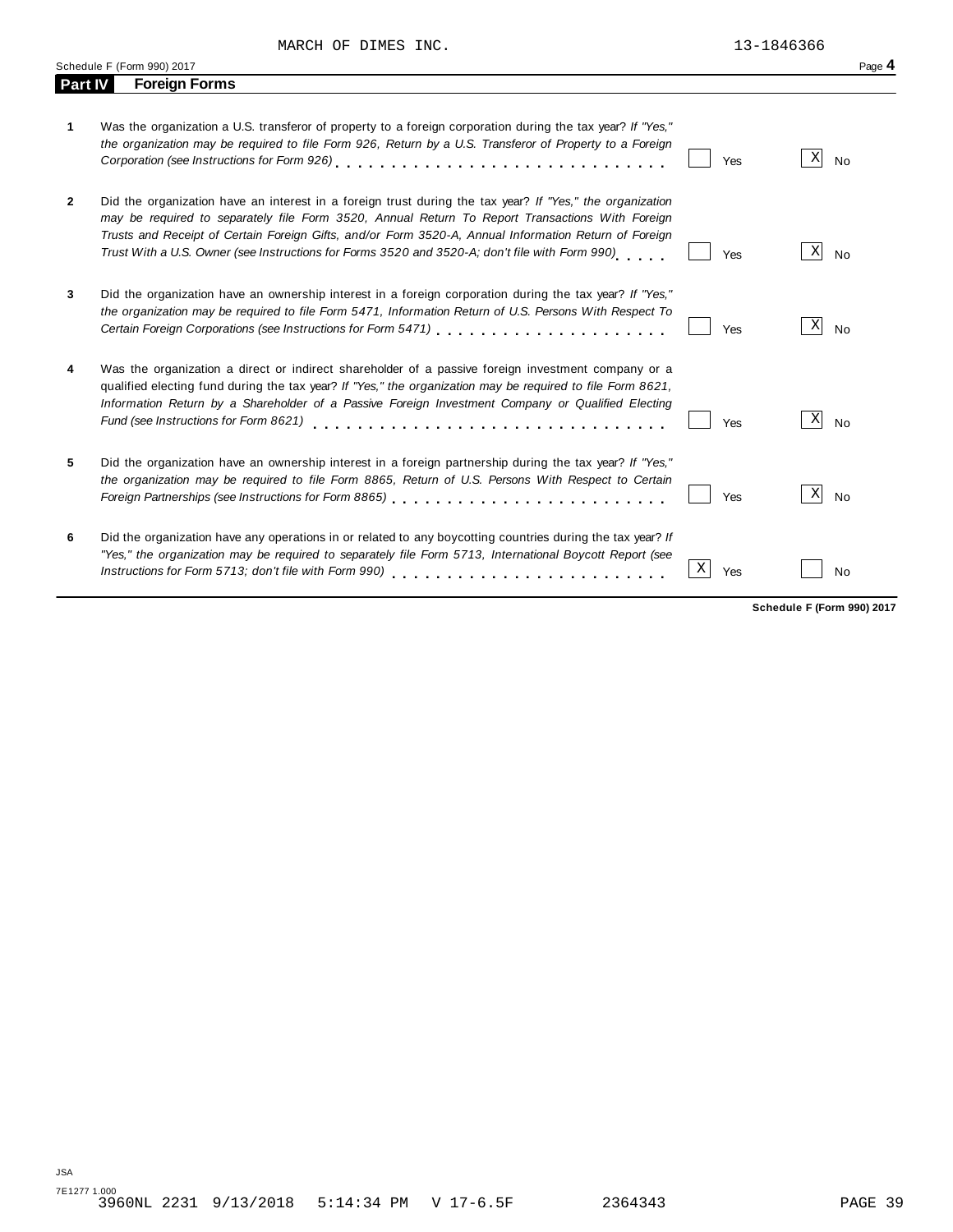## **Part V Supplemental Information**

Provide the information required by Part I, line 2 (monitoring of funds); Part I, line 3, column (f) (accounting method; amounts of investments vs. expenditures per region); Part II, line 1 (accounting method); Part III (accounting method); and Part III, column (c) (estimated number of recipients), as applicable. Also complete this part to provide any additional information (see instructions).

SCHEDULE F MONITORING GRANTS

GRANTEES ARE AWARDED BY COMMITTEES BASED ON VARIOUS FACTORS AND ARE RANKED USING A SCORING SYSTEM. THE COMMITTEE MEMBERS CONSIST PRIMARILY OF VOLUNTEERS WHO ARE QUALIFIED TO EVALUATE THE MERITS OF THE GRANT APPLICATIONS. ONCE SELECTED, GRANTEES ARE REQUIRED TO SUBMIT INTERIM ACCOUNTING REPORTS AS WELL AS A FINAL ACCOUNTING OF ALL EXPENDITURES, DELIVERABLES AND RESULTS, DURING AND 90 DAYS AFTER THE TERMINATION OF THE GRANT. REFER TO WEBSITE FOR FURTHER INFORMATION: HTTP://WWW.MARCHOFDIMES.ORG/RESEARCH/RESEARCH-GRANTS.ASPX#

SCHEDULE F PART I REPORTING

GRANTMAKING IS REPORTED ON THE ACCRUAL METHOD.

**Schedule F (Form 990) 2017**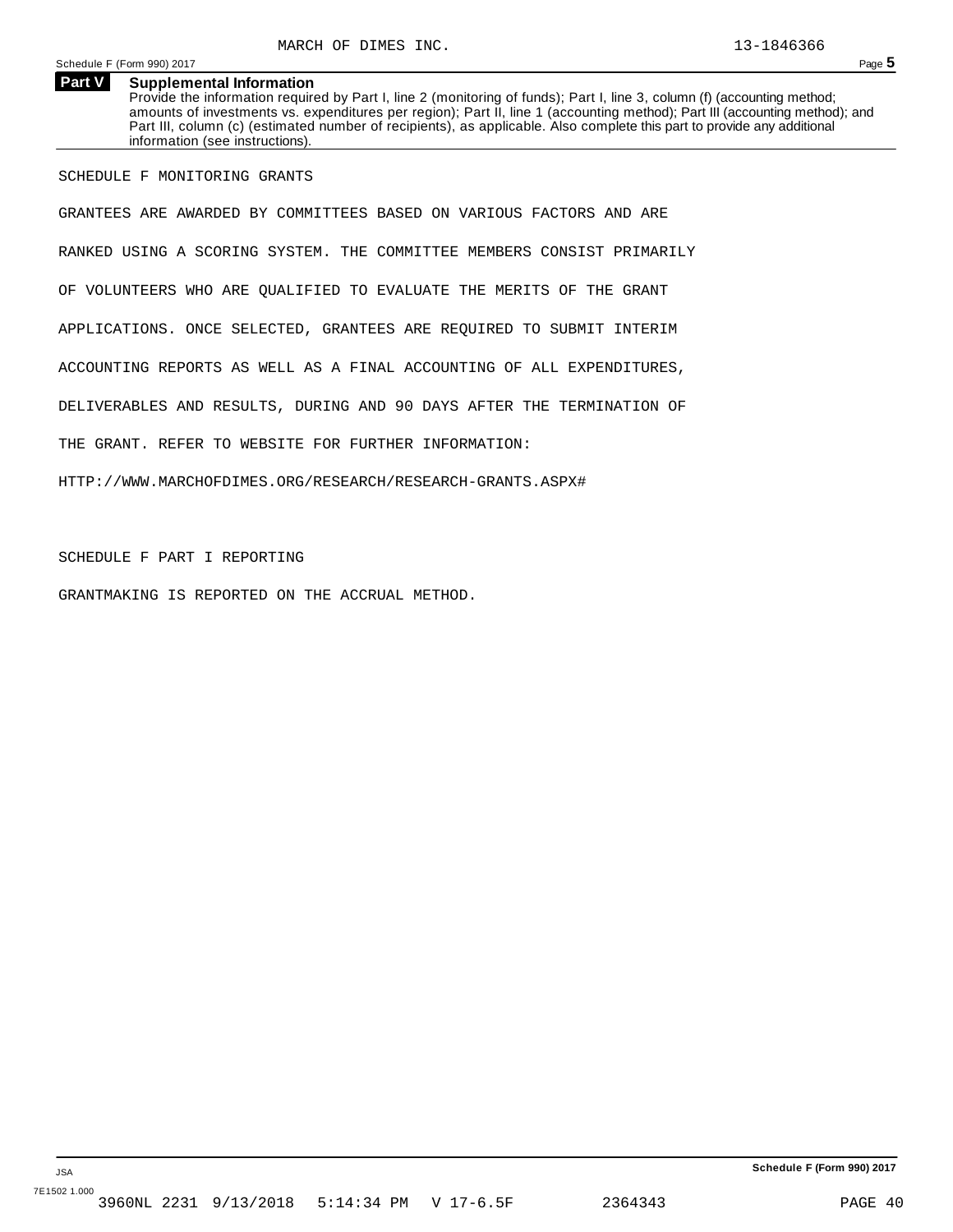| <b>SCHEDULE G</b>                                                                                                                                                                           | <b>Supplemental Information Regarding Fundraising or Gaming Activities</b><br>OMB No. 1545-0047 |                                                            |             |                                                                      |                                                                            |                                                                            |                                                         |
|---------------------------------------------------------------------------------------------------------------------------------------------------------------------------------------------|-------------------------------------------------------------------------------------------------|------------------------------------------------------------|-------------|----------------------------------------------------------------------|----------------------------------------------------------------------------|----------------------------------------------------------------------------|---------------------------------------------------------|
| Complete if the organization answered "Yes" on Form 990, Part IV, line 17, 18, or 19, or if the<br>(Form 990 or 990-EZ)<br>organization entered more than \$15,000 on Form 990-EZ, line 6a. |                                                                                                 |                                                            |             |                                                                      |                                                                            |                                                                            |                                                         |
| Attach to Form 990 or Form 990-EZ.                                                                                                                                                          |                                                                                                 |                                                            |             |                                                                      |                                                                            |                                                                            | Open to Public                                          |
| Department of the Treasury<br><b>Internal Revenue Service</b>                                                                                                                               |                                                                                                 | Go to www.irs.gov/Form990 for the latest instructions.     |             |                                                                      |                                                                            |                                                                            | Inspection                                              |
| Name of the organization                                                                                                                                                                    | <b>Employer identification number</b>                                                           |                                                            |             |                                                                      |                                                                            |                                                                            |                                                         |
| 13-1846366<br>MARCH OF DIMES INC.<br>Fundraising Activities. Complete if the organization answered "Yes" on Form 990, Part IV, line 17.                                                     |                                                                                                 |                                                            |             |                                                                      |                                                                            |                                                                            |                                                         |
| Part I                                                                                                                                                                                      |                                                                                                 |                                                            |             |                                                                      |                                                                            |                                                                            |                                                         |
|                                                                                                                                                                                             |                                                                                                 | Form 990-EZ filers are not required to complete this part. |             |                                                                      |                                                                            |                                                                            |                                                         |
| Indicate whether the organization raised funds through any of the following activities. Check all that apply.<br>1<br>X<br><b>Mail solicitations</b>                                        |                                                                                                 |                                                            | Χ           |                                                                      |                                                                            |                                                                            |                                                         |
| a<br>Χ<br>b                                                                                                                                                                                 | Internet and email solicitations                                                                | е<br>f                                                     | $\mathbf X$ |                                                                      | Solicitation of non-government grants<br>Solicitation of government grants |                                                                            |                                                         |
| Χ<br>Phone solicitations<br>c                                                                                                                                                               |                                                                                                 | q                                                          | Χ           |                                                                      | Special fundraising events                                                 |                                                                            |                                                         |
| Χ<br>In-person solicitations<br>d                                                                                                                                                           |                                                                                                 |                                                            |             |                                                                      |                                                                            |                                                                            |                                                         |
| 2a Did the organization have a written or oral agreement with any individual (including officers, directors, trustees,                                                                      |                                                                                                 |                                                            |             |                                                                      |                                                                            |                                                                            |                                                         |
| or key employees listed in Form 990, Part VII) or entity in connection with professional fundraising services?                                                                              |                                                                                                 |                                                            |             |                                                                      |                                                                            |                                                                            | $X \mid Y$ es<br><b>No</b>                              |
| <b>b</b> If "Yes," list the 10 highest paid individuals or entities (fundraisers) pursuant to agreements under which the fundraiser is to be                                                |                                                                                                 |                                                            |             |                                                                      |                                                                            |                                                                            |                                                         |
| compensated at least \$5,000 by the organization.                                                                                                                                           |                                                                                                 |                                                            |             |                                                                      |                                                                            |                                                                            |                                                         |
|                                                                                                                                                                                             |                                                                                                 |                                                            |             |                                                                      |                                                                            |                                                                            |                                                         |
| (i) Name and address of individual<br>or entity (fundraiser)                                                                                                                                |                                                                                                 | (ii) Activity                                              |             | (iii) Did fundraiser have<br>custody or control of<br>contributions? | (iv) Gross receipts<br>from activity                                       | (v) Amount paid to<br>(or retained by)<br>fundraiser listed in<br>col. (i) | (vi) Amount paid to<br>(or retained by)<br>organization |
|                                                                                                                                                                                             |                                                                                                 |                                                            | Yes         | No                                                                   |                                                                            |                                                                            |                                                         |
| 1                                                                                                                                                                                           |                                                                                                 |                                                            |             |                                                                      |                                                                            |                                                                            |                                                         |
| INFOCISION MGMT CORP                                                                                                                                                                        |                                                                                                 | TELEMKT.                                                   |             | Χ                                                                    | 2,041,596.                                                                 | 1,256,202.                                                                 | 785,394.                                                |
| $\mathbf{2}$                                                                                                                                                                                |                                                                                                 | FUNDRAISING                                                |             |                                                                      |                                                                            |                                                                            |                                                         |
| THOMPSON HABIB & DENISON<br>3                                                                                                                                                               |                                                                                                 | CONSULTANT                                                 |             | Χ                                                                    |                                                                            | 806,057                                                                    |                                                         |
| THE MANESS GROUP                                                                                                                                                                            |                                                                                                 | <b>DONOR</b><br>SOLICIATION                                |             | Χ                                                                    | 1,100,500.                                                                 | 53,162.                                                                    | 1,047,338.                                              |
| 4                                                                                                                                                                                           |                                                                                                 | FUNDRAISING                                                |             |                                                                      |                                                                            |                                                                            |                                                         |
| TRANSCEND MARKETING & EVE                                                                                                                                                                   |                                                                                                 | CONSULTANT                                                 |             | Χ                                                                    |                                                                            | 47,917                                                                     |                                                         |
| 5                                                                                                                                                                                           |                                                                                                 | FUNDRAISING                                                |             |                                                                      |                                                                            |                                                                            |                                                         |
| BLUE STATE DIGITAL INC                                                                                                                                                                      |                                                                                                 | CONSULTANT                                                 |             | Χ                                                                    | 1,957,328.                                                                 | 450,000.                                                                   | 1,507,328.                                              |
| 6                                                                                                                                                                                           |                                                                                                 |                                                            |             |                                                                      |                                                                            |                                                                            |                                                         |
|                                                                                                                                                                                             |                                                                                                 |                                                            |             |                                                                      |                                                                            |                                                                            |                                                         |
| $\overline{7}$                                                                                                                                                                              |                                                                                                 |                                                            |             |                                                                      |                                                                            |                                                                            |                                                         |
| я                                                                                                                                                                                           |                                                                                                 |                                                            |             |                                                                      |                                                                            |                                                                            |                                                         |
|                                                                                                                                                                                             |                                                                                                 |                                                            |             |                                                                      |                                                                            |                                                                            |                                                         |
| 9                                                                                                                                                                                           |                                                                                                 |                                                            |             |                                                                      |                                                                            |                                                                            |                                                         |
|                                                                                                                                                                                             |                                                                                                 |                                                            |             |                                                                      |                                                                            |                                                                            |                                                         |
| 10                                                                                                                                                                                          |                                                                                                 |                                                            |             |                                                                      |                                                                            |                                                                            |                                                         |
|                                                                                                                                                                                             |                                                                                                 |                                                            |             |                                                                      |                                                                            |                                                                            |                                                         |
|                                                                                                                                                                                             |                                                                                                 |                                                            |             |                                                                      |                                                                            |                                                                            |                                                         |
| Total                                                                                                                                                                                       |                                                                                                 |                                                            |             |                                                                      | 5,099,424.                                                                 | 2,613,338.                                                                 | 3,340,060.                                              |
| List all states in which the organization is registered or licensed to solicit contributions or has been notified it is exempt from<br>3                                                    |                                                                                                 |                                                            |             |                                                                      |                                                                            |                                                                            |                                                         |
| registration or licensing.<br>AL, AK, AZ, AR, CA, CO, CT, DE, DC, FL, GA, HI, ID, IL, IN,                                                                                                   |                                                                                                 |                                                            |             |                                                                      |                                                                            |                                                                            |                                                         |
| IA, KS, KY, LA, ME, MD, MA, MI, MN, MS, MO, MT, NE, NV, NH, NJ, NM, NY, NC, ND, OH,                                                                                                         |                                                                                                 |                                                            |             |                                                                      |                                                                            |                                                                            |                                                         |
| OK, OR, PA, PR, RI, SC, SD, TN, TX, UT, VT, VA, WA, WV, WI, WY,                                                                                                                             |                                                                                                 |                                                            |             |                                                                      |                                                                            |                                                                            |                                                         |
|                                                                                                                                                                                             |                                                                                                 |                                                            |             |                                                                      |                                                                            |                                                                            |                                                         |
|                                                                                                                                                                                             |                                                                                                 |                                                            |             |                                                                      |                                                                            |                                                                            |                                                         |
|                                                                                                                                                                                             |                                                                                                 |                                                            |             |                                                                      |                                                                            |                                                                            |                                                         |
|                                                                                                                                                                                             |                                                                                                 |                                                            |             |                                                                      |                                                                            |                                                                            |                                                         |
|                                                                                                                                                                                             |                                                                                                 |                                                            |             |                                                                      |                                                                            |                                                                            |                                                         |
|                                                                                                                                                                                             |                                                                                                 |                                                            |             |                                                                      |                                                                            |                                                                            |                                                         |
|                                                                                                                                                                                             |                                                                                                 |                                                            |             |                                                                      |                                                                            |                                                                            |                                                         |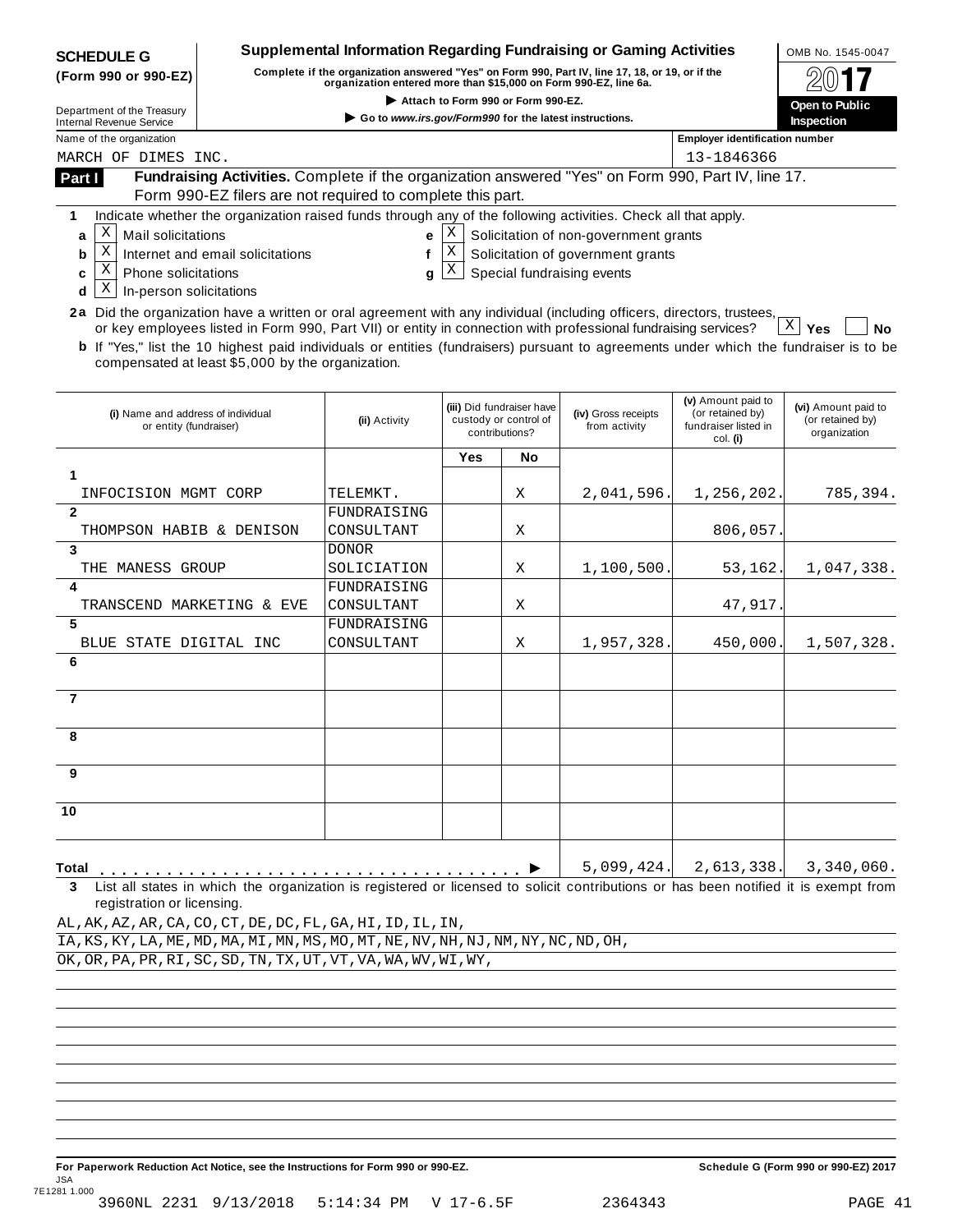# Schedule G (Form 990 or 990-EZ) 2017  $\qquad \qquad$

| Part II | Fundraising Events. Complete if the organization answered "Yes" on Form 990, Part IV, line 18, or reported more    |
|---------|--------------------------------------------------------------------------------------------------------------------|
|         | than \$15,000 of fundraising event contributions and gross income on Form 990-EZ, lines 1 and 6b. List events with |
|         | gross receipts greater than \$5,000.                                                                               |

|                 |          |                                                                                                                                                                                                                                      | (a) Event $#1$<br>MARCH/WALK                 | (b) Event $#2$<br>SPECIAL EVENTS                 | (c) Other events                | (d) Total events<br>(add col. (a) through            |
|-----------------|----------|--------------------------------------------------------------------------------------------------------------------------------------------------------------------------------------------------------------------------------------|----------------------------------------------|--------------------------------------------------|---------------------------------|------------------------------------------------------|
|                 |          |                                                                                                                                                                                                                                      | (event type)                                 | (event type)                                     | (total number)                  | col. (c)                                             |
| Revenue         |          | 1 Gross receipts <b>that a state of the state of the state of the state of the state of the state of the state of the state of the state of the state of the state of the state of the state of the state of the state of the st</b> | 75,406,424.                                  | 32,866,147.                                      |                                 | 108, 272, 571.                                       |
|                 |          | 2 Less: Contributions<br>3 Gross income (line 1 minus                                                                                                                                                                                | 69,875,354.                                  | 26,484,401.                                      |                                 | 96, 359, 755.                                        |
|                 |          |                                                                                                                                                                                                                                      | 5,531,070.                                   | 6,381,746.                                       |                                 | 11,912,816.                                          |
|                 |          |                                                                                                                                                                                                                                      | <u> 1980 - Andrea Station Books, actor</u>   |                                                  |                                 |                                                      |
|                 |          |                                                                                                                                                                                                                                      |                                              |                                                  |                                 |                                                      |
|                 |          |                                                                                                                                                                                                                                      |                                              | $2,865,413.$ $3,127,632.$                        |                                 | 5,993,045.                                           |
| Direct Expenses |          | 7 Food and beverages [1, 1, 1, 1, 1]                                                                                                                                                                                                 | the control of the control of the control of |                                                  |                                 |                                                      |
|                 |          | 8 Entertainment [                                                                                                                                                                                                                    |                                              |                                                  |                                 |                                                      |
|                 |          | 9 Other direct expenses [1,1,1,1,1,1]                                                                                                                                                                                                |                                              | $3,403,012.$ $2,516,759.$                        |                                 | 5,919,771.                                           |
|                 |          | 11 Net income summary. Subtract line 10 from line 3, column (d) <b>. <u>.</u></b>                                                                                                                                                    |                                              |                                                  |                                 | 11,912,816.                                          |
|                 | Part III | Gaming. Complete if the organization answered "Yes" on Form 990, Part IV, line 19, or reported more<br>than \$15,000 on Form 990-EZ, line 6a.                                                                                        |                                              |                                                  |                                 |                                                      |
| Revenue         |          |                                                                                                                                                                                                                                      | (a) Bingo                                    | (b) Pull tabs/instant<br>bingo/progressive bingo | (c) Other gaming                | (d) Total gaming (add<br>col. (a) through col. $(c)$ |
|                 |          |                                                                                                                                                                                                                                      |                                              |                                                  | 120, 178.                       | 120,178.                                             |
|                 |          |                                                                                                                                                                                                                                      |                                              |                                                  |                                 |                                                      |
| Direct Expenses |          |                                                                                                                                                                                                                                      |                                              |                                                  |                                 |                                                      |
|                 |          |                                                                                                                                                                                                                                      |                                              |                                                  |                                 |                                                      |
|                 |          | 4 Rent/facility costs                                                                                                                                                                                                                |                                              |                                                  |                                 |                                                      |
|                 |          | 5 Other direct expenses                                                                                                                                                                                                              |                                              |                                                  |                                 |                                                      |
|                 |          | 6 Volunteer labor                                                                                                                                                                                                                    | %<br>Yes<br>No                               | $\%$<br>Yes<br>No                                | $ X $ Yes 50.0000%<br><b>No</b> |                                                      |
|                 |          |                                                                                                                                                                                                                                      |                                              |                                                  |                                 |                                                      |
|                 |          |                                                                                                                                                                                                                                      |                                              |                                                  |                                 | 120,178.                                             |
| 9<br>a          |          | Enter the state(s) in which the organization conducts gaming activities: SEE SUPPLEMENTAL PAGE<br>Is the organization licensed to conduct gaming activities in each of these states?<br><b>b</b> If "No," explain:                   |                                              |                                                  |                                 | $X \mid Y$ es<br>No                                  |

7E1282 1.000 3960NL 2231 9/13/2018 5:14:34 PM V 17-6.5F 2364343 PAGE 42

JSA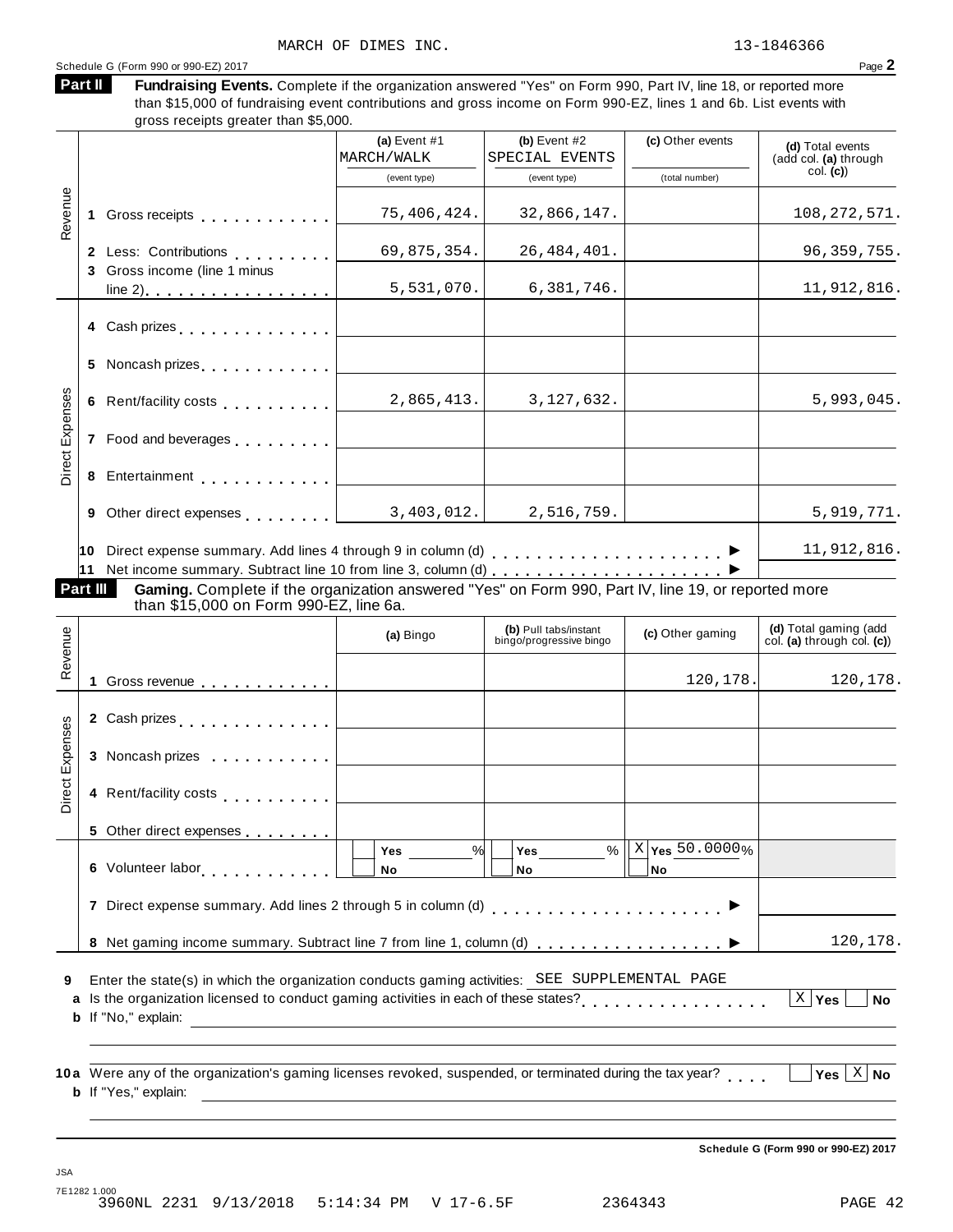|                | Schedule G (Form 990 or 990-EZ) 2017<br>Page 3                                                                                                                                                                                              |
|----------------|---------------------------------------------------------------------------------------------------------------------------------------------------------------------------------------------------------------------------------------------|
| 11             | Does the organization conduct gaming activities with nonmembers?<br>$\ldots, \ldots, \ldots, \ldots, \ldots, \lfloor x \rfloor$ Yes<br><b>No</b>                                                                                            |
| 12             | Is the organization a grantor, beneficiary or trustee of a trust or a member of a partnership or other entity<br>$Yes \left[\begin{array}{c c} X \\ \hline \end{array}\right]$ No                                                           |
| 13             | Indicate the percentage of gaming activity conducted in:                                                                                                                                                                                    |
| a              | %                                                                                                                                                                                                                                           |
| b              | 100.0000 %<br>An outside facility enterpretation of the control of the control of the control of the control of the control of the control of the control of the control of the control of the control of the control of the control of the |
| 14             | Enter the name and address of the person who prepares the organization's gaming/special events books and<br>records:                                                                                                                        |
|                |                                                                                                                                                                                                                                             |
|                | Address > 1550 CRYSTAL DRIVE, SUITE 1300 ARLINGTON, VA 22202                                                                                                                                                                                |
|                | 15a Does the organization have a contract with a third party from whom the organization receives gaming                                                                                                                                     |
|                | Yes $ X $ No<br>If "Yes," enter the amount of gaming revenue received by the organization $\triangleright$ \$______________ and the                                                                                                         |
| b              | amount of gaming revenue retained by the third party $\triangleright$ \$ _______________.                                                                                                                                                   |
|                | If "Yes," enter name and address of the third party:                                                                                                                                                                                        |
|                |                                                                                                                                                                                                                                             |
|                |                                                                                                                                                                                                                                             |
| 16             | Gaming manager information:                                                                                                                                                                                                                 |
|                |                                                                                                                                                                                                                                             |
|                | Gaming manager compensation $\triangleright$ \$ _______________                                                                                                                                                                             |
|                |                                                                                                                                                                                                                                             |
|                | Director/officer<br>Employee<br>Independent contractor<br>and the state of the state                                                                                                                                                        |
| 17             | Mandatory distributions:                                                                                                                                                                                                                    |
| a              | Is the organization required under state law to make charitable distributions from the gaming proceeds to                                                                                                                                   |
|                | Yes $\lfloor x \rfloor$ No<br><b>b</b> Enter the amount of distributions required under state law to be distributed to other exempt organizations                                                                                           |
|                | or spent in the organization's own exempt activities during the tax year $\triangleright$ \$                                                                                                                                                |
| <b>Part IV</b> | Supplemental Information. Provide the explanation required by Part I, line 2b, columns (iii) and (v), and<br>Part III, lines 9, 9b, 10b, 15b, 15c, 16, and 17b, as applicable. Also provide any additional information                      |
|                | (see instructions).<br>SCHEDULE G, PART I - FUNDRAISING ACTIVITIES                                                                                                                                                                          |
|                | THE FOLLOWING FUNDRAISING FEE ARRANGEMENTS WERE MADE BETWEEN THOSE                                                                                                                                                                          |
|                |                                                                                                                                                                                                                                             |
|                | FUNDRAISERS LISTED ON SCHEDULE G, PART I AND THE ORGANIZATION:                                                                                                                                                                              |
|                | 1. INFOCISION MANAGEMENT CORP - PAID BY THE HOUR AS WELL AS BY THE ACTUAL                                                                                                                                                                   |
|                | NUMBER OF DONATIONS RECEIVED.                                                                                                                                                                                                               |
|                | 2. BLUE STATE DIGITAL - THE RETAINER THE ORGANIZATION PAYS INCLUDES THE                                                                                                                                                                     |
|                | OUTSOURCING OF OUR EMAIL MARKETING PROGRAM AMONG OTHER SERVICES. IT                                                                                                                                                                         |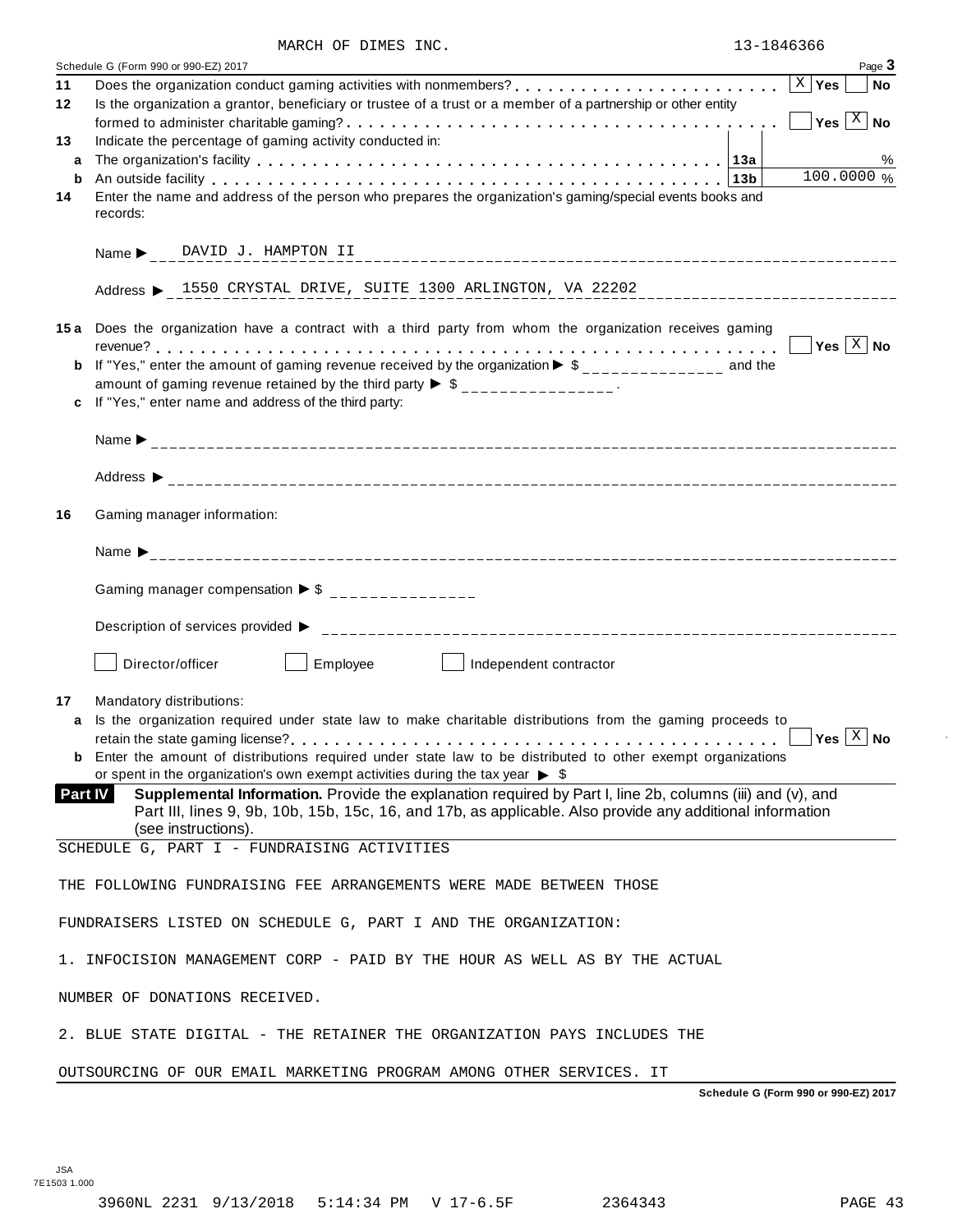|         | MARCH OF DIMES INC.<br>Schedule G (Form 990 or 990-EZ) 2017                                                                                                                                                                                   |        | Page 3    |
|---------|-----------------------------------------------------------------------------------------------------------------------------------------------------------------------------------------------------------------------------------------------|--------|-----------|
| 11      |                                                                                                                                                                                                                                               | Yes    | <b>No</b> |
| 12      | Is the organization a grantor, beneficiary or trustee of a trust or a member of a partnership or other entity                                                                                                                                 |        |           |
|         |                                                                                                                                                                                                                                               | Yes    | <b>No</b> |
| 13      | Indicate the percentage of gaming activity conducted in:                                                                                                                                                                                      |        |           |
| a       |                                                                                                                                                                                                                                               |        | %         |
| b       | An outside facility enterpretation of the control of the control of the control of the control of the control o                                                                                                                               |        | $\%$      |
| 14      | Enter the name and address of the person who prepares the organization's gaming/special events books and                                                                                                                                      |        |           |
|         | records:                                                                                                                                                                                                                                      |        |           |
|         |                                                                                                                                                                                                                                               |        |           |
|         |                                                                                                                                                                                                                                               |        |           |
|         | 15a Does the organization have a contract with a third party from whom the organization receives gaming                                                                                                                                       |        |           |
|         |                                                                                                                                                                                                                                               | ∣Yes ∣ | <b>No</b> |
|         | If "Yes," enter the amount of gaming revenue received by the organization $\blacktriangleright$ \$______________ and the                                                                                                                      |        |           |
|         | amount of gaming revenue retained by the third party $\triangleright$ \$ _______________.                                                                                                                                                     |        |           |
|         | If "Yes," enter name and address of the third party:                                                                                                                                                                                          |        |           |
|         |                                                                                                                                                                                                                                               |        |           |
|         |                                                                                                                                                                                                                                               |        |           |
|         |                                                                                                                                                                                                                                               |        |           |
| 16      | Gaming manager information:                                                                                                                                                                                                                   |        |           |
|         |                                                                                                                                                                                                                                               |        |           |
|         | Gaming manager compensation $\triangleright$ \$ _______________                                                                                                                                                                               |        |           |
|         |                                                                                                                                                                                                                                               |        |           |
|         | Director/officer<br>Employee<br>Independent contractor                                                                                                                                                                                        |        |           |
| 17      | Mandatory distributions:                                                                                                                                                                                                                      |        |           |
|         | Is the organization required under state law to make charitable distributions from the gaming proceeds to                                                                                                                                     |        |           |
|         |                                                                                                                                                                                                                                               | Yes    | <b>No</b> |
|         | <b>b</b> Enter the amount of distributions required under state law to be distributed to other exempt organizations                                                                                                                           |        |           |
|         | or spent in the organization's own exempt activities during the tax year $\triangleright$ \$                                                                                                                                                  |        |           |
| Part IV | Supplemental Information. Provide the explanation required by Part I, line 2b, columns (iii) and (v), and<br>Part III, lines 9, 9b, 10b, 15b, 15c, 16, and 17b, as applicable. Also provide any additional information<br>(see instructions). |        |           |
|         | ULTIMATELY WORKS OUT TO BE APPROXIMATELY 50% IN GENERATING REVENUE AND                                                                                                                                                                        |        |           |
|         |                                                                                                                                                                                                                                               |        |           |
|         | 50% IN MISSION RELATED WORK.                                                                                                                                                                                                                  |        |           |
|         | 3. THOMPSON HABIB & DENISON - PAID A CONSULTING FEE AS WELL AS A PASS                                                                                                                                                                         |        |           |
|         | THROUGH ON THE EXPENSES OF POSTAGE, ENVELOPES, AND OTHER MAILING                                                                                                                                                                              |        |           |
|         | MATERIALS.                                                                                                                                                                                                                                    |        |           |
|         | 4. THE MANESS GROUP - PAID ON AN HOURLY BASIS PER THE TERMS OF THE                                                                                                                                                                            |        |           |

CONTRACT.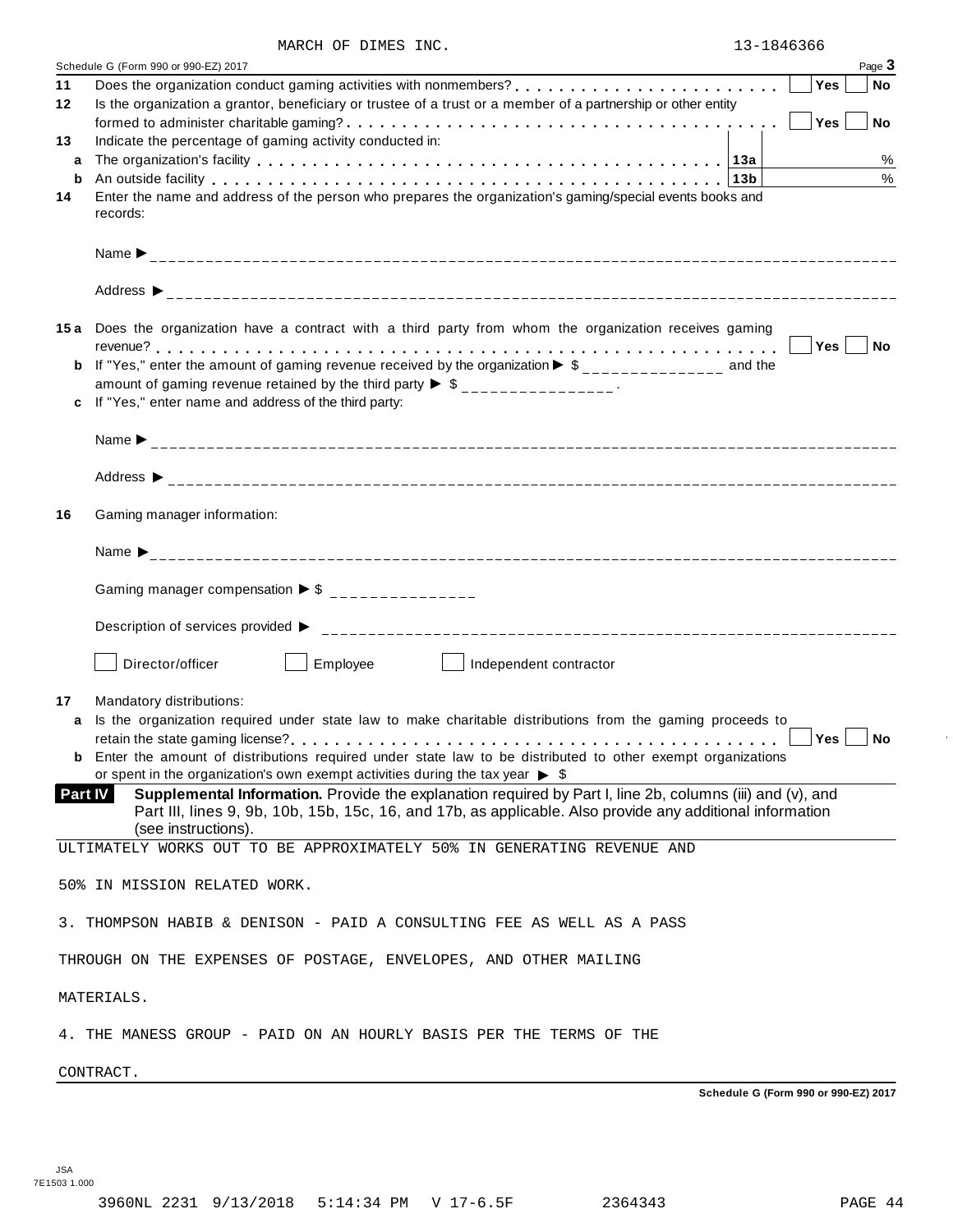|    | Page 3<br>Schedule G (Form 990 or 990-EZ) 2017                                                                                                                                                                                           |
|----|------------------------------------------------------------------------------------------------------------------------------------------------------------------------------------------------------------------------------------------|
| 11 | Yes<br>No                                                                                                                                                                                                                                |
| 12 | Is the organization a grantor, beneficiary or trustee of a trust or a member of a partnership or other entity                                                                                                                            |
|    | Yes<br>No                                                                                                                                                                                                                                |
| 13 | Indicate the percentage of gaming activity conducted in:                                                                                                                                                                                 |
| a  | $\%$                                                                                                                                                                                                                                     |
| b  | $\%$<br>An outside facility enterpreteration of the control of the contract of the contract of the contract of the control of the contract of the control of the control of the control of the control of the control of the control o   |
| 14 | Enter the name and address of the person who prepares the organization's gaming/special events books and                                                                                                                                 |
|    | records:                                                                                                                                                                                                                                 |
|    |                                                                                                                                                                                                                                          |
|    |                                                                                                                                                                                                                                          |
|    |                                                                                                                                                                                                                                          |
|    | 15a Does the organization have a contract with a third party from whom the organization receives gaming                                                                                                                                  |
|    | Yes<br>∣ No                                                                                                                                                                                                                              |
| b  | If "Yes," enter the amount of gaming revenue received by the organization $\triangleright$ \$ ______________ and the                                                                                                                     |
|    | amount of gaming revenue retained by the third party $\triangleright$ \$ _______________.                                                                                                                                                |
| c  | If "Yes," enter name and address of the third party:                                                                                                                                                                                     |
|    |                                                                                                                                                                                                                                          |
|    |                                                                                                                                                                                                                                          |
| 16 | Gaming manager information:                                                                                                                                                                                                              |
|    |                                                                                                                                                                                                                                          |
|    | Gaming manager compensation $\triangleright$ \$ _______________                                                                                                                                                                          |
|    |                                                                                                                                                                                                                                          |
|    | Employee<br>Director/officer<br>Independent contractor                                                                                                                                                                                   |
|    | Mandatory distributions:                                                                                                                                                                                                                 |
| a  | Is the organization required under state law to make charitable distributions from the gaming proceeds to                                                                                                                                |
|    | Yes<br>No                                                                                                                                                                                                                                |
|    | <b>b</b> Enter the amount of distributions required under state law to be distributed to other exempt organizations                                                                                                                      |
|    | or spent in the organization's own exempt activities during the tax year $\triangleright$ \$                                                                                                                                             |
|    | Supplemental Information. Provide the explanation required by Part I, line 2b, columns (iii) and (v), and<br><b>Part IV</b><br>Part III, lines 9, 9b, 10b, 15b, 15c, 16, and 17b, as applicable. Also provide any additional information |
|    | (see instructions).                                                                                                                                                                                                                      |

FLAT FEE FOR GENERAL CONSULTING SERVICES.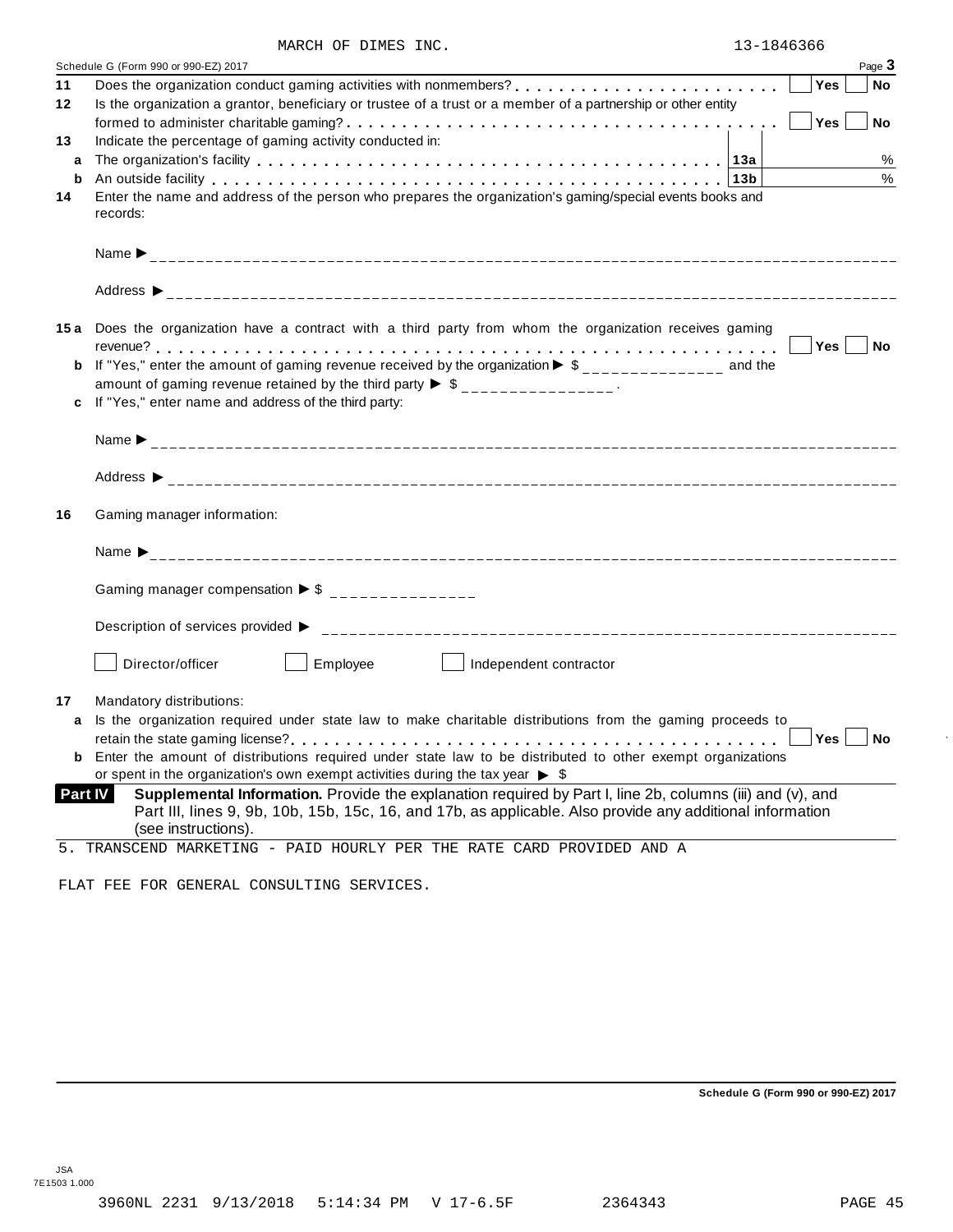|                | Schedule G (Form 990 or 990-EZ) 2017                                                                                                                                                                                                          |     | Page 3    |
|----------------|-----------------------------------------------------------------------------------------------------------------------------------------------------------------------------------------------------------------------------------------------|-----|-----------|
| 11             |                                                                                                                                                                                                                                               | Yes | <b>No</b> |
| 12             | Is the organization a grantor, beneficiary or trustee of a trust or a member of a partnership or other entity                                                                                                                                 | Yes | <b>No</b> |
| 13             | Indicate the percentage of gaming activity conducted in:                                                                                                                                                                                      |     |           |
| a              |                                                                                                                                                                                                                                               |     | %         |
| b              | An outside facility enterpreened and the series of the series of the series of the series of the series of the series of the series of the series of the series of the series of the series of the series of the series of the                |     | $\%$      |
| 14             | Enter the name and address of the person who prepares the organization's gaming/special events books and<br>records:                                                                                                                          |     |           |
|                |                                                                                                                                                                                                                                               |     |           |
|                |                                                                                                                                                                                                                                               |     |           |
|                | 15a Does the organization have a contract with a third party from whom the organization receives gaming                                                                                                                                       |     |           |
|                |                                                                                                                                                                                                                                               | Yes | No No     |
| b              | If "Yes," enter the amount of gaming revenue received by the organization $\blacktriangleright$ \$______________ and the                                                                                                                      |     |           |
|                | amount of gaming revenue retained by the third party $\triangleright$ \$ _______________.                                                                                                                                                     |     |           |
|                | c If "Yes," enter name and address of the third party:                                                                                                                                                                                        |     |           |
|                |                                                                                                                                                                                                                                               |     |           |
|                |                                                                                                                                                                                                                                               |     |           |
| 16             | Gaming manager information:                                                                                                                                                                                                                   |     |           |
|                |                                                                                                                                                                                                                                               |     |           |
|                | Gaming manager compensation $\triangleright$ \$ ________________                                                                                                                                                                              |     |           |
|                |                                                                                                                                                                                                                                               |     |           |
|                | Employee<br>Director/officer<br>Independent contractor                                                                                                                                                                                        |     |           |
| 17             | Mandatory distributions:                                                                                                                                                                                                                      |     |           |
| a              | Is the organization required under state law to make charitable distributions from the gaming proceeds to                                                                                                                                     |     |           |
|                |                                                                                                                                                                                                                                               | Yes | <b>No</b> |
|                | <b>b</b> Enter the amount of distributions required under state law to be distributed to other exempt organizations                                                                                                                           |     |           |
|                | or spent in the organization's own exempt activities during the tax year $\triangleright$ \$                                                                                                                                                  |     |           |
| <b>Part IV</b> | Supplemental Information. Provide the explanation required by Part I, line 2b, columns (iii) and (v), and<br>Part III, lines 9, 9b, 10b, 15b, 15c, 16, and 17b, as applicable. Also provide any additional information<br>(see instructions). |     |           |

AK,AZ,AR,CO,FL,IL,IN,

IA,KS,KY,LA,MI,MN,NE,NM,NY,OK,OR,PA,RI,TN,TX,WA,WI,WY,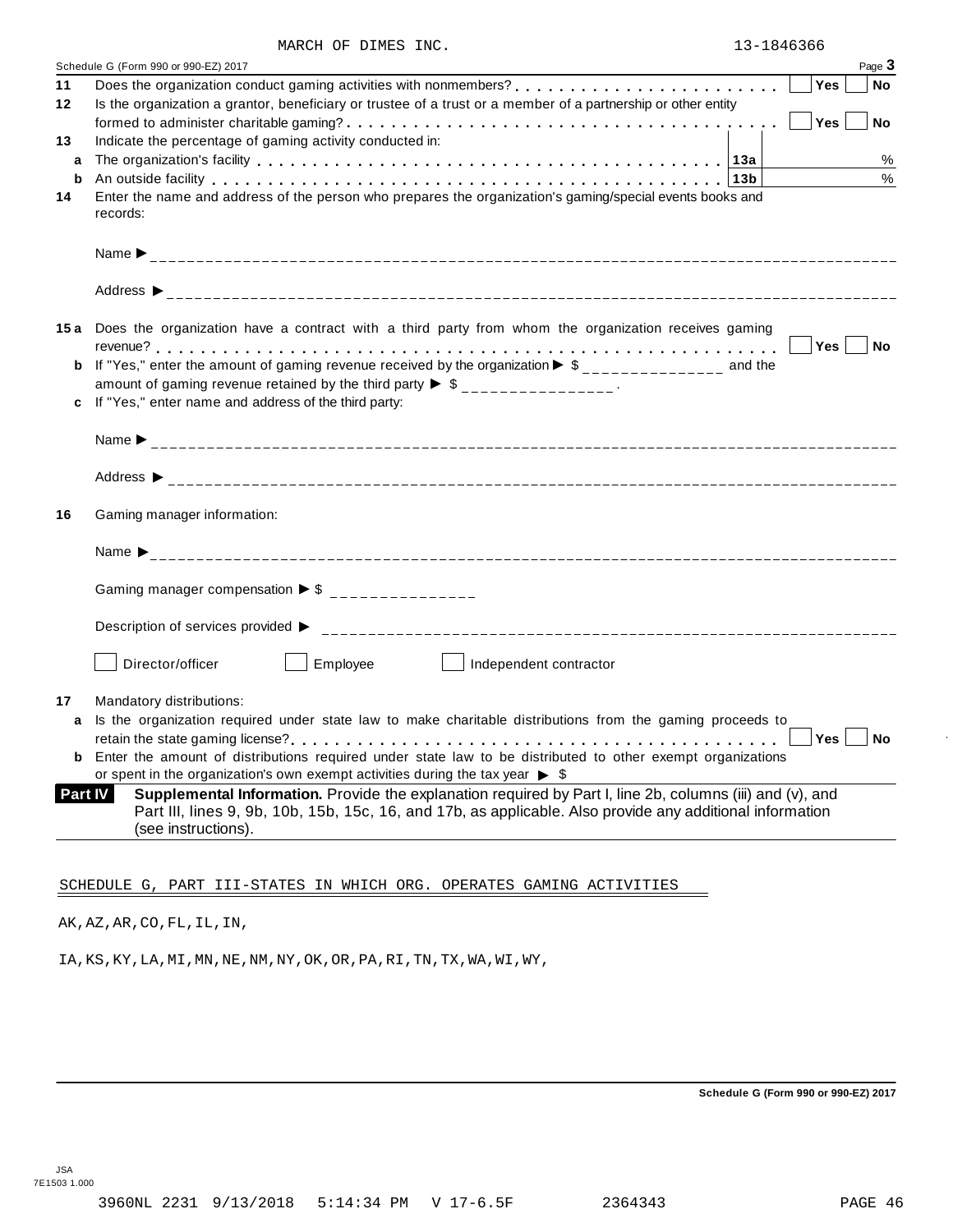| <b>SCHEDULE I</b><br>(Form 990)           |                                                                                                                                                                                                                                                                           |                      |                                    | <b>Grants and Other Assistance to Organizations,</b><br>Governments, and Individuals in the United States |                                       |                                                             |                                          | OMB No. 1545-0047<br>$200$ 17         |
|-------------------------------------------|---------------------------------------------------------------------------------------------------------------------------------------------------------------------------------------------------------------------------------------------------------------------------|----------------------|------------------------------------|-----------------------------------------------------------------------------------------------------------|---------------------------------------|-------------------------------------------------------------|------------------------------------------|---------------------------------------|
|                                           |                                                                                                                                                                                                                                                                           |                      |                                    | Complete if the organization answered "Yes" on Form 990, Part IV, line 21 or 22.                          |                                       |                                                             |                                          |                                       |
| Department of the Treasury                |                                                                                                                                                                                                                                                                           |                      |                                    | $\blacktriangleright$ Attach to Form 990.                                                                 |                                       |                                                             |                                          | <b>Open to Public</b>                 |
| <b>Internal Revenue Service</b>           |                                                                                                                                                                                                                                                                           |                      |                                    | Go to www.irs.gov/Form990 for the latest information.                                                     |                                       |                                                             |                                          | <b>Inspection</b>                     |
| Name of the organization                  |                                                                                                                                                                                                                                                                           |                      |                                    |                                                                                                           |                                       |                                                             | <b>Employer identification number</b>    |                                       |
| MARCH OF DIMES INC.                       |                                                                                                                                                                                                                                                                           |                      |                                    |                                                                                                           |                                       |                                                             | 13-1846366                               |                                       |
| Part I                                    | <b>General Information on Grants and Assistance</b>                                                                                                                                                                                                                       |                      |                                    |                                                                                                           |                                       |                                                             |                                          |                                       |
| 1                                         | Does the organization maintain records to substantiate the amount of the grants or assistance, the grantees' eligibility for the grants or assistance, and                                                                                                                |                      |                                    |                                                                                                           |                                       |                                                             |                                          |                                       |
|                                           |                                                                                                                                                                                                                                                                           |                      |                                    |                                                                                                           |                                       |                                                             |                                          | X <br>Yes<br>No                       |
| $\mathbf{2}$                              | Describe in Part IV the organization's procedures for monitoring the use of grant funds in the United States.                                                                                                                                                             |                      |                                    |                                                                                                           |                                       |                                                             |                                          |                                       |
| <b>Part II</b>                            | Grants and Other Assistance to Domestic Organizations and Domestic Governments. Complete if the organization answered "Yes" on Form<br>990, Part IV, line 21, for any recipient that received more than \$5,000. Part II can be duplicated if additional space is needed. |                      |                                    |                                                                                                           |                                       |                                                             |                                          |                                       |
|                                           | 1 (a) Name and address of organization<br>or government                                                                                                                                                                                                                   | $(b)$ EIN            | (c) IRC section<br>(if applicable) | (d) Amount of cash<br>grant                                                                               | (e) Amount of non-<br>cash assistance | (f) Method of valuation<br>(book, FMV, appraisal,<br>other) | (g) Description of<br>noncash assistance | (h) Purpose of grant<br>or assistance |
| $(1)$ ACOG                                |                                                                                                                                                                                                                                                                           |                      |                                    |                                                                                                           |                                       |                                                             |                                          | RESEARCH &                            |
| 409 12TH ST WASHINGTON, DC 20024          |                                                                                                                                                                                                                                                                           | 36-2217981           | 501(C)(3)                          | 7,500.                                                                                                    |                                       |                                                             |                                          | MEDICAL                               |
| (2) ADVOCATE CHARITABLE FOUNDATION        |                                                                                                                                                                                                                                                                           |                      |                                    |                                                                                                           |                                       |                                                             |                                          | PUBLIC & PROF.                        |
|                                           | 3075 HIGHLAND PKWY DOWNERS GROVE, IL 60515                                                                                                                                                                                                                                | 36-3297360           | 501(C)(3)                          | 12,500.                                                                                                   |                                       |                                                             |                                          | EDUCATION                             |
| (3) AFFINIA HEALTHCARE                    |                                                                                                                                                                                                                                                                           |                      |                                    |                                                                                                           |                                       |                                                             |                                          | PUBLIC HEALTH                         |
| P.O. BOX 551 ST. LOUIS, MO 63188          |                                                                                                                                                                                                                                                                           | 43-0817642           | 501(C)(3)                          | 25,000.                                                                                                   |                                       |                                                             |                                          | EDUCATION                             |
| (4) ALABAMA DEPARTMENT OF PUBLIC HEALTH   |                                                                                                                                                                                                                                                                           |                      |                                    |                                                                                                           |                                       |                                                             |                                          |                                       |
|                                           | P.O. BOX 303017 MONTGOMERY, AL 36130                                                                                                                                                                                                                                      | 63-1106545           | 501(C)(3)                          | 10,000.                                                                                                   |                                       |                                                             |                                          | COMMUNITY SERVICES                    |
|                                           | (5) ALABAMA DISTRICT EDUCATIONAL FOUNDATION                                                                                                                                                                                                                               |                      |                                    |                                                                                                           |                                       |                                                             |                                          |                                       |
|                                           | 1543 BRIDGEWATER LANE HOOVER, AL 35244                                                                                                                                                                                                                                    | 47-4859126           | 501(C)(3)                          | 10,000.                                                                                                   |                                       |                                                             |                                          | COMMUNITY SERVICES                    |
|                                           | (6) ALAMEDA COUNTY PUBLIC HEALTH DEPARTMENT                                                                                                                                                                                                                               |                      |                                    |                                                                                                           |                                       |                                                             |                                          |                                       |
|                                           | 1000 BROADWAY, STE.500 OAKLAND, CA 94607                                                                                                                                                                                                                                  | 94-6000501           | 501(C)(3)                          | 32,674.                                                                                                   |                                       |                                                             |                                          | COMMUNITY SERVICES                    |
| (7) ALAMEDA HEALTH SYSTEM FOUNDATION      |                                                                                                                                                                                                                                                                           |                      |                                    |                                                                                                           |                                       |                                                             |                                          |                                       |
|                                           | 350 FRANK H. OGAWA PLA OAKLAND, CA 94612                                                                                                                                                                                                                                  | 94-3103136           | 501(C)(3)                          | 32,675.                                                                                                   |                                       |                                                             |                                          | COMMUNITY SERVICES                    |
| (8) ALBERT EINSTEIN COLLEGE OF MEDICINE   |                                                                                                                                                                                                                                                                           |                      |                                    |                                                                                                           |                                       |                                                             |                                          | RESEARCH &                            |
|                                           | 1300 MORRIS PARK AVE. BRONX, NY 10461                                                                                                                                                                                                                                     | 13-1624225           | 501(C)(3)                          | 200,000.                                                                                                  |                                       |                                                             |                                          | MEDICAL                               |
| (9) ALPHA PHI ALPHA FRATERNITY            |                                                                                                                                                                                                                                                                           |                      |                                    |                                                                                                           |                                       |                                                             |                                          |                                       |
| P.O BOX 354 COLUMBIA, SC 29202            |                                                                                                                                                                                                                                                                           | 46-5368097           | 501(C)(4)                          | 8,000.                                                                                                    |                                       |                                                             |                                          | COMMUNITY SERVICES                    |
| (10) AMERICAN COLLEGE OF MEDICAL GENETICS |                                                                                                                                                                                                                                                                           |                      |                                    |                                                                                                           |                                       |                                                             |                                          | RESEARCH &                            |
|                                           | 9650 ROCKVILLE PIKE BETHESDA, MD 20814                                                                                                                                                                                                                                    | 52-1774227           | 501(C)(3)                          | 10,000.                                                                                                   |                                       |                                                             |                                          | MEDICAL                               |
|                                           | (11) ASOCIACION DE HOSPITALES DE PUERTO RICO                                                                                                                                                                                                                              |                      |                                    |                                                                                                           |                                       |                                                             |                                          | PUBLIC & PROF.                        |
|                                           | 120 CALLE 2 STE 101 SAN JUAN, PR 00927                                                                                                                                                                                                                                    | 66-0274483           | 501(C)(6)                          | 21,000.                                                                                                   |                                       |                                                             |                                          | EDUCATION                             |
| (12) ASSOCIATES IN WOMEN'S HEALTH         |                                                                                                                                                                                                                                                                           |                      |                                    |                                                                                                           |                                       |                                                             |                                          | PUBLIC HEALTH                         |
|                                           | 500 RUE DE LA VIE BATON ROUGE, LA 70817                                                                                                                                                                                                                                   | 72-1413762 501(C)(3) |                                    | 35,000.                                                                                                   |                                       |                                                             |                                          | EDUCATION                             |
|                                           |                                                                                                                                                                                                                                                                           |                      |                                    |                                                                                                           |                                       |                                                             |                                          |                                       |
| 3                                         |                                                                                                                                                                                                                                                                           |                      |                                    |                                                                                                           |                                       |                                                             |                                          |                                       |
|                                           | For Paperwork Reduction Act Notice, see the Instructions for Form 990.                                                                                                                                                                                                    |                      |                                    |                                                                                                           |                                       |                                                             |                                          | Schedule I (Form 990) (2017)          |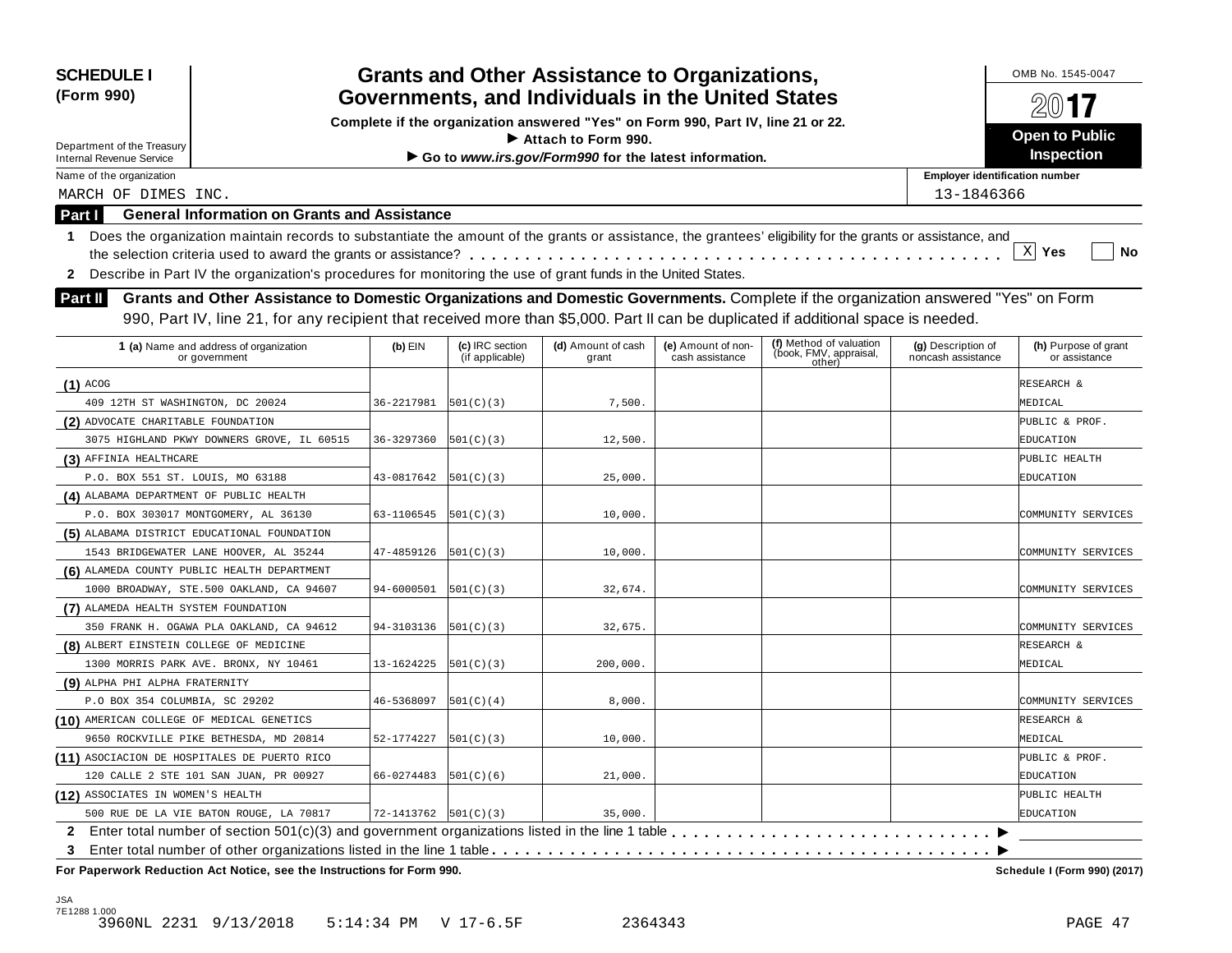| <b>SCHEDULE I</b><br>(Form 990)            |                                                                                                                                                                                                                                                                           |                      |                                    | <b>Grants and Other Assistance to Organizations,</b><br>Governments, and Individuals in the United States |                                       |                                                             |                                          | OMB No. 1545-0047                     |
|--------------------------------------------|---------------------------------------------------------------------------------------------------------------------------------------------------------------------------------------------------------------------------------------------------------------------------|----------------------|------------------------------------|-----------------------------------------------------------------------------------------------------------|---------------------------------------|-------------------------------------------------------------|------------------------------------------|---------------------------------------|
|                                            |                                                                                                                                                                                                                                                                           |                      |                                    | Complete if the organization answered "Yes" on Form 990, Part IV, line 21 or 22.                          |                                       |                                                             |                                          |                                       |
| Department of the Treasury                 |                                                                                                                                                                                                                                                                           |                      |                                    | $\blacktriangleright$ Attach to Form 990.                                                                 |                                       |                                                             |                                          | <b>Open to Public</b>                 |
| <b>Internal Revenue Service</b>            |                                                                                                                                                                                                                                                                           |                      |                                    | Go to www.irs.gov/Form990 for the latest information.                                                     |                                       |                                                             |                                          | <b>Inspection</b>                     |
| Name of the organization                   |                                                                                                                                                                                                                                                                           |                      |                                    |                                                                                                           |                                       |                                                             | <b>Employer identification number</b>    |                                       |
| MARCH OF DIMES INC.                        |                                                                                                                                                                                                                                                                           |                      |                                    |                                                                                                           |                                       |                                                             | 13-1846366                               |                                       |
| <b>Part I</b>                              | <b>General Information on Grants and Assistance</b>                                                                                                                                                                                                                       |                      |                                    |                                                                                                           |                                       |                                                             |                                          |                                       |
| $\mathbf{1}$                               | Does the organization maintain records to substantiate the amount of the grants or assistance, the grantees' eligibility for the grants or assistance, and                                                                                                                |                      |                                    |                                                                                                           |                                       |                                                             |                                          |                                       |
|                                            |                                                                                                                                                                                                                                                                           |                      |                                    |                                                                                                           |                                       |                                                             |                                          | $\mathbf{x}$<br>Yes<br>No             |
| 2                                          | Describe in Part IV the organization's procedures for monitoring the use of grant funds in the United States.                                                                                                                                                             |                      |                                    |                                                                                                           |                                       |                                                             |                                          |                                       |
| Part II                                    | Grants and Other Assistance to Domestic Organizations and Domestic Governments. Complete if the organization answered "Yes" on Form<br>990, Part IV, line 21, for any recipient that received more than \$5,000. Part II can be duplicated if additional space is needed. |                      |                                    |                                                                                                           |                                       |                                                             |                                          |                                       |
|                                            | 1 (a) Name and address of organization<br>or government                                                                                                                                                                                                                   | $(b)$ EIN            | (c) IRC section<br>(if applicable) | (d) Amount of cash<br>grant                                                                               | (e) Amount of non-<br>cash assistance | (f) Method of valuation<br>(book, FMV, appraisal,<br>other) | (g) Description of<br>noncash assistance | (h) Purpose of grant<br>or assistance |
| (1) AUSTIN AREA BIRTHING CENTERS           |                                                                                                                                                                                                                                                                           |                      |                                    |                                                                                                           |                                       |                                                             |                                          | PUBLIC & PROF.                        |
|                                            | 4100 DUBAL RD. STE.101 AUSTIN, TX 78759                                                                                                                                                                                                                                   | 74-2603162           | 501(C)(3)                          | 7,550.                                                                                                    |                                       |                                                             |                                          | EDUCATION                             |
| (2) BALTIMORE CITY FOUNDATION, INC         |                                                                                                                                                                                                                                                                           |                      |                                    |                                                                                                           |                                       |                                                             |                                          | PUBLIC & PROF.                        |
|                                            | 7 E. REDWOOD ST BALTIMORE, MD 21202                                                                                                                                                                                                                                       | 52-1212473           | 501(C)(3)                          | 15,000.                                                                                                   |                                       |                                                             |                                          | EDUCATION                             |
| (3) BAYLOR COLLEGE OF MEDICINE             |                                                                                                                                                                                                                                                                           |                      |                                    |                                                                                                           |                                       |                                                             |                                          | RESEARCH &                            |
|                                            | ONE BAYLOR PLAZA HOUSTON, TX 77030                                                                                                                                                                                                                                        | 74-1613878           | 501(C)(3)                          | 330,000.                                                                                                  |                                       |                                                             |                                          | MEDICAL                               |
| (4) BELLIN HEALTH FOUNDATION               |                                                                                                                                                                                                                                                                           |                      |                                    |                                                                                                           |                                       |                                                             |                                          | PUBLIC & PROF.                        |
|                                            | 744 SOUTH WEBSTER AVE GREEN BAY, WI 54305                                                                                                                                                                                                                                 | 39-1809171           | 501(C)(3)                          | 10,000.                                                                                                   |                                       |                                                             |                                          | EDUCATION                             |
|                                            | (5) BETA ZETA CHAPTER, ZETA PHI BETA SORORITY                                                                                                                                                                                                                             |                      |                                    |                                                                                                           |                                       |                                                             |                                          | PUBLIC & PROF.                        |
|                                            | 765 KENILWORTH TER. WASHINGTON, DC 20019                                                                                                                                                                                                                                  | 52-1344959           | 501(C)(3)                          | 15,000.                                                                                                   |                                       |                                                             |                                          | EDUCATION                             |
| (6) BIRMINGHAM HEALTHY START PLUS          |                                                                                                                                                                                                                                                                           |                      |                                    |                                                                                                           |                                       |                                                             |                                          |                                       |
|                                            | 4 AVENUE W-SUITE D BIRMINGHAM, AL 35214                                                                                                                                                                                                                                   | 46-3989456           | 501(C)(3)                          | 10,000                                                                                                    |                                       |                                                             |                                          | COMMUNITY SERVICES                    |
| (7) BIRTH MATTERS                          |                                                                                                                                                                                                                                                                           |                      |                                    |                                                                                                           |                                       |                                                             |                                          |                                       |
|                                            | 701 SAXON AVENUE SPARTANBURG, SC 29301                                                                                                                                                                                                                                    | 45-4900759           | 501(C)(3)                          | 25,000                                                                                                    |                                       |                                                             |                                          | COMMUNITY SERVICES                    |
| (8) BLACK NURSES ASSOCIATION               |                                                                                                                                                                                                                                                                           |                      |                                    |                                                                                                           |                                       |                                                             |                                          | PUBLIC & PROF.                        |
|                                            | 700 E. JEFFERSON ST. R PHOENIX, AZ 85034                                                                                                                                                                                                                                  | 95-3543065           | 501(C)(3)                          | 15,000.                                                                                                   |                                       |                                                             |                                          | EDUCATION                             |
| (9) BLACK PARENT INITIATIVE                |                                                                                                                                                                                                                                                                           |                      |                                    |                                                                                                           |                                       |                                                             |                                          | RESEARCH &                            |
|                                            | 2915 NE MLK DR. BLVD PORTLAND, OR 97212                                                                                                                                                                                                                                   | 20-5686374           | 501(C)(3)                          | 14,000.                                                                                                   |                                       |                                                             |                                          | MEDICAL                               |
| (10) BOARD OF REGENTS OF UNIV. OF OKLAHOMA |                                                                                                                                                                                                                                                                           |                      |                                    |                                                                                                           |                                       |                                                             |                                          | PUBLIC & PROF.                        |
|                                            | 865 RESEARCH PKWY OKLAHOMA CITY, OK 73104                                                                                                                                                                                                                                 | 73-1563627           | OKLAHOMA                           | 26,000.                                                                                                   |                                       |                                                             |                                          | EDUCATION                             |
|                                            | (11) BOARD OF REGENTS UNIVERSITY OF NEVADA RENO                                                                                                                                                                                                                           |                      |                                    |                                                                                                           |                                       |                                                             |                                          | PUBLIC HEALTH                         |
|                                            | 1664 NORTH VIRGINIA ST. RENO, NV 89557                                                                                                                                                                                                                                    | 88-6000024           | 501(C)(3)                          | 24,650.                                                                                                   |                                       |                                                             |                                          | EDUCATION                             |
|                                            | (12) BOARD OF REGENTS UNIVERSITY OF WISCONSIN                                                                                                                                                                                                                             |                      |                                    |                                                                                                           |                                       |                                                             |                                          | PUBLIC HEALTH                         |
|                                            | 21 N PARK ST. SUITE 6401 MADISON, WI 53715                                                                                                                                                                                                                                | 39-6006492 WISCONSIN |                                    | 15,000.                                                                                                   |                                       |                                                             |                                          | EDUCATION                             |
|                                            |                                                                                                                                                                                                                                                                           |                      |                                    |                                                                                                           |                                       |                                                             |                                          |                                       |
| 3                                          |                                                                                                                                                                                                                                                                           |                      |                                    |                                                                                                           |                                       |                                                             |                                          |                                       |
|                                            | For Paperwork Reduction Act Notice, see the Instructions for Form 990.                                                                                                                                                                                                    |                      |                                    |                                                                                                           |                                       |                                                             |                                          | Schedule I (Form 990) (2017)          |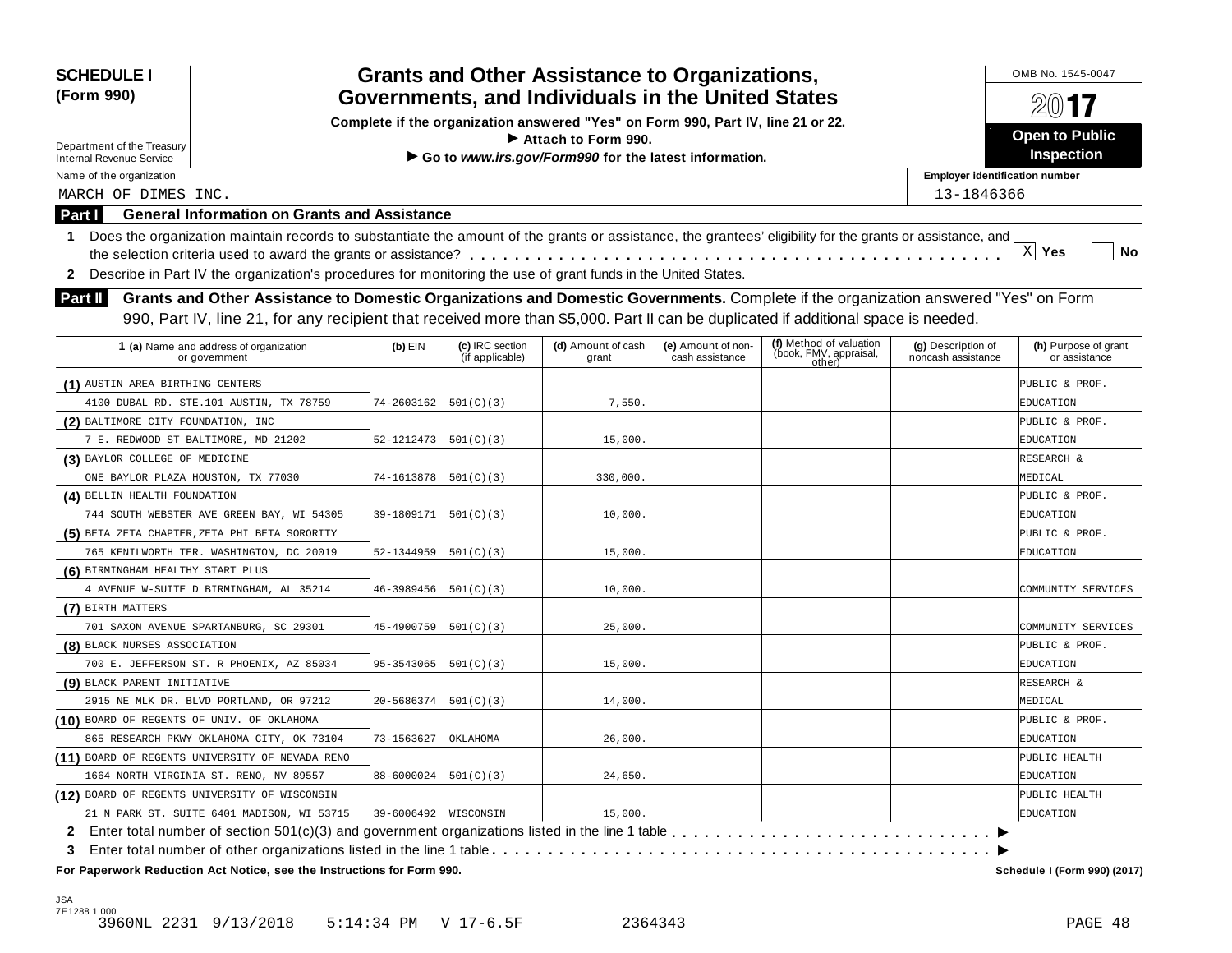| <b>SCHEDULE I</b><br>(Form 990)                                                                                                                                  | <b>Grants and Other Assistance to Organizations,</b><br>Governments, and Individuals in the United States                           |                                    |                                                                                  |                                       |                                                             |                                          |                                       |  |  |
|------------------------------------------------------------------------------------------------------------------------------------------------------------------|-------------------------------------------------------------------------------------------------------------------------------------|------------------------------------|----------------------------------------------------------------------------------|---------------------------------------|-------------------------------------------------------------|------------------------------------------|---------------------------------------|--|--|
|                                                                                                                                                                  |                                                                                                                                     |                                    | Complete if the organization answered "Yes" on Form 990, Part IV, line 21 or 22. |                                       |                                                             |                                          | 2017                                  |  |  |
| Department of the Treasury                                                                                                                                       |                                                                                                                                     |                                    | Attach to Form 990.                                                              |                                       |                                                             |                                          | <b>Open to Public</b>                 |  |  |
| <b>Internal Revenue Service</b>                                                                                                                                  |                                                                                                                                     |                                    | Go to www.irs.gov/Form990 for the latest information.                            |                                       |                                                             |                                          | Inspection                            |  |  |
| Name of the organization                                                                                                                                         |                                                                                                                                     |                                    |                                                                                  |                                       |                                                             | <b>Employer identification number</b>    |                                       |  |  |
| MARCH OF DIMES INC.                                                                                                                                              |                                                                                                                                     |                                    |                                                                                  |                                       |                                                             | 13-1846366                               |                                       |  |  |
| <b>Part I</b>                                                                                                                                                    | <b>General Information on Grants and Assistance</b>                                                                                 |                                    |                                                                                  |                                       |                                                             |                                          |                                       |  |  |
| Does the organization maintain records to substantiate the amount of the grants or assistance, the grantees' eligibility for the grants or assistance, and<br>1. |                                                                                                                                     |                                    |                                                                                  |                                       |                                                             |                                          |                                       |  |  |
|                                                                                                                                                                  |                                                                                                                                     |                                    |                                                                                  |                                       |                                                             |                                          | $\mathbf{x}$<br>Yes<br>No             |  |  |
| Describe in Part IV the organization's procedures for monitoring the use of grant funds in the United States.<br>$\mathbf{2}$                                    |                                                                                                                                     |                                    |                                                                                  |                                       |                                                             |                                          |                                       |  |  |
| <b>Part II</b>                                                                                                                                                   | Grants and Other Assistance to Domestic Organizations and Domestic Governments. Complete if the organization answered "Yes" on Form |                                    |                                                                                  |                                       |                                                             |                                          |                                       |  |  |
|                                                                                                                                                                  | 990, Part IV, line 21, for any recipient that received more than \$5,000. Part II can be duplicated if additional space is needed.  |                                    |                                                                                  |                                       |                                                             |                                          |                                       |  |  |
|                                                                                                                                                                  |                                                                                                                                     |                                    |                                                                                  |                                       |                                                             |                                          |                                       |  |  |
| 1 (a) Name and address of organization<br>or government                                                                                                          | $(b)$ EIN                                                                                                                           | (c) IRC section<br>(if applicable) | (d) Amount of cash<br>grant                                                      | (e) Amount of non-<br>cash assistance | (f) Method of valuation<br>(book, FMV, appraisal,<br>other) | (g) Description of<br>noncash assistance | (h) Purpose of grant<br>or assistance |  |  |
| (1) BON SECOURS MARYVIEW FOUNDATION                                                                                                                              |                                                                                                                                     |                                    |                                                                                  |                                       |                                                             |                                          | PUBLIC HEALTH                         |  |  |
| 150 KINGSLEY LANE #55012 NORFOLK, VA 23505                                                                                                                       | 52-1694731                                                                                                                          | 501(C)(3)                          | 32,663.                                                                          |                                       |                                                             |                                          | EDUCATION                             |  |  |
| (2) BOSTON MEDICAL CENTER CORPOR.                                                                                                                                |                                                                                                                                     |                                    |                                                                                  |                                       |                                                             |                                          | PUBLIC & PROF.                        |  |  |
| 1 BOSTON MEDICAL CTR PL BOSTON, MA 02118                                                                                                                         | 04-3314093                                                                                                                          | 501(C)(3)                          | 17,000.                                                                          |                                       |                                                             |                                          | EDUCATION                             |  |  |
| (3) BOZEMAN OB/GYN-BILLINGS CLINIC                                                                                                                               |                                                                                                                                     |                                    |                                                                                  |                                       |                                                             |                                          | PUBLIC & PROF.                        |  |  |
| 925 HIGHLAND BLVD BOZEMAN, MT 59715                                                                                                                              | 81-0231784                                                                                                                          | 501(C)(3)                          | 9,750.                                                                           |                                       |                                                             |                                          | EDUCATION                             |  |  |
| (4) BROWARD HEALTHY START COALITION                                                                                                                              |                                                                                                                                     |                                    |                                                                                  |                                       |                                                             |                                          | PUBLIC & PROF.                        |  |  |
| 6301 NW 5TH WAY FORT LAUDERDALE, FL 33309                                                                                                                        | 65-0316363                                                                                                                          | 501(C)(3)                          | 38,969                                                                           |                                       |                                                             |                                          | EDUCATION                             |  |  |
| (5) CARLE FOUNDATION HOSPITAL                                                                                                                                    |                                                                                                                                     |                                    |                                                                                  |                                       |                                                             |                                          | PUBLIC & PROF.                        |  |  |
| 611 W. PARK STREET URBANA, IL 61801                                                                                                                              | 37-1119538                                                                                                                          | 501(C)(3)                          | 10,000.                                                                          |                                       |                                                             |                                          | EDUCATION                             |  |  |
| (6) CATHOLIC CHARITIES, INC                                                                                                                                      |                                                                                                                                     |                                    |                                                                                  |                                       |                                                             |                                          | PUBLIC & PROF.                        |  |  |
| 850 E. RIVER PLACE JACKSON, MS 39202                                                                                                                             | 64-0466850                                                                                                                          | 501(C)(3)                          | 11,793.                                                                          |                                       |                                                             |                                          | EDUCATION                             |  |  |
| (7) CATHOLIC HEALTH INITIATIVES COLORADO                                                                                                                         |                                                                                                                                     |                                    |                                                                                  |                                       |                                                             |                                          | PUBLIC & PROF.                        |  |  |
| 1150 KELLY JOHNSON BL CO. SPRINGS, CO 80920                                                                                                                      | 84-0902211                                                                                                                          | 501(C)(3)                          | 14,000                                                                           |                                       |                                                             |                                          | EDUCATION                             |  |  |
| (8) CENTER FOR COURT INNOVATION                                                                                                                                  |                                                                                                                                     |                                    |                                                                                  |                                       |                                                             |                                          |                                       |  |  |
| 300 S STATE STREET SYRACUSE, NY 13204                                                                                                                            | 13-2612524                                                                                                                          | 501(C)(3)                          | 110,000.                                                                         |                                       |                                                             |                                          | COMMUNITY SERVICES                    |  |  |
| (9) CENTERING HEALTHCARE INSTITUTE                                                                                                                               |                                                                                                                                     |                                    |                                                                                  |                                       |                                                             |                                          | PUBLIC & PROF.                        |  |  |
| 89 SOUTH ST. STE. 404 BOSTON, MA 02111                                                                                                                           | 06-1622668                                                                                                                          | 501(C)(3)                          | 15,275.                                                                          |                                       |                                                             |                                          | EDUCATION                             |  |  |
| $(10)$ CENTRAHEALTH                                                                                                                                              |                                                                                                                                     |                                    |                                                                                  |                                       |                                                             |                                          |                                       |  |  |
| 3300 RIVERMONT AVE. LYNCHBURG, VA 24503                                                                                                                          | 54-0715569                                                                                                                          | 501(C)(3)                          | 16,000.                                                                          |                                       |                                                             |                                          | COMMUNITY SERVICES                    |  |  |
| (11) CHILD AND FAMILY RESOURCES INC                                                                                                                              |                                                                                                                                     |                                    |                                                                                  |                                       |                                                             |                                          | PUBLIC & PROF.                        |  |  |
| 2800 E. BROADWAY BLVD TUCSON, AZ 85716                                                                                                                           | 86-0251985                                                                                                                          | 501(C)(3)                          | 15,000.                                                                          |                                       |                                                             |                                          | EDUCATION                             |  |  |
| (12) CHILDREN'S HOME & AID                                                                                                                                       |                                                                                                                                     |                                    |                                                                                  |                                       |                                                             |                                          | PUBLIC & PROF.                        |  |  |
| 125 S WACKER DR. CHICAGO, IL 60606                                                                                                                               |                                                                                                                                     | $36-2167743$ $ 501(C)(3) $         | 10,000.                                                                          |                                       |                                                             |                                          | EDUCATION                             |  |  |
|                                                                                                                                                                  |                                                                                                                                     |                                    |                                                                                  |                                       |                                                             |                                          |                                       |  |  |
| 3<br>For Paperwork Reduction Act Notice, see the Instructions for Form 990.                                                                                      |                                                                                                                                     |                                    |                                                                                  |                                       |                                                             |                                          | Schedule I (Form 990) (2017)          |  |  |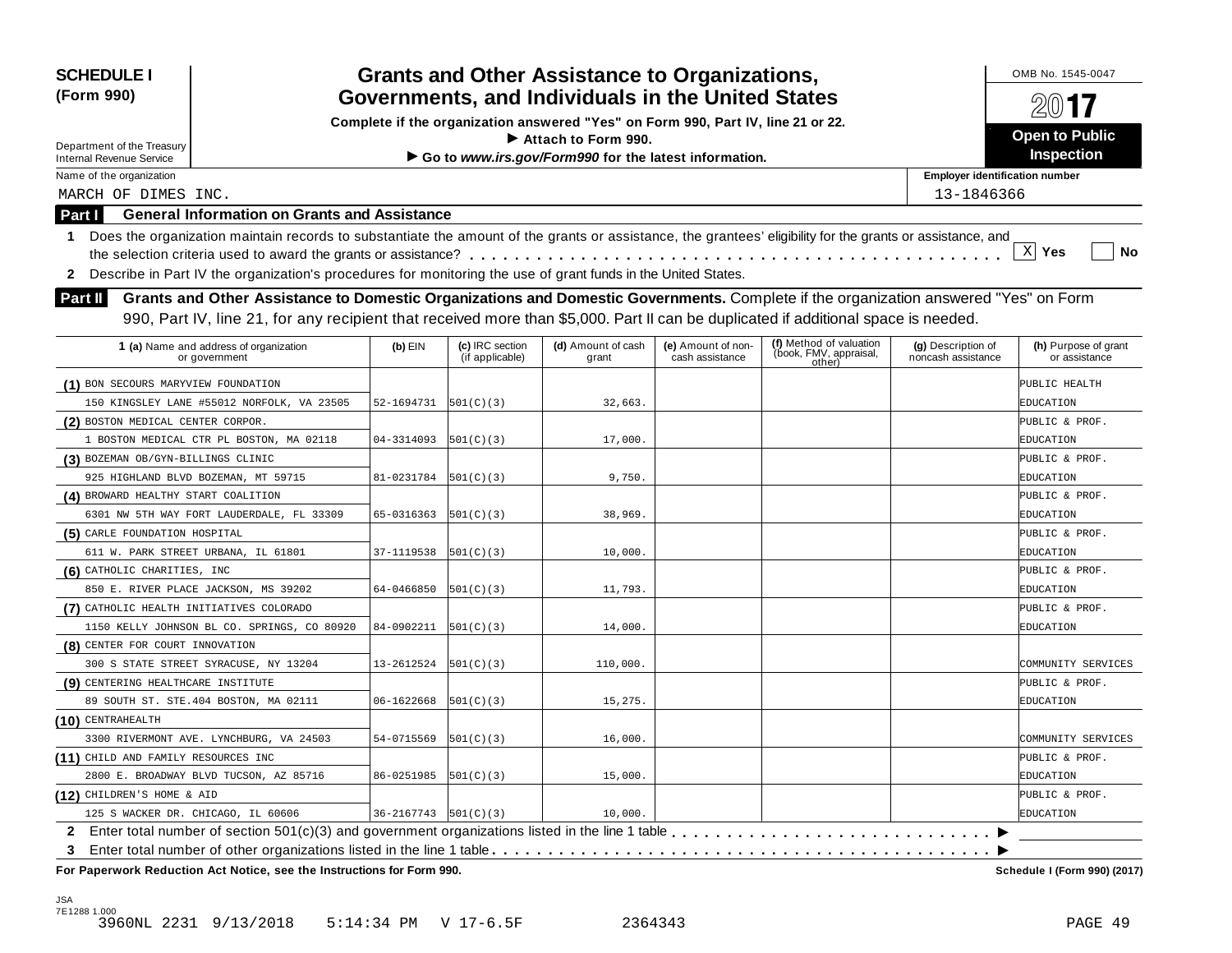| <b>SCHEDULE I</b><br>(Form 990)                                                                                                                                                                                                                                                                                                                             |                              |                 | <b>Grants and Other Assistance to Organizations,</b><br>Governments, and Individuals in the United States |                 |        |                                       | OMB No. 1545-0047<br>$201$ <b>7</b> |  |  |  |
|-------------------------------------------------------------------------------------------------------------------------------------------------------------------------------------------------------------------------------------------------------------------------------------------------------------------------------------------------------------|------------------------------|-----------------|-----------------------------------------------------------------------------------------------------------|-----------------|--------|---------------------------------------|-------------------------------------|--|--|--|
|                                                                                                                                                                                                                                                                                                                                                             |                              |                 | Complete if the organization answered "Yes" on Form 990, Part IV, line 21 or 22.                          |                 |        |                                       |                                     |  |  |  |
| Department of the Treasury                                                                                                                                                                                                                                                                                                                                  |                              |                 | $\blacktriangleright$ Attach to Form 990.                                                                 |                 |        |                                       | <b>Open to Public</b>               |  |  |  |
| <b>Internal Revenue Service</b>                                                                                                                                                                                                                                                                                                                             |                              |                 | Go to www.irs.gov/Form990 for the latest information.                                                     |                 |        |                                       | Inspection                          |  |  |  |
| Name of the organization                                                                                                                                                                                                                                                                                                                                    |                              |                 |                                                                                                           |                 |        | <b>Employer identification number</b> |                                     |  |  |  |
| MARCH OF DIMES INC.                                                                                                                                                                                                                                                                                                                                         |                              |                 |                                                                                                           |                 |        | 13-1846366                            |                                     |  |  |  |
| <b>General Information on Grants and Assistance</b><br>Part I                                                                                                                                                                                                                                                                                               |                              |                 |                                                                                                           |                 |        |                                       |                                     |  |  |  |
| Does the organization maintain records to substantiate the amount of the grants or assistance, the grantees' eligibility for the grants or assistance, and<br>-1                                                                                                                                                                                            |                              |                 |                                                                                                           |                 |        |                                       |                                     |  |  |  |
|                                                                                                                                                                                                                                                                                                                                                             |                              |                 |                                                                                                           |                 |        |                                       | $\mathbf{x}$<br>Yes<br>No           |  |  |  |
| Describe in Part IV the organization's procedures for monitoring the use of grant funds in the United States.<br>2                                                                                                                                                                                                                                          |                              |                 |                                                                                                           |                 |        |                                       |                                     |  |  |  |
| Grants and Other Assistance to Domestic Organizations and Domestic Governments. Complete if the organization answered "Yes" on Form<br>Part II                                                                                                                                                                                                              |                              |                 |                                                                                                           |                 |        |                                       |                                     |  |  |  |
|                                                                                                                                                                                                                                                                                                                                                             |                              |                 |                                                                                                           |                 |        |                                       |                                     |  |  |  |
| 990, Part IV, line 21, for any recipient that received more than \$5,000. Part II can be duplicated if additional space is needed.<br>(f) Method of valuation<br>(c) IRC section<br>(d) Amount of cash<br>(e) Amount of non-<br>$(b)$ EIN<br>(g) Description of<br>(h) Purpose of grant<br>1 (a) Name and address of organization<br>(book, FMV, appraisal, |                              |                 |                                                                                                           |                 |        |                                       |                                     |  |  |  |
| or government                                                                                                                                                                                                                                                                                                                                               |                              | (if applicable) | grant                                                                                                     | cash assistance | other) | noncash assistance                    | or assistance                       |  |  |  |
| (1) CHILDRENS HOSPITAL OF PHILADELPHIA                                                                                                                                                                                                                                                                                                                      |                              |                 |                                                                                                           |                 |        |                                       | RESEARCH &                          |  |  |  |
| 9675 CIVIC CNTR. BL PHILADELPHIA, PA 19104                                                                                                                                                                                                                                                                                                                  | 23-1352166                   | 501(C)(3)       | 44,904.                                                                                                   |                 |        |                                       | MEDICAL                             |  |  |  |
| (2) CHRISTUS HOSPITAL ST. ELIZABET                                                                                                                                                                                                                                                                                                                          |                              |                 |                                                                                                           |                 |        |                                       | PUBLIC & PROF.                      |  |  |  |
| 2830 CALDER AVE BEAUMONT, TX 77702                                                                                                                                                                                                                                                                                                                          | 76-0136274                   | 501(C)(3)       | 7,000.                                                                                                    |                 |        |                                       | EDUCATION                           |  |  |  |
| (3) CINCINNATI CHILDREN'S HOSPITAL                                                                                                                                                                                                                                                                                                                          |                              |                 |                                                                                                           |                 |        |                                       | RESEARCH &                          |  |  |  |
| 3333 BURNET AVENUE CINCINNATI, OH 45229                                                                                                                                                                                                                                                                                                                     | 31-0833936                   | 501(C)(3)       | 2,217,500                                                                                                 |                 |        |                                       | MEDICAL                             |  |  |  |
| (4) CITY OF LONG BEACH DEPT. OF HEALTH                                                                                                                                                                                                                                                                                                                      |                              |                 |                                                                                                           |                 |        |                                       |                                     |  |  |  |
| 2525 GRAND AVE. LONG BEACH, CA 90815                                                                                                                                                                                                                                                                                                                        | 95-6000733                   | 501(C)(3)       | 26,492.                                                                                                   |                 |        |                                       | COMMUNITY SERVICES                  |  |  |  |
| (5) CITY OF NORWALK CONTROLLER                                                                                                                                                                                                                                                                                                                              |                              |                 |                                                                                                           |                 |        |                                       | PUBLIC HEALTH                       |  |  |  |
| 125 EAST AVE. NORWALK, CT 06857                                                                                                                                                                                                                                                                                                                             | 06-6011881                   | 501(C)(3)       | 20,000.                                                                                                   |                 |        |                                       | EDUCATION                           |  |  |  |
| (6) CLERGY UNITED FOR THE COMMUNITY EMPOWERMENT                                                                                                                                                                                                                                                                                                             |                              |                 |                                                                                                           |                 |        |                                       |                                     |  |  |  |
| 172-17 LINDEN BLVD. ST. ALBANS, NY 11434                                                                                                                                                                                                                                                                                                                    | 11-3030795                   | 501(C)(3)       | 11,637.                                                                                                   |                 |        |                                       | MEDICAL                             |  |  |  |
| (7) CLEVELAND CLINIC FOUNDATION                                                                                                                                                                                                                                                                                                                             |                              |                 |                                                                                                           |                 |        |                                       | PUBLIC & PROF.                      |  |  |  |
| 9500 EUCLID AVE CLEVELAND, OH 44195                                                                                                                                                                                                                                                                                                                         | 34-0714585                   | 501(C)(3)       | 25,000.                                                                                                   |                 |        |                                       | EDUCATION                           |  |  |  |
| (8) CLINTON HILL COMM AND EARLY CHILDHOOD                                                                                                                                                                                                                                                                                                                   |                              |                 |                                                                                                           |                 |        |                                       |                                     |  |  |  |
| 420 HAWTHORNE AVE. NEWARK, NJ 07112                                                                                                                                                                                                                                                                                                                         | 22-3146542                   | 501(C)(3)       | 7,000.                                                                                                    |                 |        |                                       | COMMUNITY SERVICES                  |  |  |  |
| (9) COLLEGE OF WILLIAM AND MARY                                                                                                                                                                                                                                                                                                                             |                              |                 |                                                                                                           |                 |        |                                       | PUBLIC & PROF.                      |  |  |  |
| PO BOX 8795 WILLIAMSBURG, VA 23187                                                                                                                                                                                                                                                                                                                          | 54-6001711                   | 501(C)(3)       | 7,816.                                                                                                    |                 |        |                                       | EDUCATION                           |  |  |  |
| (10) COLORADO COMMUNITY HEALTH NETWORK                                                                                                                                                                                                                                                                                                                      |                              |                 |                                                                                                           |                 |        |                                       |                                     |  |  |  |
| 600 GRANT STREET, STE 800 DENVER, CO 80203                                                                                                                                                                                                                                                                                                                  | 84-0910590                   | 501(C)(3)       | 8,000.                                                                                                    |                 |        |                                       | COMMUNITY SERVICES                  |  |  |  |
| (11) COMMUNITY BIRTH & WELLNESS CENTER                                                                                                                                                                                                                                                                                                                      |                              |                 |                                                                                                           |                 |        |                                       | PUBLIC & PROF.                      |  |  |  |
| 8 CHURCH STREET FERGUSON, MO 63135                                                                                                                                                                                                                                                                                                                          | $47 - 5592021$ $ 501(C)(3) $ |                 | 20,000.                                                                                                   |                 |        |                                       | EDUCATION                           |  |  |  |
| (12) COMMUNITY CLINIC, INC                                                                                                                                                                                                                                                                                                                                  |                              |                 |                                                                                                           |                 |        |                                       | PUBLIC HEALTH                       |  |  |  |
| 8630 FENTON ST. SILVER SPRING, MD 20910                                                                                                                                                                                                                                                                                                                     | $52-0988386$ $501(C)(3)$     |                 | 20,000.                                                                                                   |                 |        |                                       | EDUCATION                           |  |  |  |
|                                                                                                                                                                                                                                                                                                                                                             |                              |                 |                                                                                                           |                 |        |                                       |                                     |  |  |  |
| 3<br>For Paperwork Reduction Act Notice, see the Instructions for Form 990.                                                                                                                                                                                                                                                                                 |                              |                 |                                                                                                           |                 |        |                                       | Schedule I (Form 990) (2017)        |  |  |  |

JSA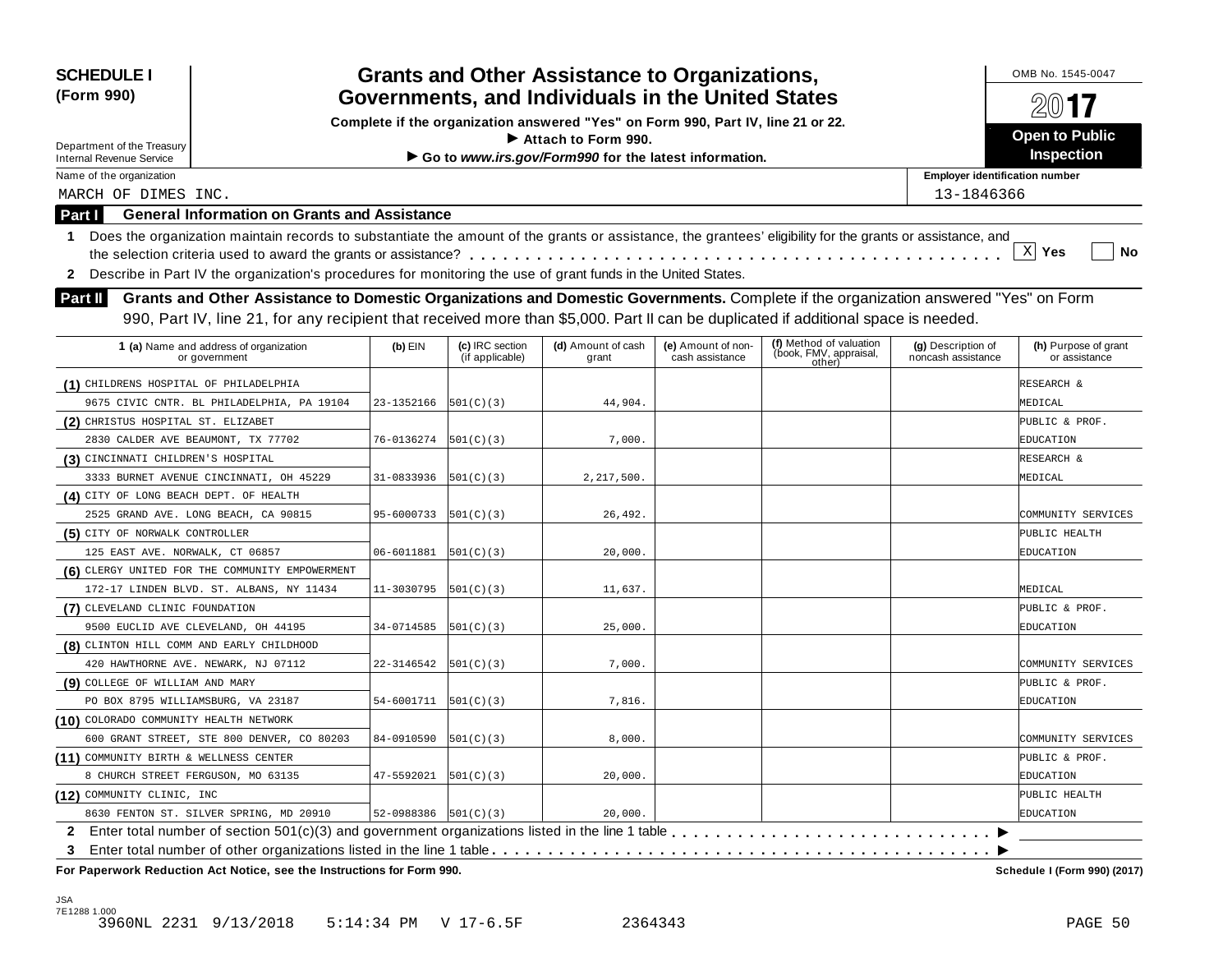| <b>SCHEDULE I</b><br>(Form 990)             | <b>Grants and Other Assistance to Organizations,</b><br>Governments, and Individuals in the United States                                                  |                      |                                    |                                                                                  |                                       |                                                             |                                          |                                       |  |
|---------------------------------------------|------------------------------------------------------------------------------------------------------------------------------------------------------------|----------------------|------------------------------------|----------------------------------------------------------------------------------|---------------------------------------|-------------------------------------------------------------|------------------------------------------|---------------------------------------|--|
|                                             |                                                                                                                                                            |                      |                                    | Complete if the organization answered "Yes" on Form 990, Part IV, line 21 or 22. |                                       |                                                             |                                          | 2017                                  |  |
| Department of the Treasury                  |                                                                                                                                                            |                      |                                    | Attach to Form 990.                                                              |                                       |                                                             |                                          | <b>Open to Public</b>                 |  |
| <b>Internal Revenue Service</b>             |                                                                                                                                                            |                      |                                    | Go to www.irs.gov/Form990 for the latest information.                            |                                       |                                                             |                                          | Inspection                            |  |
| Name of the organization                    |                                                                                                                                                            |                      |                                    |                                                                                  |                                       |                                                             | <b>Employer identification number</b>    |                                       |  |
| MARCH OF DIMES INC.                         |                                                                                                                                                            |                      |                                    |                                                                                  |                                       |                                                             | 13-1846366                               |                                       |  |
| <b>Part I</b>                               | <b>General Information on Grants and Assistance</b>                                                                                                        |                      |                                    |                                                                                  |                                       |                                                             |                                          |                                       |  |
| 1.                                          | Does the organization maintain records to substantiate the amount of the grants or assistance, the grantees' eligibility for the grants or assistance, and |                      |                                    |                                                                                  |                                       |                                                             |                                          |                                       |  |
|                                             |                                                                                                                                                            |                      |                                    |                                                                                  |                                       |                                                             |                                          | $\mathbf{x}$<br>Yes<br>No             |  |
| $\mathbf{2}$                                | Describe in Part IV the organization's procedures for monitoring the use of grant funds in the United States.                                              |                      |                                    |                                                                                  |                                       |                                                             |                                          |                                       |  |
| <b>Part II</b>                              | Grants and Other Assistance to Domestic Organizations and Domestic Governments. Complete if the organization answered "Yes" on Form                        |                      |                                    |                                                                                  |                                       |                                                             |                                          |                                       |  |
|                                             | 990, Part IV, line 21, for any recipient that received more than \$5,000. Part II can be duplicated if additional space is needed.                         |                      |                                    |                                                                                  |                                       |                                                             |                                          |                                       |  |
|                                             |                                                                                                                                                            |                      |                                    |                                                                                  |                                       |                                                             |                                          |                                       |  |
|                                             | 1 (a) Name and address of organization<br>or government                                                                                                    | $(b)$ EIN            | (c) IRC section<br>(if applicable) | (d) Amount of cash<br>grant                                                      | (e) Amount of non-<br>cash assistance | (f) Method of valuation<br>(book, FMV, appraisal,<br>other) | (g) Description of<br>noncash assistance | (h) Purpose of grant<br>or assistance |  |
| (1) COMMUNITY HEALTH ASSOCIATION OF SPOKANE |                                                                                                                                                            |                      |                                    |                                                                                  |                                       |                                                             |                                          | PUBLIC HEALTH                         |  |
|                                             | 203 N. WASHINGTON ST. SPOKANE, WA 99201                                                                                                                    | 91-1641797           | 501(C)(3)                          | 25,500.                                                                          |                                       |                                                             |                                          | EDUCATION                             |  |
| (2) COMMUNITY HEALTH OF CENTRAL WA          |                                                                                                                                                            |                      |                                    |                                                                                  |                                       |                                                             |                                          | PUBLIC & PROF.                        |  |
| 501 S. 5TH AVE. YAKIMA, WA 98902            |                                                                                                                                                            | 57-1140982           | 501(C)(3)                          | 10,750.                                                                          |                                       |                                                             |                                          | EDUCATION                             |  |
| (3) COMMUNITY HEALTHNET-CENTERING PREGNANCY |                                                                                                                                                            |                      |                                    |                                                                                  |                                       |                                                             |                                          | PUBLIC HEALTH                         |  |
| 1021 WEST 5TH AVE GARY, IN 46402            |                                                                                                                                                            | 35-2048141           | 501(C)(3)                          | 11,550                                                                           |                                       |                                                             |                                          | EDUCATION                             |  |
| (4) COMMUNITY SERVICE COUNCIL OF GTR TULSA  |                                                                                                                                                            |                      |                                    |                                                                                  |                                       |                                                             |                                          | PUBLIC & PROF.                        |  |
| 16 EAST 16TH STREET TULSA, OK 74119         |                                                                                                                                                            | 73-0580282           | 501(C)(3)                          | 16,500.                                                                          |                                       |                                                             |                                          | EDUCATION                             |  |
| (5) CONNECTICUT HEALTHCARE RESEARCH         |                                                                                                                                                            |                      |                                    |                                                                                  |                                       |                                                             |                                          | PUBLIC HEALTH                         |  |
| 110 BARNES ROAD WALLINGFORD, CT 06492       |                                                                                                                                                            | 06-0890298           | 501(C)(3)                          | 30,000.                                                                          |                                       |                                                             |                                          | EDUCATION                             |  |
| (6) CONNECTICUT WOMEN'S CONSORTIUM          |                                                                                                                                                            |                      |                                    |                                                                                  |                                       |                                                             |                                          |                                       |  |
| 2321 WHITNEY AVENUE HAMDEN, CT 06518        |                                                                                                                                                            | 06-1531384           | 501(C)(3)                          | 17,000.                                                                          |                                       |                                                             |                                          | COMMUNITY SERVICES                    |  |
| (7) CORNER HEALTH CENTER                    |                                                                                                                                                            |                      |                                    |                                                                                  |                                       |                                                             |                                          | PUBLIC & PROF.                        |  |
|                                             | 47 NORTH HURON STREET YPSILANTI, MI 48197                                                                                                                  | 38-2329742           | 501(C)(3)                          | 24,765.                                                                          |                                       |                                                             |                                          | EDUCATION                             |  |
| (8) COUNCIL ON ALCOHOL/DRUG ABUSE           |                                                                                                                                                            |                      |                                    |                                                                                  |                                       |                                                             |                                          | PUBLIC & PROF.                        |  |
|                                             | 1801 S.ALAMEDA ST CORPUS CHRISTI, TX 78404                                                                                                                 | 74-1696491           | 501(C)(3)                          | 7,500.                                                                           |                                       |                                                             |                                          | EDUCATION                             |  |
| (9) COX MEDICAL CENTER BRANSON              |                                                                                                                                                            |                      |                                    |                                                                                  |                                       |                                                             |                                          | PUBLIC HEALTH                         |  |
|                                             | 3525 S. NATIONAL AVE SPRINGFIELD, MO 65807                                                                                                                 | 44-0584290           | 501(C)(3)                          | 25,000.                                                                          |                                       |                                                             |                                          | EDUCATION                             |  |
| (10) DARTMOUTH COLLEGE                      |                                                                                                                                                            |                      |                                    |                                                                                  |                                       |                                                             |                                          | PUBLIC & PROF.                        |  |
| 78 COLLEGE STREET HANOVER, NH 03755         |                                                                                                                                                            | 02-0222111           | 501(C)(3)                          | 19,000.                                                                          |                                       |                                                             |                                          | EDUCATION                             |  |
| (11) DELTA HEALTH ALLIANCE, INC.            |                                                                                                                                                            |                      |                                    |                                                                                  |                                       |                                                             |                                          |                                       |  |
| PO BOX 277 STONEVILLE, MS 38776             |                                                                                                                                                            | 47-0915576           | 501(C)(3)                          | 25,000.                                                                          |                                       |                                                             |                                          | MEDICAL                               |  |
| (12) DENVER HEALTH AND HOSPITAL AUTHORITY   |                                                                                                                                                            |                      |                                    |                                                                                  |                                       |                                                             |                                          | PUBLIC & PROF.                        |  |
| 12600 ALBROOK DR DENVER, CO 80239           |                                                                                                                                                            | 84-1343242 501(C)(3) |                                    | 15,000.                                                                          |                                       |                                                             |                                          | EDUCATION                             |  |
|                                             |                                                                                                                                                            |                      |                                    |                                                                                  |                                       |                                                             |                                          |                                       |  |
| 3                                           | For Paperwork Reduction Act Notice, see the Instructions for Form 990.                                                                                     |                      |                                    |                                                                                  |                                       |                                                             |                                          | Schedule I (Form 990) (2017)          |  |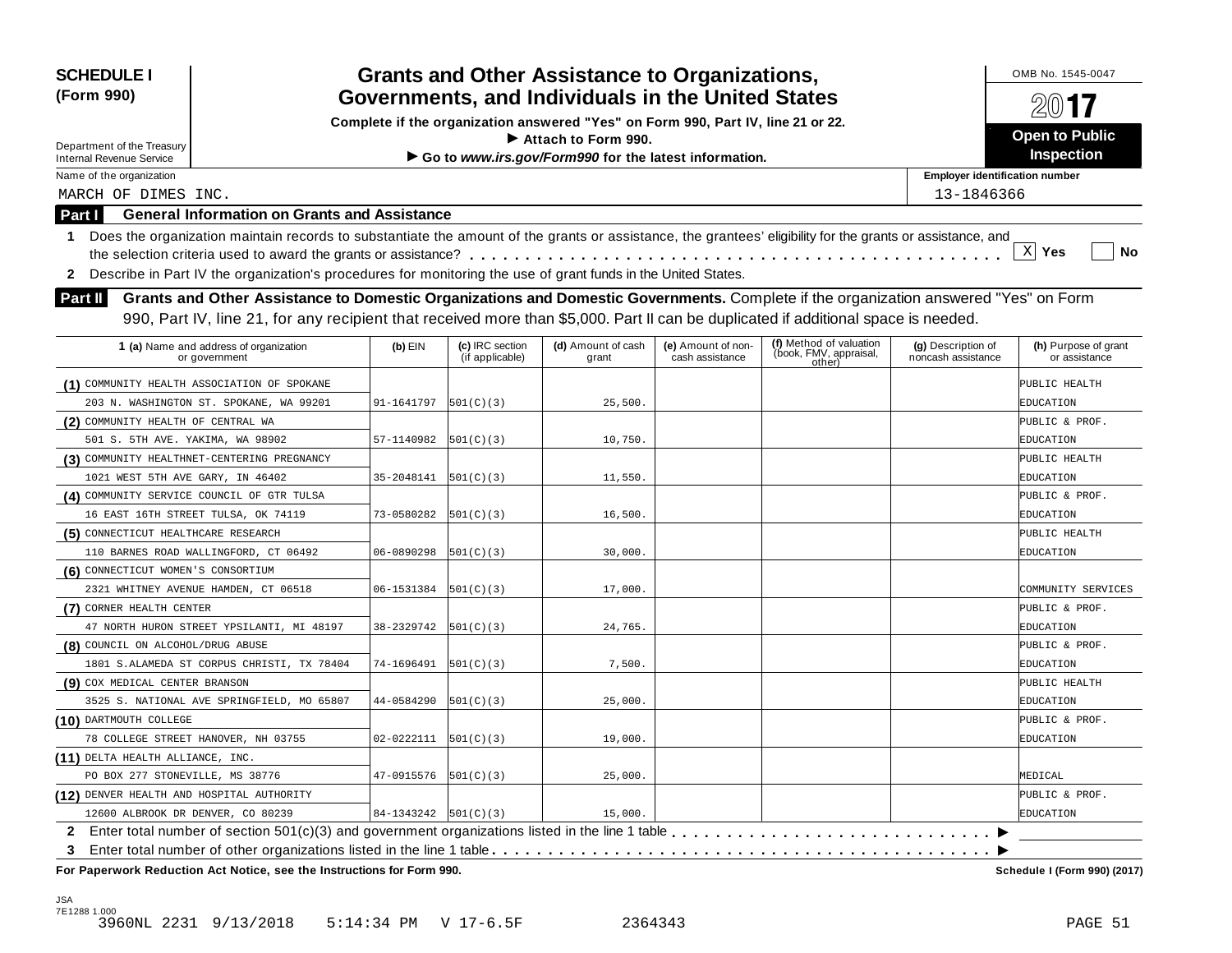| (Form 990)                                  | <b>Grants and Other Assistance to Organizations,</b><br><b>SCHEDULE I</b><br>Governments, and Individuals in the United States                             |                        |                                    |                                                                                  |                                       |                                                             |                                          |                                       |  |
|---------------------------------------------|------------------------------------------------------------------------------------------------------------------------------------------------------------|------------------------|------------------------------------|----------------------------------------------------------------------------------|---------------------------------------|-------------------------------------------------------------|------------------------------------------|---------------------------------------|--|
|                                             |                                                                                                                                                            |                        |                                    | Complete if the organization answered "Yes" on Form 990, Part IV, line 21 or 22. |                                       |                                                             |                                          | 20017                                 |  |
| Department of the Treasury                  |                                                                                                                                                            |                        |                                    | $\blacktriangleright$ Attach to Form 990.                                        |                                       |                                                             |                                          | <b>Open to Public</b>                 |  |
| <b>Internal Revenue Service</b>             |                                                                                                                                                            |                        |                                    | Go to www.irs.gov/Form990 for the latest information.                            |                                       |                                                             |                                          | Inspection                            |  |
| Name of the organization                    |                                                                                                                                                            |                        |                                    |                                                                                  |                                       |                                                             | <b>Employer identification number</b>    |                                       |  |
| MARCH OF DIMES INC.                         |                                                                                                                                                            |                        |                                    |                                                                                  |                                       |                                                             | 13-1846366                               |                                       |  |
| Part I                                      | <b>General Information on Grants and Assistance</b>                                                                                                        |                        |                                    |                                                                                  |                                       |                                                             |                                          |                                       |  |
| -1.                                         | Does the organization maintain records to substantiate the amount of the grants or assistance, the grantees' eligibility for the grants or assistance, and |                        |                                    |                                                                                  |                                       |                                                             |                                          |                                       |  |
|                                             |                                                                                                                                                            |                        |                                    |                                                                                  |                                       |                                                             |                                          | $\mathbf{x}$<br>Yes<br>No             |  |
| 2                                           | Describe in Part IV the organization's procedures for monitoring the use of grant funds in the United States.                                              |                        |                                    |                                                                                  |                                       |                                                             |                                          |                                       |  |
| <b>Part II</b>                              | Grants and Other Assistance to Domestic Organizations and Domestic Governments. Complete if the organization answered "Yes" on Form                        |                        |                                    |                                                                                  |                                       |                                                             |                                          |                                       |  |
|                                             | 990, Part IV, line 21, for any recipient that received more than \$5,000. Part II can be duplicated if additional space is needed.                         |                        |                                    |                                                                                  |                                       |                                                             |                                          |                                       |  |
|                                             |                                                                                                                                                            |                        |                                    |                                                                                  |                                       |                                                             |                                          |                                       |  |
|                                             | 1 (a) Name and address of organization<br>or government                                                                                                    | $(b)$ EIN              | (c) IRC section<br>(if applicable) | (d) Amount of cash<br>grant                                                      | (e) Amount of non-<br>cash assistance | (f) Method of valuation<br>(book, FMV, appraisal,<br>other) | (g) Description of<br>noncash assistance | (h) Purpose of grant<br>or assistance |  |
| (1) EAST BAY COMMUNITY ACTION PROGRAM       |                                                                                                                                                            |                        |                                    |                                                                                  |                                       |                                                             |                                          | PUBLIC & PROF.                        |  |
|                                             | 100 BULLOCKS PT AVE E. PROVIDENCE, RI 02915                                                                                                                | 05-0310024             | 501(C)(3)                          | 6,000.                                                                           |                                       |                                                             |                                          | EDUCATION                             |  |
| (2) EAST TENNESSEE STATE UNIVERSITY         |                                                                                                                                                            |                        |                                    |                                                                                  |                                       |                                                             |                                          | PUBLIC HEALTH                         |  |
|                                             | P.O. BOX 70565 JOHNSON CITY, TN 37614                                                                                                                      | 62-6021046             | TENNESSEE                          | 27,500                                                                           |                                       |                                                             |                                          | EDUCATION                             |  |
| (3) EL CENTRO DE CORAZON                    |                                                                                                                                                            |                        |                                    |                                                                                  |                                       |                                                             |                                          | PUBLIC & PROF.                        |  |
| 5001 NAVIGATION HOUSTON, TX 77223           |                                                                                                                                                            | 76-0442781             | 501(C)(3)                          | 6,000.                                                                           |                                       |                                                             |                                          | EDUCATION                             |  |
| (4) ERIE FAMILY HEALTH CENTER, INC          |                                                                                                                                                            |                        |                                    |                                                                                  |                                       |                                                             |                                          | PUBLIC & PROF.                        |  |
|                                             | 1701 WEST SUPERIOR STR CHICAGO, IL 60622                                                                                                                   | 36-3088628             | 501(C)(3)                          | 12,500                                                                           |                                       |                                                             |                                          | EDUCATION                             |  |
| (5) ESCAMBIA COUNTY HEALTHY START COALITION |                                                                                                                                                            |                        |                                    |                                                                                  |                                       |                                                             |                                          | PUBLIC & PROF.                        |  |
|                                             | 1804 W. GARDEN ST. PENSACOLA, FL 32502                                                                                                                     | 59-3151838             | 501(C)(3)                          | 16,000                                                                           |                                       |                                                             |                                          | EDUCATION                             |  |
| (6) ESKENAZI HEALTH                         |                                                                                                                                                            |                        |                                    |                                                                                  |                                       |                                                             |                                          | PUBLIC HEALTH                         |  |
|                                             | 740 ESKENAZI AVE. INDIANAPOLIS, IN 46202                                                                                                                   | 35-6005697             | 501(C)(3)                          | 18,750                                                                           |                                       |                                                             |                                          | EDUCATION                             |  |
| (7) ETA IOTA ZETA EDUCATION FOUNDATION      |                                                                                                                                                            |                        |                                    |                                                                                  |                                       |                                                             |                                          | PUBLIC & PROF.                        |  |
|                                             | 8500 DYER SUITE 32A EL PASO, TX 79904                                                                                                                      | 31-1654901             | 501(C)(7)                          | 6,000.                                                                           |                                       |                                                             |                                          | EDUCATION                             |  |
| (8) FAMILY HEALTH CENTER OF WORCES          |                                                                                                                                                            |                        |                                    |                                                                                  |                                       |                                                             |                                          | PUBLIC & PROF.                        |  |
| 26 OUEEN STREET WORCESTER, MA 01610         |                                                                                                                                                            | 04-2485308             | 501(C)(3)                          | 9,000.                                                                           |                                       |                                                             |                                          | EDUCATION                             |  |
| $(9)$ FASEB                                 |                                                                                                                                                            |                        |                                    |                                                                                  |                                       |                                                             |                                          | RESEARCH &                            |  |
|                                             | 9650 ROCKVILLE PIKE BETHSEDA, MD 20814                                                                                                                     | 52-0700497             | 501(C)(3)                          | 15,000                                                                           |                                       |                                                             |                                          | MEDICAL                               |  |
| (10) FOUNDATION FOR THE NIH                 |                                                                                                                                                            |                        |                                    |                                                                                  |                                       |                                                             |                                          | RESEARCH &                            |  |
| 1 CLOISTER COURT BETHESDA, MD 20814         |                                                                                                                                                            | 52-1986675             | 501(C)(3)                          | 20,000.                                                                          |                                       |                                                             |                                          | MEDICAL                               |  |
| (11) FRANCISCAN MEDICAL GROUP               |                                                                                                                                                            |                        |                                    |                                                                                  |                                       |                                                             |                                          | PUBLIC HEALTH                         |  |
| 1717 SOUTH J ST. TACOMA, WA 98405           |                                                                                                                                                            | 91-1939739             | 501(C)(3)                          | 12,250.                                                                          |                                       |                                                             |                                          | EDUCATION                             |  |
| (12) GENTLE STORK CHILDBIRTH SERVICE        |                                                                                                                                                            |                        |                                    |                                                                                  |                                       |                                                             |                                          |                                       |  |
|                                             | 7202 GARLAND AVENUE TAKOMA PARK, MD 20912                                                                                                                  | $31-1790142$ 501(C)(3) |                                    | 5,500.                                                                           |                                       |                                                             |                                          | COMMUNITY SERVICES                    |  |
|                                             |                                                                                                                                                            |                        |                                    |                                                                                  |                                       |                                                             |                                          |                                       |  |
| 3                                           | For Paperwork Reduction Act Notice, see the Instructions for Form 990.                                                                                     |                        |                                    |                                                                                  |                                       |                                                             |                                          | Schedule I (Form 990) (2017)          |  |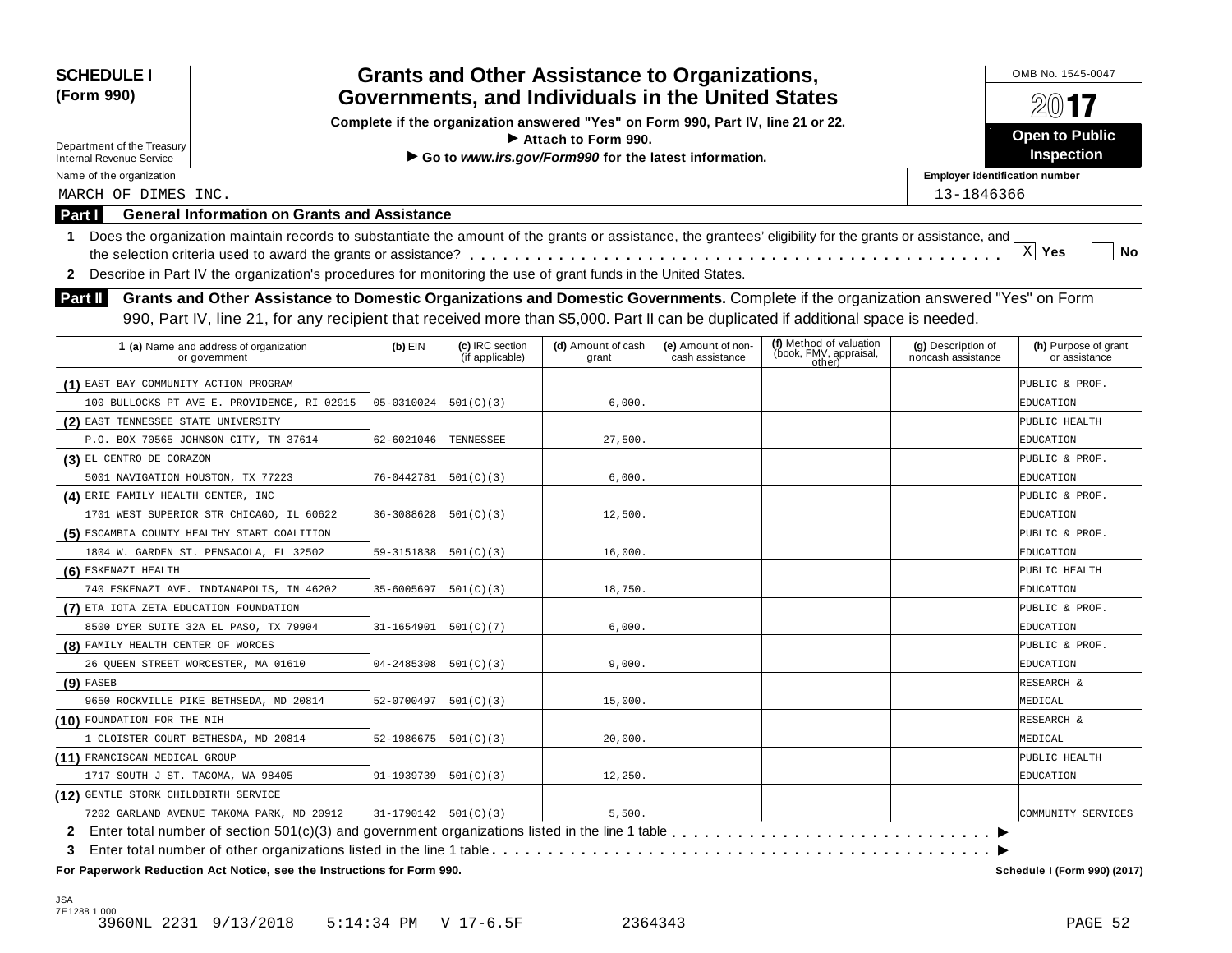| <b>SCHEDULE I</b><br>(Form 990)           | <b>Grants and Other Assistance to Organizations,</b><br>Governments, and Individuals in the United States                                                  |                              | OMB No. 1545-0047<br>20017         |                                                                                  |                                       |                                  |                                          |                                       |
|-------------------------------------------|------------------------------------------------------------------------------------------------------------------------------------------------------------|------------------------------|------------------------------------|----------------------------------------------------------------------------------|---------------------------------------|----------------------------------|------------------------------------------|---------------------------------------|
|                                           |                                                                                                                                                            |                              |                                    | Complete if the organization answered "Yes" on Form 990, Part IV, line 21 or 22. |                                       |                                  |                                          |                                       |
| Department of the Treasury                |                                                                                                                                                            |                              |                                    | $\blacktriangleright$ Attach to Form 990.                                        |                                       |                                  |                                          | <b>Open to Public</b>                 |
| <b>Internal Revenue Service</b>           |                                                                                                                                                            |                              |                                    | Go to www.irs.gov/Form990 for the latest information.                            |                                       |                                  |                                          | Inspection                            |
| Name of the organization                  |                                                                                                                                                            |                              |                                    |                                                                                  |                                       |                                  | <b>Employer identification number</b>    |                                       |
| MARCH OF DIMES INC.                       |                                                                                                                                                            |                              |                                    |                                                                                  |                                       |                                  | 13-1846366                               |                                       |
| Part I                                    | <b>General Information on Grants and Assistance</b>                                                                                                        |                              |                                    |                                                                                  |                                       |                                  |                                          |                                       |
| -1.                                       | Does the organization maintain records to substantiate the amount of the grants or assistance, the grantees' eligibility for the grants or assistance, and |                              |                                    |                                                                                  |                                       |                                  |                                          |                                       |
|                                           |                                                                                                                                                            |                              |                                    |                                                                                  |                                       |                                  |                                          | $\mathbf{x}$<br>Yes<br>No             |
| 2                                         | Describe in Part IV the organization's procedures for monitoring the use of grant funds in the United States.                                              |                              |                                    |                                                                                  |                                       |                                  |                                          |                                       |
| <b>Part II</b>                            | Grants and Other Assistance to Domestic Organizations and Domestic Governments. Complete if the organization answered "Yes" on Form                        |                              |                                    |                                                                                  |                                       |                                  |                                          |                                       |
|                                           | 990, Part IV, line 21, for any recipient that received more than \$5,000. Part II can be duplicated if additional space is needed.                         |                              |                                    |                                                                                  |                                       |                                  |                                          |                                       |
|                                           |                                                                                                                                                            |                              |                                    |                                                                                  |                                       | (f) Method of valuation          |                                          |                                       |
|                                           | 1 (a) Name and address of organization<br>or government                                                                                                    | $(b)$ EIN                    | (c) IRC section<br>(if applicable) | (d) Amount of cash<br>grant                                                      | (e) Amount of non-<br>cash assistance | (book, FMV, appraisal,<br>other) | (g) Description of<br>noncash assistance | (h) Purpose of grant<br>or assistance |
| (1) GEORGIA DEPARTMENT OF PUBLIC HEALTH   |                                                                                                                                                            |                              |                                    |                                                                                  |                                       |                                  |                                          | PUBLIC HEALTH                         |
| 2 PEACHTREE ST. ATLANTA, GA 30303         |                                                                                                                                                            | 90-0676388                   | 501(C)(3)                          | 45,000.                                                                          |                                       |                                  |                                          | EDUCATION                             |
| (2) GOOD SAMARITAN HOSPITAL FOUNDATION    |                                                                                                                                                            |                              |                                    |                                                                                  |                                       |                                  |                                          | PUBLIC HEALTH                         |
|                                           | 375 DIXMYTH AVENUE CINCINNATI, OH 45220                                                                                                                    | 31-1206047                   | 501(C)(3)                          | 25,000                                                                           |                                       |                                  |                                          | EDUCATION                             |
|                                           | (3) GOODWILL INDUSTRIES OF CENTRAL INDIANA                                                                                                                 |                              |                                    |                                                                                  |                                       |                                  |                                          | PUBLIC & PROF.                        |
|                                           | 1635 W. MICHIGAN ST INDIANAPOLIS, IN 46222                                                                                                                 | 35-0893506                   | 501(C)(3)                          | 32,820                                                                           |                                       |                                  |                                          | EDUCATION                             |
| (4) GORDON RESEARCH CONFERENCES           |                                                                                                                                                            |                              |                                    |                                                                                  |                                       |                                  |                                          | RESEARCH &                            |
|                                           | P.O. BOX 984 W. KINGSTON, RI 02892                                                                                                                         | 05-0300482                   | 501(C)(3)                          | 20,000                                                                           |                                       |                                  |                                          | MEDICAL                               |
|                                           | (5) GREAT RIVER PHYSICIANS AND CLINICS, INC.                                                                                                               |                              |                                    |                                                                                  |                                       |                                  |                                          | PUBLIC HEALTH                         |
|                                           | 1223 S. GEAR AVE W. BURLINGTON, IA 52655                                                                                                                   | 42-1307141                   |                                    | 10,000                                                                           |                                       |                                  |                                          | EDUCATION                             |
| (6) GREATER PRINCE WILLIAM COMMUN. CENTER |                                                                                                                                                            |                              |                                    |                                                                                  |                                       |                                  |                                          | PUBLIC HEALTH                         |
|                                           | 4379 RIDGEWOOD CENTER WOODBRIDGE, VA 22912                                                                                                                 | 83-0435138                   | 501(C)(3)                          | 7,850.                                                                           |                                       |                                  |                                          | EDUCATION                             |
| (7) GREENVILLE HEALTH SYSTEM              |                                                                                                                                                            |                              |                                    |                                                                                  |                                       |                                  |                                          |                                       |
|                                           | 701 GROVE RD. GREENVILLE, SC 29605                                                                                                                         | 57-6007863                   | 501(C)(3)                          | 25,000                                                                           |                                       |                                  |                                          | COMMUNITY SERVICES                    |
| (8) GUILFORD CHILD DEVELOPMENT            |                                                                                                                                                            |                              |                                    |                                                                                  |                                       |                                  |                                          | PUBLIC & PROF.                        |
|                                           | 1200 ARLINGTON STREET GREENSBORO, NC 27406                                                                                                                 | 56-0863474                   | 501(C)(3)                          | 22,500                                                                           |                                       |                                  |                                          | EDUCATION                             |
| (9) HARRIS HEALTH SYSTEM                  |                                                                                                                                                            |                              |                                    |                                                                                  |                                       |                                  |                                          | PUBLIC & PROF.                        |
|                                           | 5656 KELLY STREET HOUSTON, TX 77026                                                                                                                        | 74-1536936                   | TX COUNTY AGEN                     | 7,500.                                                                           |                                       |                                  |                                          | EDUCATION                             |
| (10) HEALTHY BABY NETWORK                 |                                                                                                                                                            |                              |                                    |                                                                                  |                                       |                                  |                                          |                                       |
| 693 EAST AVE ROCHESTER, NY 14607          |                                                                                                                                                            | 16-1509322                   | 501(C)(3)                          | 50,000.                                                                          |                                       |                                  |                                          | COMMUNITY SERVICES                    |
|                                           | (11) HEALTHY COMMUNITIES OF THE CAPITAL AREA                                                                                                               |                              |                                    |                                                                                  |                                       |                                  |                                          | PUBLIC HEALTH                         |
|                                           | 36 BRUNSWICK AVENUE GARDINER, ME 04345                                                                                                                     | 41-2097383                   | 501(C)(3)                          | 20,000.                                                                          |                                       |                                  |                                          | EDUCATION                             |
| (12) HEALTHY MOTHERS HEALTHY BABIES       |                                                                                                                                                            |                              |                                    |                                                                                  |                                       |                                  |                                          | PUBLIC & PROF.                        |
|                                           | 4601 LAKE WORTH ROAD GREENACRES, FL 33463                                                                                                                  | $59 - 2657051$   $501(C)(3)$ |                                    | 16,000.                                                                          |                                       |                                  |                                          | EDUCATION                             |
|                                           |                                                                                                                                                            |                              |                                    |                                                                                  |                                       |                                  |                                          |                                       |
| 3                                         |                                                                                                                                                            |                              |                                    |                                                                                  |                                       |                                  |                                          |                                       |
|                                           | For Paperwork Reduction Act Notice, see the Instructions for Form 990.                                                                                     |                              |                                    |                                                                                  |                                       |                                  |                                          | Schedule I (Form 990) (2017)          |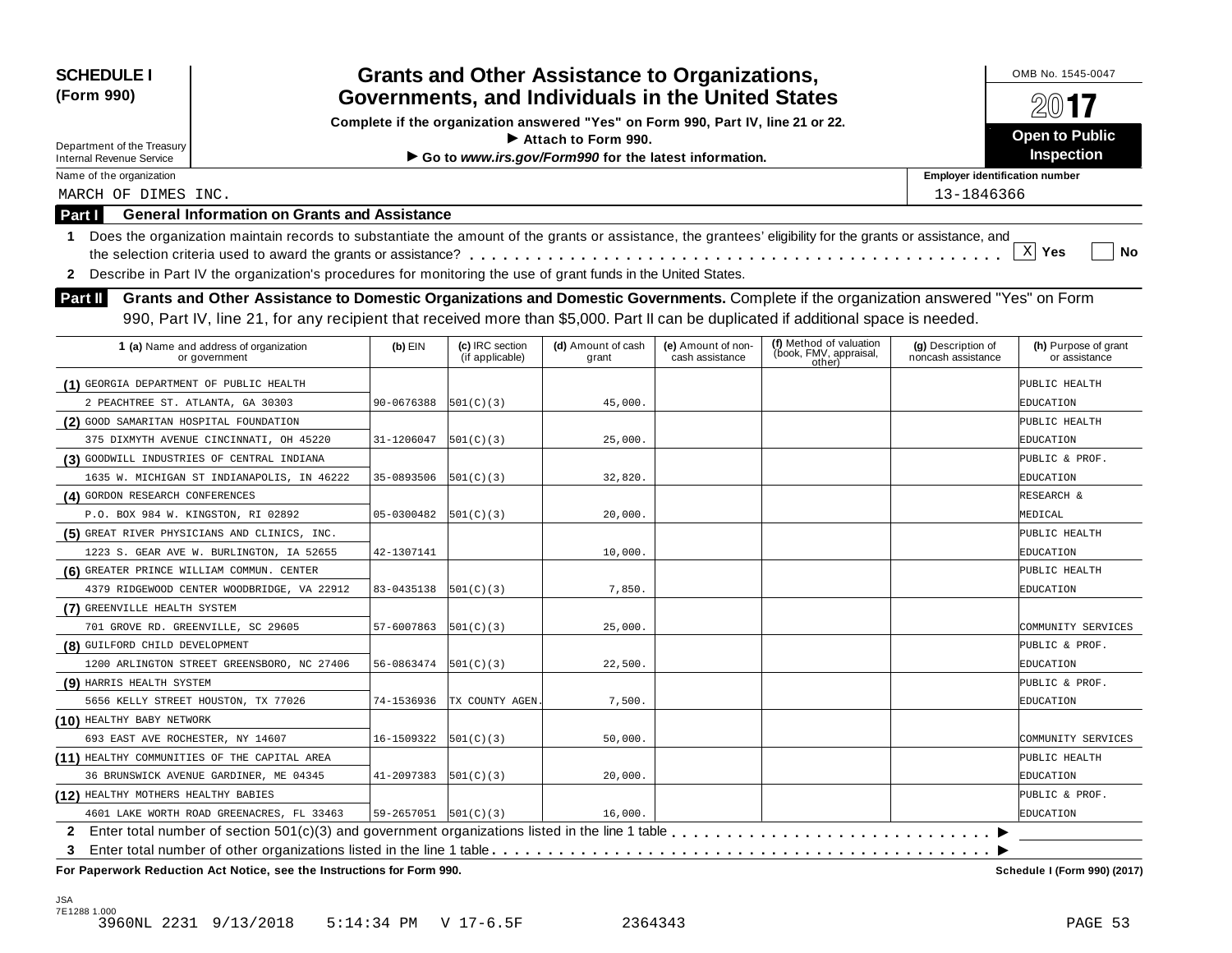| <b>SCHEDULE I</b><br>(Form 990)         | <b>Grants and Other Assistance to Organizations,</b><br>Governments, and Individuals in the United States                                                                                                                                                                 |            |                                    |                                                                                  |                                       |                                                             |                                          |                                       |  |
|-----------------------------------------|---------------------------------------------------------------------------------------------------------------------------------------------------------------------------------------------------------------------------------------------------------------------------|------------|------------------------------------|----------------------------------------------------------------------------------|---------------------------------------|-------------------------------------------------------------|------------------------------------------|---------------------------------------|--|
|                                         |                                                                                                                                                                                                                                                                           |            |                                    | Complete if the organization answered "Yes" on Form 990, Part IV, line 21 or 22. |                                       |                                                             |                                          | 20017                                 |  |
| Department of the Treasury              |                                                                                                                                                                                                                                                                           |            |                                    | $\blacktriangleright$ Attach to Form 990.                                        |                                       |                                                             |                                          | <b>Open to Public</b>                 |  |
| <b>Internal Revenue Service</b>         |                                                                                                                                                                                                                                                                           |            |                                    | Go to www.irs.gov/Form990 for the latest information.                            |                                       |                                                             |                                          | Inspection                            |  |
| Name of the organization                |                                                                                                                                                                                                                                                                           |            |                                    |                                                                                  |                                       |                                                             | <b>Employer identification number</b>    |                                       |  |
| MARCH OF DIMES INC.                     |                                                                                                                                                                                                                                                                           |            |                                    |                                                                                  |                                       |                                                             | 13-1846366                               |                                       |  |
| Part I                                  | <b>General Information on Grants and Assistance</b>                                                                                                                                                                                                                       |            |                                    |                                                                                  |                                       |                                                             |                                          |                                       |  |
| -1.                                     | Does the organization maintain records to substantiate the amount of the grants or assistance, the grantees' eligibility for the grants or assistance, and                                                                                                                |            |                                    |                                                                                  |                                       |                                                             |                                          |                                       |  |
|                                         |                                                                                                                                                                                                                                                                           |            |                                    |                                                                                  |                                       |                                                             |                                          | $\mathbf{x}$<br>Yes<br>No             |  |
| 2                                       | Describe in Part IV the organization's procedures for monitoring the use of grant funds in the United States.                                                                                                                                                             |            |                                    |                                                                                  |                                       |                                                             |                                          |                                       |  |
| <b>Part II</b>                          | Grants and Other Assistance to Domestic Organizations and Domestic Governments. Complete if the organization answered "Yes" on Form<br>990, Part IV, line 21, for any recipient that received more than \$5,000. Part II can be duplicated if additional space is needed. |            |                                    |                                                                                  |                                       |                                                             |                                          |                                       |  |
|                                         | 1 (a) Name and address of organization<br>or government                                                                                                                                                                                                                   | $(b)$ EIN  | (c) IRC section<br>(if applicable) | (d) Amount of cash<br>grant                                                      | (e) Amount of non-<br>cash assistance | (f) Method of valuation<br>(book, FMV, appraisal,<br>other) | (g) Description of<br>noncash assistance | (h) Purpose of grant<br>or assistance |  |
| (1) HEALTHY MOTHERS HEALTHY BABIES      |                                                                                                                                                                                                                                                                           |            |                                    |                                                                                  |                                       |                                                             |                                          |                                       |  |
|                                         | 310 PAOAKALANI AVE. HONOLULU, HI 96815                                                                                                                                                                                                                                    | 99-0299264 | 501(C)(3)                          | 7,000.                                                                           |                                       |                                                             |                                          | COMMUNITY SERVICES                    |  |
| (2) HEALTHY START COALITION OF HARDEE   |                                                                                                                                                                                                                                                                           |            |                                    |                                                                                  |                                       |                                                             |                                          | PUBLIC & PROF.                        |  |
|                                         | 650 EAST DAVIDSON STREET BARTOW, FL 33830                                                                                                                                                                                                                                 | 59-3167649 | 501(C)(3)                          | 16,000                                                                           |                                       |                                                             |                                          | EDUCATION                             |  |
|                                         | (3) HEALTHY START COALITION OF HILLSBOROUGH                                                                                                                                                                                                                               |            |                                    |                                                                                  |                                       |                                                             |                                          | PUBLIC & PROF.                        |  |
|                                         | 2806 N. ARMENIA AVE. TAMPA, FL 33607                                                                                                                                                                                                                                      | 59-3127943 | 501(C)(3)                          | 16,000                                                                           |                                       |                                                             |                                          | EDUCATION                             |  |
|                                         | (4) HEALTHY START COALITION OF ORANGE COUNTY                                                                                                                                                                                                                              |            |                                    |                                                                                  |                                       |                                                             |                                          | PUBLIC & PROF.                        |  |
|                                         | 1040 WOODCOCK ROAD ORLANDO, FL 32803                                                                                                                                                                                                                                      | 59-3125675 | 501(C)(3)                          | 16,000                                                                           |                                       |                                                             |                                          | EDUCATION                             |  |
| (5) HEALTHY START COALITION OF SARASOTA |                                                                                                                                                                                                                                                                           |            |                                    |                                                                                  |                                       |                                                             |                                          | PUBLIC & PROF.                        |  |
|                                         | 1750 17TH ST, BLDG A SARASOTA, FL 34234                                                                                                                                                                                                                                   | 31-1591167 | 501(C)(3)                          | 16,000                                                                           |                                       |                                                             |                                          | EDUCATION                             |  |
|                                         | (6) HEALTHY START COALITION OF SOUTHWEST FL                                                                                                                                                                                                                               |            |                                    |                                                                                  |                                       |                                                             |                                          | PUBLIC & PROF.                        |  |
|                                         | 1921 JEFFERSON AVE. FORT MYERS, FL 33901                                                                                                                                                                                                                                  | 65-0378720 | 501(C)(3)                          | 16,000                                                                           |                                       |                                                             |                                          | EDUCATION                             |  |
| (7) HEALTHY START OF NORTH CENTRAL      |                                                                                                                                                                                                                                                                           |            |                                    |                                                                                  |                                       |                                                             |                                          | PUBLIC & PROF.                        |  |
|                                         | 1785 NW 80TH BLVD GAINESVILLE, FL 32606                                                                                                                                                                                                                                   | 59-3118984 | 501(C)(3)                          | 16,000                                                                           |                                       |                                                             |                                          | EDUCATION                             |  |
| (8) HEART OF TEXAS COMMUNITY CENTER     |                                                                                                                                                                                                                                                                           |            |                                    |                                                                                  |                                       |                                                             |                                          | PUBLIC & PROF.                        |  |
|                                         | 1600 PROVIDENCE DRIVE WACO, TX 76707                                                                                                                                                                                                                                      | 74-2867580 | 501(C)(3)                          | 6,750.                                                                           |                                       |                                                             |                                          | EDUCATION                             |  |
| (9) HEKTOEN INSTITUTE, LLC              |                                                                                                                                                                                                                                                                           |            |                                    |                                                                                  |                                       |                                                             |                                          | PUBLIC & PROF.                        |  |
|                                         | 2240 W. OGDEN AVE., 2N CHICAGO, IL 60612                                                                                                                                                                                                                                  | 36-2244897 | 501(C)(3)                          | 10,000                                                                           |                                       |                                                             |                                          | EDUCATION                             |  |
| (10) HOLY FAMILY SERVICES               |                                                                                                                                                                                                                                                                           |            |                                    |                                                                                  |                                       |                                                             |                                          | PUBLIC & PROF.                        |  |
| 5819 NORTH FM88 WESLACO, TX 78596       |                                                                                                                                                                                                                                                                           | 74-2282624 | 501(C)(3)                          | 10,500.                                                                          |                                       |                                                             |                                          | EDUCATION                             |  |
| (11) HOPE CLINIC FOR WOMEN              |                                                                                                                                                                                                                                                                           |            |                                    |                                                                                  |                                       |                                                             |                                          | PUBLIC HEALTH                         |  |
| 1810 HAYES ST. NASHVILLE, TN 37203      |                                                                                                                                                                                                                                                                           | 62-1164825 | 501(C)(3)                          | 22,500.                                                                          |                                       |                                                             |                                          | EDUCATION                             |  |
| (12) HOUCK TRANSIT ADVERTISING          |                                                                                                                                                                                                                                                                           |            |                                    |                                                                                  |                                       |                                                             |                                          | PUBLIC HEALTH                         |  |
|                                         | 1025 TOMLYN AVE., #100 SAINT PAUL, MN 55126                                                                                                                                                                                                                               | 41-1740703 |                                    | 7,565.                                                                           |                                       |                                                             |                                          | EDUCATION                             |  |
|                                         |                                                                                                                                                                                                                                                                           |            |                                    |                                                                                  |                                       |                                                             |                                          |                                       |  |
| 3                                       | For Paperwork Reduction Act Notice, see the Instructions for Form 990.                                                                                                                                                                                                    |            |                                    |                                                                                  |                                       |                                                             |                                          |                                       |  |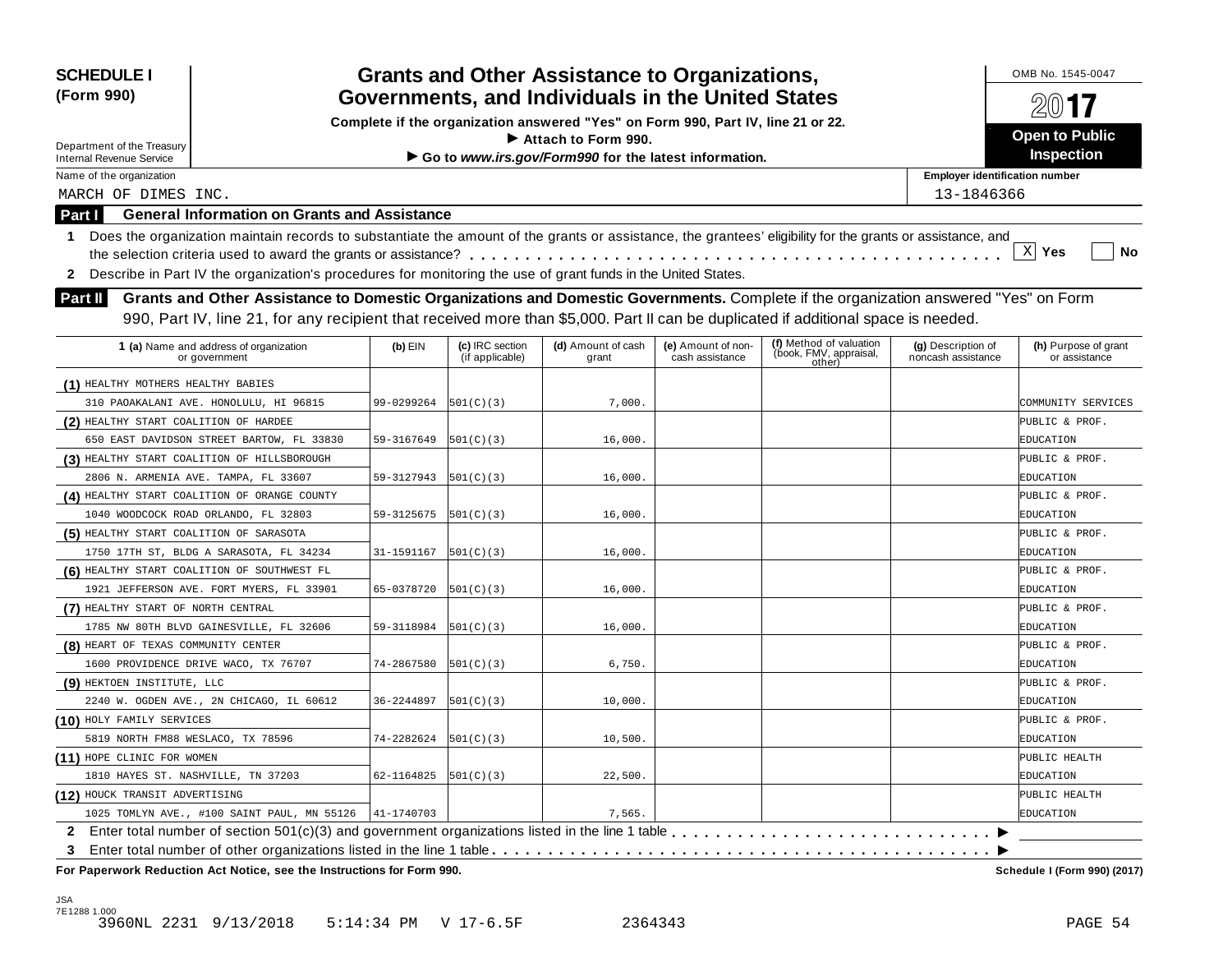| <b>SCHEDULE I</b><br>(Form 990)                                             |                                                                                                                                                                                                                                                                           |                            |                                    | <b>Grants and Other Assistance to Organizations,</b><br>Governments, and Individuals in the United States |                                       |                                                             |                                          | OMB No. 1545-0047                     |
|-----------------------------------------------------------------------------|---------------------------------------------------------------------------------------------------------------------------------------------------------------------------------------------------------------------------------------------------------------------------|----------------------------|------------------------------------|-----------------------------------------------------------------------------------------------------------|---------------------------------------|-------------------------------------------------------------|------------------------------------------|---------------------------------------|
|                                                                             |                                                                                                                                                                                                                                                                           |                            |                                    | Complete if the organization answered "Yes" on Form 990, Part IV, line 21 or 22.                          |                                       |                                                             |                                          |                                       |
|                                                                             |                                                                                                                                                                                                                                                                           |                            |                                    | $\blacktriangleright$ Attach to Form 990.                                                                 |                                       |                                                             |                                          | <b>Open to Public</b>                 |
| Department of the Treasury<br><b>Internal Revenue Service</b>               |                                                                                                                                                                                                                                                                           |                            |                                    | Go to www.irs.gov/Form990 for the latest information.                                                     |                                       |                                                             |                                          | <b>Inspection</b>                     |
| Name of the organization                                                    |                                                                                                                                                                                                                                                                           |                            |                                    |                                                                                                           |                                       |                                                             | <b>Employer identification number</b>    |                                       |
| MARCH OF DIMES INC.                                                         |                                                                                                                                                                                                                                                                           |                            |                                    |                                                                                                           |                                       |                                                             | 13-1846366                               |                                       |
| Part I                                                                      | <b>General Information on Grants and Assistance</b>                                                                                                                                                                                                                       |                            |                                    |                                                                                                           |                                       |                                                             |                                          |                                       |
| $\mathbf 1$                                                                 | Does the organization maintain records to substantiate the amount of the grants or assistance, the grantees' eligibility for the grants or assistance, and                                                                                                                |                            |                                    |                                                                                                           |                                       |                                                             |                                          |                                       |
|                                                                             |                                                                                                                                                                                                                                                                           |                            |                                    |                                                                                                           |                                       |                                                             |                                          | $\mathbf{x}$<br>Yes<br>No             |
| $\mathbf{2}$                                                                | Describe in Part IV the organization's procedures for monitoring the use of grant funds in the United States.                                                                                                                                                             |                            |                                    |                                                                                                           |                                       |                                                             |                                          |                                       |
| <b>Part II</b>                                                              | Grants and Other Assistance to Domestic Organizations and Domestic Governments. Complete if the organization answered "Yes" on Form<br>990, Part IV, line 21, for any recipient that received more than \$5,000. Part II can be duplicated if additional space is needed. |                            |                                    |                                                                                                           |                                       |                                                             |                                          |                                       |
| 1 (a) Name and address of organization<br>or government                     |                                                                                                                                                                                                                                                                           | $(b)$ EIN                  | (c) IRC section<br>(if applicable) | (d) Amount of cash<br>grant                                                                               | (e) Amount of non-<br>cash assistance | (f) Method of valuation<br>(book, FMV, appraisal,<br>other) | (g) Description of<br>noncash assistance | (h) Purpose of grant<br>or assistance |
| (1) HOUSTON HEALTHCARE                                                      |                                                                                                                                                                                                                                                                           |                            |                                    |                                                                                                           |                                       |                                                             |                                          |                                       |
|                                                                             | 233 N. HOUSTON ROAD WARNER ROBINS, GA 31093                                                                                                                                                                                                                               | 58-0833515                 | 501(C)(3)                          | 38,000.                                                                                                   |                                       |                                                             |                                          | COMMUNITY SERVICES                    |
| (2) ICAHN SCHOOL OF MEDICINE AT MOUNT SINAI                                 |                                                                                                                                                                                                                                                                           |                            |                                    |                                                                                                           |                                       |                                                             |                                          | RESEARCH &                            |
|                                                                             | ONE GUSTAVE L. LEVY PL. NEW YORK, NY 10029                                                                                                                                                                                                                                | 13-6171197                 | 501(C)(3)                          | 150,000.                                                                                                  |                                       |                                                             |                                          | MEDICAL                               |
| (3) INSTITUTE FOR FAMILY HEALTH                                             |                                                                                                                                                                                                                                                                           |                            |                                    |                                                                                                           |                                       |                                                             |                                          |                                       |
| 16 EAST 16TH STREET NEW YORK, NY 10003                                      |                                                                                                                                                                                                                                                                           | 13-3273402                 | 501(C)(3)                          | 39,174.                                                                                                   |                                       |                                                             |                                          | COMMUNITY SERVICES                    |
| (4) INTERNATIONAL SOCIETY FOR PRENATAL DIAGNOSI                             |                                                                                                                                                                                                                                                                           |                            |                                    |                                                                                                           |                                       |                                                             |                                          | RESEARCH &                            |
| 154 HANSEN RD CHARLOTTEVILLE, VA 22911                                      |                                                                                                                                                                                                                                                                           | 20-3021146                 | 501(C)(3)                          | 10,000.                                                                                                   |                                       |                                                             |                                          | MEDICAL                               |
| (5) JACKSON LABORATORY                                                      |                                                                                                                                                                                                                                                                           |                            |                                    |                                                                                                           |                                       |                                                             |                                          | RESEARCH &                            |
| 600 MAIN STREET BAR HARBOR, ME 04609                                        |                                                                                                                                                                                                                                                                           | 01-0211513                 | 501(C)(3)                          | 20,000.                                                                                                   |                                       |                                                             |                                          | MEDICAL                               |
| (6) JAMAICA HOSPITAL MEDICAL CENTER                                         |                                                                                                                                                                                                                                                                           |                            |                                    |                                                                                                           |                                       |                                                             |                                          | PUBLIC HEALTH                         |
|                                                                             | 8900 VAN WYCK EXPRESSWAY JAMAICA, NY 11418                                                                                                                                                                                                                                | 11-1631788                 | 501(C)(3)                          | 8,650.                                                                                                    |                                       |                                                             |                                          | EDUCATION                             |
| (7) JERICHO ROAD COMMUNITY HEALTH                                           |                                                                                                                                                                                                                                                                           |                            |                                    |                                                                                                           |                                       |                                                             |                                          |                                       |
| 184 BARTON ST. BUFFALO, NY 14213                                            |                                                                                                                                                                                                                                                                           | 42-1571876                 | 501(C)(3)                          | 25,000.                                                                                                   |                                       |                                                             |                                          | MEDICAL                               |
| (8) JOHNS HOPKINS UNIVERSITY                                                |                                                                                                                                                                                                                                                                           |                            |                                    |                                                                                                           |                                       |                                                             |                                          | RESEARCH &                            |
| 1101 EAST 33RD STREET BALTIMORE, MD 21218                                   |                                                                                                                                                                                                                                                                           | 52-0595110                 | 501(C)(3)                          | 535,000.                                                                                                  |                                       |                                                             |                                          | MEDICAL                               |
| (9) JSI RESEARCH & TRAINING INSTITUTE                                       |                                                                                                                                                                                                                                                                           |                            |                                    |                                                                                                           |                                       |                                                             |                                          | PUBLIC HEALTH                         |
| 44 FARNSWORTH ST. BOSTON, MA 02210                                          |                                                                                                                                                                                                                                                                           | 04-2679824                 | 501(C)(3)                          | 20,000.                                                                                                   |                                       |                                                             |                                          | EDUCATION                             |
| (10) KEYSTONE SUBSTANCE ABUSE SERVICES                                      |                                                                                                                                                                                                                                                                           |                            |                                    |                                                                                                           |                                       |                                                             |                                          |                                       |
| 199 S. HERLONG AVE ROCK HILL, SC 29732                                      |                                                                                                                                                                                                                                                                           | 57-0526943                 | 501(C)(3)                          | 8,000.                                                                                                    |                                       |                                                             |                                          | COMMUNITY SERVICES                    |
| (11) KOKUA KALIHI VALLEY COMP FAMILY                                        |                                                                                                                                                                                                                                                                           |                            |                                    |                                                                                                           |                                       |                                                             |                                          | PUBLIC & PROF.                        |
|                                                                             | 2239 NORTH SCHOOL STREET HONOLULU, HI 96819                                                                                                                                                                                                                               | 99-0149797                 | 501(C)(3)                          | 18,000.                                                                                                   |                                       |                                                             |                                          | EDUCATION                             |
| (12) LAMBDA ZETA COMMUNITY SERVICES                                         |                                                                                                                                                                                                                                                                           |                            |                                    |                                                                                                           |                                       |                                                             |                                          | PUBLIC & PROF.                        |
| P.O BOX 14730 HOUSTON, TX 77221                                             |                                                                                                                                                                                                                                                                           | $76 - 0349151$ $501(C)(3)$ |                                    | 9,500.                                                                                                    |                                       |                                                             |                                          | EDUCATION                             |
| 2.                                                                          |                                                                                                                                                                                                                                                                           |                            |                                    |                                                                                                           |                                       |                                                             |                                          |                                       |
| 3<br>For Paperwork Reduction Act Notice, see the Instructions for Form 990. |                                                                                                                                                                                                                                                                           |                            |                                    |                                                                                                           |                                       |                                                             |                                          | Schedule I (Form 990) (2017)          |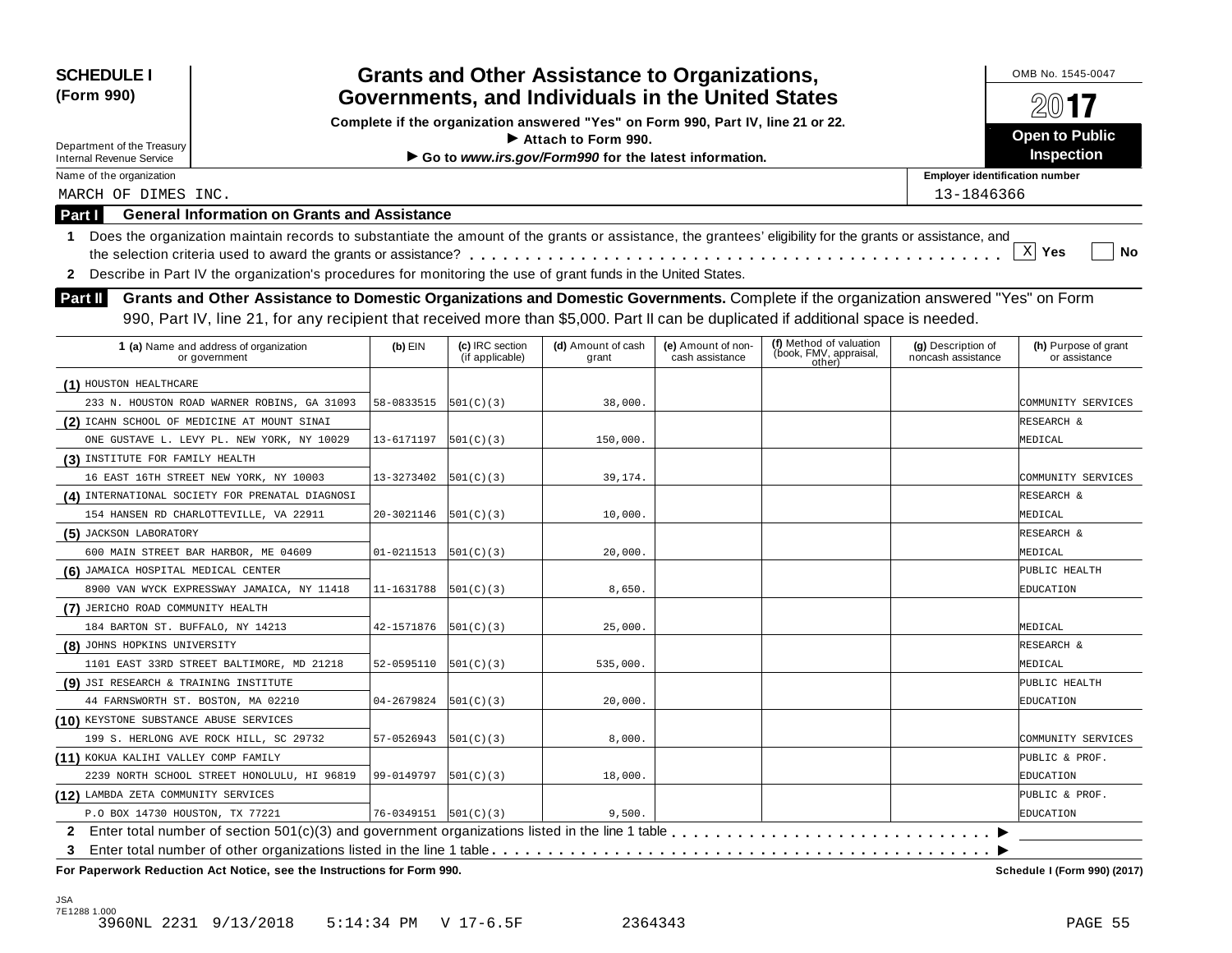| <b>SCHEDULE I</b><br>(Form 990)                                                                                                                                  | <b>Grants and Other Assistance to Organizations,</b><br>Governments, and Individuals in the United States |                                    |                                                                                  |                                       |                                                             |                                          |                                       |  |  |
|------------------------------------------------------------------------------------------------------------------------------------------------------------------|-----------------------------------------------------------------------------------------------------------|------------------------------------|----------------------------------------------------------------------------------|---------------------------------------|-------------------------------------------------------------|------------------------------------------|---------------------------------------|--|--|
|                                                                                                                                                                  |                                                                                                           |                                    | Complete if the organization answered "Yes" on Form 990, Part IV, line 21 or 22. |                                       |                                                             |                                          | $2(0)$ <b>17</b>                      |  |  |
| Department of the Treasury                                                                                                                                       |                                                                                                           |                                    | Attach to Form 990.                                                              |                                       |                                                             |                                          | <b>Open to Public</b>                 |  |  |
| <b>Internal Revenue Service</b>                                                                                                                                  |                                                                                                           |                                    | Go to www.irs.gov/Form990 for the latest information.                            |                                       |                                                             |                                          | Inspection                            |  |  |
| Name of the organization                                                                                                                                         |                                                                                                           |                                    |                                                                                  |                                       |                                                             | <b>Employer identification number</b>    |                                       |  |  |
| MARCH OF DIMES INC.                                                                                                                                              |                                                                                                           |                                    |                                                                                  |                                       |                                                             | 13-1846366                               |                                       |  |  |
| <b>General Information on Grants and Assistance</b><br><b>Part I</b>                                                                                             |                                                                                                           |                                    |                                                                                  |                                       |                                                             |                                          |                                       |  |  |
| Does the organization maintain records to substantiate the amount of the grants or assistance, the grantees' eligibility for the grants or assistance, and<br>1. |                                                                                                           |                                    |                                                                                  |                                       |                                                             |                                          |                                       |  |  |
|                                                                                                                                                                  |                                                                                                           |                                    |                                                                                  |                                       |                                                             |                                          | $\mathbf{x}$<br>Yes<br>No             |  |  |
| Describe in Part IV the organization's procedures for monitoring the use of grant funds in the United States.<br>$\mathbf{2}$                                    |                                                                                                           |                                    |                                                                                  |                                       |                                                             |                                          |                                       |  |  |
| Grants and Other Assistance to Domestic Organizations and Domestic Governments. Complete if the organization answered "Yes" on Form<br>Part II                   |                                                                                                           |                                    |                                                                                  |                                       |                                                             |                                          |                                       |  |  |
| 990, Part IV, line 21, for any recipient that received more than \$5,000. Part II can be duplicated if additional space is needed.                               |                                                                                                           |                                    |                                                                                  |                                       |                                                             |                                          |                                       |  |  |
|                                                                                                                                                                  |                                                                                                           |                                    |                                                                                  |                                       |                                                             |                                          |                                       |  |  |
| 1 (a) Name and address of organization<br>or government                                                                                                          | $(b)$ EIN                                                                                                 | (c) IRC section<br>(if applicable) | (d) Amount of cash<br>grant                                                      | (e) Amount of non-<br>cash assistance | (f) Method of valuation<br>(book, FMV, appraisal,<br>other) | (g) Description of<br>noncash assistance | (h) Purpose of grant<br>or assistance |  |  |
| (1) LE BONHEUR COMMUNITY HEALTH AND WELL                                                                                                                         |                                                                                                           |                                    |                                                                                  |                                       |                                                             |                                          | PUBLIC & PROF.                        |  |  |
| 50 PEABODY PLACE MEMPHIS, TN 38103                                                                                                                               | 62-1251288                                                                                                | 501(C)(3)                          | 21,000.                                                                          |                                       |                                                             |                                          | EDUCATION                             |  |  |
| (2) LEGACY COMMUNITY HEALTH SERVICE                                                                                                                              |                                                                                                           |                                    |                                                                                  |                                       |                                                             |                                          | PUBLIC & PROF.                        |  |  |
| 1415 CALIFORNIA STREET HOUSTON, TX 77006                                                                                                                         | 76-0009637                                                                                                | 501(C)(3)                          | 8,000.                                                                           |                                       |                                                             |                                          | EDUCATION                             |  |  |
| (3) LEXINGTON FAYETTE COUNTY HEALTH                                                                                                                              |                                                                                                           |                                    |                                                                                  |                                       |                                                             |                                          | PUBLIC & PROF.                        |  |  |
| 650 NEWTON PIKE LEXINGTON, KY 40508                                                                                                                              | 61-0920825                                                                                                | 501(C)(3)                          | 10,900                                                                           |                                       |                                                             |                                          | EDUCATION                             |  |  |
| (4) LIFESTEPS COUNCIL ON ALCOHOL AND DRUGS                                                                                                                       |                                                                                                           |                                    |                                                                                  |                                       |                                                             |                                          | PUBLIC & PROF.                        |  |  |
| 2021 MAYS STREET GEORGETOWN, TX 78627                                                                                                                            | 74-1997977                                                                                                | 501(C)(3)                          | 10,000                                                                           |                                       |                                                             |                                          | EDUCATION                             |  |  |
| (5) LOMA LINDA UNIVERSITY                                                                                                                                        |                                                                                                           |                                    |                                                                                  |                                       |                                                             |                                          |                                       |  |  |
| 11145 ANDERSON STREET LOMA LINDA, CA 92354                                                                                                                       | 95-1816009                                                                                                | 501(C)(3)                          | 23,839.                                                                          |                                       |                                                             |                                          | COMMUNITY SERVICES                    |  |  |
| (6) LOUISVILLE-JEFFERSON CO. HEALT                                                                                                                               |                                                                                                           |                                    |                                                                                  |                                       |                                                             |                                          | PUBLIC & PROF.                        |  |  |
| 400 EAST GRAY STREET LOUISVILLE, KY 40202                                                                                                                        | 61-6000860                                                                                                | KY COUNTY AGEN                     | 14,393                                                                           |                                       |                                                             |                                          | EDUCATION                             |  |  |
| (7) MAGEE WOMEN'S RESEARCH INSTITUTE FOUNDATION                                                                                                                  |                                                                                                           |                                    |                                                                                  |                                       |                                                             |                                          | RESEARCH &                            |  |  |
| 3339 WARD STREET PITTSBURGH, PA 15213                                                                                                                            | 25-1462312                                                                                                | 501(C)(3)                          | 10,000                                                                           |                                       |                                                             |                                          | MEDICAL                               |  |  |
| (8) MAINE GENERAL MEDICAL CENTER                                                                                                                                 |                                                                                                           |                                    |                                                                                  |                                       |                                                             |                                          | PUBLIC & PROF.                        |  |  |
| 35 MEDICAL CENTER PKWY AUGUSTA, ME 04330                                                                                                                         | 04-3369653                                                                                                | 501(C)(3)                          | 9,127.                                                                           |                                       |                                                             |                                          | EDUCATION                             |  |  |
| (9) MAMATOTO VILLAGE, INC.                                                                                                                                       |                                                                                                           |                                    |                                                                                  |                                       |                                                             |                                          | PUBLIC & PROF.                        |  |  |
| 311 47TH ST NE WASHINGTON, DC 20019                                                                                                                              | 46-2564702                                                                                                | 501(C)(3)                          | 6,000.                                                                           |                                       |                                                             |                                          | EDUCATION                             |  |  |
| (10) MEMORIAL HEALTH UNIVERSITY MED. CENTER                                                                                                                      |                                                                                                           |                                    |                                                                                  |                                       |                                                             |                                          |                                       |  |  |
| 4750 WATERS AVE SAVANNAH, GA 31404                                                                                                                               | 31-1126469                                                                                                | 501(C)(3)                          | 34,000.                                                                          |                                       |                                                             |                                          | COMMUNITY SERVICES                    |  |  |
| (11) MEMORIAL HERMANN HOSPITAL SYSTEM                                                                                                                            |                                                                                                           |                                    |                                                                                  |                                       |                                                             |                                          | PUBLIC & PROF.                        |  |  |
| 909 FROSTWOOD DR. HOUSTON, TX 77024                                                                                                                              | 74-1152597                                                                                                | 501(C)(3)                          | 7,000.                                                                           |                                       |                                                             |                                          | EDUCATION                             |  |  |
| (12) MEMORIAL SLOAN KETTERING CANCER CENTER                                                                                                                      |                                                                                                           |                                    |                                                                                  |                                       |                                                             |                                          | RESEARCH &                            |  |  |
| 633 THIRD AVENUE NEW YORK, NY 10017                                                                                                                              | 13-1624182   501 (C) (3)                                                                                  |                                    | 250,000.                                                                         |                                       |                                                             |                                          | MEDICAL                               |  |  |
| 2 Enter total number of section 501(c)(3) and government organizations listed in the line 1 table                                                                |                                                                                                           |                                    |                                                                                  |                                       |                                                             |                                          |                                       |  |  |
| 3<br>For Paperwork Reduction Act Notice, see the Instructions for Form 990.                                                                                      |                                                                                                           |                                    |                                                                                  |                                       |                                                             |                                          | Schedule I (Form 990) (2017)          |  |  |

JSA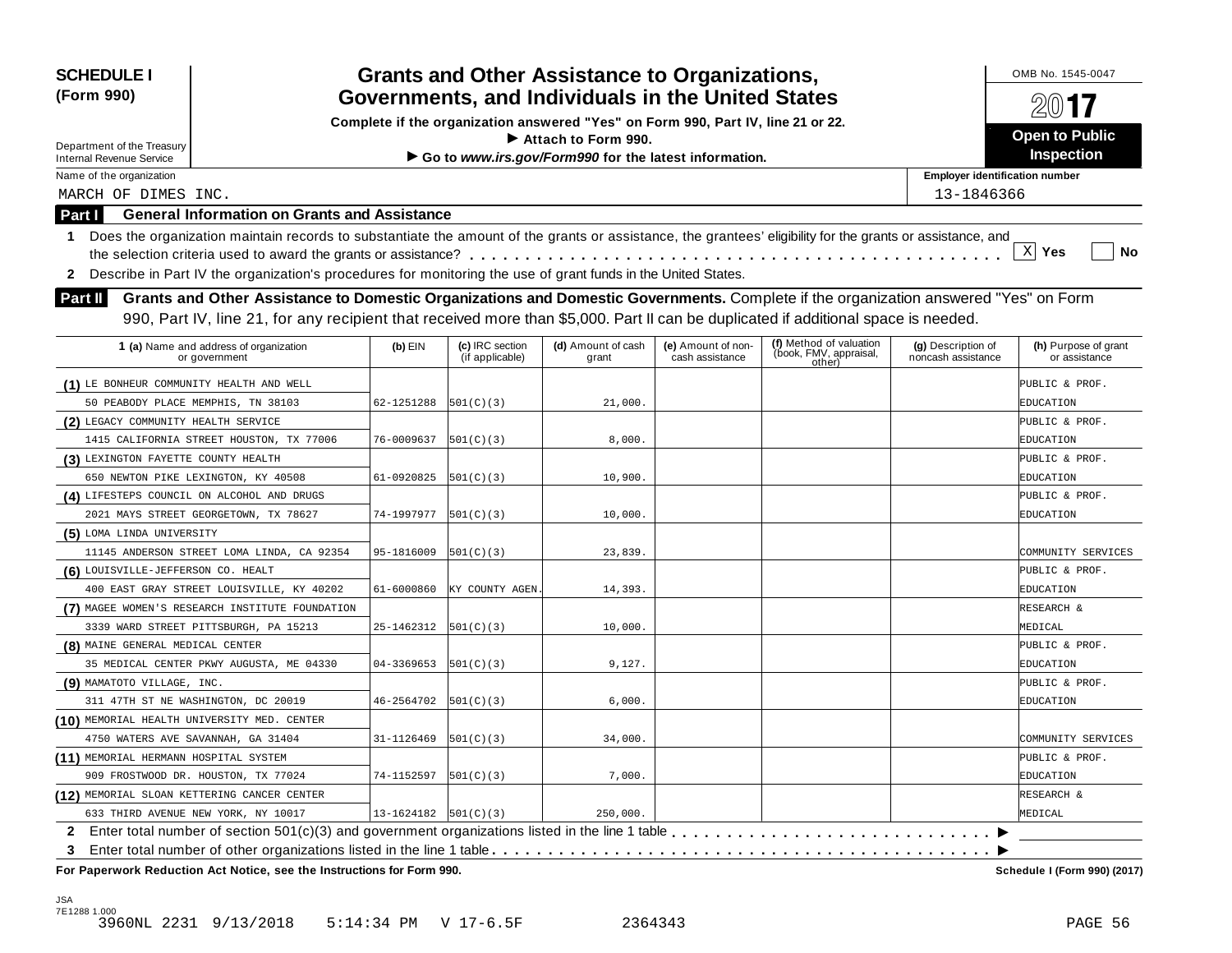| <b>SCHEDULE I</b><br>(Form 990)                                        |                                                                                                                                                            |                            |                                    | <b>Grants and Other Assistance to Organizations,</b><br>Governments, and Individuals in the United States                     |                                       |                                                             |                                          | OMB No. 1545-0047                     |
|------------------------------------------------------------------------|------------------------------------------------------------------------------------------------------------------------------------------------------------|----------------------------|------------------------------------|-------------------------------------------------------------------------------------------------------------------------------|---------------------------------------|-------------------------------------------------------------|------------------------------------------|---------------------------------------|
|                                                                        |                                                                                                                                                            |                            |                                    |                                                                                                                               |                                       |                                                             |                                          |                                       |
|                                                                        |                                                                                                                                                            |                            |                                    | Complete if the organization answered "Yes" on Form 990, Part IV, line 21 or 22.<br>$\blacktriangleright$ Attach to Form 990. |                                       |                                                             |                                          | <b>Open to Public</b>                 |
| Department of the Treasury<br><b>Internal Revenue Service</b>          |                                                                                                                                                            |                            |                                    | Go to www.irs.gov/Form990 for the latest information.                                                                         |                                       |                                                             |                                          | <b>Inspection</b>                     |
| Name of the organization                                               |                                                                                                                                                            |                            |                                    |                                                                                                                               |                                       |                                                             | <b>Employer identification number</b>    |                                       |
| MARCH OF DIMES INC.                                                    |                                                                                                                                                            |                            |                                    |                                                                                                                               |                                       |                                                             | 13-1846366                               |                                       |
| Part I                                                                 | <b>General Information on Grants and Assistance</b>                                                                                                        |                            |                                    |                                                                                                                               |                                       |                                                             |                                          |                                       |
| $\mathbf 1$                                                            | Does the organization maintain records to substantiate the amount of the grants or assistance, the grantees' eligibility for the grants or assistance, and |                            |                                    |                                                                                                                               |                                       |                                                             |                                          |                                       |
|                                                                        |                                                                                                                                                            |                            |                                    |                                                                                                                               |                                       |                                                             |                                          | $\mathbf{x}$<br>Yes<br>No             |
| $\mathbf{2}$                                                           | Describe in Part IV the organization's procedures for monitoring the use of grant funds in the United States.                                              |                            |                                    |                                                                                                                               |                                       |                                                             |                                          |                                       |
| <b>Part II</b>                                                         | Grants and Other Assistance to Domestic Organizations and Domestic Governments. Complete if the organization answered "Yes" on Form                        |                            |                                    |                                                                                                                               |                                       |                                                             |                                          |                                       |
|                                                                        |                                                                                                                                                            |                            |                                    |                                                                                                                               |                                       |                                                             |                                          |                                       |
|                                                                        | 990, Part IV, line 21, for any recipient that received more than \$5,000. Part II can be duplicated if additional space is needed.                         |                            |                                    |                                                                                                                               |                                       |                                                             |                                          |                                       |
| 1 (a) Name and address of organization<br>or government                |                                                                                                                                                            | $(b)$ EIN                  | (c) IRC section<br>(if applicable) | (d) Amount of cash<br>grant                                                                                                   | (e) Amount of non-<br>cash assistance | (f) Method of valuation<br>(book, FMV, appraisal,<br>other) | (g) Description of<br>noncash assistance | (h) Purpose of grant<br>or assistance |
| (1) MENTAL HEALTH AMERICA OF LAKE COUNTY                               |                                                                                                                                                            |                            |                                    |                                                                                                                               |                                       |                                                             |                                          | PUBLIC & PROF.                        |
| 5311 HOHMAN AVENUE HAMMOND, IN 46320                                   |                                                                                                                                                            | 35-1014213                 | 501(C)(3)                          | 11,860.                                                                                                                       |                                       |                                                             |                                          | EDUCATION                             |
| (2) METROHEALTH FOUNDATION                                             |                                                                                                                                                            |                            |                                    |                                                                                                                               |                                       |                                                             |                                          |                                       |
| 2500 METROHEALTH DR. CLEVELAND, OH 44109                               |                                                                                                                                                            | 34-6607695                 | 501(C)(3)                          | 22,000.                                                                                                                       |                                       |                                                             |                                          | PUBLIC HEALTH EDUCAT                  |
| (3) MHA HEALTH RESEARCH & EDUCATION                                    |                                                                                                                                                            |                            |                                    |                                                                                                                               |                                       |                                                             |                                          | PUBLIC & PROF.                        |
| 116 WOODGREEN CROSSING MADISON, MS 39110                               |                                                                                                                                                            | 23-7068714                 | 501(C)(3)                          | 25,000.                                                                                                                       |                                       |                                                             |                                          | EDUCATION                             |
| (4) MICHIGAN DEPARTMENT OF HEALTH                                      |                                                                                                                                                            |                            |                                    |                                                                                                                               |                                       |                                                             |                                          | PUBLIC & PROF.                        |
| 333 SOUTH GRAND BLVD LANSING, MI 48193                                 |                                                                                                                                                            | 38-6000134                 | MICHIGAN                           | 15,000.                                                                                                                       |                                       |                                                             |                                          | EDUCATION                             |
| (5) MIDDLE TENNESSEE STATE UNIVERCITY CENTER                           |                                                                                                                                                            |                            |                                    |                                                                                                                               |                                       |                                                             |                                          | PUBLIC & PROF.                        |
| PO BOX 99 MURFREESBORO, TN 37132                                       |                                                                                                                                                            | 62-6005794                 | TENNESSEE                          | 30,000.                                                                                                                       |                                       |                                                             |                                          | EDUCATION                             |
| (6) MIDLAND MEMORIAL HOSPITAL                                          |                                                                                                                                                            |                            |                                    |                                                                                                                               |                                       |                                                             |                                          | PUBLIC & PROF.                        |
| 400 ROSALIND REDFERN PK. MIDLAND, TX 79701                             |                                                                                                                                                            | 75-1584559                 | 501(C)(3)                          | 8,250.                                                                                                                        |                                       |                                                             |                                          | EDUCATION                             |
| (7) MINNESOTA PERINATAL ORGANIZATION                                   |                                                                                                                                                            |                            |                                    |                                                                                                                               |                                       |                                                             |                                          |                                       |
| 18024 TURTLE COURT COLD SPRINGS, MN 56320                              |                                                                                                                                                            | 41-1377912                 | 501(C)(3)                          | 10,000.                                                                                                                       |                                       |                                                             |                                          | COMMUNITY SERVICES                    |
| (8) MULTICARE HEALTH FOUNDATION                                        |                                                                                                                                                            |                            |                                    |                                                                                                                               |                                       |                                                             |                                          | PUBLIC & PROF.                        |
| P.O. BOX 5296 TACOMA, WA 98415                                         |                                                                                                                                                            | 91-1514257                 | 501(C)(3)                          | 15,600.                                                                                                                       |                                       |                                                             |                                          | EDUCATION                             |
| (9) MULTNOMAH COUNTY HEALTH                                            |                                                                                                                                                            |                            |                                    |                                                                                                                               |                                       |                                                             |                                          | RESEARCH &                            |
| 426 SW STARK ST. PORTLAND, OR 97204                                    |                                                                                                                                                            | 93-6002309                 | 501(C)(3)                          | 14,000.                                                                                                                       |                                       |                                                             |                                          | MEDICAL                               |
| (10) MUNSON HEALTHCARE FOUNDATION                                      |                                                                                                                                                            |                            |                                    |                                                                                                                               |                                       |                                                             |                                          | PUBLIC & PROF.                        |
|                                                                        | 1150 MED CAMPUS DR. TRAVERSE CITY, MI 49684                                                                                                                | 38-2642724                 | 501(C)(3)                          | 33,735.                                                                                                                       |                                       |                                                             |                                          | EDUCATION                             |
| (11) NATIONAL CAMPAIGN TO PREVENT TEEN PREG.                           | 1776 MASSACHUSSETS AVE WASHINGTON, DC 20036                                                                                                                | 52-1974611                 | 501(C)(3)                          | 8,090.                                                                                                                        |                                       |                                                             |                                          | PUBLIC HEALTH<br>EDUCATION            |
| (12) NATIONWIDE CHILDREN'S HOSPITAL                                    |                                                                                                                                                            |                            |                                    |                                                                                                                               |                                       |                                                             |                                          | RESEARCH &                            |
| 700 CHILDREN'S DRIVE COLUMBUS, OH 43205                                |                                                                                                                                                            | $31-6056230$ $ 501(C)(3) $ |                                    | 55,000.                                                                                                                       |                                       |                                                             |                                          | MEDICAL                               |
| 2.                                                                     |                                                                                                                                                            |                            |                                    |                                                                                                                               |                                       |                                                             |                                          |                                       |
| 3                                                                      |                                                                                                                                                            |                            |                                    |                                                                                                                               |                                       |                                                             |                                          |                                       |
| For Paperwork Reduction Act Notice, see the Instructions for Form 990. |                                                                                                                                                            |                            |                                    |                                                                                                                               |                                       |                                                             |                                          | Schedule I (Form 990) (2017)          |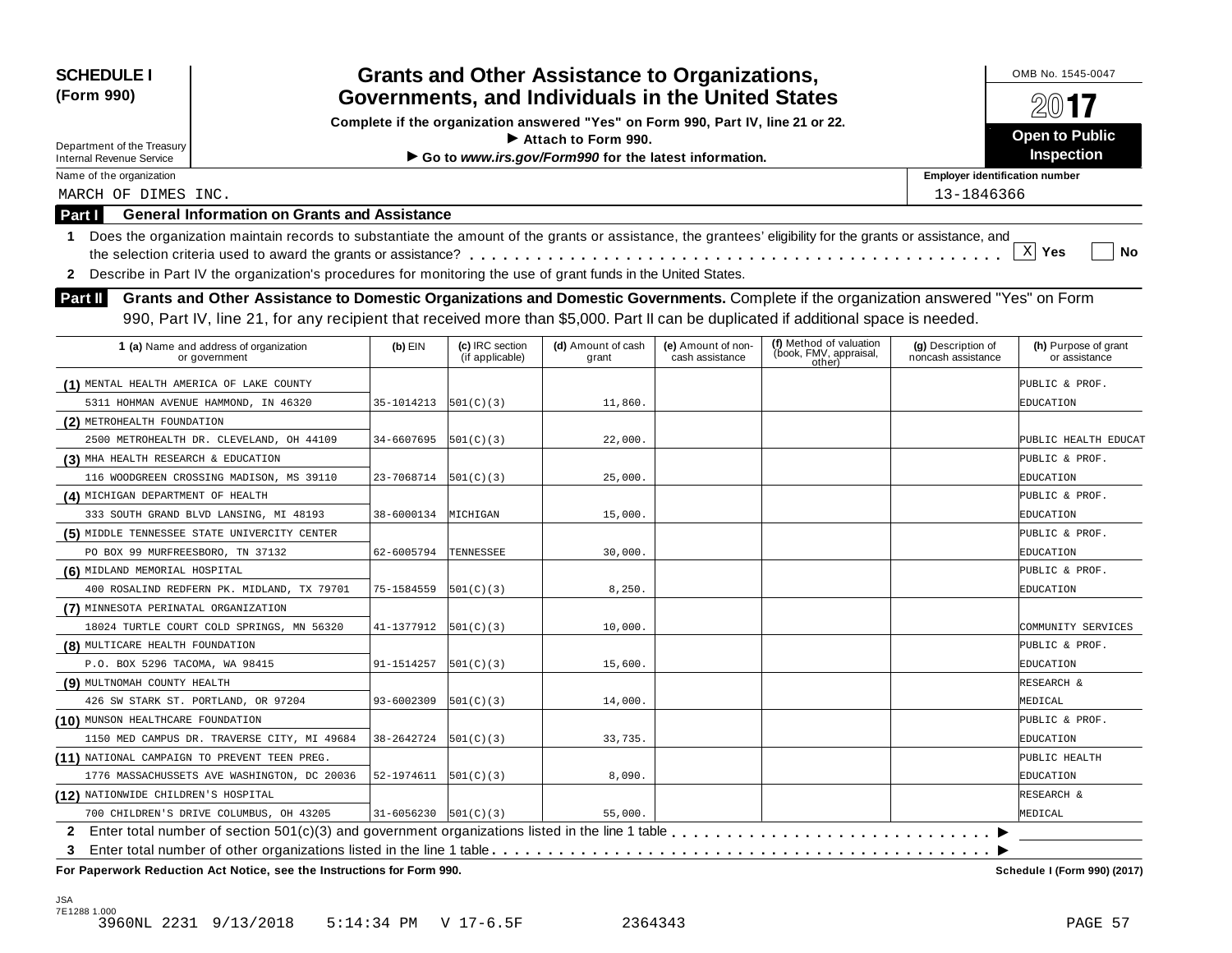| <b>SCHEDULE I</b><br>(Form 990)            |                                                                                                                                                            |                              |                                    | <b>Grants and Other Assistance to Organizations,</b><br>Governments, and Individuals in the United States |                                       |                                  |                                          | OMB No. 1545-0047                     |
|--------------------------------------------|------------------------------------------------------------------------------------------------------------------------------------------------------------|------------------------------|------------------------------------|-----------------------------------------------------------------------------------------------------------|---------------------------------------|----------------------------------|------------------------------------------|---------------------------------------|
|                                            |                                                                                                                                                            |                              |                                    |                                                                                                           |                                       |                                  |                                          |                                       |
|                                            |                                                                                                                                                            |                              |                                    | Complete if the organization answered "Yes" on Form 990, Part IV, line 21 or 22.                          |                                       |                                  |                                          | <b>Open to Public</b>                 |
| Department of the Treasury                 |                                                                                                                                                            |                              |                                    | $\blacktriangleright$ Attach to Form 990.                                                                 |                                       |                                  |                                          | <b>Inspection</b>                     |
| <b>Internal Revenue Service</b>            |                                                                                                                                                            |                              |                                    | Go to www.irs.gov/Form990 for the latest information.                                                     |                                       |                                  |                                          |                                       |
| Name of the organization                   |                                                                                                                                                            |                              |                                    |                                                                                                           |                                       |                                  | <b>Employer identification number</b>    |                                       |
| MARCH OF DIMES INC.                        |                                                                                                                                                            |                              |                                    |                                                                                                           |                                       |                                  | 13-1846366                               |                                       |
| Part I                                     | <b>General Information on Grants and Assistance</b>                                                                                                        |                              |                                    |                                                                                                           |                                       |                                  |                                          |                                       |
| $\mathbf 1$                                | Does the organization maintain records to substantiate the amount of the grants or assistance, the grantees' eligibility for the grants or assistance, and |                              |                                    |                                                                                                           |                                       |                                  |                                          |                                       |
|                                            |                                                                                                                                                            |                              |                                    |                                                                                                           |                                       |                                  |                                          | $X$ Yes<br>No                         |
| $\mathbf{2}$                               | Describe in Part IV the organization's procedures for monitoring the use of grant funds in the United States.                                              |                              |                                    |                                                                                                           |                                       |                                  |                                          |                                       |
| <b>Part II</b>                             | Grants and Other Assistance to Domestic Organizations and Domestic Governments. Complete if the organization answered "Yes" on Form                        |                              |                                    |                                                                                                           |                                       |                                  |                                          |                                       |
|                                            | 990, Part IV, line 21, for any recipient that received more than \$5,000. Part II can be duplicated if additional space is needed.                         |                              |                                    |                                                                                                           |                                       |                                  |                                          |                                       |
|                                            |                                                                                                                                                            |                              |                                    |                                                                                                           |                                       | (f) Method of valuation          |                                          |                                       |
|                                            | 1 (a) Name and address of organization<br>or government                                                                                                    | $(b)$ EIN                    | (c) IRC section<br>(if applicable) | (d) Amount of cash<br>grant                                                                               | (e) Amount of non-<br>cash assistance | (book, FMV, appraisal,<br>other) | (g) Description of<br>noncash assistance | (h) Purpose of grant<br>or assistance |
| (1) NEIGHBORHOOD HEALTH CENTER             |                                                                                                                                                            |                              |                                    |                                                                                                           |                                       |                                  |                                          | PUBLIC & PROF.                        |
| 155 LAWN AVENUE BUFFALO, NY 14207          |                                                                                                                                                            | 16-1294447                   | 501(C)(3)                          | 78,000.                                                                                                   |                                       |                                  |                                          | EDUCATION                             |
| (2) NEVADA ACTION COALITION                |                                                                                                                                                            |                              |                                    |                                                                                                           |                                       |                                  |                                          | PUBLIC & PROF.                        |
|                                            | 4300 SOUTH MARYLAND PA LAS VEGAS, NV 89119                                                                                                                 | 47-4234219                   | 501(C)(3)                          | 6,022.                                                                                                    |                                       |                                  |                                          | EDUCATION                             |
| (3) NEWARK COMMUNITY HEALTH CENTER         |                                                                                                                                                            |                              |                                    |                                                                                                           |                                       |                                  |                                          |                                       |
| 741 BROADWAY NEWARK, NJ 07104              |                                                                                                                                                            | 22-2747589                   | 501(C)(3)                          | 27,500.                                                                                                   |                                       |                                  |                                          | COMMUNITY SERVICES                    |
|                                            | (4) NEWMAN HOSPITAL REGIONAL HEALTH FOUNDATION                                                                                                             |                              |                                    |                                                                                                           |                                       |                                  |                                          | PUBLIC HEALTH                         |
|                                            | 1201 W. 12TH AVE. EMPORIA, KS 66801                                                                                                                        | 48-1230936                   | 501(C)(3)                          | 10,000.                                                                                                   |                                       |                                  |                                          | EDUCATION                             |
| (5) NIAGRA FALLS MEMORIAL MEDICAL CENTER   |                                                                                                                                                            |                              |                                    |                                                                                                           |                                       |                                  |                                          |                                       |
|                                            | 621 10TH STREET NIAGRA FALLS, NY 14302                                                                                                                     | 16-0743094                   | 501(C)(3)                          | 55,000.                                                                                                   |                                       |                                  |                                          | COMMUNITY SERVICES                    |
| (6) NORTHEAST FLORIDA HEALTHY START        |                                                                                                                                                            |                              |                                    |                                                                                                           |                                       |                                  |                                          | PUBLIC & PROF.                        |
|                                            | 644 CESERY BLVD. JACKSONVILLE, FL 32211                                                                                                                    | 59-3139801                   | 501(C)(3)                          | 16,000.                                                                                                   |                                       |                                  |                                          | EDUCATION                             |
| (7) OLSON CENTER FOR WOMEN'S HEALTH        |                                                                                                                                                            |                              |                                    |                                                                                                           |                                       |                                  |                                          | PUBLIC & PROF.                        |
|                                            | 988148 NEBRASKA MED CTR. OMAHA, NE 68198                                                                                                                   | 91-1858433                   | 501(C)(3)                          | 7,000.                                                                                                    |                                       |                                  |                                          | EDUCATION                             |
| (8) PARKVIEW HOSPITAL FOUNDATION           |                                                                                                                                                            |                              |                                    |                                                                                                           |                                       |                                  |                                          | PUBLIC HEALTH                         |
|                                            | 10622 PARKVIEW PLAZA DR FT WAYNE, IN 46845                                                                                                                 | 23-7220589                   | 501(C)(3)                          | 24,860                                                                                                    |                                       |                                  |                                          | EDUCATION                             |
| (9) PARTNERSHIP FOR MATERNAL AND CHILD     |                                                                                                                                                            |                              |                                    |                                                                                                           |                                       |                                  |                                          |                                       |
|                                            | 50 PARK PLACE 7TH FL NEWARK, NJ 07102                                                                                                                      | 52-1815234                   | 501(C)(3)                          | 8,500.                                                                                                    |                                       |                                  |                                          | COMMUNITY SERVICES                    |
| $(10)$ PASOS'S PROGRAM                     |                                                                                                                                                            |                              |                                    |                                                                                                           |                                       |                                  |                                          |                                       |
|                                            | 901 SUMTER ST. 5TH FL COLUMBIA, SC 29208                                                                                                                   | 57-0967350                   | 501(C)(3)                          | 25,000.                                                                                                   |                                       |                                  |                                          | COMMUNITY SERVICES                    |
| (11) PEACEHEALTH ST. JOSEPH MEDICAL CENTER |                                                                                                                                                            |                              |                                    |                                                                                                           |                                       |                                  |                                          | PUBLIC & PROF.                        |
|                                            | 2901 SQUALICUM PARKWAY BELLINGHAM, WA 98225                                                                                                                | 72-1545902                   | 501(C)(3)                          | 5,500.                                                                                                    |                                       |                                  |                                          | EDUCATION                             |
| (12) PUBLIC HEALTH SOLUTION                |                                                                                                                                                            |                              |                                    |                                                                                                           |                                       |                                  |                                          | PUBLIC HEALTH                         |
|                                            | 40 WORTH STREET NEW YORK, NY 10013                                                                                                                         | $13 - 5669201$   $501(C)(3)$ |                                    | 61,420.                                                                                                   |                                       |                                  |                                          | EDUCATION                             |
| 2.                                         |                                                                                                                                                            |                              |                                    |                                                                                                           |                                       |                                  |                                          |                                       |
| 3                                          |                                                                                                                                                            |                              |                                    |                                                                                                           |                                       |                                  |                                          |                                       |
|                                            | For Paperwork Reduction Act Notice, see the Instructions for Form 990.                                                                                     |                              |                                    |                                                                                                           |                                       |                                  |                                          | Schedule I (Form 990) (2017)          |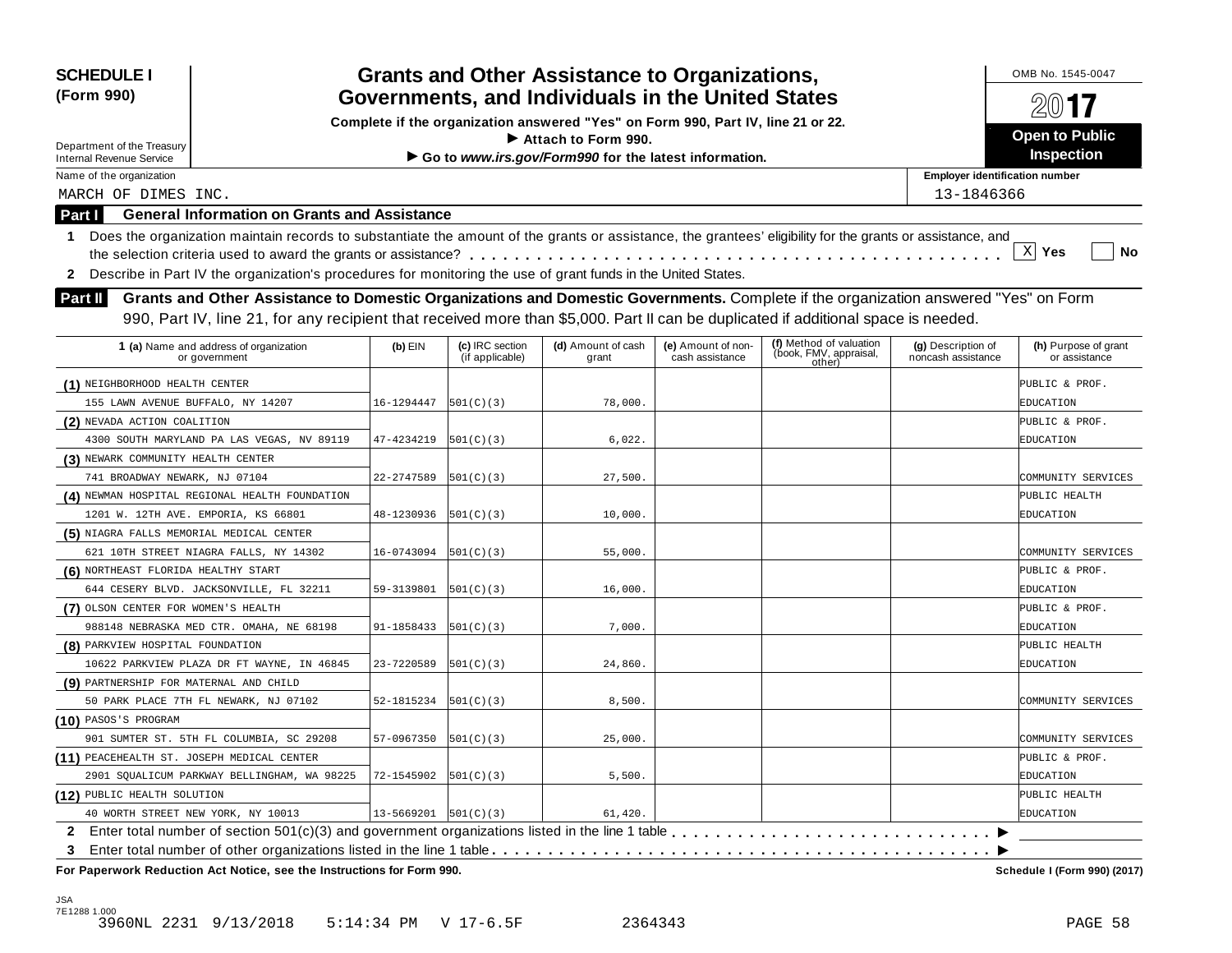| <b>SCHEDULE I</b><br>(Form 990)             |                                                                                                                                                                                                                                                                             |                              | <b>Grants and Other Assistance to Organizations,</b><br>Governments, and Individuals in the United States |                                                                                  |                                       | OMB No. 1545-0047                                           |                                          |                                       |
|---------------------------------------------|-----------------------------------------------------------------------------------------------------------------------------------------------------------------------------------------------------------------------------------------------------------------------------|------------------------------|-----------------------------------------------------------------------------------------------------------|----------------------------------------------------------------------------------|---------------------------------------|-------------------------------------------------------------|------------------------------------------|---------------------------------------|
|                                             |                                                                                                                                                                                                                                                                             |                              |                                                                                                           | Complete if the organization answered "Yes" on Form 990, Part IV, line 21 or 22. |                                       |                                                             |                                          |                                       |
| Department of the Treasury                  |                                                                                                                                                                                                                                                                             |                              |                                                                                                           | $\blacktriangleright$ Attach to Form 990.                                        |                                       |                                                             |                                          | <b>Open to Public</b>                 |
| <b>Internal Revenue Service</b>             |                                                                                                                                                                                                                                                                             |                              |                                                                                                           | Go to www.irs.gov/Form990 for the latest information.                            |                                       |                                                             |                                          | <b>Inspection</b>                     |
| Name of the organization                    |                                                                                                                                                                                                                                                                             |                              |                                                                                                           |                                                                                  |                                       |                                                             | <b>Employer identification number</b>    |                                       |
| MARCH OF DIMES INC.                         |                                                                                                                                                                                                                                                                             |                              |                                                                                                           |                                                                                  |                                       |                                                             | 13-1846366                               |                                       |
| <b>Part I</b>                               | <b>General Information on Grants and Assistance</b>                                                                                                                                                                                                                         |                              |                                                                                                           |                                                                                  |                                       |                                                             |                                          |                                       |
| $\mathbf{1}$<br>2                           | Does the organization maintain records to substantiate the amount of the grants or assistance, the grantees' eligibility for the grants or assistance, and<br>Describe in Part IV the organization's procedures for monitoring the use of grant funds in the United States. |                              |                                                                                                           |                                                                                  |                                       |                                                             |                                          | $\mathbf{x}$<br>Yes<br>No             |
| Part II                                     | Grants and Other Assistance to Domestic Organizations and Domestic Governments. Complete if the organization answered "Yes" on Form                                                                                                                                         |                              |                                                                                                           |                                                                                  |                                       |                                                             |                                          |                                       |
|                                             | 990, Part IV, line 21, for any recipient that received more than \$5,000. Part II can be duplicated if additional space is needed.                                                                                                                                          |                              |                                                                                                           |                                                                                  |                                       |                                                             |                                          |                                       |
|                                             | 1 (a) Name and address of organization<br>or government                                                                                                                                                                                                                     | $(b)$ EIN                    | (c) IRC section<br>(if applicable)                                                                        | (d) Amount of cash<br>grant                                                      | (e) Amount of non-<br>cash assistance | (f) Method of valuation<br>(book, FMV, appraisal,<br>other) | (g) Description of<br>noncash assistance | (h) Purpose of grant<br>or assistance |
| (1) PUEBLO COMMUNITY HEALTH CENTER          |                                                                                                                                                                                                                                                                             |                              |                                                                                                           |                                                                                  |                                       |                                                             |                                          | PUBLIC & PROF.                        |
| 110 EAST ROUTT AVE. PUEBLO, CO 81004        |                                                                                                                                                                                                                                                                             | 84-0921521                   | 501(C)(3)                                                                                                 | 10,000.                                                                          |                                       |                                                             |                                          | EDUCATION                             |
| (2) QUEENS COMPREHENSIVE PERINATAL COUNCIL  |                                                                                                                                                                                                                                                                             |                              |                                                                                                           |                                                                                  |                                       |                                                             |                                          |                                       |
|                                             | 115-44 SUTPHIN BLVD JAMAICA, NY 11434                                                                                                                                                                                                                                       | 11-2870422                   | 501(C)(3)                                                                                                 | 20,000.                                                                          |                                       |                                                             |                                          | MEDICAL                               |
| (3) RASOPATHIES NETWORK USA                 |                                                                                                                                                                                                                                                                             |                              |                                                                                                           |                                                                                  |                                       |                                                             |                                          | RESEARCH &                            |
| 244 TAOS ROAD ALTADENA, CA 91001            |                                                                                                                                                                                                                                                                             | 27-3775851                   | 501(C)(3)                                                                                                 | 10,000.                                                                          |                                       |                                                             |                                          | MEDICAL                               |
| (4) REGENTS OF UNI. CALIFORNIA, LOS ANGELES |                                                                                                                                                                                                                                                                             |                              |                                                                                                           |                                                                                  |                                       |                                                             |                                          | RESEARCH &                            |
|                                             | 10920 WILSHIRE BLVD. LOS ANGELES, CA 90095                                                                                                                                                                                                                                  | 95-6006143                   | 501(C)(3)                                                                                                 | 625,000.                                                                         |                                       |                                                             |                                          | MEDICAL                               |
| (5) REGENTS OF UNIV. OF CA DAVIS            |                                                                                                                                                                                                                                                                             |                              |                                                                                                           |                                                                                  |                                       |                                                             |                                          | RESEARCH &                            |
| ONE SHIELDS AVE. DAVIS, CA 95616            |                                                                                                                                                                                                                                                                             | 94-6036494                   | 501(C)(3)                                                                                                 | 150,000.                                                                         |                                       |                                                             |                                          | MEDICAL                               |
| (6) REGENTS OF UNIVERSITY OF CALIFORNIA     |                                                                                                                                                                                                                                                                             |                              |                                                                                                           |                                                                                  |                                       |                                                             |                                          | RESEARCH &                            |
|                                             | 1855 FOLSOM ST. SAN FRANCISCO, CA 94143                                                                                                                                                                                                                                     | 94-6036493                   | 501(C)(3)                                                                                                 | 325,000.                                                                         |                                       |                                                             |                                          | MEDICAL                               |
| (7) REGENTS OF UNIVERSTY OF MINNESOTA       |                                                                                                                                                                                                                                                                             |                              |                                                                                                           |                                                                                  |                                       |                                                             |                                          | RESEARCH &                            |
| 200 OAK ST. MINNEAPOLIS, MN 55455           |                                                                                                                                                                                                                                                                             | 41-6007513                   | 501(C)(3)                                                                                                 | 300,000.                                                                         |                                       |                                                             |                                          | MEDICAL                               |
| (8) REGENTS OF UNVERSITY OF COLORADO        |                                                                                                                                                                                                                                                                             |                              |                                                                                                           |                                                                                  |                                       |                                                             |                                          | RESEARCH &                            |
| CAMPUS BOX UCB BOULDER, CO 80309            |                                                                                                                                                                                                                                                                             | 84-6000555                   | 501(C)(3)                                                                                                 | 325,000.                                                                         |                                       |                                                             |                                          | MEDICAL                               |
| (9) RENO COUNTY HEALTH DEPT                 |                                                                                                                                                                                                                                                                             |                              |                                                                                                           |                                                                                  |                                       |                                                             |                                          | PUBLIC HEALTH                         |
| 209 WEST 2ND HUTCHINSON, KS 67501           |                                                                                                                                                                                                                                                                             | 48-6015542                   | 501(C)(3)                                                                                                 | 12,000.                                                                          |                                       |                                                             |                                          | EDUCATION                             |
| (10) ROBERTA'S HOUSE INC.                   |                                                                                                                                                                                                                                                                             |                              |                                                                                                           |                                                                                  |                                       |                                                             |                                          | PUBLIC & PROF.                        |
|                                             | 2510 ST. PAUL STREET BALTIMORE, MD 21218                                                                                                                                                                                                                                    | 26-0517415                   | 501(C)(3)                                                                                                 | 15,000.                                                                          |                                       |                                                             |                                          | EDUCATION                             |
| (11) ROCKEFELLER UNIVERSITY                 |                                                                                                                                                                                                                                                                             |                              |                                                                                                           |                                                                                  |                                       |                                                             |                                          | RESEARCH &                            |
| PO BOX 5108 GPO NEW YORK, NY 10065          |                                                                                                                                                                                                                                                                             | 13-1624158                   | 501(C)(3)                                                                                                 | 150,000.                                                                         |                                       |                                                             |                                          | MEDICAL                               |
| (12) SALK INSTITUTE FOR BIOLOGICAL STUDIES  |                                                                                                                                                                                                                                                                             |                              |                                                                                                           |                                                                                  |                                       |                                                             |                                          | RESEARCH &                            |
|                                             | 10010 NORTH TORREY PINES LA JOLLA, CA 92037                                                                                                                                                                                                                                 | $95 - 2160097$ $ 501(C)(3) $ |                                                                                                           | 1,000,000.                                                                       |                                       |                                                             |                                          | MEDICAL                               |
|                                             |                                                                                                                                                                                                                                                                             |                              |                                                                                                           |                                                                                  |                                       |                                                             |                                          |                                       |
| 3                                           |                                                                                                                                                                                                                                                                             |                              |                                                                                                           |                                                                                  |                                       |                                                             |                                          |                                       |

**For Paperwork Reduction Act Notice, see the Instructions for Form 990. Schedule I (Form 990) (2017)**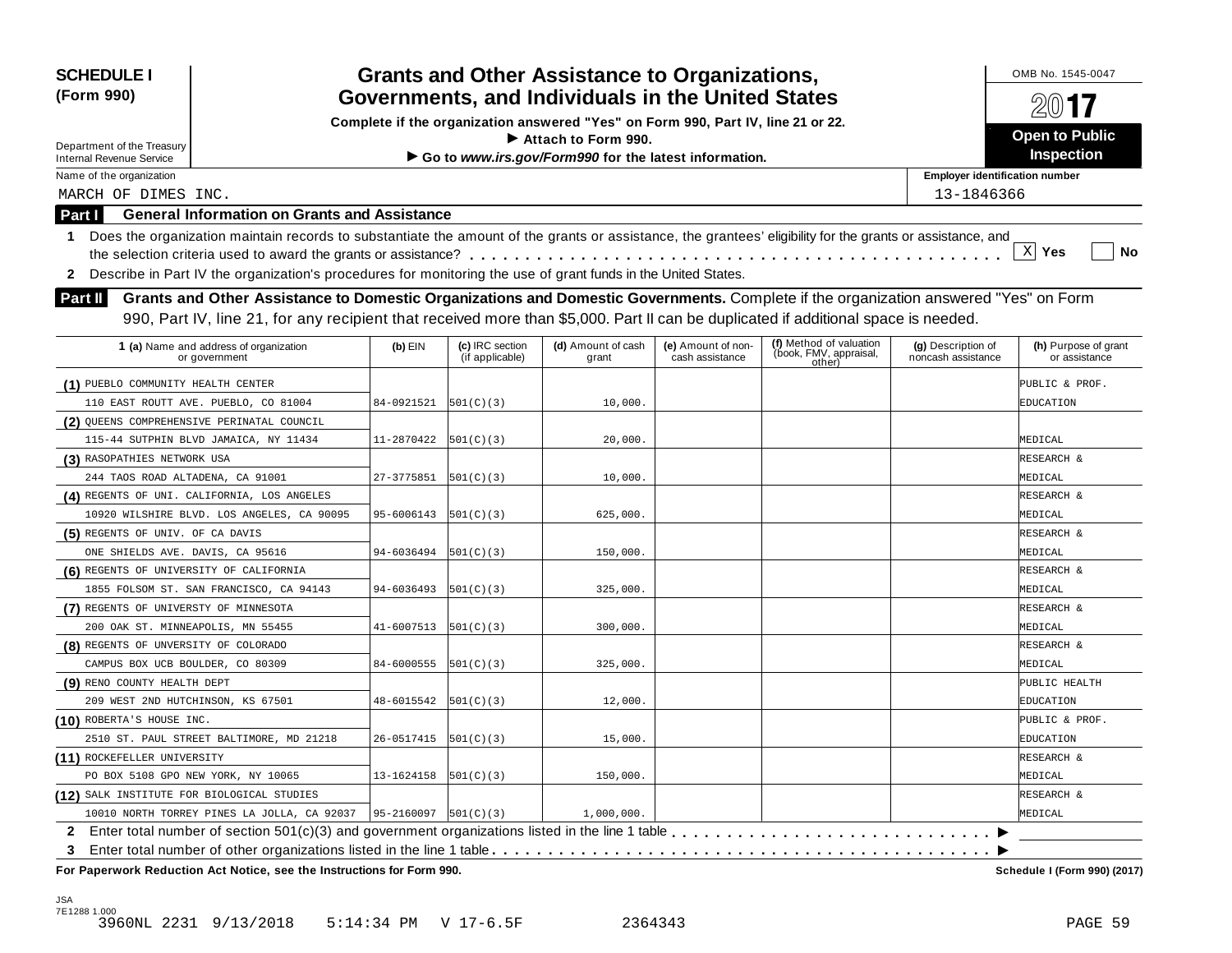| <b>SCHEDULE I</b><br>(Form 990)           |                                                                                                                                                            |                            |                                    | <b>Grants and Other Assistance to Organizations,</b><br>Governments, and Individuals in the United States |                                       |                                                             |                                          | OMB No. 1545-0047<br>2017             |
|-------------------------------------------|------------------------------------------------------------------------------------------------------------------------------------------------------------|----------------------------|------------------------------------|-----------------------------------------------------------------------------------------------------------|---------------------------------------|-------------------------------------------------------------|------------------------------------------|---------------------------------------|
|                                           |                                                                                                                                                            |                            |                                    | Complete if the organization answered "Yes" on Form 990, Part IV, line 21 or 22.                          |                                       |                                                             |                                          |                                       |
| Department of the Treasury                |                                                                                                                                                            |                            |                                    | Attach to Form 990.                                                                                       |                                       |                                                             |                                          | <b>Open to Public</b>                 |
| <b>Internal Revenue Service</b>           |                                                                                                                                                            |                            |                                    | Go to www.irs.gov/Form990 for the latest information.                                                     |                                       |                                                             |                                          | Inspection                            |
| Name of the organization                  |                                                                                                                                                            |                            |                                    |                                                                                                           |                                       |                                                             | <b>Employer identification number</b>    |                                       |
| MARCH OF DIMES INC.                       |                                                                                                                                                            |                            |                                    |                                                                                                           |                                       |                                                             | 13-1846366                               |                                       |
| <b>Part I</b>                             | <b>General Information on Grants and Assistance</b>                                                                                                        |                            |                                    |                                                                                                           |                                       |                                                             |                                          |                                       |
| 1.                                        | Does the organization maintain records to substantiate the amount of the grants or assistance, the grantees' eligibility for the grants or assistance, and |                            |                                    |                                                                                                           |                                       |                                                             |                                          |                                       |
|                                           |                                                                                                                                                            |                            |                                    |                                                                                                           |                                       |                                                             |                                          | $\mathbf{x}$<br>Yes<br>No             |
| $\mathbf{2}$                              | Describe in Part IV the organization's procedures for monitoring the use of grant funds in the United States.                                              |                            |                                    |                                                                                                           |                                       |                                                             |                                          |                                       |
| <b>Part II</b>                            | Grants and Other Assistance to Domestic Organizations and Domestic Governments. Complete if the organization answered "Yes" on Form                        |                            |                                    |                                                                                                           |                                       |                                                             |                                          |                                       |
|                                           | 990, Part IV, line 21, for any recipient that received more than \$5,000. Part II can be duplicated if additional space is needed.                         |                            |                                    |                                                                                                           |                                       |                                                             |                                          |                                       |
|                                           |                                                                                                                                                            |                            |                                    |                                                                                                           |                                       |                                                             |                                          |                                       |
|                                           | 1 (a) Name and address of organization<br>or government                                                                                                    | $(b)$ EIN                  | (c) IRC section<br>(if applicable) | (d) Amount of cash<br>grant                                                                               | (e) Amount of non-<br>cash assistance | (f) Method of valuation<br>(book, FMV, appraisal,<br>other) | (g) Description of<br>noncash assistance | (h) Purpose of grant<br>or assistance |
| (1) SINAI HOSPITAL OF BALTIMORE           |                                                                                                                                                            |                            |                                    |                                                                                                           |                                       |                                                             |                                          | PUBLIC HEALTH                         |
|                                           | 2401 W BELVEDERE AVE BALITIMORE, MD 21215                                                                                                                  | 52-0486540                 | 501(C)(3)                          | 10,000.                                                                                                   |                                       |                                                             |                                          | EDUCATION                             |
| (2) SIOUXLAND COMMUNITY HEALTH CENTER     |                                                                                                                                                            |                            |                                    |                                                                                                           |                                       |                                                             |                                          | PUBLIC HEALTH                         |
|                                           | 1021 NEBRASKA STREET SIOUX CITY, IA 51105                                                                                                                  | 42-1374894                 | 501(C)(3)                          | 10,000                                                                                                    |                                       |                                                             |                                          | EDUCATION                             |
|                                           | (3) SOCIETY FOR REPRODUCTIVE INVESTIGATION                                                                                                                 |                            |                                    |                                                                                                           |                                       |                                                             |                                          | RESEARCH &                            |
|                                           | 555 EASTWELLS STREET MILWAUKEE, WI 53202                                                                                                                   | 95-2293816                 | 501(C)(3)                          | 7,500.                                                                                                    |                                       |                                                             |                                          | MEDICAL                               |
| (4) SOCIETY FOR THE STUDY OF REPRODUCTION |                                                                                                                                                            |                            |                                    |                                                                                                           |                                       |                                                             |                                          | RESEARCH &                            |
|                                           | 1619 MONROE STREET MADISON, WI 53711                                                                                                                       | 38-6144910                 | 501(C)(3)                          | 10,000                                                                                                    |                                       |                                                             |                                          | MEDICAL                               |
| (5) SOUTH CAROLINA PERINATAL ASSOC.       |                                                                                                                                                            |                            |                                    |                                                                                                           |                                       |                                                             |                                          |                                       |
| P.O. BOX 5247 COLUMBIA, SC 29205          |                                                                                                                                                            | 57-0656784                 | 501(C)(3)                          | 8,000.                                                                                                    |                                       |                                                             |                                          | COMMUNITY SERVICES                    |
| (6) SOUTHERN NEVADA HEALTH DISTRICT       |                                                                                                                                                            |                            |                                    |                                                                                                           |                                       |                                                             |                                          | PUBLIC HEALTH                         |
|                                           | 560 NELLIS BVLD LAS VEGAS, NV 89110                                                                                                                        | 88-0151573                 | NV COUNTY AGEN                     | 19,328                                                                                                    |                                       |                                                             |                                          | EDUCATION                             |
| (7) SOUTHWEST PUBLIC HEALTH DISTRICT      |                                                                                                                                                            |                            |                                    |                                                                                                           |                                       |                                                             |                                          | PUBLIC HEALTH                         |
|                                           | 1710 S. SLAPPY BLVD. ALBANY, GA 31706                                                                                                                      | 23-7379607                 | 501(C)(3)                          | 10,688                                                                                                    |                                       |                                                             |                                          | EDUCATION                             |
| (8) SPARTANBURG REGIONAL HEALTHCARE       |                                                                                                                                                            |                            |                                    |                                                                                                           |                                       |                                                             |                                          |                                       |
|                                           | 101 EAST WOOD ST. SPARTANBURG, SC 29303                                                                                                                    | 57-6000934                 | 501(C)(3)                          | 9,000.                                                                                                    |                                       |                                                             |                                          | COMMUNITY SERVICES                    |
| (9) SPECIAL SERVICE FOR GROUPS            |                                                                                                                                                            |                            |                                    |                                                                                                           |                                       |                                                             |                                          |                                       |
|                                           | 905 EAST 8TH ST. LOS ANGELES, CA 90021                                                                                                                     | 95-1716914                 | 501(C)(3)                          | 23,320                                                                                                    |                                       |                                                             |                                          | COMMUNITY SERVICES                    |
| (10) SPECTRUM HEALTH FOUNDATION           |                                                                                                                                                            |                            |                                    |                                                                                                           |                                       |                                                             |                                          | PUBLIC & PROF.                        |
|                                           | 100 MICHIGAN ST GRAND RAPIDS, MI 49503                                                                                                                     | 38-2752328                 | 501(C)(3)                          | 11,500.                                                                                                   |                                       |                                                             |                                          | EDUCATION                             |
| (11) ST JOSEPH MERCY OAKLAND/HEALTH       |                                                                                                                                                            |                            |                                    |                                                                                                           |                                       |                                                             |                                          | PUBLIC & PROF.                        |
|                                           | 44405 WOODWARD AVENUE, PONTIAC, MI 48341                                                                                                                   | 38-2113393                 | 501(C)(3)                          | 15,000.                                                                                                   |                                       |                                                             |                                          | EDUCATION                             |
| (12) ST. JOSEPH REGIONAL MEDICAL CENTER   |                                                                                                                                                            |                            |                                    |                                                                                                           |                                       |                                                             |                                          | PUBLIC & PROF.                        |
|                                           | 215 W. FOURTH ST MISHAWAKA, IN 46544                                                                                                                       | $35-1654543$ $ 501(C)(3) $ |                                    | 6,000.                                                                                                    |                                       |                                                             |                                          | EDUCATION                             |
|                                           | 2 Enter total number of section 501(c)(3) and government organizations listed in the line 1 table                                                          |                            |                                    |                                                                                                           |                                       |                                                             |                                          |                                       |
| 3                                         |                                                                                                                                                            |                            |                                    |                                                                                                           |                                       |                                                             |                                          |                                       |
|                                           | For Paperwork Reduction Act Notice, see the Instructions for Form 990.                                                                                     |                            |                                    |                                                                                                           |                                       |                                                             |                                          | Schedule I (Form 990) (2017)          |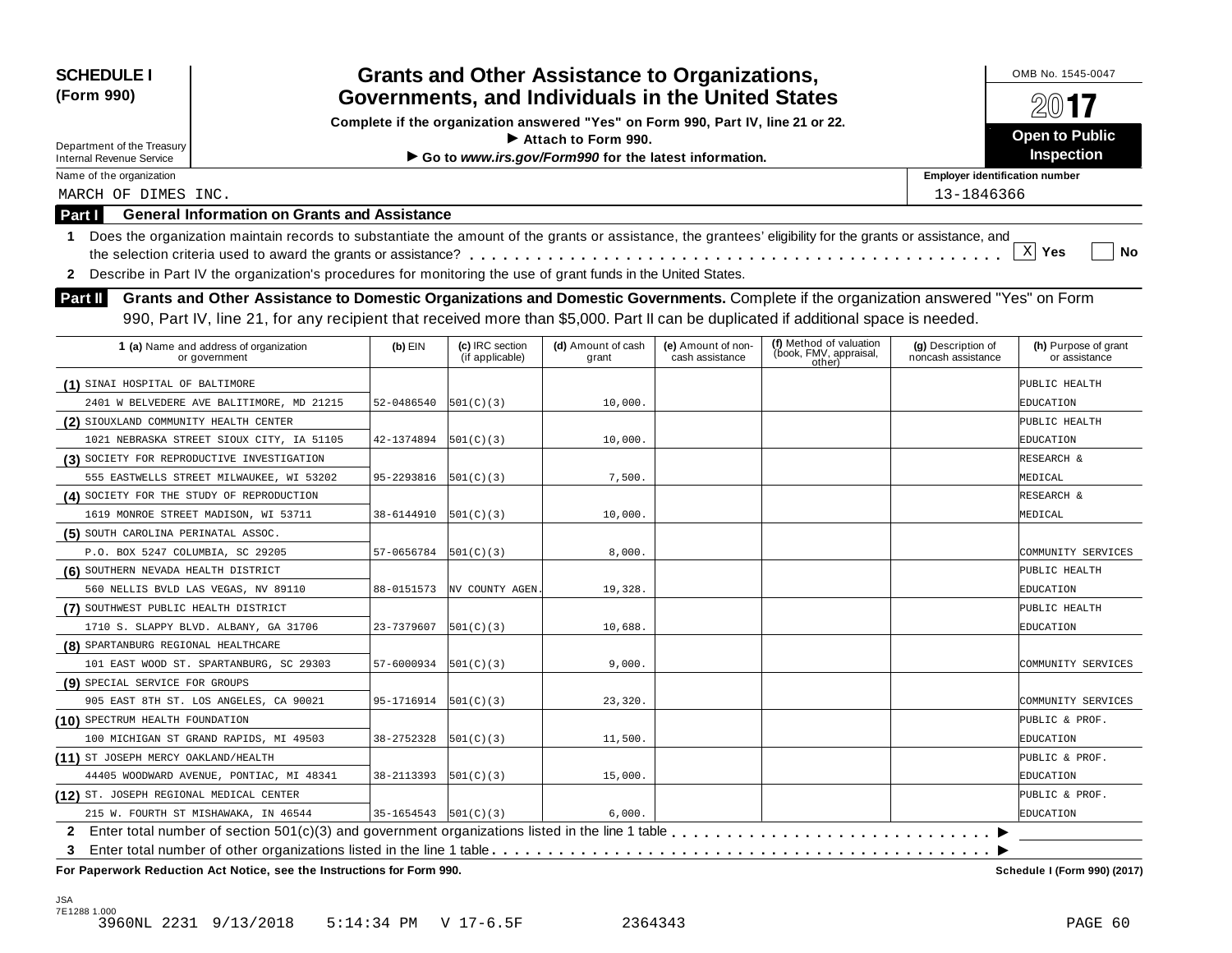| <b>SCHEDULE I</b><br>(Form 990)                                                                                                                                  |            |                                    | <b>Grants and Other Assistance to Organizations,</b><br>Governments, and Individuals in the United States |                                       |                                                             |                                          | OMB No. 1545-0047<br>20017            |
|------------------------------------------------------------------------------------------------------------------------------------------------------------------|------------|------------------------------------|-----------------------------------------------------------------------------------------------------------|---------------------------------------|-------------------------------------------------------------|------------------------------------------|---------------------------------------|
|                                                                                                                                                                  |            |                                    | Complete if the organization answered "Yes" on Form 990, Part IV, line 21 or 22.                          |                                       |                                                             |                                          |                                       |
| Department of the Treasury                                                                                                                                       |            |                                    | Attach to Form 990.                                                                                       |                                       |                                                             |                                          | <b>Open to Public</b>                 |
| <b>Internal Revenue Service</b>                                                                                                                                  |            |                                    | Go to www.irs.gov/Form990 for the latest information.                                                     |                                       |                                                             |                                          | Inspection                            |
| Name of the organization                                                                                                                                         |            |                                    |                                                                                                           |                                       |                                                             | <b>Employer identification number</b>    |                                       |
| MARCH OF DIMES INC.                                                                                                                                              |            |                                    |                                                                                                           |                                       |                                                             | 13-1846366                               |                                       |
| <b>General Information on Grants and Assistance</b><br><b>Part I</b>                                                                                             |            |                                    |                                                                                                           |                                       |                                                             |                                          |                                       |
| Does the organization maintain records to substantiate the amount of the grants or assistance, the grantees' eligibility for the grants or assistance, and<br>1. |            |                                    |                                                                                                           |                                       |                                                             |                                          |                                       |
|                                                                                                                                                                  |            |                                    |                                                                                                           |                                       |                                                             |                                          | $\mathbf{x}$<br>Yes<br>No             |
| Describe in Part IV the organization's procedures for monitoring the use of grant funds in the United States.<br>$\mathbf{2}$                                    |            |                                    |                                                                                                           |                                       |                                                             |                                          |                                       |
| Grants and Other Assistance to Domestic Organizations and Domestic Governments. Complete if the organization answered "Yes" on Form<br><b>Part II</b>            |            |                                    |                                                                                                           |                                       |                                                             |                                          |                                       |
| 990, Part IV, line 21, for any recipient that received more than \$5,000. Part II can be duplicated if additional space is needed.                               |            |                                    |                                                                                                           |                                       |                                                             |                                          |                                       |
|                                                                                                                                                                  |            |                                    |                                                                                                           |                                       |                                                             |                                          |                                       |
| 1 (a) Name and address of organization<br>or government                                                                                                          | $(b)$ EIN  | (c) IRC section<br>(if applicable) | (d) Amount of cash<br>grant                                                                               | (e) Amount of non-<br>cash assistance | (f) Method of valuation<br>(book, FMV, appraisal,<br>other) | (g) Description of<br>noncash assistance | (h) Purpose of grant<br>or assistance |
| (1) ST. LOUIS COUNTY DEPT OF PUBLIC HEALTH                                                                                                                       |            |                                    |                                                                                                           |                                       |                                                             |                                          | PUBLIC & PROF.                        |
| 6121 N. HANLEY ROAD BERKLEY, MO 63134                                                                                                                            | 43-6003242 | MO COUNTY AGEN                     | 25,000.                                                                                                   |                                       |                                                             |                                          | EDUCATION                             |
| (2) ST. MARY MEDICAL CENTER                                                                                                                                      |            |                                    |                                                                                                           |                                       |                                                             |                                          |                                       |
| 18300 HIGHWAY 18 APPLE VALLEY, CA 92307                                                                                                                          | 95-1914489 | 501(C)(3)                          | 10,000.                                                                                                   |                                       |                                                             |                                          | MEDICAL                               |
| (3) ST. VINCENT HOSPITAL & HLTH SV                                                                                                                               |            |                                    |                                                                                                           |                                       |                                                             |                                          | PUBLIC HEALTH                         |
| 8414 NAAB ROAD INDIANAPOLIS, IN 46260                                                                                                                            | 35-0869066 | 501(C)(3)                          | 25,000.                                                                                                   |                                       |                                                             |                                          | EDUCATION                             |
| (4) STANFORD UNIVERSITY                                                                                                                                          |            |                                    |                                                                                                           |                                       |                                                             |                                          | RESEARCH &                            |
| 450 SERRA MALL STANFORD, CA 94305                                                                                                                                | 94-1156365 | 501(C)(3)                          | 2,000,000                                                                                                 |                                       |                                                             |                                          | MEDICAL                               |
| (5) STOWERS INSTITUTE FOR MEDICAL RESEARCH                                                                                                                       |            |                                    |                                                                                                           |                                       |                                                             |                                          | RESEARCH &                            |
| P.O. BOX 412411 KANSAS CITY, MO 64141                                                                                                                            | 20-2993509 | 501(C)(3)                          | 150,000.                                                                                                  |                                       |                                                             |                                          | MEDICAL                               |
| (6) TERATOLOGY SOCIETY                                                                                                                                           |            |                                    |                                                                                                           |                                       |                                                             |                                          | RESEARCH &                            |
| 50 PEGOUT AVE. NEW LONDON, CT 06320                                                                                                                              | 52-0962081 | 501(C)(3)                          | 10,000.                                                                                                   |                                       |                                                             |                                          | MEDICAL                               |
| (7) TEXAS TECH UNIVERSITY HEALTH SCIENCE                                                                                                                         |            |                                    |                                                                                                           |                                       |                                                             |                                          | PUBLIC & PROF.                        |
| 3601 4TH STREET LUBBOCK, TX 79430                                                                                                                                | 75-2668014 | 501(C)(3)                          | 39, 195.                                                                                                  |                                       |                                                             |                                          | EDUCATION                             |
| (8) THE RECTOR & VISITORS OF THE UNIVERSITY                                                                                                                      |            |                                    |                                                                                                           |                                       |                                                             |                                          |                                       |
| 1340 JEFFERSON PK CHARLOTTESVILLE, VA 22908                                                                                                                      | 54-6001796 | 501(C)(3)                          | 8,600.                                                                                                    |                                       |                                                             |                                          | COMMUNITY SERVICES                    |
| (9) TJ SAMSON COMMUNITY HOSPITAL                                                                                                                                 |            |                                    |                                                                                                           |                                       |                                                             |                                          | PUBLIC HEALTH                         |
| 1301 N RACE STREET GLASGOW, KY 42141                                                                                                                             | 61-0461767 | 501(C)(3)                          | 20,000.                                                                                                   |                                       |                                                             |                                          | EDUCATION                             |
| (10) TRUSTEES OF BOSTON UNIVERSITY                                                                                                                               |            |                                    |                                                                                                           |                                       |                                                             |                                          | RESEARCH &                            |
| 801 MASSACHUSETTS AVE BOSTON, MA 02118                                                                                                                           | 04-2103547 | 501(C)(3)                          | 275,000.                                                                                                  |                                       |                                                             |                                          | MEDICAL                               |
| $(11)$ UC HEALTH                                                                                                                                                 |            |                                    |                                                                                                           |                                       |                                                             |                                          | PUBLIC HEALTH                         |
| 3200 BURNET AVENUE CINCINNATI, OH 45229                                                                                                                          | 31-1435820 | 501(C)(3)                          | 25,000.                                                                                                   |                                       |                                                             |                                          | EDUCATION                             |
| (12) UNITED COMMUNITY ACTION NETWORK                                                                                                                             |            |                                    |                                                                                                           |                                       |                                                             |                                          | RESEARCH &                            |
| 280 KENNETH FORD DRIVE ROSEBURG, OR 97470                                                                                                                        |            | $93-0587136$ $ 501(C)(3) $         | 14,000.                                                                                                   |                                       |                                                             |                                          | MEDICAL                               |
|                                                                                                                                                                  |            |                                    |                                                                                                           |                                       |                                                             |                                          |                                       |
| 3<br>For Paperwork Reduction Act Notice, see the Instructions for Form 990.                                                                                      |            |                                    |                                                                                                           |                                       |                                                             |                                          | Schedule I (Form 990) (2017)          |

JSA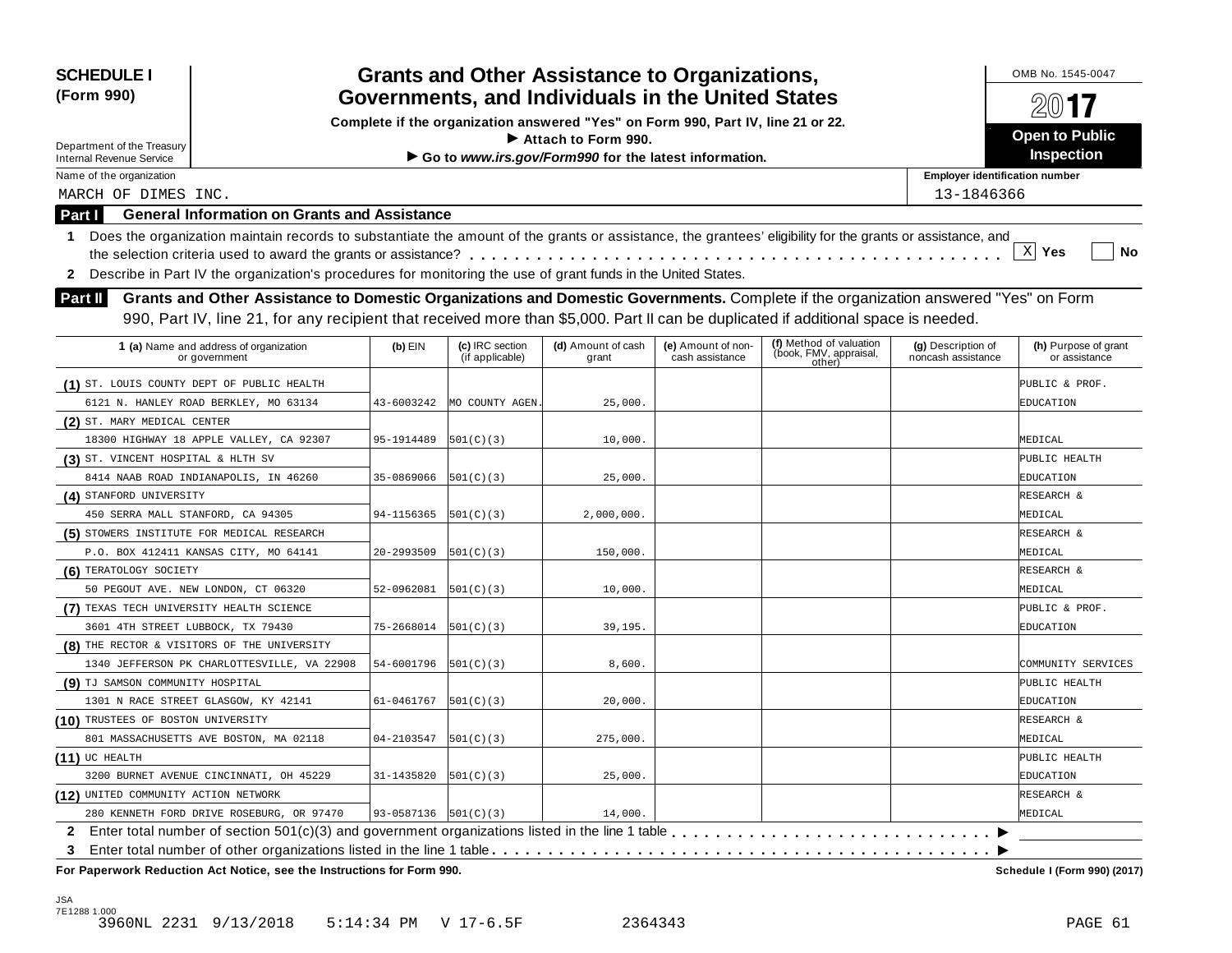| <b>SCHEDULE I</b><br>(Form 990)                               |                                                                                                                                                                                                                                                                           |                          |                                    | <b>Grants and Other Assistance to Organizations,</b><br>Governments, and Individuals in the United States |                                       |                                                             |                                          | OMB No. 1545-0047                     |
|---------------------------------------------------------------|---------------------------------------------------------------------------------------------------------------------------------------------------------------------------------------------------------------------------------------------------------------------------|--------------------------|------------------------------------|-----------------------------------------------------------------------------------------------------------|---------------------------------------|-------------------------------------------------------------|------------------------------------------|---------------------------------------|
|                                                               |                                                                                                                                                                                                                                                                           |                          |                                    | Complete if the organization answered "Yes" on Form 990, Part IV, line 21 or 22.                          |                                       |                                                             |                                          |                                       |
|                                                               |                                                                                                                                                                                                                                                                           |                          |                                    | $\blacktriangleright$ Attach to Form 990.                                                                 |                                       |                                                             |                                          | <b>Open to Public</b>                 |
| Department of the Treasury<br><b>Internal Revenue Service</b> |                                                                                                                                                                                                                                                                           |                          |                                    | Go to www.irs.gov/Form990 for the latest information.                                                     |                                       |                                                             |                                          | <b>Inspection</b>                     |
| Name of the organization                                      |                                                                                                                                                                                                                                                                           |                          |                                    |                                                                                                           |                                       |                                                             | <b>Employer identification number</b>    |                                       |
| MARCH OF DIMES INC.                                           |                                                                                                                                                                                                                                                                           |                          |                                    |                                                                                                           |                                       |                                                             | 13-1846366                               |                                       |
| Part I                                                        | <b>General Information on Grants and Assistance</b>                                                                                                                                                                                                                       |                          |                                    |                                                                                                           |                                       |                                                             |                                          |                                       |
| $\mathbf 1$                                                   | Does the organization maintain records to substantiate the amount of the grants or assistance, the grantees' eligibility for the grants or assistance, and                                                                                                                |                          |                                    |                                                                                                           |                                       |                                                             |                                          |                                       |
|                                                               |                                                                                                                                                                                                                                                                           |                          |                                    |                                                                                                           |                                       |                                                             |                                          | $\mathbf{x}$<br>Yes<br>No             |
| $\mathbf{2}$                                                  | Describe in Part IV the organization's procedures for monitoring the use of grant funds in the United States.                                                                                                                                                             |                          |                                    |                                                                                                           |                                       |                                                             |                                          |                                       |
| <b>Part II</b>                                                | Grants and Other Assistance to Domestic Organizations and Domestic Governments. Complete if the organization answered "Yes" on Form<br>990, Part IV, line 21, for any recipient that received more than \$5,000. Part II can be duplicated if additional space is needed. |                          |                                    |                                                                                                           |                                       |                                                             |                                          |                                       |
|                                                               | 1 (a) Name and address of organization<br>or government                                                                                                                                                                                                                   | $(b)$ EIN                | (c) IRC section<br>(if applicable) | (d) Amount of cash<br>grant                                                                               | (e) Amount of non-<br>cash assistance | (f) Method of valuation<br>(book, FMV, appraisal,<br>other) | (g) Description of<br>noncash assistance | (h) Purpose of grant<br>or assistance |
| (1) UNIVERSITY HOSPITAL                                       |                                                                                                                                                                                                                                                                           |                          |                                    |                                                                                                           |                                       |                                                             |                                          |                                       |
| 140 BERGEN STREET NEWARK, NJ 07103                            |                                                                                                                                                                                                                                                                           | 22-1775306               | 501(C)(3)                          | 27,500.                                                                                                   |                                       |                                                             |                                          | COMMUNITY SERVICES                    |
| (2) UNIVERSITY HOSPITAL MACDONALD                             |                                                                                                                                                                                                                                                                           |                          |                                    |                                                                                                           |                                       |                                                             |                                          | PUBLIC & PROF.                        |
|                                                               | 11100 EUCLID AVENUE CLEVELAND, OH 44106                                                                                                                                                                                                                                   | 34-0714775               | 501(C)(3)                          | 25,000.                                                                                                   |                                       |                                                             |                                          | EDUCATION                             |
| (3) UNIVERSITY OF ALABAMA                                     |                                                                                                                                                                                                                                                                           |                          |                                    |                                                                                                           |                                       |                                                             |                                          | PUBLIC & PROF.                        |
|                                                               | 1670 UNIVERSITY BLVD BIRMINGHAM, AL 35294                                                                                                                                                                                                                                 | 63-6005396               | 501(C)(3)                          | 39,999.                                                                                                   |                                       |                                                             |                                          | EDUCATION                             |
| (4) UNIVERSITY OF CHICAGO                                     |                                                                                                                                                                                                                                                                           |                          |                                    |                                                                                                           |                                       |                                                             |                                          | RESEARCH &                            |
|                                                               | 5801 SOUTH ELLIS AVE. CHICAGO, IL 60637                                                                                                                                                                                                                                   | 36-2177139               | 501(C)(3)                          | 2,000,000.                                                                                                |                                       |                                                             |                                          | MEDICAL                               |
| (5) UNIVERSITY OF KANSAS MEDICAL CENTER                       |                                                                                                                                                                                                                                                                           |                          |                                    |                                                                                                           |                                       |                                                             |                                          | PUBLIC & PROF.                        |
|                                                               | 3901 RAINBOW BLVD. KANSAS CITY, KS 66160                                                                                                                                                                                                                                  | 48-1124839               | KANSAS                             | 6,685.                                                                                                    |                                       |                                                             |                                          | EDUCATION                             |
|                                                               | (6) UNI OF KANSAS MEDICAL CENTER RESEARCH INST                                                                                                                                                                                                                            |                          |                                    |                                                                                                           |                                       |                                                             |                                          | PUBLIC HEALTH                         |
|                                                               | 3901 RAINBOW BLVD. KANSAS CITY, KS 66160                                                                                                                                                                                                                                  | 48-1108830               | KANSAS                             | 18,000.                                                                                                   |                                       |                                                             |                                          | EDUCATION                             |
|                                                               | (7) UNIVERSITY OF KENTUCKY RESEARCH FOUNDATION                                                                                                                                                                                                                            |                          |                                    |                                                                                                           |                                       |                                                             |                                          | PUBLIC HEALTH                         |
| 109 KINKEAD HALL LEXINGTON, KY 40506                          |                                                                                                                                                                                                                                                                           | 61-6033693               | KENTUCKY                           | 24,500.                                                                                                   |                                       |                                                             |                                          | EDUCATION                             |
| (8) UNIVERSITY OF LOUISVILLE RESEARCH FOUND.                  |                                                                                                                                                                                                                                                                           |                          |                                    |                                                                                                           |                                       |                                                             |                                          | PUBLIC HEALTH                         |
| 501 E. BROADWAY LOUISVILLE, KY 40202                          |                                                                                                                                                                                                                                                                           | 61-1029626               | 501(C)(3)                          | 19,100.                                                                                                   |                                       |                                                             |                                          | EDUCATION                             |
| (9) UNIVERSITY OF MARYLAND COMMUNITY                          |                                                                                                                                                                                                                                                                           |                          |                                    |                                                                                                           |                                       |                                                             |                                          | PUBLIC HEALTH                         |
|                                                               | 7556 TEAGUE RD, STE.430 HANOVER, MD 21076                                                                                                                                                                                                                                 | 52-1874111               | MARYLAND                           | 20,000.                                                                                                   |                                       |                                                             |                                          | EDUCATION                             |
| (10) UNIVERSITY OF PENNSYLVANIA SCHOOL OF MED.                |                                                                                                                                                                                                                                                                           |                          |                                    |                                                                                                           |                                       |                                                             |                                          | RESEARCH &                            |
|                                                               | 3451 WALNUT STREET PHILADELPHIA, PA 19104                                                                                                                                                                                                                                 | 23-1352685               | PENNSYLVANIA                       | 2,000,000.                                                                                                |                                       |                                                             |                                          | MEDICAL                               |
| (11) UNIVERSITY OF SOUTHERN CALIFORNIA                        |                                                                                                                                                                                                                                                                           |                          |                                    |                                                                                                           |                                       |                                                             |                                          | RESEARCH &                            |
|                                                               | 2250 ALCAZAR ST LOS ANGELES, CA 90089                                                                                                                                                                                                                                     | 95-1642394               | CALIFORNIA                         | 150,000.                                                                                                  |                                       |                                                             |                                          | MEDICAL                               |
| (12) UPSON REGIONAL MEDICAL CENTER                            |                                                                                                                                                                                                                                                                           |                          |                                    |                                                                                                           |                                       |                                                             |                                          | PUBLIC HEALTH                         |
|                                                               | 801 W GORDON STREET THOMASTON, GA 30286                                                                                                                                                                                                                                   | $58-1734026$ $501(C)(3)$ |                                    | 30,000.                                                                                                   |                                       |                                                             |                                          | EDUCATION                             |
| 2.<br>3                                                       |                                                                                                                                                                                                                                                                           |                          |                                    |                                                                                                           |                                       |                                                             |                                          |                                       |
|                                                               | For Paperwork Reduction Act Notice, see the Instructions for Form 990.                                                                                                                                                                                                    |                          |                                    |                                                                                                           |                                       |                                                             |                                          | Schedule I (Form 990) (2017)          |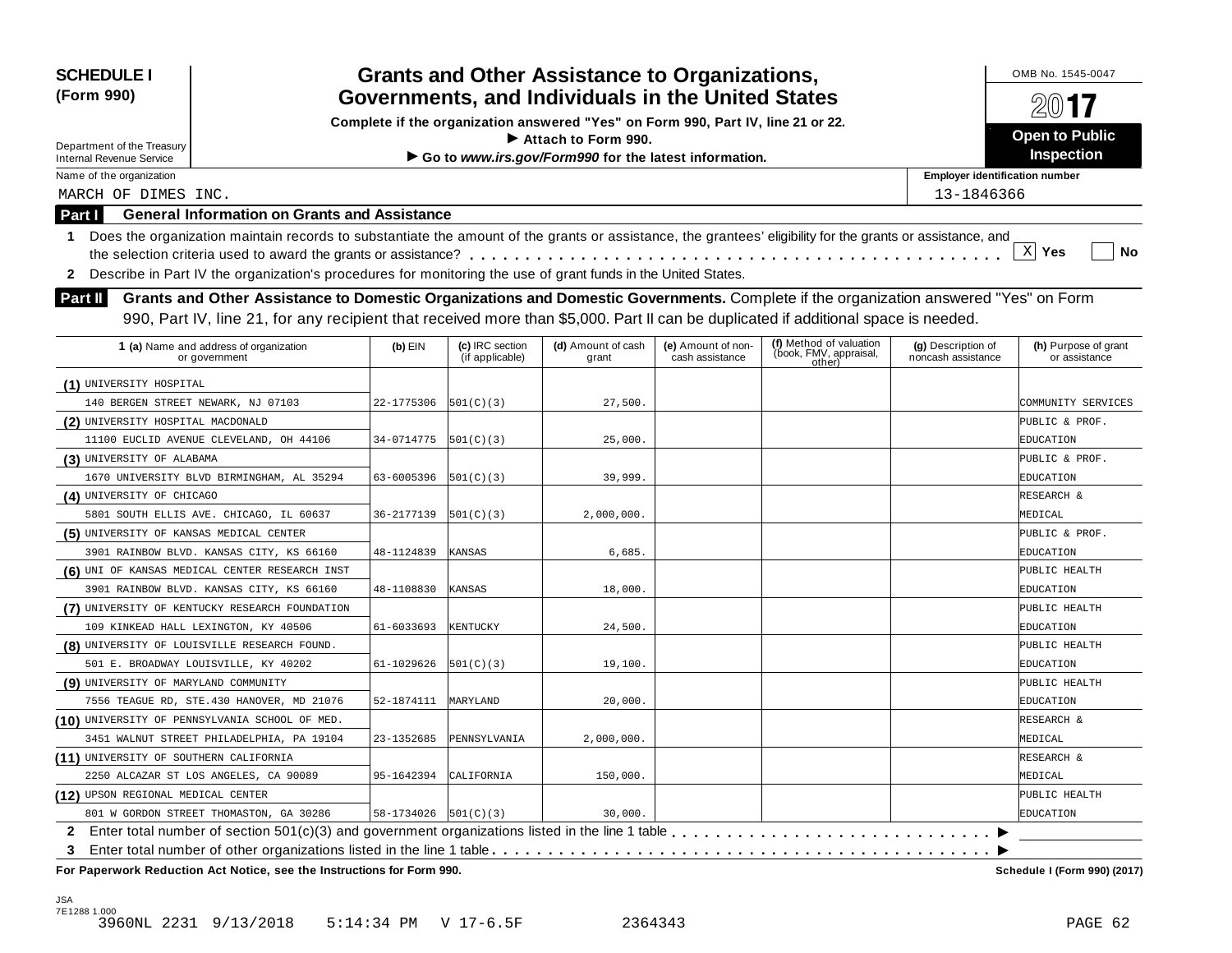| <b>SCHEDULE I</b><br>(Form 990)                               |                                                                                                                                                                                                                                                                           |                          |                                    | <b>Grants and Other Assistance to Organizations,</b><br>Governments, and Individuals in the United States                     |                                       |                                                             |                                          | OMB No. 1545-0047                     |
|---------------------------------------------------------------|---------------------------------------------------------------------------------------------------------------------------------------------------------------------------------------------------------------------------------------------------------------------------|--------------------------|------------------------------------|-------------------------------------------------------------------------------------------------------------------------------|---------------------------------------|-------------------------------------------------------------|------------------------------------------|---------------------------------------|
|                                                               |                                                                                                                                                                                                                                                                           |                          |                                    |                                                                                                                               |                                       |                                                             |                                          |                                       |
|                                                               |                                                                                                                                                                                                                                                                           |                          |                                    | Complete if the organization answered "Yes" on Form 990, Part IV, line 21 or 22.<br>$\blacktriangleright$ Attach to Form 990. |                                       |                                                             |                                          | <b>Open to Public</b>                 |
| Department of the Treasury<br><b>Internal Revenue Service</b> |                                                                                                                                                                                                                                                                           |                          |                                    | Go to www.irs.gov/Form990 for the latest information.                                                                         |                                       |                                                             |                                          | <b>Inspection</b>                     |
| Name of the organization                                      |                                                                                                                                                                                                                                                                           |                          |                                    |                                                                                                                               |                                       |                                                             | <b>Employer identification number</b>    |                                       |
| MARCH OF DIMES INC.                                           |                                                                                                                                                                                                                                                                           |                          |                                    |                                                                                                                               |                                       |                                                             | 13-1846366                               |                                       |
| Part I                                                        | <b>General Information on Grants and Assistance</b>                                                                                                                                                                                                                       |                          |                                    |                                                                                                                               |                                       |                                                             |                                          |                                       |
| $\mathbf 1$                                                   | Does the organization maintain records to substantiate the amount of the grants or assistance, the grantees' eligibility for the grants or assistance, and                                                                                                                |                          |                                    |                                                                                                                               |                                       |                                                             |                                          |                                       |
|                                                               |                                                                                                                                                                                                                                                                           |                          |                                    |                                                                                                                               |                                       |                                                             |                                          | $\mathbf{x}$<br>Yes<br>No             |
| $\mathbf{2}$                                                  | Describe in Part IV the organization's procedures for monitoring the use of grant funds in the United States.                                                                                                                                                             |                          |                                    |                                                                                                                               |                                       |                                                             |                                          |                                       |
| <b>Part II</b>                                                | Grants and Other Assistance to Domestic Organizations and Domestic Governments. Complete if the organization answered "Yes" on Form<br>990, Part IV, line 21, for any recipient that received more than \$5,000. Part II can be duplicated if additional space is needed. |                          |                                    |                                                                                                                               |                                       |                                                             |                                          |                                       |
|                                                               | 1 (a) Name and address of organization<br>or government                                                                                                                                                                                                                   | $(b)$ EIN                | (c) IRC section<br>(if applicable) | (d) Amount of cash<br>grant                                                                                                   | (e) Amount of non-<br>cash assistance | (f) Method of valuation<br>(book, FMV, appraisal,<br>other) | (g) Description of<br>noncash assistance | (h) Purpose of grant<br>or assistance |
| (1) UNIVERSITY OF UTAH                                        |                                                                                                                                                                                                                                                                           |                          |                                    |                                                                                                                               |                                       |                                                             |                                          | PUBLIC & PROF.                        |
|                                                               | 75 SOUTH 2000 EAST SALT LAKE CITY, UT 84112                                                                                                                                                                                                                               | 87-6000525               | UTAH                               | 8,000.                                                                                                                        |                                       |                                                             |                                          | EDUCATION                             |
| (2) UZAZI VILLAGE                                             |                                                                                                                                                                                                                                                                           |                          |                                    |                                                                                                                               |                                       |                                                             |                                          | PUBLIC & PROF.                        |
|                                                               | 3647 TROOST AVE. KANSAS CITY, MO 64109                                                                                                                                                                                                                                    | 46-0589830               | 501(C)(3)                          | 23,893.                                                                                                                       |                                       |                                                             |                                          | EDUCATION                             |
| (3) VANDERBILT UNIVERSITY MEDICAL CENTER                      |                                                                                                                                                                                                                                                                           |                          |                                    |                                                                                                                               |                                       |                                                             |                                          | RESEARCH &                            |
|                                                               | 3319 WEST END AVENUE NASHVILLE, TN 37203                                                                                                                                                                                                                                  | 62-0476822               | 501(C)(3)                          | 427,500.                                                                                                                      |                                       |                                                             |                                          | MEDICAL                               |
| (4) VARIETY CARE, INC.                                        |                                                                                                                                                                                                                                                                           |                          |                                    |                                                                                                                               |                                       |                                                             |                                          | PUBLIC & PROF.                        |
|                                                               | 3000 N. GRAND BLVD OKLAHOMA CITY, OK 73107                                                                                                                                                                                                                                | 73-1088577               | 501(C)(3)                          | 20,000.                                                                                                                       |                                       |                                                             |                                          | EDUCATION                             |
| (5) VICKSBURG FAMILY DEVELOPMENT SRVC                         |                                                                                                                                                                                                                                                                           |                          |                                    |                                                                                                                               |                                       |                                                             |                                          | PUBLIC & PROF.                        |
|                                                               | 1205 MONROE STREET VICKSBURG, MS 39183                                                                                                                                                                                                                                    | 64-0810167               | 501(C)(3)                          | 6,907.                                                                                                                        |                                       |                                                             |                                          | EDUCATION                             |
| (6) VIRGINIA COMMONWEALTH UNIVERSITY                          |                                                                                                                                                                                                                                                                           |                          |                                    |                                                                                                                               |                                       |                                                             |                                          | PUBLIC HEALTH                         |
|                                                               | 327 W. MAIN STREET RICHMOND, VA 23284                                                                                                                                                                                                                                     | 54-6001758               | VIRGINIA                           | 8,482.                                                                                                                        |                                       |                                                             |                                          | EDUCATION                             |
| (7) WASHINGTON UNIVERSITY                                     |                                                                                                                                                                                                                                                                           |                          |                                    |                                                                                                                               |                                       |                                                             |                                          | RESEARCH &                            |
|                                                               | 660 S.EUCLID AVE. ST. LOUIS, MO 63110                                                                                                                                                                                                                                     | 43-0653611               | 501(C)(3)                          | 2,300,000.                                                                                                                    |                                       |                                                             |                                          | MEDICAL                               |
| (8) WEILL MEDICAL COLLEGE OF CORNELL UNIV.                    |                                                                                                                                                                                                                                                                           |                          |                                    |                                                                                                                               |                                       |                                                             |                                          | RESEARCH &                            |
| 1300 YORK AVENUE NEW YORK, NY 10021                           |                                                                                                                                                                                                                                                                           | 13-1623978               | 501(C)(3)                          | 150,000.                                                                                                                      |                                       |                                                             |                                          | MEDICAL                               |
| (9) WELCO, LKA INC                                            |                                                                                                                                                                                                                                                                           |                          |                                    |                                                                                                                               |                                       |                                                             |                                          | PUBLIC & PROF.                        |
|                                                               | 1869 CAMP ST EXT JAMESTOWN, NY 14701                                                                                                                                                                                                                                      | 10-0002541               |                                    | 6,160.                                                                                                                        |                                       |                                                             |                                          | EDUCATION                             |
| (10) WEST VIRGINIA COMMUNUITY VOICE                           |                                                                                                                                                                                                                                                                           |                          |                                    |                                                                                                                               |                                       |                                                             |                                          | PUBLIC HEALTH                         |
|                                                               | 1018 KANAWHA BLVD CHARLESTON, WV 25301                                                                                                                                                                                                                                    | 20-0625456               | 501(C)(3)                          | 10,000.                                                                                                                       |                                       |                                                             |                                          | EDUCATION                             |
| (11) WESTIN LOMBARD                                           |                                                                                                                                                                                                                                                                           |                          |                                    |                                                                                                                               |                                       |                                                             |                                          | PUBLIC & PROF.                        |
| 70 YORKTOWN CENTER LOMARD, IL 60148                           |                                                                                                                                                                                                                                                                           | 45-0527524               | 501(C)(3)                          | 20,000.                                                                                                                       |                                       |                                                             |                                          | EDUCATION                             |
| (12) WHEATON FRANCISCAN HEALTHCARE                            |                                                                                                                                                                                                                                                                           |                          |                                    |                                                                                                                               |                                       |                                                             |                                          | PUBLIC & PROF.                        |
|                                                               | 3805-B SPRING ST. STE. 220 RACINE, WI 53405                                                                                                                                                                                                                               | $39-1570877$ $501(C)(3)$ |                                    | 7,500.                                                                                                                        |                                       |                                                             |                                          | EDUCATION                             |
| 2.                                                            |                                                                                                                                                                                                                                                                           |                          |                                    |                                                                                                                               |                                       |                                                             |                                          |                                       |
| 3                                                             | For Paperwork Reduction Act Notice, see the Instructions for Form 990.                                                                                                                                                                                                    |                          |                                    |                                                                                                                               |                                       |                                                             |                                          | Schedule I (Form 990) (2017)          |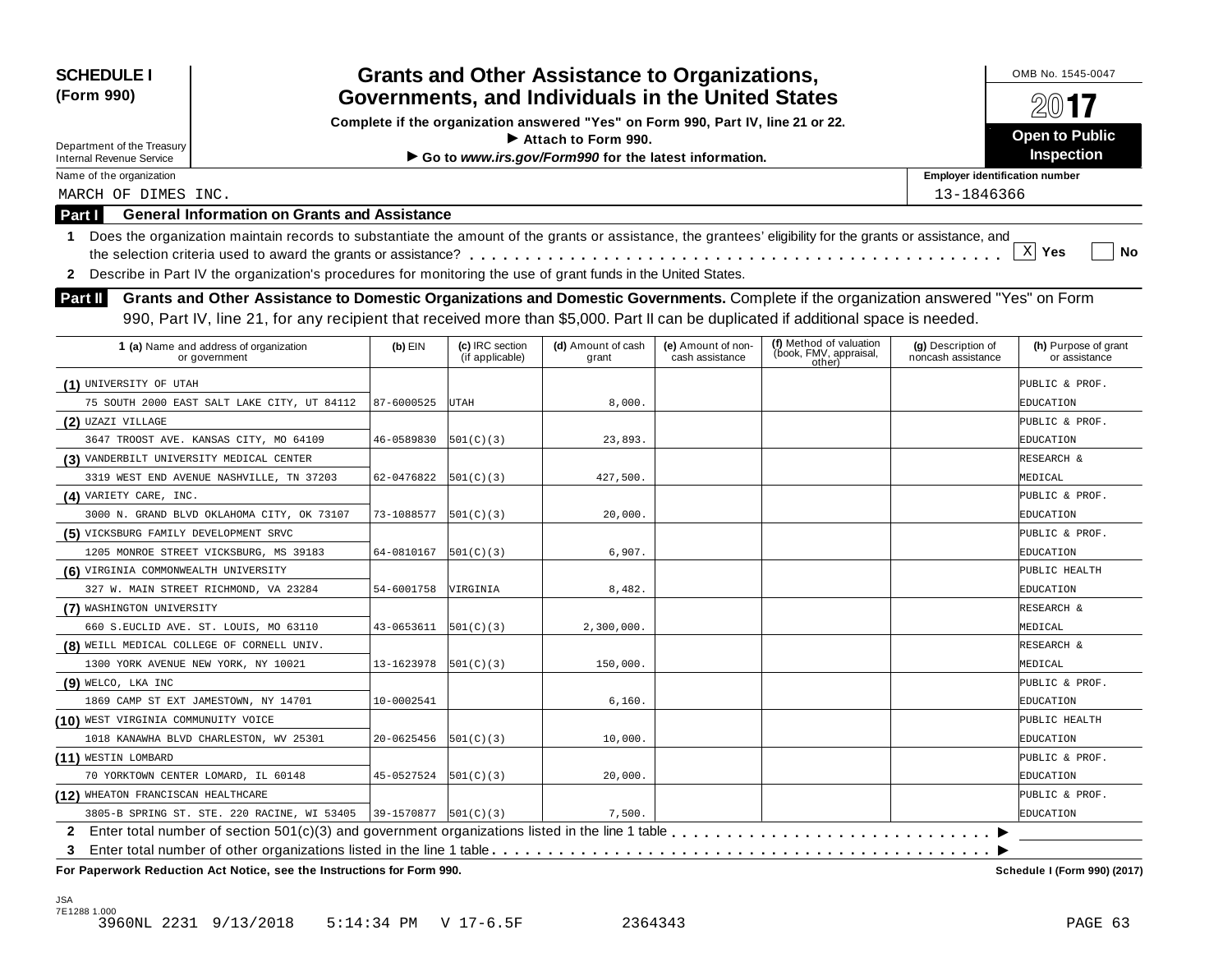| (Form 990)<br>Department of the Treasury<br><b>Internal Revenue Service</b><br>Name of the organization                                                          |            |                                    | Governments, and Individuals in the United States     |                                                                                  |                                                             |                                          |                                       |  |  |  |  |  |
|------------------------------------------------------------------------------------------------------------------------------------------------------------------|------------|------------------------------------|-------------------------------------------------------|----------------------------------------------------------------------------------|-------------------------------------------------------------|------------------------------------------|---------------------------------------|--|--|--|--|--|
|                                                                                                                                                                  |            |                                    |                                                       | Complete if the organization answered "Yes" on Form 990, Part IV, line 21 or 22. |                                                             |                                          |                                       |  |  |  |  |  |
|                                                                                                                                                                  |            |                                    | $\blacktriangleright$ Attach to Form 990.             |                                                                                  |                                                             |                                          | <b>Open to Public</b>                 |  |  |  |  |  |
|                                                                                                                                                                  |            |                                    | Go to www.irs.gov/Form990 for the latest information. |                                                                                  |                                                             |                                          | <b>Inspection</b>                     |  |  |  |  |  |
|                                                                                                                                                                  |            |                                    |                                                       |                                                                                  |                                                             | <b>Employer identification number</b>    |                                       |  |  |  |  |  |
| MARCH OF DIMES INC.                                                                                                                                              |            |                                    |                                                       |                                                                                  |                                                             | 13-1846366                               |                                       |  |  |  |  |  |
| <b>General Information on Grants and Assistance</b><br>Part I                                                                                                    |            |                                    |                                                       |                                                                                  |                                                             |                                          |                                       |  |  |  |  |  |
|                                                                                                                                                                  |            |                                    |                                                       |                                                                                  |                                                             |                                          |                                       |  |  |  |  |  |
| Does the organization maintain records to substantiate the amount of the grants or assistance, the grantees' eligibility for the grants or assistance, and<br>1. |            |                                    |                                                       |                                                                                  |                                                             |                                          | $X$ Yes<br>No                         |  |  |  |  |  |
| Describe in Part IV the organization's procedures for monitoring the use of grant funds in the United States.                                                    |            |                                    |                                                       |                                                                                  |                                                             |                                          |                                       |  |  |  |  |  |
| $\mathbf{2}$                                                                                                                                                     |            |                                    |                                                       |                                                                                  |                                                             |                                          |                                       |  |  |  |  |  |
| Grants and Other Assistance to Domestic Organizations and Domestic Governments. Complete if the organization answered "Yes" on Form<br><b>Part II</b>            |            |                                    |                                                       |                                                                                  |                                                             |                                          |                                       |  |  |  |  |  |
| 990, Part IV, line 21, for any recipient that received more than \$5,000. Part II can be duplicated if additional space is needed.                               |            |                                    |                                                       |                                                                                  |                                                             |                                          |                                       |  |  |  |  |  |
| 1 (a) Name and address of organization<br>or government                                                                                                          | $(b)$ EIN  | (c) IRC section<br>(if applicable) | (d) Amount of cash<br>grant                           | (e) Amount of non-<br>cash assistance                                            | (f) Method of valuation<br>(book, FMV, appraisal,<br>other) | (g) Description of<br>noncash assistance | (h) Purpose of grant<br>or assistance |  |  |  |  |  |
| (1) WHEATON FRANCISCAN-ST.JOSEPH FOUNDATION                                                                                                                      |            |                                    |                                                       |                                                                                  |                                                             |                                          | PUBLIC HEALTH                         |  |  |  |  |  |
| 5000 W. CHAMBERS STREET MILWAUKEE, WI 53210                                                                                                                      | 39-1636804 | 501(C)(3)                          | 10,000.                                               |                                                                                  |                                                             |                                          | EDUCATION                             |  |  |  |  |  |
| (2) WHITEHEAD INSTITUTE FOR BIOMEDICAL RESEARCH                                                                                                                  |            |                                    |                                                       |                                                                                  |                                                             |                                          | RESEARCH &                            |  |  |  |  |  |
| NINE CAMBRIDGE CENTER CAMBRIDGE, MA 02142                                                                                                                        | 06-1043412 | 501(C)(3)                          | 300,000.                                              |                                                                                  |                                                             |                                          | MEDICAL                               |  |  |  |  |  |
| (3) WILLIS-KNIGHTON MEDICAL CENTER                                                                                                                               |            |                                    |                                                       |                                                                                  |                                                             |                                          |                                       |  |  |  |  |  |
| 2600 GREENWOOD RD. SHREVEPORT, LA 71103                                                                                                                          | 72-0400933 | 501(C)(3)                          | 6,000.                                                |                                                                                  |                                                             |                                          | COMMUNITY SERVICES                    |  |  |  |  |  |
| (4) WISCONSIN WOMEN'S HEALTH FOUNDATION                                                                                                                          |            |                                    |                                                       |                                                                                  |                                                             |                                          | PUBLIC HEALTH                         |  |  |  |  |  |
| 2503 TODD DR. MADISON, WI 53713                                                                                                                                  | 39-1900678 | 501(C)(3)                          | 25,000.                                               |                                                                                  |                                                             |                                          | EDUCATION                             |  |  |  |  |  |
| (5) WOMANCARE CENTERS                                                                                                                                            |            |                                    |                                                       |                                                                                  |                                                             |                                          | PUBLIC HEALTH                         |  |  |  |  |  |
| 100 KINGSLEY, STE. 200 NORFOLK, VA 23505                                                                                                                         | 54-1820401 |                                    | 22,892.                                               |                                                                                  |                                                             |                                          | EDUCATION                             |  |  |  |  |  |
| (6) YOURCARE HEALTH PLAN, INC.                                                                                                                                   |            |                                    |                                                       |                                                                                  |                                                             |                                          |                                       |  |  |  |  |  |
| 1120 PITTS. VICTOR RD PITTSFORD, NY 14534                                                                                                                        | 16-1500379 | 501(C)(3)                          | 10,000.                                               |                                                                                  |                                                             |                                          | MEDICAL                               |  |  |  |  |  |
| (7) YWCA OF GREENSBORO                                                                                                                                           |            |                                    |                                                       |                                                                                  |                                                             |                                          | PUBLIC & PROF.                        |  |  |  |  |  |
| 1807 E.WENDOVER AVE. GREENSBORO, NC 27405                                                                                                                        | 56-0529936 | 501(C)(3)                          | 15,000.                                               |                                                                                  |                                                             |                                          | EDUCATION                             |  |  |  |  |  |
| (8) ZETA PHI BETA SORORITY INC                                                                                                                                   |            |                                    |                                                       |                                                                                  |                                                             |                                          | PUBLIC & PROF.                        |  |  |  |  |  |
| PO BOX 34326 SAN ANTONIO, TX 78265                                                                                                                               | 23-7206960 | 501(C)(7)                          | 7,500.                                                |                                                                                  |                                                             |                                          | EDUCATION                             |  |  |  |  |  |
| (9)                                                                                                                                                              |            |                                    |                                                       |                                                                                  |                                                             |                                          |                                       |  |  |  |  |  |
| (10)                                                                                                                                                             |            |                                    |                                                       |                                                                                  |                                                             |                                          |                                       |  |  |  |  |  |
|                                                                                                                                                                  |            |                                    |                                                       |                                                                                  |                                                             |                                          |                                       |  |  |  |  |  |
| (11)                                                                                                                                                             |            |                                    |                                                       |                                                                                  |                                                             |                                          |                                       |  |  |  |  |  |
| (12)                                                                                                                                                             |            |                                    |                                                       |                                                                                  |                                                             |                                          |                                       |  |  |  |  |  |
| $\mathbf{2}$                                                                                                                                                     |            |                                    |                                                       |                                                                                  |                                                             |                                          | 204.                                  |  |  |  |  |  |
| 3                                                                                                                                                                |            |                                    |                                                       |                                                                                  |                                                             |                                          | 8.                                    |  |  |  |  |  |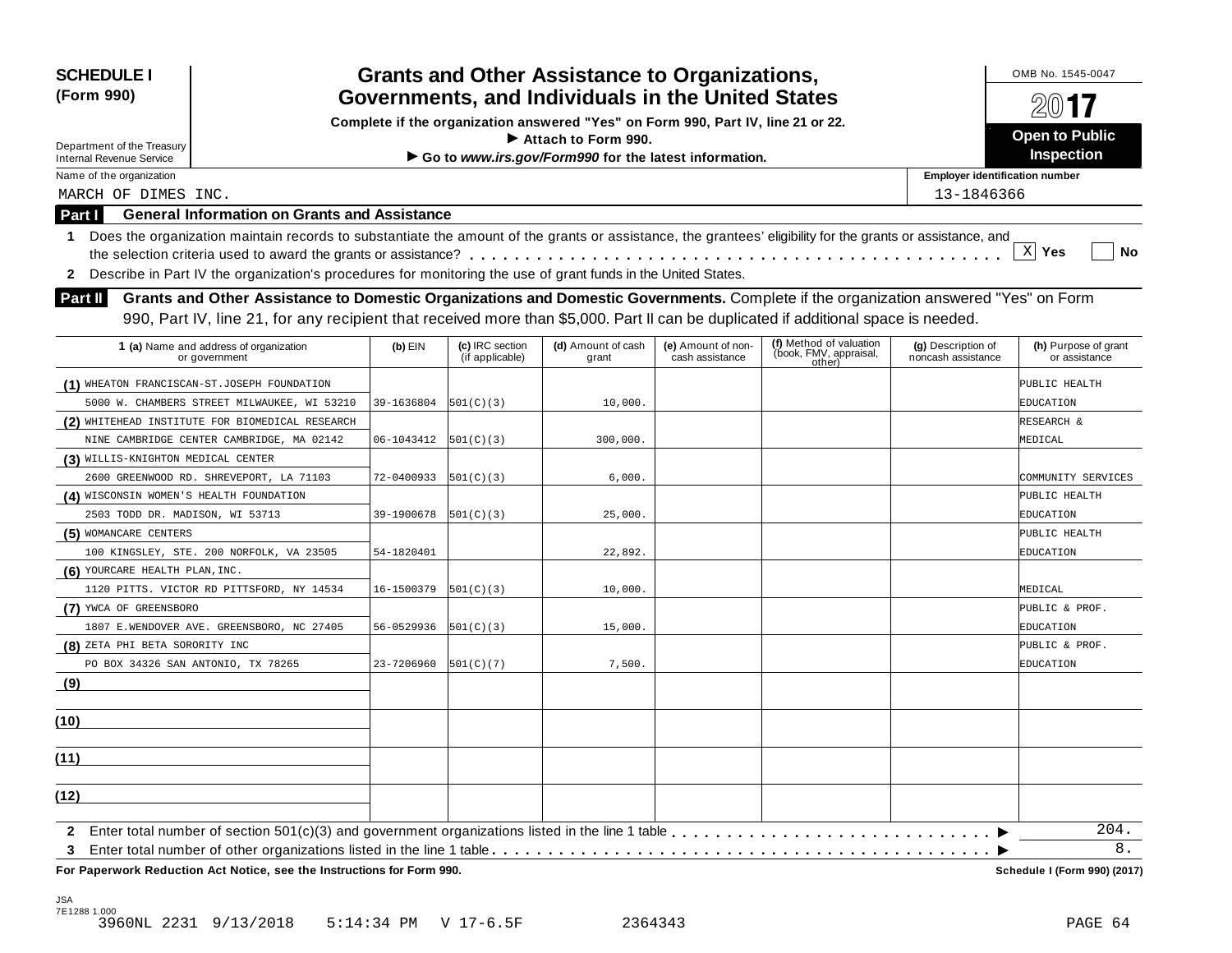Schedule I (Form 990) (2017) Page **2**

# **Grants and Other Assistance to Domestic Individuals.** Complete ifthe organization answered "Yes" on Form 990, Part IV, line 22. **Part III** Grants and Other Assistance to Domestic Individuals<br>Part III can be duplicated if additional space is needed.

| (a) Type of grant or assistance                                                                                                                         | (b) Number of<br>recipients | (c) Amount of<br>cash grant | (d) Amount of<br>non-cash assistance | (e) Method of valuation (book,<br>FMV, appraisal, other) | (f) Description of non-cash assistance |
|---------------------------------------------------------------------------------------------------------------------------------------------------------|-----------------------------|-----------------------------|--------------------------------------|----------------------------------------------------------|----------------------------------------|
| COLONEL SANDERS AWARD                                                                                                                                   |                             | 10,000.                     |                                      |                                                          |                                        |
|                                                                                                                                                         | 1.                          |                             |                                      |                                                          |                                        |
| 2 PRIZE IN DEVELOPMENT BIOLOGY                                                                                                                          | ι.                          | 250,000.                    |                                      |                                                          |                                        |
| 3 SCHOLARSHIP AWARD                                                                                                                                     | 4.                          | 20,000.                     |                                      |                                                          |                                        |
| 4                                                                                                                                                       |                             |                             |                                      |                                                          |                                        |
| 5                                                                                                                                                       |                             |                             |                                      |                                                          |                                        |
| 6                                                                                                                                                       |                             |                             |                                      |                                                          |                                        |
|                                                                                                                                                         |                             |                             |                                      |                                                          |                                        |
| Part IV<br>Supplemental Information. Provide the information required in Part I, line 2, Part III, column (b); and any other additional<br>information. |                             |                             |                                      |                                                          |                                        |

SCHEDULE I MONITORING GRANTS

GRANTEES ARE AWARDED BY COMMITTEES BASED ON VARIOUS FACTORS AND ARE

RANKED USING A SCORING SYSTEM. THE COMMITTEE MEMBERS CONSIST PRIMARILY

OF VOLUNTEERS WHO ARE QUALIFIED TO EVALUATE THE MERITS OF THE GRANT

APPLICATIONS. ONCE SELECTED, GRANTEES ARE REQUIRED TO SUBMIT INTERIM

ACCOUNTING REPORTS AS WELL AS A FINAL ACCOUNTING OF ALL EXPENDITURES,

DELIVERABLES AND RESULTS, DURING AND, 90 DAYS AFTER THE TERMINATION OF

THE GRANT. REFER TO WEBSITE FOR FURTHER INFORMATION:

HTTP://WWW.MARCHOFDIMES.ORG/RESEARCH/RESEARCH-GRANTS.ASPX#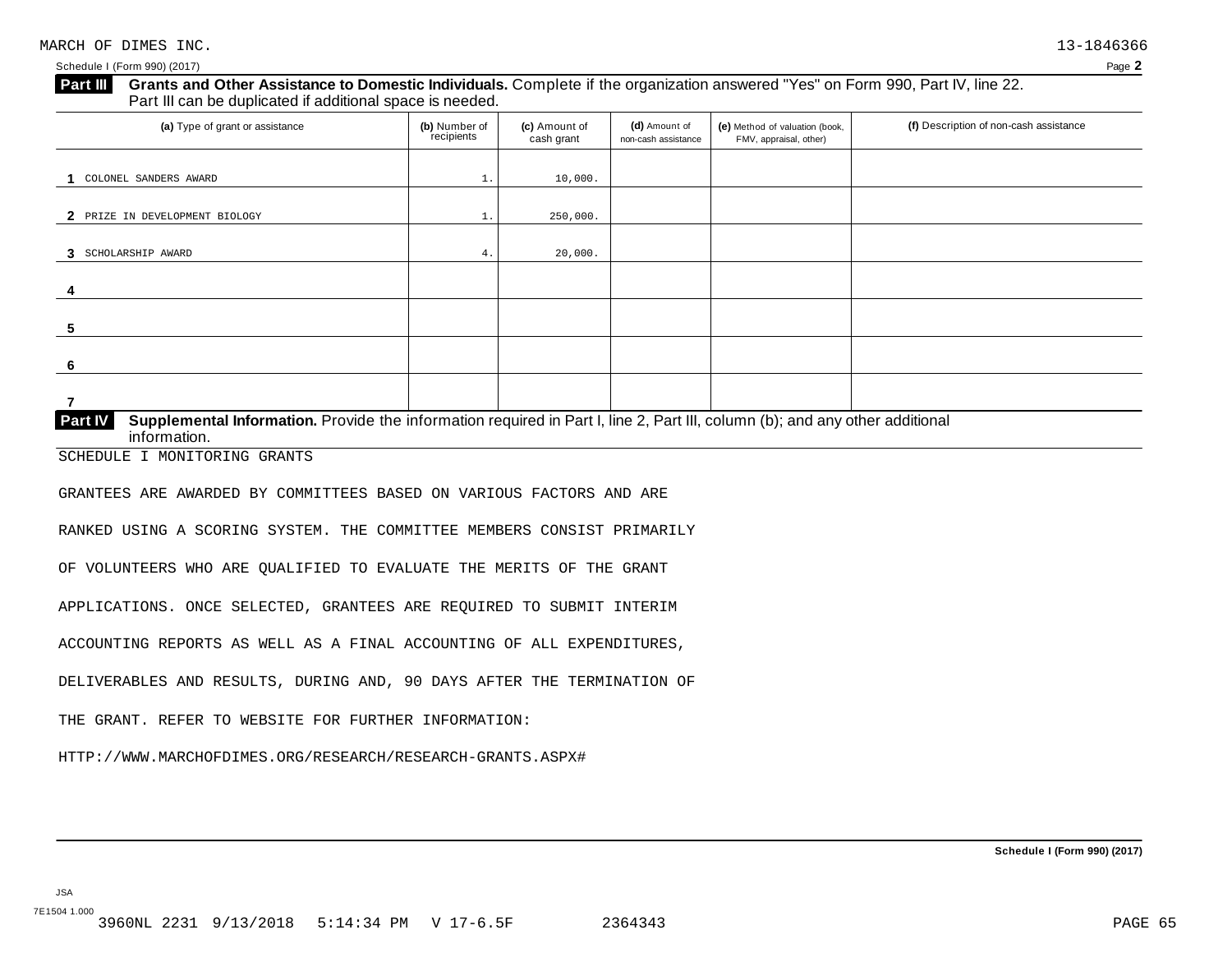|              | <b>SCHEDULE J</b>                                           | <b>Compensation Information</b>                                                                                                                                                                                         |                                       | OMB No. 1545-0047     |            |    |
|--------------|-------------------------------------------------------------|-------------------------------------------------------------------------------------------------------------------------------------------------------------------------------------------------------------------------|---------------------------------------|-----------------------|------------|----|
|              | (Form 990)                                                  | For certain Officers, Directors, Trustees, Key Employees, and Highest                                                                                                                                                   |                                       |                       |            |    |
|              |                                                             | <b>Compensated Employees</b><br>Complete if the organization answered "Yes" on Form 990, Part IV, line 23.                                                                                                              |                                       |                       |            |    |
|              | Department of the Treasury                                  | Attach to Form 990.                                                                                                                                                                                                     |                                       | <b>Open to Public</b> |            |    |
|              | <b>Internal Revenue Service</b><br>Name of the organization | Go to www.irs.gov/Form990 for instructions and the latest information.                                                                                                                                                  | <b>Employer identification number</b> | <b>Inspection</b>     |            |    |
|              | MARCH OF DIMES INC.                                         |                                                                                                                                                                                                                         | 13-1846366                            |                       |            |    |
| Part I       |                                                             | <b>Questions Regarding Compensation</b>                                                                                                                                                                                 |                                       |                       |            |    |
|              |                                                             |                                                                                                                                                                                                                         |                                       |                       | <b>Yes</b> | No |
|              |                                                             | 1a Check the appropriate box(es) if the organization provided any of the following to or for a person listed on Form                                                                                                    |                                       |                       |            |    |
|              |                                                             | 990, Part VII, Section A, line 1a. Complete Part III to provide any relevant information regarding these items.                                                                                                         |                                       |                       |            |    |
|              |                                                             | First-class or charter travel<br>Housing allowance or residence for personal use                                                                                                                                        |                                       |                       |            |    |
|              |                                                             | Payments for business use of personal residence<br>Travel for companions                                                                                                                                                |                                       |                       |            |    |
|              | Χ                                                           | Tax indemnification and gross-up payments<br>Health or social club dues or initiation fees                                                                                                                              |                                       |                       |            |    |
|              |                                                             | Discretionary spending account<br>Personal services (such as, maid, chauffeur, chef)                                                                                                                                    |                                       |                       |            |    |
| b            |                                                             | If any of the boxes on line 1a are checked, did the organization follow a written policy regarding payment                                                                                                              |                                       |                       |            |    |
|              |                                                             | or reimbursement or provision of all of the expenses described above? If "No," complete Part III to                                                                                                                     |                                       |                       |            |    |
|              |                                                             |                                                                                                                                                                                                                         |                                       | 1 <sub>b</sub>        | Χ          |    |
| $\mathbf{2}$ |                                                             | Did the organization require substantiation prior to reimbursing or allowing expenses incurred by all                                                                                                                   |                                       |                       |            |    |
|              |                                                             | directors, trustees, and officers, including the CEO/Executive Director, regarding the items checked on line                                                                                                            |                                       | $\mathbf{2}$          | Χ          |    |
|              |                                                             |                                                                                                                                                                                                                         |                                       |                       |            |    |
| 3            |                                                             | Indicate which, if any, of the following the filing organization used to establish the compensation of the<br>organization's CEO/Executive Director. Check all that apply. Do not check any boxes for methods used by a |                                       |                       |            |    |
|              |                                                             | related organization to establish compensation of the CEO/Executive Director, but explain in Part III.                                                                                                                  |                                       |                       |            |    |
|              | Χ                                                           | X<br>Compensation committee<br>Written employment contract                                                                                                                                                              |                                       |                       |            |    |
|              | $\mathbf X$                                                 | $\mathbf X$<br>Compensation survey or study<br>Independent compensation consultant                                                                                                                                      |                                       |                       |            |    |
|              | $\mathbf X$                                                 | $\mathbf X$<br>Form 990 of other organizations<br>Approval by the board or compensation committee                                                                                                                       |                                       |                       |            |    |
| 4            |                                                             | During the year, did any person listed on Form 990, Part VII, Section A, line 1a, with respect to the filing                                                                                                            |                                       |                       |            |    |
|              |                                                             | organization or a related organization:                                                                                                                                                                                 |                                       |                       |            |    |
| а            |                                                             |                                                                                                                                                                                                                         |                                       | 4a                    |            | Χ  |
| b            |                                                             | Participate in, or receive payment from, a supplemental nonqualified retirement plan?.                                                                                                                                  |                                       | 4b                    | Χ          |    |
| c            |                                                             | Participate in, or receive payment from, an equity-based compensation arrangement?                                                                                                                                      |                                       | 4c                    |            | X  |
|              |                                                             | If "Yes" to any of lines 4a-c, list the persons and provide the applicable amounts for each item in Part III.                                                                                                           |                                       |                       |            |    |
|              |                                                             |                                                                                                                                                                                                                         |                                       |                       |            |    |
|              |                                                             | Only section $501(c)(3)$ , $501(c)(4)$ , and $501(c)(29)$ organizations must complete lines 5-9.                                                                                                                        |                                       |                       |            |    |
| 5            |                                                             | For persons listed on Form 990, Part VII, Section A, line 1a, did the organization pay or accrue any<br>compensation contingent on the revenues of:                                                                     |                                       |                       |            |    |
| a            |                                                             |                                                                                                                                                                                                                         |                                       | 5a                    |            | Χ  |
| b            |                                                             |                                                                                                                                                                                                                         |                                       | 5 <sub>b</sub>        |            | Χ  |
|              |                                                             | If "Yes" on line 5a or 5b, describe in Part III.                                                                                                                                                                        |                                       |                       |            |    |
| 6            |                                                             | For persons listed on Form 990, Part VII, Section A, line 1a, did the organization pay or accrue any                                                                                                                    |                                       |                       |            |    |
|              |                                                             | compensation contingent on the net earnings of:                                                                                                                                                                         |                                       |                       |            |    |
| а            |                                                             |                                                                                                                                                                                                                         |                                       | 6a                    |            | Χ  |
| b            |                                                             |                                                                                                                                                                                                                         |                                       | 6b                    |            | Χ  |
|              |                                                             | If "Yes" on line 6a or 6b, describe in Part III.                                                                                                                                                                        |                                       |                       |            |    |
| 7            |                                                             | For persons listed on Form 990, Part VII, Section A, line 1a, did the organization provide any nonfixed                                                                                                                 |                                       |                       |            |    |
|              |                                                             | payments not described on lines 5 and 6? If "Yes," describe in Part III.                                                                                                                                                |                                       | 7                     |            | X  |
| 8            |                                                             | Were any amounts reported on Form 990, Part VII, paid or accrued pursuant to a contract that was subject                                                                                                                |                                       |                       |            |    |
|              |                                                             | to the initial contract exception described in Regulations section 53.4958-4(a)(3)? If "Yes," describe                                                                                                                  |                                       |                       |            |    |
|              |                                                             |                                                                                                                                                                                                                         |                                       | 8                     |            | Χ  |
| 9            |                                                             | If "Yes" on line 8, did the organization also follow the rebuttable presumption procedure described in                                                                                                                  |                                       |                       |            |    |
|              |                                                             |                                                                                                                                                                                                                         |                                       | 9                     |            |    |

**For Paperwork Reduction Act Notice, see the Instructions for Form 990. Schedule J (Form 990) 2017**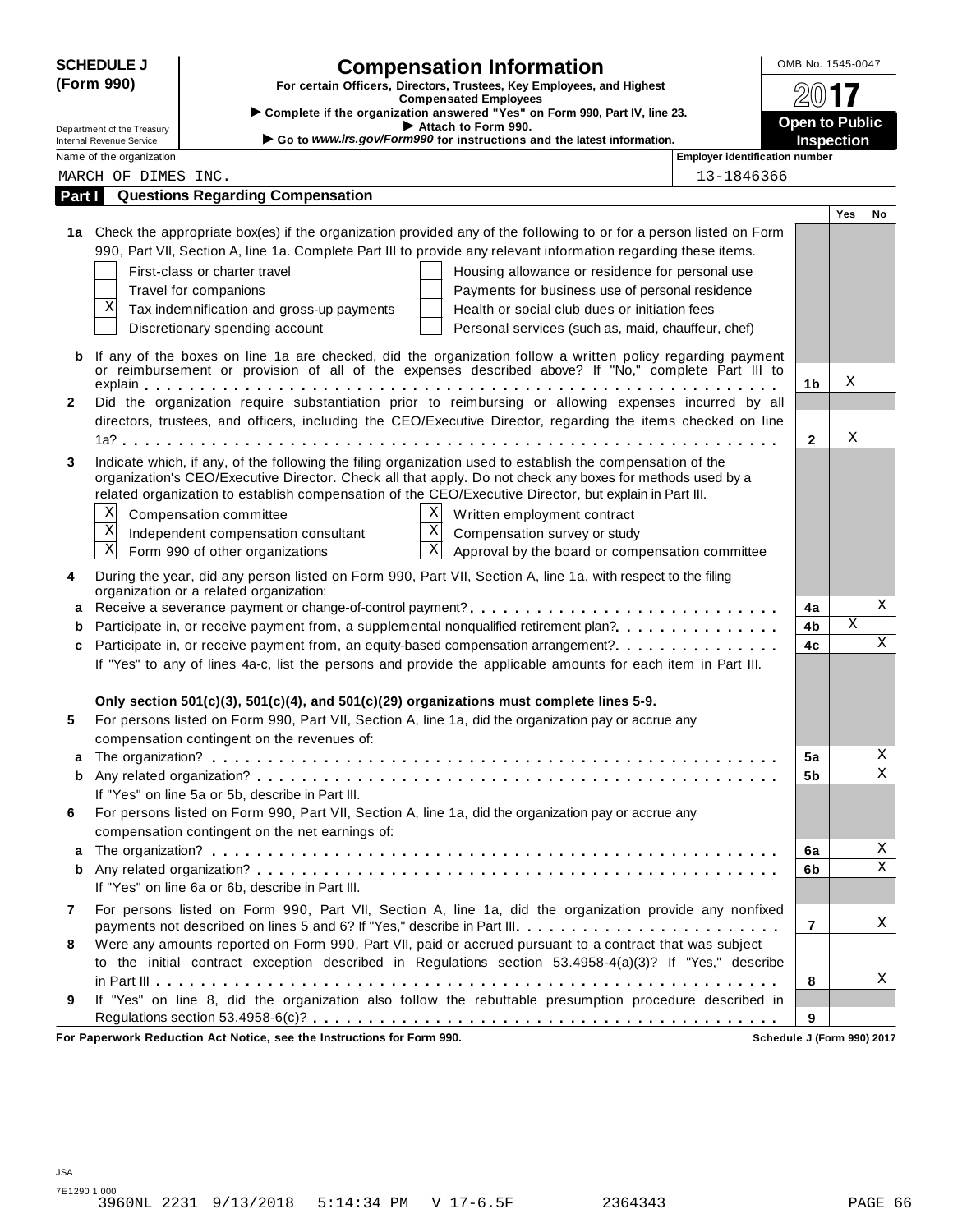# Schedule <sup>J</sup> (Form 990) <sup>2017</sup> Page **2 Part II Officers, Directors, Trustees, Key Employees, and Highest Compensated Employees.** Use duplicate copies ifadditional space is needed.

For each individual whose compensation must be reported on Schedule J, report compensation from the organization on row (i) and from related organizations, described in the instructions, on row (ii). Do not list any individuals that aren't listed on Form 990, Part VII.

Note: The sum of columns (B)(i)-(iii) for each listed individual must equal the total amount of Form 990, Part VII, Section A, line 1a, applicable column (D) and (E) amounts for that individual.

|                                                    |      |                          | (B) Breakdown of W-2 and/or 1099-MISC compensation |                                           | (C) Retirement and             | (D) Nontaxable | (E) Total of columns | (F) Compensation                                           |  |
|----------------------------------------------------|------|--------------------------|----------------------------------------------------|-------------------------------------------|--------------------------------|----------------|----------------------|------------------------------------------------------------|--|
| (A) Name and Title                                 |      | (i) Base<br>compensation | (ii) Bonus & incentive<br>compensation             | (iii) Other<br>reportable<br>compensation | other deferred<br>compensation | benefits       | $(B)(i)-(D)$         | in column (B) reported<br>as deferred on prior<br>Form 990 |  |
| STACEY STEWART                                     | (i)  | 470,940                  | 25,000                                             | 20,897                                    | 0                              | 17,256.        | 534,093              | 0.                                                         |  |
| PRESIDENT - START 1/1/17                           | (i)  | $\Omega$                 | 0.                                                 | $\mathbf{0}$ .                            | 0                              | 0.             | $\Omega$             | 0.                                                         |  |
| KAREN ANDREWS ESQ.                                 | (i)  | 282,406                  | 0                                                  | 1,806                                     | 0                              | 17,290.        | 301,502              | 0.                                                         |  |
| $2^{EVP - \&\text{ GENERAL} \quad \text{COUNTEL}}$ | (ii) | 0                        | 0.                                                 | $\Omega$                                  | 0                              | 0.             | 0                    | 0.                                                         |  |
| PAUL JARRIS, MD                                    | (i)  | 413,400                  | 0                                                  | 1,832                                     | 0                              | 0.             | 415,232              | $0$ .                                                      |  |
| $\gamma^{\text{SVP}}$ & CMO - START 2/1/17         | (i)  | $\mathbf 0$              | $\mathsf 0$                                        | $\mathbf{0}$ .                            | $\mathbf 0$                    | $\Omega$ .     | 0                    | $0$ .                                                      |  |
| DAVID C. HORNE                                     | (i)  | 262,630                  | 0                                                  | 639                                       | 0                              | 17,016.        | 280,285              | 0.                                                         |  |
| $4^{\text{SVP}}$ & CFO - END 12/31/17              | (i)  | 0                        | 0                                                  | $\Omega$                                  | 0                              | 0.             | $\Omega$             | $0$ .                                                      |  |
| JOSEPH L. SIMPSON, M.D.                            | (i)  | 366,356                  | 0                                                  | 13,624.                                   | 0                              | 7,212.         | 387,192              | $0$ .                                                      |  |
| S <sup>SVP</sup> RESEARCH & GLOBAL PROG            | (ii) | 0                        | 0                                                  | 0                                         | 0                              | 0.             | $\mathbf 0$ .        | $0$ .                                                      |  |
| FREDERICK A. BROGDON                               | (i)  | 255,806                  | 0                                                  | 639                                       | 0                              | 17,290.        | 273,735.             | $\mathsf 0$ .                                              |  |
| 6 <sup>SVP &amp;</sup> CHIEF OPERATING OFFICER     | (ii) | 0                        | 0                                                  | 0                                         | 0                              | 0.             | $\mathbf{0}$ .       | $\overline{0}$ .                                           |  |
| CHRISTOPHER L. MADDOCKS                            | (i)  | 242,680                  | $\mathsf{O}$                                       | 1,184                                     | 0                              | 17,016.        | 260,880.             | 0.                                                         |  |
| SVP CHIEF MARKETING OFFICER                        | (ii) | 0                        | 0                                                  | 0                                         | 0                              | 0.             | 0                    | $0$ .                                                      |  |
| DAVID J. HAMPTON II                                | (i)  | 237,170                  | 0                                                  | 288                                       | 0                              | 6,237.         | 243,695.             | $0$ .                                                      |  |
| 8 <sup>SVP</sup> CHIEF DEVELOPMENT OFFICER         | (i)  | 0                        | 0                                                  | 0                                         | 0                              | $0$ .          | $\Omega$             | $0$ .                                                      |  |
| LISA B. BUTCHER                                    | (i)  | 212,934                  | 0                                                  | 980                                       | 0                              | 17,290.        | 231,204.             | $\overline{0}$ .                                           |  |
| <b>9</b> SVP STRATEGY & TRANSFORMATION             | (ii) | 0                        | $\mathsf{O}$                                       | $\Omega$                                  | 0                              | 0.             | 0                    | $\overline{0}$ .                                           |  |
| PAULA R. RANSOM                                    | (i)  | 312,271                  | 0                                                  | 24,601                                    | 0                              | 17,290.        | 354,162              | 0.                                                         |  |
| 10 <sup>SVP &amp; CHIEF VOLUNTEER OFFICER</sup>    | (ii) | $\mathbf{0}$ .           | 0                                                  | $\Omega$ .                                | 0                              | 0.             | $\Omega$             | $0$ .                                                      |  |
| JENNIFER HOWSE                                     | (i)  | 0                        | 0                                                  | 598,426                                   | 0                              | 0.             | 598,426              | 0.                                                         |  |
| 11 <sup>FORMER</sup> PRESIDENT                     | (ii) | $\mathbf{0}$ .           | 0                                                  | 0                                         | 0                              | 0.             | $\mathbf 0$ .        | $\mathsf 0$ .                                              |  |
| CYNTHIA JOHNSON                                    | (i)  | 228,374                  | $\mathsf{O}\xspace$                                | 639                                       | 0                              | 1,498.         | 230,511              | $\overline{0}$ .                                           |  |
| 12 <sup>SVP</sup> PUBLIC POLICY/ GOV AFFAIRS       | (i)  | 0                        | $\mathsf{O}$                                       | $\mathbf{0}$ .                            | 0                              | 0.             | 0.                   | $\overline{0}$ .                                           |  |
| NICHOLAS DIFRANZA                                  | (i)  | 224,890                  | 0                                                  | 426                                       | 0                              | 15,922.        | 241,238              | $0$ .                                                      |  |
| 13 <sup>SVP &amp; CHIEF TECH OFFICER</sup>         | (ii) | 0                        | 0                                                  | $\mathbf{0}$ .                            | 0                              | 0.             | $0$ .                | $0$ .                                                      |  |
| DEBORAH BARGE                                      | (i)  | 204,495                  | 0                                                  | 411                                       | 0                              | 0.             | 204,906.             | $0$ .                                                      |  |
| 14 <sup>SVP</sup> MARKET LEADERSHIP * DEVEL.       | (ii) | 0                        | 0                                                  | 0                                         | 0                              | 0.             | 0                    | $\overline{0}$ .                                           |  |
| CATHERINE SELLERS                                  | (i)  | 199,340                  | 0                                                  | 616                                       | 0                              | $\Omega$ .     | 199,956              | 0.                                                         |  |
| 15 <sup>SVP</sup> SCIENCE AND STRATEGY             | (i)  | 0                        | 0                                                  | $\mathbf 0$                               | 0                              | 0.             | 0                    | $\overline{0}$ .                                           |  |
| <b>JANIS BIERMANN</b>                              | (i)  | 192,338                  | $\mathsf{0}$ .                                     | 2,742                                     | 0                              | 204.           | 195, 284.            | $\mathsf 0$ .                                              |  |
| 16 <sup>SVP</sup> EDUCATION AND HEALTH             | (ii) | 0.                       | 0                                                  | 0.                                        | 0                              | $0$ .          | 0.                   | $0$ .                                                      |  |

**Schedule J (Form 990) 2017**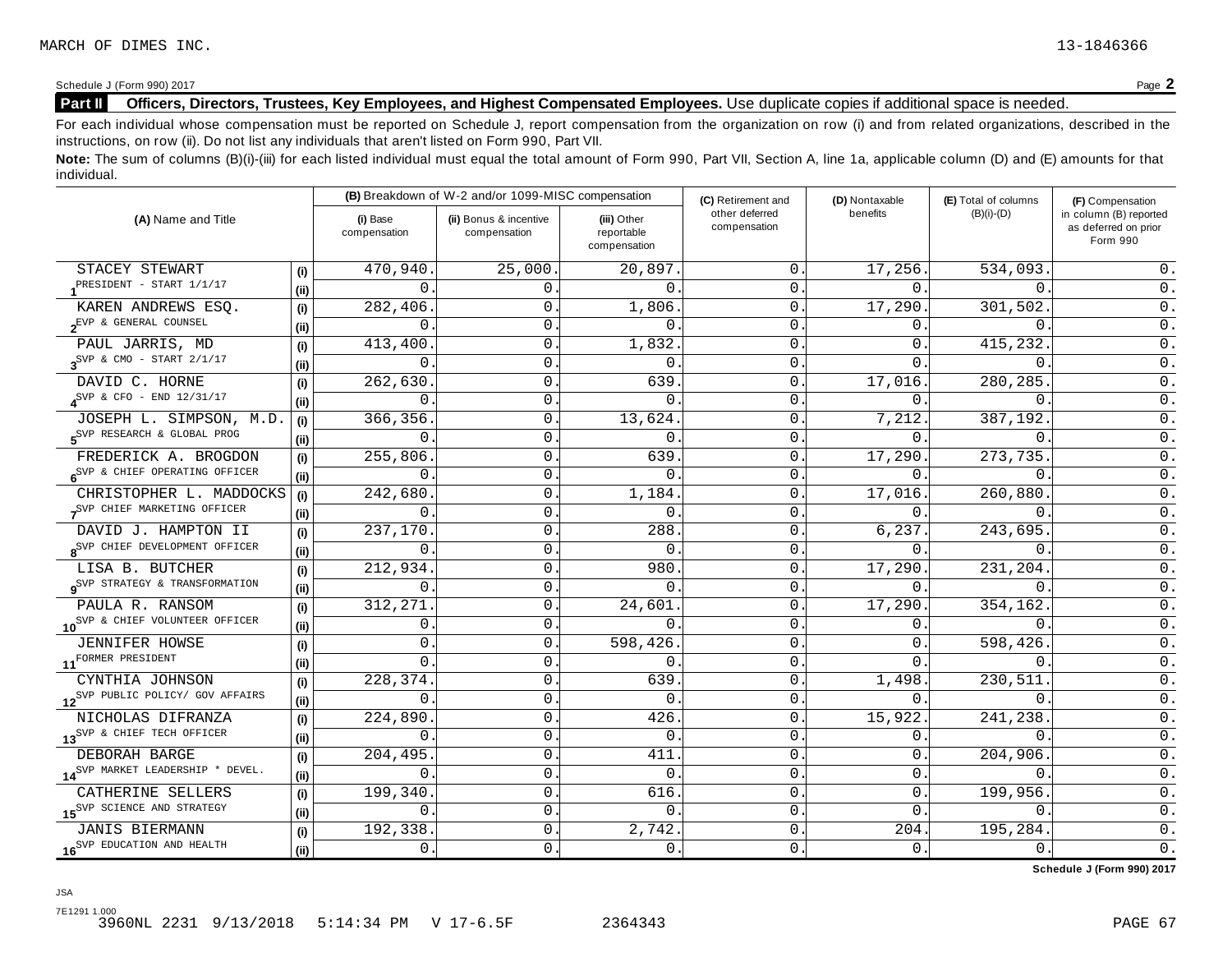Schedule J (Form 990) 2017 Page **3**

# **Part III Supplemental Information**

Provide the information, explanation, or descriptions required for Part I, lines 1a, 1b, 3, 4a, 4b, 4c, 5a, 5b, 6a, 6b, 7, and 8, and for Part II. Also complete this part for any additional information.

SUPPLEMENTAL NONQUALIFIED RETIREMENT INCLUDING RELATED TAX GROSS UP PMTS

JOSEPH L SIMPSON \$4,869; PAULA RANSOM \$22,769

SUPPLEMENTAL NONQUALIFIED RETIREMENT PLAN

IN JANUARY 2017 A SETTLEMENT OF SERP BENEFITS WAS MADE FOR DR. JENNIFER

DUE TO HER RETIREMENT. THIS AMOUNT WAS ACCUMULATED OVER THE PRIOR 26

YEARS. OF THIS AMOUNT \$598,426 HAS BEEN REPORTED AS COMPENSATION.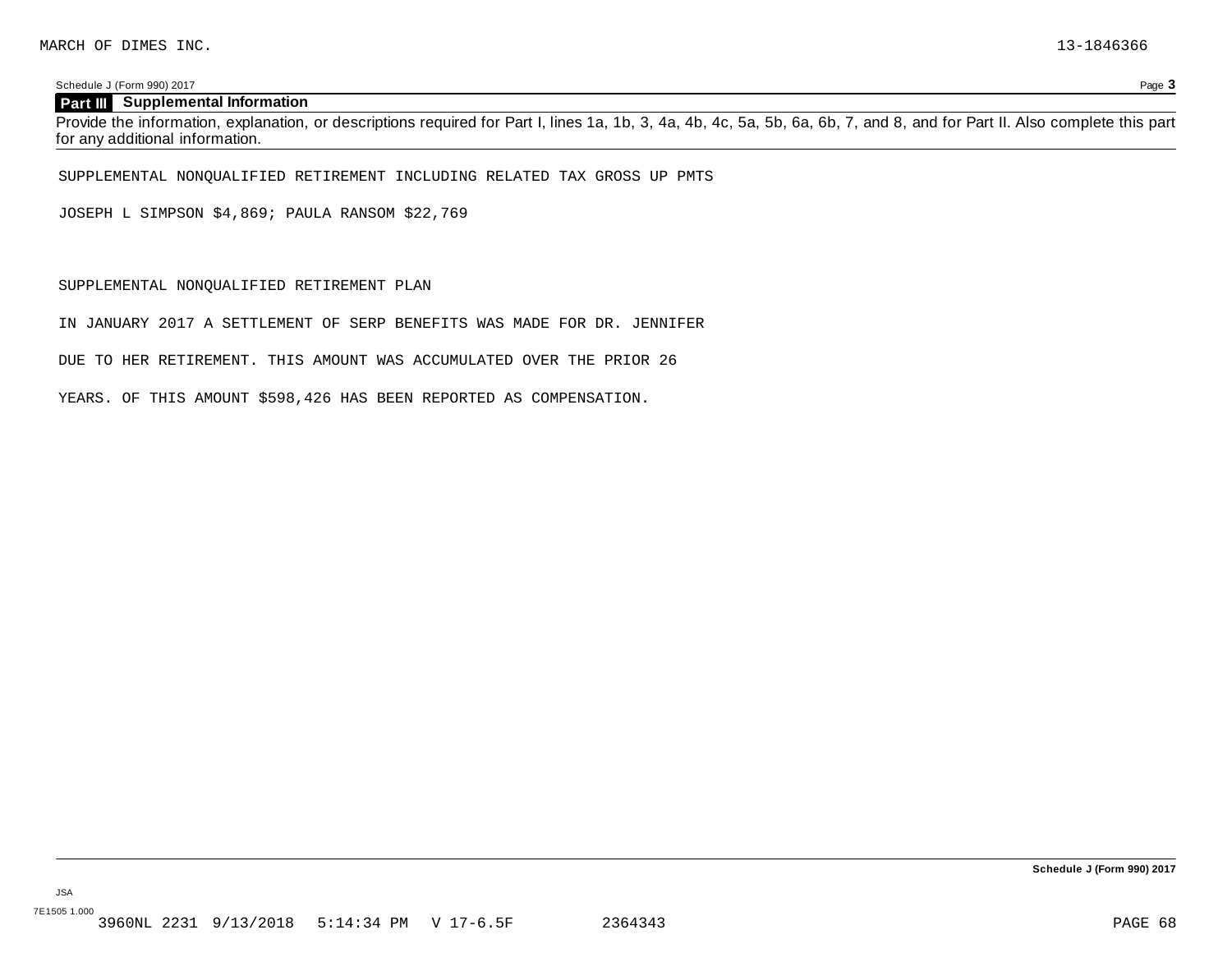# SCHEDULE M<br>
(Form 990) **Schedule Moncash Contributions**<br>  $\begin{array}{r} \boxed{\text{OMB No. 1545-0047}} \\ \text{Form 990 Part IV lines 29 or 30} \end{array}$

Department of the Treasury<br>Internal Revenue Service

**(Form 990)** I **Complete if the organizations answered "Yes" on Form 990, Part IV, lines <sup>29</sup> or 30.** À¾µ» **Department of the Treasury ▶ Attach to Form 990.**<br>Internal Revenue Service ▶ Go to *www.irs.gov/Form990* for the latest information.<br>Nome of the organization, authorities in a support of the latest information.

Name of the organization **intervalse of the organization intervalse of the organization <b>intervalse of the organization intervalse of the organization intervalse of the organization intervalse of the organization**

|  |  | $12 - 1916266$ |  |
|--|--|----------------|--|

| <b>Part I</b> | <b>Types of Property</b> |      |            |
|---------------|--------------------------|------|------------|
|               | MARCH OF DIMES           | INC. | 13-1846366 |

| Part I       | <b>Types of Property</b>                                                                                                                                                                                                       |                               |                                                                                           |                                                                                    |                                                              |     |    |
|--------------|--------------------------------------------------------------------------------------------------------------------------------------------------------------------------------------------------------------------------------|-------------------------------|-------------------------------------------------------------------------------------------|------------------------------------------------------------------------------------|--------------------------------------------------------------|-----|----|
|              |                                                                                                                                                                                                                                | (a)<br>Check if<br>applicable | (b)<br>Number of contributions or<br>items contributed                                    | (c)<br>Noncash contribution<br>amounts reported on<br>Form 990, Part VIII, line 1g | (d)<br>Method of determining<br>noncash contribution amounts |     |    |
| 1            | Art - Works of art extended to the state of                                                                                                                                                                                    |                               |                                                                                           |                                                                                    |                                                              |     |    |
| $\mathbf{2}$ | Art - Historical treasures                                                                                                                                                                                                     |                               | <u> 1989 - Johann Harry Barn, mars a</u>                                                  |                                                                                    |                                                              |     |    |
| 3            | Art - Fractional interests                                                                                                                                                                                                     |                               |                                                                                           |                                                                                    |                                                              |     |    |
| 4            | Books and publications <b>Solutions</b>                                                                                                                                                                                        |                               |                                                                                           |                                                                                    |                                                              |     |    |
| 5            | Clothing and household                                                                                                                                                                                                         |                               |                                                                                           |                                                                                    |                                                              |     |    |
|              | $goods.$                                                                                                                                                                                                                       |                               |                                                                                           |                                                                                    |                                                              |     |    |
| 6            | Cars and other vehicles                                                                                                                                                                                                        | X                             | $\overline{1}$ 52.                                                                        | 53,688.                                                                            | SELLING PRICE                                                |     |    |
| 7            | Boats and planes.                                                                                                                                                                                                              |                               |                                                                                           |                                                                                    |                                                              |     |    |
| 8            | Intellectual property entering the state of                                                                                                                                                                                    |                               |                                                                                           |                                                                                    |                                                              |     |    |
| 9            | Securities - Publicly traded                                                                                                                                                                                                   | X                             | 35.                                                                                       | 192,596.                                                                           | SELLING PRICE                                                |     |    |
| 10           | Securities - Closely held stock                                                                                                                                                                                                |                               |                                                                                           |                                                                                    |                                                              |     |    |
| 11           | Securities - Partnership, LLC,                                                                                                                                                                                                 |                               |                                                                                           |                                                                                    |                                                              |     |    |
|              | or trust interests experience that the set of the set of the set of the set of the set of the set of the set of the set of the set of the set of the set of the set of the set of the set of the set of the set of the set of  |                               |                                                                                           |                                                                                    |                                                              |     |    |
| 12           | Securities - Miscellaneous                                                                                                                                                                                                     |                               |                                                                                           |                                                                                    |                                                              |     |    |
| 13           | Qualified conservation                                                                                                                                                                                                         |                               |                                                                                           |                                                                                    |                                                              |     |    |
|              | contribution - Historic                                                                                                                                                                                                        |                               |                                                                                           |                                                                                    |                                                              |     |    |
|              | structures                                                                                                                                                                                                                     |                               |                                                                                           |                                                                                    |                                                              |     |    |
| 14           | Qualified conservation                                                                                                                                                                                                         |                               |                                                                                           |                                                                                    |                                                              |     |    |
|              | contribution - Other <b>Contribution</b>                                                                                                                                                                                       |                               |                                                                                           |                                                                                    |                                                              |     |    |
| 15           | Real estate - Residential                                                                                                                                                                                                      |                               |                                                                                           |                                                                                    |                                                              |     |    |
| 16           | Real estate - Commercial                                                                                                                                                                                                       |                               |                                                                                           |                                                                                    |                                                              |     |    |
| 17           | Real estate - Other <b>National Executive</b>                                                                                                                                                                                  |                               | <u> 1989 - Johann Stein, mars an t-Amerikaansk kommunister (</u>                          |                                                                                    |                                                              |     |    |
| 18           | Collectibles                                                                                                                                                                                                                   | <b>Contract Contract</b>      | the control of the control of the control of the control of the control of the control of |                                                                                    |                                                              |     |    |
| 19           | Food inventory experience in the set of the set of the set of the set of the set of the set of the set of the set of the set of the set of the set of the set of the set of the set of the set of the set of the set of the se |                               | the control of the control of the control of the control of the control of the control of |                                                                                    |                                                              |     |    |
| 20           | Drugs and medical supplies                                                                                                                                                                                                     |                               | the control of the control of the control of the control of the control of the control of |                                                                                    |                                                              |     |    |
| 21           | Taxidermy                                                                                                                                                                                                                      | <b>Contract Contract</b>      | the control of the control of the control of the control of the control of the control of |                                                                                    |                                                              |     |    |
| 22           | Historical artifacts <b>All Accords</b>                                                                                                                                                                                        | <b>Contract Contract</b>      | the control of the control of the control of the control of the control of the control of |                                                                                    |                                                              |     |    |
| 23           | Scientific specimens                                                                                                                                                                                                           |                               | the control of the control of the control of the control of the control of                |                                                                                    |                                                              |     |    |
| 24           | Archeological artifacts                                                                                                                                                                                                        |                               | the control of the control of the control of the control of the control of                |                                                                                    |                                                              |     |    |
| 25           |                                                                                                                                                                                                                                |                               |                                                                                           |                                                                                    |                                                              |     |    |
| 26           | Other ▶( <u>____________</u> )<br>Other $\blacktriangleright$ ( $\_\_\_\_\_\_\_\_$ )                                                                                                                                           |                               |                                                                                           |                                                                                    |                                                              |     |    |
| 27           | Other $\blacktriangleright$ ( $\_\_\_\_\_\_\_\_$ )                                                                                                                                                                             |                               |                                                                                           |                                                                                    |                                                              |     |    |
|              | 28 Other $\blacktriangleright$ (                                                                                                                                                                                               |                               |                                                                                           |                                                                                    |                                                              |     |    |
|              | 29 Number of Forms 8283 received by the organization during the tax year for contributions for                                                                                                                                 |                               |                                                                                           |                                                                                    |                                                              |     |    |
|              | which the organization completed Form 8283, Part IV, Donee Acknowledgement                                                                                                                                                     |                               |                                                                                           |                                                                                    | 29                                                           |     |    |
|              |                                                                                                                                                                                                                                |                               |                                                                                           |                                                                                    |                                                              | Yes | No |
|              | 30a During the year, did the organization receive by contribution any property reported in Part I, lines 1 through                                                                                                             |                               |                                                                                           |                                                                                    |                                                              |     |    |
|              | 28, that it must hold for at least three years from the date of the initial contribution, and which isn't required                                                                                                             |                               |                                                                                           |                                                                                    |                                                              |     |    |
|              |                                                                                                                                                                                                                                |                               |                                                                                           |                                                                                    | 30a                                                          |     | Χ  |
|              | <b>b</b> If "Yes," describe the arrangement in Part II.                                                                                                                                                                        |                               |                                                                                           |                                                                                    |                                                              |     |    |
|              |                                                                                                                                                                                                                                |                               |                                                                                           |                                                                                    |                                                              |     |    |
| 31           | Does the organization have a gift acceptance policy that requires the review of any nonstandard                                                                                                                                |                               |                                                                                           |                                                                                    |                                                              | Χ   |    |
|              |                                                                                                                                                                                                                                |                               |                                                                                           |                                                                                    | 31                                                           |     |    |
|              | 32a Does the organization hire or use third parties or related organizations to solicit, process, or sell noncash                                                                                                              |                               |                                                                                           |                                                                                    |                                                              | Χ   |    |
|              |                                                                                                                                                                                                                                |                               |                                                                                           |                                                                                    | 32a                                                          |     |    |
|              | <b>b</b> If "Yes," describe in Part II.                                                                                                                                                                                        |                               |                                                                                           |                                                                                    |                                                              |     |    |
|              |                                                                                                                                                                                                                                |                               |                                                                                           |                                                                                    |                                                              |     |    |
|              | 33 If the organization didn't report an amount in column (c) for a type of property for which column (a) is checked,<br>describe in Part II.                                                                                   |                               |                                                                                           |                                                                                    |                                                              |     |    |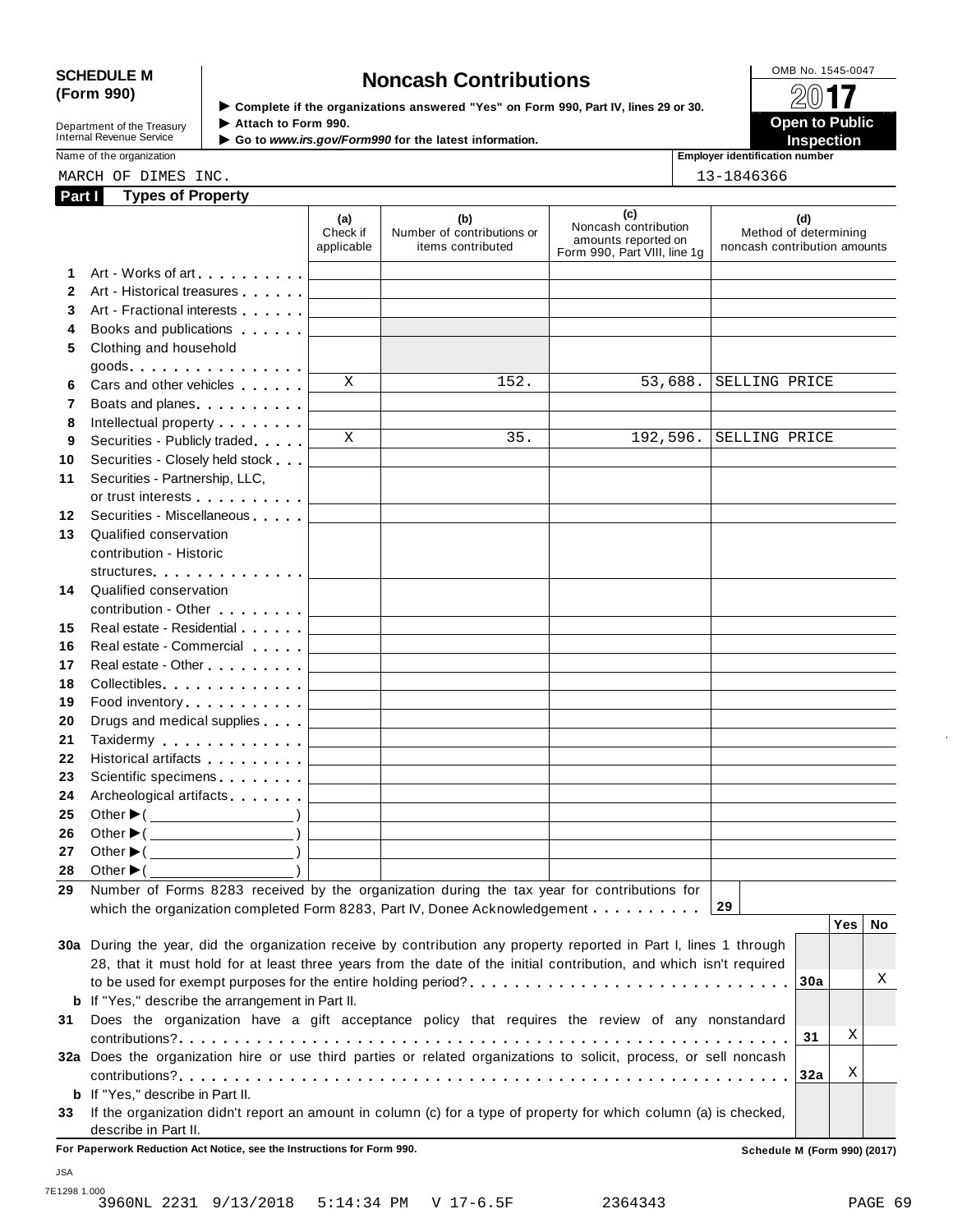**Supplemental Information.** Provide the information required by Part I, lines 30b, 32b, and 33, and whether the organization is reporting in Part I, column (b), the number of contributions, the number of items received, or a combination of both. Also complete this part for any additional information. **Part II**

NONCASH CONTRIBUTIONS

OTHER THAN CONTRIBUTIONS OF MARKETABLE SECURITIES AND VEHICLES, NON-CASH ITEMS ARE NOT INCLUDED IN THE FINANCIAL STATEMENTS OF THE ORGANIZATION UNLESS THEY ARE SIGNIFICANT IN AMOUNT. IN 2017, THE ORGANIZATION RECEIVED AUCTION ITEMS, WHICH WERE RECORDED AT ZERO VALUE.

CAR DONATION PROGRAM

THE MARCH OF DIMES ACCEPTS DONATIONS OF CARS, BOATS OR OTHER VEHICLES THROUGH A THIRD PARTY. THE FIRM HANDLES ALL ASPECTS OF THE DONATION FROM INITIAL CONTACT WITH THE DONOR, TRANSFER OF THE TITLE, AS WELL AS THE PICK UP AND SALE OF THE VEHICLE.

THE NUMBER OF CONTRIBUTIONS (RATHER THAN ITEMS) IS REPORTED AT FAIR MARKET VALUE.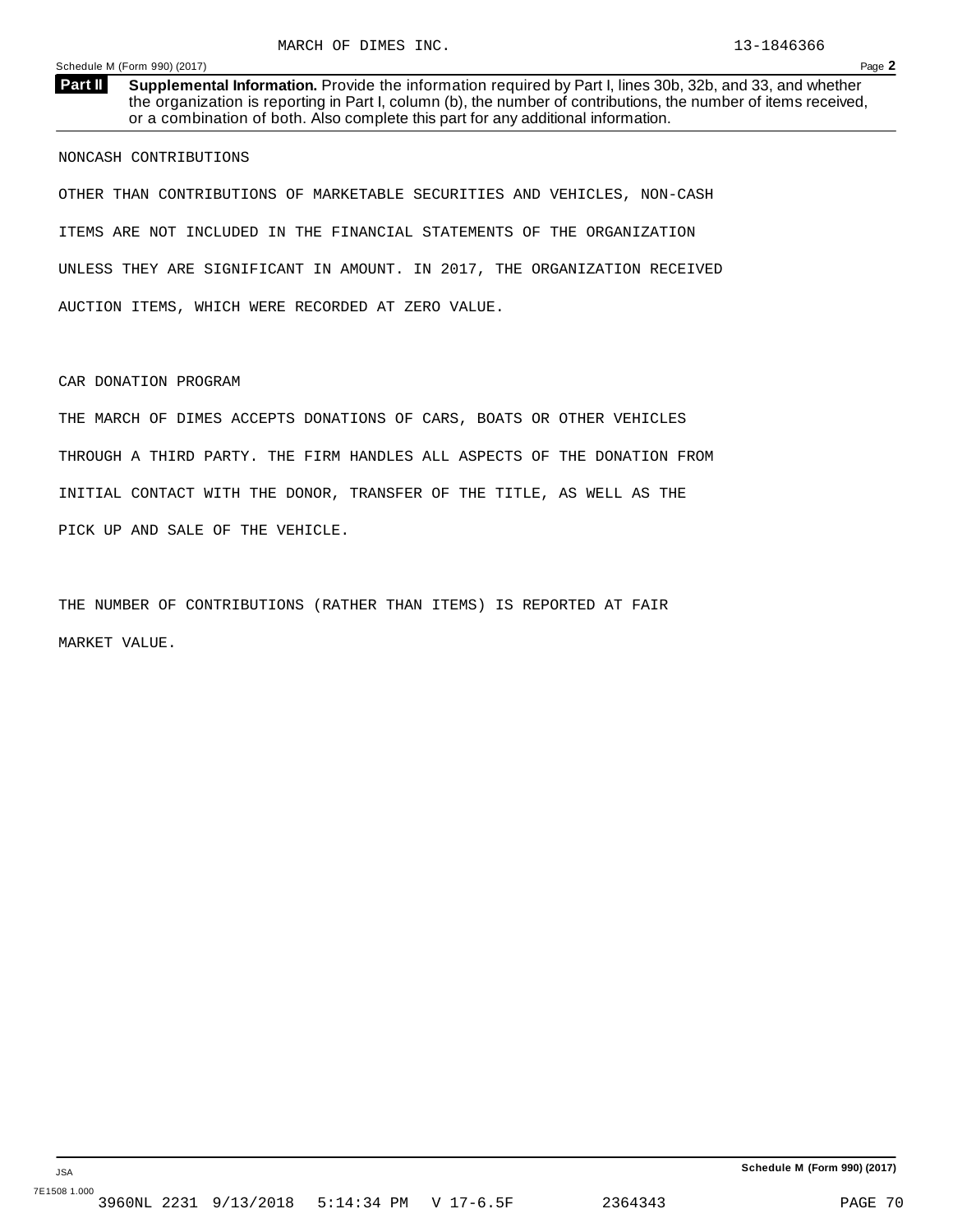# **SCHEDULE O** Supplemental Information to Form 990 or 990-EZ DMB No. 1545-0047

**(Form 990 or 990-EZ) Complete to provide information for responses to specific questions on** plete to provide information for responses to specific questions on  $\Box$   $\Box$   $\Box$ **EXECTED TO PUBLIC 2012 CONSIDER**<br> **EXECTED EXECTED COPEN COPEN COPEN COPEN COPEN COPEN COPEN COPEN COPEN COPEN COPEN COPEN COPEN COPEN COPEN COPEN COPEN COPEN COPEN COPEN C** Department of the Treasury <br>Depen to Public<br>Name of the organization<br>Name of the organization<br>Name of the organization<br>Name of the organization



Department of the Treasury<br>Internal Revenue Service MARCH OF DIMES INC. 13-1846366

PART III LINE 4A: PROGRAM SERVICE ACCOMPLISHMENTS

PUBLIC AND PROFESSIONAL EDUCATION

MARCH OF DIMES CREATES AND DISSEMINATES HEALTH CONTENT ON PRECONCEPTION, PREGNANCY AND NEWBORN HEALTH. WE SHARE VITAL HEALTH INFORMATION WITH CONSUMERS (WOMEN AND FAMILIES) AND HEALTH PROFESSIONALS THROUGH VARIOUS COMMUNICATION CHANNELS, INCLUDING WEB, PRINT, VIDEOS, SOCIAL MEDIA, TOOLKITS AND CONTINUING EDUCATION ACTIVITIES.

ALL MARCH OF DIMES EDUCATION CONTENT IS EVIDENCE-BASED AND REFLECTS PEER-REVIEWED MEDICAL AND SCIENTIFIC LITERATURE. SOURCES INCLUDE THE CENTERS FOR DISEASE CONTROL AND PREVENTION, THE AMERICAN ACADEMY OF PEDIATRICS AND THE AMERICAN COLLEGE OF OBSTETRICIANS AND GYNECOLOGISTS.

SINCE 1997, MARCH OF DIMES HAS SERVED AS THE TRUSTED SOURCE OF ACCURATE, TIMELY INFORMATION TO HELP WOMEN BE HEALTHY AND HAVE HEALTHY PREGNANCIES AND HEALTHY BABIES. MARCH OF DIMES HEALTH EXPERTS OFFER ONE-ON-ONE EDUCATION AND SUPPORT TO WOMEN AND FAMILIES FROM AROUND THE WORLD IN ENGLISH AND SPANISH.

MARCH OF DIMES MAINTAINS MATERNAL/CHILD HEALTH CONTENT FOR CONSUMERS ON TWO WEBSITES: MARCHOFDIMES.ORG AND NACERSANO.ORG. IN 2017, HEALTH CONTENT ON MARCHOFDIMES.ORG WAS VIEWED BY 5,201,351 UNIQUE VISITORS. NACERSANO.ORG HAD 3,316,770 UNIQUE VISITORS. BOTH SITES INCLUDE AWARD-WINNING ARTICLES, VIDEOS, INFOGRAPHICS AND INTERACTIVE FEATURES.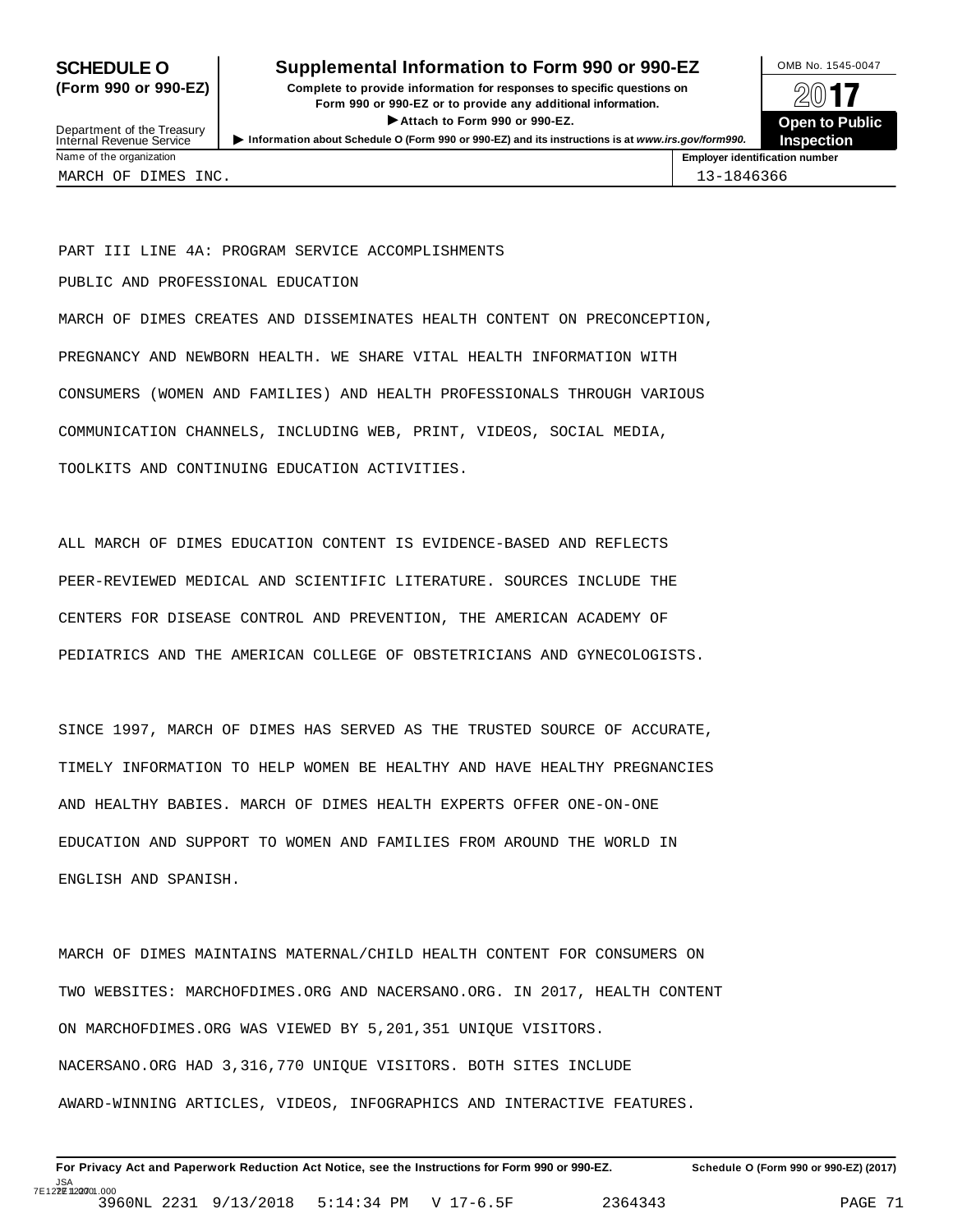IN 2017, MARCH OF DIMES HEALTH EDUCATION SPECIALISTS ANSWERED 18,476 INQUIRIES IN ENGLISH AND SPANISH ON TOPICS RANGING FROM PRECONCEPTION, PREGNANCY AND PREMATURITY TO HEALTH ADVOCACY, BABY CARE AND LOSS. WE ALSO DELIVER EDUCATION THROUGH BLOGS AND SOCIAL MEDIA PLATFORMS. IN 2017, THE NEW MOMS NEED BLOG HAD 264,901 TOTAL VIEWS AND THE NACERSANO BLOG HAD 822,663. THROUGH OUR HEALTH-FOCUSED TWITTER ACCOUNTS (@MODHEALTHTALK, @NACERSANO AND @NACERSANOBABY), WE HAD 44 MILLION IMPRESSIONS AND REACHED 63 MISSION CHAT ACCOUNTS. TOPICS COVERED ON TWITTER AND IN TWITTER CHATS INCLUDED BIRTH DEFECTS AND FOLIC ACID; ZIKA; FLU; NUTRITION; HEALTH EDUCATION FOR LATINAS, PREECLAMPSIA; AND PREMATURITY AWARENESS.

# PERISTATS AND THE PERINATAL DATA CENTER

LAUNCHED MORE THAN 15 YEARS AGO, PERISTATS IS A SOURCE FOR MATERNAL AND INFANT HEALTH STATISTICS DEVELOPED BY MARCH OF DIMES PERINATAL DATA CENTER, A TEAM OF EPIDEMIOLOGISTS, DATA ANALYSTS AND EVALUATORS PROVIDING SUPPORT FOR THE ORGANIZATION THROUGH DATA. PERISTATS PROVIDES FREE ACCESS TO MATERNAL AND INFANT HEALTH-RELATED DATA AT THE U.S., STATE, COUNTY AND CITY LEVEL AND WAS DEVELOPED TO ENSURE THAT THE PUBLIC, INCLUDING HEALTH PROFESSIONALS, RESEARCHERS, MEDICAL LIBRARIANS, POLICY MAKERS, STUDENTS, AND THE MEDIA HAVE EASY ACCESS TO THIS INFORMATION. DATA IS UPDATED THROUGHOUT THE YEAR, AND IS USEFUL FOR MULTIPLE TASKS, INCLUDING FACT FINDING, HEALTH ASSESSMENTS, GRANT WRITING, POLICY DEVELOPMENT, LECTURES AND PRESENTATIONS.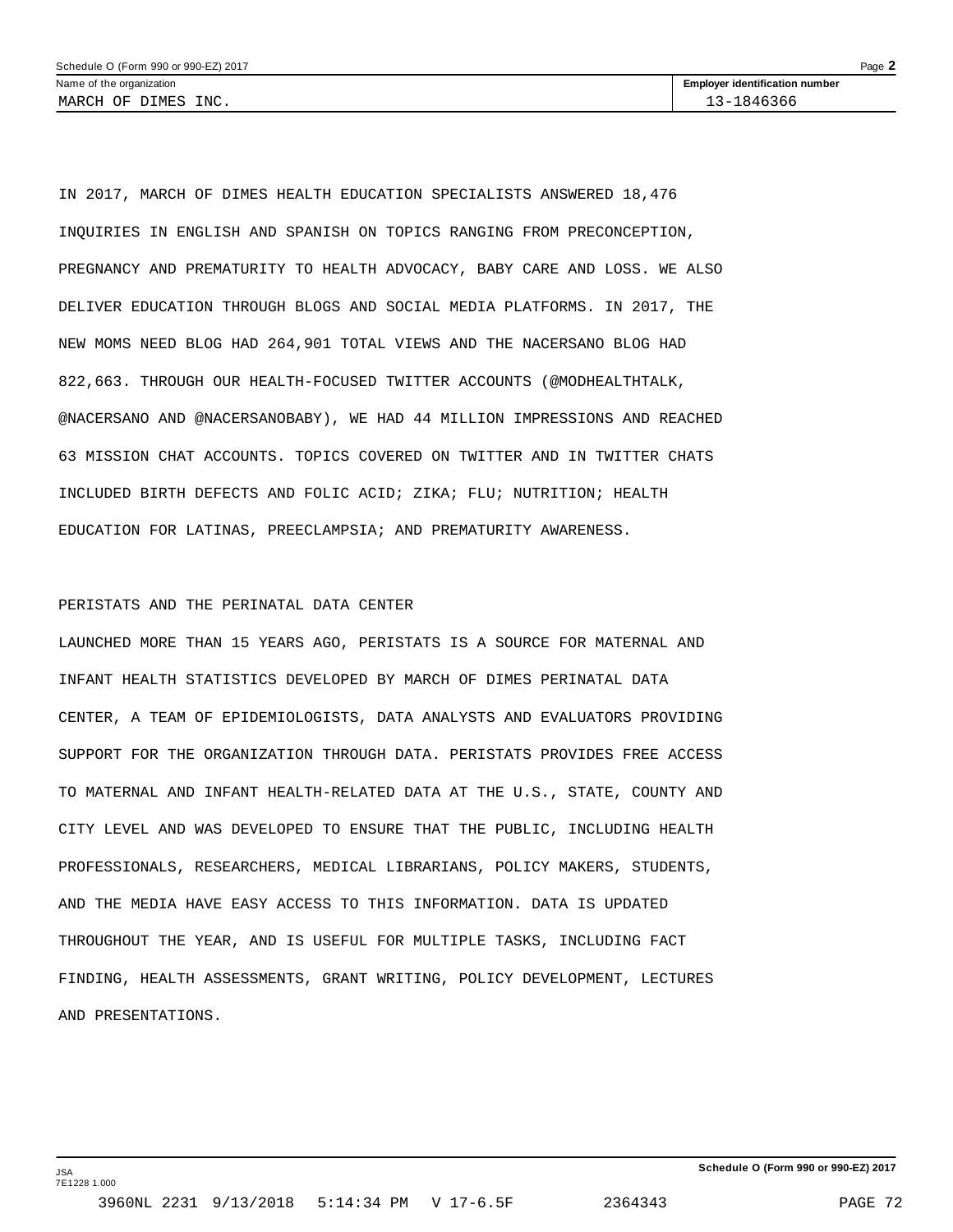| Schedule O (Form 990 or 990-EZ) 2017<br>$Page \triangle$ |                                       |  |  |  |  |  |
|----------------------------------------------------------|---------------------------------------|--|--|--|--|--|
| Name of the organization                                 | <b>Employer identification number</b> |  |  |  |  |  |
| INC.<br>DIMES<br>MARCH (<br>OF                           | 1846366<br>$\sim$                     |  |  |  |  |  |

PERISTATS PROVIDES ACCESS TO CURRENT MATERNAL AND INFANT HEALTH STATISTICS ON TOPICS SUCH AS PRETERM BIRTH, INFANT MORTALITY, TOBACCO USE, CESAREAN SECTION RATES, AND BIRTH DEFECTS. DETAILED INFORMATION BY RACE, ETHNICITY, AND MATERNAL AGE FOR MANY INDICATORS IS ALSO AVAILABLE. TO COMMUNICATE THIS INFORMATION, DATA IS PRESENTED ALONG WITH WRITTEN STATEMENTS FOR EASY INTERPRETATION AND TAKE-AWAY MESSAGES. PERISTATS PRODUCES PRINTER-READY GRAPHS, MAPS, AND TABLES THAT CAN ALSO BE DOWNLOADED INTO REPORTS AND PRESENTATIONS. THE SITE ALSO PROVIDES COMPARISONS BETWEEN STATES, COUNTIES, CITIES AND TO THE UNITED STATES. OVER 100,000 GRAPHS, MAPS, AND TABLES ARE AVAILABLE ON PERISTATS. PERISTATS USES DATA COMPILED FROM NUMEROUS GOVERNMENT AGENCIES AND ORGANIZATIONS, INCLUDING CENTERS FOR DISEASE CONTROL AND PREVENTION (CDC), NATIONAL CENTER FOR HEALTH STATISTICS (NCHS), SUBSTANCE ABUSE AND MENTAL HEALTH SERVICES ADMINISTRATION (SAMHSA) AND THE U.S. CENSUS BUREAU AMONG MANY OTHERS. MARCH OF DIMES IS GRATEFUL TO THESE ORGANIZATIONS, FOR WITHOUT THEIR DEDICATION AND COOPERATION, IT WOULD BE IMPOSSIBLE TO PROVIDE A RICH SET OF PERINATAL HEALTH INDICATORS ON A COMMON PLATFORM.

PERISTATS HAS BEEN EXPANDED OVER THE PAST FEW YEARS TO INCLUDE DATA FROM THE CDC'S PREGNANCY RISK ASSESSMENT MONITORING SYSTEM (PRAMS) AND THE NATIONAL BIRTH DEFECTS PREVENTION NETWORK (NBDPN). PRAMS IS A SYSTEM OF STATE- AND POPULATION-BASED SURVEYS THAT ROUTINELY COLLECT INFORMATION ABOUT MATERNAL BEHAVIORS AND EXPERIENCES BEFORE, DURING, AND SHORTLY AFTER PREGNANCY. TOPICS AVAILABLE ON PERISTATS FROM PRAMS INCLUDE PRECONCEPTION AND INTERCONCEPTION CARE, SMOKING AND ALCOHOL USE, HEALTH

JSA 7E1228 1.000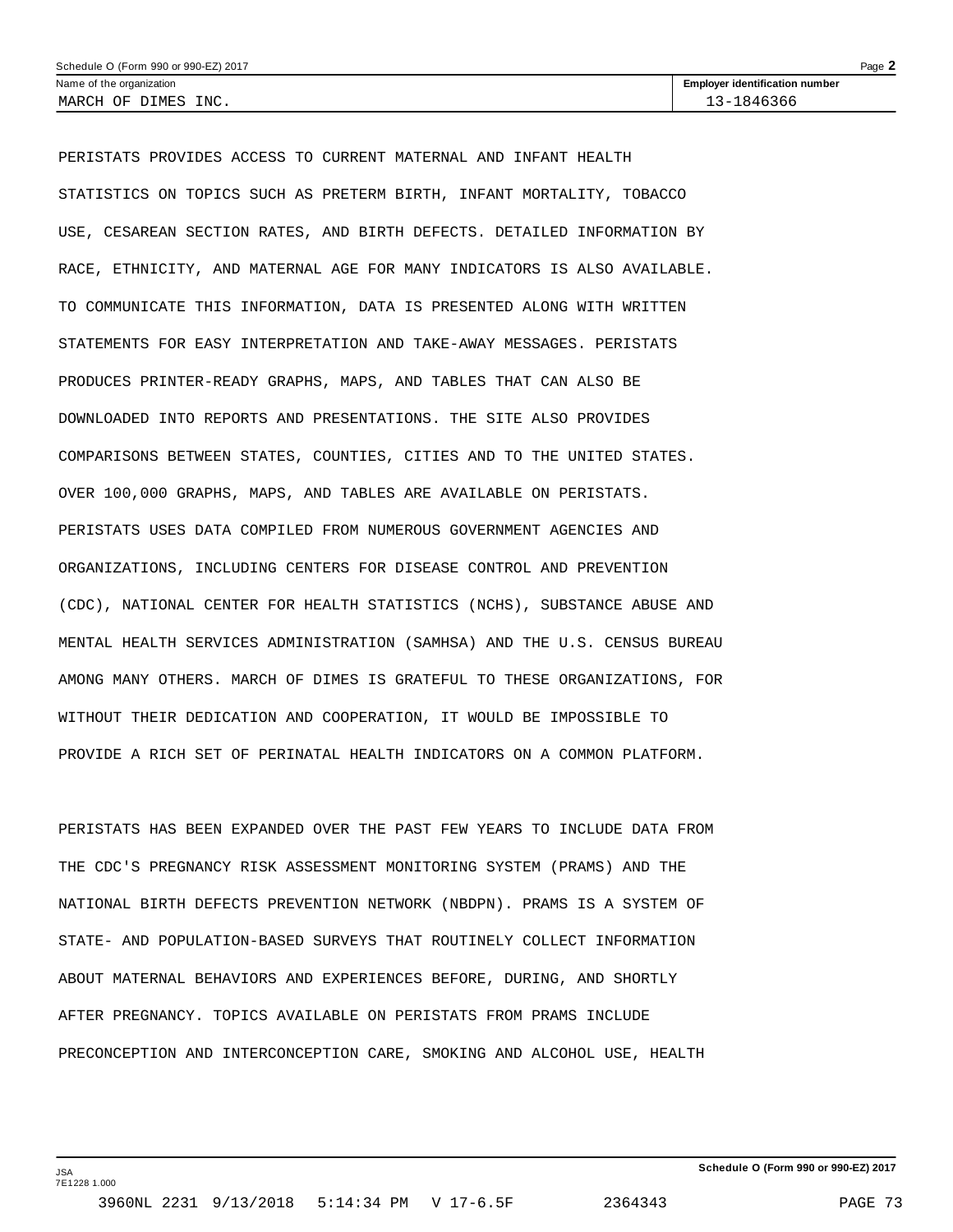INSURANCE COVERAGE, BREASTFEEDING AND INFANT HEALTH CARE. THE NBDPN, IN COLLABORATION WITH THE CDC, COLLECTS AND REPORTS DATA ON MAJOR BIRTH DEFECTS FROM STATE BIRTH DEFECTS SURVEILLANCE SYSTEMS.

BIRTH DEFECTS DATA FROM THE NBDPN FOR 2010-2014 FROM 40 STATES AND 50 CONDITIONS ARE AVAILABLE ON PERISTATS WITH UPDATES EXPECTED ANNUALLY. CONDITION PREVALENCE RATES ARE PROVIDED BY MATERNAL RACE/ETHNICITY AND SELECT CHROMOSOMAL DEFECTS ARE ALSO PROVIDED BY MATERNAL AGE, A KNOWN RISK FACTOR FOR THESE DEFECTS.

## PART III LINE 4B: PROGRAM SERVICE ACCOMPLISHMENTS

# COMMUNITY SERVICES

JSA 7E1228 1.000

MARCH OF DIMES STAFF AND VOLUNTEERS INVEST TIME AND RESOURCES IN LOCAL PROGRAMS AND ACTIVITIES IN THE UNITED STATES, WASHINGTON, D.C., AND PUERTO RICO, PLAYING A VITAL ROLE IN IMPROVING MATERNAL AND CHILD HEALTH IN THEIR COMMUNITIES, TO ENHANCING AND EXPANDING SERVICES AVAILABLE TO WOMEN AND THEIR FAMILIES.

MARCH OF DIMES STAFF AND VOLUNTEERS PARTNER WITH LOCAL HEALTH AGENCIES, COMMUNITY-BASED ORGANIZATIONS, PROFESSIONAL ASSOCIATIONS, HOSPITALS, AND OTHERS TO DETERMINE THE MOST PRESSING MATERNAL AND CHILD HEALTH NEEDS AND TO DEVELOP A MULTI-YEAR STRATEGIC PLAN THAT WILL POSITIVELY IMPACT THE HEALTH STATUS OF COMMUNITIES. STAFF AND VOLUNTEERS THEN WORK TO ENHANCE AND EXPAND COMMUNITY SERVICES, AND TO IMPROVE SYSTEMS OF CARE FOR MOTHERS, BABIES, AND THEIR FAMILIES THROUGH ADVOCACY, LEADERSHIP EDUCATIONAL PROGRAMS AND COMMUNITY GRANTS. IN 2017, MARCH OF DIMES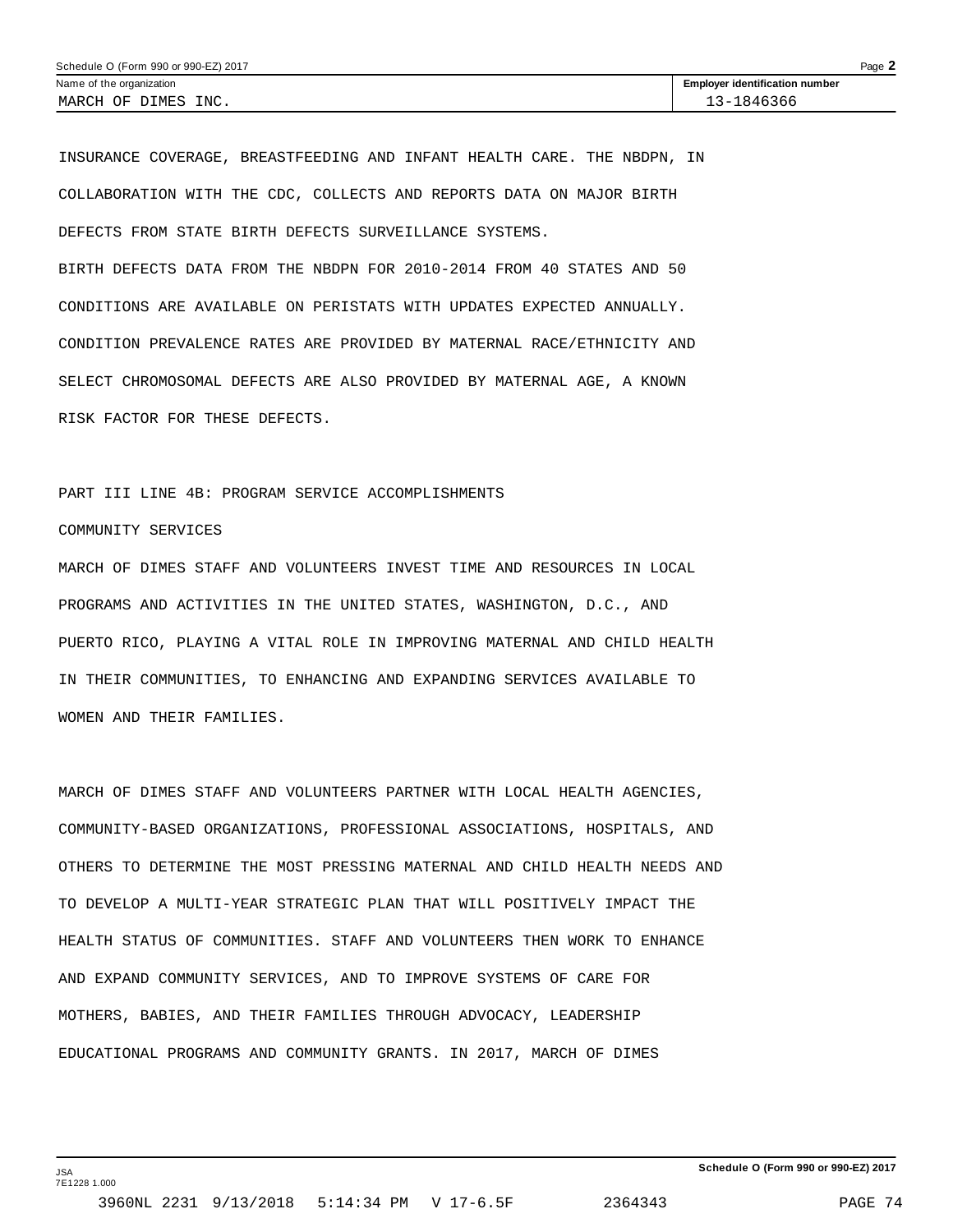AWARDED 303 COMMUNITY GRANTS.

THROUGH ITS COMMUNITY GRANTS AND PROGRAM SERVICES, MARCH OF DIMES AIMS TO IMPROVE THE HEALTH OF MOTHERS AND BABIES THROUGH EDUCATION ON HEALTHY PREGNANCY; PRENATAL CARE AND OTHER SERVICES TO REDUCE THE RISK OF PREMATURE BIRTH AND OTHER POOR BIRTH OUTCOMES; AND SUPPORT FOR FAMILIES WHOSE BABIES NEED SPECIALIZED CARE IN THE NEWBORN INTENSIVE CARE UNIT (NICU).

HEALTHY BABIES ARE WORTH THE WAIT (HBWW) COMMUNITY PROGRAM IS A MARCH OF DIMES-LED PARTNERSHIP FOCUSED ON DECREASING PRETERM BIRTH BY IMPROVING THE QUALITY OF HEALTH CARE DELIVERY, INCREASING ACCESS TO PREVENTION SERVICES, PROVIDING EDUCATION FOR PREGNANT WOMEN, PERINATAL PROVIDERS AND THE GREATER COMMUNITY. PROGRAM PARTNERS WORK TOGETHER TO INTEGRATE CLINICAL AND PUBLIC HEALTH INTERVENTIONS THAT ARE PROVEN TO REDUCE PRETERM BIRTH. THESE INTERVENTIONS INCLUDE: PATIENT NAVIGATION/CARE COORDINATION, HOSPITAL QUALITY IMPROVEMENT TO REDUCE EARLY ELECTIVE DELIVERIES, GROUP PRENATAL CARE, SMOKING CESSATION, AND BIRTH SPACING. IN 2017, 11 STATES HAD HBWW PROGRAMS.

IN 2016 AND 2017, MARCH OF DIMES RECEIVED FUNDING TO DEVELOP A NEW MODEL OF GROUP PRENATAL CARE, SUPPORTIVE PREGNANCY CARE (SPC), WHERE PREGNANT WOMEN WITH SIMILAR DUE DATES MEET TOGETHER FOR PRENATAL CARE AND EDUCATION WITH THEIR OBSTETRIC PROVIDER. GROUP PRENATAL CARE IS AN EVIDENCE-BASED INTERVENTION THAT PROVIDES AN OPPORTUNITY TO SUPPORT

JSA 7E1228 1.000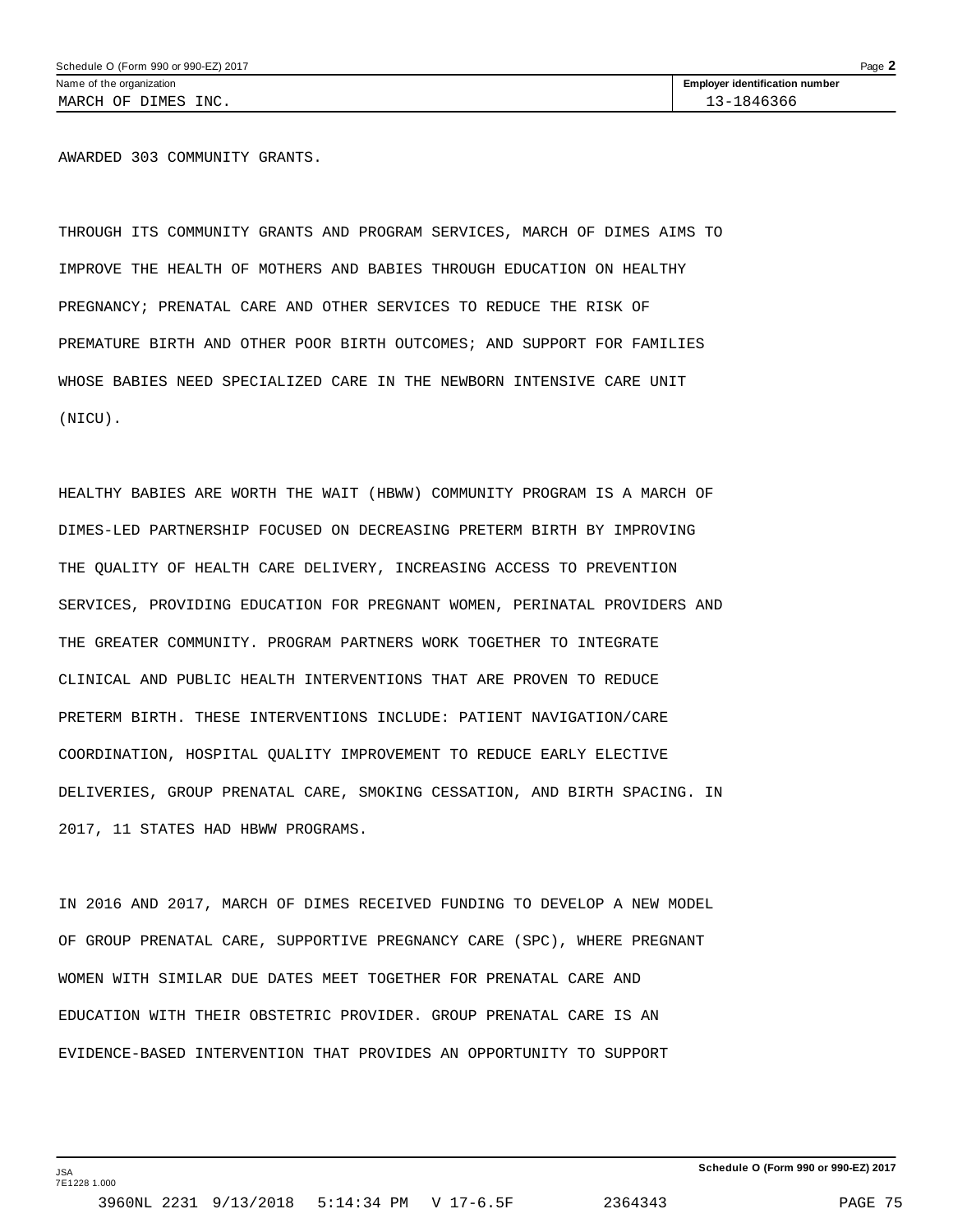| Schedule O (Form 990 or 990-EZ) 2017 | Page                                  |
|--------------------------------------|---------------------------------------|
| Name of the organization             | <b>Employer identification number</b> |
| MARCH OF DIMES INC.                  | 13-1846366                            |

HEALTH EQUITY AND SIGNIFICANTLY REDUCE THE OCCURRENCE OF PRETERM BIRTH. DURING GROUP SESSIONS, WOMEN LEARN HOW TO TAKE AND RECORD THEIR OWN VITAL SIGNS; RECEIVE A PRIVATE PHYSICAL ASSESSMENT WITH THEIR PROVIDER; BECOME A SUPPORT NETWORK FOR ONE ANOTHER; AND GAIN KNOWLEDGE AND SKILLS RELATED TO PREGNANCY, BIRTH, AND INFANT CARE. THE MODEL FOSTERS HEALTH LITERACY AND HEALTH EQUITY BY ADDRESSING THE SOCIAL DETERMINANTS OF HEALTH AND MEDICAL FACTORS IN A CULTURALLY RELEVANT WAY, AND IS AN APPROACH THAT IS FLEXIBLE TO FIT A LOCAL COMMUNITY'S NEEDS AND RESOURCES.

MARCH OF DIMES CREATED ALL THE MATERIALS, TOOLS, AND TRAINING TO ASSIST HEALTH CARE SITES TO IMPLEMENT SPC IN HOSPITALS, CLINICS, AND PRIVATE PRACTICE SETTINGS IN URBAN, RURAL, AND SUBURBAN SETTINGS. A PILOT STUDY OF THE MODEL'S IMPACT HAS JUST BEEN COMPLETED AT SIX CLINICAL SITES IN TENNESSEE, WITH STUDY RESULTS EXPECTED TO BE PUBLISHED IN 2019. THE PROGRAM HAS SINCE BEEN EXPANDED TO AN ADDITIONAL FOUR SITES, WITH NEARLY A DOZEN MORE SCHEDULED FOR LAUNCH BY JANUARY 2019.

### SUPPORTING FAMILIES AFFECTED BY OUR MISSION

MARCH OF DIMES HAS A PORTFOLIO OF PRODUCTS AND SERVICES DESIGNED TO EDUCATE AND SUPPORT FAMILIES WHO HAVE A BABY ADMITTED TO A NEWBORN INTENSIVE CARE UNIT (NICU), AND TO THE STAFF WHO PROVIDE CLINICAL CARE TO THE BABIES. MARCH OF DIMES OFFERS EDUCATION AND SERVICES TO OVER 50,000 FAMILIES AND STAFF ANNUALLY THROUGH ITS NICU INNOVATIONS.

MARCH OF DIMES NICU FAMILY SUPPORT® PROGRAM IS OFFERED TO OVER 45,000 FAMILIES ANNUALLY. THE SERVICES PROVIDED INCLUDE PARENT EDUCATION THAT IS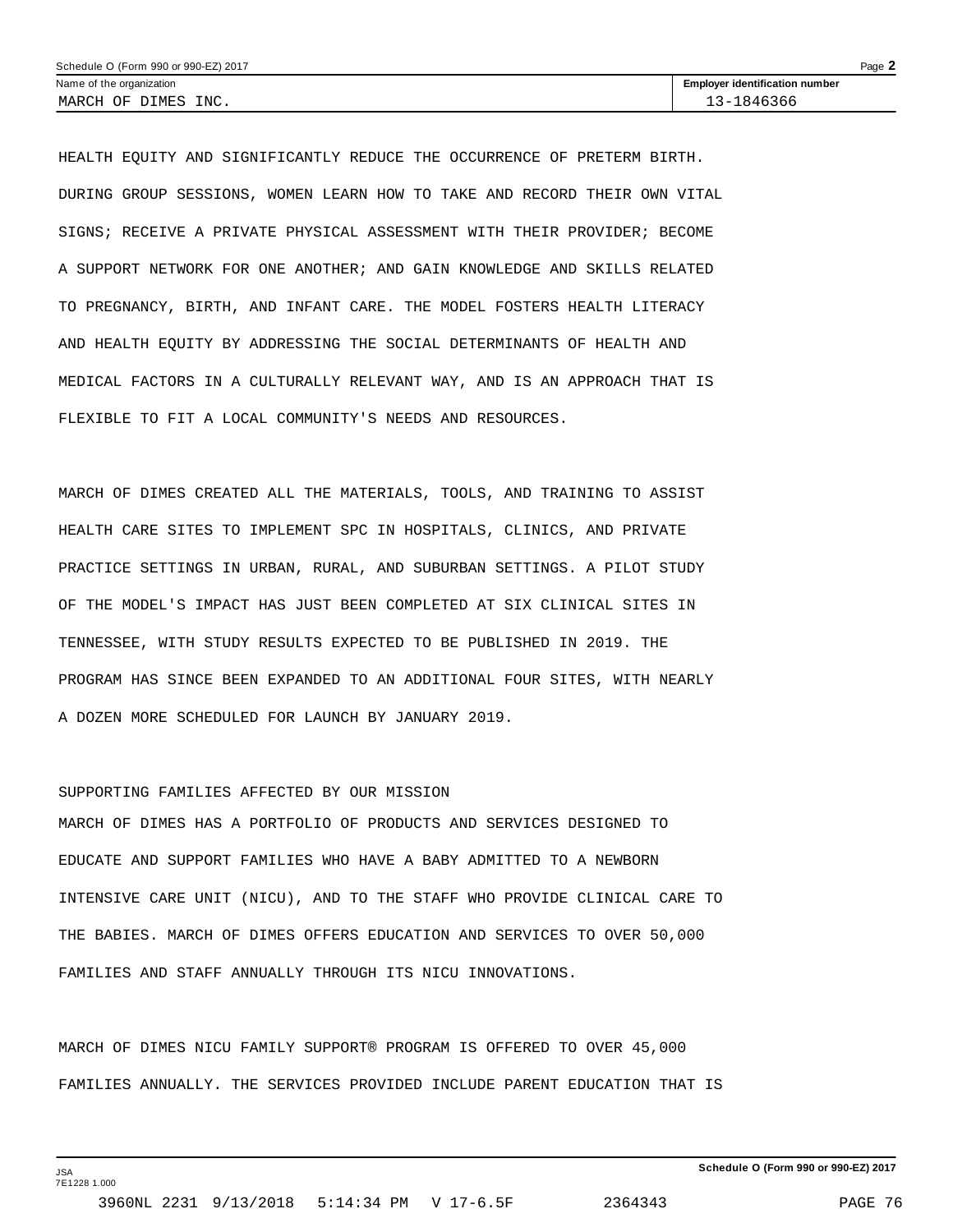| Schedule O (Form 990 or 990-EZ) 2017 | Page                                  |
|--------------------------------------|---------------------------------------|
| Name of the organization             | <b>Employer identification number</b> |
| INC.<br>DIMES<br>MARCH OF            | 1846366<br>$\sim$                     |

SHOWN TO IMPROVE PARENTING KNOWLEDGE AND CONFIDENCE, PRINT AND ONLINE MATERIALS WRITTEN IN PLAIN LANGUAGE, AND SUPPORTIVE ACTIVITIES DESIGNED TO IMPROVE THE NICU EXPERIENCE. SERVICES ARE PROVIDED DURING THE NICU STAY, THROUGH THE TRANSITION HOME AND IN THE EVENT OF A NEWBORN LOSS. THE PROGRAM ALSO PROVIDES EDUCATION TO STAFF ON TOPICS DESIGNED TO ENGAGE THE FAMILY AS PART OF THE CARE TEAM. THE PROGRAM HAS A PRESENCE IN OVER 60 HOSPITALS NATIONWIDE, INCLUDING THE DISTRICT OF COLUMBIA AND PUERTO RICO.

FOR ALMOST 14 YEARS, MARCH OF DIMES ONLINE COMMUNITY SHARE YOUR STORY (WWW.SHAREYOURSTORY.ORG) HAS BEEN AN INVALUABLE RESOURCE FOR FAMILIES TO FIND SUPPORT FROM OTHER MEMBERS WHO ARE LIVING WITH THE EFFECTS OF PREMATURITY, BIRTH DEFECTS, NEWBORN OR PREGNANCY LOSS. THIS SUPPORTIVE COMMUNITY PROVIDES FAMILIES WITH A SAFE ENVIRONMENT FOR THEM TO SHARE THEIR STORIES, FIND AND PROVIDE EMOTIONAL/PARENT-TO-PARENT SUPPORT AND ASK QUESTIONS OF OTHER MISSION-AFFECTED FAMILIES AND MARCH OF DIMES HEALTH EDUCATION PROFESSIONALS. THERE ARE MORE THAN 90,000 ENGAGED USERS OF THE COMMUNITY AND MORE THAN 89,000 UNIQUE VISITORS.

MARCH OF DIMES NICU INSTITUTE WORKSHOPS PROVIDE CONTACT HOURS FOR NURSES AND CERTIFIED PATIENT EXPERIENCE PROFESSIONALS ON A VARIETY OF TOPICS, INCLUDING SKIN-TO-SKIN HOLDING, COMMUNICATION AND SUPPORTING FAMILIES IN CRISIS, PROVIDING SUPPORT TO SHORTER STAY FAMILIES, AND PARTNERING WITH PARENTS TO IMPROVE PATIENT SAFETY. THE WORKSHOPS ARE PRESENTED BY EXPERTS IN THE AREAS OF FAMILY-CENTERED CARE AND PATIENT EXPERIENCE THROUGH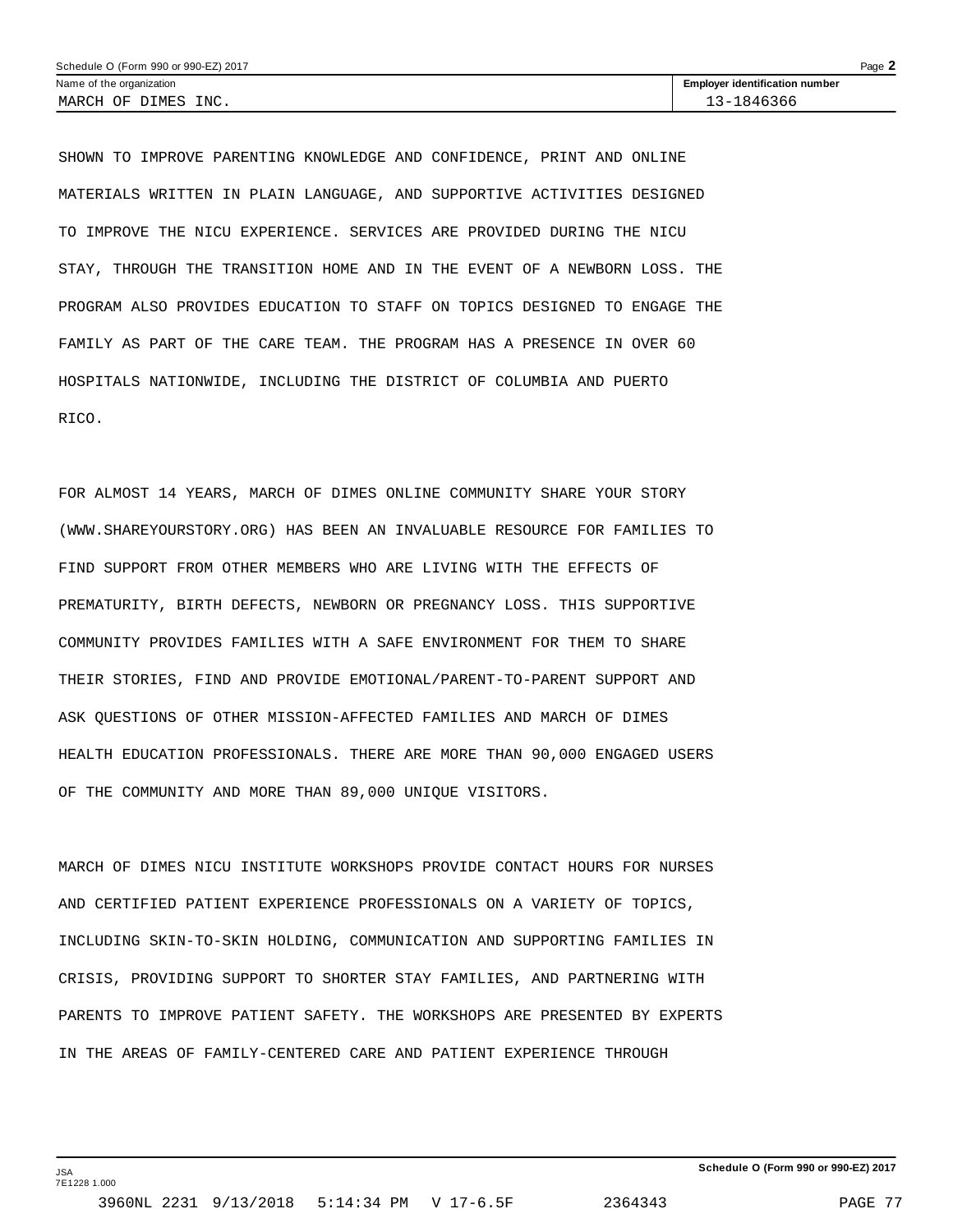HOSPITAL-BASED TRAININGS AND 6 CONFERENCES, EDUCATING OVER 5,300 PROFESSIONALS ANNUALLY.

#### MATERNAL AND CHILD HEALTH ADVOCACY

MARCH OF DIMES UTILIZES UNRESTRICTED DONATIONS TO FUND EXTENSIVE ADVOCACY EFFORTS AT THE FEDERAL LEVEL AND IN EVERY STATE, THE DISTRICT OF COLUMBIA, AND PUERTO RICO TO IMPROVE MATERNAL AND CHILD HEALTH. THESE EFFORTS FALL INTO FOUR CATEGORIES: ACCESS TO AND QUALITY OF HEALTH CARE; RESEARCH AND SURVEILLANCE; PREVENTION AND EDUCATION; AND ISSUES IMPORTANT TO TAX-EXEMPT ORGANIZATIONS.

MARCH OF DIMES PURSUES A WIDE RANGE OF POLICY CHANGES IN SUPPORT OF THE PREMATURITY CAMPAIGN. WE ADVOCATE ON THE FEDERAL AND STATE LEVELS TO IMPROVE ACCESS TO CARE AND QUALITY OF SERVICES BY ADVANCING POLICIES SUCH AS THOSE TO ENSURE ALL HEALTH PLANS COVER MATERNITY CARE, PROTECT COVERAGE FOR PRE-EXISTING CONDITIONS, AND LIMIT COST-SHARING. OUR RECENT VICTORIES HAVE INCLUDED EXTENSION OF THE FEDERAL CHILDREN'S HEALTH INSURANCE PROGRAM AND DOZENS OF STATE-LEVEL LAWS TO PROTECT AND EXPAND ACCESS TO CARE FOR PREGNANT WOMEN AND WOMEN OF CHILDBEARING AGE.

MARCH OF DIMES ALSO ADVOCATES ON OTHER IMPORTANT MATERNAL AND CHILD HEALTH PRIORITIES, SUCH AS PREMATURITY PREVENTION, MATERNAL AND INFANT MORTALITY PREVENTION, IMMUNIZATIONS, TOBACCO PREVENTION AND CESSATION, NEWBORN SCREENING, AND OPIOIDS. OUR VOLUNTEERS AND STAFF HAVE BEEN PART OF SUCCESSFUL EFFORTS TO ENSURE EVERY STATE HAS A PROCESS TO EXAMINE ALL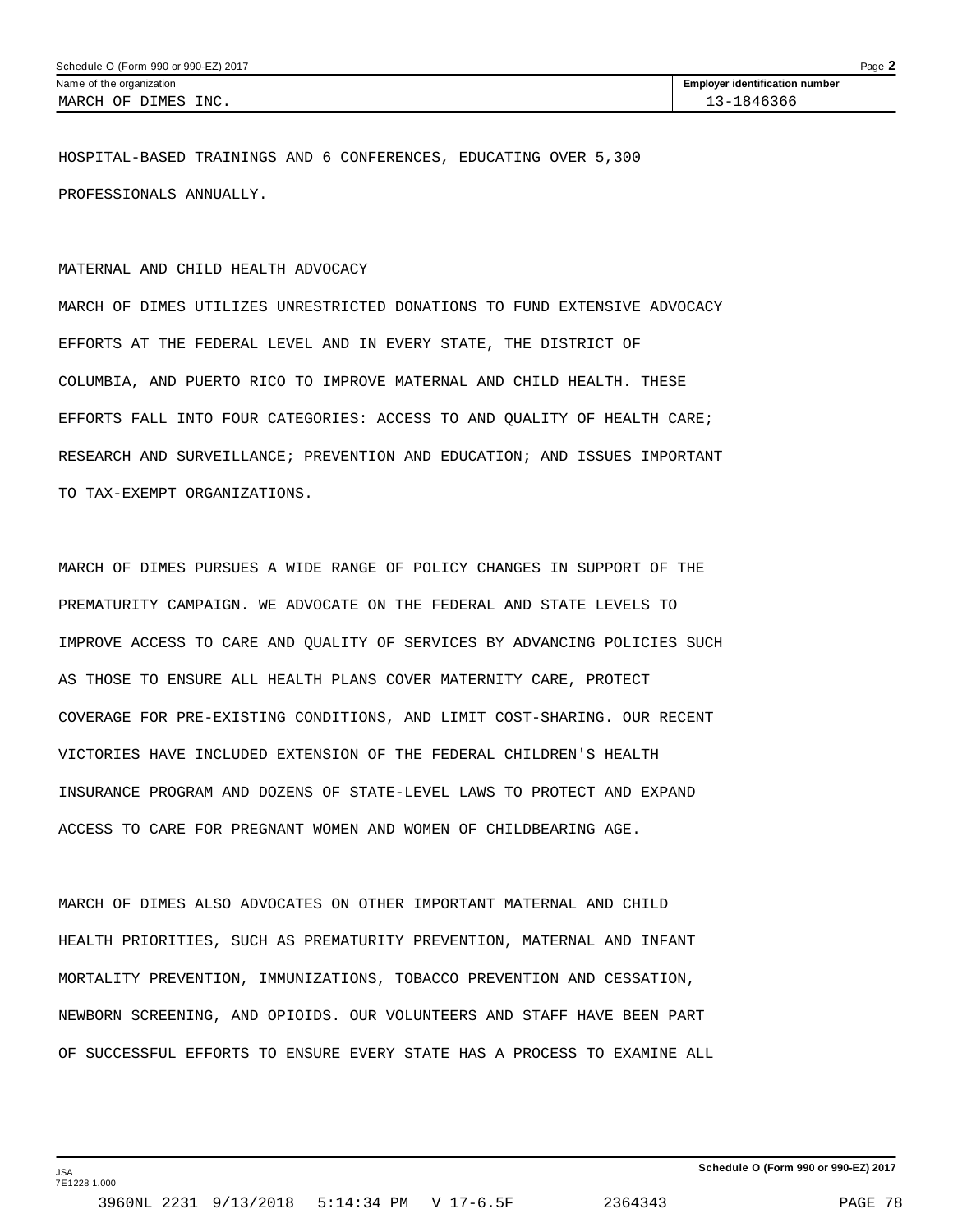| Schedule O (Form 990 or 990-EZ) 2017 | Page                                  |  |
|--------------------------------------|---------------------------------------|--|
| Name of the organization             | <b>Employer identification number</b> |  |
| INC.<br>MARCH OF DIMES               | 1846366<br>マニュ                        |  |

MATERNAL DEATHS AND RECOMMEND POLICY CHANGES TO PREVENT THEM. WE ADVOCATE FOR PREMATURITY PREVENTION MEASURES SUCH AS SUPPORTIVE PREGNANCY CARE AND ACCESS TO THE DRUG 17P. OUR FIELD STAFF LOBBY TO ENSURE THAT EVERY STATE TESTS ALL NEWBORNS FOR ALL CONDITIONS ON THE RECOMMENDED UNIFORM SCREENING PANEL. AS THE OPIOIDS EPIDEMIC HAS SPREAD, MARCH OF DIMES HAS ADVOCATED FOR POLICIES AND PROGRAMS TO SUPPORT PREGNANT WOMEN AND TREAT INFANTS BORN EXPOSED TO OPIOIDS.

### PATIENT SAFETY AND QUALITY

MARCH OF DIMES IS INFUSING PATIENT SAFETY AND QUALITY THROUGHOUT ITS MISSION ACTIVITIES. THIS INVOLVES CREATING A "CULTURE OF SAFETY" IN THESE AREAS, BASED ON THE FEATURES OF HIGH RELIABILITY ORGANIZATIONS AND NATURAL ACCIDENT THEORY.

### GLOBAL PROGRAMS

JSA 7E1228 1.000

MARCH OF DIMES CONDUCTS ITS GLOBAL ACTIVITIES THROUGH VARIOUS MEANS, INCLUDING MISSION PARTNERSHIPS AND PROJECTS WITH WORLD-CLASS ORGANIZATIONS IN MIDDLE- AND LOW-INCOME COUNTRIES; THE PUBLISHING OF REPORTS AND PAPERS ON GLOBAL MATERNAL AND CHILD HEALTH ISSUES; THE SPONSORING OF INTERNATIONAL CONFERENCES TO BRING THESE ISSUES TO THE ATTENTION OF INTERNATIONAL POLICYMAKERS AND DONORS; AND STAFF PARTICIPATION ON HIGH-LEVEL, INTERNATIONAL TECHNICAL COMMITTEES AND WORKING GROUPS OF THE UN, WHO, GOVERNMENTAL AND NON-GOVERNMENTAL ORGANIZATIONS. THESE GLOBAL ACTIVITIES HAVE ENABLED MARCH OF DIMES TO BE RECOGNIZED AS THE WORLD'S LEADING ORGANIZATION FOCUSED ON PREVENTION OF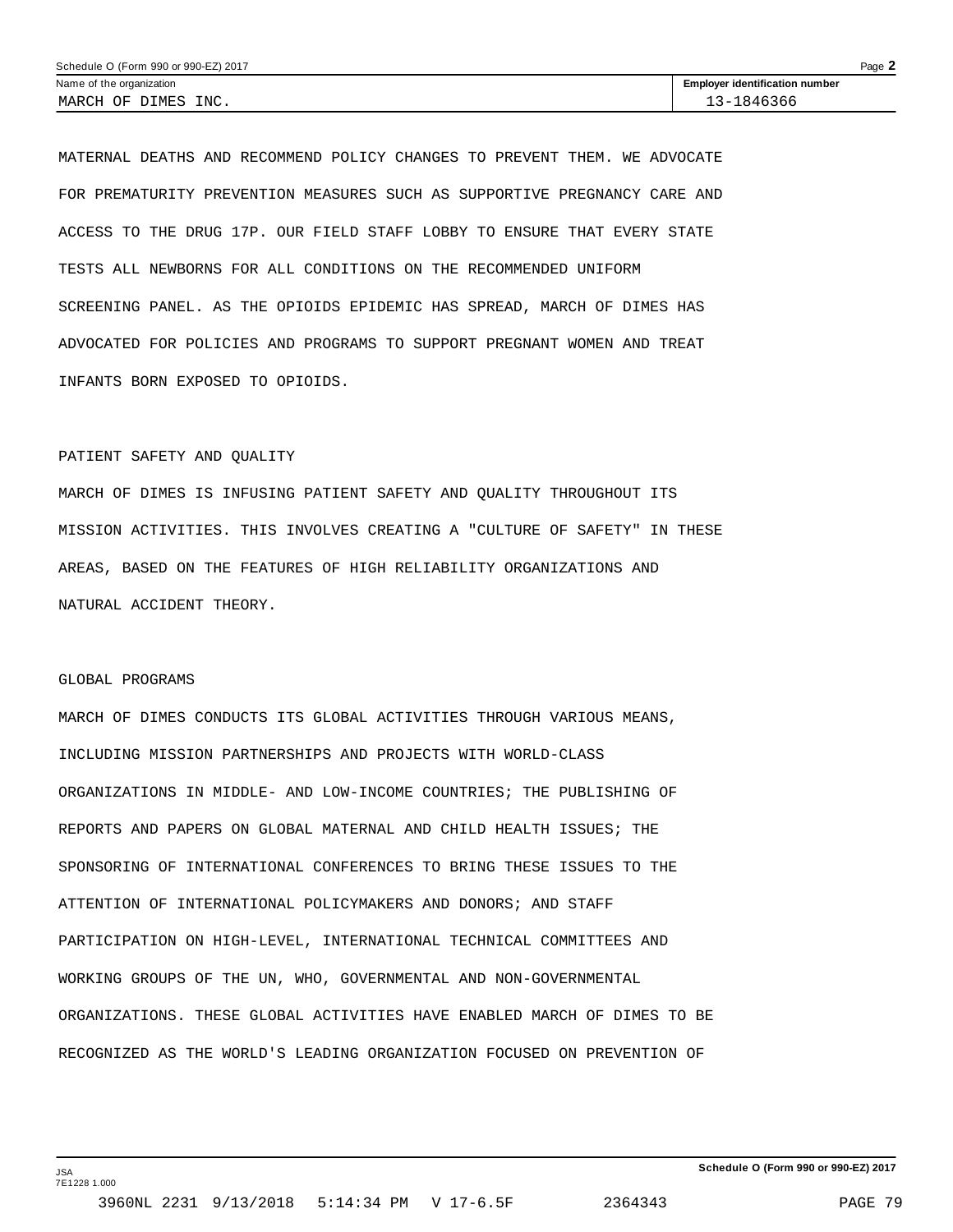BIRTH DEFECTS AND PRETERM BIRTH.

ONE EXAMPLE OF OUR MISSION PARTNERSHIPS IS OUR GLOBAL NETWORK FOR MATERNAL AND INFANT HEALTH (GNMIH). IN 2017, THIS NETWORK INCLUDED A PARTNERSHIP WITH THE BAYLOR COLLEGE OF MEDICINE TO CONDUCT A COMMUNITY BASED PRETERM BIRTH PREVENTION PROGRAM IN THE REPUBLIC OF MALAWI; WORKPLACE WELLNESS HEALTH EDUCATION PROGRAMS IN LEBANON AND THE PHILIPPINES IN PARTNERSHIP WITH THE AMERICAN UNIVERSITY OF BEIRUT AND UNIVERSITY OF THE PHILIPPINES, RESPECTIVELY.

TO RAISE AWARENESS ABOUT THE IMPORTANCE OF IMPROVING THE HEALTH OF MOTHERS AND BABIES WORLDWIDE, MARCH OF DIMES ORGANIZES A CONFERENCE IN A DEVELOPING COUNTRY EVERY OTHER YEAR. THE 8TH INTERNATIONAL CONFERENCE ON BIRTH DEFECTS AND DISABILITIES WAS HELD IN BOGOTA, COLOMBIA IN 2017. THE CONFERENCE BROUGHT TOGETHER OVER 300 HEALTH POLICY MAKERS, DONOR ORGANIZATIONS, HEALTH CARE PROVIDERS, EXPERTS IN DATA COLLECTION AND MONITORING, RESEARCHERS, PARENT-PATIENT ORGANIZATIONS AND YOUTH VOLUNTEERS. THIS CONFERENCE WAS CO-SPONSORED BY THE US. CENTERS FOR DISEASE CONTROL AND PREVENTION AND SINCE THE CONFERENCE WAS HELD IN A LATIN AMERICAN COUNTRY, THE RECENT EPIDEMIC OF ZIKA VIRUS IN THE REGION WAS ADDRESSED BY MANY OF THE PRESENTERS.

PART III LINE 4C: PROGRAM SERVICE ACCOMPLISHMENTS RESEARCH AND MEDICAL SUPPORT MARCH OF DIMES FUNDS RESEARCH INTO THE CAUSES OF BIRTH DEFECTS, PREMATURE BIRTH AND OTHER THREATS TO BABIES' HEALTH AS WELL AS WAYS TO PREVENT AND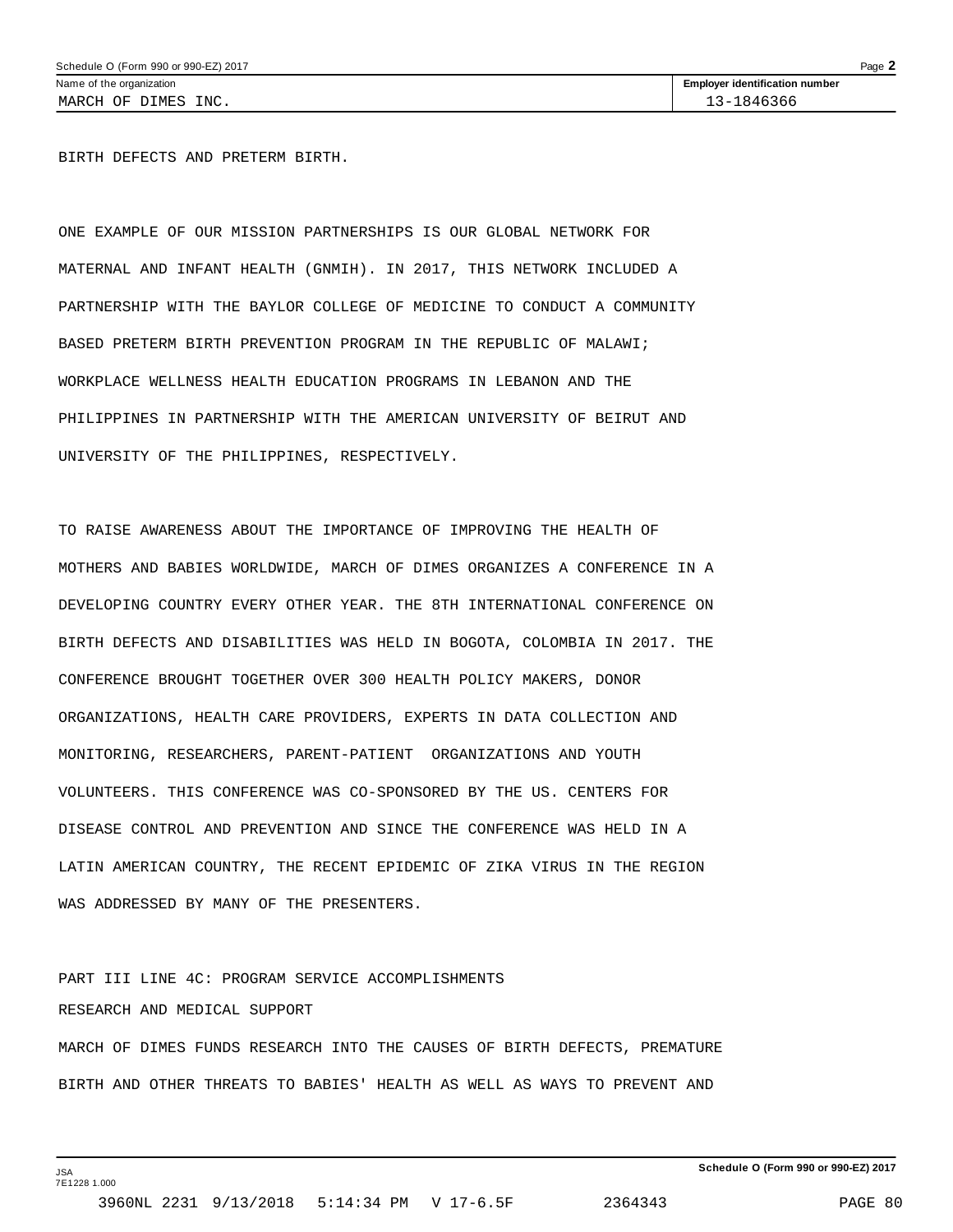TREAT THEM. MARCH OF DIMES CONSISTENTLY THROUGHOUT ITS HISTORY HAS SELECTED BOLD PROBLEMS - FROM CONQUERING POLIO TO PREVENTING PREMATURITY - AND HAS BEEN SUCCESSFUL THROUGH CAREFUL PLANNING AND EXECUTION TO ACHIEVE OUR MISSION. MARCH OF DIMES ALSO HAS DEVELOPED PARTNERSHIPS TO LEVERAGE ITS EFFORTS TOGETHER WITH THOSE OF OTHER ORGANIZATIONS IN THE U.S. AND GLOBALLY.

WE LAUNCHED THE NATIONAL PREMATURITY CAMPAIGN IN 2003, AFTER DECADES OF INCREASING PRETERM BIRTH RATES IN THE UNITED STATES. AFTER HITTING A PEAK IN 2006, PRETERM BIRTH RATES DECLINED FOR SEVERAL YEARS, BEFORE BEGINNING TO RISE AGAIN IN 2015. FROM 2015-2017, THE PRETERM BIRTH RATE ROSE FOR THREE YEARS IN A ROW. BIRTHS OCCURRING AT 34-36 WEEKS GESTATION, OR LATE PRETERM, SHOWED THE LARGEST INCREASE. WOMEN OF COLOR WERE DISPROPORTIONATELY AFFECTED.

WE OPENED FIVE MARCH OF DIMES PREMATURITY RESEARCH CENTERS, THE FIRST ONE AT STANFORD UNIVERSITY IN 2011, THE SECOND AS THE OHIO COLLABORATIVE (UNIVERSITY OF CINCINNATI, THE OHIO STATE UNIVERSITY AND CASE WESTERN RESERVE UNIVERSITY) IN 2013, THE THIRD AND FOURTH IN 2014 AT WASHINGTON UNIVERSITY IN ST. LOUIS AND THE UNIVERSITY OF PENNSYLVANIA, AND THE FIFTH INVOLVING THE UNIVERSITY OF CHICAGO, NORTHWESTERN, AND DUKE UNIVERSITY IN 2015. THESE PREMATURITY RESEARCH CENTERS TAKE A UNIQUE TEAM SCIENCE APPROACH TO SPEED UP THE DISCOVERY OF CAUSES AND PREVENTIONS, DRAWING FACULTY NOT ONLY FROM THE MEDICAL SCHOOLS, BUT FROM ACROSS THE CAMPUSES, INCLUDING, FOR EXAMPLE FROM SCHOOLS OF ENGINEERING. OUR GOALS ARE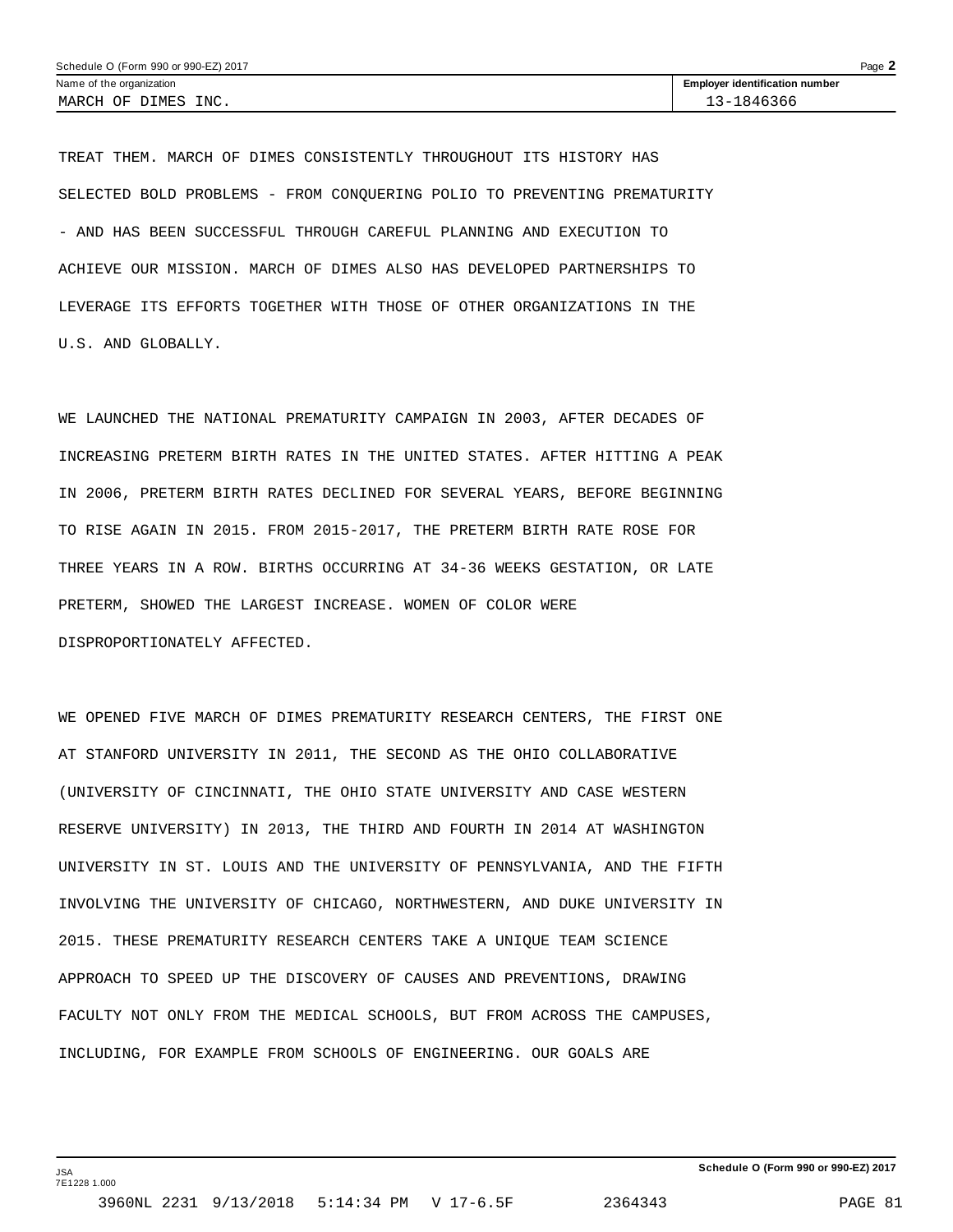THREEFOLD: 1) TO DETERMINE THE CAUSES OF PRETERM BIRTH; 2) TO DEVELOP NEW WAYS TO IDENTIFY WOMEN OR PREGNANCIES AT RISK; AND 3) TO TURN KNOWLEDGE INTO EFFECTIVE CLINICAL AND POLICY-BASED SOLUTIONS. THE KEY TO THIS UNIQUE ENDEAVOR IS TRANSDISCIPLINARY, INTENTIONALLY DESIGNED TO ACCELERATE DISCOVERIES IN PRETERM BIRTH RESEARCH.

THE GENERAL MARCH OF DIMES RESEARCH PORTFOLIO FUNDS MANY DIFFERENT AREAS OF RESEARCH ON TOPICS RELATED TO OUR MISSION TO PREVENT BIRTH DEFECTS, PREMATURE BIRTH AND INFANT MORTALITY. THESE PROCESSES OF DEVELOPMENT, GENETICS, CLINICAL STUDIES, STUDIES OF REPRODUCTIVE HEALTH, ENVIRONMENTAL TOXICOLOGY, AND STUDIES IN SOCIAL AND BEHAVIORAL SCIENCES THAT FOCUS ON FACTORS CONTRIBUTING TO ADVERSE PREGNANCY OUTCOMES, AND ON CONSEQUENCES OF BIRTH DEFECTS AND PREMATURITY. THE BASIL O'CONNOR STARTER SCHOLAR RESEARCH AWARDS ARE FUNDED IN A PROGRAM SPECIFICALLY DESIGNED TO SUPPORT SCIENTISTS JUST EMBARKING ON THEIR INDEPENDENT RESEARCH CAREERS. CREATED IN 1973 AND NAMED FOR THE FIRST MARCH OF DIMES CHAIRMAN AND PRESIDENT, THIS PROGRAM PROVIDES FUNDING TO YOUNG INVESTIGATORS TO START THEIR OWN RESEARCH PROJECTS ON TOPICS RELATED TO MARCH OF DIMES MISSION. INVESTIGATOR INITIATED GRANTS ARE ALSO SUPPORTED BY MARCH OF DIMES. THESE GRANTS ARE FOR MORE ESTABLISHED INVESTIGATORS DOING RESEARCH FOR 3 YEARS IN AREAS ALIGNED WITH MARCH OF DIMES MISSION. IN ADDITION, MARCH OF DIMES ALSO SUPPORTS A LARGE NUMBER OF CONFERENCES, BOTH NATIONAL AND INTERNATIONAL, ON THE TOPIC OF BIRTH DEFECTS, PREMATURE BIRTH, AND INFANT MORTALITY.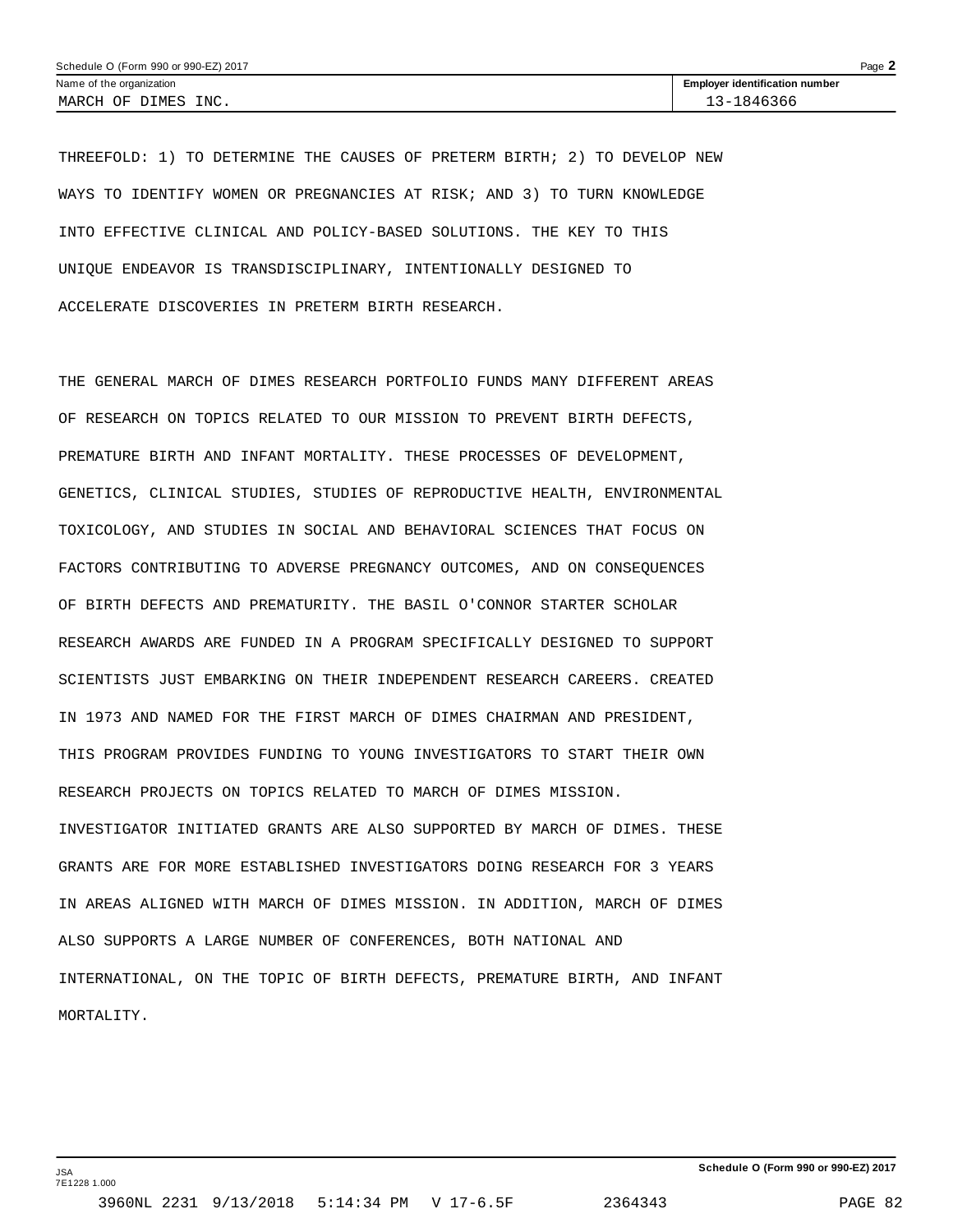| Page $\blacktriangle$<br>Schedule O (Form 990 or 990-EZ) 2017 |                                       |  |  |  |
|---------------------------------------------------------------|---------------------------------------|--|--|--|
| Name of the organization                                      | <b>Employer identification number</b> |  |  |  |
| MARCH OF DIMES INC.                                           | 13-1846366                            |  |  |  |

WE LED THE DRIVE TO ELIMINATE EARLY ELECTIVE DELIVERIES BEFORE 39 COMPLETED WEEKS OF PREGNANCY. THIS WORK INCLUDED QUALITY IMPROVEMENT INITIATIVES WITH OVER 100 PROMINENT HOSPITALS IN 28 STATES. A PEER-REVIEWED PUBLICATION, THE RESEARCH FOR WHICH WAS SUPPORTED BY AND ON WHICH THE MAJORITY OF THE AUTHORS WERE FROM MARCH OF DIMES, SHOWED AN 83% REDUCTION IN EARLY ELECTIVE DELIVERIES FROM JANUARY THROUGH DECEMBER OF THE SAME YEAR AMONG 25 HOSPITALS IN FIVE STATES. THIS WORK ALSO INCLUDES A NATIONAL CONSUMER EDUCATION CAMPAIGN CALLED HEALTHY BABIES ARE WORTH THE WAIT®. THE DESCRIPTION OF THE HEALTHY BABIES ARE WORTH THE WAIT PILOT IN KENTUCKY WAS PUBLISHED IN 2015 AS VOLUME 1 OF THE NEW PEER-REVIEWED MARCH OF DIMES SERIES WITH ELSEVIER AS THE PUBLISHER. THIS SHOWS THAT THERE WAS A REDUCTION IN EARLY ELECTIVE DELIVERIES IN KENTUCKY COMPARED WITH SURROUNDING STATES, AND REVIEWERS WERE HIGHLY COMPLIMENTARY OF MARCH OF DIMES TAKING ON A RESEARCH PROJECT OF THIS COMPLEXITY IN A REAL WORLD SETTING. IN 2012, THE U.S. DEPT. OF HEALTH AND HUMAN SERVICES BUILT ON THIS APPROACH BY LAUNCHING STRONG START, AN INITIATIVE TO IMPROVE BIRTH OUTCOMES. THE LEAPFROG GROUP, A NONPROFIT HOSPITAL QUALITY WATCHDOG, RELEASED RESULTS FROM THE 2013 LEAPFROG HOSPITAL SURVEY, WHICH SHOWED THE RATE OF EARLY ELECTIVE DELIVERIES (NON-MEDICALLY NECESSARY C-SECTIONS AND INDUCTIONS BEFORE 39 WEEKS) DROPPED FROM 17% IN 2010 TO 4.6% IN 2013 AT NEARLY 1,000 REPORTING HOSPITALS. THE JOINT COMMISSION HAS INCLUDED THE REDUCTION OF EARLY ELECTIVE DELIVERIES AS ONE OF ITS FIVE PERINATAL CORE MEASURES, WHICH WILL IMPACT POLICIES AT ALL BIRTHING HOSPITALS IN THE U.S. RATES OF EARLY ELECTIVE DELIVERIES HAVE CONTINUED TO DECLINE, TO 2% IN 2016.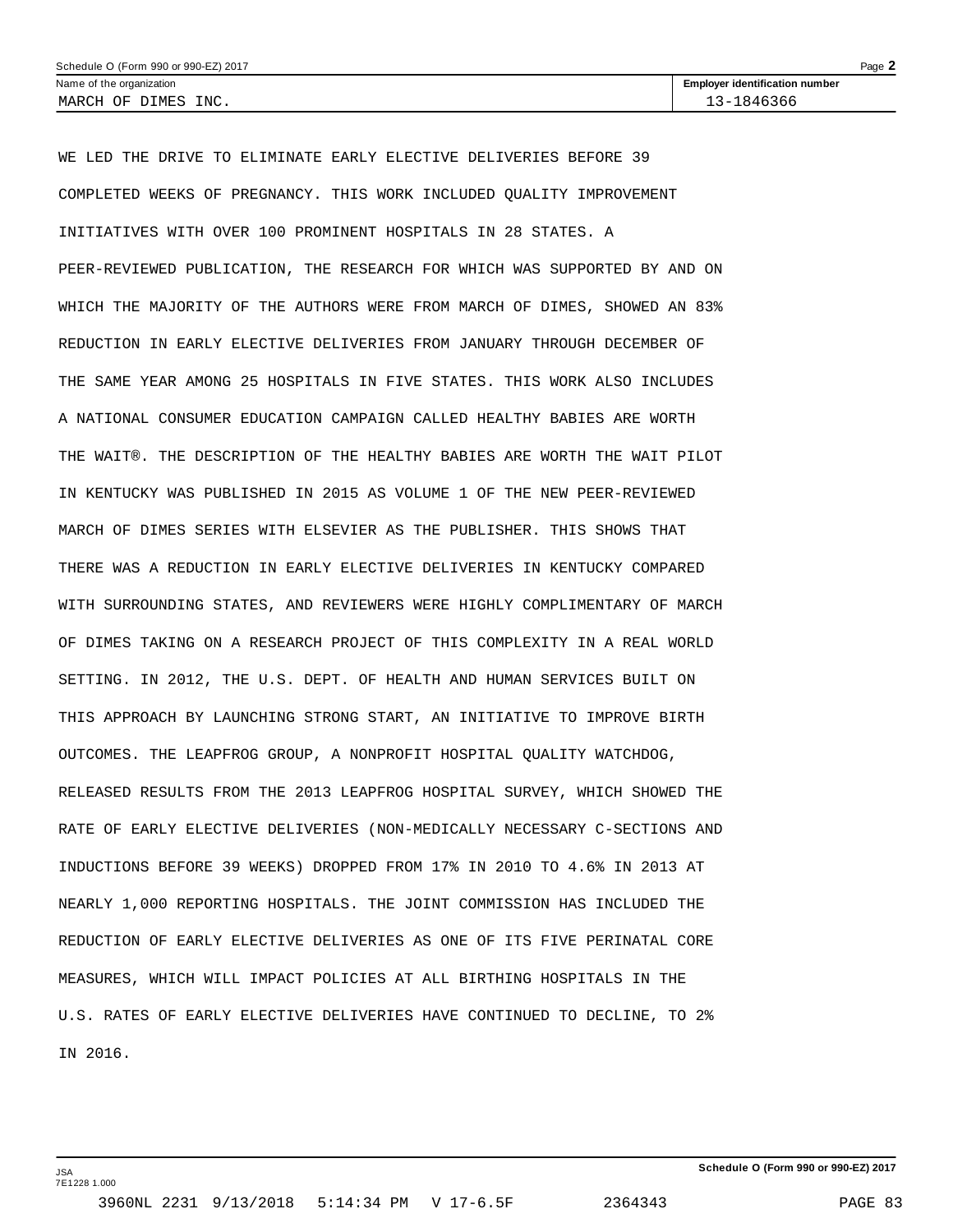OUR RESEARCH ADVANCES OVER THE PAST 75 YEARS ARE STILL IMPROVING HEALTH AND SAVING LIVES OF BABIES TODAY. POLIO ONCE CRIPPLED TENS OF THOUSANDS OF CHILDREN, BUT THANKS TO VACCINES DEVELOPED WITH MARCH OF DIMES SUPPORT, THIS DISEASE HAS BEEN ELIMINATED IN MOST OF THE WORLD. NEWBORN SCREENING TESTS DEVELOPED WITH FUNDING FROM MARCH OF DIMES CONTRIBUTE TO THE DETECTION OF THE RECOMMENDED SET OF 34 SERIOUS BUT TREATABLE DISORDERS AND SAVE LIVES. MARCH OF DIMES NATIONAL FOLIC ACID CAMPAIGN LED TO FORTIFICATION OF GRAIN PRODUCTS IN 1998 WITH THE B VITAMIN FOLIC ACID, AND SINCE THEN OUR NATION HAS SEEN A 36 PERCENT REDUCTION IN SPINA BIFIDA, A BIRTH DEFECT OF THE SPINAL CORD, AND A 17 PERCENT REDUCTION IN ANENCEPHALY, A VERY SERIOUS BIRTH DEFECT OF THE BRAIN THAT UNIFORMLY RESULTS IN DEATH. BUILDING UPON THIS PUBLIC HEALTH SUCCESS, MARCH OF DIMES LED EFFORTS TO ALLOW MANUFACTURERS TO FORTIFY CORN MASA FLOUR WITH FOLIC ACID.

#### REDUCING PRETERM BIRTH

JSA 7E1228 1.000

IN 2016, MARCH OF DIMES DEVELOPED A PREMATURITY CAMPAIGN STRATEGIC MAP AND A PREMATURITY CAMPAIGN COLLABORATIVE TO ALIGN AND MOBILIZE EFFORTS WITH MANY OTHER ORGANIZATIONS AND INDIVIDUALS THAT WORK TO PREVENT PREMATURE BIRTH AND THE INEQUITY OF ITS IMPACT. THROUGH THE COLLABORATIVE, MARCH OF DIMES CONTINUES ITS PARTNERSHIP EFFORTS WITH MANY OTHER ORGANIZATIONS AND STATE HEALTH DEPARTMENTS. BEGINNING IN 2012, THROUGH A PARTNERSHIP WITH THE ASSOCIATION OF STATE AND TERRITORIAL HEALTH OFFICIALS (ASTHO), HEALTH DEPARTMENTS IN EVERY STATE, PUERTO RICO

**Schedule O (Form 990 or 990-EZ) 2017**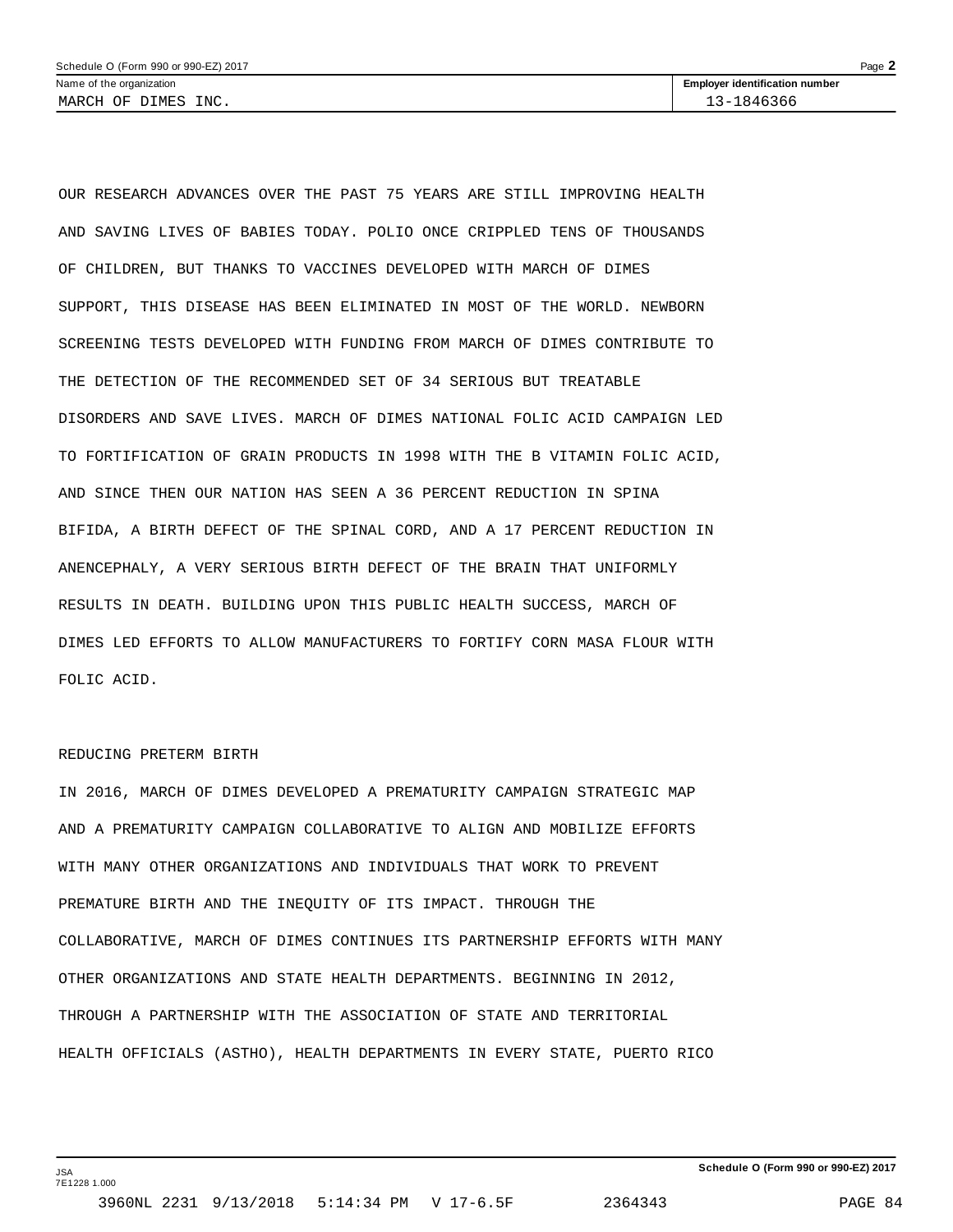| Schedule O (Form 990 or 990-EZ) 2017 |                                       | Page |
|--------------------------------------|---------------------------------------|------|
| Name of the organization             | <b>Employer identification number</b> |      |
| INC.<br>MARCH OF<br>DIMES            | 1846366<br>$\sim$                     |      |

AND THE DISTRICT OF COLUMBIA PLEDGED TO REDUCE THEIR RATES OF PREMATURE BIRTH BY 8 PERCENT BY YEAR 2014. USING THE DATA FROM THE NATIONAL CENTER FOR HEALTH STATISTICS (NCHS) OF THE CENTERS FOR DISEASE CONTROL AND PREVENTION (CDC), 25 STATES OR TERRITORIES ACHIEVED THEIR 8% BY 2014 REDUCTION GOAL: ALASKA, ARIZONA, ARKANSAS, CALIFORNIA, CONNECTICUT, COLORADO, DELAWARE, DISTRICT OF COLUMBIA, GEORGIA, HAWAII, IDAHO, INDIANA, MAINE, MASSACHUSETTS, MISSISSIPPI, NEVADA, NEW HAMPSHIRE, NEW YORK, NORTH DAKOTA, PUERTO RICO, RHODE ISLAND, UTAH, VERMONT, VIRGINIA, AND WYOMING. MARCH OF DIMES CONTINUES TO WORK NATIONALLY AND LOCALLY TO ADVANCE 8 PRIORITY PREMATURITY CAMPAIGN INTERVENTIONS WITH ITS PARTNERS, INCLUDING PROGESTERONE TO PREVENT PRETERM BIRTH RECURRENCE, GROUP PRENATAL CARE, SMOKING CESSATION, BIRTH SPACING AND INTENTIONALITY, AND REDUCING EARLY ELECTIVE DELIVERIES.

SINCE 2008, MARCH OF DIMES HAS ISSUED PREMATURE BIRTH REPORT CARDS THAT GRADE STATES BASED ON THEIR PROGRESS IN REDUCING PRETERM BIRTH. IN 2015, TWO SIGNIFICANT NEW ELEMENTS WERE ADDED TO THE REPORT CARDS: AN INDEX OF RACIAL AND ETHNIC DISPARITIES IN EACH STATE, AND GRADES FOR CITIES AND COUNTIES WITH THE HIGHEST BIRTH VOLUME IN EACH STATE. THE DISPARITY INDEX, CREATED BY MARCH OF DIMES PERINATAL DATA CENTER, QUANTIFIES RACIAL/ETHNIC DISPARITIES, AND PROVIDES A RELIABLE MEASURE TO TRACK PROGRESS IN REDUCING DISPARITIES IN PRETERM BIRTH OVER TIME.

FOR THE FIRST TIME, 2015 STATE REPORT CARDS ALSO INCLUDED GRADES FOR UP TO SIX OF THE LARGEST CITIES OR COUNTIES IN EACH STATE. IN ADDITION,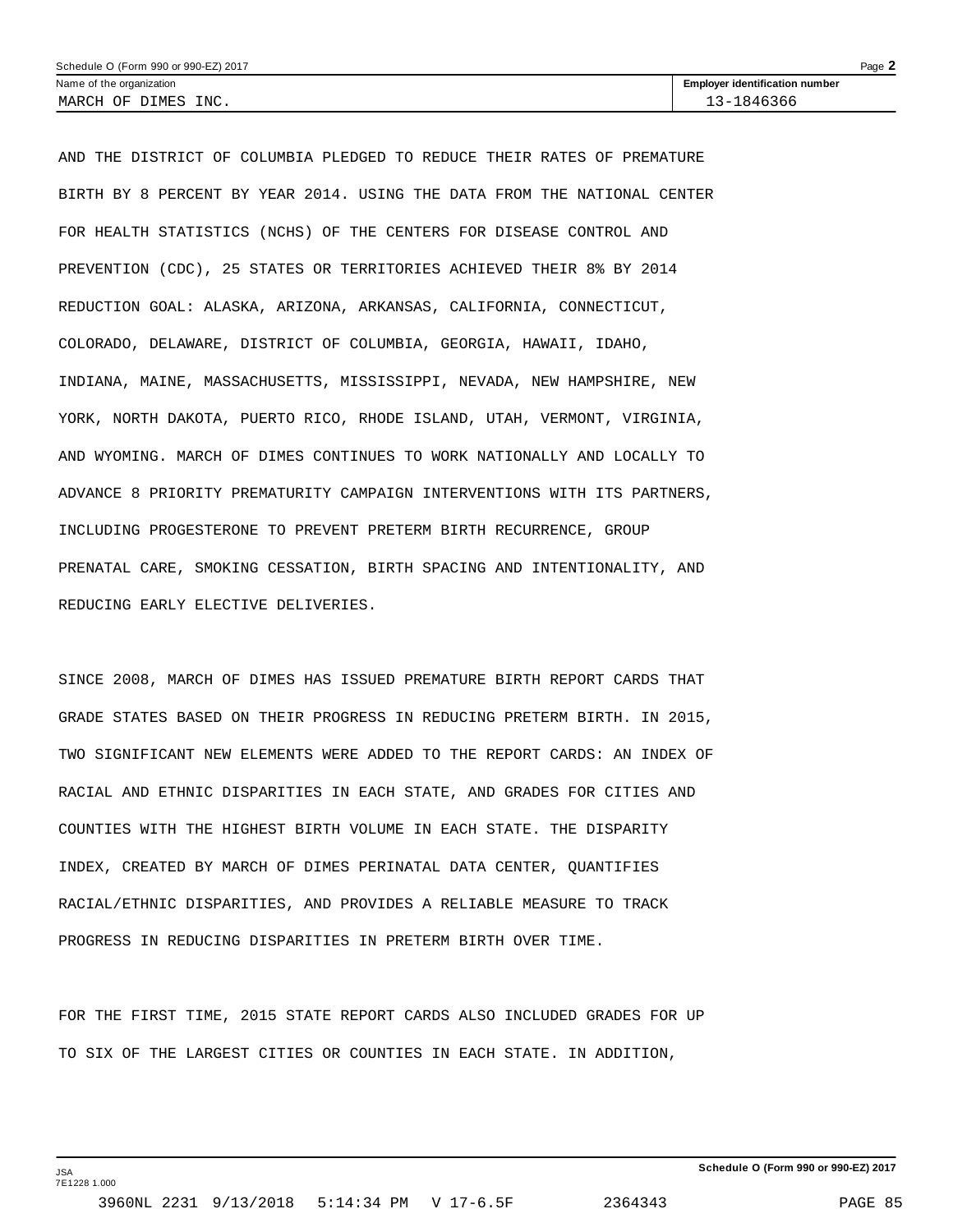MARCH OF DIMES ISSUED GRADES FOR THE 100 U.S. CITIES WITH THE GREATEST NUMBERS OF LIVE BIRTHS. IN 2017, THE FOCUS ON GEOGRAPHIC AND RACIAL/ETHNIC DISPARITIES CONTINUED.

WORLD PREMATURITY DAY CONTINUES TO TAKE PLACE AROUND THE WORLD, RAISING AWARENESS ABOUT THE SERIOUS PROBLEM OF PREMATURE BIRTH. BEGUN AS PREMATURITY AWARENESS DAY® IN THE UNITED STATES, NOVEMBER 17TH IS NOW MARKED BY ACTIVITIES IN MORE THAN 100 COUNTRIES WITH PARENT GROUPS RECRUITED TO LEAD THE EFFORTS IN MANY OF THESE COUNTRIES.

### PREMATURITY COLLABORATIVE

THE NATIONAL PREMATURITY COLLABORATIVE WAS CONVENED IN 2017 TO DRIVE IMPROVEMENTS IN EQUITY AND PRETERM BIRTH BY LEVERAGING PARTNERSHIPS ACROSS SECTORS. USING A COLLECTIVE IMPACT APPROACH, THE COLLABORATIVE WORKS TO A) ADVANCE THE IMPLEMENTATION OF POLICIES, STRATEGIES AND SERVICES TO IMPROVE EQUITY AND REDUCE PRETERM BIRTH; B) ADVANCE THE COLLABORATIVE EFFORTS AND PROJECTS OF MULTIDISCIPLINARY, NATIONAL ORGANIZATIONS COLLECTIVE ACTION; AND C) IMPROVE THE CAPACITY OF PROVIDER GROUPS, COMMUNITY BASED ORGANIZATIONS, AND PUBLIC HEALTH LEADERS TO ADDRESS EQUITY AND PRETERM BIRTH. THE PREMATURITY COLLABORATIVE SERVES AS THE NATIONAL PLATFORM TO FACILITATE ALIGNMENT AND TO LEVERAGE THE EFFORTS ACROSS ORGANIZATIONS. THE COLLABORATIVE ENGAGES SIX WORKGROUPS FOCUSED ON ACTIVITIES WITHIN CLINICAL PUBLIC HEALTH PRACTICE, HEALTH EQUITY, RESEARCH, POLICY, FUNDING AND RESOURCES AND COMMUNICATIONS. THE COLLABORATIVE HAS GROWN QUICKLY TO OVER 500 INDIVIDUALS AND OVER 300 ORGANIZATIONS. THE COLLABORATIVE HAS DEMONSTRATED SUCCESS IN CONVENING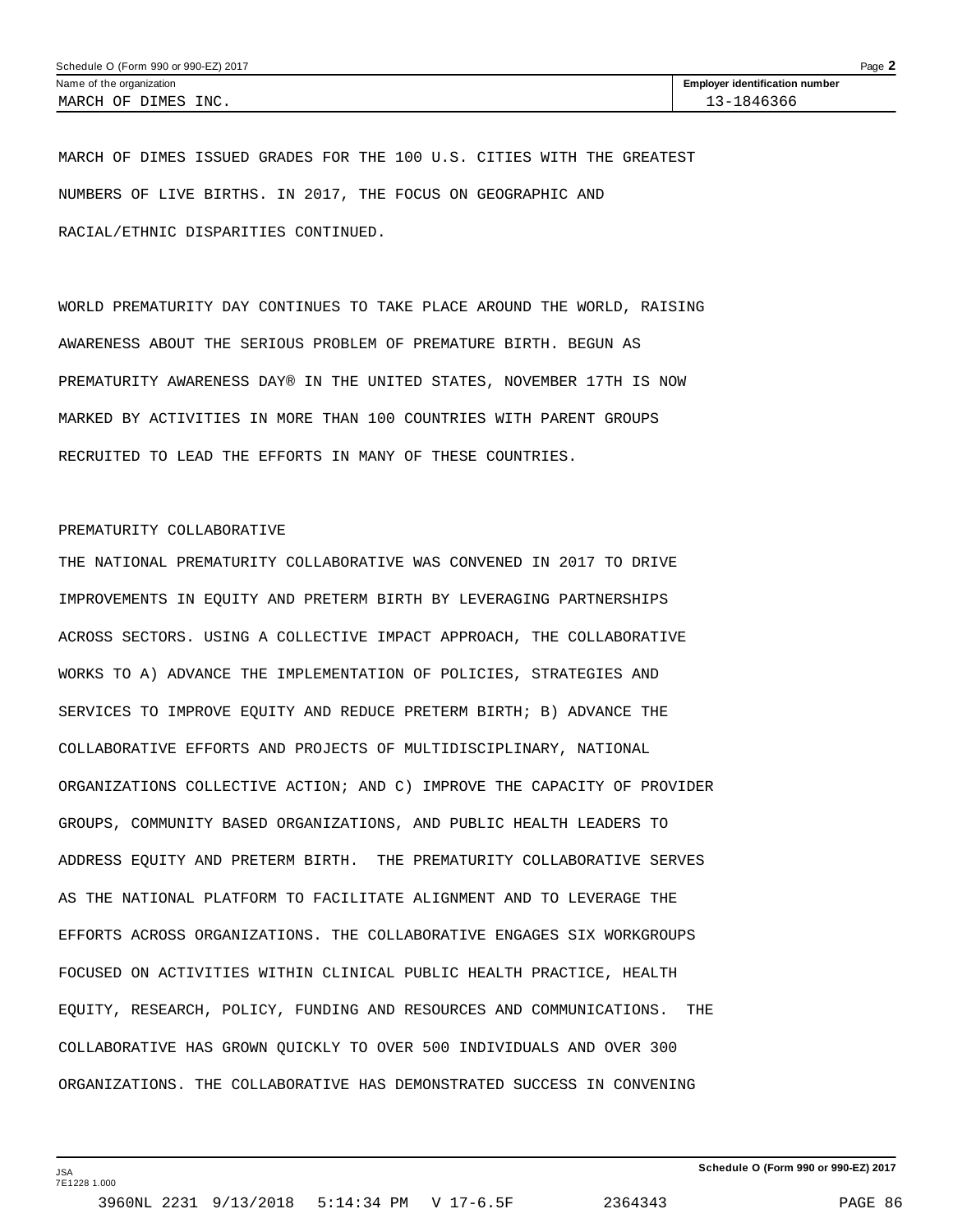| Schedule O (Form 990 or 990-EZ) 2017 | Page                                  |
|--------------------------------------|---------------------------------------|
| Name of the organization             | <b>Employer identification number</b> |
| MARCH OF DIMES INC.                  | 13-1846366                            |

DIVERSE PARTNERS ACROSS SECTORS TO PRODUCE RESOURCES SUCH AS THE GUIDING PRINCIPLES TO ACHIEVING EQUITY IN PRETERM BIRTH AND IN ENGAGING MEMBERS IN DEEP DIALOGUE AT VIRTUAL MEETINGS AND IN-PERSON AT THE 2018 PREMATURITY PREVENTION SUMMIT: BUILDING A BIRTH EQUITY MOVEMENT. THE COLLABORATIVE ENGAGES NATIONAL LEADERS AND COMMUNITY ADVOCATES THROUGH QUARTERLY FULL COLLABORATIVE VIRTUAL MEETINGS, BIMONTHLY WORK GROUP MEETINGS AND QUARTERLY STEERING COMMITTEE MEETINGS. THE VIRTUAL MEETINGS PROVIDE THE OPPORTUNITY FOR THOUGHT LEADERS TO CONVERGE AND DISCUSS PARTNERSHIPS, COLLABORATIONS AND SOLUTIONS TO IMPROVE EQUITY AND PRETERM BIRTH. THE VIRTUAL MEETINGS ALSO PROVIDE THE OPPORTUNITY TO SHARE EVIDENCE BASED PRACTICE, BEST PRACTICES AND TO ADVANCE PRINCIPLES OF EQUITY ACROSS THE WORK GROUPS AND ENTIRE COLLABORATIVE. THE PREMATURITY COLLABORATIVE IS DESIGNED TO ACCELERATE DEMONSTRATED IMPROVEMENTS IN PREMATURITY PREVENTION AND HEALTH EQUITY.

FOR ADDITIONAL INFORMATION ON MARCH OF DIMES' PREMATURITY CAMPAIGN COLLABORATIVE, PLEASE VISIT THE FOLLOWING: MARCHOFDIMES.ORG/COLLABORATIVE.

### PART VI SECTION A LINE 6-7B

THE MARCH OF DIMES HAS A VOLUNTEER BOARD OF TRUSTEES WHO ARE CONSIDERED MEMBERS BY THE IRS DEFINITION AND HAVE THE AUTHORITY TO ELECT OTHER MEMBERS AS WELL AS MAKE DECISIONS WHICH ARE SUBJECT TO APPROVAL BY OTHER MEMBERS.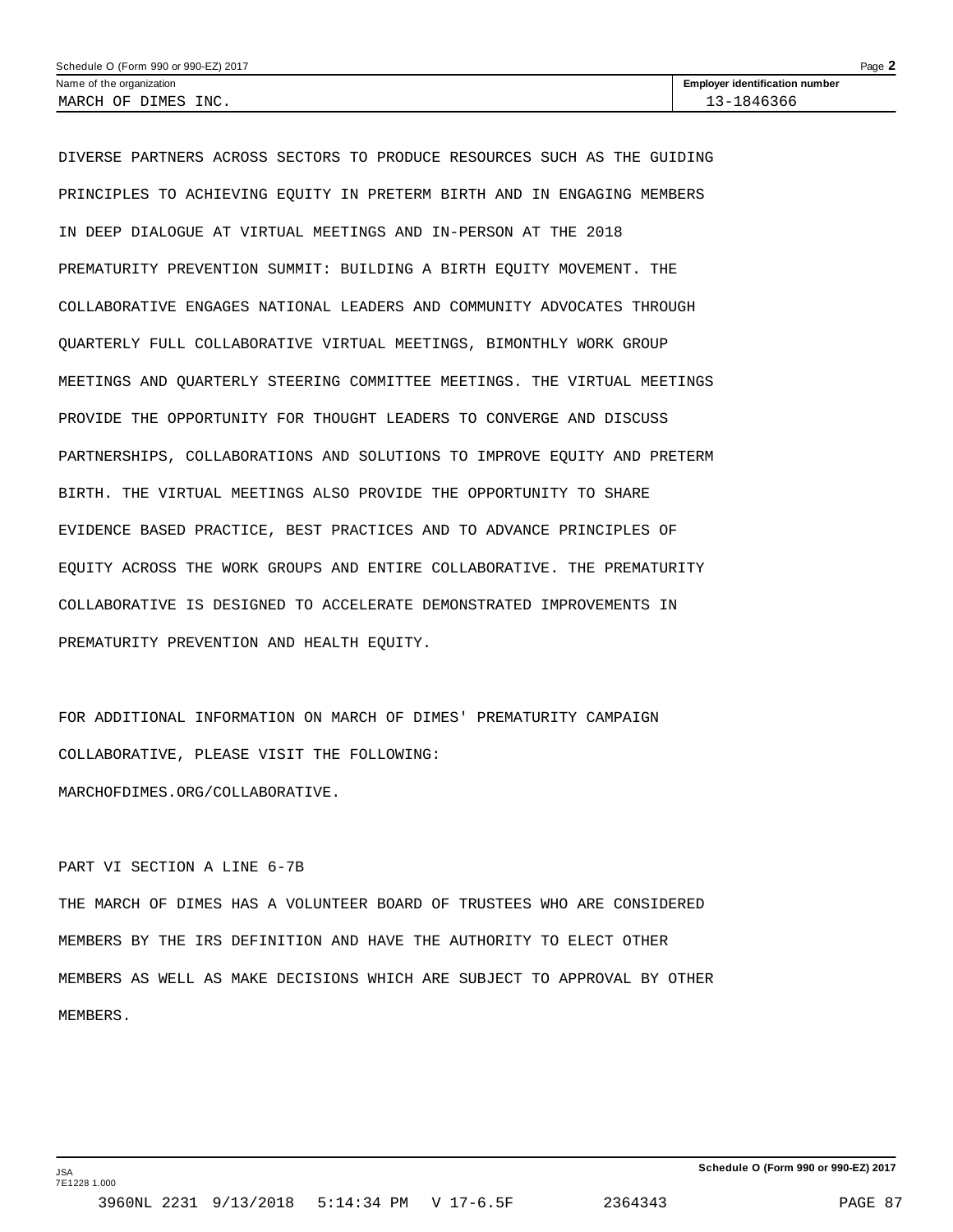PART VI REVIEW OF 990 BY GOVERNING BODY LINE 11B THE MARCH OF DIMES IRS FORM 990 IS PREPARED BY AN INDEPENDENT ACCOUNTING FIRM BASED ON INFORMATION PROVIDED BY THE ORGANIZATION. UPON ITS COMPLETION IT IS THEN REVIEWED BY THE PRESIDENT, AND MARCH OF DIMES' AUDIT COMMITTEE OF THE BOARD OF TRUSTEES PRIOR TO FILING WITH THE IRS. THE FINAL FORM 990 IS PROVIDED TO ALL MEMBERS OF THE BOARD PRIOR TO ELECTRONICALLY FILING WITH THE IRS.

### PART VI SECTION B: CONFLICT OF INTEREST LINE 12C

ANNUALLY THE MARCH OF DIMES ASKS THEIR BOARD MEMBERS AND OFFICERS TO REVIEW AND SIGN A CONFLICT OF INTEREST POLICY. VOLUNTEER BOARD MEMBERS ARE GIVEN A HARD COPY TO SIGN. EMPLOYEES ACCESS MARCH OF DIMES' INTRANET WEBSITE TO REVIEW AND SIGN THE POLICY. MARCH OF DIMES' LEGAL COUNSEL DETERMINES WHETHER A CONFLICT EXISTS AND RESOLVES ANY ACTUAL CONFLICTS. ANY BOARD MEMBERS WITH A CONFLICT IN A MATTER REQUIRING ACTION BY THE BOARD ARE PROHIBITED FROM PARTICIPATING IN THE BOARD'S DELIBERATIONS OR DECISIONS REGARDING THE MATTER UNDER CONSIDERATION.

### PART VI SECTION B: POLICIES LINES 15 A&B

JSA 7E1228 1.000

DETERMINATION OF EXECUTIVE COMPENSATION AT THE MARCH OF DIMES IS A THREE STAGE PROCESS, DESIGNED TO ENSURE AN INDEPENDENT AND TRANSPARENT APPROACH TO THE REVIEW OF THE MARCH OF DIMES OFFICERS COMPENSATION AND ENSURE THAT THEIR COMPENSATION REFLECTS FAIR MARKET VALUE. THE FIRST STAGE OF THE PROCESS IS PERFORMED BY THE EXECUTIVE COMPENSATION COMMITTEE. THE EXECUTIVE COMPENSATION COMMITTEE WAS ORGANIZED TO CLARIFY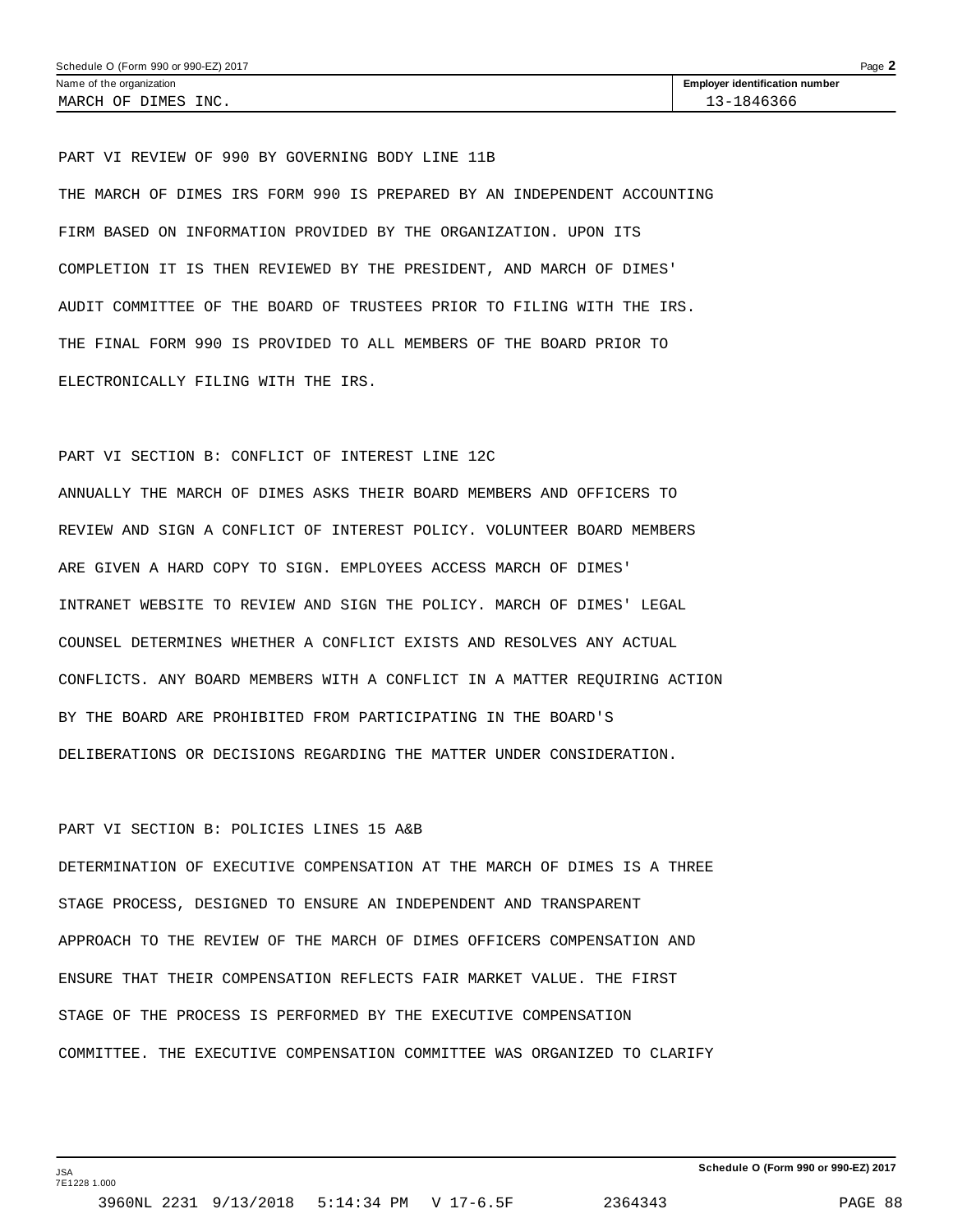AND SIMPLIFY THE COMPENSATION REVIEW PROCESS FOR THE PRESIDENT, STAFF OFFICERS AND KEY EXECUTIVE MANAGEMENT. THE COMMITTEE IS COMPRISED OF 4 INDEPENDENT TRUSTEES WHO MEET ANNUALLY TO REVIEW AND DISCUSS THE SALARY RANGES FOR THE PRESIDENT, STAFF OFFICERS AND KEY EXECUTIVE MANAGEMENT OF THE MARCH OF DIMES, INCLUDING MERIT, VARIABLE PAY AND BENEFITS. THE COMMITTEE TYPICALLY RECEIVES A BENCHMARKING REPORT FROM AN OUTSIDE CONSULTANT, WHICH COMPARES THE COMPENSATION DATA TO OTHER SIMILAR CHARITIES. THE COMMITTEE THEN MAKES ITS RECOMMENDATIONS TO THE EXECUTIVE COMMITTEE. THE SECOND STAGE OF THE PROCESS IS THE PRESENTATION OF THE EXECUTIVE COMPENSATION COMMITTEE'S FINDINGS AND RECOMMENDATIONS TO THE EXECUTIVE COMMITTEE. THE EXECUTIVE COMMITTEE CONSIDERS AND DISCUSSES THE RECOMMENDATIONS, AND THEN TAKES A VOTE ON COMPENSATION. THE THIRD STAGE IS WHEN THE FULL BOARD OF DIRECTORS IS BRIEFED ON THE EXECUTIVE COMMITTEE'S FINDINGS AND CONCLUSIONS. MINUTES ARE TAKEN CONTEMPORANEOUSLY TO RECORD THE DISCUSSION AND CONCLUSIONS REACHED, AND ARE KEPT ON FILE. THIS PROCESS IS IN KEEPING WITH THE MARCH OF DIMES BY-LAWS AND THE RESPONSIBILITIES OF THE EXECUTIVE COMMITTEE, AND ALSO IS INTENDED TO COMPORT WITH REGULATIONS ON INTERMEDIATE SANCTIONS PROMULGATED BY THE IRS.

PART VI SECTION C: DISCLOSURES LINE 19 THE MARCH OF DIMES MAKES ITS ANNUAL REPORT AND IRS FORM 990 ACCESSIBLE VIA OUR WEBSITE, WWW.MARCHOFDIMES.ORG AND UPON REQUEST.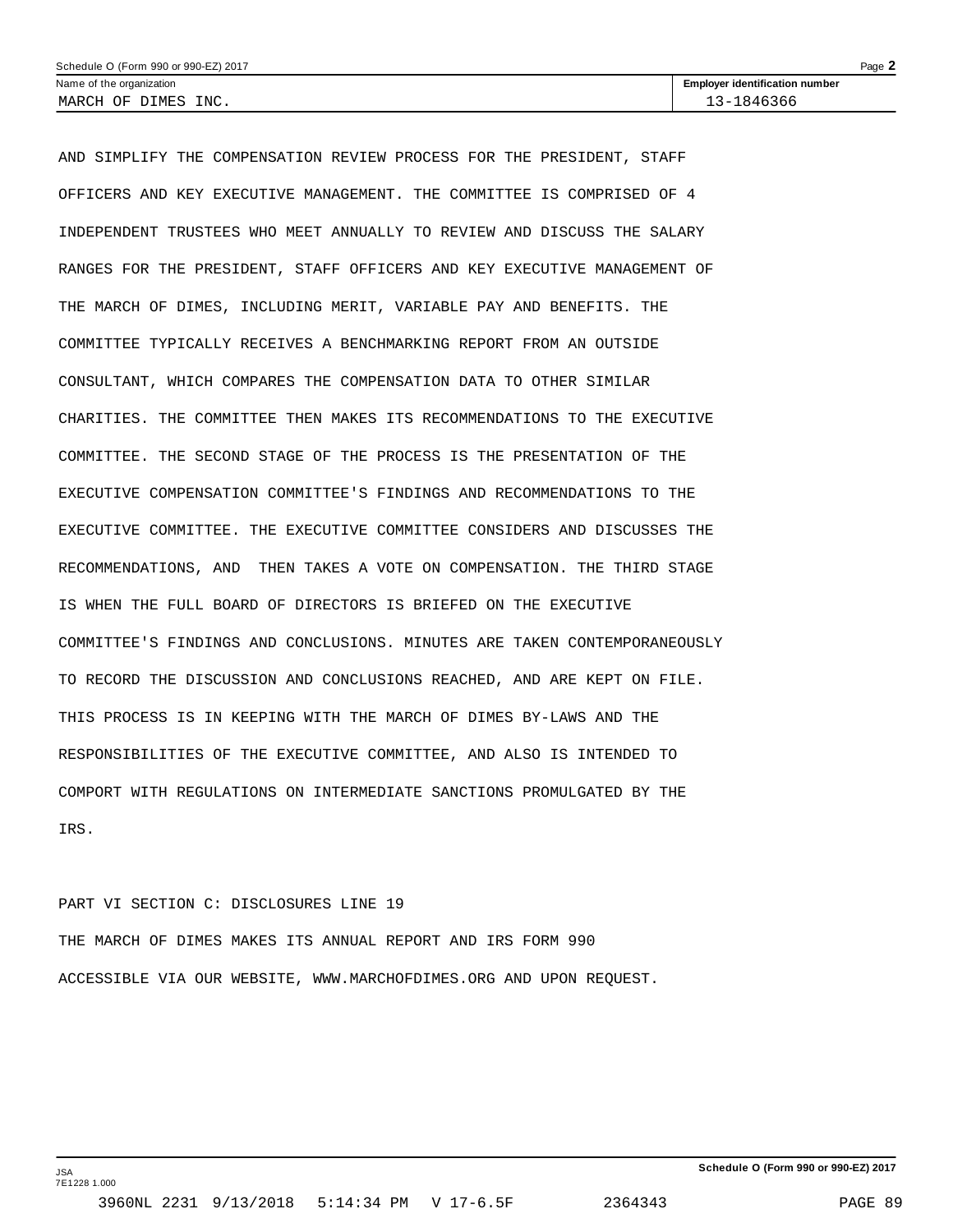PART XI RECONCILIATION OF NET ASSETS

LINE 8, PRIOR PERIOD ADJUSTMENTS, IS MADE UP OF A LOSS ON PRIOR YEAR

PLEDGES OF \$50,581.

LINE 9, OTHER CHANGES IN NET ASSETS IS MADE UP OF PENSION/POST RETIREMENT

COSTS OF \$4,020,440 AND ASSETS HELD IN TRUST OF \$1,054,829. THE

PENSION/POST RETIREMENT COSTS AMOUNT IS THE NET RESULT OF INCREASES IN

PREVAILING INTEREST RATES AND OTHER CHANGES IN PLAN ASSUMPTIONS THAT ARE

USED TO VALUE PENSION LIABILITIES.

FORM 990, PART VI, LINE 17 - STATES

AL,AK,AZ,AR,CA,CO,CT,DE,

DC,FL,GA,HI,ID,IL,IN,IA,KS,KY,LA,ME,MD,MA,MI,

MN,MS,MO,MT,NE,NV,NH,NJ,NM,NY,NC,ND,OH,OK,OR,PA,PR,

RI,SC,SD,TN,TX,UT,VT,VA,WA,WV,WI,WY

### ATTACHMENT 2

#### 990, PART VII- COMPENSATION OF THE FIVE HIGHEST PAID IND. CONTRACTORS

| NAME AND ADDRESS                                                              | DESCRIPTION OF SERVICES | COMPENSATION |
|-------------------------------------------------------------------------------|-------------------------|--------------|
| BLACKBAUD, INC.<br>PO BOX 930256<br>ATLANTA, GA 31193                         | SOFTWARE HOSTING        | 2,052,863.   |
| PURPOSE<br>115 5TH AVENUE<br>NEW YORK, NY 10003                               | VIDEO/PHOTO CONSULT.    | 1,661,087.   |
| PEP DIRECT<br>19 STONEY BROOK DRIVE<br>WILTON, NH 03086                       | MAIL HOUSE              | 1,592,321.   |
| BLUE STATE DIGITAL INC<br>62187 COLLECTIONS, CTR DR<br>CHICAGO, IL 60693-0621 | EMAIL SVC CONSULTANT    | 1,408,167.   |
| INFOCISION MGMT CORP                                                          | TELEMARKETING           | 1,256,202.   |

**Schedule O (Form 990 or 990-EZ) 2017**

ATTACHMENT 1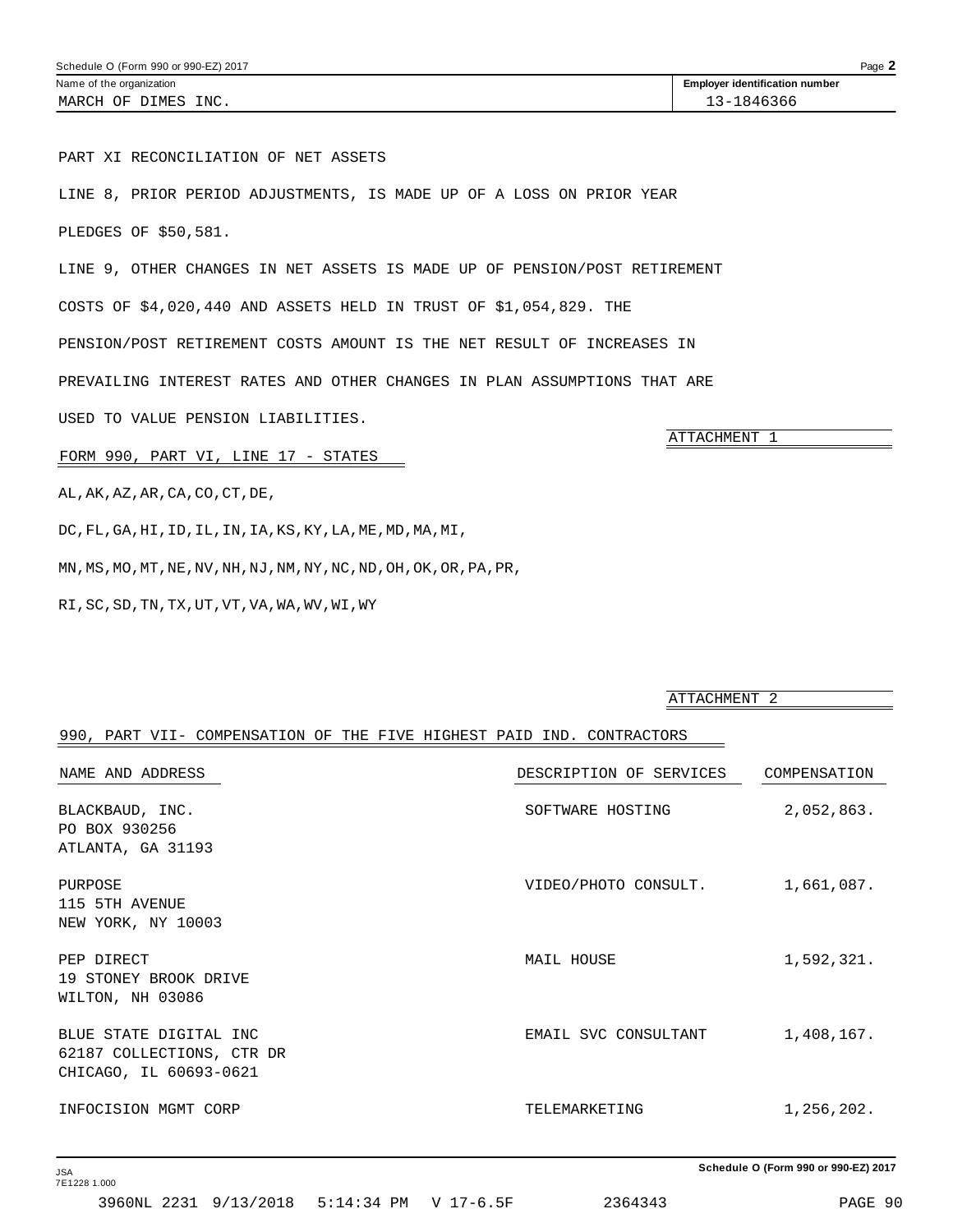| Schedule O (Form 990 or 990-EZ) 2017 | Page $\blacktriangle$                 |
|--------------------------------------|---------------------------------------|
| Name of the organization             | <b>Employer identification number</b> |
| MARCH OF DIMES INC.                  | 13-1846366                            |

ATTACHMENT 2 (CONT'D)

### 990, PART VII- COMPENSATION OF THE FIVE HIGHEST PAID IND. CONTRACTORS

NAME AND ADDRESS DESCRIPTION OF SERVICES COMPENSATION

PO BOX 74171 CLEVELAND, OH 44194

| FORM 990, PART VIII - INVESTMENT INCOME |              |                      | ATTACHMENT 3     |                        |
|-----------------------------------------|--------------|----------------------|------------------|------------------------|
|                                         | (A)<br>TOTAL | $\Box$<br>RELATED OR | (C)<br>UNRELATED | (D)<br><b>EXCLUDED</b> |
| DESCRIPTION                             | REVENUE      | EXEMPT REVENUE       | BUSINESS REV.    | <b>REVENUE</b>         |
| INTEREST ON SAVINGS                     | 140,764.     |                      |                  | 140,764.               |
| INTEREST & DIVIDENDS                    | 750,621.     |                      |                  | 750,621.               |
| TOTALS                                  | 891,385.     |                      |                  | 891,385.               |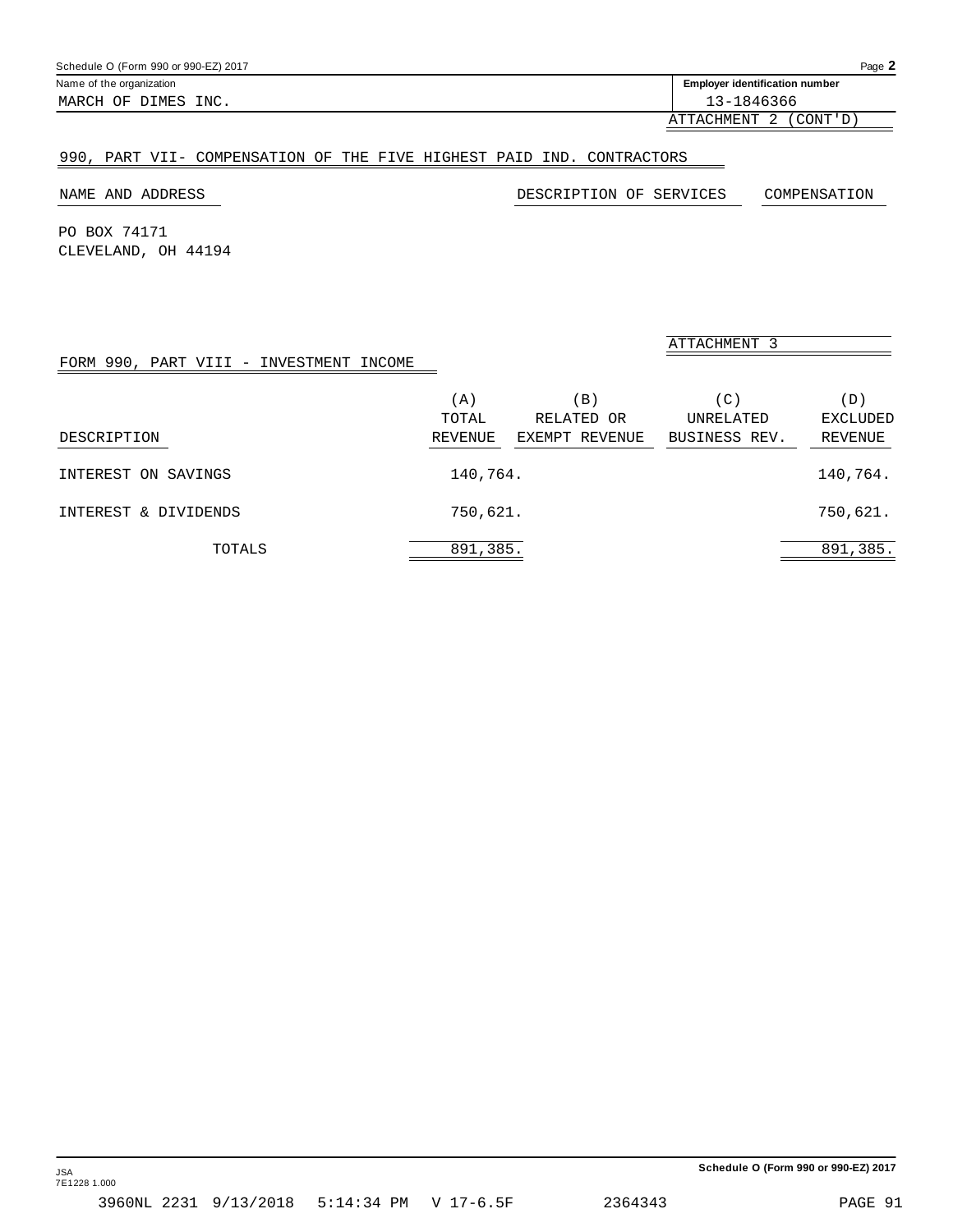**FORM 990, LINE D**

## *STATE OF NEW YORK*

### *DEPARTMENT OF STATE*

I hereby certify that the annexed copy has been compared with the original document in the custody of the Secretary of State and that the same is a true copy of said original.



WITNESS my hand and official seal of the Department of State, at the City of Albany, on February 14, 2018.

Brendan W. Fitzgerald Executive Deputy Secretary of State

Rev. 06/13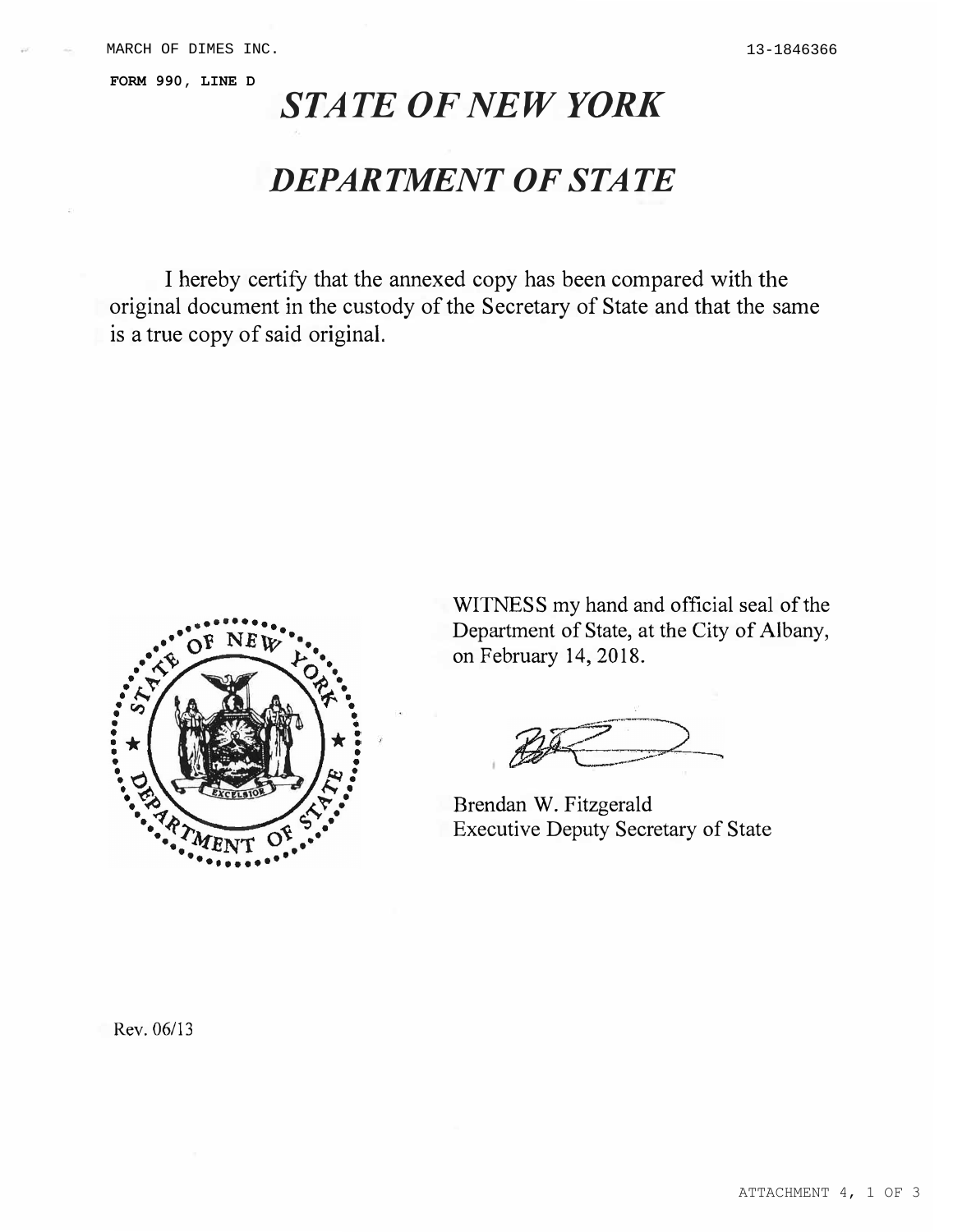**FORM 990, LINE D**

**13-Feb-2018 10:27 Matthew Rosenthal 19.28 (13-Feb-2018 10:27 Matthew Rosenthal 19.28 P.4 (13-1846366**<br>MARCH OF DIMES INC. (13-1846366 6468443879  $p.4$ 780213000 570

### **CERTIFICATE OF AMENDMENT OF THE**

### CERTIFICATE OF INCORPORATION OF

### **MARCH OF DIMES FOUNDATION**

Under Section 803 of the Not-for-Profit Corporation Law

FIRST: The name of the Corporation is: March of Dimes Foundation. The name under which the Corporation was formed is: The National Foundation for Infantile Paralysis, Inc.

SECOND: The certificate of incorporation was filed by the Department of State on January 3, 1938.

THIRD: The law the Corporation was formed under is the Membership Corporation Law.

**FOURTH:** The Corporation is a corporation as defined in subparagraph  $(5)$  of paragraph  $(a)$ of Section 102 of the Not-for-Profit Corporation Law.

FIFTH: The certificate of incorporation is amended as follows:

Paragraph FIRST of the certificate of incorporation regarding the Corporation's name is hereby amended to read in its entirety as follows:

"FIRST: The name of the Corporation shall be: March of Dimes Inc."

SIXTH: The Secretary of State is designated as agent of the corporation upon whom process against it may be served. The address to which the Secretary of State shall forward copies of process accepted on behalf of the corporation is:

March of Dimes Inc. 1275 Mamaroneck Avenue White Plains, NY 10605

SEVENTH: This certificate of amendment was authorized unanimously by a vote of the members at a meeting.

Andrews

Executive Vice President and General Counsel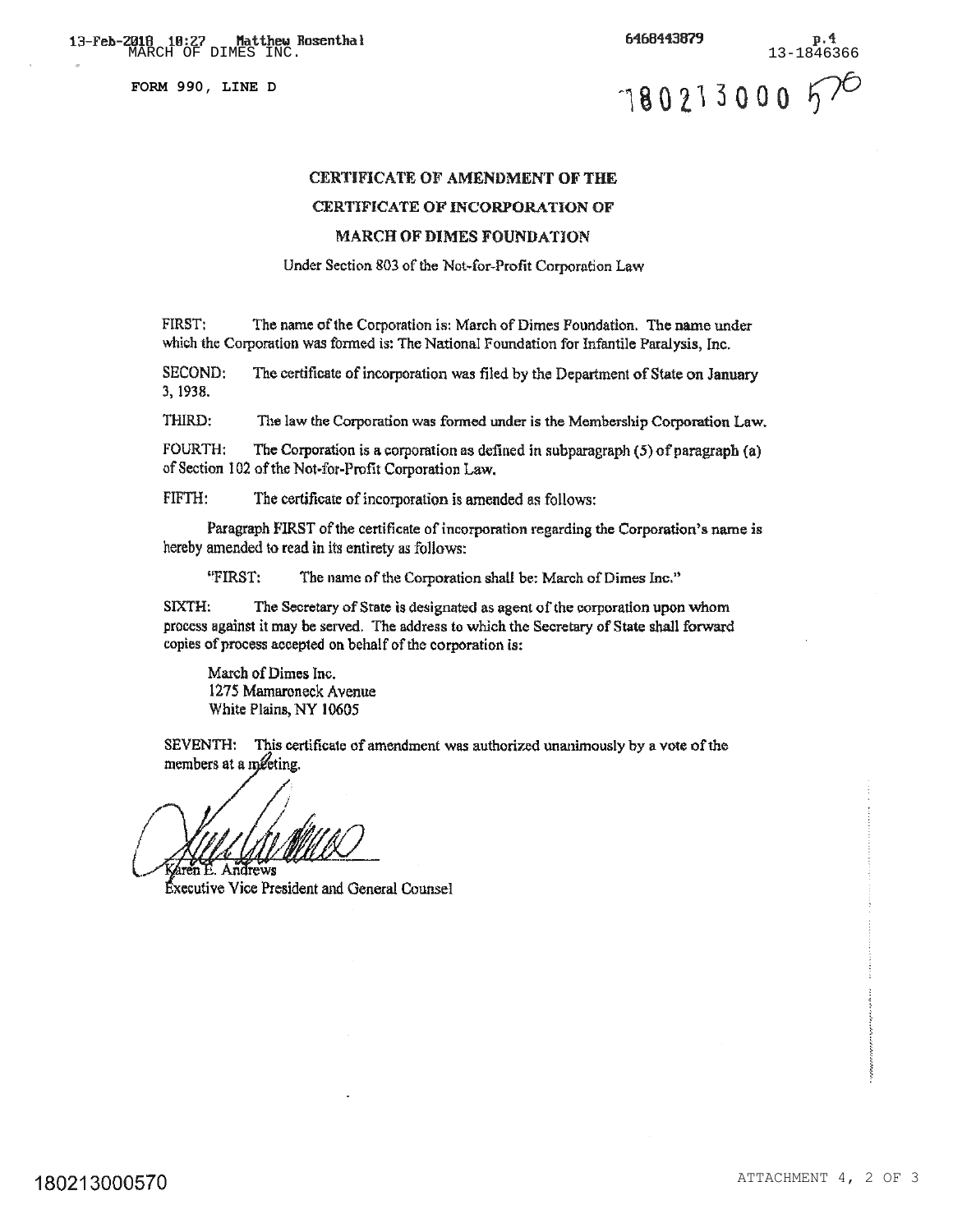**FORM 990, LINE D**

MARCH OF DIMES INC. 13-1846366  $570$ 

-c::o

 $\Xi$ 

N �

.. <!:...<sup>+</sup> · ,--�,

 $\mathcal{I}_1$ 

w <sup>l</sup> 3'. - *'>?* v *=-·�·"'""'*  -0 j I t

### **CERTIFICATE OF AMENDMENT OF THE CERTIFICATE OF INCORPORATION OF MARCH OF DIMES FOUNDATION**

**Under Section 803 of the Not-for-Profit Corporation Law** 

**Filer's Information:**  Matthew Rosenthal **205 E. 42nd Street, J 61h Floor New York. NY 10017** 

**YORK** TE OF  $NF$ ARTMENT OF STATE FEB 13 2018 **FILED**  $596$ 

# 0 w RECEIV  $11:12$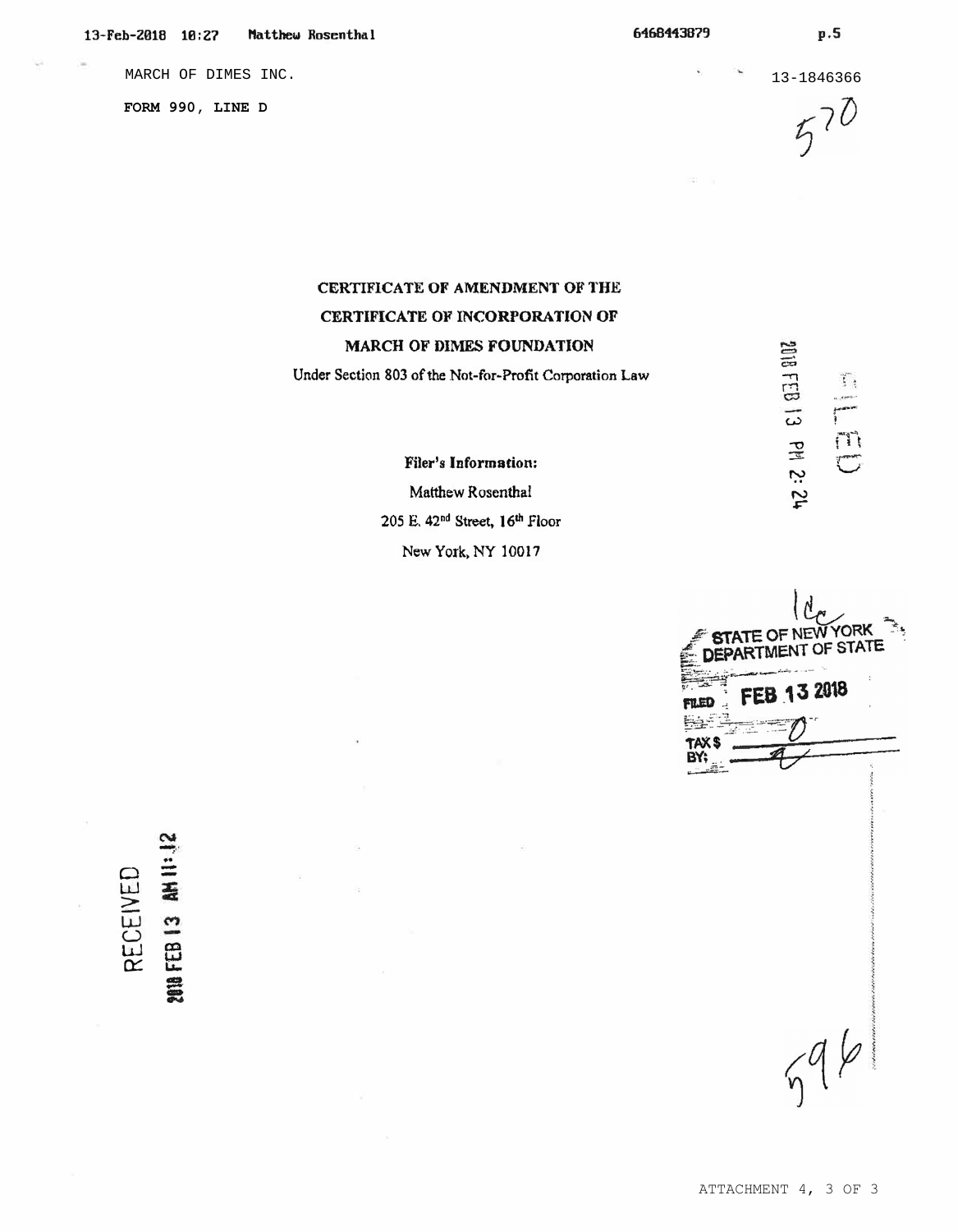### OMB No. 1545-0047 **SCHEDULE R (Form 990) Related Organizations and Unrelated Partnerships**

 $\triangleright$  Complete if the organization answered "Yes" on Form 990, Part IV, line 33, 34, 35b, 36, or 37.



Department of the Treasury

MARCH OF DIMES INC. 13-1846366

### **Part I Identification of Disregarded Entities.** Complete if the organization answered "Yes" on Form 990, Part IV, line 33.

| (a)<br>Name, address, and EIN (if applicable) of disregarded entity | (b)<br>Primary activity | (c)<br>Legal domicile (state<br>or foreign country) | (d)<br>Total income | (e)<br>End-of-year assets | (f)<br>Direct controlling<br>entity |
|---------------------------------------------------------------------|-------------------------|-----------------------------------------------------|---------------------|---------------------------|-------------------------------------|
| (1)                                                                 |                         |                                                     |                     |                           |                                     |
|                                                                     |                         |                                                     |                     |                           |                                     |
| (2)                                                                 |                         |                                                     |                     |                           |                                     |
|                                                                     |                         |                                                     |                     |                           |                                     |
| (3)                                                                 |                         |                                                     |                     |                           |                                     |
|                                                                     |                         |                                                     |                     |                           |                                     |
| (4)                                                                 |                         |                                                     |                     |                           |                                     |
|                                                                     |                         |                                                     |                     |                           |                                     |
| (5)                                                                 |                         |                                                     |                     |                           |                                     |
|                                                                     |                         |                                                     |                     |                           |                                     |
| (6)                                                                 |                         |                                                     |                     |                           |                                     |
|                                                                     |                         |                                                     |                     |                           |                                     |

### **Identification of Related Tax-Exempt Organizations.** Complete if the organization answered "Yes" on Form 990, Part IV, line 34, because it had **Part II** dentitivation of Neiated Tax-Exempt organizations during the tax year.

| (a)<br>Name, address, and EIN of related organization | (b)<br>Primary activity | (c)<br>Legal domicile (state  <br>or foreign country) | (d)<br><b>Exempt Code section</b> | (e)<br>Public charity status<br>(if section $501(c)(3)$ ) | (f)<br>Direct controlling<br>entity | <b>(g)</b><br>Section 512(b)(13)<br>controlled<br>entity? |    |
|-------------------------------------------------------|-------------------------|-------------------------------------------------------|-----------------------------------|-----------------------------------------------------------|-------------------------------------|-----------------------------------------------------------|----|
|                                                       |                         |                                                       |                                   |                                                           |                                     | Yes                                                       | No |
| (1)                                                   |                         |                                                       |                                   |                                                           |                                     |                                                           |    |
| (2)                                                   |                         |                                                       |                                   |                                                           |                                     |                                                           |    |
| (3)                                                   |                         |                                                       |                                   |                                                           |                                     |                                                           |    |
| (4)                                                   |                         |                                                       |                                   |                                                           |                                     |                                                           |    |
| (5)                                                   |                         |                                                       |                                   |                                                           |                                     |                                                           |    |
| (6)                                                   |                         |                                                       |                                   |                                                           |                                     |                                                           |    |
| (7)                                                   |                         |                                                       |                                   |                                                           |                                     |                                                           |    |

**For Paperwork Reduction Act Notice, see the Instructions for Form 990. Schedule R (Form 990) 2017**

JSA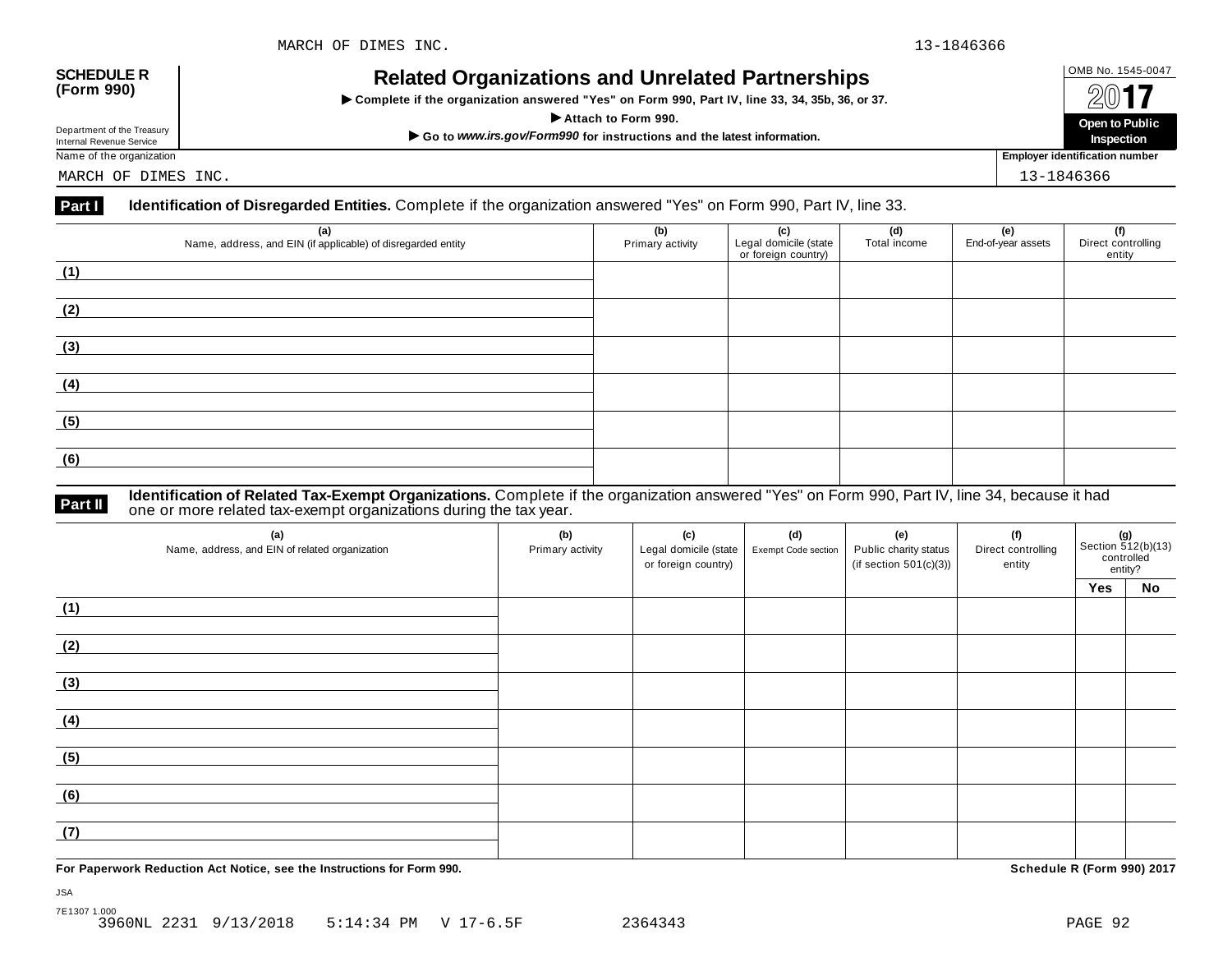**Identification of Related Organizations Taxable as a Partnership.** Complete if the organization answered "Yes" on Form 990, Part IV, line 34, **because it had one or more related organizations Taxable as a Partnership.** Complete if the organization of Related organizations treated as a partnership during the tax year.

| (a)<br>Name, address, and EIN of<br>related organization | (b)<br>Primary activity | (c)<br>Legal<br>domicile<br>(state or<br>foreign<br>country) | (d)<br>Direct controlling<br>entity | (e)<br>Predominant<br>Frecomman<br>income (related,<br>unrelated,<br>excluded from<br>sections 512 - 514) | (f)<br>Share of total<br>income | (g)<br>Share of end-of-<br>year assets | (h)<br>Disproportionate<br>allocations? | (i)<br>Code V - UBI<br>amount in box 20<br>of Schedule K-1<br>(Form 1065) | (j)<br>managing | General or<br>partner? | (k)<br>Percentage<br>ownership |
|----------------------------------------------------------|-------------------------|--------------------------------------------------------------|-------------------------------------|-----------------------------------------------------------------------------------------------------------|---------------------------------|----------------------------------------|-----------------------------------------|---------------------------------------------------------------------------|-----------------|------------------------|--------------------------------|
|                                                          |                         |                                                              |                                     |                                                                                                           |                                 |                                        | Yes No                                  |                                                                           | Yes No          |                        |                                |
| (1)                                                      |                         |                                                              |                                     |                                                                                                           |                                 |                                        |                                         |                                                                           |                 |                        |                                |
| (2)                                                      |                         |                                                              |                                     |                                                                                                           |                                 |                                        |                                         |                                                                           |                 |                        |                                |
| (3)                                                      |                         |                                                              |                                     |                                                                                                           |                                 |                                        |                                         |                                                                           |                 |                        |                                |
| (4)                                                      |                         |                                                              |                                     |                                                                                                           |                                 |                                        |                                         |                                                                           |                 |                        |                                |
| (5)                                                      |                         |                                                              |                                     |                                                                                                           |                                 |                                        |                                         |                                                                           |                 |                        |                                |
| (6)                                                      |                         |                                                              |                                     |                                                                                                           |                                 |                                        |                                         |                                                                           |                 |                        |                                |
| (7)                                                      |                         |                                                              |                                     |                                                                                                           |                                 |                                        |                                         |                                                                           |                 |                        |                                |

### **Part IV** Identification of Related Organizations Taxable as a Corporation or Trust. Complete if the organization answered "Yes" on Form 990, Part IV,<br>line 34, because it had one or more related organizations treated as a

| (a)<br>Name, address, and EIN of related organization | (b)<br>Primary activity | (c)<br>Legal domicile<br>(state or foreign<br>country) | (d)<br>Direct controlling<br>entity | (e)<br>Type of entity<br>(C corp, S corp, or trust) | (f)<br>Share of total<br>income | $\begin{array}{c c} \textbf{(g)} & \textbf{(h)} & \textbf{(i)} \\ \text{Share of} & \text{Percentage} & \text{Section} \\ \text{end-of-year assets} & \text{ownership} & \begin{array}{c} \textbf{(i)} \\ 512(\text{b})(13) \\ \text{countrolled} \end{array} \end{array}$ |                            |         | entity? |
|-------------------------------------------------------|-------------------------|--------------------------------------------------------|-------------------------------------|-----------------------------------------------------|---------------------------------|----------------------------------------------------------------------------------------------------------------------------------------------------------------------------------------------------------------------------------------------------------------------------|----------------------------|---------|---------|
|                                                       |                         |                                                        |                                     |                                                     |                                 |                                                                                                                                                                                                                                                                            |                            | Yes∣ No |         |
| (1) CHARITABLE REMAINDER TRUST                        |                         |                                                        |                                     |                                                     |                                 |                                                                                                                                                                                                                                                                            |                            |         |         |
|                                                       | INVESTMENT              | CA                                                     | N/A                                 | TRUST                                               |                                 |                                                                                                                                                                                                                                                                            | $100.0000$ X               |         |         |
| (2) CHARITABLE REMAINDER UNITRUST                     |                         |                                                        |                                     |                                                     |                                 |                                                                                                                                                                                                                                                                            |                            |         |         |
|                                                       | INVESTMENT              | CA                                                     | N/A                                 | TRUST                                               |                                 |                                                                                                                                                                                                                                                                            | $ 100.0000 $ X             |         |         |
| (3) CHARITABLE REMAINDER UNITRUST                     |                         |                                                        |                                     |                                                     |                                 |                                                                                                                                                                                                                                                                            |                            |         |         |
|                                                       | INVESTMENT              | CA                                                     | N/A                                 | TRUST                                               |                                 |                                                                                                                                                                                                                                                                            | 60.0000                    |         | X       |
| (4) CHARITABLE REMAINDER UNITRUST                     |                         |                                                        |                                     |                                                     |                                 |                                                                                                                                                                                                                                                                            |                            |         |         |
|                                                       | INVESTMNET              | GA                                                     | N/A                                 | TRUST                                               |                                 |                                                                                                                                                                                                                                                                            | $\vert$ 100.0000 $\vert$ X |         |         |
| (5)                                                   |                         |                                                        |                                     |                                                     |                                 |                                                                                                                                                                                                                                                                            |                            |         |         |
|                                                       |                         |                                                        |                                     |                                                     |                                 |                                                                                                                                                                                                                                                                            |                            |         |         |
| (6)                                                   |                         |                                                        |                                     |                                                     |                                 |                                                                                                                                                                                                                                                                            |                            |         |         |
|                                                       |                         |                                                        |                                     |                                                     |                                 |                                                                                                                                                                                                                                                                            |                            |         |         |
| (7)                                                   |                         |                                                        |                                     |                                                     |                                 |                                                                                                                                                                                                                                                                            |                            |         |         |
|                                                       |                         |                                                        |                                     |                                                     |                                 |                                                                                                                                                                                                                                                                            |                            |         |         |

7E1308 1.000

JSA **Schedule R (Form 990) 2017**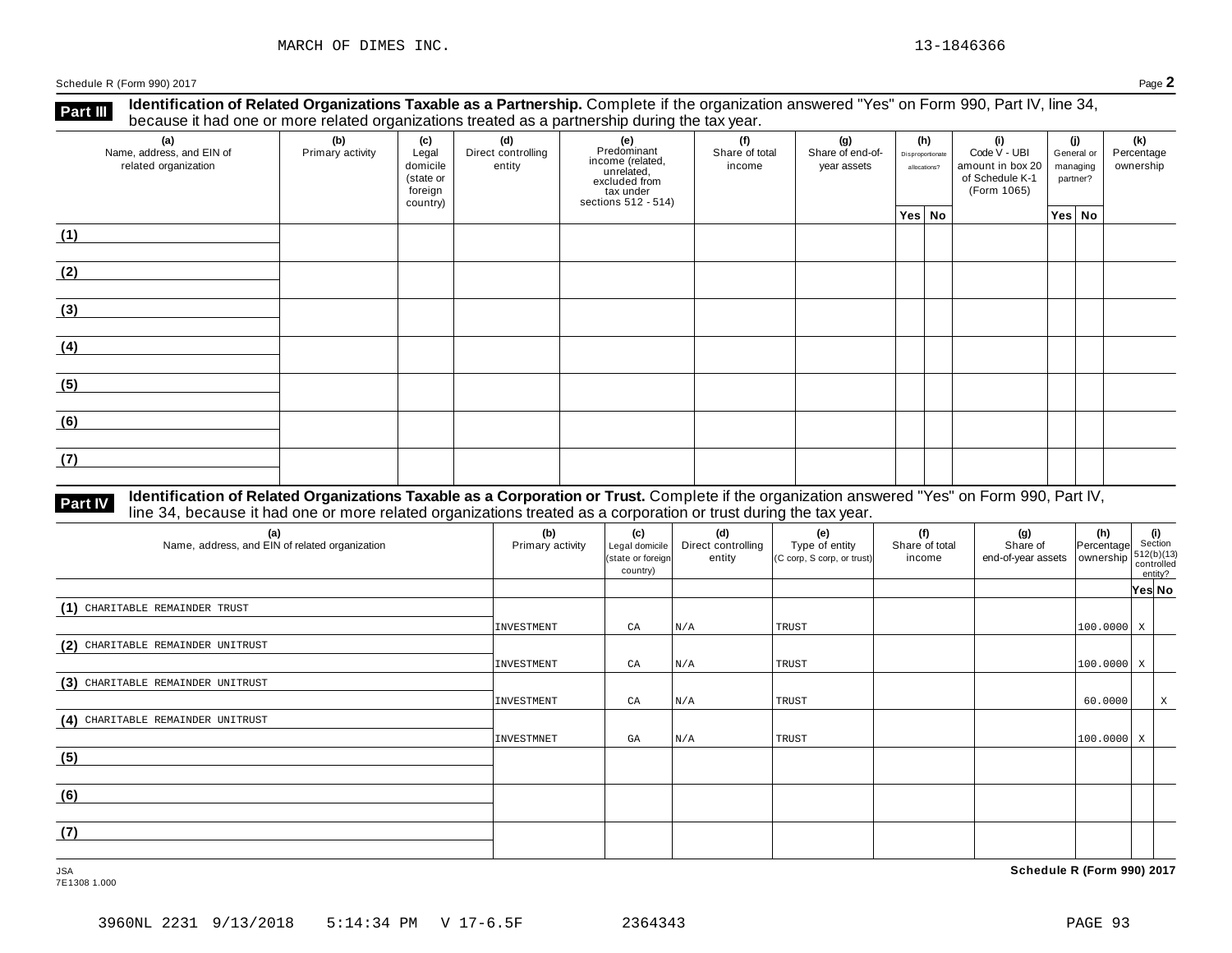| Part V              | Transactions With Related Organizations. Complete if the organization answered "Yes" on Form 990, Part IV, line 34, 35b, or 36.                                              |                                                 |        |  |  |  |  |  |  |
|---------------------|------------------------------------------------------------------------------------------------------------------------------------------------------------------------------|-------------------------------------------------|--------|--|--|--|--|--|--|
|                     | Note: Complete line 1 if any entity is listed in Parts II, III, or IV of this schedule.                                                                                      |                                                 | Yes No |  |  |  |  |  |  |
|                     | During the tax year, did the organization engage in any of the following transactions with one or more related organizations listed in Parts II-IV?                          | 1a                                              |        |  |  |  |  |  |  |
|                     |                                                                                                                                                                              |                                                 |        |  |  |  |  |  |  |
| b                   |                                                                                                                                                                              |                                                 |        |  |  |  |  |  |  |
|                     |                                                                                                                                                                              | 1 <sub>c</sub>                                  |        |  |  |  |  |  |  |
|                     |                                                                                                                                                                              | 1 <sub>d</sub>                                  |        |  |  |  |  |  |  |
|                     |                                                                                                                                                                              | 1e                                              |        |  |  |  |  |  |  |
| f                   |                                                                                                                                                                              | 1f                                              |        |  |  |  |  |  |  |
| g                   |                                                                                                                                                                              | 1 <sub>g</sub>                                  |        |  |  |  |  |  |  |
| h.                  |                                                                                                                                                                              | 1 <sub>h</sub>                                  |        |  |  |  |  |  |  |
|                     |                                                                                                                                                                              | 11                                              |        |  |  |  |  |  |  |
|                     |                                                                                                                                                                              | 1j                                              |        |  |  |  |  |  |  |
|                     |                                                                                                                                                                              | 1 k                                             |        |  |  |  |  |  |  |
|                     |                                                                                                                                                                              |                                                 |        |  |  |  |  |  |  |
|                     |                                                                                                                                                                              | 11                                              |        |  |  |  |  |  |  |
|                     |                                                                                                                                                                              | 1m                                              |        |  |  |  |  |  |  |
|                     |                                                                                                                                                                              | 1n                                              |        |  |  |  |  |  |  |
|                     |                                                                                                                                                                              | 1 <sub>o</sub>                                  |        |  |  |  |  |  |  |
|                     |                                                                                                                                                                              |                                                 |        |  |  |  |  |  |  |
| p                   |                                                                                                                                                                              | 1p<br>1 <sub>q</sub>                            |        |  |  |  |  |  |  |
|                     |                                                                                                                                                                              |                                                 |        |  |  |  |  |  |  |
|                     |                                                                                                                                                                              | 1r                                              |        |  |  |  |  |  |  |
|                     |                                                                                                                                                                              | 1s                                              |        |  |  |  |  |  |  |
|                     | If the answer to any of the above is "Yes," see the instructions for information on who must complete this line, including covered relationships and transaction thresholds. |                                                 |        |  |  |  |  |  |  |
|                     | (a)<br>(b)<br>(c)<br>Name of related organization<br>Transaction<br>Amount involved<br>$type(a-s)$                                                                           | (d)<br>Method of determining<br>amount involved |        |  |  |  |  |  |  |
| (1)                 |                                                                                                                                                                              |                                                 |        |  |  |  |  |  |  |
| (2)                 |                                                                                                                                                                              |                                                 |        |  |  |  |  |  |  |
| (3)                 |                                                                                                                                                                              |                                                 |        |  |  |  |  |  |  |
| (4)                 |                                                                                                                                                                              |                                                 |        |  |  |  |  |  |  |
| (5)                 |                                                                                                                                                                              |                                                 |        |  |  |  |  |  |  |
| (6)                 |                                                                                                                                                                              |                                                 |        |  |  |  |  |  |  |
| JSA<br>7E1309 2.000 |                                                                                                                                                                              | Schedule R (Form 990) 2017                      |        |  |  |  |  |  |  |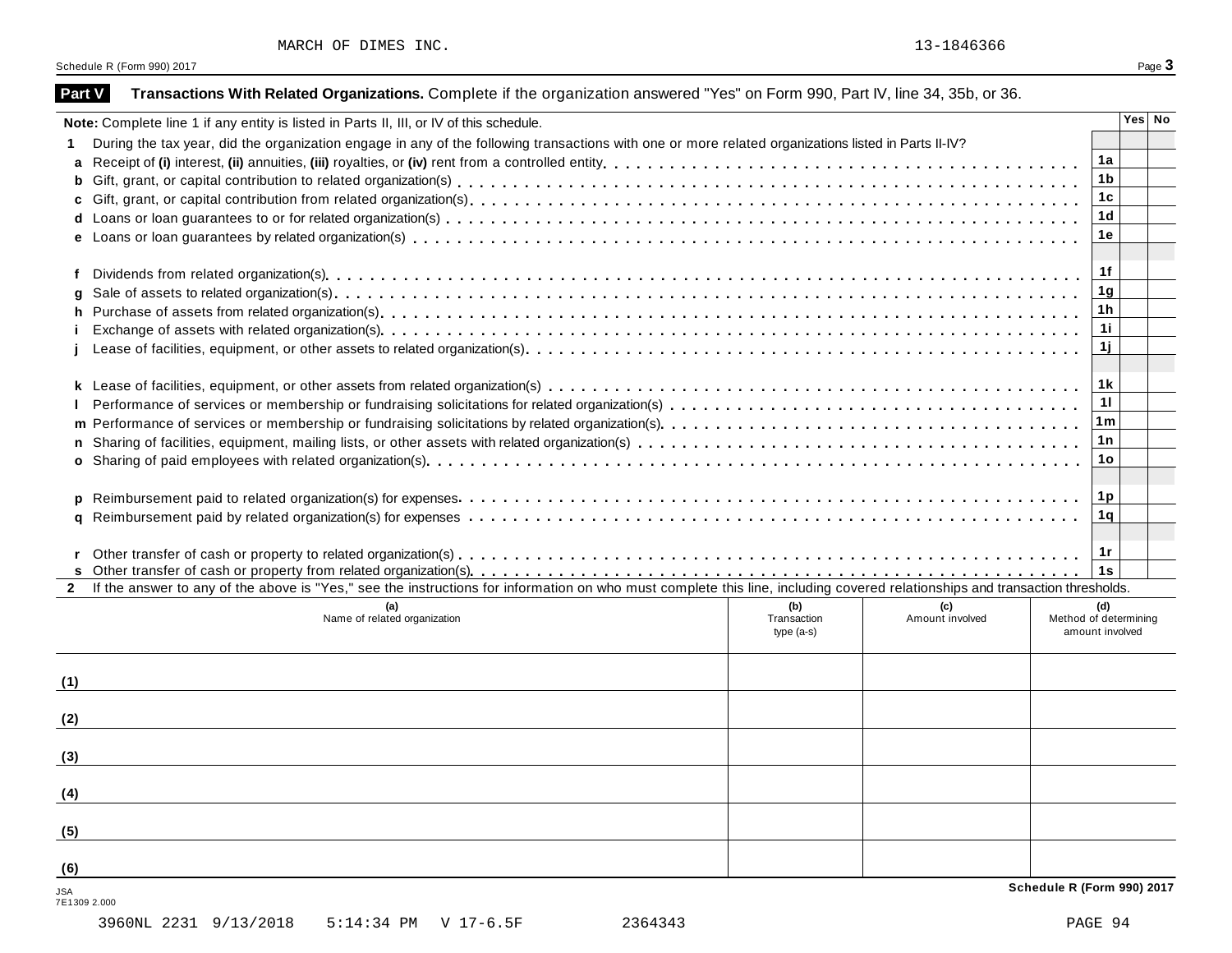### **Part VI Unrelated Organizations Taxable as a Partnership.** Complete if the organization answered "Yes" on Form 990, Part IV, line 37.

Provide the following information for each entity taxed as a partnership through which the organization conducted more than five percent of its activities (measured by total assets or gross revenue) that was not a related organization. See instructions regarding exclusion for certain investment partnerships.

| ັ<br>$\mathbf{z}$<br>(a)<br>Name, address, and EIN of entity | ັ<br>(b)<br>Primary activity | ັ<br>(c)<br>Legal domicile<br>(state or foreign<br>country) | ັ<br>(d)<br>Predominant<br>income (related,<br>unrelated, excluded<br>from tax under<br>sections 512-514) | (e)<br>Are all partners<br>section<br>501(c)(3)<br>organizations? |  | . .<br>(f)<br>Share of<br>total income | . .<br>(g)<br>Share of<br>end-of-year<br>assets | (h)<br>Disproportionate<br>allocations? | $(i)$<br>Code $\vee$ - UBI<br>amount in box 20<br>of Schedule K-1<br>(Form 1065) | (j)<br>General or<br>managing<br>partner? |    | (k)<br>Percentage<br>ownership |
|--------------------------------------------------------------|------------------------------|-------------------------------------------------------------|-----------------------------------------------------------------------------------------------------------|-------------------------------------------------------------------|--|----------------------------------------|-------------------------------------------------|-----------------------------------------|----------------------------------------------------------------------------------|-------------------------------------------|----|--------------------------------|
|                                                              |                              |                                                             |                                                                                                           | Yes No                                                            |  |                                        |                                                 | Yes No                                  |                                                                                  | Yes                                       | No |                                |
| (1)                                                          |                              |                                                             |                                                                                                           |                                                                   |  |                                        |                                                 |                                         |                                                                                  |                                           |    |                                |
| (2)                                                          |                              |                                                             |                                                                                                           |                                                                   |  |                                        |                                                 |                                         |                                                                                  |                                           |    |                                |
| (3)                                                          |                              |                                                             |                                                                                                           |                                                                   |  |                                        |                                                 |                                         |                                                                                  |                                           |    |                                |
| (4)                                                          |                              |                                                             |                                                                                                           |                                                                   |  |                                        |                                                 |                                         |                                                                                  |                                           |    |                                |
| (5)                                                          |                              |                                                             |                                                                                                           |                                                                   |  |                                        |                                                 |                                         |                                                                                  |                                           |    |                                |
| (6)                                                          |                              |                                                             |                                                                                                           |                                                                   |  |                                        |                                                 |                                         |                                                                                  |                                           |    |                                |
| (7)                                                          |                              |                                                             |                                                                                                           |                                                                   |  |                                        |                                                 |                                         |                                                                                  |                                           |    |                                |
| (8)                                                          |                              |                                                             |                                                                                                           |                                                                   |  |                                        |                                                 |                                         |                                                                                  |                                           |    |                                |
| (9)                                                          |                              |                                                             |                                                                                                           |                                                                   |  |                                        |                                                 |                                         |                                                                                  |                                           |    |                                |
| (10)                                                         |                              |                                                             |                                                                                                           |                                                                   |  |                                        |                                                 |                                         |                                                                                  |                                           |    |                                |
| (11)                                                         |                              |                                                             |                                                                                                           |                                                                   |  |                                        |                                                 |                                         |                                                                                  |                                           |    |                                |
| (12)                                                         |                              |                                                             |                                                                                                           |                                                                   |  |                                        |                                                 |                                         |                                                                                  |                                           |    |                                |
| (13)                                                         |                              |                                                             |                                                                                                           |                                                                   |  |                                        |                                                 |                                         |                                                                                  |                                           |    |                                |
| (14)                                                         |                              |                                                             |                                                                                                           |                                                                   |  |                                        |                                                 |                                         |                                                                                  |                                           |    |                                |
| (15)                                                         |                              |                                                             |                                                                                                           |                                                                   |  |                                        |                                                 |                                         |                                                                                  |                                           |    |                                |
| (16)                                                         |                              |                                                             |                                                                                                           |                                                                   |  |                                        |                                                 |                                         |                                                                                  |                                           |    |                                |
| <b>JSA</b>                                                   |                              |                                                             |                                                                                                           |                                                                   |  |                                        |                                                 |                                         |                                                                                  |                                           |    | Schedule R (Form 990) 2017     |